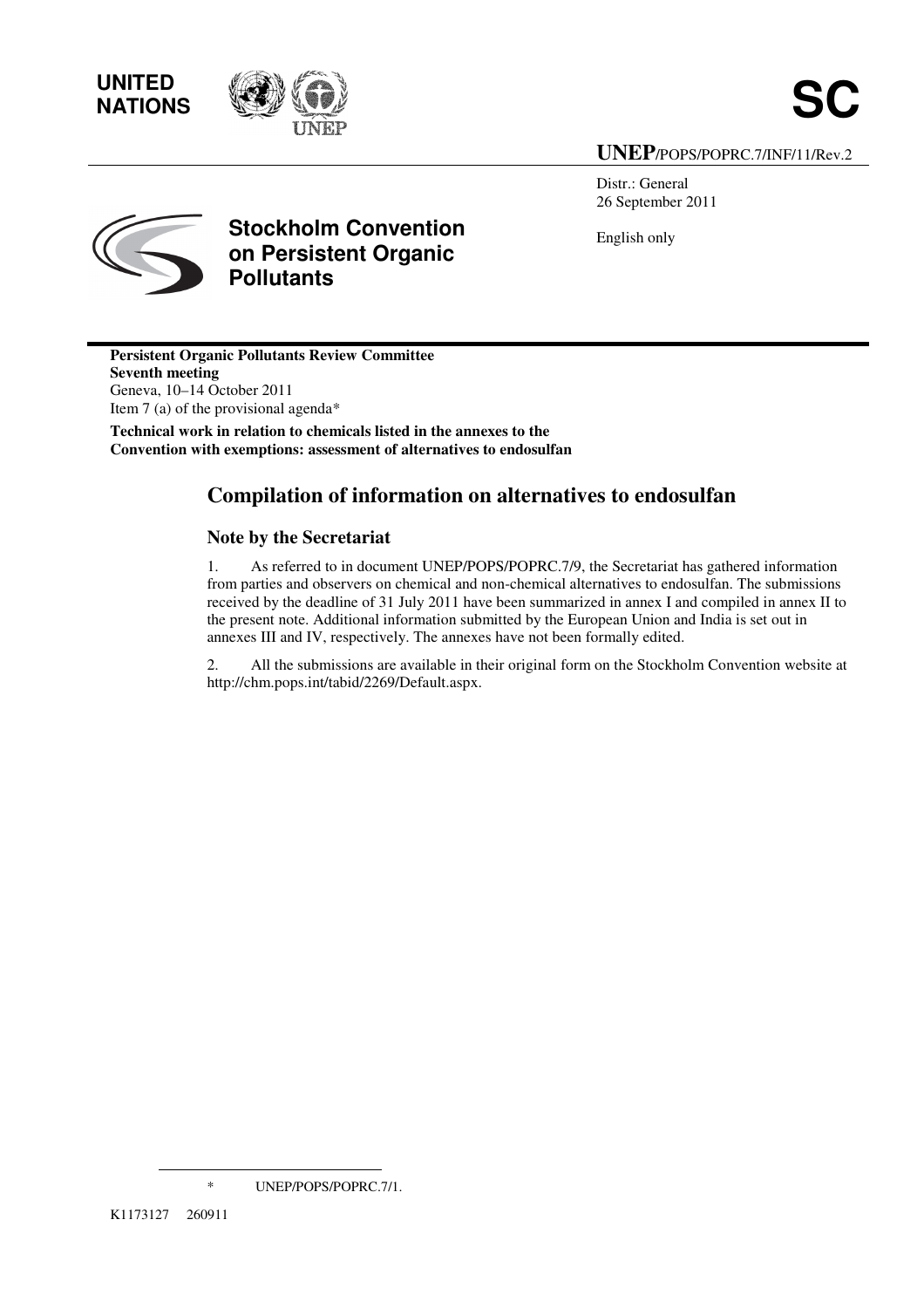#### **Contents**

| Annex $I(A)$     | Summary of information on chemical alternatives to<br>endosulfan submitted by parties and observers              | $3 - 12$    |
|------------------|------------------------------------------------------------------------------------------------------------------|-------------|
| Annex $I(B)$     | Summary of information on non-chemical alternatives to<br>endosulfan submitted by parties and observers          | $13 - 21$   |
| <b>Annex II</b>  | Compilation of information related to alternatives to<br>endosulfan                                              | $22 - 115$  |
| <b>Annex III</b> | Submission by the European Union "Support related to the<br>international work on Persistent Organic Pollutants" | $116 - 124$ |
| <b>Annex IV</b>  | Submission by India                                                                                              | $125 - 126$ |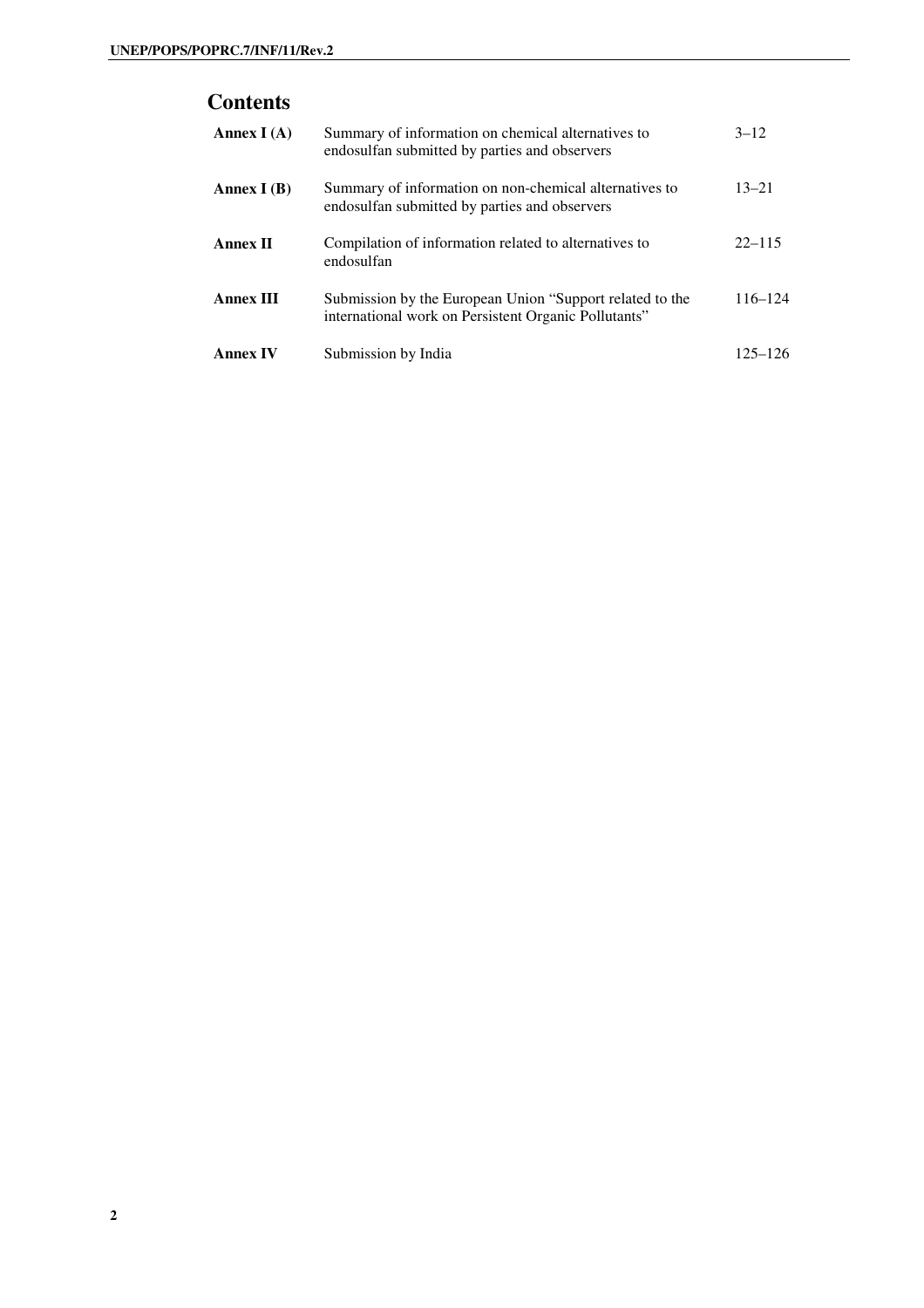## **Annex I**

#### **A. Summary of information on chemical alternatives to endosulfan submitted by parties and observers**

| Name of the<br><b>Alternative</b> | <b>Country</b>                           | Crop                                                                                                                                                                                                              | <b>Pest</b>                                                                                                                                                                                                                                                                                                                                                                                                                                                                                               | <b>Document</b><br>reference                                     |
|-----------------------------------|------------------------------------------|-------------------------------------------------------------------------------------------------------------------------------------------------------------------------------------------------------------------|-----------------------------------------------------------------------------------------------------------------------------------------------------------------------------------------------------------------------------------------------------------------------------------------------------------------------------------------------------------------------------------------------------------------------------------------------------------------------------------------------------------|------------------------------------------------------------------|
| <b>Acephate</b>                   | Canada                                   | Potato,<br>Tomato                                                                                                                                                                                                 | Aphids                                                                                                                                                                                                                                                                                                                                                                                                                                                                                                    | Canada-form 1                                                    |
|                                   |                                          | Potato                                                                                                                                                                                                            | Leafhoppers (Jassids)                                                                                                                                                                                                                                                                                                                                                                                                                                                                                     | Canada-form 1                                                    |
|                                   | India                                    | Cotton                                                                                                                                                                                                            | Jassids, Boll worms                                                                                                                                                                                                                                                                                                                                                                                                                                                                                       | India-form 1                                                     |
|                                   |                                          | Safflower                                                                                                                                                                                                         | Aphid                                                                                                                                                                                                                                                                                                                                                                                                                                                                                                     | India-form 1                                                     |
|                                   |                                          | Rice                                                                                                                                                                                                              | Stem borer, Leaf folder,<br>Plant hopper, Green leaf<br>hopper (GLH)                                                                                                                                                                                                                                                                                                                                                                                                                                      | India-form 1                                                     |
|                                   | <b>USA</b>                               | Cotton,<br>Tobacco,<br>Dry peas and<br>Dry beans                                                                                                                                                                  | Lygus bug, Whitefly,<br>tobacco aphid, Tobacco<br>budworm, Tobacco<br>hornworm and Pea aphid                                                                                                                                                                                                                                                                                                                                                                                                              | USA-form                                                         |
| Acetamiprid                       | Canada                                   | Tomato                                                                                                                                                                                                            | Aphids                                                                                                                                                                                                                                                                                                                                                                                                                                                                                                    | Canada-form 2                                                    |
|                                   | India                                    | Cotton                                                                                                                                                                                                            | Aphid, Jassids, Whiteflies                                                                                                                                                                                                                                                                                                                                                                                                                                                                                | India-form 1                                                     |
|                                   |                                          | Cabbage &<br>Okra                                                                                                                                                                                                 | Aphid                                                                                                                                                                                                                                                                                                                                                                                                                                                                                                     | India-form 1                                                     |
|                                   |                                          | Chilli                                                                                                                                                                                                            | <b>Thrips</b>                                                                                                                                                                                                                                                                                                                                                                                                                                                                                             | India-form 1                                                     |
|                                   |                                          | Rice                                                                                                                                                                                                              | Brown Plant hopper (BPH)                                                                                                                                                                                                                                                                                                                                                                                                                                                                                  | India-form 1                                                     |
|                                   | Netherlands                              | Apple                                                                                                                                                                                                             | Apple aphid                                                                                                                                                                                                                                                                                                                                                                                                                                                                                               | Netherlands-<br>Endosulfan inquiry                               |
| <b>Bifenthrin</b>                 | <b>USA</b><br>Argentina<br><b>Brazil</b> | Cucumber,<br>Eggplant,<br>Melon,<br>Pumpkin,<br>Squash,<br>Sweet<br>Potato,<br>Tobacco,<br>Tomato,<br>Vegetable<br>seed crops,<br>Alfalfa<br>grown for<br>seed, Dry<br>peas and Dry<br>beans<br>Soybean<br>Cotton | Cucumber beetle, Whitefly,<br>Aphids, Melon thrips,<br>Silverleaf whitefly, Broad<br>mite, Two-spotted spider<br>mite, Armyworms, Colorado<br>potato beetle, Flea beetle,<br>Green Peach Aphids,<br>Rindworm, Cabbage looper,<br>Melonworm, Pickleworm,<br>Squash beetle, Squash bug,<br>Squash vine borer,<br>Leafroller, Sweet otato<br>weevil, Tobacco aphid,<br>Tobacco budworm, Tobacco<br>hornworm, Stinkbug,<br>Cabbage seedpod weevil,<br>lygus bug and pea aphid<br>Anticarsia<br>$\blacksquare$ | USA-form<br>Netherlands: Letter<br>report<br>Netherlands: Letter |
| <b>Bromofos</b>                   | Netherlands                              | Apple                                                                                                                                                                                                             | <b>Insects (Apple Blossom</b>                                                                                                                                                                                                                                                                                                                                                                                                                                                                             | report<br>Netherlands-                                           |
| <b>Buprofezin</b>                 | India                                    | Cotton                                                                                                                                                                                                            | Beetle and Apple Sawfly)<br>Aphid, jassids,<br>Thrips, Whiteflies                                                                                                                                                                                                                                                                                                                                                                                                                                         | Endosulfan inquiry<br>India-form 1                               |
|                                   |                                          | Mango                                                                                                                                                                                                             | Hopper                                                                                                                                                                                                                                                                                                                                                                                                                                                                                                    | India-form 1                                                     |
|                                   |                                          | Chilli                                                                                                                                                                                                            | Yellow mites                                                                                                                                                                                                                                                                                                                                                                                                                                                                                              | India-form 1                                                     |
|                                   |                                          | Grapes                                                                                                                                                                                                            | Mealy bugs                                                                                                                                                                                                                                                                                                                                                                                                                                                                                                | India-form 1                                                     |
|                                   |                                          | Rice                                                                                                                                                                                                              | BPH, GLH, WBPH                                                                                                                                                                                                                                                                                                                                                                                                                                                                                            | India-form 1                                                     |
|                                   |                                          |                                                                                                                                                                                                                   |                                                                                                                                                                                                                                                                                                                                                                                                                                                                                                           |                                                                  |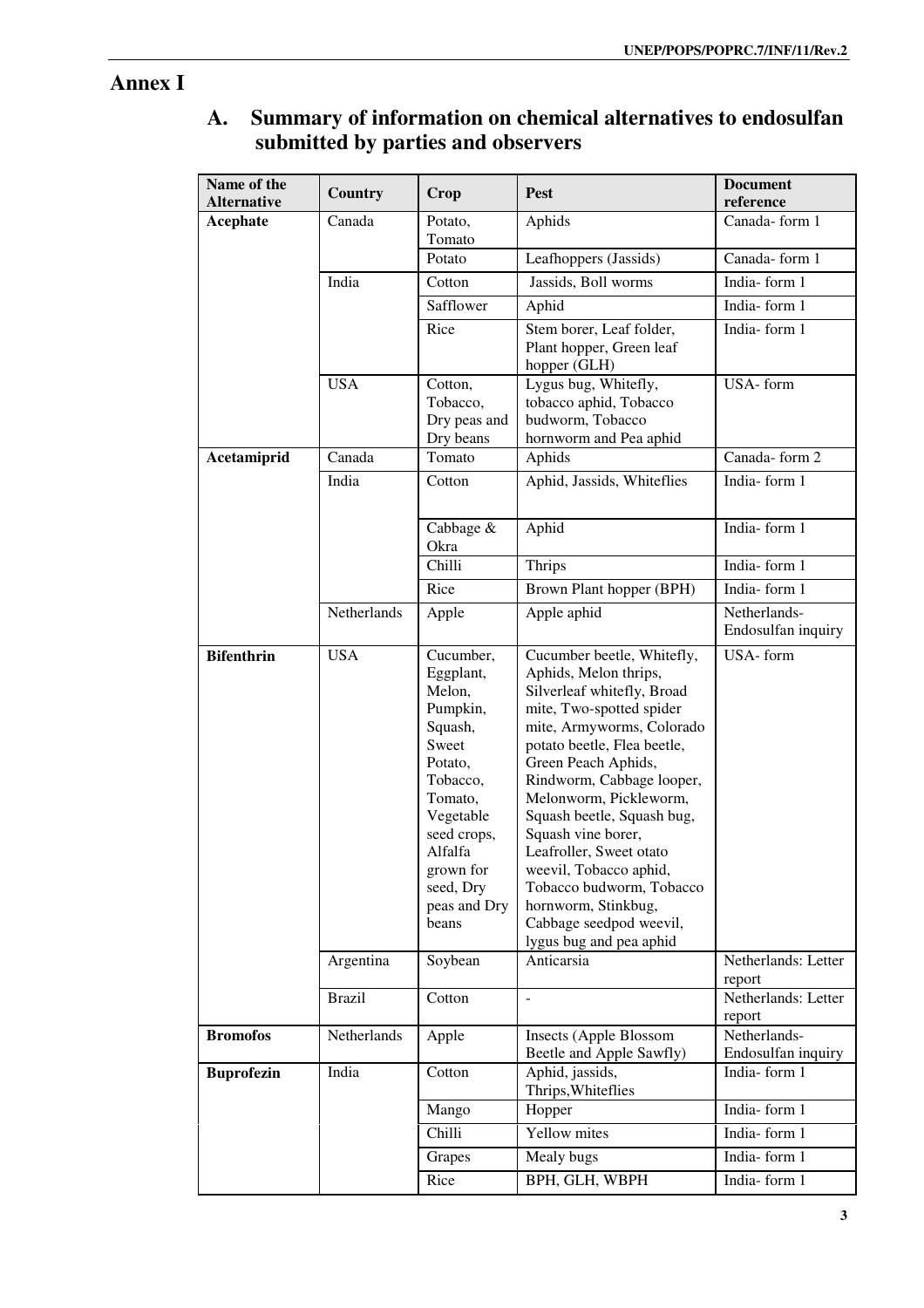| Name of the<br><b>Alternative</b> | Country       | Crop                                                    | Pest                                                              | <b>Document</b><br>reference        |
|-----------------------------------|---------------|---------------------------------------------------------|-------------------------------------------------------------------|-------------------------------------|
| Carbaryl                          | Argentina     | Soybean                                                 | Small green stink bug                                             | Netherlands: Letter<br>report       |
|                                   | Canada        | Eggplant,<br>potato,<br>tomato                          | Leafhoppers (jassids)                                             | Canada -Submitted<br>form $3$       |
|                                   | Netherlands   | Apple                                                   | <b>Insects (Apple Blossom</b><br>Beetle and Apple Sawfly)         | Netherlands -<br>Endosulfan inquiry |
|                                   | Sri Lanka     | <b>Not</b><br>Specified                                 | Not Specified                                                     | Netherlands: Letter<br>report       |
| Carbofuran                        | Argentina     | Soybean                                                 | Anticarsia                                                        | Netherlands: Letter<br>report       |
|                                   | Sri Lanka     | <b>Not</b><br>specified                                 | Not specified                                                     | Netherlands: Letter<br>report       |
| Carbosulfan                       | India         | Cotton                                                  | Aphid, Jassids, Thrips.                                           | India-form 1                        |
|                                   |               | Chilli                                                  | White aphid                                                       | India-form 1                        |
|                                   |               | Rice                                                    | BPH, GLH, WBPH, Gall<br>midge, Stem borer, Leaf<br>folder         | India-form 1                        |
| Chlorantranili                    | India         | Cotton                                                  | Bollworm                                                          | India-form 1                        |
| prole                             |               | Cabbage                                                 | Diamond back moth                                                 | India-form 1                        |
|                                   |               | Sugar cane                                              | Termite, Early shoot borer,<br>Top borer                          | India-form 1                        |
|                                   |               | Rice                                                    | Stem borer, Leaf folder                                           | India-form 1                        |
|                                   |               | Tomato                                                  | Fruit borer                                                       | India-form 1                        |
|                                   |               | Chilli                                                  | Fruit borer                                                       | India-form 1                        |
|                                   |               | <b>Brinjal</b>                                          | Shoot & Fruit borer                                               | India-form 1                        |
|                                   |               | Pigeon pea                                              | Pod borer                                                         | India-form 1                        |
|                                   |               | Soybean                                                 | Green semilooper, Stem fly,<br>Girdle beetle                      | India-form 1                        |
| <b>Chlorpyriphos</b>              | Argentina     | Soybean                                                 | Anticarsia, Small green stink<br>bug, Outhern green stink<br>bug  | Netherlands: Letter<br>report       |
|                                   | <b>Brazil</b> | Coffee                                                  | $\overline{\phantom{a}}$                                          | Netherlands: Letter<br>report       |
|                                   | Ecuador       | Maiz, Palma<br>Africana                                 | Spodoptera frugiperda<br>Sagalassa valida                         | Ecuador - Informe<br>tecni          |
|                                   | <b>USA</b>    | Pineapple,<br>Pear and<br>Alfalfa<br>grown for<br>seed. | Mealybug, Cutworm, and<br>Spotted Alfalfa Aphid.                  | USA-form                            |
|                                   | India         | Cotton                                                  | Aphid, Whiteflies,<br>Bollworm, Cut worm.                         | India-form 1                        |
|                                   |               | Rice                                                    | BPH, GLH, Stem borer,<br>Leaf folder, Gall midge,<br>Grass hopper | India-form 1                        |
|                                   |               | Ground nut                                              | Aphid, Root grub                                                  | India-form 1                        |
|                                   |               | Mustard                                                 | Aphid                                                             | India-form 1                        |
|                                   |               | Gram                                                    | Cut worm, Pod borer                                               | India-form 1                        |
|                                   |               | Beans                                                   | Pod borer, Black bug                                              | India-form 1                        |
|                                   |               | Sugarcane                                               | Black bug, Early shoot &<br>stalk borer, Pyrilla                  | India-form 1                        |
|                                   |               | <b>Brinjal</b>                                          | Shoot & Fruit borer                                               | India-form 1                        |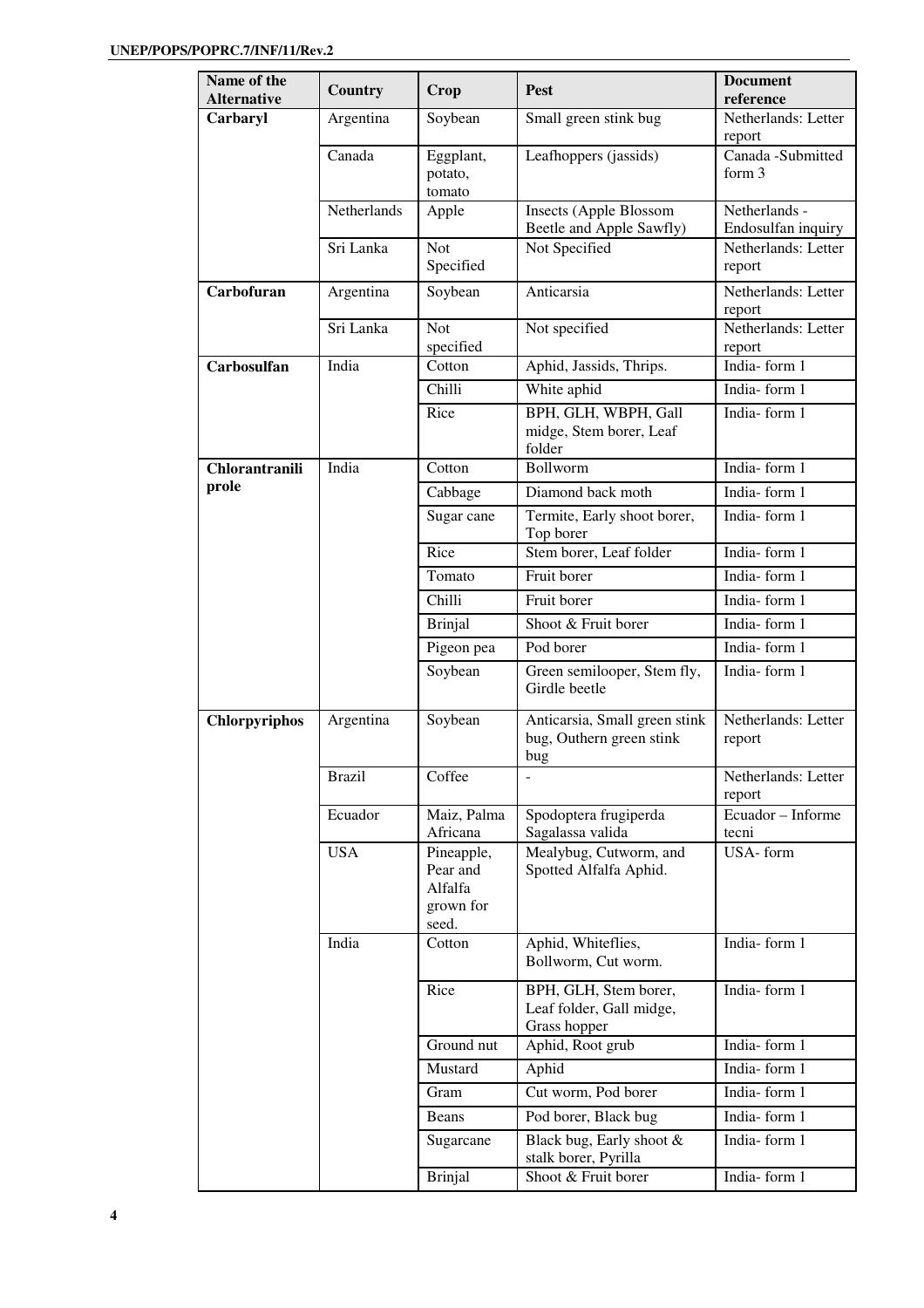| Name of the<br><b>Alternative</b> | <b>Country</b> | Crop                                                                | <b>Pest</b>                                                                                                                   | <b>Document</b><br>reference          |
|-----------------------------------|----------------|---------------------------------------------------------------------|-------------------------------------------------------------------------------------------------------------------------------|---------------------------------------|
|                                   |                | Cabbage                                                             | Diamond back moth                                                                                                             | India-form 1                          |
|                                   |                | Onion                                                               | Root grub                                                                                                                     | India-form 1                          |
|                                   |                | Apple                                                               | Aphid                                                                                                                         | India-form 1                          |
|                                   |                | Ber                                                                 | Leaf hopper                                                                                                                   | India-form 1                          |
|                                   |                | Citrus                                                              | Black citrus aphid                                                                                                            | India-form 1                          |
|                                   |                | Tobacco                                                             | Ground beetle                                                                                                                 | India-form 1                          |
|                                   |                | Wheat,<br>Barley,<br>Gram,<br>Sugarcane                             | Termite control                                                                                                               | India-form 1                          |
| Clothianidin                      | Canada         | Potato                                                              | Aphids, leafhoppers(Jassids)                                                                                                  | Canada-form 4                         |
|                                   | India          | Cotton                                                              | Jassids, Whiteflies                                                                                                           | India-form 1                          |
|                                   |                | Rice                                                                | Brown Plant hopper (BPH)                                                                                                      | India-form 1                          |
| Cyfluthrin                        | <b>USA</b>     | Potato,<br>Sweet<br>potato,<br>Tomato, Dry<br>peas and Dry<br>beans | Colorado Potato Beetle,<br>Potato leafhopper, Potato<br>tuberworm, Sweet potato<br>weevil, Whitefly, Aphids,<br>and Stinkbugs | USA-form                              |
| Cypermethrin                      | Argentina      | Soybean                                                             | Anticarsia, Small green stink<br>bug, Outhern green stink                                                                     | Netherlands: Letter<br>report         |
|                                   | Canada         | Potato,<br>Tomato                                                   | Leafhopper(Jassid)                                                                                                            | Canada-form 5                         |
|                                   | Ecuador        | Maiz, Palma<br>Africana                                             | Spodoptera frugiperda<br>Sagalassa valida                                                                                     | Ecuador - Informe<br>tecni            |
| <b>Deltamethrin</b>               | Argentina      | Soybean                                                             | Anticarsia, Small green stink<br>bug                                                                                          | Netherlands: Letter<br>report         |
|                                   | Canada         | Potato                                                              | Aphid, Leafhopper(Jassids)                                                                                                    | Canada-form 6                         |
|                                   | India          | Cotton                                                              | Boll worm, Sucking pests                                                                                                      | India-form 1                          |
|                                   |                | Chick pea                                                           | Fruit borer                                                                                                                   | India-form 1                          |
|                                   |                | Chilli                                                              | Fruit borer                                                                                                                   | India-form 1                          |
|                                   |                | Rice                                                                | Stem borer, Leaf folder                                                                                                       | India-form 1                          |
|                                   |                | Tea                                                                 | Thrips, Caterpiller, Leaf<br>roller, Looper                                                                                   | India-form 1                          |
|                                   |                | Okra<br>(Bhindi)                                                    | Shoot & Fruit borer, Jassids.                                                                                                 | India-form 1                          |
|                                   |                | Ground nut                                                          | Leaf miner                                                                                                                    | India-form 1                          |
|                                   |                | Mango                                                               | Hoppers                                                                                                                       | India-form 1                          |
|                                   | Netherlands    | Apple                                                               | Aphids, Caterpillars                                                                                                          | Netherlands-<br>Endosulfan<br>inquiry |
| <b>Diazinon</b>                   | Canada         | Bean(includi                                                        | Aphids                                                                                                                        | Canada-form 7                         |
|                                   |                | ng cow pea)                                                         |                                                                                                                               |                                       |
|                                   | Canada         | Potato,<br>tomato                                                   | Aphids and<br>Leafhoppers(Jassids)                                                                                            | Canada-form 7                         |
|                                   | Sri Lanka      | Not<br>specified                                                    | Not specified                                                                                                                 | Netherlands: Letter<br>report         |
|                                   | <b>USA</b>     | Apple,<br>Pineapple,<br><b>Strawberries</b><br>and pear             | Woolly apple aphid,<br>Pineapple fruit mite,<br>Cyclamen mite and Lygus<br>bug                                                | USA-form                              |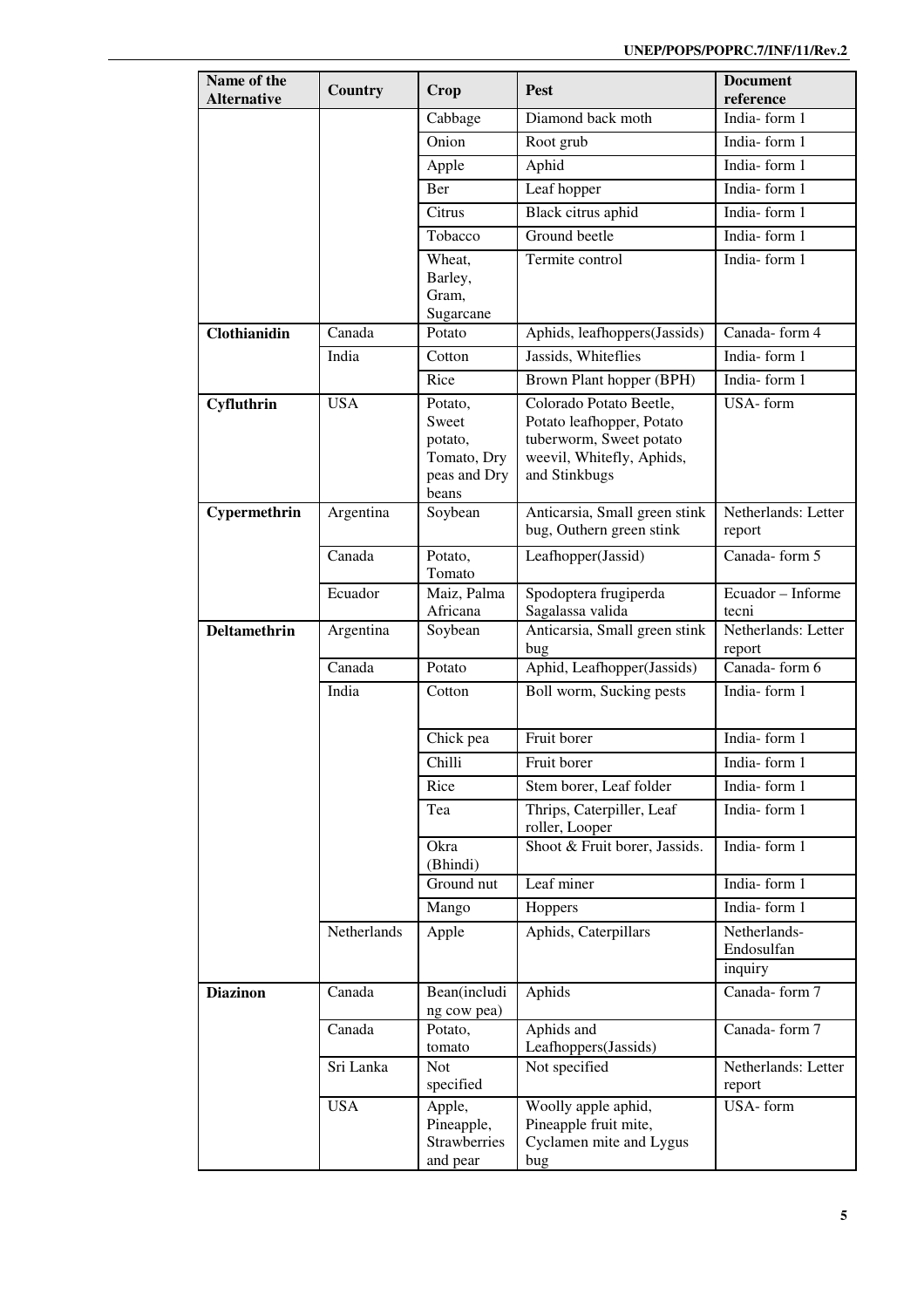| Name of the<br><b>Alternative</b> | <b>Country</b>     | Crop                      | Pest                                                  | <b>Document</b><br>reference              |
|-----------------------------------|--------------------|---------------------------|-------------------------------------------------------|-------------------------------------------|
| <b>Diflubenzuron</b>              | <b>Netherlands</b> | Apple                     | Rust acarids, Caterpillars                            | Netherlands-                              |
|                                   |                    |                           |                                                       | Endosulfan inquiry                        |
| <b>Dimethoate</b>                 | Argentina          | Soybean                   | Small green stink bug                                 | Netherlands: Letter                       |
|                                   |                    |                           |                                                       | report                                    |
|                                   | Canada             | Bean(snap)                | Aphid                                                 | Canada - Submitted<br>form 8              |
|                                   | Canada             | Potato,                   | Aphids, leafhoppers(jassids)                          | Canada - Submitted                        |
|                                   |                    | tomato                    |                                                       | form 8                                    |
|                                   | Sri Lanka          | <b>Not</b>                | Not specified                                         | Netherlands: Letter                       |
|                                   |                    | specified                 |                                                       | report                                    |
|                                   | <b>USA</b>         | Potato,<br>Alfalfa        | Potato leafhopper, potato<br>tuberworm, Aphids, Lygus | USA-form                                  |
|                                   |                    | grown for                 | bug, and Stink bug                                    |                                           |
|                                   |                    | seed, Dry                 |                                                       |                                           |
|                                   |                    | peas, Dry                 |                                                       |                                           |
|                                   |                    | beans and<br>Pear         |                                                       |                                           |
| d-trans                           | Canada             | Ornamentals               | Aphids, Spruce Gall Aphid                             | Netherlands: Letter                       |
| Allethrin/                        |                    |                           |                                                       | report                                    |
| Piperonyl                         |                    |                           |                                                       |                                           |
| butoxide/N-<br>octyl bicycle-     |                    |                           |                                                       |                                           |
| heptene                           |                    |                           |                                                       |                                           |
| dicarboximide                     |                    |                           |                                                       |                                           |
| <b>Emamectin</b>                  | India              | Cotton                    | Boll worm                                             | India-form 1                              |
| benzoate                          |                    | Cabbage                   | Diamond back moth                                     | India-form 1                              |
|                                   |                    | Chilli                    | Thrips, Mites, Fruit borer                            | India-form 1                              |
|                                   |                    | <b>Brinjal</b>            | Fruit & Shoot borer                                   | India-form 1                              |
|                                   |                    | Red gram                  | Pod borer                                             | India-form 1                              |
|                                   |                    | Chick pea                 | Pod borer                                             | India-form 1                              |
|                                   |                    | Grapes                    | <b>Thrips</b>                                         | India-form 1                              |
|                                   | Netherlands        | Apple                     | Caterpillars                                          | Netherlands-                              |
|                                   | <b>USA</b>         |                           |                                                       | Endosulfan inquiry                        |
| <b>Esfenvalerate</b>              |                    | Cucumber,<br>Potato,      | Cucumber beetle, Whitefly,<br>Aphids, Colorado Potato | $\overline{USA}$ - form                   |
|                                   |                    | Tomato,                   | Beetle, potato leafhopper,                            |                                           |
|                                   |                    | Vegetable                 | potato tuberworm, stinkbug,                           |                                           |
|                                   |                    | seed crops,               | Weevil, and Pea aphid                                 |                                           |
|                                   |                    | Dry peas and<br>Dry beans |                                                       |                                           |
| <b>Ethion</b>                     | Argentina          | Soybean                   | Small green stink bug                                 | Netherlands: Letter                       |
|                                   |                    |                           |                                                       | report                                    |
| Fenbutatin                        | Netherlands        | Apple                     | Rust acarids                                          | Netherlands-                              |
| oxide<br>Fenitrothion             | Argentina          | Soybean                   | Small green stink bug                                 | Endosulfan inquiry<br>Netherlands: Letter |
|                                   |                    |                           |                                                       | report                                    |
| Fenoxycarb                        | Netherlands        | Apple                     | Caterpillars                                          | Netherlands-                              |
|                                   |                    |                           |                                                       | Endosulfan inquiry                        |
| Fenpropathrin                     | <b>USA</b>         | Apple,<br>Melon and       | Stink bug, Aphids,                                    | USA-form                                  |
|                                   |                    | Pumpkin                   | Rindworm, Whitefly,<br>Cucumber beetle,               |                                           |
|                                   |                    |                           | Melonworm, Pickleworm,                                |                                           |
|                                   |                    |                           | Squash beetle, Squash bug,                            |                                           |
|                                   |                    |                           | Squash vine borer, Striped                            |                                           |
|                                   |                    |                           | flea beetle, Cabbage looper<br>and Leafroller         |                                           |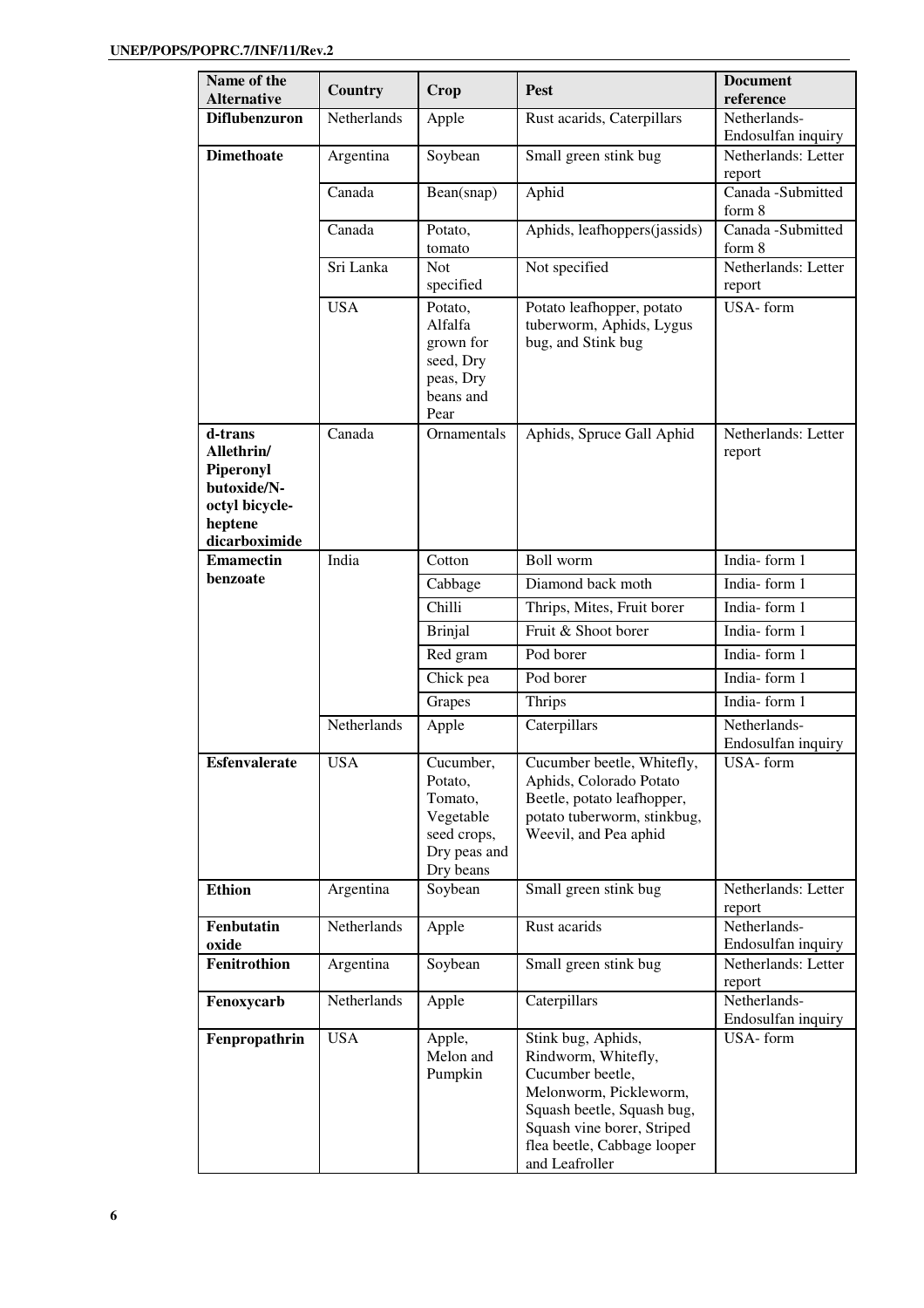| Name of the<br><b>Alternative</b>               | <b>Country</b> | Crop                                                                                                      | Pest                                                                                                                                       | <b>Document</b><br>reference       |
|-------------------------------------------------|----------------|-----------------------------------------------------------------------------------------------------------|--------------------------------------------------------------------------------------------------------------------------------------------|------------------------------------|
| Fenvalerate                                     |                |                                                                                                           |                                                                                                                                            | Netherlands: Letter                |
|                                                 | Argentina      | Soybean                                                                                                   | Small green stink bug                                                                                                                      | report                             |
|                                                 | India          | Cotton                                                                                                    | Aphid, jassids, Thrips,<br><b>Bollworms</b>                                                                                                | India-form 1                       |
|                                                 |                | Cauliflower                                                                                               | Diamond back moth,<br>American boll worm,<br>Aphids, Jassids                                                                               | India-form 1                       |
|                                                 |                | <b>Brinjal</b>                                                                                            | Shoot & fruit borer, Aphids                                                                                                                | India-form 1                       |
|                                                 |                | Okra                                                                                                      | Shoot & fruit borer, Jassids                                                                                                               | India-form 1                       |
| Fipronil                                        | <b>Brazil</b>  | Sugarcane                                                                                                 |                                                                                                                                            | Netherlands: Letter<br>report      |
|                                                 | India          | Cotton                                                                                                    | Aphid, jassids, Thrips,<br>Whiteflies, Boll worms                                                                                          | India-form 1                       |
|                                                 |                | Cabbage                                                                                                   | Diamond back moth                                                                                                                          | India-form 1                       |
|                                                 |                | Chilli                                                                                                    | Thrips, Aphids,                                                                                                                            | India-form 1                       |
|                                                 |                |                                                                                                           | Fruit borer                                                                                                                                |                                    |
|                                                 |                | Rice                                                                                                      | Brown Plant hopper (BPH),<br>WBPH, GLH, Gall midge,<br>Whorl maggot, Stem borer                                                            | India-form $1$                     |
|                                                 |                | Sugar cane                                                                                                | Early shoot borer, Root<br>borer                                                                                                           | India-form 1                       |
| Flonicamid                                      | Canada         | Eggplant,<br>potato,<br>tomato                                                                            | Aphids                                                                                                                                     | Canada-Submitted<br>form 9         |
|                                                 | Netherlands    | Apple                                                                                                     | Aphids                                                                                                                                     | Netherlands-<br>Endosulfan inquiry |
| Flubendiamide                                   | India          | Not<br>specified                                                                                          | Not specified                                                                                                                              | Netherlands: Letter<br>report      |
| <b>Fluvalinate</b>                              | India          | Cotton                                                                                                    | Aphid, Jassids, Red cotton<br>Bug, Bollworm                                                                                                | India-form 1                       |
| Fosalone/phosa<br>lone                          | Netherlands    | Apple                                                                                                     | Leaf curling midge                                                                                                                         | Netherlands-<br>Endosulfan inquiry |
| Gamma<br>Cyhalothrin                            | Argentina      | Soybean                                                                                                   | Anticarsia                                                                                                                                 | Netherlands: Letter<br>report      |
| Imidacloprid                                    | Canada         | Potato                                                                                                    | Aphids, leafhoppers(Jassid)                                                                                                                | Canada-form 10                     |
|                                                 | Ecuador        | Maiz, Palma<br>Africana                                                                                   | Spodoptera frugiperda<br>Sagalassa valida                                                                                                  | Ecuador - Informe<br>tecni         |
|                                                 | India          | Not<br>specified                                                                                          | Not specified                                                                                                                              | Netherlands: Letter<br>report      |
|                                                 | Netherlands    | Apple                                                                                                     | Apple sawfly, Aphids                                                                                                                       | Netherlands-<br>Endosulfan inquiry |
|                                                 | <b>USA</b>     | Apple,<br>Cucumber,<br>Potato,<br>Tobacco,<br>Carrot,<br>Celery,<br>Lettuce, Dry<br>peas and Dry<br>beans | Apple aphid, Cucumber<br>beetle, Whitefly, Aphids,<br>Colorado Ootato beetle,<br>Potato leafhopper, Tobacco<br>aphid, Leafminer, Pea aphid | USA-form                           |
| Imidacloprid +<br>beta-<br><b>Cyfluthrin SC</b> | <b>Brazil</b>  | Sugarcane                                                                                                 | $\bar{\phantom{a}}$                                                                                                                        | Netherlands: Letter<br>report      |
| <b>Indoxacarb</b>                               | India          | Not<br>specified                                                                                          | Not specified                                                                                                                              | Netherlands: Letter<br>report      |
|                                                 | Netherlands    | Apple                                                                                                     | Caterpillars                                                                                                                               | Netherlands-<br>Endosulfan inquiry |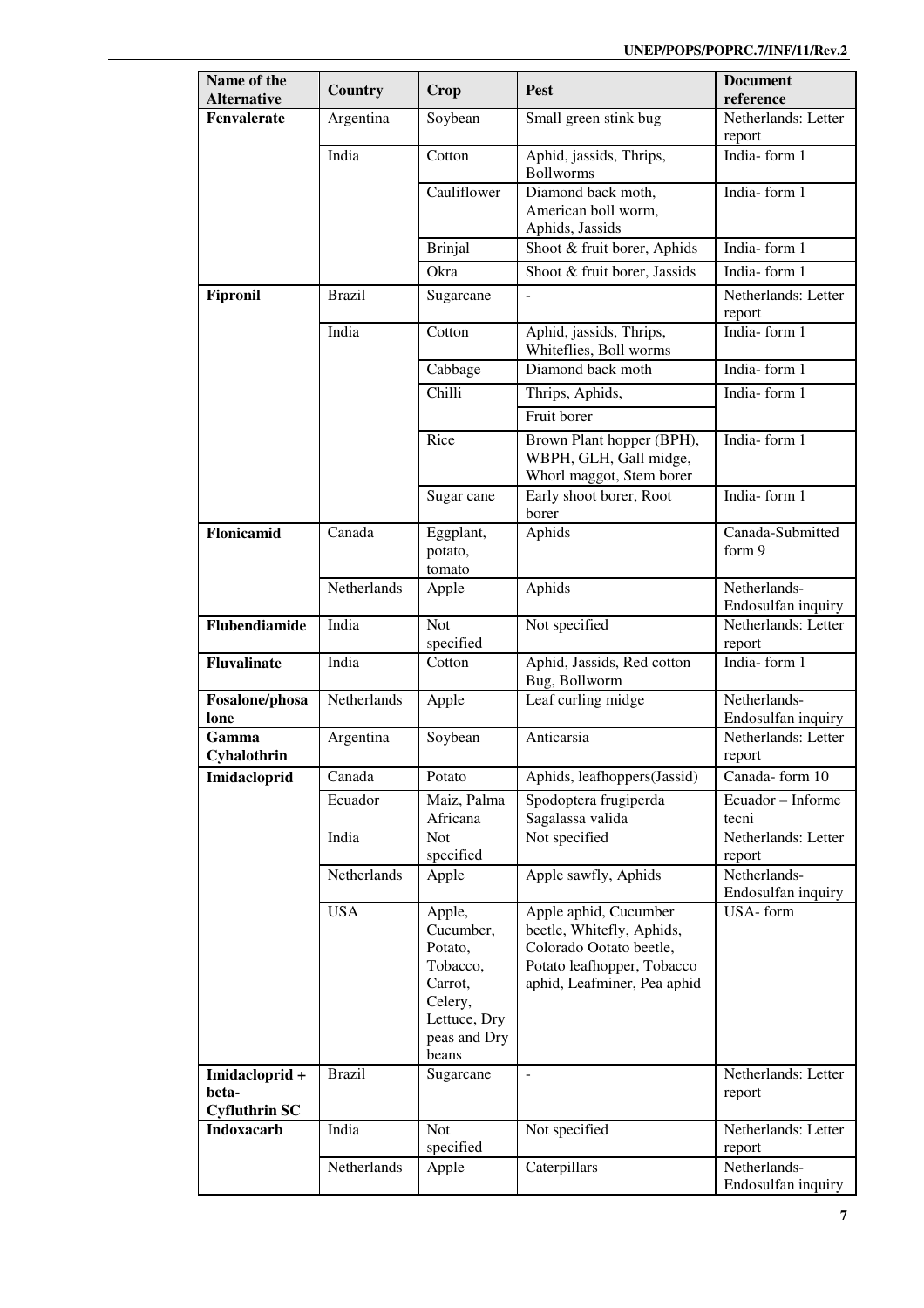| Name of the<br><b>Alternative</b> | <b>Country</b> | Crop                                                                                                                                 | <b>Pest</b>                                                                                                                                                                        | <b>Document</b><br>reference  |
|-----------------------------------|----------------|--------------------------------------------------------------------------------------------------------------------------------------|------------------------------------------------------------------------------------------------------------------------------------------------------------------------------------|-------------------------------|
| Lambda-<br>Cyhalothrin            | Argentina      | Soybean                                                                                                                              | Anticarsia                                                                                                                                                                         | Netherlands: Letter<br>report |
|                                   | Canada         | Fava<br>bean(Broad<br>beans)                                                                                                         | Pea aphid                                                                                                                                                                          | Canada-form 13                |
|                                   |                | Bean(dry<br>and<br>succulent),<br>Cow pea,<br>Potato,<br>Tomato                                                                      | Potato leafhopper(Jassids)                                                                                                                                                         | Canada-form 13                |
|                                   | India          | Cotton                                                                                                                               | Jassids, Thrips, Boll worm,<br>Whiteflies                                                                                                                                          | India-form 1                  |
|                                   |                | <b>Brinjal</b>                                                                                                                       | Shoot & Fruit borer                                                                                                                                                                | India-form 1                  |
|                                   |                | Chilli                                                                                                                               | Thrips, Mite, Fruit borer                                                                                                                                                          | India-form 1                  |
|                                   |                | Rice                                                                                                                                 | Leaf folder, Stem borer,<br>GLH, Gall midge, Hispa,<br>Thrips                                                                                                                      | India-form 1                  |
|                                   |                | Tomato                                                                                                                               | Fruit borer                                                                                                                                                                        | India-form 1                  |
|                                   |                | Pigeon pea                                                                                                                           | Pod borer, Pod fly                                                                                                                                                                 | India-form 1                  |
|                                   |                | Onion                                                                                                                                | Thrips                                                                                                                                                                             | India-form 1                  |
|                                   |                | <b>Bhindi</b>                                                                                                                        | Jassids, Shoot borer                                                                                                                                                               | India-form 1                  |
|                                   |                | Chick pea                                                                                                                            | Pod borer                                                                                                                                                                          | India-form 1                  |
|                                   |                | Groundnut                                                                                                                            | Thrips, Leaf hopper, Leaf<br>miner                                                                                                                                                 | India-form 1                  |
|                                   |                | Mango                                                                                                                                | Hoppers                                                                                                                                                                            | India-form 1                  |
|                                   | <b>USA</b>     | Apple,<br>Cucumber,<br>Squash,<br>Tobacco,<br>Vegetable<br>seed crops,<br>Alfalfa<br>grown for<br>seed, Dry<br>peas and dry<br>beans | Stink bug, Cucumber beetle,<br>Whitefly, Aphid,<br>Pickleworm, Silverleaf<br>whitefly, Tobacco budworm,<br>Tobacco hornworm,<br>Cabbage seedpod weevil,<br>Lygus bug and Pea aphid | USA-form                      |
| <b>Malathion</b>                  | Canada         | Bean, cow<br>pea,<br>eggplant,<br>potato,<br>tomato                                                                                  | Aphids                                                                                                                                                                             | Canada-form 14                |
|                                   |                | Eggplant,<br>potato,<br>tomato                                                                                                       | Leafhoppers (Jassids)                                                                                                                                                              | Canada-form 14                |
|                                   | <b>USA</b>     | Cucumber,<br>Dry peas and<br>Dry beans                                                                                               | Cucumber beetle, Whitefly<br>and Aphids                                                                                                                                            | USA-form                      |
| <b>Methamidofos</b>               | Argentina      | Soybean                                                                                                                              | Small green stink bug,<br>Outhern green stink bug                                                                                                                                  | Netherlands: Letter<br>report |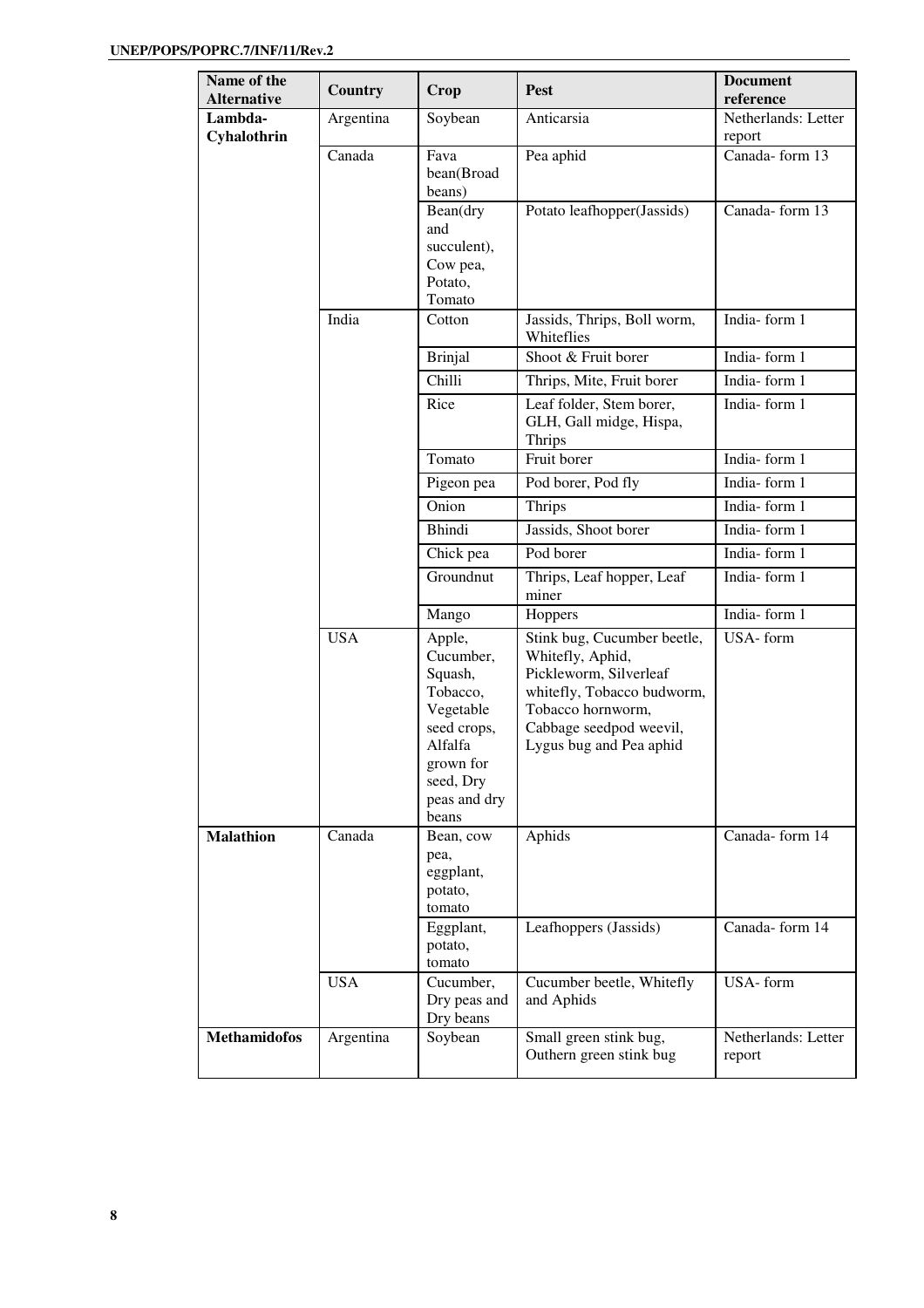| Name of the         | Country     | Crop                                                    | Pest                                                                                                                                                  | <b>Document</b>                     |
|---------------------|-------------|---------------------------------------------------------|-------------------------------------------------------------------------------------------------------------------------------------------------------|-------------------------------------|
| <b>Alternative</b>  |             |                                                         |                                                                                                                                                       | reference                           |
| <b>Methomyl</b>     | Canada      | Potato.<br>Tomato                                       | Aphid                                                                                                                                                 | Canada-form 15                      |
|                     |             | Potato                                                  | Leafhoppers (Jassids)                                                                                                                                 | Canada-form 15                      |
|                     | <b>USA</b>  | Cucumber,<br>Potato,<br>Tobacco and<br>Tomato           | Cucumber Beetle,<br>Whiteflies, Aphid, Potato<br>leafhopper, Potato<br>tuberworm, Tobacco<br>budworm, Tobacco<br>hornworm and Stinkbug                | USA-form                            |
| Methoxyfenozi<br>de | Netherlands | Apple                                                   | Caterpillars                                                                                                                                          | Netherlands -<br>Endosulfan inquiry |
| <b>Naled</b>        | Canada      | Bean (dry)<br>and lima<br>bean                          | Aphids                                                                                                                                                | Canada-form 16                      |
|                     |             | Potato                                                  | Leafhoppers (Jassids)                                                                                                                                 | Canada-form 16                      |
| <b>Novaluron</b>    | India       | Not<br>specified                                        | Not specified                                                                                                                                         | Netherlands: Letter<br>report       |
| Oxamyl              | Canada      | Potato                                                  | Aphid, leafhoppers (jassids)                                                                                                                          | Canada-form 17                      |
|                     | <b>USA</b>  | cotton and<br>potato                                    | Lygus bug, Whitefly,<br>Colorado potato beetle,<br>Potato leafhopper and Potato<br>tuberworm                                                          | USA-form                            |
| Permethrin          | Canada      | Potato,<br>tomato                                       | Leafhopper (Jassid)                                                                                                                                   | Canada-form 18                      |
|                     | <b>USA</b>  | cucumber,<br>potato and<br>alfalfa<br>grown for<br>seed | Cucumber beetles,<br>Whiteflies, Aphids,<br>Colorado potato Beetle,<br>Potato leafhopper, Potato<br>tuberworm, Lygus bug and<br>Spotted alfalfa aphid | USA-form                            |
| Phenthoate          | Argentina   | Soybean                                                 | Anticarsia                                                                                                                                            | Netherlands: Letter<br>report       |
| <b>Phorate</b>      | India       | Cotton                                                  | Aphid, jassids, Thrips,<br>Whiteflies                                                                                                                 | India-form 1                        |
|                     |             | Cauliflower                                             | Aphid                                                                                                                                                 | India-form 1                        |
|                     |             | Chilli                                                  | Aphid, Mite, Thrips                                                                                                                                   | India-form 1                        |
|                     |             | Potato                                                  | Aphid                                                                                                                                                 | India-form 1                        |
|                     |             | Tomato                                                  | Whiteflies                                                                                                                                            | India-form 1                        |
|                     |             | Rice                                                    | Gall fly, Hispa, Leaf hopper,<br>Plant hopper, Stem borer,<br>Root weevil                                                                             | India-form 1                        |
|                     |             | Bajra                                                   | Shoot fly, White grub                                                                                                                                 | India-form 1                        |
|                     |             | <b>Barley</b>                                           | Aphid                                                                                                                                                 | India-form 1                        |
|                     |             | Maize                                                   | Shoot fly, Stem borer                                                                                                                                 | India-form 1                        |
|                     |             | Sorghum                                                 | Shoot fly, Aphids,<br>White grub                                                                                                                      | India-form 1                        |
|                     |             | Wheat                                                   | Shoot fly                                                                                                                                             | India-form 1                        |
|                     |             | Black gram                                              | Stem fly, White fly                                                                                                                                   | India-form 1                        |
|                     |             | Green gram                                              | Stem fly, Jassids                                                                                                                                     | India-form 1                        |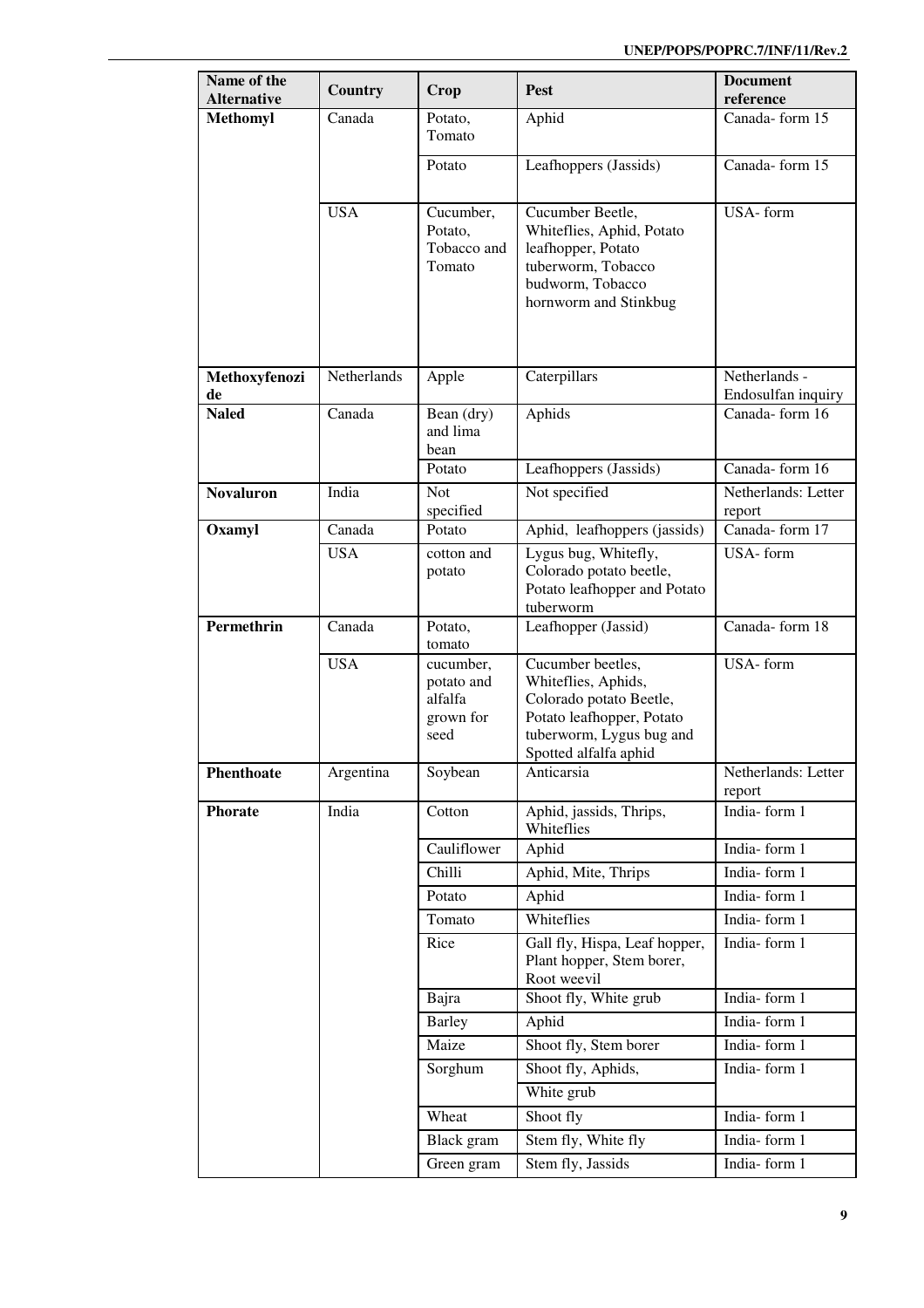| Name of the<br><b>Alternative</b> | <b>Country</b> | Crop           | <b>Pest</b>                                                                              | <b>Document</b><br>reference                                  |
|-----------------------------------|----------------|----------------|------------------------------------------------------------------------------------------|---------------------------------------------------------------|
|                                   |                | Pigeon pea     | Jassids, Stem fly                                                                        | India-form 1                                                  |
|                                   |                | Soybean        | Stem fly                                                                                 | India-form 1                                                  |
|                                   |                | Sugarcane      | Top borer, White grub                                                                    | India-form 1                                                  |
|                                   |                | Ground nut     | Aphid, Leaf miner, White<br>grub                                                         | India-form 1                                                  |
|                                   |                | Mustard        | Mustard aphid, Painted bug                                                               | India-form 1                                                  |
|                                   |                | Sesamum        | Jassids, White fly                                                                       | India-form 1                                                  |
|                                   |                | Apple          | Woolly aphid                                                                             | India-form 1                                                  |
|                                   |                | <b>Brinjal</b> | Aphid, Jassid, Lace wing<br>bug, Red spider mite, Thrips                                 | India-form 1                                                  |
|                                   |                | Banana         | Aphid                                                                                    | India-form 1                                                  |
|                                   |                | Citrus         | Leaf miner                                                                               | India-form 1                                                  |
| <b>Phosmet</b>                    | Canada         | Potato         | Aphid, Leafhoppers<br>(jassids)                                                          | Canada-form 19                                                |
| Pirimicarb                        | Netherlands    | Apple          | Woolly apple aphid                                                                       | Netherlands-<br>Endosulfan inquiry                            |
|                                   | Mexico         | Maíz           | Pulgones, Ropalosiphum<br>maidis, Schizaphis<br>graminum, Aphis spp,<br>Macrosiphum spp, | Diagnóstico de la<br>situación del<br>Endosulfán en<br>México |
| Profenophos                       | Togo           | Cotton crops   | Not specified                                                                            | Netherlands: Letter<br>report                                 |
| Pymetrozine                       | Canada         | Potato         | Aphids                                                                                   | Canada-form 20                                                |
| Quinalphos                        | India          | Cotton         | Bollworms, Aphids, Jassids,<br>Thrips.                                                   | India-form 1                                                  |
|                                   |                | Cabbage        | Aphid                                                                                    | India-form 1                                                  |
|                                   |                | Chilli         | Aphid, Mites                                                                             | India-form 1                                                  |
|                                   |                | Rice           | Brown Plant hopper (BPH),<br>Leaf roller, Stem borer,<br>Hispa<br>,Gall midge            | India-form 1                                                  |
|                                   |                | Sugarcane      | Early shoot borer & shoot<br>borer, Black bug, leaf<br>hopper                            | India-form 1                                                  |
|                                   |                | Sorghum        | Stem borer, Mite, Shoot fly,<br>Ear head bug, Ear head<br>midge                          | India-form 1                                                  |
|                                   |                | Okra           | Shoot & fruit borer, Leaf<br>hopper, Mite                                                | India-form 1                                                  |
|                                   |                | <b>Brinjal</b> | Shoot & fruit borer, Jassids,<br>Epilechna beetle, Leaf<br>hopper                        | India-form 1                                                  |
|                                   |                | Tomato         | Fruit borer                                                                              | India-form 1                                                  |
|                                   |                | Tea            | Hopper Caterpiller, Thrips                                                               | India-form 1                                                  |
|                                   |                | Tur            | Pod borer, Pod fly                                                                       | India-form 1                                                  |
|                                   |                | Ground nut     | Spodoptera, Leaf hopper,<br>Leaf miner, Thrips, jassids,<br>Red hairy Caterpillar        | India-form 1                                                  |
|                                   |                | Wheat          | Aphid, Ear head caterpillar,<br>Mite                                                     | India-form 1                                                  |
|                                   |                | Black gram     | Bihar hairy caterpillar, Pod<br>borer                                                    | India-form 1                                                  |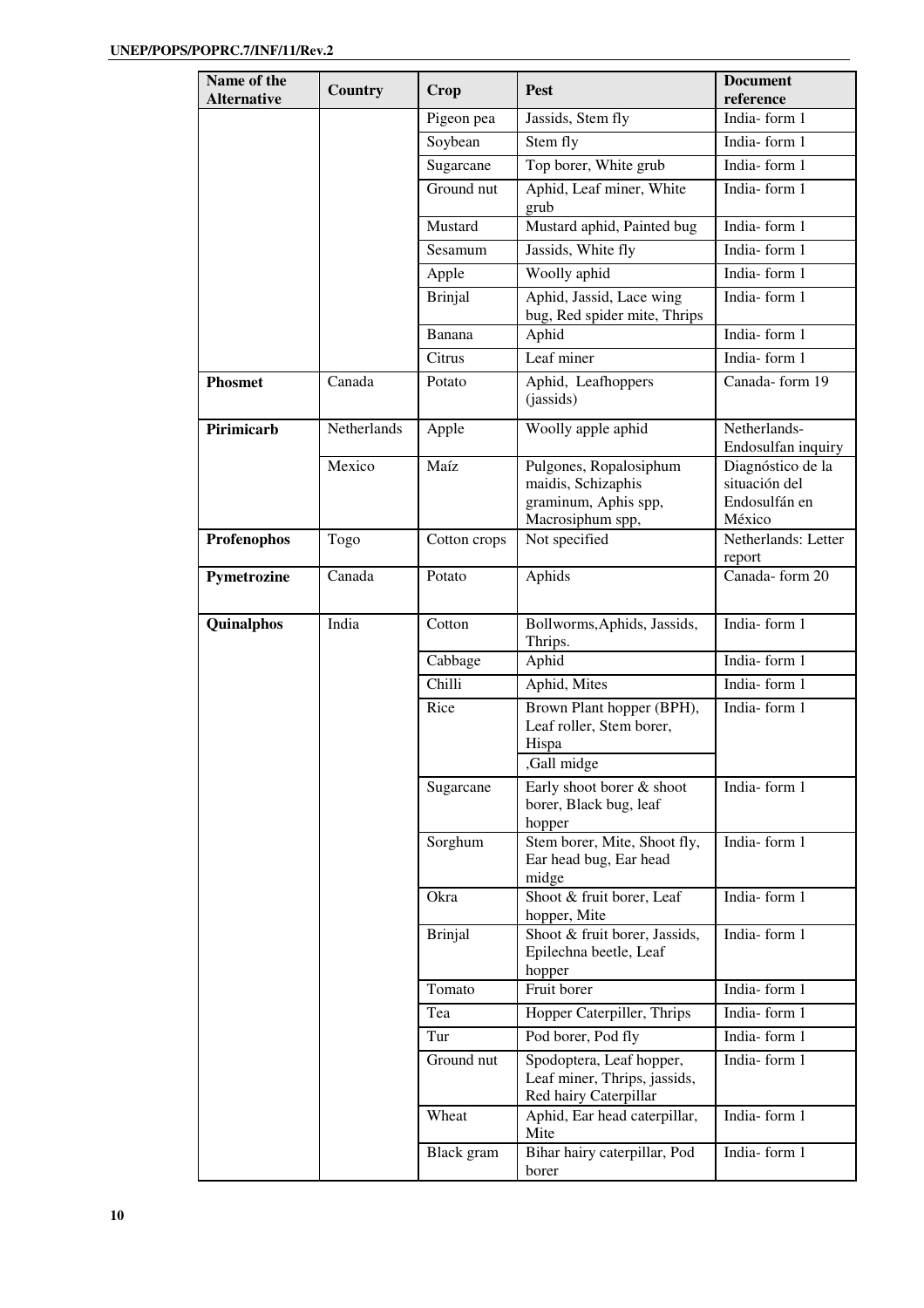| Name of the<br><b>Alternative</b>    | Country     | Crop                                                 | Pest                                                                                    | <b>Document</b><br>reference              |
|--------------------------------------|-------------|------------------------------------------------------|-----------------------------------------------------------------------------------------|-------------------------------------------|
|                                      |             | French bean                                          | Stem fly                                                                                | India-form 1                              |
|                                      |             | Soybean                                              | Leaf weevil                                                                             | India-form 1                              |
|                                      |             | Jute                                                 | Leaf roller, Semi looper,<br>Yellow mite                                                | India-form 1                              |
|                                      |             | Mustard                                              | Sawfly                                                                                  | India-form 1                              |
|                                      |             | Sesamum                                              | Leaf webber, Jassids                                                                    | India-form 1                              |
|                                      |             | Safflower                                            | Aphid                                                                                   | India-form 1                              |
|                                      |             | Cauliflower                                          | Stem borer                                                                              | India-form 1                              |
|                                      |             | Onion                                                | <b>Thrips</b>                                                                           | India-form 1                              |
|                                      |             | Apple                                                | Wooly aphid                                                                             | India-form 1                              |
|                                      |             | Banana                                               | Tingid bug                                                                              | India-form 1                              |
|                                      |             | Citrus                                               | Scale, Citrus butter fly                                                                | India-form 1                              |
|                                      |             | Mango                                                | Mango bud mite                                                                          | India-form 1                              |
|                                      |             | Pomegranate                                          | <b>Scales</b>                                                                           | India-form 1                              |
|                                      |             | Cardamom                                             | <b>Thrips</b>                                                                           | India-form 1                              |
|                                      |             | Coffee                                               | Green bug                                                                               | India-form 1                              |
| <b>Spinosad</b>                      | Canada      | Usually                                              | Eyespotted bad moth,                                                                    | Netherlands: Letter                       |
|                                      |             | applicable to<br>many crops.                         | Imported Gabbageworm,<br>Diamondback moth,<br>Cabbage looper, Colorado<br>potato beetle | report                                    |
|                                      | India       | Not<br>specified                                     | Not specified                                                                           | Netherlands: Letter<br>report             |
|                                      | Netherlands | Apple                                                |                                                                                         | Netherlands-                              |
|                                      |             |                                                      |                                                                                         | Endosulfan inquiry                        |
| Spirodiclofen                        | Canada      | Usually<br>applicable to                             | Rust mite, Peach                                                                        | Netherlands: Letter<br>report             |
|                                      |             | many crops.                                          | silver mite                                                                             |                                           |
| Spirotetramat                        | Canada      | Beans, cow<br>pea,<br>eggplant,<br>potato,<br>tomato | Aphid                                                                                   | Canada-form 21                            |
|                                      | Netherlands | Apple                                                | Aphids                                                                                  | Netherlands -                             |
| <b>Sulphur</b>                       | Canada      | Cherry                                               | Plum rust mite                                                                          | Endosulfan inquiry<br>Netherlands: Letter |
|                                      |             |                                                      |                                                                                         | report                                    |
| <b>Tebufenozide</b>                  | Canada      | Apple                                                | Codling moth                                                                            | Netherlands: Letter<br>report             |
| <b>Teflubenzuron</b>                 | Netherlands | Apple                                                | Caterpillars                                                                            | Netherlands -<br>Endosulfan inquiry       |
| <b>Thiacloprid</b>                   | Netherlands | Apple                                                | Apple sawfly, Aphids                                                                    | Netherlands -<br>Endosulfan inquiry       |
| <b>Thian</b><br>$(=\text{thianon?})$ | Togo        | Cotton crops                                         | Not specified                                                                           | Netherlands: Letter<br>report             |
| Thiamethoxam                         | Canada      | Potato                                               | Aphids                                                                                  | Canada-form 22                            |
|                                      |             | Bean (dry<br>edible),<br>Potato                      | Leafhoppers (Jassid)                                                                    | Canada-form 22                            |
|                                      | India       | Cotton                                               | Aphid, jassids, Thrips,<br>Whiteflies                                                   | India-form 1                              |
|                                      |             | Mango                                                | Hopper                                                                                  | India-form 1                              |
|                                      |             | Okra                                                 | Aphid, Jassid, Whitefly                                                                 | India-form 1                              |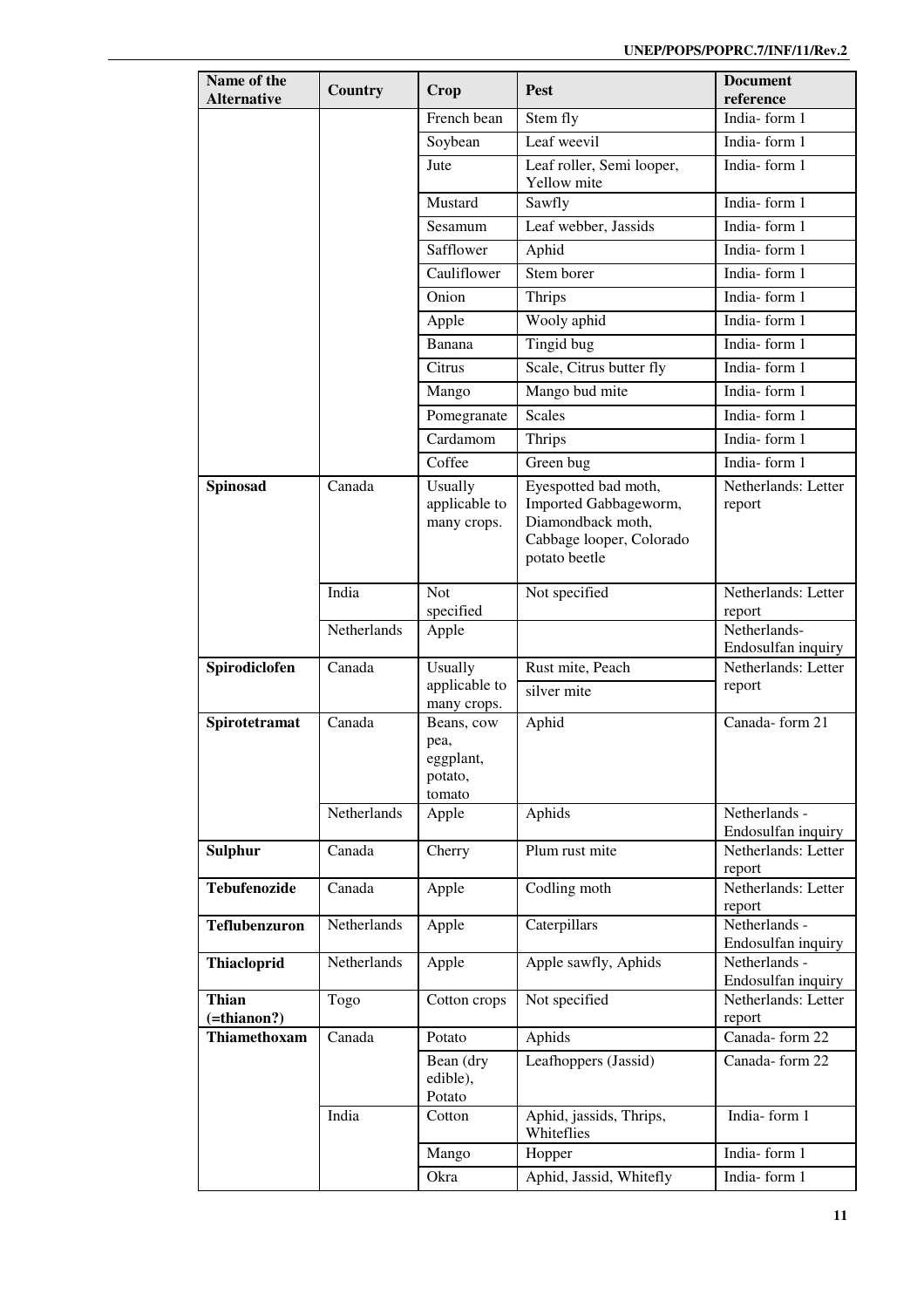| Name of the<br><b>Alternative</b>          | <b>Country</b>                  | Crop                                    | <b>Pest</b>                                                                                   | <b>Document</b><br>reference  |
|--------------------------------------------|---------------------------------|-----------------------------------------|-----------------------------------------------------------------------------------------------|-------------------------------|
|                                            |                                 | Rice                                    | BPH, WBPH, GLH, Stem<br>borer, Gall midge, Leaf-<br>folder                                    | India-form 1                  |
|                                            |                                 | Sorghum                                 | Shootfly                                                                                      | India-form 1                  |
|                                            |                                 | Wheat                                   | Termites, Aphid                                                                               | India-form 1                  |
|                                            |                                 | Mustard                                 | Aphid                                                                                         | India-form 1                  |
|                                            |                                 | Tomato $\&$<br><b>Brinjal</b>           | Whiteflies                                                                                    | India-form 1                  |
|                                            |                                 | Tea                                     | Mosquito bug                                                                                  | India-form 1                  |
|                                            |                                 | Potato                                  | Aphids                                                                                        | India-form 1                  |
|                                            |                                 | Citrus                                  | Psylla                                                                                        | India-form 1                  |
| Thiamethoxam<br>+ cyhalothrin<br><b>SC</b> | <b>Brazil</b>                   | Soybean                                 | $\sim$                                                                                        | Netherlands: Letter<br>report |
| <b>Thiodicarb</b>                          | Cameroon,<br>India,<br>Pakistan | Cotton crops                            |                                                                                               | Netherlands: Letter<br>report |
| <b>Trichlorfon</b>                         | Canada                          | Usually<br>applicable to<br>many crops. | Imported Cabbageworm,<br>Diamondback moth,<br>Gabbage looper, Pepper<br>maggot, Beet webwormx | Netherlands: Letter<br>report |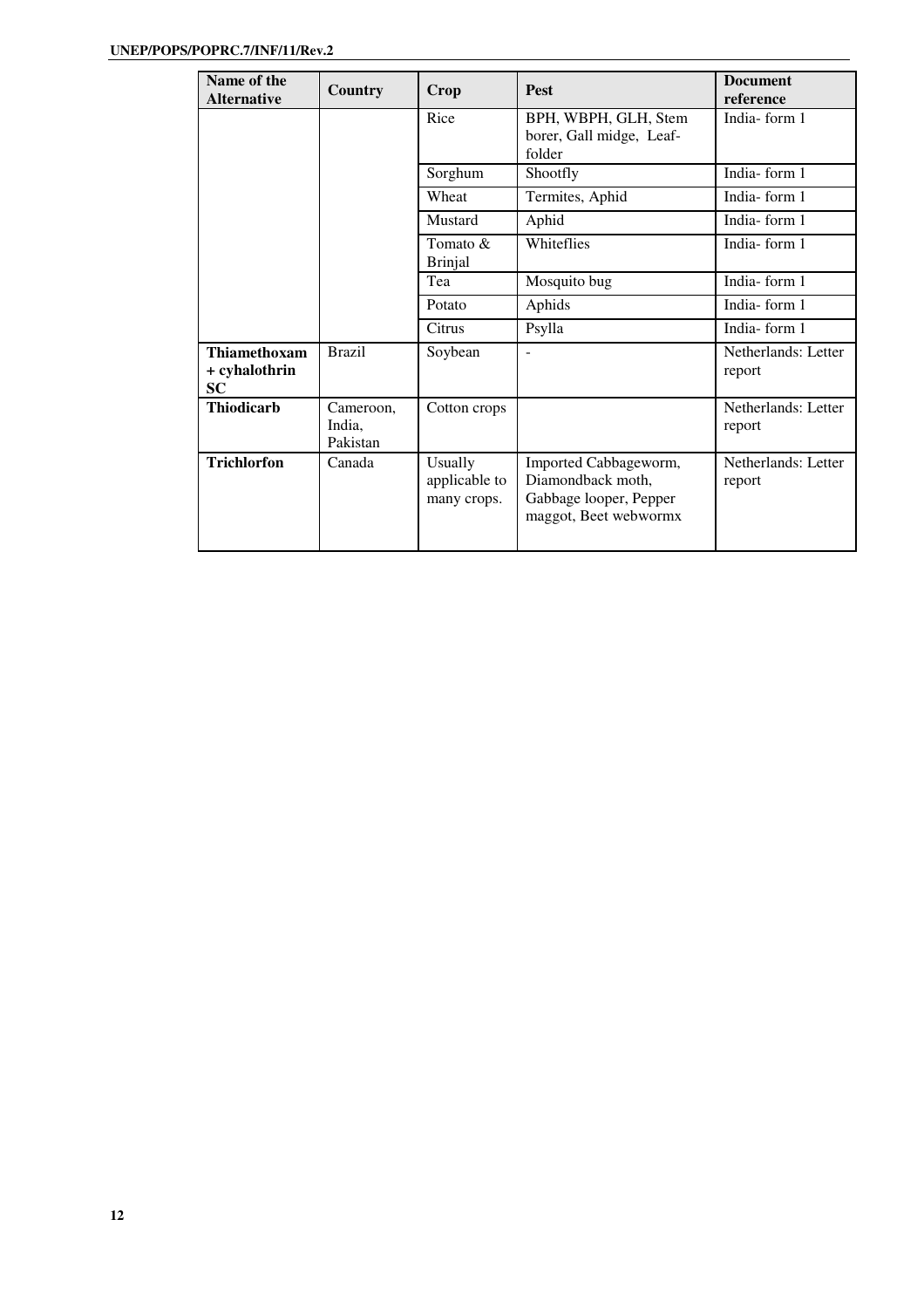| Azadirachtin<br>Netherlands-<br><b>Apple</b><br>Apple aphid<br>Endosulfan<br>inquiry<br>Caterpillars<br>Bacillus thuringiensis subsp. kurstaki<br>Netherlands-<br>Endosulfan<br>inquiry<br>Cydia pomonella granulose virus<br>Caterpillars<br>Netherlands -<br>Endosulfan<br>inquiry<br>Netherlands-<br>Caterpillars<br>Pheromone<br>Endosulfan<br>inquiry<br>Canada-form 12<br>Leafhopper(Jassids)<br>Kaolin clay<br>*Azadirachtin 0.5%<br>PAN & IPEN<br>Cotton Bollworm,<br><b>Cotton</b><br>Pink Bollworm<br>* Pheromone traps: 20-25/ha, lure to be<br>changed at 15-30 day intervals;<br>* Trichogramma Chilonis: 1,500,000/ha;<br>6-8 times at 10 day intervals;<br>* Bacillus Thuringiensis: 2kg/ha, 2-3<br>times at 10 day intervals in evening;<br>* Helicoverpa Armigera Nuclear<br>Polyhedrosis Virus (NPV): 500-750<br>LE/ha, 2-3 times at 10 day intervals in<br>evening.<br>* Chrysoperla Carnea: 50,000 1st instar<br>Aphids, Jassids,<br>PAN & IPEN<br>Whiteflies<br>larvae/ha, 2-3 times at 15 day intervals<br>* Spodoptera Litura NPV: 500-750<br>Oriental leaf worm<br>PAN & IPEN<br>moth / Cotton<br>LE/ha, 2-3 times at 10 day intervals in<br>leafworm / Cotton<br>evening;<br>* Pheromone traps: 20-25/ha, lure to be<br>cutworm<br>changed at 15-30 day intervals.<br>Semiloopers<br>Bacillus Thuringiensis: 2kg/ha, 2-3 times<br>PAN & IPEN<br>at 10 day intervals in evening<br><b>Bollworm</b><br>* Plough deeply; clean cultivation to<br>PAN & IPEN<br>Helicoverpa<br>expose the resting pupae, crop rotation<br>Armigera<br>and avoidance of rationing reduces pest<br>population;<br>* Use tolerant varieties<br>* Trap crop with crops like tomato,<br>destroying them when the pest<br>population is high;<br>* Use maize, and cowpea on borders and<br>wild Brinjal and Setaria (millet) as | Crop | <b>Pest</b> | <b>Control option</b> | <b>Source</b> |
|--------------------------------------------------------------------------------------------------------------------------------------------------------------------------------------------------------------------------------------------------------------------------------------------------------------------------------------------------------------------------------------------------------------------------------------------------------------------------------------------------------------------------------------------------------------------------------------------------------------------------------------------------------------------------------------------------------------------------------------------------------------------------------------------------------------------------------------------------------------------------------------------------------------------------------------------------------------------------------------------------------------------------------------------------------------------------------------------------------------------------------------------------------------------------------------------------------------------------------------------------------------------------------------------------------------------------------------------------------------------------------------------------------------------------------------------------------------------------------------------------------------------------------------------------------------------------------------------------------------------------------------------------------------------------------------------------------------------------------------------------------------------------------------------------------------------------------|------|-------------|-----------------------|---------------|
|                                                                                                                                                                                                                                                                                                                                                                                                                                                                                                                                                                                                                                                                                                                                                                                                                                                                                                                                                                                                                                                                                                                                                                                                                                                                                                                                                                                                                                                                                                                                                                                                                                                                                                                                                                                                                                |      |             |                       |               |
|                                                                                                                                                                                                                                                                                                                                                                                                                                                                                                                                                                                                                                                                                                                                                                                                                                                                                                                                                                                                                                                                                                                                                                                                                                                                                                                                                                                                                                                                                                                                                                                                                                                                                                                                                                                                                                |      |             |                       |               |
|                                                                                                                                                                                                                                                                                                                                                                                                                                                                                                                                                                                                                                                                                                                                                                                                                                                                                                                                                                                                                                                                                                                                                                                                                                                                                                                                                                                                                                                                                                                                                                                                                                                                                                                                                                                                                                |      |             |                       |               |
|                                                                                                                                                                                                                                                                                                                                                                                                                                                                                                                                                                                                                                                                                                                                                                                                                                                                                                                                                                                                                                                                                                                                                                                                                                                                                                                                                                                                                                                                                                                                                                                                                                                                                                                                                                                                                                |      |             |                       |               |
|                                                                                                                                                                                                                                                                                                                                                                                                                                                                                                                                                                                                                                                                                                                                                                                                                                                                                                                                                                                                                                                                                                                                                                                                                                                                                                                                                                                                                                                                                                                                                                                                                                                                                                                                                                                                                                |      |             |                       |               |
|                                                                                                                                                                                                                                                                                                                                                                                                                                                                                                                                                                                                                                                                                                                                                                                                                                                                                                                                                                                                                                                                                                                                                                                                                                                                                                                                                                                                                                                                                                                                                                                                                                                                                                                                                                                                                                |      |             |                       |               |
|                                                                                                                                                                                                                                                                                                                                                                                                                                                                                                                                                                                                                                                                                                                                                                                                                                                                                                                                                                                                                                                                                                                                                                                                                                                                                                                                                                                                                                                                                                                                                                                                                                                                                                                                                                                                                                |      |             |                       |               |
|                                                                                                                                                                                                                                                                                                                                                                                                                                                                                                                                                                                                                                                                                                                                                                                                                                                                                                                                                                                                                                                                                                                                                                                                                                                                                                                                                                                                                                                                                                                                                                                                                                                                                                                                                                                                                                |      |             |                       |               |
|                                                                                                                                                                                                                                                                                                                                                                                                                                                                                                                                                                                                                                                                                                                                                                                                                                                                                                                                                                                                                                                                                                                                                                                                                                                                                                                                                                                                                                                                                                                                                                                                                                                                                                                                                                                                                                |      |             |                       |               |
|                                                                                                                                                                                                                                                                                                                                                                                                                                                                                                                                                                                                                                                                                                                                                                                                                                                                                                                                                                                                                                                                                                                                                                                                                                                                                                                                                                                                                                                                                                                                                                                                                                                                                                                                                                                                                                |      |             |                       |               |
|                                                                                                                                                                                                                                                                                                                                                                                                                                                                                                                                                                                                                                                                                                                                                                                                                                                                                                                                                                                                                                                                                                                                                                                                                                                                                                                                                                                                                                                                                                                                                                                                                                                                                                                                                                                                                                |      |             |                       |               |
|                                                                                                                                                                                                                                                                                                                                                                                                                                                                                                                                                                                                                                                                                                                                                                                                                                                                                                                                                                                                                                                                                                                                                                                                                                                                                                                                                                                                                                                                                                                                                                                                                                                                                                                                                                                                                                |      |             |                       |               |
|                                                                                                                                                                                                                                                                                                                                                                                                                                                                                                                                                                                                                                                                                                                                                                                                                                                                                                                                                                                                                                                                                                                                                                                                                                                                                                                                                                                                                                                                                                                                                                                                                                                                                                                                                                                                                                |      |             |                       |               |
|                                                                                                                                                                                                                                                                                                                                                                                                                                                                                                                                                                                                                                                                                                                                                                                                                                                                                                                                                                                                                                                                                                                                                                                                                                                                                                                                                                                                                                                                                                                                                                                                                                                                                                                                                                                                                                |      |             |                       |               |
|                                                                                                                                                                                                                                                                                                                                                                                                                                                                                                                                                                                                                                                                                                                                                                                                                                                                                                                                                                                                                                                                                                                                                                                                                                                                                                                                                                                                                                                                                                                                                                                                                                                                                                                                                                                                                                |      |             |                       |               |
|                                                                                                                                                                                                                                                                                                                                                                                                                                                                                                                                                                                                                                                                                                                                                                                                                                                                                                                                                                                                                                                                                                                                                                                                                                                                                                                                                                                                                                                                                                                                                                                                                                                                                                                                                                                                                                |      |             |                       |               |
|                                                                                                                                                                                                                                                                                                                                                                                                                                                                                                                                                                                                                                                                                                                                                                                                                                                                                                                                                                                                                                                                                                                                                                                                                                                                                                                                                                                                                                                                                                                                                                                                                                                                                                                                                                                                                                |      |             |                       |               |
|                                                                                                                                                                                                                                                                                                                                                                                                                                                                                                                                                                                                                                                                                                                                                                                                                                                                                                                                                                                                                                                                                                                                                                                                                                                                                                                                                                                                                                                                                                                                                                                                                                                                                                                                                                                                                                |      |             |                       |               |
|                                                                                                                                                                                                                                                                                                                                                                                                                                                                                                                                                                                                                                                                                                                                                                                                                                                                                                                                                                                                                                                                                                                                                                                                                                                                                                                                                                                                                                                                                                                                                                                                                                                                                                                                                                                                                                |      |             |                       |               |
|                                                                                                                                                                                                                                                                                                                                                                                                                                                                                                                                                                                                                                                                                                                                                                                                                                                                                                                                                                                                                                                                                                                                                                                                                                                                                                                                                                                                                                                                                                                                                                                                                                                                                                                                                                                                                                |      |             |                       |               |
|                                                                                                                                                                                                                                                                                                                                                                                                                                                                                                                                                                                                                                                                                                                                                                                                                                                                                                                                                                                                                                                                                                                                                                                                                                                                                                                                                                                                                                                                                                                                                                                                                                                                                                                                                                                                                                |      |             |                       |               |
|                                                                                                                                                                                                                                                                                                                                                                                                                                                                                                                                                                                                                                                                                                                                                                                                                                                                                                                                                                                                                                                                                                                                                                                                                                                                                                                                                                                                                                                                                                                                                                                                                                                                                                                                                                                                                                |      |             |                       |               |
|                                                                                                                                                                                                                                                                                                                                                                                                                                                                                                                                                                                                                                                                                                                                                                                                                                                                                                                                                                                                                                                                                                                                                                                                                                                                                                                                                                                                                                                                                                                                                                                                                                                                                                                                                                                                                                |      |             |                       |               |
|                                                                                                                                                                                                                                                                                                                                                                                                                                                                                                                                                                                                                                                                                                                                                                                                                                                                                                                                                                                                                                                                                                                                                                                                                                                                                                                                                                                                                                                                                                                                                                                                                                                                                                                                                                                                                                |      |             |                       |               |
|                                                                                                                                                                                                                                                                                                                                                                                                                                                                                                                                                                                                                                                                                                                                                                                                                                                                                                                                                                                                                                                                                                                                                                                                                                                                                                                                                                                                                                                                                                                                                                                                                                                                                                                                                                                                                                |      |             |                       |               |
|                                                                                                                                                                                                                                                                                                                                                                                                                                                                                                                                                                                                                                                                                                                                                                                                                                                                                                                                                                                                                                                                                                                                                                                                                                                                                                                                                                                                                                                                                                                                                                                                                                                                                                                                                                                                                                |      |             |                       |               |
|                                                                                                                                                                                                                                                                                                                                                                                                                                                                                                                                                                                                                                                                                                                                                                                                                                                                                                                                                                                                                                                                                                                                                                                                                                                                                                                                                                                                                                                                                                                                                                                                                                                                                                                                                                                                                                |      |             |                       |               |
|                                                                                                                                                                                                                                                                                                                                                                                                                                                                                                                                                                                                                                                                                                                                                                                                                                                                                                                                                                                                                                                                                                                                                                                                                                                                                                                                                                                                                                                                                                                                                                                                                                                                                                                                                                                                                                |      |             |                       |               |
|                                                                                                                                                                                                                                                                                                                                                                                                                                                                                                                                                                                                                                                                                                                                                                                                                                                                                                                                                                                                                                                                                                                                                                                                                                                                                                                                                                                                                                                                                                                                                                                                                                                                                                                                                                                                                                |      |             |                       |               |
|                                                                                                                                                                                                                                                                                                                                                                                                                                                                                                                                                                                                                                                                                                                                                                                                                                                                                                                                                                                                                                                                                                                                                                                                                                                                                                                                                                                                                                                                                                                                                                                                                                                                                                                                                                                                                                |      |             |                       |               |
|                                                                                                                                                                                                                                                                                                                                                                                                                                                                                                                                                                                                                                                                                                                                                                                                                                                                                                                                                                                                                                                                                                                                                                                                                                                                                                                                                                                                                                                                                                                                                                                                                                                                                                                                                                                                                                |      |             |                       |               |
|                                                                                                                                                                                                                                                                                                                                                                                                                                                                                                                                                                                                                                                                                                                                                                                                                                                                                                                                                                                                                                                                                                                                                                                                                                                                                                                                                                                                                                                                                                                                                                                                                                                                                                                                                                                                                                |      |             |                       |               |
|                                                                                                                                                                                                                                                                                                                                                                                                                                                                                                                                                                                                                                                                                                                                                                                                                                                                                                                                                                                                                                                                                                                                                                                                                                                                                                                                                                                                                                                                                                                                                                                                                                                                                                                                                                                                                                |      |             |                       |               |
|                                                                                                                                                                                                                                                                                                                                                                                                                                                                                                                                                                                                                                                                                                                                                                                                                                                                                                                                                                                                                                                                                                                                                                                                                                                                                                                                                                                                                                                                                                                                                                                                                                                                                                                                                                                                                                |      |             |                       |               |
|                                                                                                                                                                                                                                                                                                                                                                                                                                                                                                                                                                                                                                                                                                                                                                                                                                                                                                                                                                                                                                                                                                                                                                                                                                                                                                                                                                                                                                                                                                                                                                                                                                                                                                                                                                                                                                |      |             |                       |               |
|                                                                                                                                                                                                                                                                                                                                                                                                                                                                                                                                                                                                                                                                                                                                                                                                                                                                                                                                                                                                                                                                                                                                                                                                                                                                                                                                                                                                                                                                                                                                                                                                                                                                                                                                                                                                                                |      |             |                       |               |
|                                                                                                                                                                                                                                                                                                                                                                                                                                                                                                                                                                                                                                                                                                                                                                                                                                                                                                                                                                                                                                                                                                                                                                                                                                                                                                                                                                                                                                                                                                                                                                                                                                                                                                                                                                                                                                |      |             |                       |               |
|                                                                                                                                                                                                                                                                                                                                                                                                                                                                                                                                                                                                                                                                                                                                                                                                                                                                                                                                                                                                                                                                                                                                                                                                                                                                                                                                                                                                                                                                                                                                                                                                                                                                                                                                                                                                                                |      |             |                       |               |
|                                                                                                                                                                                                                                                                                                                                                                                                                                                                                                                                                                                                                                                                                                                                                                                                                                                                                                                                                                                                                                                                                                                                                                                                                                                                                                                                                                                                                                                                                                                                                                                                                                                                                                                                                                                                                                |      |             |                       |               |
|                                                                                                                                                                                                                                                                                                                                                                                                                                                                                                                                                                                                                                                                                                                                                                                                                                                                                                                                                                                                                                                                                                                                                                                                                                                                                                                                                                                                                                                                                                                                                                                                                                                                                                                                                                                                                                |      |             |                       |               |
|                                                                                                                                                                                                                                                                                                                                                                                                                                                                                                                                                                                                                                                                                                                                                                                                                                                                                                                                                                                                                                                                                                                                                                                                                                                                                                                                                                                                                                                                                                                                                                                                                                                                                                                                                                                                                                |      |             |                       |               |
|                                                                                                                                                                                                                                                                                                                                                                                                                                                                                                                                                                                                                                                                                                                                                                                                                                                                                                                                                                                                                                                                                                                                                                                                                                                                                                                                                                                                                                                                                                                                                                                                                                                                                                                                                                                                                                |      |             |                       |               |
|                                                                                                                                                                                                                                                                                                                                                                                                                                                                                                                                                                                                                                                                                                                                                                                                                                                                                                                                                                                                                                                                                                                                                                                                                                                                                                                                                                                                                                                                                                                                                                                                                                                                                                                                                                                                                                |      |             |                       |               |
| intercrops help significantly reduce the                                                                                                                                                                                                                                                                                                                                                                                                                                                                                                                                                                                                                                                                                                                                                                                                                                                                                                                                                                                                                                                                                                                                                                                                                                                                                                                                                                                                                                                                                                                                                                                                                                                                                                                                                                                       |      |             |                       |               |
| pest population.                                                                                                                                                                                                                                                                                                                                                                                                                                                                                                                                                                                                                                                                                                                                                                                                                                                                                                                                                                                                                                                                                                                                                                                                                                                                                                                                                                                                                                                                                                                                                                                                                                                                                                                                                                                                               |      |             |                       |               |
| * Release egg parasitoids like<br>PAN & IPEN                                                                                                                                                                                                                                                                                                                                                                                                                                                                                                                                                                                                                                                                                                                                                                                                                                                                                                                                                                                                                                                                                                                                                                                                                                                                                                                                                                                                                                                                                                                                                                                                                                                                                                                                                                                   |      |             |                       |               |
| Trichogramma Chilonis or T. Brasielenis                                                                                                                                                                                                                                                                                                                                                                                                                                                                                                                                                                                                                                                                                                                                                                                                                                                                                                                                                                                                                                                                                                                                                                                                                                                                                                                                                                                                                                                                                                                                                                                                                                                                                                                                                                                        |      |             |                       |               |
| or T. Achaea $@1,50,000$ /ha from 45th                                                                                                                                                                                                                                                                                                                                                                                                                                                                                                                                                                                                                                                                                                                                                                                                                                                                                                                                                                                                                                                                                                                                                                                                                                                                                                                                                                                                                                                                                                                                                                                                                                                                                                                                                                                         |      |             |                       |               |
| day onwards at 10-15 days interval (6                                                                                                                                                                                                                                                                                                                                                                                                                                                                                                                                                                                                                                                                                                                                                                                                                                                                                                                                                                                                                                                                                                                                                                                                                                                                                                                                                                                                                                                                                                                                                                                                                                                                                                                                                                                          |      |             |                       |               |
| releases) and larval parasitoids such as                                                                                                                                                                                                                                                                                                                                                                                                                                                                                                                                                                                                                                                                                                                                                                                                                                                                                                                                                                                                                                                                                                                                                                                                                                                                                                                                                                                                                                                                                                                                                                                                                                                                                                                                                                                       |      |             |                       |               |
| Chilonus Blackburni, Bracon                                                                                                                                                                                                                                                                                                                                                                                                                                                                                                                                                                                                                                                                                                                                                                                                                                                                                                                                                                                                                                                                                                                                                                                                                                                                                                                                                                                                                                                                                                                                                                                                                                                                                                                                                                                                    |      |             |                       |               |
| Brevicornis, Telenomus Heliothidae,                                                                                                                                                                                                                                                                                                                                                                                                                                                                                                                                                                                                                                                                                                                                                                                                                                                                                                                                                                                                                                                                                                                                                                                                                                                                                                                                                                                                                                                                                                                                                                                                                                                                                                                                                                                            |      |             |                       |               |
| Carcelia Illota, Coteria Kazat or                                                                                                                                                                                                                                                                                                                                                                                                                                                                                                                                                                                                                                                                                                                                                                                                                                                                                                                                                                                                                                                                                                                                                                                                                                                                                                                                                                                                                                                                                                                                                                                                                                                                                                                                                                                              |      |             |                       |               |
| Campoletis Chloridae @ 2000 adults/ha                                                                                                                                                                                                                                                                                                                                                                                                                                                                                                                                                                                                                                                                                                                                                                                                                                                                                                                                                                                                                                                                                                                                                                                                                                                                                                                                                                                                                                                                                                                                                                                                                                                                                                                                                                                          |      |             |                       |               |
| at 15 day-intervals;                                                                                                                                                                                                                                                                                                                                                                                                                                                                                                                                                                                                                                                                                                                                                                                                                                                                                                                                                                                                                                                                                                                                                                                                                                                                                                                                                                                                                                                                                                                                                                                                                                                                                                                                                                                                           |      |             |                       |               |

## **B. Summary of information on non-chemical alternatives to endosulfan submitted by parties and observers**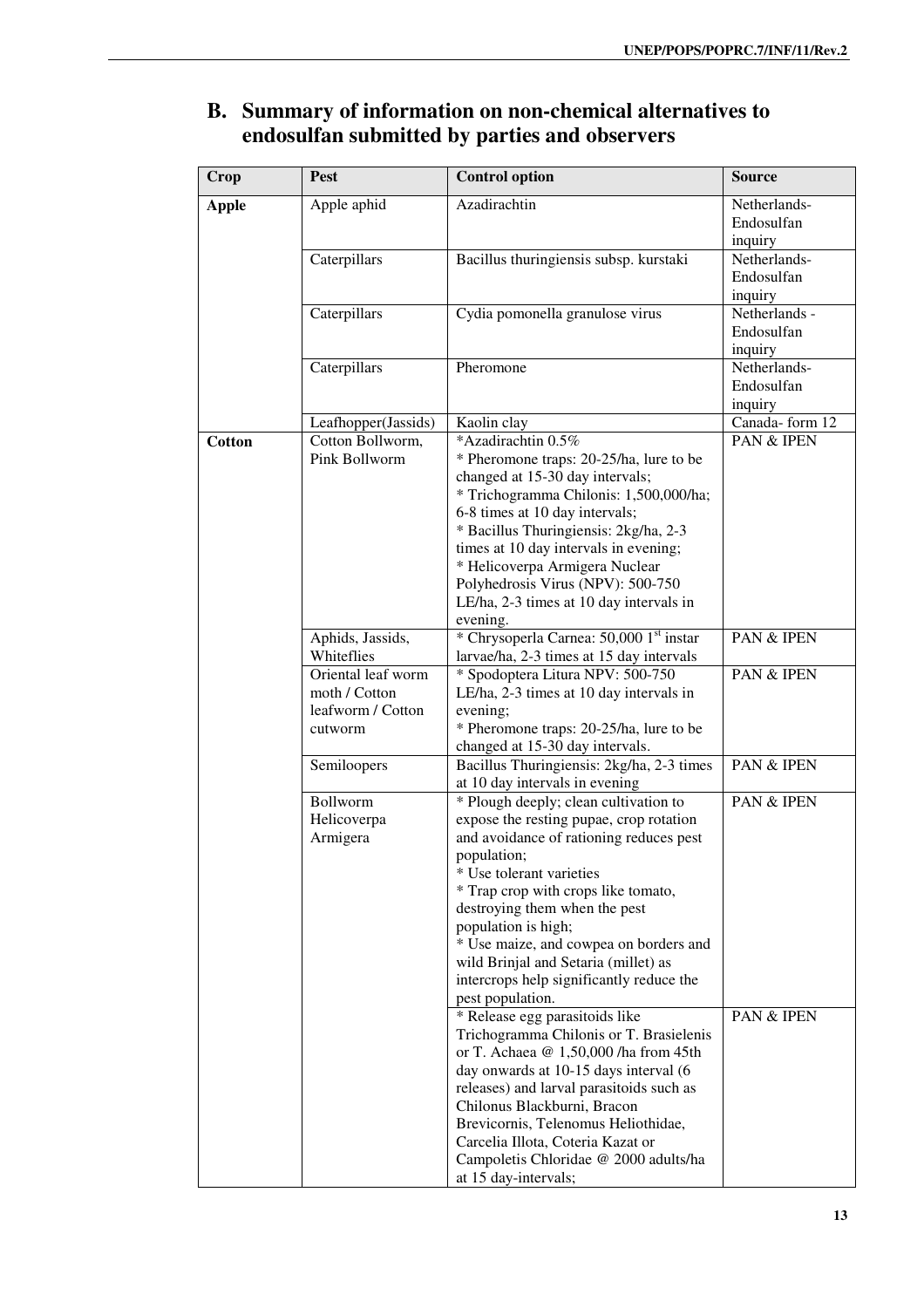| Crop | <b>Pest</b>              | <b>Control option</b>                                                   | <b>Source</b>         |
|------|--------------------------|-------------------------------------------------------------------------|-----------------------|
|      |                          | * release pupa parasitoids Brachymeria                                  |                       |
|      |                          | sp.;                                                                    |                       |
|      |                          | * release the predators Chrysoperla<br>Carnea, Scymnus sp. or Eulophids |                       |
|      |                          | suppresses the population of larvae;                                    |                       |
|      |                          | * spray Helicoverpa Armigera NPV @                                      |                       |
|      |                          | 250 LE/ha from 35th to 60th day of crop                                 |                       |
|      |                          | stage;                                                                  |                       |
|      |                          | * Bacillus Thuringiensis Kurstaki @ 1                                   |                       |
|      |                          | kg/ha;<br>* application of fungal pathogens like                        |                       |
|      |                          | Beauveria Bassiana or Neumorea Riley                                    |                       |
|      |                          | under humid conditions is effective;                                    |                       |
|      |                          | * Spray 5% Neem seed Kernel extract.                                    |                       |
|      | Pink Bollworm            | * Clean cultivation and destruction of                                  | PAN & IPEN            |
|      | (Pectinophora            | crop residues (fallen leaves, twigs etc)                                |                       |
|      | Gossypiella<br>Saunders) | before the onset of season;<br>* Plough deeply to expose the            |                       |
|      |                          | hibernating larvae / pupae;                                             |                       |
|      |                          | * Avoid late sowing of the crop; early                                  |                       |
|      |                          | sowing helps in early maturity                                          |                       |
|      |                          | facilitating escape;                                                    |                       |
|      |                          | * Use tolerant varieties (Khandwa-2,                                    |                       |
|      |                          | JKH-1, Abadita, LH 900, Sujay and Desi<br>cotton);                      |                       |
|      |                          | * Withhold irrigation water to avoid                                    |                       |
|      |                          | prolonged late boll production/formation                                |                       |
|      |                          | to reduce the build up of over-wintering                                |                       |
|      |                          | population.                                                             |                       |
|      |                          | * Release of egg parasitoids<br>Trichogramma chilonis, Bracon           | <b>PAN &amp; IPEN</b> |
|      |                          | Elechidae, Elasmus Johnstoni or pupal                                   |                       |
|      |                          | parasitoid Microbracon Lefroyi;                                         |                       |
|      |                          | * Encourage predators Chrysoperla                                       |                       |
|      |                          | Carnea, Scymnus sp., Triphles Tantilus                                  |                       |
|      |                          | or Pyremotes Ventricosus (mite), or<br>release them in the fields;      |                       |
|      |                          | * Apply Bacillus Thuringiensis Kurstaki                                 |                       |
|      |                          | @1 kg/ha.                                                               |                       |
|      | Jassids (Amrasca         | * Sow the crop early;                                                   | PAN & IPEN            |
|      | Biguttula Biguttula)     | * Use resistant varieties such as                                       |                       |
|      |                          | Khandwa-2 or the varieties having leaves<br>rich in tannin contents;    |                       |
|      |                          | * Do not use high doses of nitrogen                                     |                       |
|      |                          | fertilizers;                                                            |                       |
|      |                          | * Grow Cowpea/onion/soybean as an                                       |                       |
|      |                          | intercrop in cotton to reduce early stage                               |                       |
|      |                          | of pest;                                                                |                       |
|      |                          | * Use okra as trap crop<br>* Adopt proper crop rotation;                |                       |
|      |                          | * Summer deep ploughing to expose soil                                  |                       |
|      |                          | inhabiting insects;                                                     |                       |
|      |                          | * Remove and destroy crop                                               |                       |
|      |                          | residues/alternate host plants.                                         |                       |
|      |                          | * Use yellow sticky traps;                                              | PAN & IPEN            |
|      |                          | * Hand pick and destroy various insect<br>stages;                       |                       |
|      |                          | * Destroy affected plant parts;                                         |                       |
|      |                          | * Destroy stressed floral bodies;                                       |                       |
|      |                          | * Destroy resettled flowers;                                            |                       |
|      |                          | * Install bird perches: "T" shape                                       |                       |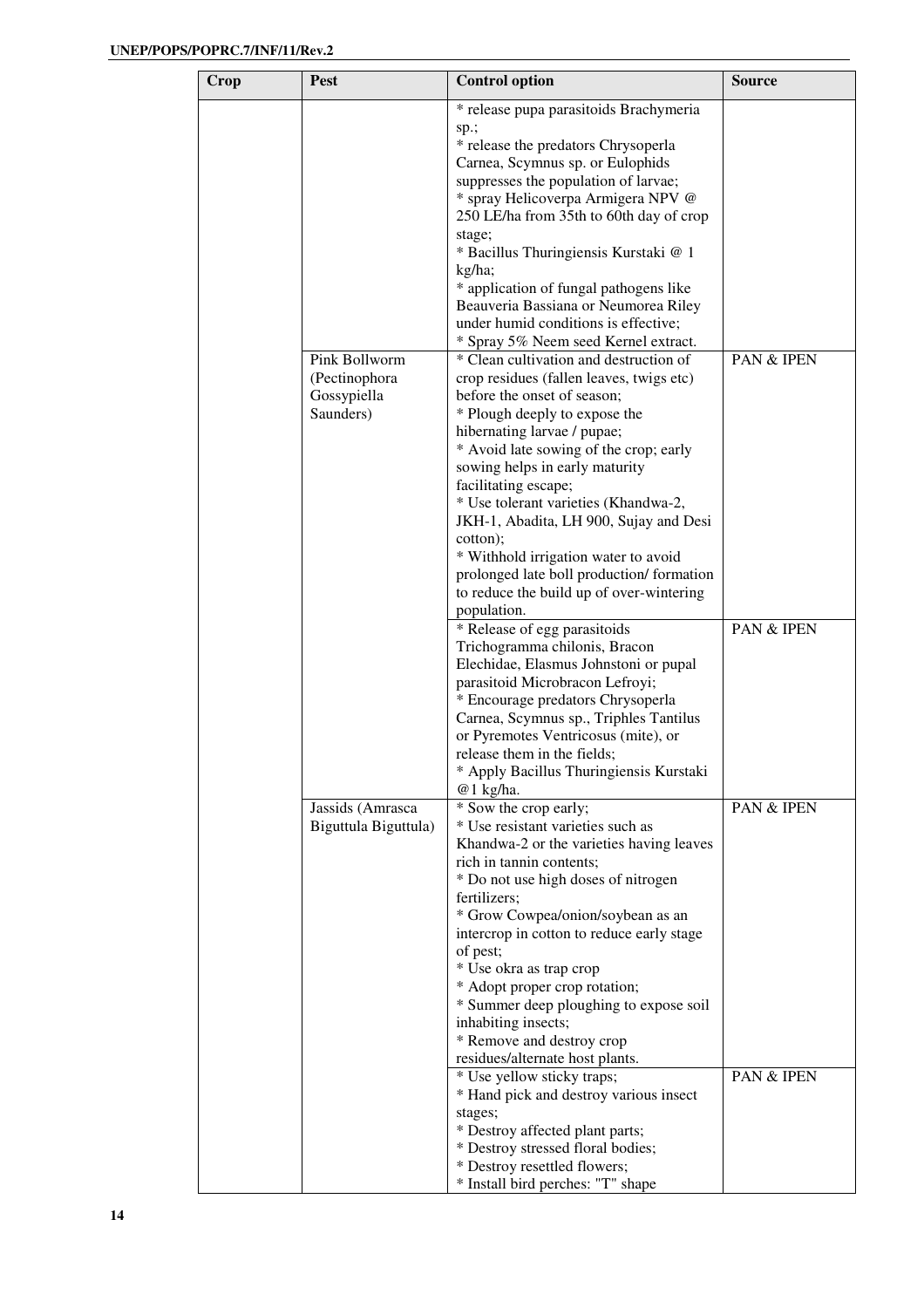| Crop | <b>Pest</b>                      | <b>Control option</b>                                                          | <b>Source</b> |
|------|----------------------------------|--------------------------------------------------------------------------------|---------------|
|      |                                  | wooden/bamboo sticks @ 50/ha should                                            |               |
|      |                                  | be erected to encourage predatory birds                                        |               |
|      |                                  | like king crow, Mynah and blue jay.                                            |               |
|      |                                  | * Release predator Chrysoperla Carnea,                                         | PAN & IPEN    |
|      |                                  | Coccinella Septumpunctata or Syrphus /                                         |               |
|      |                                  | Scymnus sp.;                                                                   |               |
|      |                                  | * Conserve Spiders Distina Albida and                                          |               |
|      |                                  | Ants like Camponotus sp.<br>* Avoid late sowing and excessive use of           | PAN & IPEN    |
|      | Cotton Aphid<br>(Aphis Gossypii) | nitrogen fertilizers;                                                          |               |
|      |                                  | * Destroy infested shoots during early                                         |               |
|      |                                  | stages.                                                                        |               |
|      |                                  | Handpick and destroy various insect                                            | PAN & IPEN    |
|      |                                  | stages and the affected plant parts                                            |               |
|      |                                  | * Release predator Chrysoperla Carnea,                                         | PAN & IPEN    |
|      |                                  | Coccinella Septumpunctata, Syrphus /                                           |               |
|      |                                  | Scymnus sp.;                                                                   |               |
|      |                                  | * Conserve Spiders Distina Albida and                                          |               |
|      |                                  | Ants like Camponotus sp.                                                       |               |
|      | Thrips (Thrips                   | * Avoid Late sowing;                                                           | PAN & IPEN    |
|      | Tabaci)                          | * Grow Cowpea/Onion/Soybean as an                                              |               |
|      |                                  | intercrop in cotton to reduce early stage                                      |               |
|      |                                  | pest;                                                                          |               |
|      |                                  | * Deep plough in summer and maintain<br>weed free field and surroundings;      |               |
|      |                                  | * Grow certified acid delinted seeds of                                        |               |
|      |                                  | tolerant varieties;                                                            |               |
|      |                                  | * Remove alternate host plants like                                            |               |
|      |                                  | Kangni and Ambadi.                                                             |               |
|      |                                  | * Encourage the activity of parasitoids                                        | PAN & IPEN    |
|      |                                  | Thripoctenus Briu, Triphleps Tantilus                                          |               |
|      |                                  | and Mite Campsid sp.;                                                          |               |
|      |                                  | * Release Trichogramma Chilonis 1.5                                            |               |
|      |                                  | lakh/ha and Chrysoperella Grubs @ 1-2                                          |               |
|      |                                  | plants;                                                                        |               |
|      |                                  | * release Chrysoperla Cornea @ 2                                               |               |
|      |                                  | larvae/plant in early stage of the plant<br>and 4 larvae/plant in later stage; |               |
|      |                                  | * release Cheilomenes sexmaculata @                                            |               |
|      |                                  | 1.5 lakh adults/ha at random on crop                                           |               |
|      |                                  | canopy.                                                                        |               |
|      | White Fly (Bemisia               | * Avoid late sowing and adopt crop                                             | PAN & IPEN    |
|      | Tabaci)                          | rotation with crop that is not the host of                                     |               |
|      |                                  | white fly;                                                                     |               |
|      |                                  | * Use resistant varieties K-2;                                                 |               |
|      |                                  | * Cultivate alternate host crops such as                                       |               |
|      |                                  | Tomato and Castor on the boundaries to                                         |               |
|      |                                  | trap and destroy pest.                                                         |               |
|      |                                  | * Set up yellow pan sticky traps at<br>various places at the Canopy height in  | PAN & IPEN    |
|      |                                  | field;                                                                         |               |
|      |                                  | * Remove and destroy crop residues after                                       |               |
|      |                                  | last picking;                                                                  |               |
|      |                                  | * Remove alternate host plants like                                            |               |
|      |                                  | Kangni and Ambadi.                                                             |               |
|      |                                  | * Encourage activities of parasitiods like                                     | PAN & IPEN    |
|      |                                  | Encarsia Shafeei or Eretmocerous                                               |               |
|      |                                  | mundus;                                                                        |               |
|      |                                  | * Release predators such as Chrysoperla                                        |               |
|      |                                  | Carea, Melachilus Sexaculatus,                                                 |               |
|      |                                  | Coccinella Septampunctata, Brumus sp.                                          |               |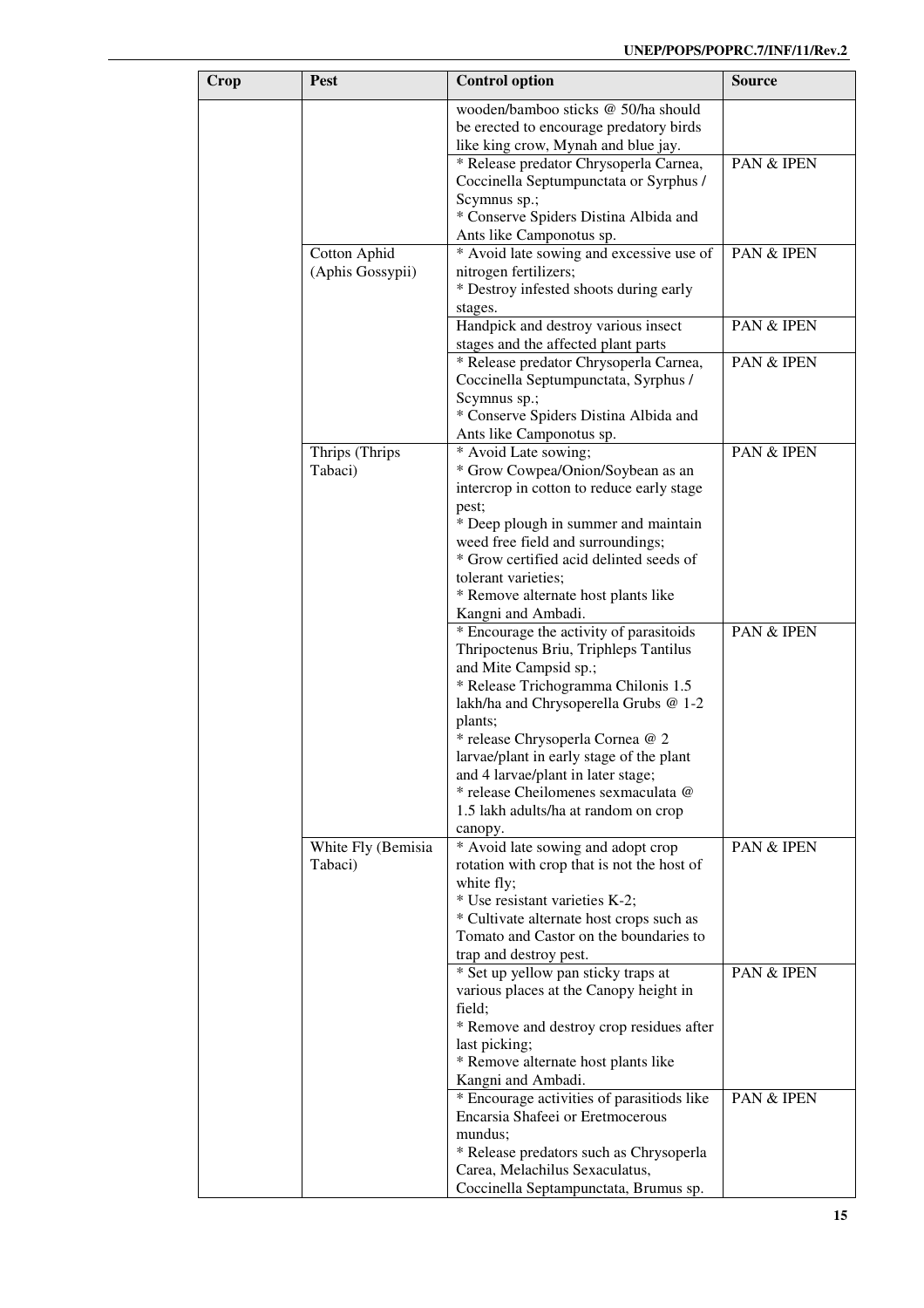| Crop          | <b>Pest</b>                        | <b>Control option</b>                                                       | <b>Source</b>                      |
|---------------|------------------------------------|-----------------------------------------------------------------------------|------------------------------------|
|               |                                    | or Scymnus sp.;                                                             |                                    |
|               |                                    | * Release Chrysoperla Cornea @ 2                                            |                                    |
|               |                                    | larvae/plant in early stage of the plant                                    |                                    |
|               |                                    | and 4 larvae/plant in later stage;                                          |                                    |
|               |                                    | * Release Cheilomenes Sexmaculata @                                         |                                    |
|               |                                    | 1.5 lakh adults/ha at random on crop                                        |                                    |
|               |                                    | canopy;                                                                     |                                    |
|               |                                    | * Spray Neem products @ 1500 ppm                                            |                                    |
|               | Spotted Bollworm;<br>Ink bollworm; | * Deep summer ploughing to expose<br>larvae and pupa to birds and sun;      | PAN & IPEN                         |
|               | Helicoverpa, Red                   | * Soil inoculation with nitrogen fixing                                     |                                    |
|               | Cotton bug, Dusky                  | bacteria like Azospirillum and                                              |                                    |
|               | Cotton bug                         | Azotobacter;                                                                |                                    |
|               |                                    | * Neem seed kernel extract - 5% spray                                       |                                    |
|               |                                    | *Application of 200 kg neem cake during                                     |                                    |
|               |                                    | ploughing;                                                                  |                                    |
|               |                                    | * Spray 3% neem oil;                                                        |                                    |
|               |                                    | * Apply Cow dung-urine solution as pest                                     |                                    |
|               |                                    | repellant;<br>* Spray 5% Vitex Solution (decoction of                       |                                    |
|               |                                    | leaves of Vitex negundo).                                                   |                                    |
|               | Leafroller                         | Neem seed Kernel extract                                                    | PAN & IPEN                         |
| <b>Coffee</b> | Coffee Berry Borer                 | * Collect infested Coffee beans before                                      | <b>PAN &amp; IPEN</b>              |
|               |                                    | and after Harvest;                                                          |                                    |
|               |                                    | * Attractant traps;                                                         |                                    |
|               |                                    | * Spray with Neem (Azadirachtin).                                           |                                    |
|               |                                    | * A wide range of biological control<br>organisms have been used to replace | PAN & IPEN                         |
|               |                                    | Endosulfan in Coffee cultivation; these                                     |                                    |
|               |                                    | include the parasitic wasps                                                 |                                    |
|               |                                    | Cephalonomis Stephanotheris, Prorops                                        |                                    |
|               |                                    | Nasuta, and Phymastichus Coffea and the                                     |                                    |
|               |                                    | Entomopathogenic Fungus Beauvaria                                           |                                    |
|               |                                    | Bassiana for Coffee Berry Borer                                             |                                    |
|               |                                    | (Hypothenemus Hampei)                                                       |                                    |
|               | Broca del café                     | * Use of biopesticide formulations<br>containing Bauveria Bassiana;         | Diagnóstico de la<br>situación del |
|               | Hypothenemus<br>hampei             | * Induced biological control through the                                    | Endosulfán en                      |
|               |                                    | release of the parasitoid Cephalonomia                                      | México                             |
|               |                                    | stephanoderis.                                                              |                                    |
| <b>Rice</b>   | Stem Borer                         | * Triochogramma Japonicum: dose =                                           | PAN & IPEN                         |
|               |                                    | 50,000/ha, 6 times at 10 day intervals;                                     |                                    |
|               |                                    | * Pheromone traps: 20-25 /ha, lure to be                                    |                                    |
|               | Yellow stem borer,                 | changed at 15-30 day intervals                                              | PAN & IPEN                         |
|               | Hispa                              | Trichogramma chilonis: dose =<br>50,000/ha, 6 times at 10 day               |                                    |
|               |                                    | intervals                                                                   |                                    |
|               | Leaf folder, Hispa,                | * Soil inoculation with nitrogen fixing                                     | PAN & IPEN                         |
|               | Surti Caterpillar, all             | bacteria like Azospirillum and                                              |                                    |
|               | pests                              | Azotobacter;                                                                |                                    |
|               |                                    | * A variety of cultural techniques;                                         |                                    |
|               |                                    | * Spray with 5% Neem seed Kernel                                            |                                    |
|               |                                    | extract;<br>* Remove Leaf folds using Thorny                                |                                    |
|               |                                    | Twigs;                                                                      |                                    |
|               |                                    | * Spray with 5% Vitex Solution                                              |                                    |
|               |                                    | (Decoction of leaves of Vitex Negundo);                                     |                                    |
|               |                                    | * Trichogramma Chilonis.                                                    |                                    |
|               | Gall Midge                         | * Remove grassy weeds surrounding rice                                      | PAN & IPEN                         |
|               |                                    | fields – to remove the pests' alternate                                     |                                    |
|               |                                    | hosts;                                                                      |                                    |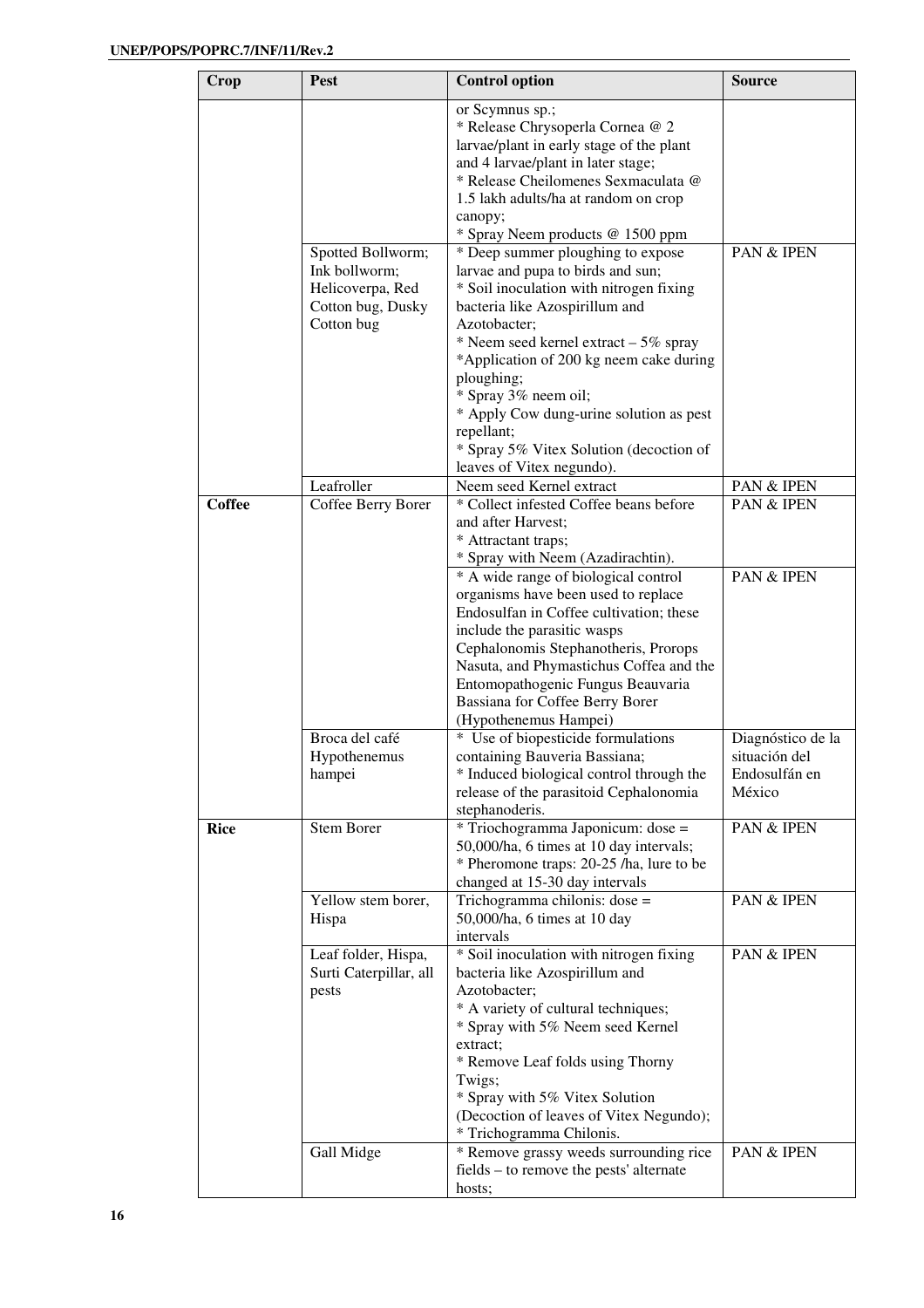| Crop           | <b>Pest</b>                                                                                    | <b>Control option</b>                                                                                                                                                                                                                                                                                                                                                                                                                                                                                                                                    | Source                                                        |
|----------------|------------------------------------------------------------------------------------------------|----------------------------------------------------------------------------------------------------------------------------------------------------------------------------------------------------------------------------------------------------------------------------------------------------------------------------------------------------------------------------------------------------------------------------------------------------------------------------------------------------------------------------------------------------------|---------------------------------------------------------------|
|                |                                                                                                | * Plant resistant varieties - there are<br>several gall midge biotypes;<br>* Delay wet season planting of<br>photoperiod sensitive variety to reduce<br>the length of the vegetative period before<br>a gall midge transfers from its alternate<br>hosts;<br>* Split the nitrogen application 3 times;<br>during the seedling, vegetative, and<br>reproductive growth stages;<br>* Plough-under the rations of the<br>previous crop to expose the pests to<br>sunlight and predators;<br>* Encourage generalist predatory spiders;<br>* Spray with Neem. |                                                               |
| <b>Maize</b>   | Stem Borer, Pink<br>Borer                                                                      | Trichogramma Chilonis: 50,000/ha, 6<br>times at 10 day interval                                                                                                                                                                                                                                                                                                                                                                                                                                                                                          | PAN & IPEN                                                    |
|                | Stem Borer, Corn<br>Earworm,                                                                   | * Deep summer ploughing;<br>* Application of 200kg Neem cake<br>during ploughing;<br>* Spray with 5% neem seed Kernel<br>extract:<br>* Spray with chilli-garlic solution;<br>* Pheromone traps for corn earworm.                                                                                                                                                                                                                                                                                                                                         | <b>PAN &amp; IPEN</b>                                         |
|                | Gusano Cogollero<br>Spodoptera<br>frugiperda,                                                  | * Use of neem extracts (Azadirachta<br>indica) as natural insecticide;<br>* Application of biopesticide<br>formulations containing Bt (Bacillus<br>Thuringiensis);<br>* Use of a biological pesticide with low<br>environmental impact: Spinoteram from<br>the company Dow Agrowsiences;<br>* Natural control by parasitoids (more<br>than 20 species of several families have<br>been identified);<br>* Use of sex pheromones (monitoring<br>and mating confusion).                                                                                     | Diagnóstico de la<br>situación del<br>Endosulfán en<br>México |
|                | Pulgones,<br>Ropalosiphum<br>maidis, Schizaphis<br>graminum, Aphis<br>spp, Macrosiphum<br>spp, | * Natural control with several species of<br>predators. A group of at least 15 species<br>has been identified, among which the<br>orange convergent lady-beetle<br>Hipodamia convergens and chrysopas<br>spp stand out.<br>* Use of yellow traps (sticky traps or<br>trays with water).                                                                                                                                                                                                                                                                  | Diagnóstico de la<br>situación del<br>Endosulfán en<br>México |
| Gram,<br>Arhar | Podborers                                                                                      | * Helicoverpa Armigera NPV: 250<br>LER/ha, 2-3 times at 10-day intervals in<br>evening;<br>* Bacillus Thuringiensis - 2kg/ha, 2-3<br>times at 10 day intervals in evening.                                                                                                                                                                                                                                                                                                                                                                               | PAN & IPEN                                                    |
| Gram           | All pests                                                                                      | * 5% spray of Neem seed Kernel extract;<br>* Erect bird perches;<br>* Deep summer Ploughing.                                                                                                                                                                                                                                                                                                                                                                                                                                                             | PAN & IPEN                                                    |
| <b>Chilli</b>  | Leaf and Pod<br>Caterpillar<br>Sawfly                                                          | 5% spray with Neem seed Kernel extract<br>* 5% spray with Neem seed Kernel<br>extract;                                                                                                                                                                                                                                                                                                                                                                                                                                                                   | PAN & IPEN<br>PAN & IPEN                                      |
|                | Leaf Webber                                                                                    | * Collect large caterpillars.<br>*5% spray with Neem seed Kernel<br>extract;<br>* Collect and destroy leaf webs.                                                                                                                                                                                                                                                                                                                                                                                                                                         | PAN & IPEN                                                    |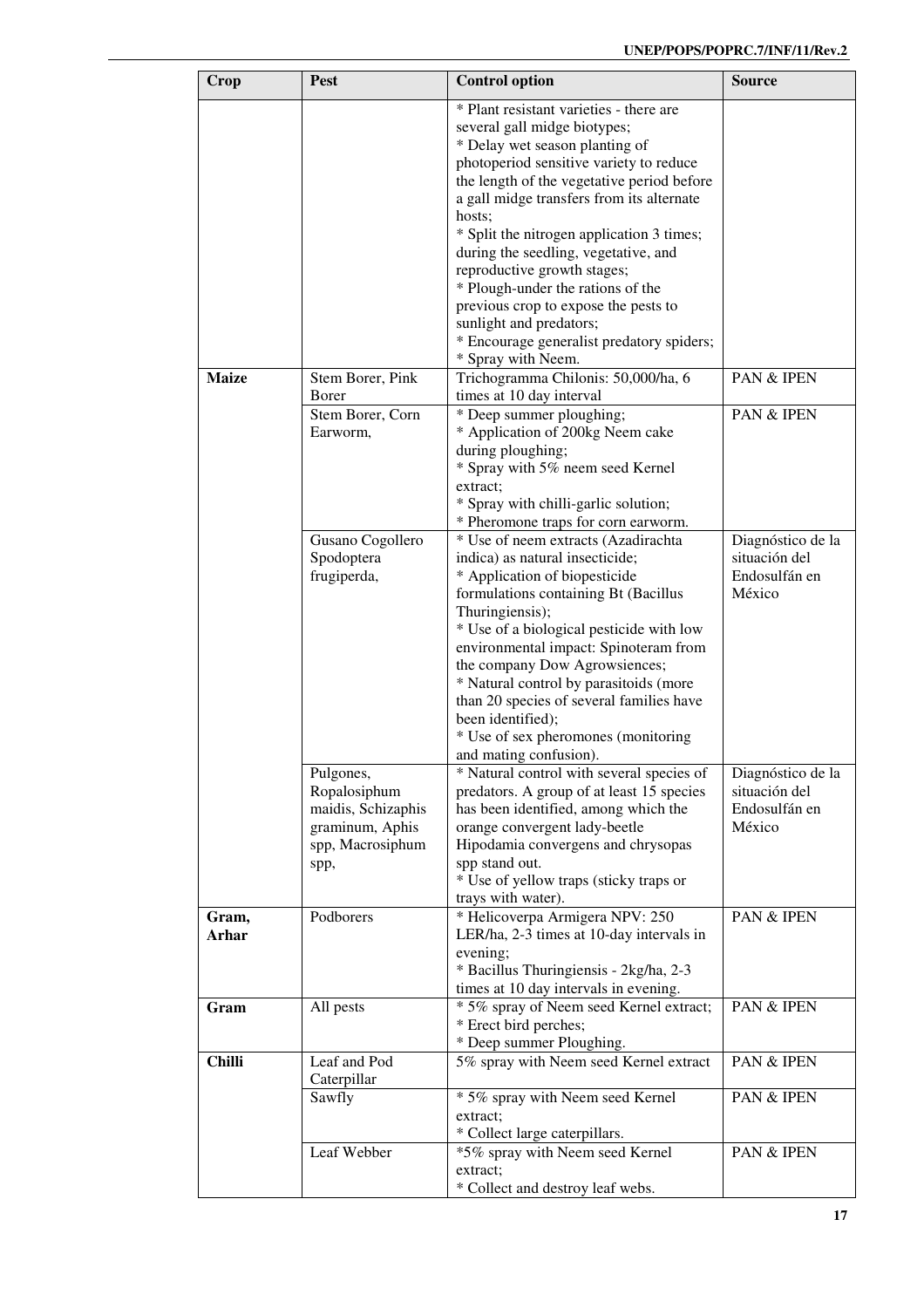| Crop           | <b>Pest</b>      | <b>Control option</b>                                                            | <b>Source</b> |
|----------------|------------------|----------------------------------------------------------------------------------|---------------|
| <b>Mustard</b> | Aphids           | Chrysoperla Carnea $-50,0001$ <sup>st</sup> Instar                               | PAN & IPEN    |
|                |                  | larvae/ha, 2 times at 15 day intervals<br>* Use tolerant varieties like JM-1 and | PAN & IPEN    |
|                |                  | RK-9501;                                                                         |               |
|                |                  | * Sow early; crop sown before 20th                                               |               |
|                |                  | October escapes the damage.                                                      |               |
|                |                  | Destroy the affected parts along with                                            | PAN & IPEN    |
|                |                  | Aphid population in the initial stage                                            |               |
|                |                  | * Ladybird Beetles Cocciniella                                                   | PAN & IPEN    |
|                |                  | Septempunctata, Menochilus                                                       |               |
|                |                  | Sexmaculata, Hippodamia Variegata and                                            |               |
|                |                  | Cheilomones Vicina are most efficient                                            |               |
|                |                  | predators of the mustard Aphid; adult                                            |               |
|                |                  | Beetle may feed an average of 10 to 15                                           |               |
|                |                  | adults/day;                                                                      |               |
|                |                  | * Several species of Syrphid Fly i.e.,                                           |               |
|                |                  | Sphaerophoria spp., Eristallis spp.,                                             |               |
|                |                  | Metasyrphis spp., Xanthogramma spp                                               |               |
|                |                  | and Syrphus spp. predate on Aphids;                                              |               |
|                |                  | * The Braconid Parasitoid, Diaretiella                                           |               |
|                |                  | Rapae is a very active bio control agent,                                        |               |
|                |                  | causes the mummification of aphids;                                              |               |
|                |                  | * The Lacewing, Chrysoperla Carnea,                                              |               |
|                |                  | predates on the Mustard Aphid colony;<br>* Predatory Bird Motacilla Cospica      |               |
|                |                  | active feeds on Aphids during February-                                          |               |
|                |                  | March;                                                                           |               |
|                |                  | * A number of Entomogenous Fungi,                                                |               |
|                |                  | such as Cephalosporium spp.,                                                     |               |
|                |                  | Entomophthora and Verticillium Lecanii                                           |               |
|                |                  | infect Aphids.                                                                   |               |
| Okra           | Fruit and Shoot  | * Trichogramma Chilonis: 50,000 /ha, 6                                           | PAN & IPEN    |
|                | Borer            | times at 10 day intervals;                                                       |               |
|                |                  | * Pheromone traps: 20-25 ha, lures to be                                         |               |
|                |                  | changed at 15-30 day intervals.                                                  |               |
|                | Aphids, Jassids, | * Chrysoperla carnea: 50,000 1st instar                                          | PAN & IPEN    |
|                | Whiteflies       | larvae/ha, 2 times at 15 day intervals;                                          |               |
|                | Diamond Back     | * Pheromone traps;                                                               | PAN & IPEN    |
|                | Moth             | * Bacillus Thuringiensis Spray;                                                  |               |
|                |                  | * Parasitoids Diadegma Semiclausum, D.                                           |               |
|                |                  | Insulare, D. Mollipla, D. Fenestral,                                             |               |
|                |                  | Cotesia sp.;                                                                     |               |
|                |                  | * Spray with decoction of Eupatorium<br>Odoratum leaves.                         |               |
| Okra           | Leaf Roller      | 5% spray of Neem seed Kernel extract                                             | PAN & IPEN    |
|                |                  |                                                                                  |               |
| <b>Tomato</b>  | Fruit borer      | * Deep summer ploughing;                                                         | PAN & IPEN    |
|                |                  | * 5% spray of Neem seed Kernel extract;                                          |               |
|                |                  | * Erect bird perches;                                                            |               |
|                |                  | * Spray Chilli-Garlic solution;                                                  |               |
|                |                  | * Pheromone traps.                                                               |               |
|                | Fruit and Shoot  | * Helicoverpa Armigera NPV: 250                                                  | PAN & IPEN    |
|                | Borer            | LE/ha, 2-3 times at 10day intervals in                                           |               |
|                |                  | evening;                                                                         |               |
|                |                  | * Trichogramma Chilonis: 1,00,000/ha, 6                                          |               |
|                |                  | times at 10 day intervals;                                                       |               |
|                |                  | * Bacillus Thuringiensis: 2kg/ha, 2-3                                            |               |
|                |                  | times at 10 day intervals in evening;<br>* Pheromone traps: lures to be changed  |               |
|                |                  | at 15-30 days.                                                                   |               |
|                |                  |                                                                                  |               |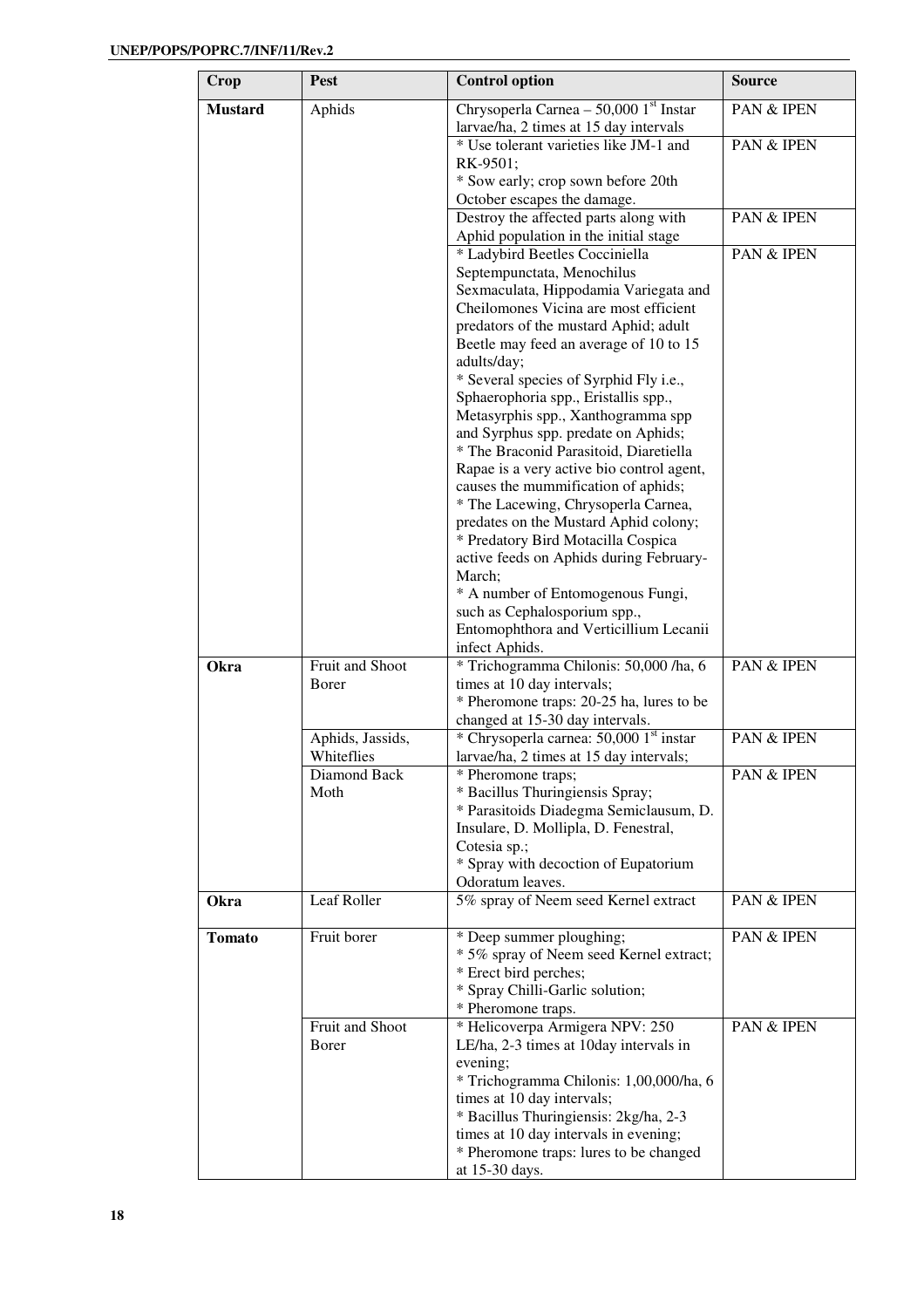| Crop            | Pest            | <b>Control option</b>                                                                 | <b>Source</b> |
|-----------------|-----------------|---------------------------------------------------------------------------------------|---------------|
| Groundnut       | All pests       | * 5% spray of neem seed kernel extract;                                               | PAN & IPEN    |
|                 |                 | * Erect bird Perches;                                                                 |               |
|                 |                 | * Pheromone Traps;                                                                    |               |
|                 |                 | * Deep summer ploughing;                                                              |               |
| <b>Mango</b>    | Mango Hopper    | * 5% spray of Neem seed kernel extract;<br>* 3% Neem oil spray.                       | PAN & IPEN    |
|                 | Leafhoppers     | * Garlic oil spray;                                                                   | PAN & IPEN    |
|                 |                 | * Neem spray.                                                                         |               |
|                 | Fruit Fly       | * Remove fruits with dimples and oozing                                               | PAN & IPEN    |
|                 |                 | clear sap;                                                                            |               |
|                 |                 | * Harvest crops early when mature<br>green;                                           |               |
|                 |                 | * Pick overripe fruits;                                                               |               |
|                 |                 | * Practice crop and field sanitation;                                                 |               |
|                 |                 | collect and destroy fallen and damaged                                                |               |
|                 |                 | ripe fruits; do not put collected damaged                                             |               |
|                 |                 | fruits in compost heaps, instead feed to<br>Pigs or Poultry, or bury to eliminate all |               |
|                 |                 | sources of possible breeding sites.                                                   |               |
|                 |                 | * Bag the Fruit;                                                                      | PAN & IPEN    |
|                 |                 | * Use Fruit Fly baits: (Ripe Banana peel                                              |               |
|                 |                 | cut into small pieces and mixed                                                       |               |
|                 |                 | with sugar, flour, and water; mixture of 1                                            |               |
|                 |                 | tsp Vanilla essence, 2 tbsp Ammonia, 1/2                                              |               |
|                 |                 | cup Sugar, and 2 liters of Water; mixture<br>of 1 cup Vinegar, 2 cups Water, and 1    |               |
|                 |                 | tbsp of Honey; or mixture of Sugar, Soya                                              |               |
|                 |                 | sauce, and Ammonia);                                                                  |               |
|                 |                 | * Yellow sticky traps baited with vials                                               |               |
|                 |                 | containing a ratio of 1 part Ammonia and                                              |               |
|                 |                 | 1 part of Water;                                                                      |               |
|                 |                 | * Spray with basil leaf extract;<br>* Spray with Neem.                                |               |
| <b>Eggplant</b> | Aphids          | *Control Ants (Ants cultivate Aphids to                                               | PAN & IPEN    |
|                 |                 | gain access to plant Sugars); cultivate                                               |               |
|                 |                 | and flood the field to destroy ant colonies                                           |               |
|                 |                 | and expose Eggs and Larvae to predators                                               |               |
|                 |                 | and sunlight; ants use the Aphids to gain                                             |               |
|                 |                 | access to nutrients from the plants;                                                  |               |
|                 |                 | * Avoid using heavy doses of highly<br>soluble Nitrogen fertilizers;                  |               |
|                 |                 | * Sticky board traps: 1-4 per 300 sq m                                                |               |
|                 |                 | field area; replace at least once a week;                                             |               |
|                 |                 | * Yellow basin trap with soapy water;                                                 |               |
|                 |                 | * Spray with ginger rhizome extract;                                                  |               |
|                 | Fruit and Shoot | * Spray with custard apple leaf extract.                                              |               |
|                 | Borer           | *Plough field to expose Larvae to<br>predators and weather;                           | PAN & IPEN    |
|                 |                 | *Plant resistant varieties - Pusa Purple                                              |               |
|                 |                 | Long, H-128, H-129, Aushey, Thorn                                                     |               |
|                 |                 | Pendy, Black Pendy, H-165, H-407,                                                     |               |
|                 |                 | Dorley, PPC-17-4, PVR-195, Shyamla                                                    |               |
|                 |                 | Dhepa, and Banaras Long Purple;                                                       |               |
|                 |                 | *Raise seedlings under row covers                                                     |               |
|                 |                 | and/or nets to prevent the Moths from<br>directly laying eggs on them;                |               |
|                 |                 | * Crop rotation;                                                                      |               |
|                 |                 | * Proper field sanitation -destroy or burn                                            |               |
|                 |                 | all plant residues as they may harbor the                                             |               |
|                 |                 | pupating pest;                                                                        |               |
|                 |                 | * Prune immediately any Larvae-infested                                               |               |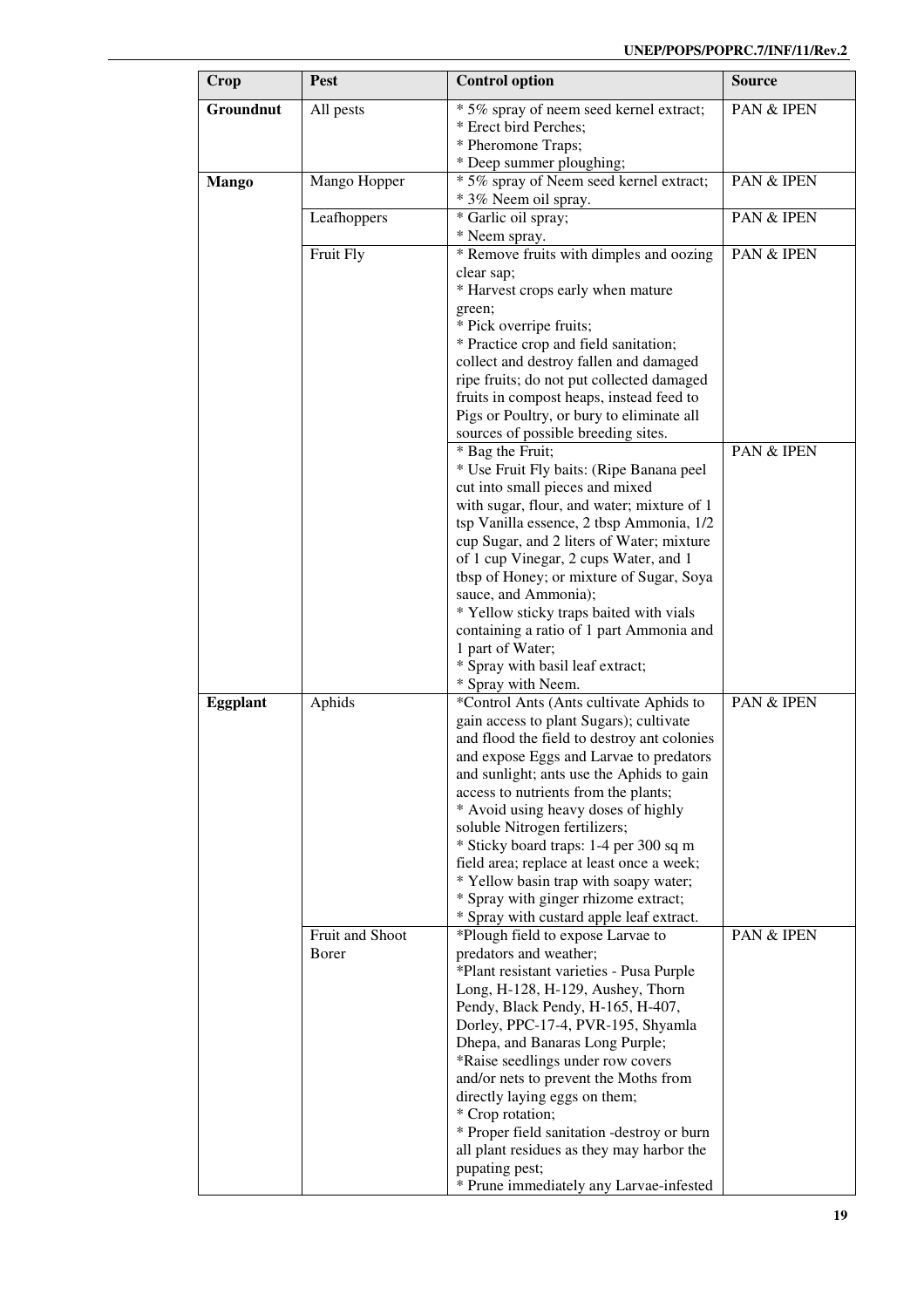| Crop         | <b>Pest</b>                                              | <b>Control option</b>                                                                                                                                                                                                                                                                                                                                                                                                                                                                                                                                                                                        | <b>Source</b>         |
|--------------|----------------------------------------------------------|--------------------------------------------------------------------------------------------------------------------------------------------------------------------------------------------------------------------------------------------------------------------------------------------------------------------------------------------------------------------------------------------------------------------------------------------------------------------------------------------------------------------------------------------------------------------------------------------------------------|-----------------------|
|              |                                                          | shoots - burn or cut them into small<br>pieces; continue pruning the shoots at<br>least once a week before the final<br>harvest;                                                                                                                                                                                                                                                                                                                                                                                                                                                                             |                       |
|              |                                                          | * Uproot all old plants after harvest and<br>burn them;<br>* Pheromone traps.                                                                                                                                                                                                                                                                                                                                                                                                                                                                                                                                |                       |
|              | Diamond back moth                                        | * pheromone traps;<br>* Bacillus thuringiensis spray;<br>* Parasitoids Diadegma Semiclausum, D.                                                                                                                                                                                                                                                                                                                                                                                                                                                                                                              | PAN & IPEN            |
|              |                                                          | Insulare, D. Mollipla, D. Fenestral,<br>Cotesia sp.;<br>* Spray with decoction of Eupatorium<br>Odoratum leaves;                                                                                                                                                                                                                                                                                                                                                                                                                                                                                             |                       |
|              | <b>Jassids</b>                                           | * Chrysoperla Carnea.                                                                                                                                                                                                                                                                                                                                                                                                                                                                                                                                                                                        | PAN & IPEN            |
| <b>Beans</b> | Aphids                                                   | * Control Ants (Ants cultivate Aphids to<br>gain access to plant Sugars); cultivate<br>and flood the field to destroy Ant<br>colonies and expose Eggs and larvae to<br>predators and sunlight; ants use the<br>Aphids to gain access to nutrients from<br>the plants;<br>* Avoid using heavy doses of highly<br>soluble Nitrogen fertilizers;<br>* Use sticky board traps: 1-4 per 300 sq<br>m field area; replace at least once a<br>week:<br>* Yellow basin trap with soapy water;<br>* Spray with Ginger Rhizome extract,<br>custard Apple leaf extract, Neem leaf<br>extract, need seed extract, Ammonia | PAN & IPEN            |
|              | Leaf Miner                                               | spray (1 part in 7 parts water), or soap<br>spray.<br>* Greased yellow traps;<br>* Spray with Neem seed extract;                                                                                                                                                                                                                                                                                                                                                                                                                                                                                             | <b>PAN &amp; IPEN</b> |
|              |                                                          | * Spray with Ginger, Garlic and Chilli                                                                                                                                                                                                                                                                                                                                                                                                                                                                                                                                                                       |                       |
|              | White Fly                                                | extract.<br>* Plant Nicotiana as a trap crop;<br>* Spray with Garlic oil spray, Madre de<br>Caco and Neem leave spray, Neem oil,<br>Soap spray, or Ammonia spray;<br>* Use yellow sticky board traps;<br>*Release parasitoid Encarsia spp;<br>*Release predators Chrysoperla Carnea,<br>Chrysopa rufilabris, Harmonia<br>Conformis, Harmonia Axyridis,<br>Hippodamia Convegens.                                                                                                                                                                                                                              | PAN & IPEN            |
| <b>Jute</b>  | Semilooper                                               | 5% spray of Neem seed Kernel extract                                                                                                                                                                                                                                                                                                                                                                                                                                                                                                                                                                         | PAN & IPEN            |
|              | <b>Bihar Hairy</b><br>Caterpillar, Indigo<br>Caterpillar | * 5% spray of Neem seed Kernel extract;<br>* Deep summer ploughing;<br>* Erecting bird perches;<br>* Chillie-Garlic spray.                                                                                                                                                                                                                                                                                                                                                                                                                                                                                   | <b>PAN &amp; IPEN</b> |
|              | Mites                                                    | Spray with 2% wettable Sulphur                                                                                                                                                                                                                                                                                                                                                                                                                                                                                                                                                                               | PAN & IPEN            |
| Pigeonpea    | Podborer                                                 | * 5% spray of Neem seed Kernel extract;<br>* Erect bird Perches<br>* Apply shaking method;<br>* Deep summer ploughing.                                                                                                                                                                                                                                                                                                                                                                                                                                                                                       | PAN & IPEN            |
|              | Pod Bug, Pod Fly,<br>Defoliators                         | * 5% spray of Neem seed Kernel extract;<br>* 3% spray of Neem oil.                                                                                                                                                                                                                                                                                                                                                                                                                                                                                                                                           | PAN & IPEN            |
| <b>Tea</b>   | Caterpillars                                             | Spray with Bacillus Thuringiensis                                                                                                                                                                                                                                                                                                                                                                                                                                                                                                                                                                            | PAN & IPEN            |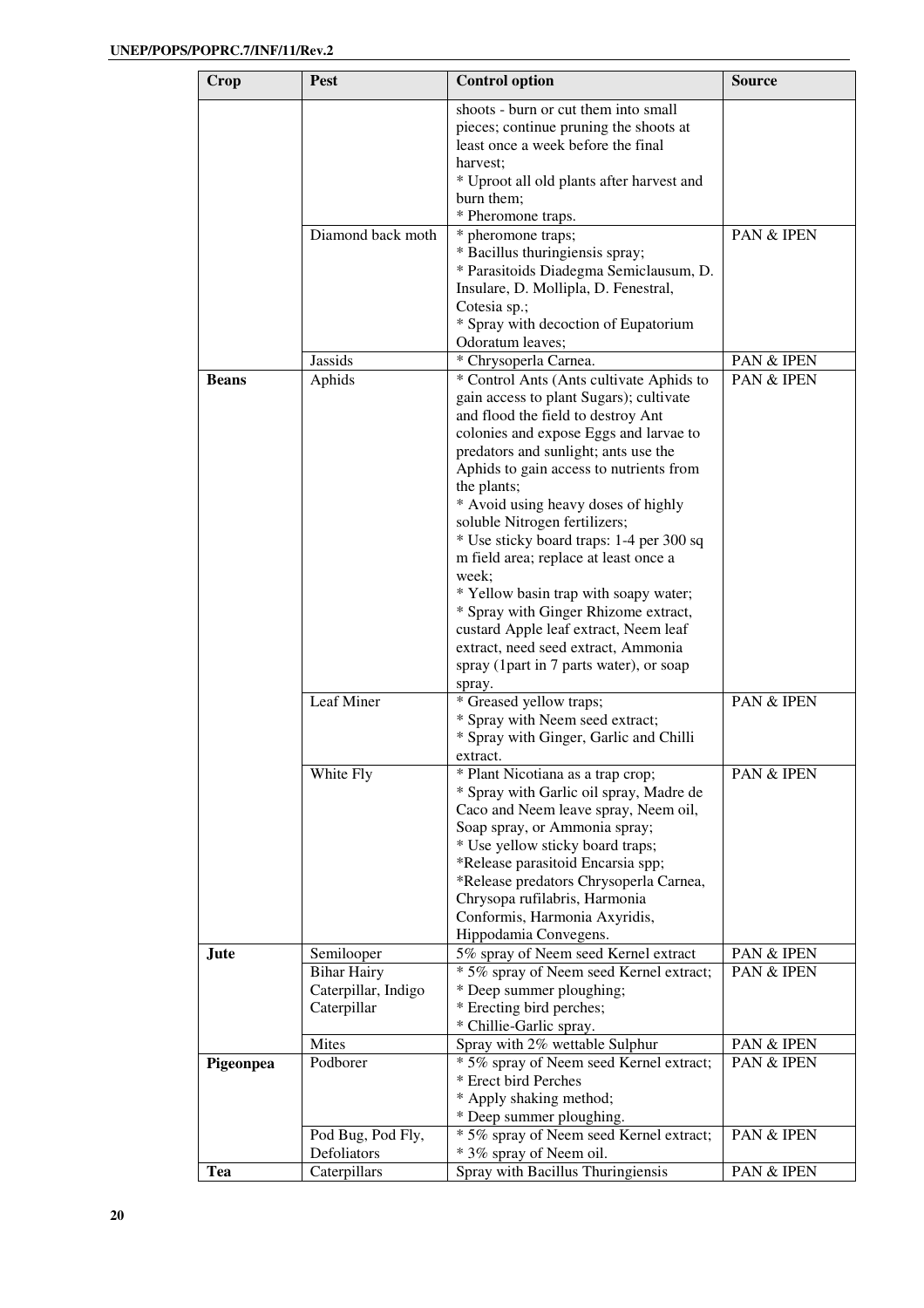| Crop      | <b>Pest</b>          | <b>Control option</b>                                                  | <b>Source</b>     |
|-----------|----------------------|------------------------------------------------------------------------|-------------------|
|           |                      |                                                                        | PAN & IPEN        |
|           | Tea Mosquito Bug     | * Encourage or release Weaver Ants;<br>* Spray with Neem seed extract. |                   |
|           | Mealybugs            | * Release Cryptolaemus Montrouzieri,                                   | PAN & IPEN        |
|           |                      | Chrysoperla Carnea, Chrysopa                                           |                   |
|           |                      | Rufilabris, Harmonia Conformis,                                        |                   |
|           |                      | Harmonia Axyridis, Hippodamia                                          |                   |
|           |                      | Convegens;                                                             |                   |
|           |                      | * Spray with chilli extract, Soap spray,                               |                   |
|           |                      | Citrus peel spray.                                                     |                   |
|           | <b>Scale Insects</b> | * Release parasitic wasps Aphytis                                      | PAN & IPEN        |
|           |                      | Melinus or Metaphycus Helvolus or                                      |                   |
|           |                      | predators Eristalis spp., Volucella spp.,                              |                   |
|           |                      | Chrysoperla Carnea, Chrysopa                                           |                   |
|           |                      | Rufilabris, Harmonia Conformis,                                        |                   |
|           |                      | Harmonia Axyridis, Hippodamia                                          |                   |
|           |                      | Convegens, Orius Tristicolor, or Orius                                 |                   |
|           |                      | Insidiosus;                                                            |                   |
|           |                      | * Spray with Neem or Horticultural                                     |                   |
|           |                      | spraying oil.                                                          |                   |
|           | Thrips               | * Release predators Chrysoperla Carnea,                                | PAN & IPEN        |
|           |                      | Chrysopa Rufilabris, Orius Tristicolor, or                             |                   |
|           |                      | Orius Insidiosus;                                                      |                   |
|           |                      | * Spray with Neem extract.                                             |                   |
|           | Green Leafhopper     | * Release and encourage predators:                                     | PAN & IPEN        |
|           |                      | Chrysoperla carnea, Chrysopa Rufilabris,                               |                   |
|           |                      | Harmonia Conformis, Harmonia                                           |                   |
|           |                      | Axyridis, Hippodamia Convegens, Orius                                  |                   |
|           |                      | Tristicolor, Orius Insidiosus, Generaliset                             |                   |
|           |                      | preadatory Spiders and Birds;                                          |                   |
|           |                      | * Spray with Neem, or Garlic.                                          |                   |
|           | Flushworm            | * Release parasitoid Apanteles sp.                                     | PAN & IPEN        |
|           | Aphids               | Release predators Leis Dimidiata,                                      | PAN & IPEN        |
|           |                      | Menocillus Sexmaculatusw, Verania                                      |                   |
|           |                      | Vincta, Syrphid                                                        |                   |
| All crops | whitefly, aphids,    | Caolin                                                                 | Diagnóstico de la |
|           | mites, thrips,       | Mark "Agro-SIAMIL®" (Aqueous                                           | situación del     |
|           | lepidopterous larvae | solution in $65\%$ w/w, equivalent to 1,080                            | Endosulfán en     |
|           |                      | g of kaolin per liter).                                                | México            |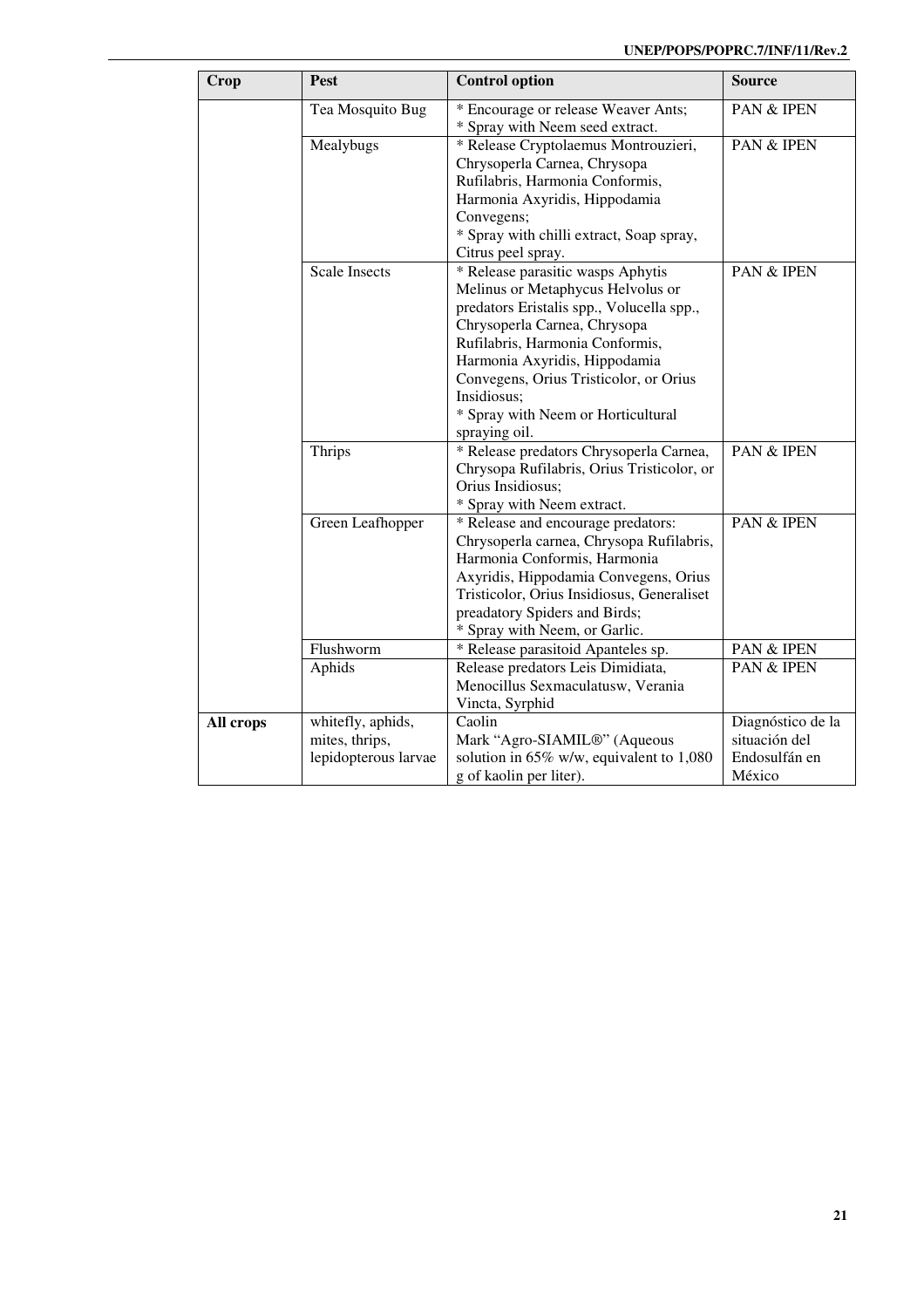#### **Annex II**

| <b>Submitter</b> | Information on alternatives to endosulfan                                                                                                                                                                                                                    |
|------------------|--------------------------------------------------------------------------------------------------------------------------------------------------------------------------------------------------------------------------------------------------------------|
| Canada           | (1) АСЕРНАТЕ-РОТАТО-ТОМАТО                                                                                                                                                                                                                                   |
|                  | 1. Description of the alternatives                                                                                                                                                                                                                           |
|                  | Acephate                                                                                                                                                                                                                                                     |
|                  | Trade name: Orthene 75                                                                                                                                                                                                                                       |
|                  | CAS #: 30560-19-1                                                                                                                                                                                                                                            |
|                  | Potato, tomato-aphids                                                                                                                                                                                                                                        |
|                  | Potato - leafhoppers (jassids)                                                                                                                                                                                                                               |
|                  | 2. Technical feasibility                                                                                                                                                                                                                                     |
|                  | Registered in Canada                                                                                                                                                                                                                                         |
|                  | 3. Health and environmental effects                                                                                                                                                                                                                          |
|                  | Currently under re-evaluation.                                                                                                                                                                                                                               |
|                  | See PMRA Proposed Acceptability for Continuing Registration (PACR2004-40) - Re-<br>evaluation of Acephate, Re-evaluation Note (REV2007-02) - Acephate interime measures<br>and Re-evaluation Summary Table for Stakeholders 31 March 2011- en.pdf (attached) |
|                  | 4. Cost-effectiveness                                                                                                                                                                                                                                        |
|                  | Cost/ha (\$CAD):                                                                                                                                                                                                                                             |
|                  | Potato for the control of aphids and leafhoppers - \$39.20 to \$57.44                                                                                                                                                                                        |
|                  | (Source: Savvy Farmer Inc., 2011)                                                                                                                                                                                                                            |
|                  | 5. Efficacy                                                                                                                                                                                                                                                  |
|                  | Cost/ha (\$CAD):                                                                                                                                                                                                                                             |
|                  | Potato for the control of aphids and leafhoppers - \$39.20 to \$57.44                                                                                                                                                                                        |
|                  | (Source: Savvy Farmer Inc., 2011)                                                                                                                                                                                                                            |
|                  | 6. Risk, taking into account the characteristics of potential persistent organic pollutants<br>as specified in Annex D to the Convention                                                                                                                     |
|                  | See PACR2004-40, REV2007-02 and Re-evaluation Summary Table for Stakeholders 31<br>March 2011-en.pdf                                                                                                                                                         |
|                  | 7. Availability                                                                                                                                                                                                                                              |
|                  | Available.                                                                                                                                                                                                                                                   |
|                  | 8. Accessibility                                                                                                                                                                                                                                             |
|                  | Accessible across Canada.                                                                                                                                                                                                                                    |
|                  | (2) ACETAMIPRID-POTATO-TOMATO                                                                                                                                                                                                                                |
|                  | 1. Description of the alternatives                                                                                                                                                                                                                           |
|                  | Acetamiprid                                                                                                                                                                                                                                                  |
|                  | Trade Name: Assail 70 WP                                                                                                                                                                                                                                     |
|                  | CAS #: 135410-20-7                                                                                                                                                                                                                                           |
|                  | Potato, tomato - aphid                                                                                                                                                                                                                                       |
|                  | 2. Technical feasibility                                                                                                                                                                                                                                     |
|                  |                                                                                                                                                                                                                                                              |

## **Compilation of information related to alternatives to endosulfan**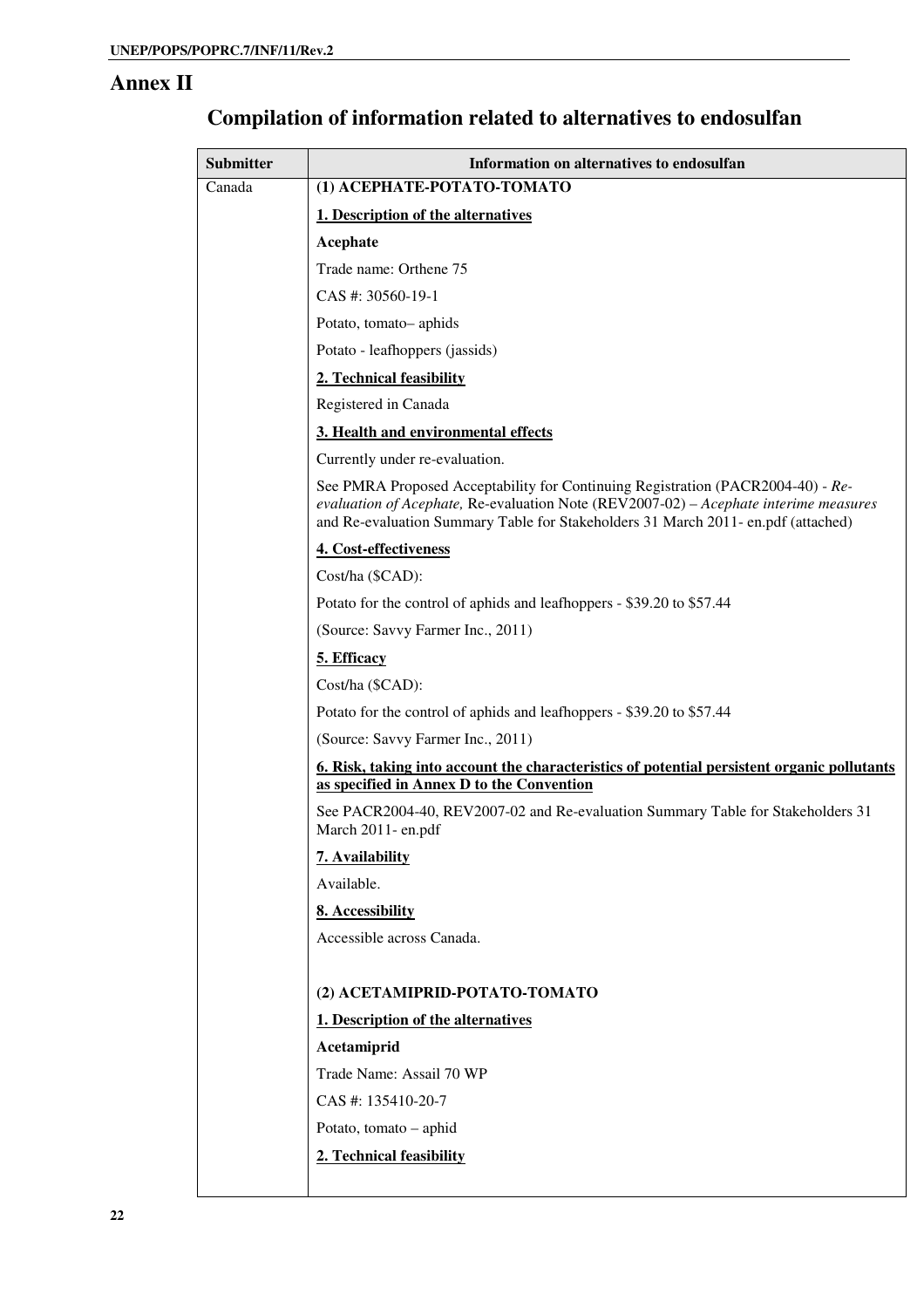| Submitter | Information on alternatives to endosulfan                                                                                                               |
|-----------|---------------------------------------------------------------------------------------------------------------------------------------------------------|
| Canada    | Registered in Canada.                                                                                                                                   |
|           | 3. Health and environmental effects                                                                                                                     |
|           | See PMRA Registration Decision (RD2010-06) – Acetamiprid (attached)                                                                                     |
|           | 4. Cost-effectiveness                                                                                                                                   |
|           | Cost/ha (\$CAD):                                                                                                                                        |
|           | Tomato for control of aphids - \$35.90 to \$55.14                                                                                                       |
|           | (Source: Savvy Farmer Inc., 2011)                                                                                                                       |
|           | 5. Efficacy                                                                                                                                             |
|           | Systemic insecticide with translaminar activity and contact and stomach action.                                                                         |
|           | Neonicotinoid insecticide. IRAC Resistance management MoA group 4.                                                                                      |
|           | Ground application only. For further information on the value of this pesticide please see<br>RD2010-06.                                                |
|           | 6. Risk, taking into account the characteristics of potential persistent organic pollutants<br>as specified in Annex D to the Convention                |
|           | See RD2010-06                                                                                                                                           |
|           | 7. Availability                                                                                                                                         |
|           | Available.                                                                                                                                              |
|           | 8. Accessibility                                                                                                                                        |
|           | Accessible across Canada.                                                                                                                               |
|           |                                                                                                                                                         |
|           | (3) CARBARYL-EGGPLANT-POTATO-TOMATO                                                                                                                     |
|           | 1. Description of the alternatives                                                                                                                      |
|           | Carbaryl                                                                                                                                                |
|           | Trade name: Sevin XLR                                                                                                                                   |
|           | $CAS$ #: 63-25-2                                                                                                                                        |
|           | Eggplant, potato, tomato - leafhoppers (jassids)                                                                                                        |
|           | 2. Technical feasibility                                                                                                                                |
|           | Registered in Canada.                                                                                                                                   |
|           | 3. Health and environmental effects                                                                                                                     |
|           | Currently under re-evaluation.                                                                                                                          |
|           | See PMRA Proposed Re-evaluation Decision (PRVD2009-14) - Carbaryl and Re-evaluation<br>Summary Table for Stakeholders 31 March 2011 - en.pdf (attached) |
|           | 4. Cost-effectiveness                                                                                                                                   |
|           | No data.                                                                                                                                                |
|           | (Source: Savvy Farmer Inc., 2011)                                                                                                                       |
|           | 5. Efficacy                                                                                                                                             |
|           | Slightly systemic insecticide. Contact and stomach action.                                                                                              |
|           | Carbamate insecticide. IRAC Resistance management MoA group 1A.                                                                                         |
|           | For further information on the value of this pesticide please see PRVD2009-14.                                                                          |
|           | 6. Risk, taking into account the characteristics of potential persistent organic pollutants<br>as specified in Annex D to the Convention                |
|           | See PRVD2009-14 and Re-evaluation Summary Table for Stakeholders 31 March 2011 -                                                                        |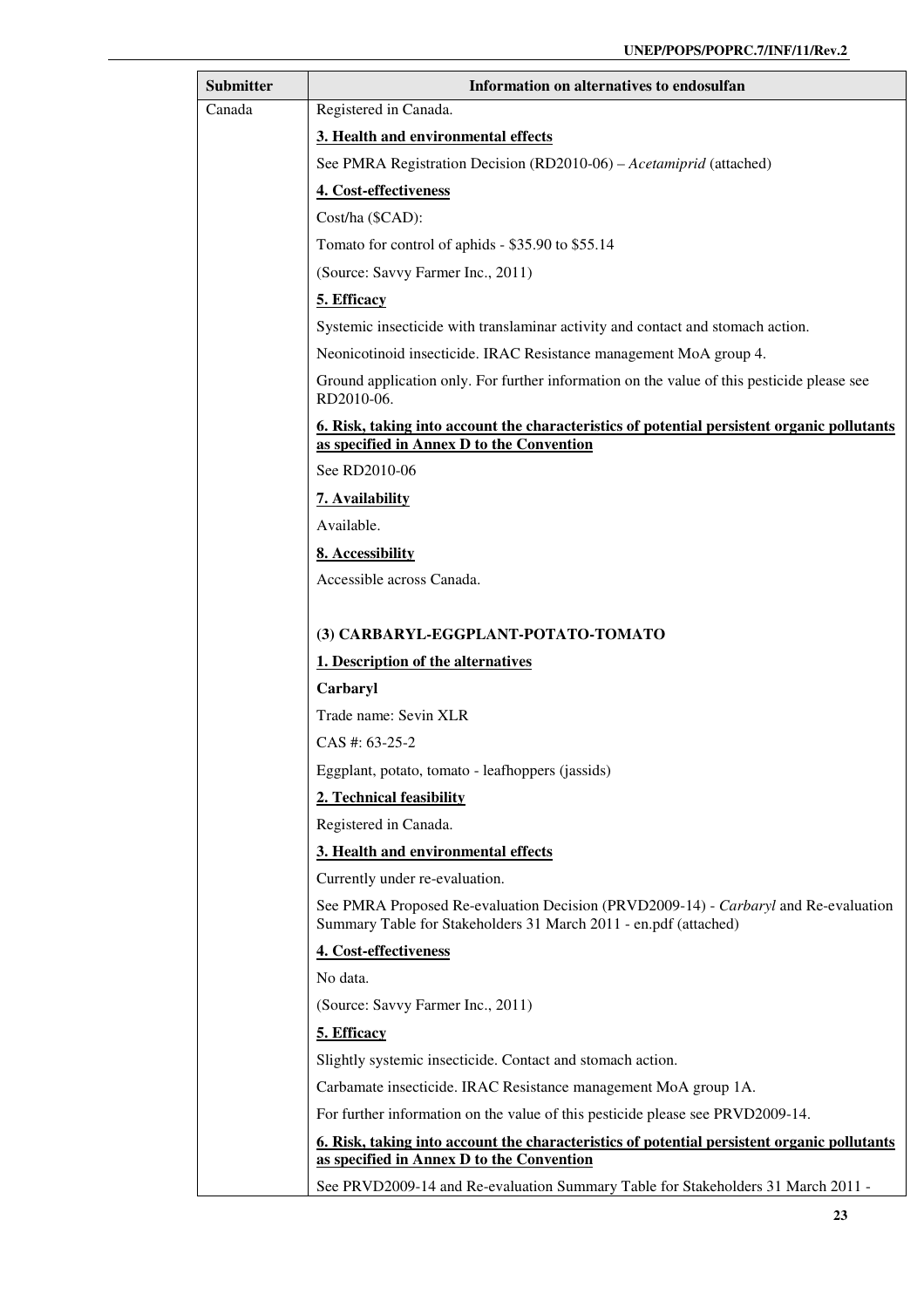| <b>Submitter</b> | Information on alternatives to endosulfan                                                                                                                                                                      |
|------------------|----------------------------------------------------------------------------------------------------------------------------------------------------------------------------------------------------------------|
| Canada           | en.pdf                                                                                                                                                                                                         |
|                  | 7. Availability                                                                                                                                                                                                |
|                  | Available.                                                                                                                                                                                                     |
|                  | 8. Accessibility                                                                                                                                                                                               |
|                  | Accessible across Canada.                                                                                                                                                                                      |
|                  |                                                                                                                                                                                                                |
|                  | (4) CLOTHIANIDIN-POTATO                                                                                                                                                                                        |
|                  | 1. Description of the alternatives                                                                                                                                                                             |
|                  | Clothianidin                                                                                                                                                                                                   |
|                  | Trade name: Clutch 50 WDG                                                                                                                                                                                      |
|                  | CAS #: 210880-92-5                                                                                                                                                                                             |
|                  | Potato - aphids                                                                                                                                                                                                |
|                  | Potato - leafhoppers (jassid)                                                                                                                                                                                  |
|                  | 2. Technical feasibility                                                                                                                                                                                       |
|                  | Registered.                                                                                                                                                                                                    |
|                  | 3. Health and environmental effects                                                                                                                                                                            |
|                  | See PMRA Regulatory Note (REG2004-06) - Clothianidin Poncho 600 Seed Treatment<br>Insecticide (attached).                                                                                                      |
|                  | 4. Cost-effectiveness                                                                                                                                                                                          |
|                  | Cost/ha (\$CAD):                                                                                                                                                                                               |
|                  | Potato for control of leafhoppers - \$18.33 to \$27.50                                                                                                                                                         |
|                  | (Source: Savvy Farmer Inc., 2011)                                                                                                                                                                              |
|                  | 5. Efficacy                                                                                                                                                                                                    |
|                  | Systemic insecticide.                                                                                                                                                                                          |
|                  | Neonicotinoid insecticide. IRAC Resistance management MoA group 4.                                                                                                                                             |
|                  | Applied in furrow at planting or as a foliar application. Foliar applications (up to 3) may not<br>be applied if a group 4 insecticide was used as a seed piece treatment or applied in furrow at<br>planting. |
|                  | Rotational crop restrictions – plant back interval of 30 days for soybean 1 year for leafy, root<br>and tuber vegetables. 0 days for canola, corn and potato.                                                  |
|                  | Ground application only $-$ in furrow treatment.                                                                                                                                                               |
|                  | Ground and aerial application may be made for foliar sprays.                                                                                                                                                   |
|                  | For further information please see REG2004-06.                                                                                                                                                                 |
|                  | 6. Risk, taking into account the characteristics of potential persistent organic pollutants<br>as specified in Annex D to the Convention                                                                       |
|                  | See REG2004-06                                                                                                                                                                                                 |
|                  | 7. Availability                                                                                                                                                                                                |
|                  | Available.                                                                                                                                                                                                     |
|                  | 8. Accessibility                                                                                                                                                                                               |
|                  | Accessible across Canada.                                                                                                                                                                                      |
|                  |                                                                                                                                                                                                                |
|                  | (5) CYPERMETHRIN-POTATO-TOMATO                                                                                                                                                                                 |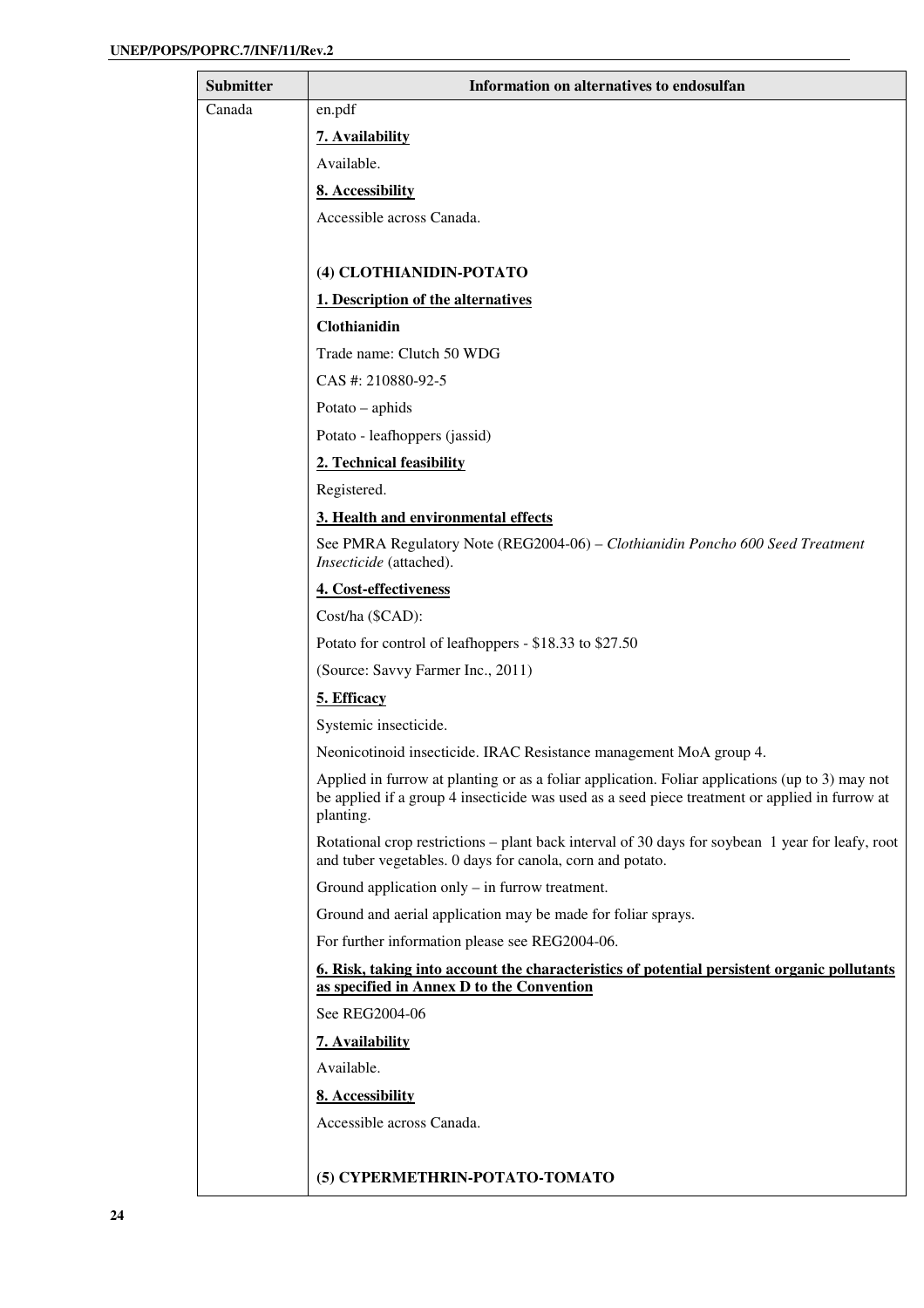| <b>Submitter</b> | Information on alternatives to endosulfan                                                                                                              |
|------------------|--------------------------------------------------------------------------------------------------------------------------------------------------------|
| Canada           | 1. Description of the alternatives                                                                                                                     |
|                  | Cypermethrin                                                                                                                                           |
|                  | Trade name: Ripcord 400 EC; Up-Cyde 2.5 EC                                                                                                             |
|                  | CAS #: 52315-07-8                                                                                                                                      |
|                  | Potato, tomato – leafhopper (jassid)                                                                                                                   |
|                  | 2. Technical feasibility                                                                                                                               |
|                  | Registered.                                                                                                                                            |
|                  | 3. Health and environmental effects                                                                                                                    |
|                  | Re-evaluation of this pesticide is initiated in Canada (Re-evaluation Summary Table for<br>Stakeholders 31 March 2011-en.pdf).                         |
|                  | 4. Cost-effectiveness                                                                                                                                  |
|                  | Cost/ha (\$CAD): Potato for control of leafhoppers - \$10.33                                                                                           |
|                  | Tomato for control of leafhoppers - \$10.33 to 12.58                                                                                                   |
|                  | (Source: Savvy Farmer Inc., 2011)                                                                                                                      |
|                  | 5. Efficacy                                                                                                                                            |
|                  | Non-systemic insecticide. Contact and stomach action. Also displays anti-feeding action.                                                               |
|                  | Synthetic pyrethroid insecticide. IRAC Resistance management MoA group 3.                                                                              |
|                  | Ground and aerial application for leafhopper control.                                                                                                  |
|                  | <u><b>6. Risk, taking into account the characteristics of potential persistent organic pollutants</b></u><br>as specified in Annex D to the Convention |
|                  | Re-evaluation of this pesticide is initiated in Canada.                                                                                                |
|                  | 7. Availability                                                                                                                                        |
|                  | Available.                                                                                                                                             |
|                  | 8. Accessibility                                                                                                                                       |
|                  | Accessible across Canada.                                                                                                                              |
|                  |                                                                                                                                                        |
|                  | (6) DELTAMETHRIN-POTATO                                                                                                                                |
|                  | 1. Description of the alternatives                                                                                                                     |
|                  | <b>Deltamethrin</b>                                                                                                                                    |
|                  | Trade name: Decis 5 EC Hort                                                                                                                            |
|                  | CAS #: 52918-63-5                                                                                                                                      |
|                  | Potato - aphid                                                                                                                                         |
|                  | Potato - leafhopper (jassid)                                                                                                                           |
|                  | 2. Technical feasibility<br>Registered.                                                                                                                |
|                  |                                                                                                                                                        |
|                  | 3. Health and environmental effects<br>Re-evaluation of this pesticide is initiated in Canada.                                                         |
|                  | 4. Cost-effectiveness                                                                                                                                  |
|                  | Cost/ha (\$CAD): Potato for control of aphids - \$23.00                                                                                                |
|                  | Cost/ha (\$CAD): Potato for control of leafhoppers - \$9.20 to \$23.00                                                                                 |
|                  | (Source: Savvy Farmer Inc., 2011)                                                                                                                      |
|                  |                                                                                                                                                        |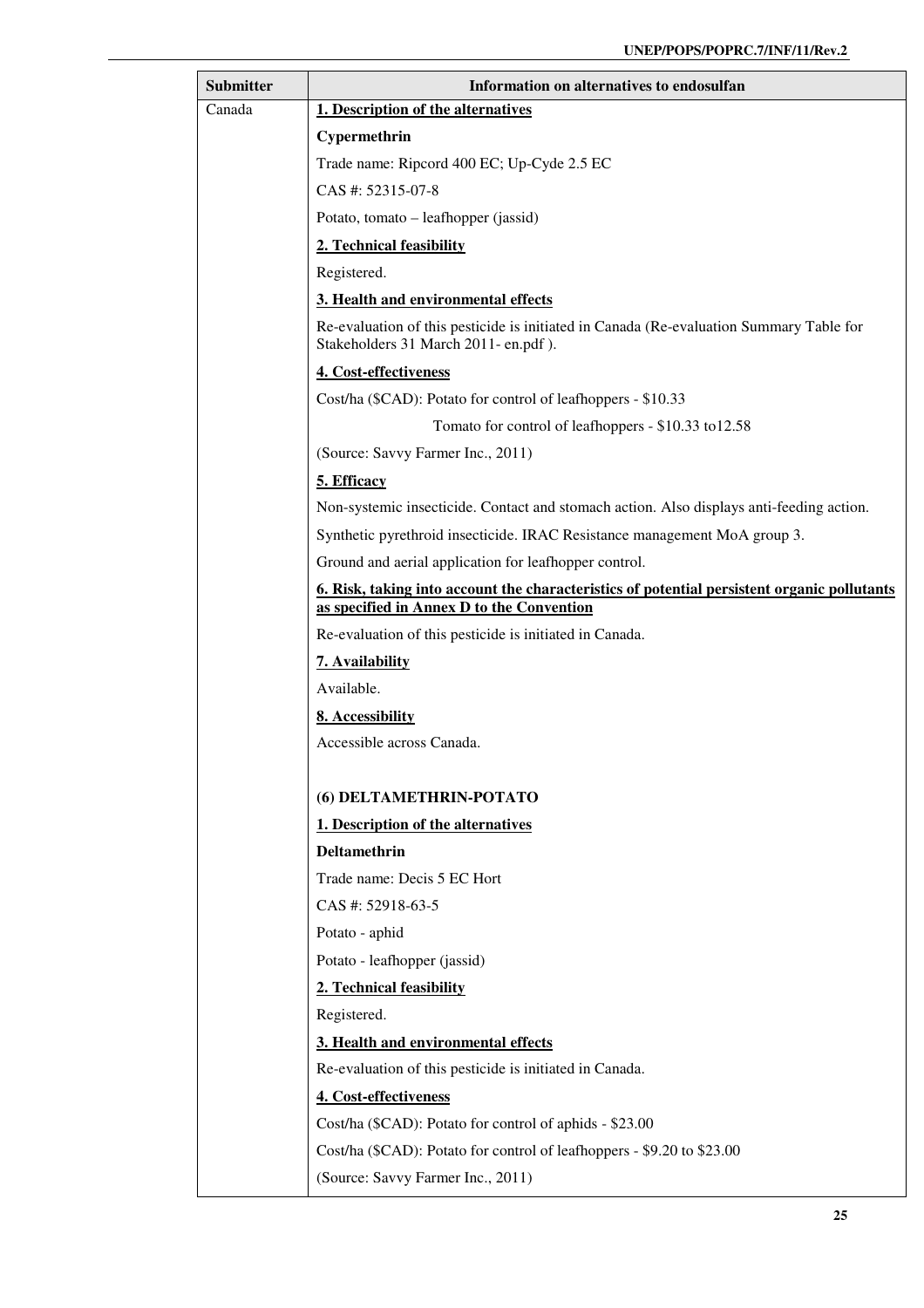| Submitter | Information on alternatives to endosulfan                                                                                                                                                                                                                                                                             |
|-----------|-----------------------------------------------------------------------------------------------------------------------------------------------------------------------------------------------------------------------------------------------------------------------------------------------------------------------|
| Canada    | 5. Efficacy                                                                                                                                                                                                                                                                                                           |
|           | Non-systemic insecticide. Contact and stomach action. Fast acting.                                                                                                                                                                                                                                                    |
|           | Synthetic pyrethroid insecticide. IRAC Resistance management MoA group 3.                                                                                                                                                                                                                                             |
|           | Ground and aerial application for leafhopper control.                                                                                                                                                                                                                                                                 |
|           | Ground application only for control of aphids.                                                                                                                                                                                                                                                                        |
|           | 6. Risk, taking into account the characteristics of potential persistent organic pollutants                                                                                                                                                                                                                           |
|           | as specified in Annex D to the Convention                                                                                                                                                                                                                                                                             |
|           | See Re-evaluation Summary Table for Stakeholders 31 March 2011- en.pdf                                                                                                                                                                                                                                                |
|           | 7. Availability                                                                                                                                                                                                                                                                                                       |
|           | Available.                                                                                                                                                                                                                                                                                                            |
|           | 8. Accessibility                                                                                                                                                                                                                                                                                                      |
|           | Leafhoppers - accessible across Canada.                                                                                                                                                                                                                                                                               |
|           | Aphids - accessible in products formulated with a single active ingredient (i.e., deltamethrin<br>only) in Eastern Canada and British Columbia. One product, Concept (Reg. No. 29611)<br>contains deltamethrin co-formulated with imidacloprid and is available for use to control<br>aphids on potato across Canada. |
|           | (7) DIAZINON-BEAN-POTATO-TOMATO                                                                                                                                                                                                                                                                                       |
|           | 1. Description of the alternatives                                                                                                                                                                                                                                                                                    |
|           | <b>Diazinon</b>                                                                                                                                                                                                                                                                                                       |
|           | Trade name: Diazinon 50 EC; Diazinon 50 W; Diazinon 500 E                                                                                                                                                                                                                                                             |
|           | CAS #: 333-41-5                                                                                                                                                                                                                                                                                                       |
|           | Bean (including cow pea) - aphids                                                                                                                                                                                                                                                                                     |
|           | Potato, tomato-aphids and leafhoppers (jassids)                                                                                                                                                                                                                                                                       |
|           | 2. Technical feasibility                                                                                                                                                                                                                                                                                              |
|           | Registered.                                                                                                                                                                                                                                                                                                           |
|           | 3. Health and environmental effects                                                                                                                                                                                                                                                                                   |
|           | See PMRA Re-evaluation Note (REV2005-06) - Preliminary Risk and Value Assessments of<br>Diazinon, Proposed Re-evaluation Decision (PRVD 2007-16) – Diazinon, Re-evaluation<br>Decision (RVD2009-18) – Diazinon (attached) and Re-evaluation Summary Table for<br>Stakeholders 31 March 2011-en.pdf.                   |
|           | 4. Cost-effectiveness                                                                                                                                                                                                                                                                                                 |
|           | Cost/ha (\$CAD): Bean for control of aphids - \$20.96                                                                                                                                                                                                                                                                 |
|           | Cost/ha (\$CAD): Potato for control of leafhopper - \$18.92 to 43.00                                                                                                                                                                                                                                                  |
|           | Cost/ha (\$CAD): Tomato for control of aphids - \$18.92 to 56.42                                                                                                                                                                                                                                                      |
|           | Cost/ha (\$CAD): Tomato for control of leafhoppers - \$43.00                                                                                                                                                                                                                                                          |
|           | (Source: Savvy Farmer Inc., 2011)                                                                                                                                                                                                                                                                                     |
|           | 5. Efficacy                                                                                                                                                                                                                                                                                                           |
|           | Non-systemic insecticide. Contact and stomach action.                                                                                                                                                                                                                                                                 |
|           | Organophosphate insecticide. IRAC Resistance management MoA group 1B.                                                                                                                                                                                                                                                 |
|           | Use as a foliar spray is to be discontinued as a result of re-evaluation.                                                                                                                                                                                                                                             |
|           | For further information on the value of this pesticide please see RVD2009-18.                                                                                                                                                                                                                                         |
|           | <u>6. Risk, taking into account the characteristics of potential persistent organic pollutants</u>                                                                                                                                                                                                                    |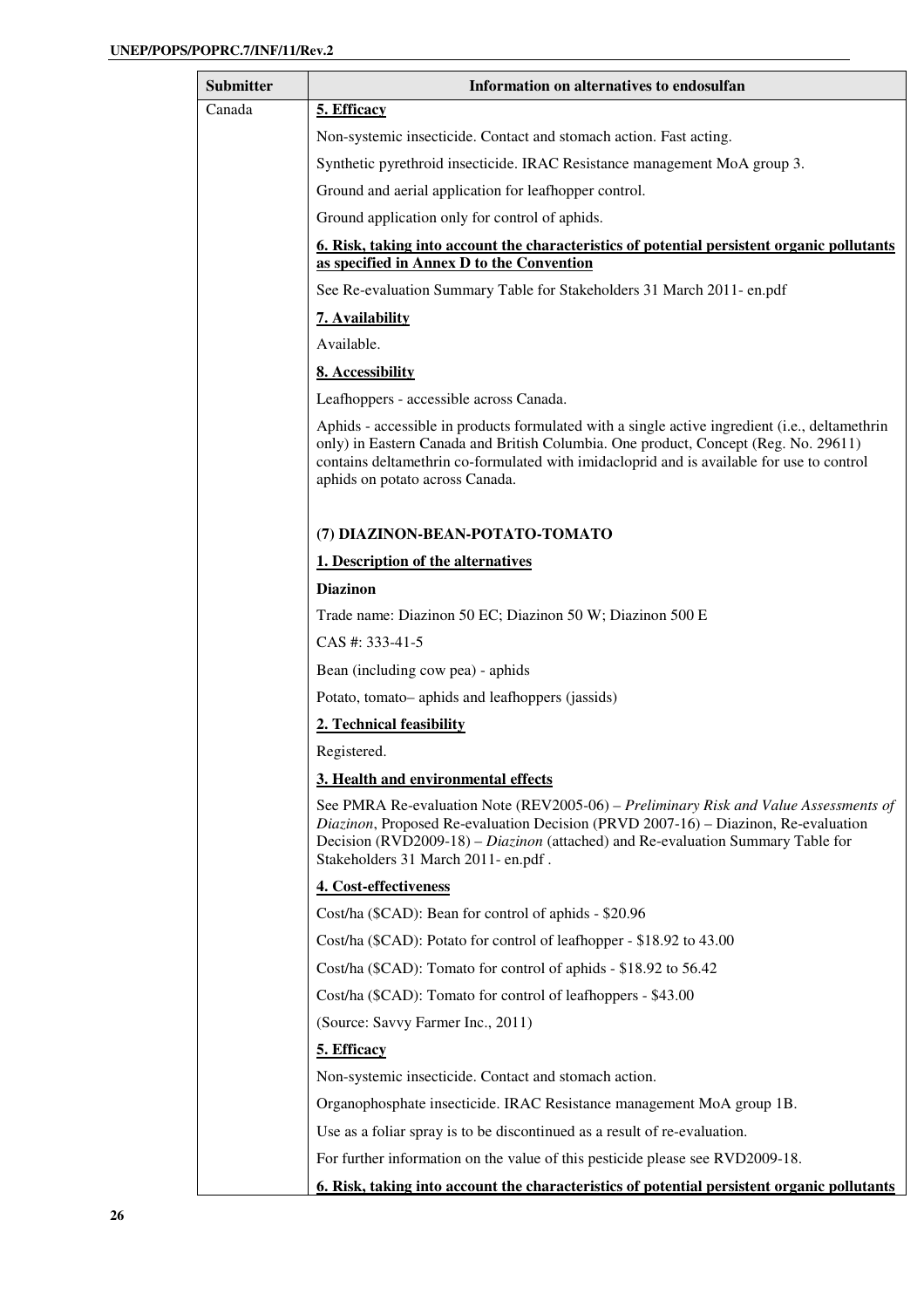| <b>Submitter</b> | Information on alternatives to endosulfan                                                                                                                                             |
|------------------|---------------------------------------------------------------------------------------------------------------------------------------------------------------------------------------|
| Canada           | as specified in Annex D to the Convention                                                                                                                                             |
|                  | Active ingredient is registered.                                                                                                                                                      |
|                  | Re-evaluation decision published (RVD2009-18). Human health and environmental risks -<br>foliar use is to be phased out. Soil drench and ear tag uses acceptable for re-registration. |
|                  | See Re-evaluation Summary Table for Stakeholders 31 March 2011- en.pdf                                                                                                                |
|                  | 7. Availability                                                                                                                                                                       |
|                  | Available.                                                                                                                                                                            |
|                  | Foliar applications on beans (including cow pea), potato and tomato are to be phased out.                                                                                             |
|                  | 8. Accessibility                                                                                                                                                                      |
|                  | Accessible across Canada.                                                                                                                                                             |
|                  |                                                                                                                                                                                       |
|                  | (8) DIMETHOATE-BEAN-POTATO-TOMATO                                                                                                                                                     |
|                  | 1. Description of the alternatives                                                                                                                                                    |
|                  | <b>Dimethoate</b>                                                                                                                                                                     |
|                  | Trade name: Cygon 480 EC; Cygon 480-Ag, Lagon 480 E                                                                                                                                   |
|                  | CAS #: 60-51-5                                                                                                                                                                        |
|                  | Bean $(snap)$ – aphid                                                                                                                                                                 |
|                  | Potato, tomato-aphids                                                                                                                                                                 |
|                  | Potato, tomato - leafhoppers (jassids)                                                                                                                                                |
|                  | 2. Technical feasibility                                                                                                                                                              |
|                  | Registered.                                                                                                                                                                           |
|                  | 3. Health and environmental effects                                                                                                                                                   |
|                  | Re-evaluation of this pesticide is initiated in Canada (Re-evaluation Summary Table for<br>Stakeholders 31 March 2011- en.pdf (attached).                                             |
|                  | 4. Cost-effectiveness                                                                                                                                                                 |
|                  | Cost/ha (\$CAD): Potato for control of leafhoppers - \$16.91 to \$33.83                                                                                                               |
|                  | Tomato for control of aphids - \$16.50 to 33.83                                                                                                                                       |
|                  | Tomato for control of leafhoppers - \$16.91 to \$33.83                                                                                                                                |
|                  | (Source: Savvy Farmer Inc., 2011)                                                                                                                                                     |
|                  | 5. Efficacy                                                                                                                                                                           |
|                  | Systemic insecticide. Contact and stomach action.                                                                                                                                     |
|                  | Organophosphate insecticide. IRAC Resistance management MoA group 1B.                                                                                                                 |
|                  | Ground application only to potato and tomato.                                                                                                                                         |
|                  | 6. Risk, taking into account the characteristics of potential persistent organic pollutants<br>as specified in Annex D to the Convention                                              |
|                  | Re-evaluation of this pesticide is initiated in Canada.                                                                                                                               |
|                  | 7. Availability                                                                                                                                                                       |
|                  | Available.                                                                                                                                                                            |
|                  | 8. Accessibility                                                                                                                                                                      |
|                  | Accessible across Canada.                                                                                                                                                             |
|                  |                                                                                                                                                                                       |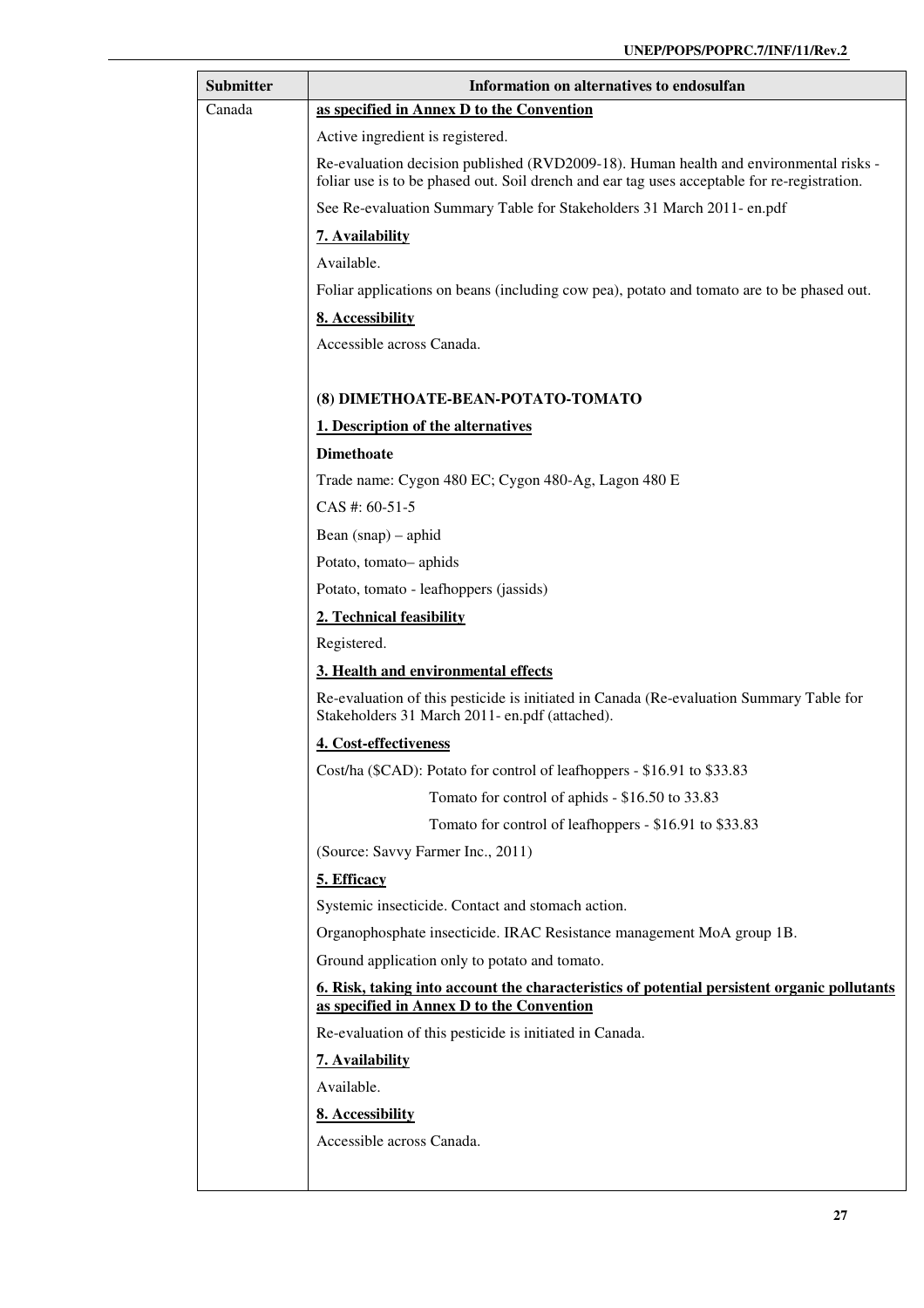| <b>Submitter</b> | Information on alternatives to endosulfan                                                                 |
|------------------|-----------------------------------------------------------------------------------------------------------|
| Canada           | (9) FLONICAMID-EGGPLANT-POTATO-TOMATO                                                                     |
|                  | 1. Description of the alternatives                                                                        |
|                  | Flonicamid                                                                                                |
|                  | Trade name: Beleaf 50SG Insecticide                                                                       |
|                  | CAS #: 158062-67-0                                                                                        |
|                  | Eggplant, potato, tomato -aphids                                                                          |
|                  | 2. Technical feasibility                                                                                  |
|                  | Registered.                                                                                               |
|                  | 3. Health and environmental effects                                                                       |
|                  | See PMRA Registration Decision (RD2011-01) – Flonicamid (attached).                                       |
|                  | 4. Cost-effectiveness                                                                                     |
|                  | Cost/ha (\$CAD): Eggplant and tomato for control of aphids - \$44.70 to \$59.60                           |
|                  | (Source: Savvy Farmer Inc., 2011)                                                                         |
|                  | 5. Efficacy                                                                                               |
|                  | Systemic insecticide with contact and stomach action with antifedant activity.                            |
|                  | Unknown mode of action. IRAC Resistance management MoA group 9C.                                          |
|                  | Applied as a foliar spray.                                                                                |
|                  | Ground application only.                                                                                  |
|                  | For further information on the value of this pesticide please refer to RD2011-01.                         |
|                  | <u><b>6.</b> Risk, taking into account the characteristics of potential persistent organic pollutants</u> |
|                  | as specified in Annex D to the Convention                                                                 |
|                  | See RD2011-01.                                                                                            |
|                  | 7. Availability                                                                                           |
|                  | Available.                                                                                                |
|                  | 8. Accessibility                                                                                          |
|                  | Accessible across Canada.                                                                                 |
|                  |                                                                                                           |
|                  | (10) IMIDACLOPRID-POTATO                                                                                  |
|                  | 1. Description of the alternatives                                                                        |
|                  | Imidacloprid                                                                                              |
|                  | Trade name: Admire 240F; Alias 240 SC, Grapple                                                            |
|                  | CAS #: 138261-41-3                                                                                        |
|                  | Potato - aphids                                                                                           |
|                  | Potato - leafhoppers (jassid)                                                                             |
|                  | 2. Technical feasibility                                                                                  |
|                  | Registered.                                                                                               |
|                  | 3. Health and environmental effects                                                                       |
|                  | See PMRA Regulatory Note (REG2001-11) – Imidacloprid (attached).                                          |
|                  | 4. Cost-effectiveness                                                                                     |
|                  | Potato to control aphids: \$CAD/ha: 16.27-25.68 (foliar spray)                                            |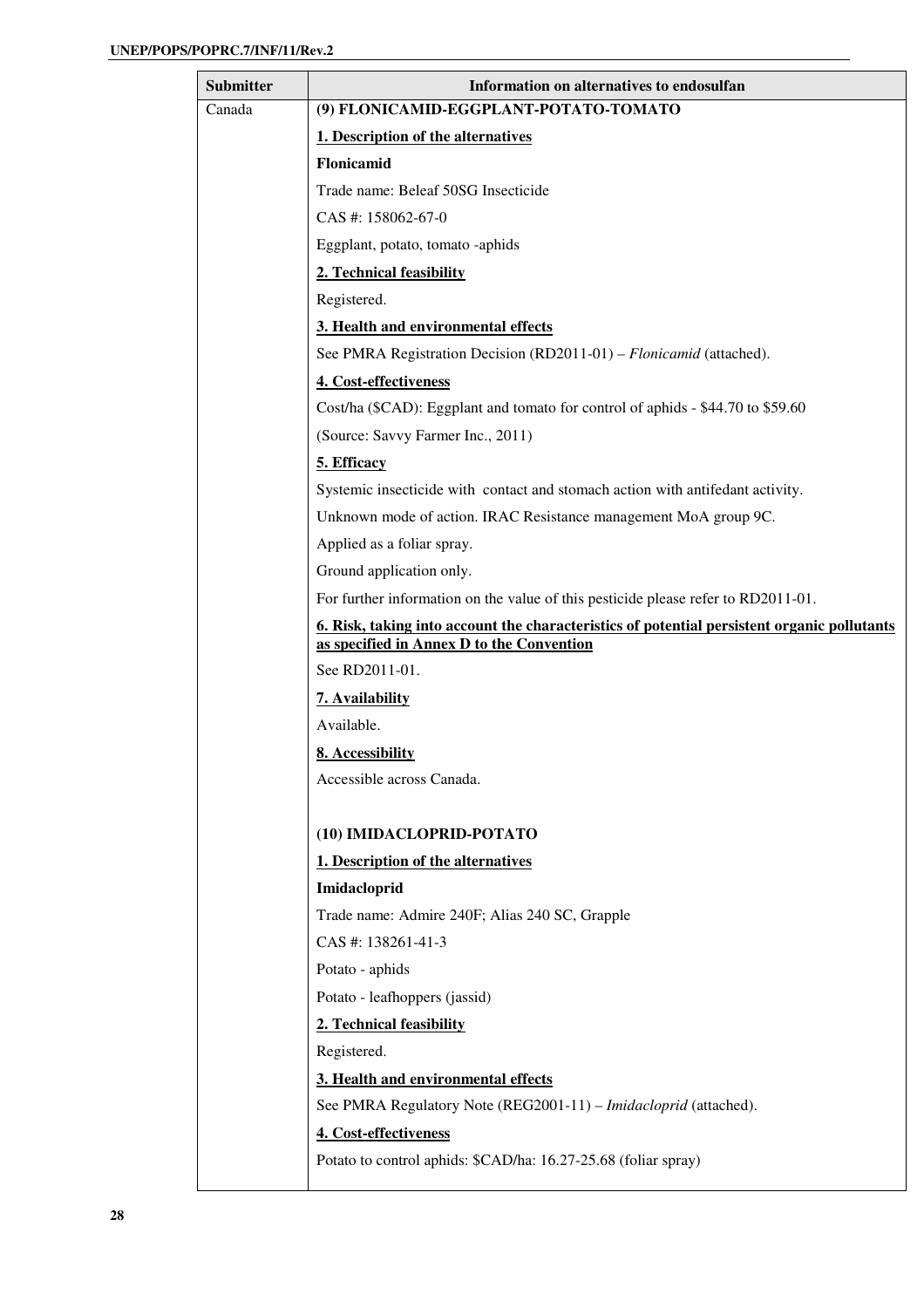| <b>Submitter</b> | Information on alternatives to endosulfan                                                                                                                                                                                         |
|------------------|-----------------------------------------------------------------------------------------------------------------------------------------------------------------------------------------------------------------------------------|
| Canada           | (Source: Savvy Farmer Inc., 2011)                                                                                                                                                                                                 |
|                  | 5. Efficacy                                                                                                                                                                                                                       |
|                  | Systemic insecticide with translaminar activity and with contact and stomach action. Readily<br>taken up by the plant and further distributed acropetally, with good root-systemic action.                                        |
|                  | Neonicotinoid insecticide. IRAC Resistance management MoA group 4.                                                                                                                                                                |
|                  | Applied as a seed piece treatment or in furrow at planting or as a foliar application. Foliar<br>applications may not be applied if a group 4 insecticide was used as a seed piece treatment or<br>applied in furrow at planting. |
|                  | Rotational crop restrictions – plant back interval of 30 days for cereals and grains; 9 months<br>for peas and beans including soybean; 1 year for all other crops.                                                               |
|                  | Ground application only – seed piece treatment in furrow treatment and foliar sprays.                                                                                                                                             |
|                  | Imidacloprid is co-formulated with deltamethrin in one product: <i>Concept</i> (Reg. No. 29611).                                                                                                                                  |
|                  | 6. Risk, taking into account the characteristics of potential persistent organic pollutants                                                                                                                                       |
|                  | as specified in Annex D to the Convention                                                                                                                                                                                         |
|                  | See REG2001-11                                                                                                                                                                                                                    |
|                  | 7. Availability                                                                                                                                                                                                                   |
|                  | Available.                                                                                                                                                                                                                        |
|                  | 8. Accessibility                                                                                                                                                                                                                  |
|                  | Accessible across Canada.                                                                                                                                                                                                         |
|                  |                                                                                                                                                                                                                                   |
|                  | (11) INSECTICIDAL SOAP-BEANS-EGGPLANT-POTATO-TOMATO<br>1. Description of the alternatives                                                                                                                                         |
|                  | <b>Insecticidal</b> soap                                                                                                                                                                                                          |
|                  | Trade name: Opal                                                                                                                                                                                                                  |
|                  | CAS #: unavailable; these products are mixtures.                                                                                                                                                                                  |
|                  | Beans (including cow pea), eggplant, potato, tomato - aphid                                                                                                                                                                       |
|                  | 2. Technical feasibility                                                                                                                                                                                                          |
|                  | Registered.                                                                                                                                                                                                                       |
|                  | 3. Health and environmental effects                                                                                                                                                                                               |
|                  | See PMRA Proposed Acceptability for Continuing Registration (PACR2004-04) – $Re$ -<br>evaluation of Soap Salts and Re-evaluation and Decision Document (RRD2004-26) – Soap<br>Salts (attached).                                   |
|                  | 4. Cost-effectiveness                                                                                                                                                                                                             |
|                  | Cost/ha (\$CAD):                                                                                                                                                                                                                  |
|                  | Bean (dry), eggplant, tomato for control of aphids $- $158.40$                                                                                                                                                                    |
|                  | (Source: Savvy Farmer Inc., 2011)                                                                                                                                                                                                 |
|                  | 5. Efficacy                                                                                                                                                                                                                       |
|                  | Non-systemic insecticide. Contact action.                                                                                                                                                                                         |
|                  | No residual activity once dry.                                                                                                                                                                                                    |
|                  | Phytotoxicity from repeated applications.                                                                                                                                                                                         |
|                  | 6. Risk, taking into account the characteristics of potential persistent organic pollutants<br>as specified in Annex D to the Convention                                                                                          |
|                  | Re-evaluation is complete.                                                                                                                                                                                                        |
|                  |                                                                                                                                                                                                                                   |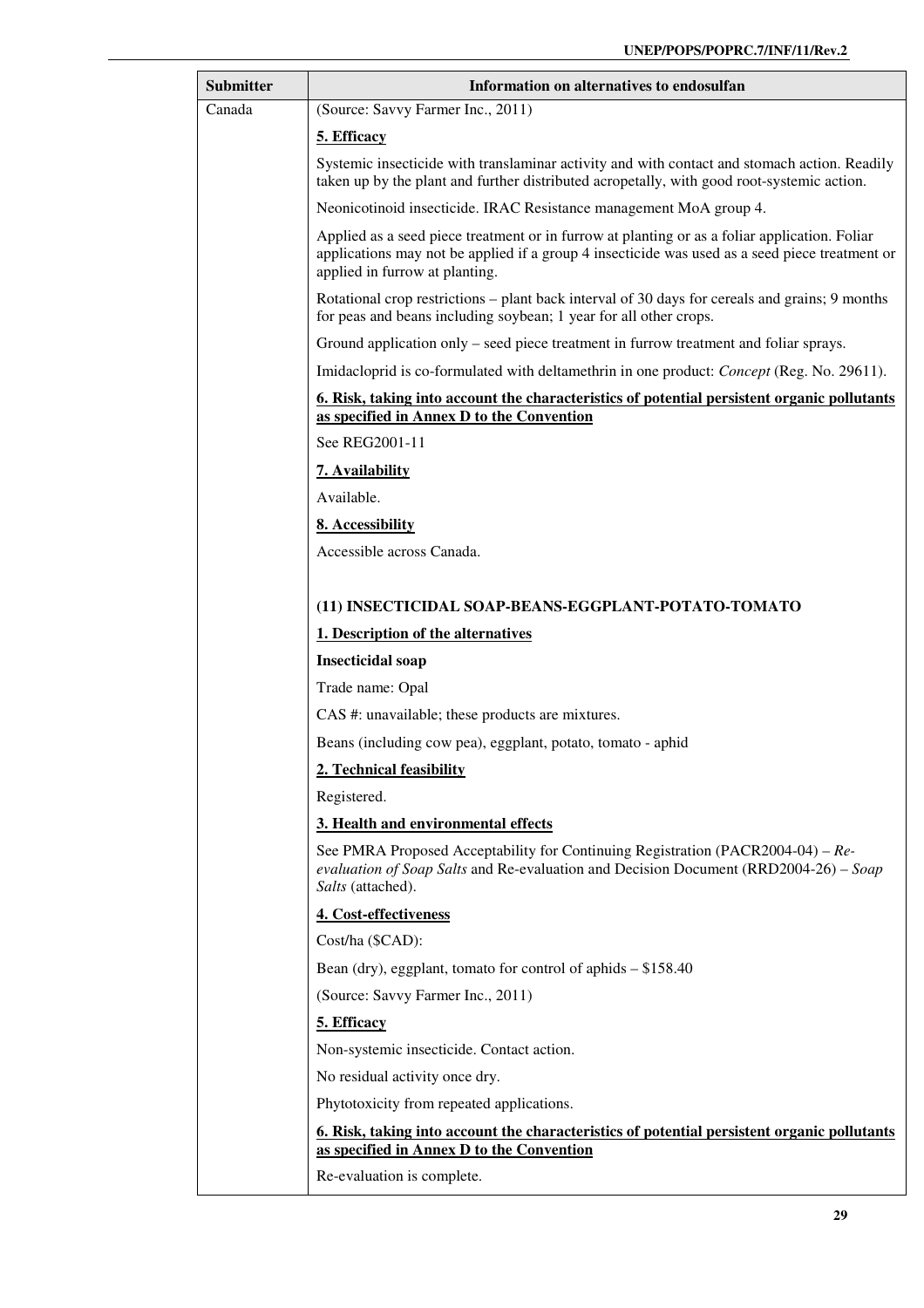| Submitter | Information on alternatives to endosulfan                                                                                                                                                                              |
|-----------|------------------------------------------------------------------------------------------------------------------------------------------------------------------------------------------------------------------------|
| Canada    | See PACR2004-04, RRD2004-26 and Re-evaluation Summary Table for Stakeholders 31<br>March 2011 - en.pdf                                                                                                                 |
|           | 7. Availability                                                                                                                                                                                                        |
|           | Available.                                                                                                                                                                                                             |
|           | 8. Accessibility                                                                                                                                                                                                       |
|           | Accessible across Canada.                                                                                                                                                                                              |
|           |                                                                                                                                                                                                                        |
|           | (12) KAOLIN-APPLE                                                                                                                                                                                                      |
|           | 1. Description of the alternatives                                                                                                                                                                                     |
|           | <b>Kaolin Clay</b>                                                                                                                                                                                                     |
|           | Trade name: Surround WP Crop Protectant                                                                                                                                                                                |
|           | CAS #: 1332-58-7                                                                                                                                                                                                       |
|           | Apple – leafhopper (jassids)                                                                                                                                                                                           |
|           | 2. Technical feasibility                                                                                                                                                                                               |
|           | Registered.                                                                                                                                                                                                            |
|           | 3. Health and environmental effects                                                                                                                                                                                    |
|           | See PMRA Proposed Regulatory Decision Document (PRDD2003-08) – Kaolin/Surround<br>WP Crop Protectant and Regulatory Decision Document (RDD2004-01) - Kaolin/Surround<br>WP Crop Protectant (attached).                 |
|           | 4. Cost-effectiveness                                                                                                                                                                                                  |
|           | Cost/ha (\$CAD): Potato for control of leafhoppers - \$25.75 to \$51.50                                                                                                                                                |
|           | (Source: Savvy Farmer Inc., 2011)                                                                                                                                                                                      |
|           | 5. Efficacy                                                                                                                                                                                                            |
|           | Non-systemic insecticide. Creates a particle film which inhibits movement and feeding by<br>leafhoppers. The exact mode of action of kaolin has not been clearly identified, and probably<br>varies from pest to pest. |
|           | Applied as a foliar spray.                                                                                                                                                                                             |
|           | Ground application only.                                                                                                                                                                                               |
|           | For further information see PRDD2003-08                                                                                                                                                                                |
|           | 6. Risk, taking into account the characteristics of potential persistent organic pollutants                                                                                                                            |
|           | as specified in Annex D to the Convention                                                                                                                                                                              |
|           | See PRDD2003-08 and RDD2004-01.                                                                                                                                                                                        |
|           | 7. Availability                                                                                                                                                                                                        |
|           | Available.                                                                                                                                                                                                             |
|           | 8. Accessibility                                                                                                                                                                                                       |
|           | Accessible across Canada.                                                                                                                                                                                              |
|           | (13) LAMBDA CYHALOTHRIN-BEAN-PEA-POTATO-TOMATO                                                                                                                                                                         |
|           | 1. Description of the alternatives                                                                                                                                                                                     |
|           | Lambda-cyhalothrin                                                                                                                                                                                                     |
|           | Trade name: Matador 120 EC, Silencer 120 EC                                                                                                                                                                            |
|           | CAS #: 91465-08-06                                                                                                                                                                                                     |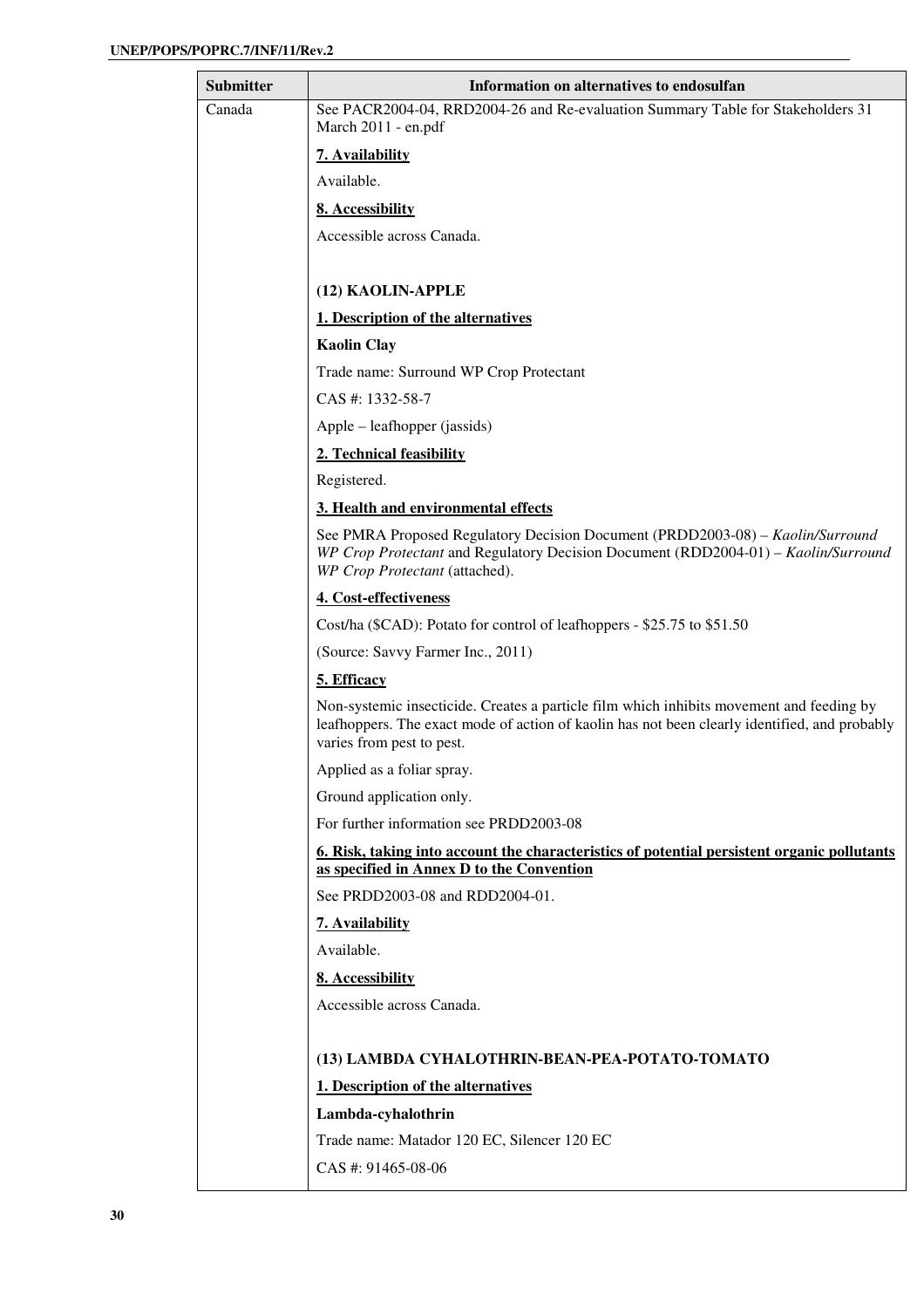| Submitter | Information on alternatives to endosulfan                                                                                                                                                   |
|-----------|---------------------------------------------------------------------------------------------------------------------------------------------------------------------------------------------|
| Canada    | Fava bean (broad beans)- pea aphid                                                                                                                                                          |
|           | Bean (dry and succulent), cow pea, potato, tomato – potato leafhopper (jassid)                                                                                                              |
|           | 2. Technical feasibility                                                                                                                                                                    |
|           | Registered.                                                                                                                                                                                 |
|           | 3. Health and environmental effects                                                                                                                                                         |
|           | See PMRA Proposed Regulatory Decision Document (PRDD2003-03 and PRDD2004-02) –<br>Lambda-cyhalothrin Demand CS Insecticide and Lambda-cyhalothrin Saber Insecticide ear<br>Tags (attached). |
|           | 4. Cost-effectiveness                                                                                                                                                                       |
|           | Cost/ha (\$CAD): Potato for control of leafhoppers - \$14.57 to 15.77                                                                                                                       |
|           | Tomato for control of leafhoppers - \$14.57 to 21.94                                                                                                                                        |
|           | (Source: Savvy Farmer Inc., 2011)                                                                                                                                                           |
|           | 5. Efficacy                                                                                                                                                                                 |
|           | Non-systemic insecticide. Contact and stomach action. Also has repellent properties.                                                                                                        |
|           | Synthetic pyrethroid insecticide. IRAC Resistance management MoA group 3.                                                                                                                   |
|           | Ground and aerial application.                                                                                                                                                              |
|           | <u><b>6. Risk, taking into account the characteristics of potential persistent organic pollutants</b></u><br>as specified in Annex D to the Convention                                      |
|           | 7. Availability                                                                                                                                                                             |
|           | Available.                                                                                                                                                                                  |
|           | 8. Accessibility                                                                                                                                                                            |
|           | Accessible across Canada.                                                                                                                                                                   |
|           |                                                                                                                                                                                             |
|           | (14) MALATHION-BEAN-PEA-EGGPLANT-POTATO-TOMATO                                                                                                                                              |
|           | 1. Description of the alternatives                                                                                                                                                          |
|           | Malathion                                                                                                                                                                                   |
|           | Trade name: Malathion 25W; Malathion 500; Malathion 85E                                                                                                                                     |
|           | CAS #: 121-75-5                                                                                                                                                                             |
|           | Bean, cow pea, eggplant, potato, tomato-aphids                                                                                                                                              |
|           | Eggplant, potato, tomato - leafhoppers (jassids)                                                                                                                                            |
|           | 2. Technical feasibility                                                                                                                                                                    |
|           | Registered.                                                                                                                                                                                 |
|           | 3. Health and environmental effects                                                                                                                                                         |
|           | Currently under re-evaluation. See PMRA Proposed Re-evaluation Decision (PRVD2010-<br>18) and Re-evaluation Summary Table for Stakeholders 31 March 2011 - en.pdf (attached).               |
|           | 4. Cost-effectiveness                                                                                                                                                                       |
|           | Cost/ha (\$CAD):                                                                                                                                                                            |
|           | Bean for control of aphids - \$18.89 to 131.51                                                                                                                                              |
|           | Eggplant for control of aphids - \$13.75 to 131.51                                                                                                                                          |
|           | Eggplant to control leafhoppers - \$20.16 to \$43.20                                                                                                                                        |
|           | Potato for control of leafhoppers - \$18.89 to \$34.57                                                                                                                                      |
|           |                                                                                                                                                                                             |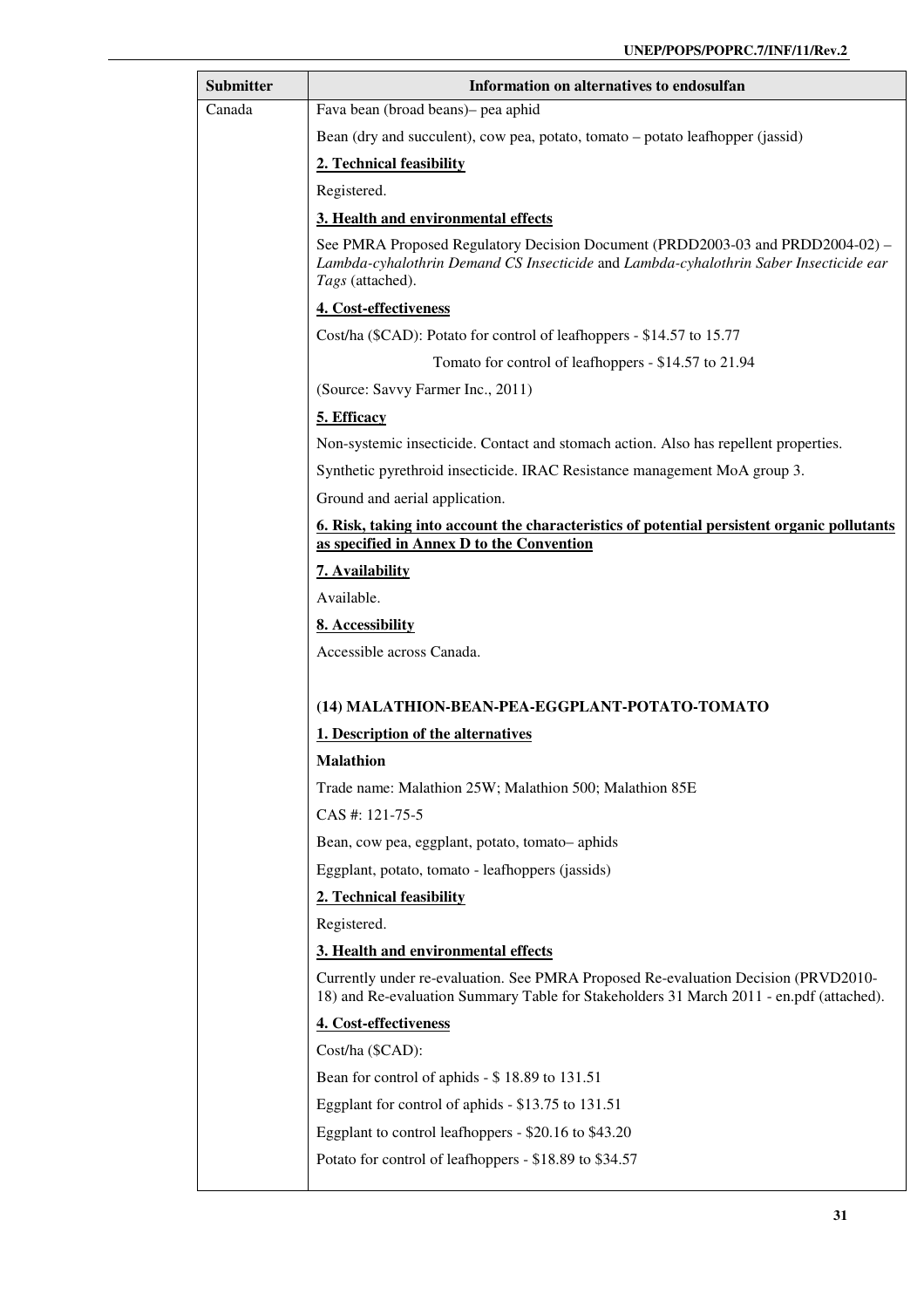| <b>Submitter</b> | Information on alternatives to endosulfan                                                                                                                                                                                          |
|------------------|------------------------------------------------------------------------------------------------------------------------------------------------------------------------------------------------------------------------------------|
| Canada           | Tomato for control of aphids - \$18.89 to 101.62                                                                                                                                                                                   |
|                  | (Source: Savvy Farmer Inc., 2011)                                                                                                                                                                                                  |
|                  | 5. Efficacy                                                                                                                                                                                                                        |
|                  | Non-systemic insecticide. Contact, stomach and respiratory action.                                                                                                                                                                 |
|                  | Organophosphate insecticide. IRAC Resistance management MoA group 1B.                                                                                                                                                              |
|                  | 6. Risk, taking into account the characteristics of potential persistent organic pollutants                                                                                                                                        |
|                  | as specified in Annex D to the Convention                                                                                                                                                                                          |
|                  | See PMRA Proposed Re-evaluation Decision (PRVD2010-18) and Re-evaluation Summary<br>Table for Stakeholders 31 March 2011 - en.pdf (attached).                                                                                      |
|                  | 7. Availability                                                                                                                                                                                                                    |
|                  | Available.                                                                                                                                                                                                                         |
|                  | 8. Accessibility                                                                                                                                                                                                                   |
|                  | Accessible across Canada.                                                                                                                                                                                                          |
|                  |                                                                                                                                                                                                                                    |
|                  | (15) METHOMYL-POTATO-TOMATO                                                                                                                                                                                                        |
|                  | 1. Description of the alternatives                                                                                                                                                                                                 |
|                  | <b>Methomyl</b>                                                                                                                                                                                                                    |
|                  | Trade name: Lannate Toss-N-Go                                                                                                                                                                                                      |
|                  | CAS #: 16752-77-5                                                                                                                                                                                                                  |
|                  | Potato, tomato – aphid                                                                                                                                                                                                             |
|                  | Potato - leafhoppers (jassids)                                                                                                                                                                                                     |
|                  | 2. Technical feasibility                                                                                                                                                                                                           |
|                  | Registered.                                                                                                                                                                                                                        |
|                  | 3. Health and environmental effects                                                                                                                                                                                                |
|                  | Currently under re-evaluation.                                                                                                                                                                                                     |
|                  | See PMRA Re-evaluation Note (REV2009-02) – Preliminary Risk and Value Assessment of<br>Methomyl, Re-evaluation Note (REV2010-08) - Methomyl and Re-evaluation Summary<br>Table for Stakeholders 31 March 2011 - en.pdf (attached). |
|                  | 4. Cost-effectiveness                                                                                                                                                                                                              |
|                  | Cost/ha (\$CAD): Tomato for control of aphids - \$31.91 to \$63.82                                                                                                                                                                 |
|                  | (Source: Savvy Farmer Inc., 2011)                                                                                                                                                                                                  |
|                  | 5. Efficacy                                                                                                                                                                                                                        |
|                  | Systemic insecticide. Contact and stomach action.                                                                                                                                                                                  |
|                  | Carbamate insecticide. IRAC Resistance management MoA group 1A.                                                                                                                                                                    |
|                  | Ground application only.                                                                                                                                                                                                           |
|                  | For further information on the value of this pesticide please see REV2009-02.                                                                                                                                                      |
|                  | 6. Risk, taking into account the characteristics of potential persistent organic pollutants<br>as specified in Annex D to the Convention                                                                                           |
|                  | See REV2009-02 and Re-evaluation Summary Table for Stakeholders 31 March 2011 -<br>en.pdf                                                                                                                                          |
|                  | 7. Availability                                                                                                                                                                                                                    |
|                  | Available.                                                                                                                                                                                                                         |
|                  |                                                                                                                                                                                                                                    |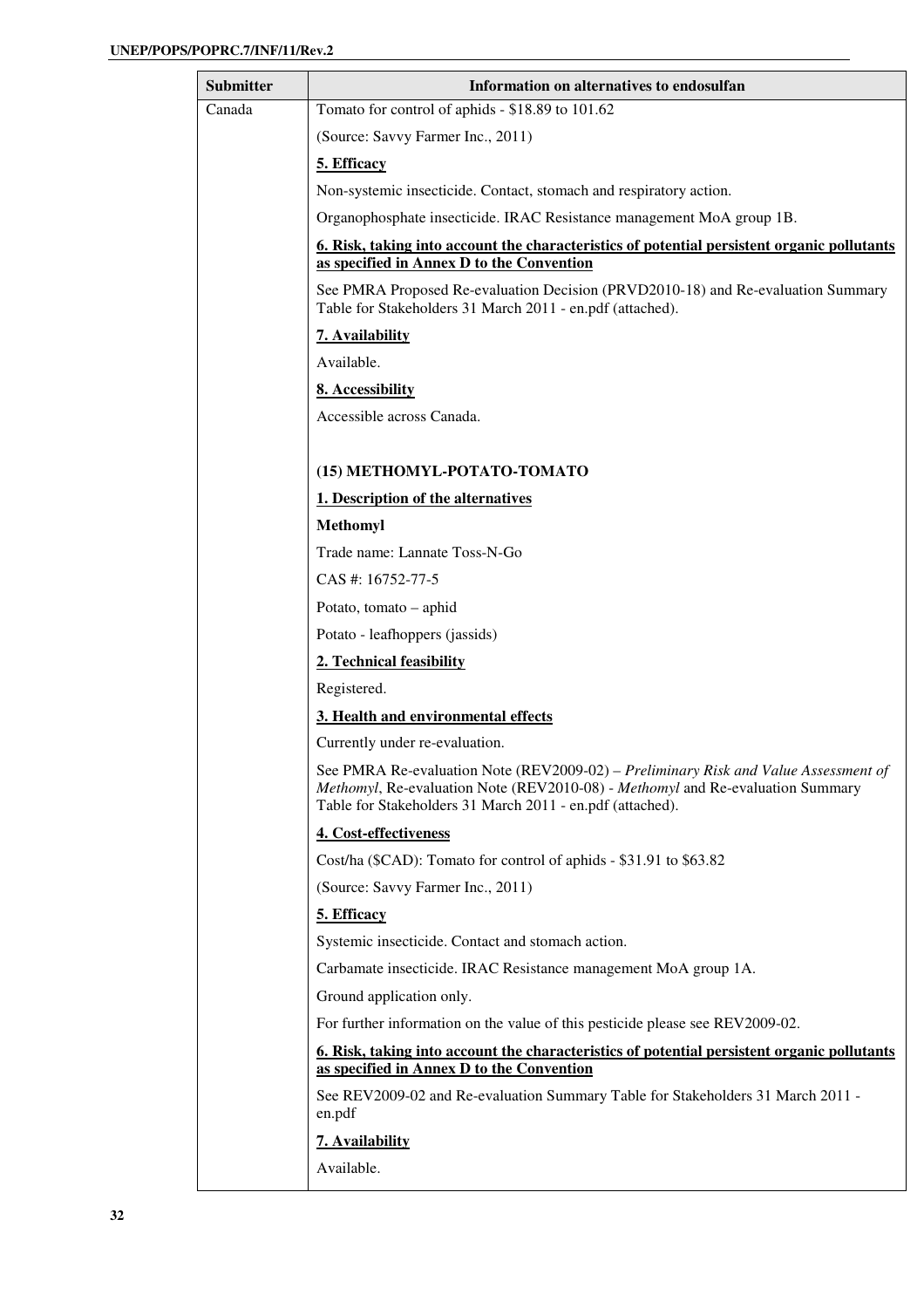| <b>Submitter</b> | Information on alternatives to endosulfan                                                                                                |
|------------------|------------------------------------------------------------------------------------------------------------------------------------------|
| Canada           | 8. Accessibility                                                                                                                         |
|                  | Accessible across Canada.                                                                                                                |
|                  |                                                                                                                                          |
|                  | (16) NALED-BEAN-POTATO                                                                                                                   |
|                  | 1. Description of the alternatives                                                                                                       |
|                  | <b>Naled</b>                                                                                                                             |
|                  | Trade name: Dibrom                                                                                                                       |
|                  | CAS #: 300-76-5                                                                                                                          |
|                  | Bean (dry) and lima bean – aphids                                                                                                        |
|                  | Potato - leafhoppers (jassids)                                                                                                           |
|                  | 2. Technical feasibility                                                                                                                 |
|                  | Registered.                                                                                                                              |
|                  | 3. Health and environmental effects                                                                                                      |
|                  | Re-evaluation is complete. See Proposed Acceptability for Continuing Registration<br>(PACR2004-33) – Re-evaluation of Naled (attached).  |
|                  | 4. Cost-effectiveness                                                                                                                    |
|                  | Cost/ha (\$CAD): Bean (dry) for control of aphids - \$53.84 to \$107.69                                                                  |
|                  | (Source: Savvy Farmer Inc., 2011)                                                                                                        |
|                  | 5. Efficacy                                                                                                                              |
|                  | Non-systemic insecticide. Contact, stomach and respiratory action. Fast acting.                                                          |
|                  | Organophosphate insecticide. IRAC Resistance management MoA group 1B.                                                                    |
|                  | Ground and aerial application.                                                                                                           |
|                  | For further information on the value of this pesticide plese see PACR2004-33).                                                           |
|                  | 6. Risk, taking into account the characteristics of potential persistent organic pollutants<br>as specified in Annex D to the Convention |
|                  | See PACR2004-33, RRD2006-24 and Re-evaluation Summary Table for Stakeholders 31<br>March 2011 - en.pdf                                   |
|                  | 7. Availability                                                                                                                          |
|                  | Available.                                                                                                                               |
|                  | 8. Accessibility                                                                                                                         |
|                  | Accessible across Canada.                                                                                                                |
|                  |                                                                                                                                          |
|                  | (17) OXAMYL-POTATO                                                                                                                       |
|                  | 1. Description of the alternatives                                                                                                       |
|                  | Oxamyl                                                                                                                                   |
|                  | Trade name: Vydate L                                                                                                                     |
|                  | CAS #: 23135-22-0                                                                                                                        |
|                  | Potato-aphid                                                                                                                             |
|                  | Potato - leafhoppers (jassids)                                                                                                           |
|                  | 2. Technical feasibility                                                                                                                 |
|                  | Registered.                                                                                                                              |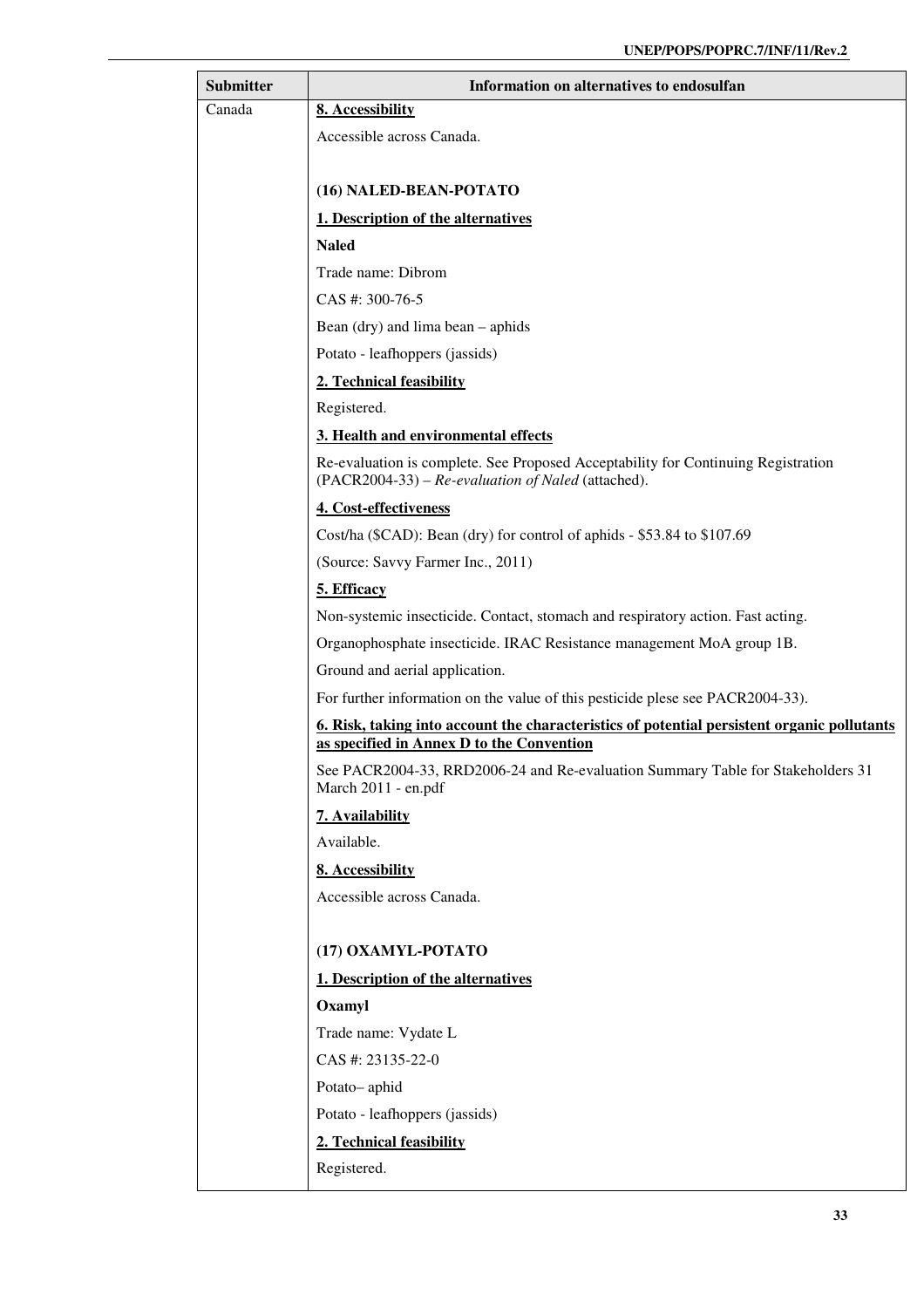| Submitter | Information on alternatives to endosulfan                                                                                                                                                                                |
|-----------|--------------------------------------------------------------------------------------------------------------------------------------------------------------------------------------------------------------------------|
| Canada    | 3. Health and environmental effects                                                                                                                                                                                      |
|           | Re-evaluation is complete.                                                                                                                                                                                               |
|           | See PMRA Proposed Re-evaluation Decision (PRVD2007-02) – Re-evaluation of Oxamyl,<br>Re-evaluation Decision (RVD2008-05) - Oxamyl and Re-evaluation Summary Table for<br>Stakeholders 31 March 2011 - en.pdf (attached). |
|           | 4. Cost-effectiveness                                                                                                                                                                                                    |
|           | Cost/ha (\$CAD):                                                                                                                                                                                                         |
|           | Potato for control of aphids and leafhoppers - \$60.50 to \$78.91                                                                                                                                                        |
|           | (Source: Savvy Farmer Inc., 2011)                                                                                                                                                                                        |
|           | 5. Efficacy                                                                                                                                                                                                              |
|           | Systemic insecticide. Contact and stomach action.                                                                                                                                                                        |
|           | Carbamate insecticide. IRAC Resistance management MoA group 1A.                                                                                                                                                          |
|           | Ground application only.                                                                                                                                                                                                 |
|           | For further information on the value of this pesticide please see PRVD2007-02.                                                                                                                                           |
|           | <u><b>6. Risk, taking into account the characteristics of potential persistent organic pollutants</b></u>                                                                                                                |
|           | as specified in Annex D to the Convention                                                                                                                                                                                |
|           | See PRVD2007-02, RVD2008-05 and Re-evaluation Summary Table for Stakeholders 31<br>March 2011 - en.pdf                                                                                                                   |
|           | 7. Availability                                                                                                                                                                                                          |
|           | Available.                                                                                                                                                                                                               |
|           | 8. Accessibility                                                                                                                                                                                                         |
|           | Accessible across Canada.                                                                                                                                                                                                |
|           | 9. Any other information                                                                                                                                                                                                 |
|           |                                                                                                                                                                                                                          |
|           | (18) PERMETHRIN-POTATO-TOMATO                                                                                                                                                                                            |
|           | 1. Description of the alternatives                                                                                                                                                                                       |
|           | Permethrin                                                                                                                                                                                                               |
|           | Trade name: Ambush 500 EC; Perm-Up; Pounce 384EC                                                                                                                                                                         |
|           | CAS #: 52645-53-1                                                                                                                                                                                                        |
|           | Potato, tomato – leafhopper (jassid)                                                                                                                                                                                     |
|           | 2. Technical feasibility                                                                                                                                                                                                 |
|           | Registered.                                                                                                                                                                                                              |
|           | 3. Health and environmental effects                                                                                                                                                                                      |
|           | Re-evaluation is initiated.                                                                                                                                                                                              |
|           | See Re-evaluation Summary Table for Stakeholders 31 March 2011.- en.pdf                                                                                                                                                  |
|           | 4. Cost-effectiveness                                                                                                                                                                                                    |
|           | Cost/ha (\$CAD):                                                                                                                                                                                                         |
|           | Potato for control of aphids and leafhoppers - \$14.00 to 26.34                                                                                                                                                          |
|           | (Source: Savvy Farmer Inc., 2011)                                                                                                                                                                                        |
|           | 5. Efficacy                                                                                                                                                                                                              |
|           | Non-systemic insecticide. Contact and stomach action with slight repellent effect.                                                                                                                                       |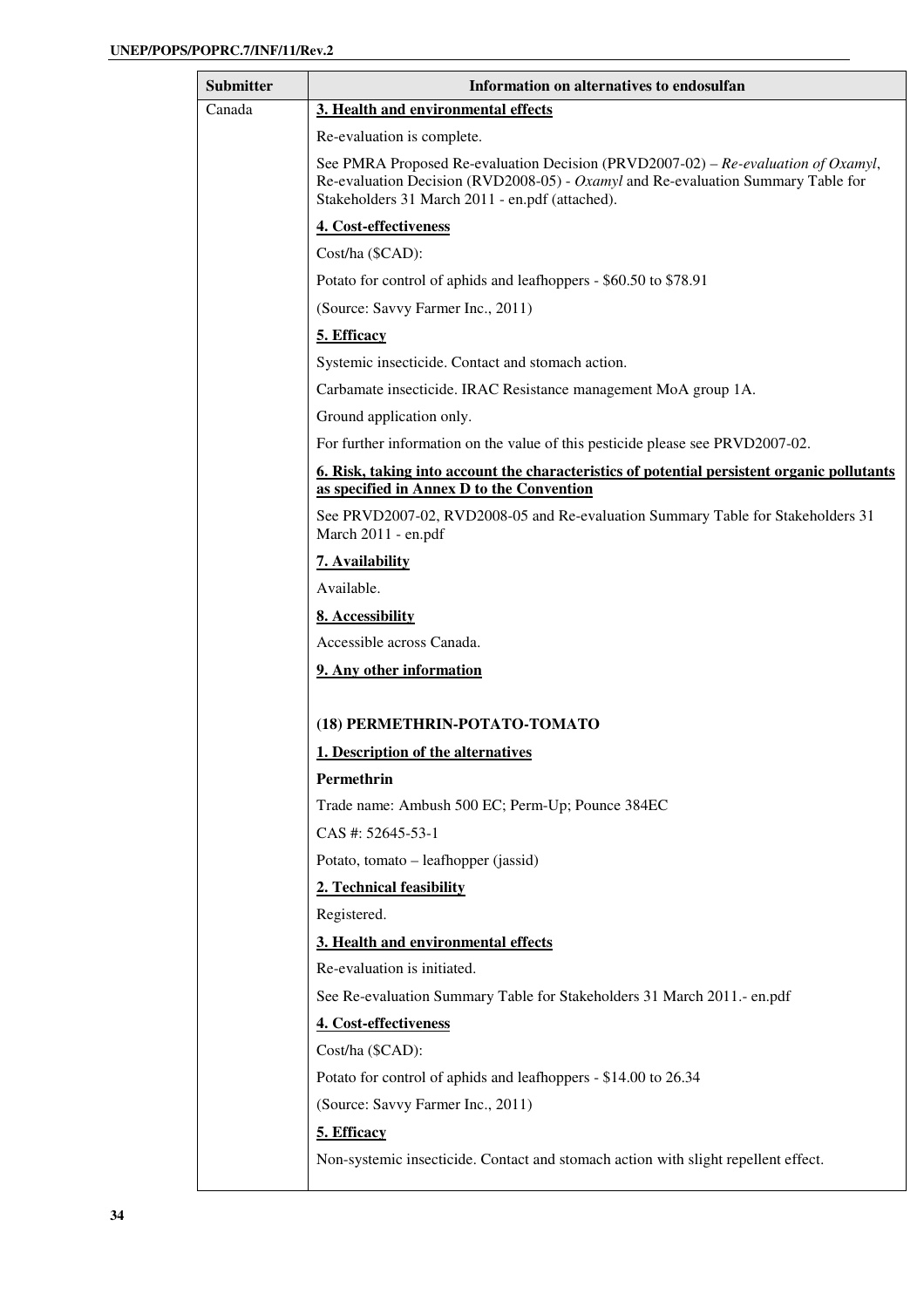| <b>Submitter</b> | Information on alternatives to endosulfan                                                                                                                                                                                                 |
|------------------|-------------------------------------------------------------------------------------------------------------------------------------------------------------------------------------------------------------------------------------------|
| Canada           | Synthetic pyrethroid insecticide. IRAC Resistance management MoA group 3.                                                                                                                                                                 |
|                  | Ground and aerial application for leafhopper control.                                                                                                                                                                                     |
|                  | 6. Risk, taking into account the characteristics of potential persistent organic pollutants<br>as specified in Annex D to the Convention                                                                                                  |
|                  | 7. Availability                                                                                                                                                                                                                           |
|                  | Available.                                                                                                                                                                                                                                |
|                  | 8. Accessibility                                                                                                                                                                                                                          |
|                  | Accessible across Canada.                                                                                                                                                                                                                 |
|                  |                                                                                                                                                                                                                                           |
|                  | (19) PHOSMET-POTATO                                                                                                                                                                                                                       |
|                  | 1. Description of the alternatives                                                                                                                                                                                                        |
|                  | <b>Phosmet</b>                                                                                                                                                                                                                            |
|                  | Trade name: Imidan 50-WP                                                                                                                                                                                                                  |
|                  | $CAS$ #: 732-11-6                                                                                                                                                                                                                         |
|                  | Potato $-$ aphids                                                                                                                                                                                                                         |
|                  | Potato - leafhoppers (jassids)                                                                                                                                                                                                            |
|                  | 2. Technical feasibility                                                                                                                                                                                                                  |
|                  | Registered.                                                                                                                                                                                                                               |
|                  | 3. Health and environmental effects                                                                                                                                                                                                       |
|                  | First phase of re-evaluation is complete. See PMRA Proposed Acceptability for Continuing<br>Registration (PACR2004-38) – Re-evaluation of Phosmet, and Re-evaluation Summary<br>Table for Stakeholders 31 March 2011 - en.pdf (attached). |
|                  | 4. Cost-effectiveness                                                                                                                                                                                                                     |
|                  | Cost/ha (\$CAD):                                                                                                                                                                                                                          |
|                  | Potato for control of aphids and leafhoppers - \$78.64 to \$78.64                                                                                                                                                                         |
|                  | (Source: Savvy Farmer Inc., 2011)                                                                                                                                                                                                         |
|                  | 5. Efficacy                                                                                                                                                                                                                               |
|                  | Non-systemic insecticide. Contact action.                                                                                                                                                                                                 |
|                  | Organophosphate insecticide. IRAC Resistance management MoA group 1B.                                                                                                                                                                     |
|                  | Ground application only.                                                                                                                                                                                                                  |
|                  | 6. Risk, taking into account the characteristics of potential persistent organic pollutants<br>as specified in Annex D to the Convention                                                                                                  |
|                  | See PACR2004-38, REV2007-14 and Re-evaluation Summary Table for Stakeholders 31<br>March 2011 - en.pdf                                                                                                                                    |
|                  | 7. Availability                                                                                                                                                                                                                           |
|                  | Available.                                                                                                                                                                                                                                |
|                  | 8. Accessibility                                                                                                                                                                                                                          |
|                  | Accessible across Canada.                                                                                                                                                                                                                 |
|                  |                                                                                                                                                                                                                                           |
|                  | (20) PYMETROZINE-POTATO                                                                                                                                                                                                                   |
|                  | 1. Description of the alternatives                                                                                                                                                                                                        |
|                  | Pymetrozine                                                                                                                                                                                                                               |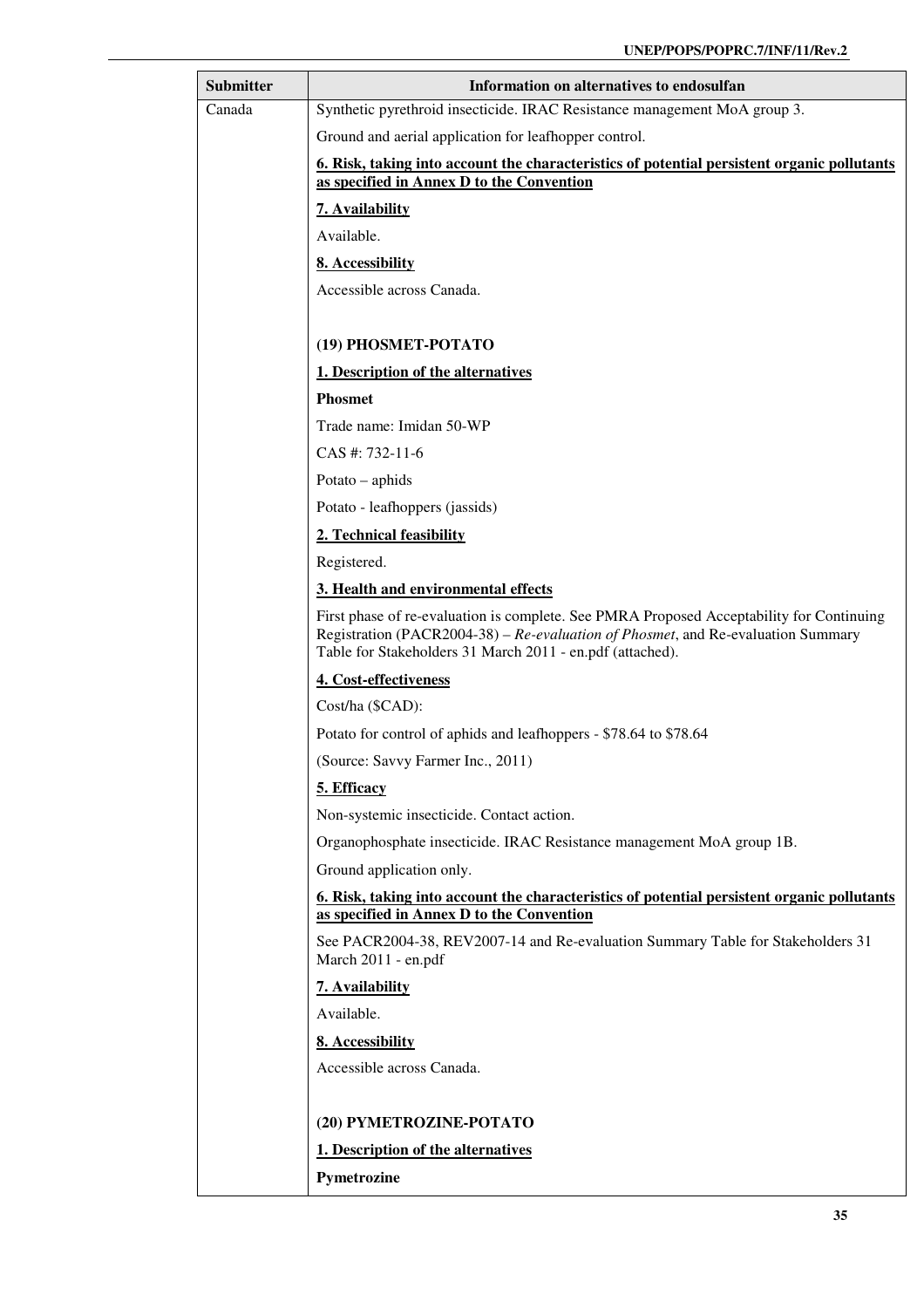| <b>Submitter</b> | Information on alternatives to endosulfan                                                                                                                                                |
|------------------|------------------------------------------------------------------------------------------------------------------------------------------------------------------------------------------|
| Canada           | Trade name: Fulfill 50WG                                                                                                                                                                 |
|                  | CAS #: 123312-89-0                                                                                                                                                                       |
|                  | Potato -aphids                                                                                                                                                                           |
|                  | 2. Technical feasibility                                                                                                                                                                 |
|                  | Registered.                                                                                                                                                                              |
|                  | 3. Health and environmental effects                                                                                                                                                      |
|                  | See PMRA Proposed Regulatory Decision Document (PRDD2002-03) – Pymetrozine<br>(TGAI) Endeavor 50WG fulfill50WG and Regulatory Decision Document (RDD2003-02) –<br>Pymetozine (attached). |
|                  | 4. Cost-effectiveness                                                                                                                                                                    |
|                  | Cost/ha (\$CAD):                                                                                                                                                                         |
|                  | Potato for control of aphids - \$55.42                                                                                                                                                   |
|                  | (Source: Savvy Farmer Inc., 2011)                                                                                                                                                        |
|                  | 5. Efficacy                                                                                                                                                                              |
|                  | Systemic insecticide with antifedant activity.                                                                                                                                           |
|                  | Unknown mode of action. IRAC Resistance management MoA group 9B.                                                                                                                         |
|                  | Applied as a foliar spray.                                                                                                                                                               |
|                  | Ground and aerial application.                                                                                                                                                           |
|                  | <u><b>6. Risk, taking into account the characteristics of potential persistent organic pollutants</b></u><br>as specified in Annex D to the Convention                                   |
|                  | See PRDD2002-03 and RDD2003-02.                                                                                                                                                          |
|                  | 7. Availability                                                                                                                                                                          |
|                  | Available.                                                                                                                                                                               |
|                  | 8. Accessibility                                                                                                                                                                         |
|                  | Accessible across Canada.                                                                                                                                                                |
|                  |                                                                                                                                                                                          |
|                  | (21) SPIROTETRAMAT-BEANS-PEA-EGGPLANT-POTATO-TOMATO                                                                                                                                      |
|                  | 1. Description of the alternatives                                                                                                                                                       |
|                  | Spirotetramat                                                                                                                                                                            |
|                  | Trade name: Movento 240 SC                                                                                                                                                               |
|                  | CAS #: 203313-25-1                                                                                                                                                                       |
|                  | Beans, cow pea, eggplant, potato, tomato - aphid                                                                                                                                         |
|                  | 2. Technical feasibility                                                                                                                                                                 |
|                  | Registered.                                                                                                                                                                              |
|                  | 3. Health and environmental effects                                                                                                                                                      |
|                  | See PMRA Registration Decision (RD2008-07) - Spirotetramat (attached).                                                                                                                   |
|                  | 4. Cost-effectiveness                                                                                                                                                                    |
|                  | Cost/ha (\$CAD):                                                                                                                                                                         |
|                  | Bean for control of aphids - \$47.27 to \$70.26                                                                                                                                          |
|                  | Eggplant and tomato for control of aphids - \$56.21 to \$93.26                                                                                                                           |
|                  | Potato - no data.                                                                                                                                                                        |
|                  |                                                                                                                                                                                          |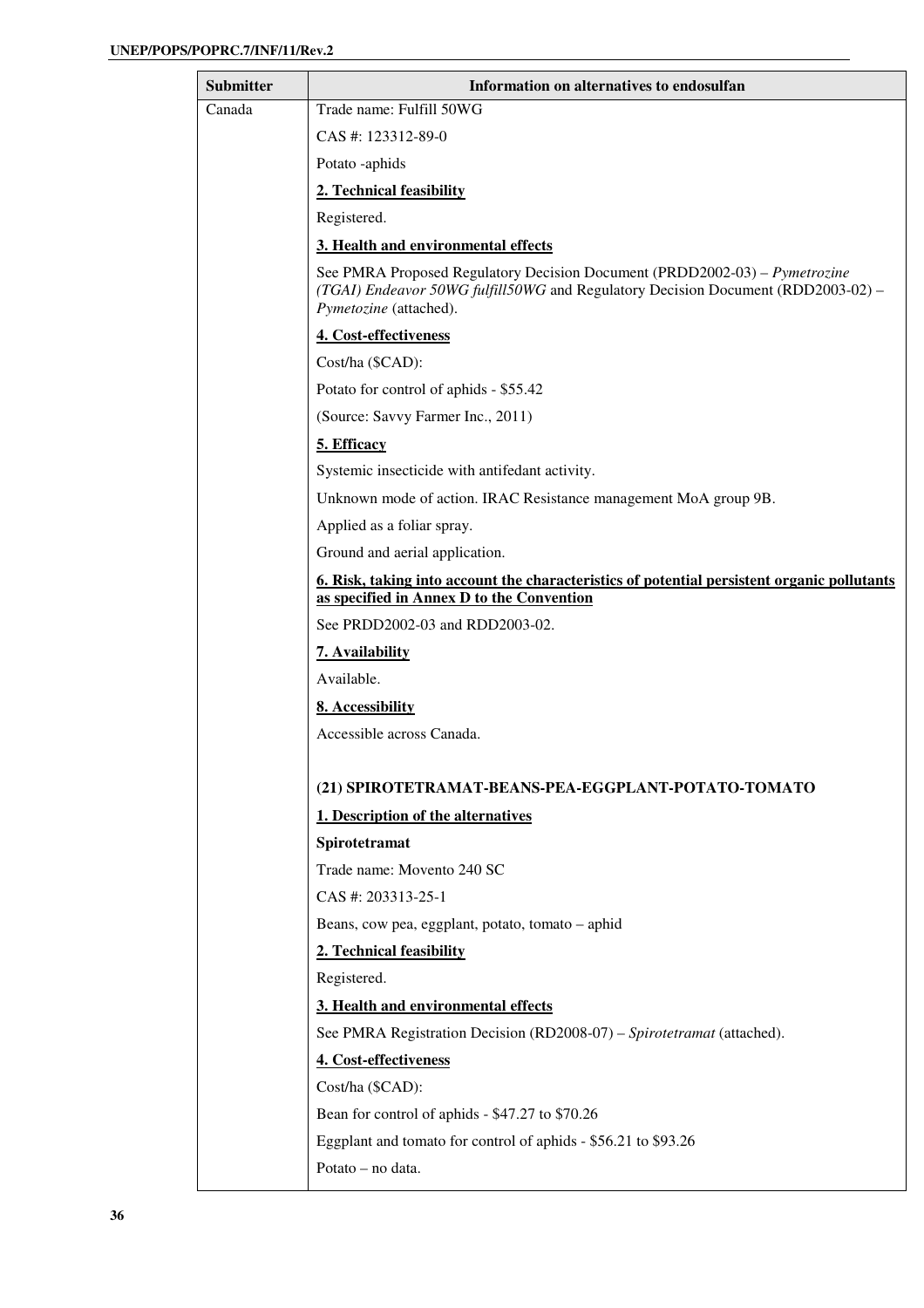| <b>Submitter</b>                                                                                                 | Information on alternatives to endosulfan                                                                                                                                              |  |                          |
|------------------------------------------------------------------------------------------------------------------|----------------------------------------------------------------------------------------------------------------------------------------------------------------------------------------|--|--------------------------|
| Canada                                                                                                           | (Source: Savvy Farmer Inc., 2011)                                                                                                                                                      |  |                          |
|                                                                                                                  | 5. Efficacy                                                                                                                                                                            |  |                          |
|                                                                                                                  | Systemic insecticide with stomach action.                                                                                                                                              |  |                          |
| Tetronic and Tetramic acid derivatives – inhibit lipid biosynthesis. IRAC Resistance<br>management MoA group 23. |                                                                                                                                                                                        |  |                          |
|                                                                                                                  | Ground application only.                                                                                                                                                               |  |                          |
|                                                                                                                  | For further information on the value of this pesticide please see RD2008-07.                                                                                                           |  |                          |
|                                                                                                                  | <u><b>6. Risk, taking into account the characteristics of potential persistent organic pollutants</b></u>                                                                              |  |                          |
|                                                                                                                  | as specified in Annex D to the Convention<br>See RD2008-07.                                                                                                                            |  |                          |
|                                                                                                                  |                                                                                                                                                                                        |  |                          |
|                                                                                                                  | 7. Availability<br>Available.                                                                                                                                                          |  |                          |
| 8. Accessibility                                                                                                 |                                                                                                                                                                                        |  |                          |
|                                                                                                                  | Acessible across Canada.                                                                                                                                                               |  |                          |
|                                                                                                                  |                                                                                                                                                                                        |  |                          |
|                                                                                                                  | (22) THIAMETHOXAM-POTATO-BEAN                                                                                                                                                          |  |                          |
|                                                                                                                  | 1. Description of the alternatives                                                                                                                                                     |  |                          |
|                                                                                                                  | Thiamethoxam                                                                                                                                                                           |  |                          |
|                                                                                                                  | Trade Name: Actara 240SC; Actara 25 WG                                                                                                                                                 |  |                          |
|                                                                                                                  | CAS #: 153719-23-4                                                                                                                                                                     |  |                          |
| Potato $-$ aphids<br>Bean (dry edible), Potato - leafhoppers (jassid)                                            |                                                                                                                                                                                        |  |                          |
|                                                                                                                  |                                                                                                                                                                                        |  | 2. Technical feasibility |
|                                                                                                                  | Registered.                                                                                                                                                                            |  |                          |
|                                                                                                                  | 3. Health and environmental effects                                                                                                                                                    |  |                          |
|                                                                                                                  | See PMRA Regulatory Note (REG2001-03) - Thiamethoxam, Helix, helix Xtra (attached).                                                                                                    |  |                          |
|                                                                                                                  | 4. Cost-effectiveness                                                                                                                                                                  |  |                          |
|                                                                                                                  | Cost/ha (\$CAD):                                                                                                                                                                       |  |                          |
|                                                                                                                  | Potato for the control of aphids and leafhoppers - \$17.44 to 35.35                                                                                                                    |  |                          |
|                                                                                                                  | (Source: Savvy Farmer Inc., 2011)                                                                                                                                                      |  |                          |
|                                                                                                                  | 5. Efficacy                                                                                                                                                                            |  |                          |
|                                                                                                                  | Insecticide with contact, stomach and systemic activity. Rapidly taken up into the plant and<br>transported acropetally in the xylem.                                                  |  |                          |
|                                                                                                                  | Neonicotinoid insecticide. IRAC Resistance management MoA group 4.                                                                                                                     |  |                          |
|                                                                                                                  | Applied as a seed piece treatment or in furrow at planting or as a foliar application.                                                                                                 |  |                          |
|                                                                                                                  | Rotational crop restrictions – plant back interval of 0 days for potato, sorghum, wheat,<br>barley, canola, pome fruit and cover crops (not to be grazed); All other crops - 120 days. |  |                          |
|                                                                                                                  | Ground application only – seed piece treatment and in furrow treatment. Ground and aerial<br>application for foliar sprays.                                                            |  |                          |
|                                                                                                                  | 6. Risk, taking into account the characteristics of potential persistent organic pollutants<br>as specified in Annex D to the Convention                                               |  |                          |
|                                                                                                                  | See REG2001-03.                                                                                                                                                                        |  |                          |
|                                                                                                                  |                                                                                                                                                                                        |  |                          |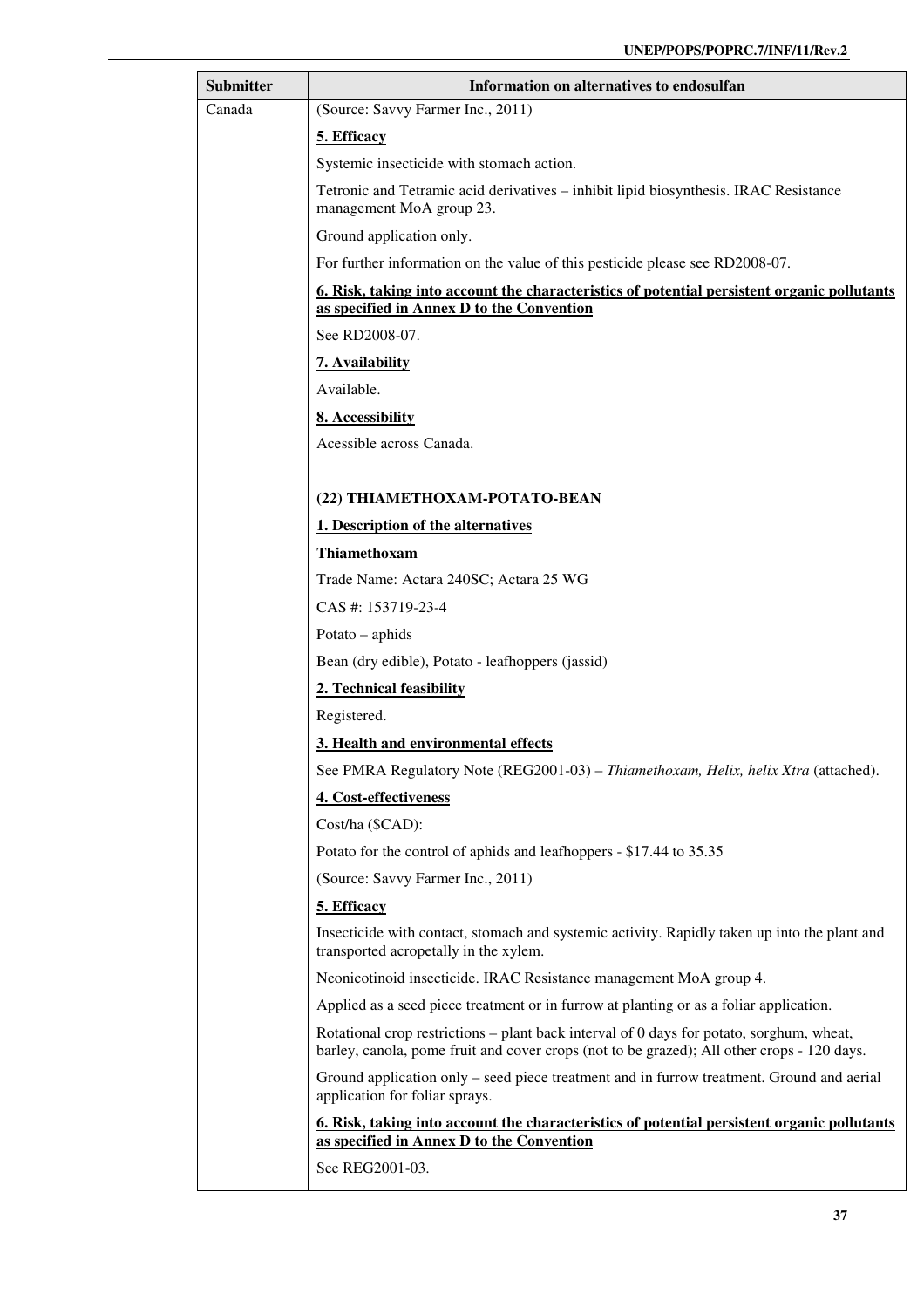| <b>Submitter</b> | Information on alternatives to endosulfan                                                                             |  |  |
|------------------|-----------------------------------------------------------------------------------------------------------------------|--|--|
| Canada           | 7. Availability                                                                                                       |  |  |
|                  | Available.                                                                                                            |  |  |
|                  | 8. Accessibility                                                                                                      |  |  |
|                  | Accessible across Canada.                                                                                             |  |  |
|                  |                                                                                                                       |  |  |
|                  | ADDITIONAL DOCUMENTS SUBMITTED BY CANADA:                                                                             |  |  |
|                  | The documents below are posted on the Stockholm Convention's website:<br>http://chm.pops.int/tabid/2269/Default.aspx: |  |  |
|                  | 1) Proposed acceptability for continuing registration, Re-evaluation of soal salts                                    |  |  |
|                  | 2) Proposed acceptability for continuing registration, Re-evaluation of naled                                         |  |  |
|                  | 3) Proposed acceptability for continuing registration, Re-evaluation of phosmet                                       |  |  |
|                  | 4) Proposed acceptability for continuing registration, Re-evaluation of acephate                                      |  |  |
|                  | 5) Proposed regulatory decision document, Pymetrozine (TGAI), Endeavor 50WG, Fulfill<br>50WG                          |  |  |
|                  | 6) Proposed regulatory decision document, Lambda-cyhalothrin, Demand CS insecticide                                   |  |  |
|                  | 7) Proposed regulatory decision document, Kaolin/Surround WP crop protectant                                          |  |  |
|                  | 8) Proposed regulatory decision document, Lambda-cyhalothrin, Saber insecticide ear tags                              |  |  |
|                  | 9) Proposed Re-evaluation decision, Re-evaluation of oxamyl                                                           |  |  |
|                  | 10) Proposed re-evaluation decision, Diazinon                                                                         |  |  |
|                  | 11) Proposed re-evaluation decision, Carbaryl                                                                         |  |  |
|                  | 12) Proposed re-evaluation decision, Malathion                                                                        |  |  |
|                  | 13) Registration decision, Spirotetramat                                                                              |  |  |
|                  | 14) Re-evaluation summary table for stakeholders, 31 March 2011                                                       |  |  |
|                  |                                                                                                                       |  |  |
|                  |                                                                                                                       |  |  |
|                  |                                                                                                                       |  |  |
|                  |                                                                                                                       |  |  |
|                  |                                                                                                                       |  |  |
|                  |                                                                                                                       |  |  |
|                  |                                                                                                                       |  |  |
|                  |                                                                                                                       |  |  |
|                  |                                                                                                                       |  |  |
|                  |                                                                                                                       |  |  |
|                  |                                                                                                                       |  |  |
|                  |                                                                                                                       |  |  |
| Ecuador          | Alternative chemicals to endosulfan:                                                                                  |  |  |
|                  | Name of the chemical product<br><b>CAS</b> number<br>Cipermetrina<br>52315-07-8                                       |  |  |
|                  | <b>Clorpirifos</b><br>2921-88-2                                                                                       |  |  |
|                  | Imidacloprid<br>138261-41-3<br>Source: Agrocalidad-Chemical Abstracts Service (CAS)                                   |  |  |
|                  |                                                                                                                       |  |  |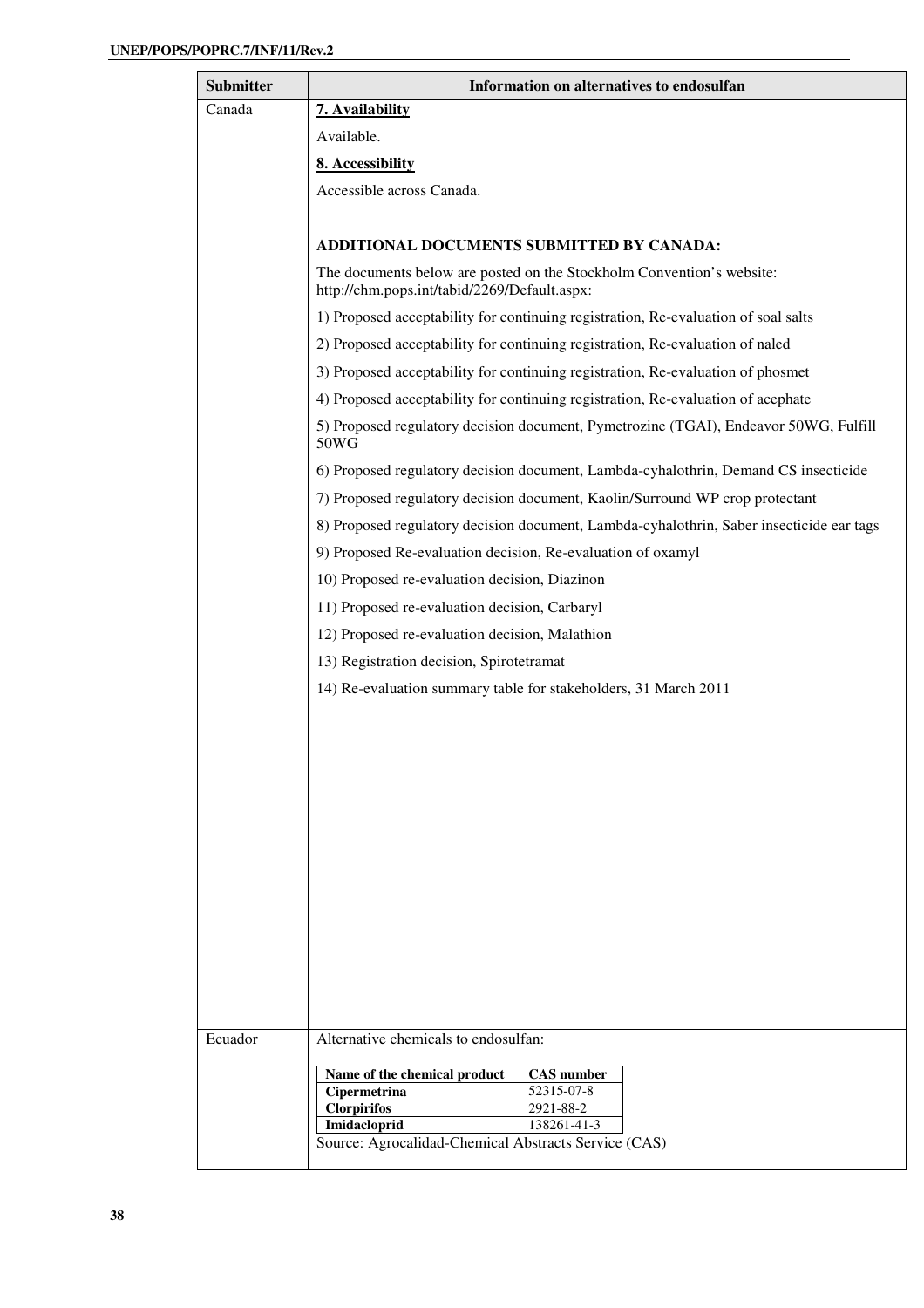| <b>Submitter</b> | Information on alternatives to endosulfan                                                                                                                                                                                                                                                                                                                                                                                                                                                                                                                                                                                                                                                                      |  |  |
|------------------|----------------------------------------------------------------------------------------------------------------------------------------------------------------------------------------------------------------------------------------------------------------------------------------------------------------------------------------------------------------------------------------------------------------------------------------------------------------------------------------------------------------------------------------------------------------------------------------------------------------------------------------------------------------------------------------------------------------|--|--|
| Egypt            | The Egyptian Environment Agency in collaboration with the other related stakeholders in<br>Egypt are currently reviewing the full status of chemicals and non-chemicals alternatives to<br>endosulfan over all the country and we hope very much to provide concrete information<br>within the decided deadline.                                                                                                                                                                                                                                                                                                                                                                                               |  |  |
| European         | The submission by the European Union "Support related to the international work on<br>Persistent Organic Pollutants" is set out in annex III to the present document.                                                                                                                                                                                                                                                                                                                                                                                                                                                                                                                                          |  |  |
| Union            |                                                                                                                                                                                                                                                                                                                                                                                                                                                                                                                                                                                                                                                                                                                |  |  |
| Georgia          | Georgia is agrarian country. The main strategic crops are - wheat, grapes, citrus, fruit, tea,<br>vegetables, grains and legumes.                                                                                                                                                                                                                                                                                                                                                                                                                                                                                                                                                                              |  |  |
|                  | Among these crops there is spread a wide range of diseases against which country uses the<br>integrated pest management.                                                                                                                                                                                                                                                                                                                                                                                                                                                                                                                                                                                       |  |  |
|                  | Usage of pesticides and their circulation are regulated in agriculture by legislation of Georgia<br>about "Plant protection from harmful organisms" and "Pesticides and Agrochemicals", also<br>according normative acts. It is permitted to import and use only those pesticides, which<br>have undergone biological, hygiene-toxicity and ecological examination and<br>demonstrative field exams, are registered and added to "pesticides permitted to use in<br>Georgia, State catalogue ", that is kept by Ministry of Agriculture.                                                                                                                                                                       |  |  |
|                  | The Ministry of Environment Protection, Ministry of Health, Labour, and Social Protection<br>of Georgia are actively involved in the process of evaluating and choosing of pesticides. In<br>Georgia there registered a wide range of pesticides. At the present about 200 active<br>substances and about 400 preparative forms of broad spectrum are registered. These<br>chemicals are added to the list of registered in European Union substances - in first enclosure<br>of 91/414/ECC directive or in USEPA registered list of active substance.                                                                                                                                                         |  |  |
|                  | Endosulfan is an off-patent organochlorine insecticide and acaricide that is being phased out<br>globally. Endosulfan became a highly controversial agrichemical due to its acute toxicity,<br>potential for bioaccumulation, and role as an endocrine disruptor.                                                                                                                                                                                                                                                                                                                                                                                                                                              |  |  |
|                  | Endosulfan has been used in agriculture around the world to control insect pests including<br>Whiteflys, Aphids, Leafhoppers, Colorado potato beetles and Cabbage worms. Due to its<br>unique mode of action, it is useful in resistance management; however, as it is non-specific,<br>it can negatively impact populations of beneficial insects. It is, however, considered to be<br>moderately toxic to honey bees, and it is less toxic to bees than organophosphate insecticides.                                                                                                                                                                                                                        |  |  |
|                  | Since 1985 Endosulfan did not use in Georgia.                                                                                                                                                                                                                                                                                                                                                                                                                                                                                                                                                                                                                                                                  |  |  |
|                  | Mainly preference is given to pyrethroid preparations, of which consumption per 1 ha are<br>much smaller and have less impact on the environment and human health compared with<br>other classes of pesticides. They also have a low degree of accumulation and risk bio-<br>accumulation in the environment does not exist.                                                                                                                                                                                                                                                                                                                                                                                   |  |  |
|                  | In Georgia, the priority is given to insecticide- Decis (Deltametrine), which is the broad<br>spectrum insecticide with double action (oral, contact) and low rates of use.                                                                                                                                                                                                                                                                                                                                                                                                                                                                                                                                    |  |  |
|                  | Bio-insecticides - Dipel and Forei are effectively counted in the integrated methods of pest<br>managment (Bacillus thuringiensis subsp.kurstaki Bacillus thuringiensis var. kurstaki)                                                                                                                                                                                                                                                                                                                                                                                                                                                                                                                         |  |  |
|                  | 1. Description of the alternatives                                                                                                                                                                                                                                                                                                                                                                                                                                                                                                                                                                                                                                                                             |  |  |
|                  | Crops: Grapes, Fruits, Citrus, Tea, Vegetables, Grains, Leguminous                                                                                                                                                                                                                                                                                                                                                                                                                                                                                                                                                                                                                                             |  |  |
|                  | Pests: White flays, Aphids, Leafhoppers, Colorado potato beetles, Cabbage worms, mites<br>and etc.                                                                                                                                                                                                                                                                                                                                                                                                                                                                                                                                                                                                             |  |  |
|                  | Main pesticides:                                                                                                                                                                                                                                                                                                                                                                                                                                                                                                                                                                                                                                                                                               |  |  |
|                  | Acaricides: Bromopropilat (Neoron, Faqtor), Spiromesifen (Oberon), Spirodiklofen<br>(Envidor), Tebufenpirat (Masay), Pyridaben (Sammite), Propargite (Omite), Sulphur<br>(Thiovit Jet) Insecticides: Alfa-cypermethrin (Fastac, Alpac), Acetamiprid, Aluminium<br>phosphide- (Phostoxin, Celphos), Bentazone (Basagran), Chlorphyrifos (Dursban,<br>Dursban 450 ULU), Cypermetrin (Arrivo), Deltametrin (Decis , Decis profi Decis ULV),<br>Dimetoate (Bi-58 New , Safagor, Danadim), Ethoprofos (Mocap), Imidacloprid (Confidor<br>"Sultan, Confidor Maxy), Indoxicarb (Avant), Lambda-cyhalothrin (Karate, Karate Zeon),<br>Methomil Llanate), Thiacloprid (Calipso), Thiamethoxam (Actara), Tau-fluvalinate |  |  |
|                  |                                                                                                                                                                                                                                                                                                                                                                                                                                                                                                                                                                                                                                                                                                                |  |  |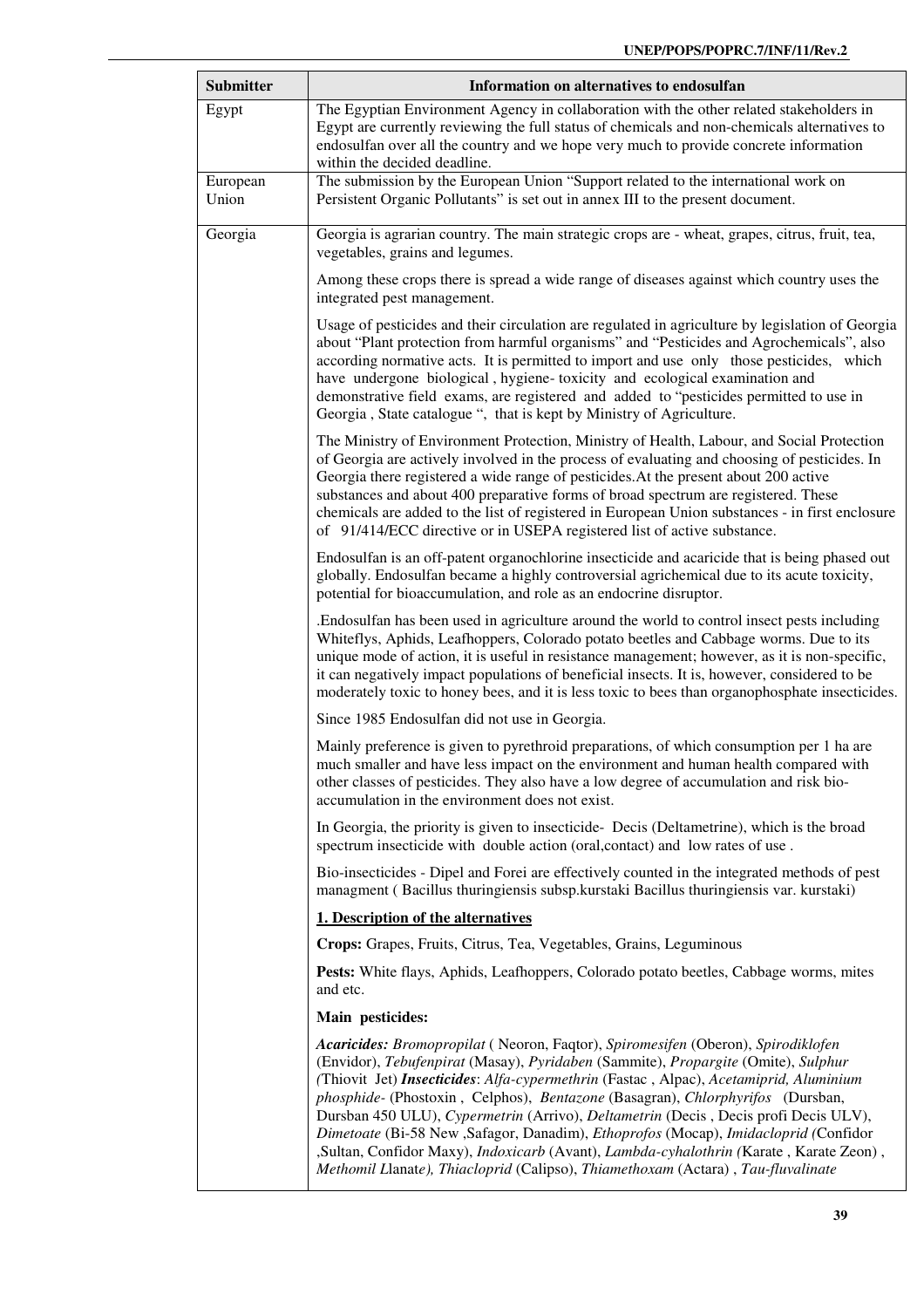| <b>Submitter</b> | Information on alternatives to endosulfan                                                                                                                                                                                                                                                                                                                                                                                              |  |  |  |
|------------------|----------------------------------------------------------------------------------------------------------------------------------------------------------------------------------------------------------------------------------------------------------------------------------------------------------------------------------------------------------------------------------------------------------------------------------------|--|--|--|
|                  | (Mavrik) etc.                                                                                                                                                                                                                                                                                                                                                                                                                          |  |  |  |
| Georgia          | <b>Bio Pesticides:</b>                                                                                                                                                                                                                                                                                                                                                                                                                 |  |  |  |
|                  | Spinosin A+Spinosin D Spintor, Abamectin Vertimec, Bacillus thuringiensis subsp.                                                                                                                                                                                                                                                                                                                                                       |  |  |  |
|                  | kurstaki Bacillus thuringiensis var. kurstaki Foray, Dipel, Delfin, Lepidocide etc.                                                                                                                                                                                                                                                                                                                                                    |  |  |  |
|                  | Alternativ pesticide:                                                                                                                                                                                                                                                                                                                                                                                                                  |  |  |  |
|                  | · Pyrethroid ester insecticide                                                                                                                                                                                                                                                                                                                                                                                                         |  |  |  |
|                  | • Delthametrin (Decis 25 EC, Decis ULV, Decis profi, Decis 12,5 EC), CAS # 52918-63-5                                                                                                                                                                                                                                                                                                                                                  |  |  |  |
|                  | In Georgia used approximately 3-4 tone of Delthametrin per year. Main spreaded Pests in<br>Georgia are Huphantria cunea Drury, Locusts (Calliptamus italicus, Dociostamus<br>maroccanus Thab.), Zabrus tenebrioides elongatus, Phtorimaea operculla Zell, Against<br>them every year is conducted faighting measures: treatment of 15000 ha area and used 4-5 t<br>Decis (Delthametrin). In Recreation territories is used 1 t Dipeli. |  |  |  |
|                  | 2. Technical feasibility                                                                                                                                                                                                                                                                                                                                                                                                               |  |  |  |
|                  | Pyrethroid Decis included in the integrated past management system.                                                                                                                                                                                                                                                                                                                                                                    |  |  |  |
|                  | Already used in practice during 15 years in Georgia.                                                                                                                                                                                                                                                                                                                                                                                   |  |  |  |
|                  | Chemical treatment usually starts in the beginning of May in early stage of pest<br>development, the rinse is conducted by Dianfog and TIFA types rinsers. From the mid<br>summer territories with pests is treated twice by Decis. Time inteval between treatments 15-<br>20 days.                                                                                                                                                    |  |  |  |
|                  | 3. Health and environmental effects                                                                                                                                                                                                                                                                                                                                                                                                    |  |  |  |
|                  | <b>Identification of hazards</b>                                                                                                                                                                                                                                                                                                                                                                                                       |  |  |  |
|                  | <b>Emergency Overview:</b>                                                                                                                                                                                                                                                                                                                                                                                                             |  |  |  |
|                  | • Danger and corrosive.                                                                                                                                                                                                                                                                                                                                                                                                                |  |  |  |
|                  | • Causes irreversible eye damage.                                                                                                                                                                                                                                                                                                                                                                                                      |  |  |  |
|                  | • May be fatal if swallowed.                                                                                                                                                                                                                                                                                                                                                                                                           |  |  |  |
|                  | <b>Potential health effects</b>                                                                                                                                                                                                                                                                                                                                                                                                        |  |  |  |
|                  | EYES: DANGER; CORROSIVE. Causes irreversible eye damage.                                                                                                                                                                                                                                                                                                                                                                               |  |  |  |
|                  | SKIN: No skin irritant.                                                                                                                                                                                                                                                                                                                                                                                                                |  |  |  |
|                  | INHALATION: Harmful if inhaled.                                                                                                                                                                                                                                                                                                                                                                                                        |  |  |  |
|                  | INGESTION: May be fatal if swallowed.                                                                                                                                                                                                                                                                                                                                                                                                  |  |  |  |
|                  | <b>Toxicological information</b>                                                                                                                                                                                                                                                                                                                                                                                                       |  |  |  |
|                  | Oral: LD50 for Rats: 135->5000 mg/kg.                                                                                                                                                                                                                                                                                                                                                                                                  |  |  |  |
|                  | LD50 for Dogs: >300 mg/kg.                                                                                                                                                                                                                                                                                                                                                                                                             |  |  |  |
|                  | Dermal: LD50 for Rats and Rabbits: > 2000 mg/kg                                                                                                                                                                                                                                                                                                                                                                                        |  |  |  |
|                  | Inhalation: LC50 (4h) for Rats: 2.2 mg/l air.                                                                                                                                                                                                                                                                                                                                                                                          |  |  |  |
|                  | Eye Irritation: mild eye irritant (rabbits).                                                                                                                                                                                                                                                                                                                                                                                           |  |  |  |
|                  | Skin Irritation: Non-irritating to skin (rabbits).                                                                                                                                                                                                                                                                                                                                                                                     |  |  |  |
|                  | ADI (JMPR): 0.01 mg/kg b.w.                                                                                                                                                                                                                                                                                                                                                                                                            |  |  |  |
|                  | Other: Non-mutagenic and non-teratogenic (mice, rats, rabbits).                                                                                                                                                                                                                                                                                                                                                                        |  |  |  |
|                  | Toxicity class: WHO (a.i.) II                                                                                                                                                                                                                                                                                                                                                                                                          |  |  |  |
|                  | <b>Ecological information</b>                                                                                                                                                                                                                                                                                                                                                                                                          |  |  |  |
|                  | This pesticide is toxic to fish and aquatic invertebrates                                                                                                                                                                                                                                                                                                                                                                              |  |  |  |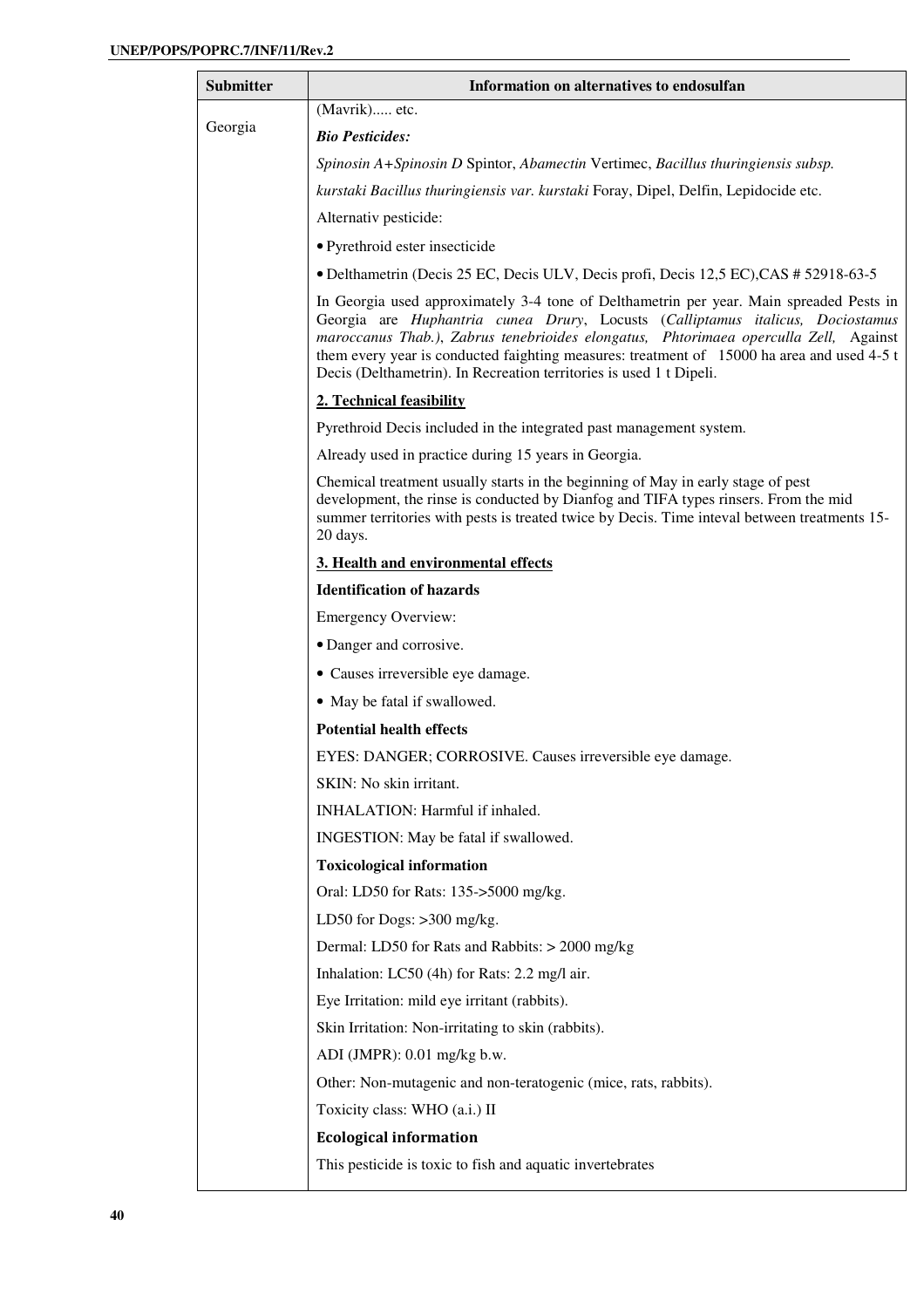| Submitter | Information on alternatives to endosulfan                                                                                                                                                                                                                                                                                                                                                                                                                                                                                                                                                                                                                                                                                                                                                                                                                                                                                                                              |  |  |
|-----------|------------------------------------------------------------------------------------------------------------------------------------------------------------------------------------------------------------------------------------------------------------------------------------------------------------------------------------------------------------------------------------------------------------------------------------------------------------------------------------------------------------------------------------------------------------------------------------------------------------------------------------------------------------------------------------------------------------------------------------------------------------------------------------------------------------------------------------------------------------------------------------------------------------------------------------------------------------------------|--|--|
| Georgia   | 96 hour LC50, Rainbow trout – 0.91µg/l, bluegill sunfish 1.4µg/l. Toxic to bees exposed to<br>direct treatment                                                                                                                                                                                                                                                                                                                                                                                                                                                                                                                                                                                                                                                                                                                                                                                                                                                         |  |  |
|           | LD50 (oral) 79 ng/bee; (contact) 51 ng/bee.                                                                                                                                                                                                                                                                                                                                                                                                                                                                                                                                                                                                                                                                                                                                                                                                                                                                                                                            |  |  |
|           | <b>Avian toxicity:</b>                                                                                                                                                                                                                                                                                                                                                                                                                                                                                                                                                                                                                                                                                                                                                                                                                                                                                                                                                 |  |  |
|           | Acute oral LD50 for mallard ducks >4640 mg/kg.                                                                                                                                                                                                                                                                                                                                                                                                                                                                                                                                                                                                                                                                                                                                                                                                                                                                                                                         |  |  |
|           | Dietary LC50 (8 d) for mallard ducks >8039, quail >5620 mg/kg diet                                                                                                                                                                                                                                                                                                                                                                                                                                                                                                                                                                                                                                                                                                                                                                                                                                                                                                     |  |  |
|           | <b>Risk symbols:</b>                                                                                                                                                                                                                                                                                                                                                                                                                                                                                                                                                                                                                                                                                                                                                                                                                                                                                                                                                   |  |  |
|           | T: Toxic., N: Dangerous for the environment                                                                                                                                                                                                                                                                                                                                                                                                                                                                                                                                                                                                                                                                                                                                                                                                                                                                                                                            |  |  |
|           | <b>Risk phrases:</b>                                                                                                                                                                                                                                                                                                                                                                                                                                                                                                                                                                                                                                                                                                                                                                                                                                                                                                                                                   |  |  |
|           | R23/25 Toxic by inhalation and if swallowed.                                                                                                                                                                                                                                                                                                                                                                                                                                                                                                                                                                                                                                                                                                                                                                                                                                                                                                                           |  |  |
|           | R50 Very toxic to aquatic organisms.                                                                                                                                                                                                                                                                                                                                                                                                                                                                                                                                                                                                                                                                                                                                                                                                                                                                                                                                   |  |  |
|           | R53 May cause long-term adverse effects in the aquatic environment.                                                                                                                                                                                                                                                                                                                                                                                                                                                                                                                                                                                                                                                                                                                                                                                                                                                                                                    |  |  |
|           | 4. Cost effectiveness                                                                                                                                                                                                                                                                                                                                                                                                                                                                                                                                                                                                                                                                                                                                                                                                                                                                                                                                                  |  |  |
|           | The cost of 1 litter pesticide is approximately 15-25 USD. Inclusion of mentioned pesticides<br>in the integrated pest programme is cost -effective as damage from pests much more high<br>than expenses pest fighting activities. Following the recommendation of proper uses of<br>pesticides will guarantee minimum damage of environment and health.                                                                                                                                                                                                                                                                                                                                                                                                                                                                                                                                                                                                               |  |  |
|           | 5. Efficacy                                                                                                                                                                                                                                                                                                                                                                                                                                                                                                                                                                                                                                                                                                                                                                                                                                                                                                                                                            |  |  |
|           | Biological effectiveness of Decisi is approximately 95-98 %-s, furthermore consumption is<br>0, 5 I/ha when consumption of Endosulfan is 3-6 kg/ha. This is in fact proves necessity of use<br>alternative.                                                                                                                                                                                                                                                                                                                                                                                                                                                                                                                                                                                                                                                                                                                                                            |  |  |
|           | <u>6. Risk, taking into account the characteristics of potential persistent organic pollutants</u><br>as specified in Annex D to the Convention                                                                                                                                                                                                                                                                                                                                                                                                                                                                                                                                                                                                                                                                                                                                                                                                                        |  |  |
|           | Characteristics of Decis:                                                                                                                                                                                                                                                                                                                                                                                                                                                                                                                                                                                                                                                                                                                                                                                                                                                                                                                                              |  |  |
|           | • It not persistent organic pollutant;                                                                                                                                                                                                                                                                                                                                                                                                                                                                                                                                                                                                                                                                                                                                                                                                                                                                                                                                 |  |  |
|           | • Has not bio cumulative character.                                                                                                                                                                                                                                                                                                                                                                                                                                                                                                                                                                                                                                                                                                                                                                                                                                                                                                                                    |  |  |
|           | • Easy degradable in the environment;                                                                                                                                                                                                                                                                                                                                                                                                                                                                                                                                                                                                                                                                                                                                                                                                                                                                                                                                  |  |  |
|           | • Half-life/half-disintegration period one day                                                                                                                                                                                                                                                                                                                                                                                                                                                                                                                                                                                                                                                                                                                                                                                                                                                                                                                         |  |  |
|           | • Not mutagenic                                                                                                                                                                                                                                                                                                                                                                                                                                                                                                                                                                                                                                                                                                                                                                                                                                                                                                                                                        |  |  |
|           | • Not cumulative                                                                                                                                                                                                                                                                                                                                                                                                                                                                                                                                                                                                                                                                                                                                                                                                                                                                                                                                                       |  |  |
|           | • Not teratogen                                                                                                                                                                                                                                                                                                                                                                                                                                                                                                                                                                                                                                                                                                                                                                                                                                                                                                                                                        |  |  |
|           | • Not gonadotrophic                                                                                                                                                                                                                                                                                                                                                                                                                                                                                                                                                                                                                                                                                                                                                                                                                                                                                                                                                    |  |  |
|           | • Not neurotoxic                                                                                                                                                                                                                                                                                                                                                                                                                                                                                                                                                                                                                                                                                                                                                                                                                                                                                                                                                       |  |  |
|           | There are no records on negative cases of use of Decis.                                                                                                                                                                                                                                                                                                                                                                                                                                                                                                                                                                                                                                                                                                                                                                                                                                                                                                                |  |  |
|           | Necessary to follow the safety rules during all life cycle (use and utilization) of Decis, this<br>will insure to avoid negative impacts on health and environmental.                                                                                                                                                                                                                                                                                                                                                                                                                                                                                                                                                                                                                                                                                                                                                                                                  |  |  |
|           | As a widely used broad spectrum insecticide the uses of deltamethrin require careful<br>evaluation of the potential impact on organisms in the environment. Deltamethrin dissipates<br>rapidly mainly by adsorption to organic material. It is degraded moderately fast in soil and<br>sediments. It is not expected to leach into the groundwater or to be transported to remote<br>areas. Deltamethrin is metabolized by animals relatively quickly and therefore does not<br>bioaccumulate. In the laboratory deltamethrin is highly toxic to aquatic invertebrates, fish,<br>honeybees and some non-target arthropods. It is toxic to mammals, but of low toxicity to<br>birds. Due to its environmental profile, exposure of environmental organisms to deltamethrin<br>is relatively low and the toxicity under realistic conditions drastically reduced. Confirmed by<br>a number of field studies, deltamethrin, when used according to the label, can be used |  |  |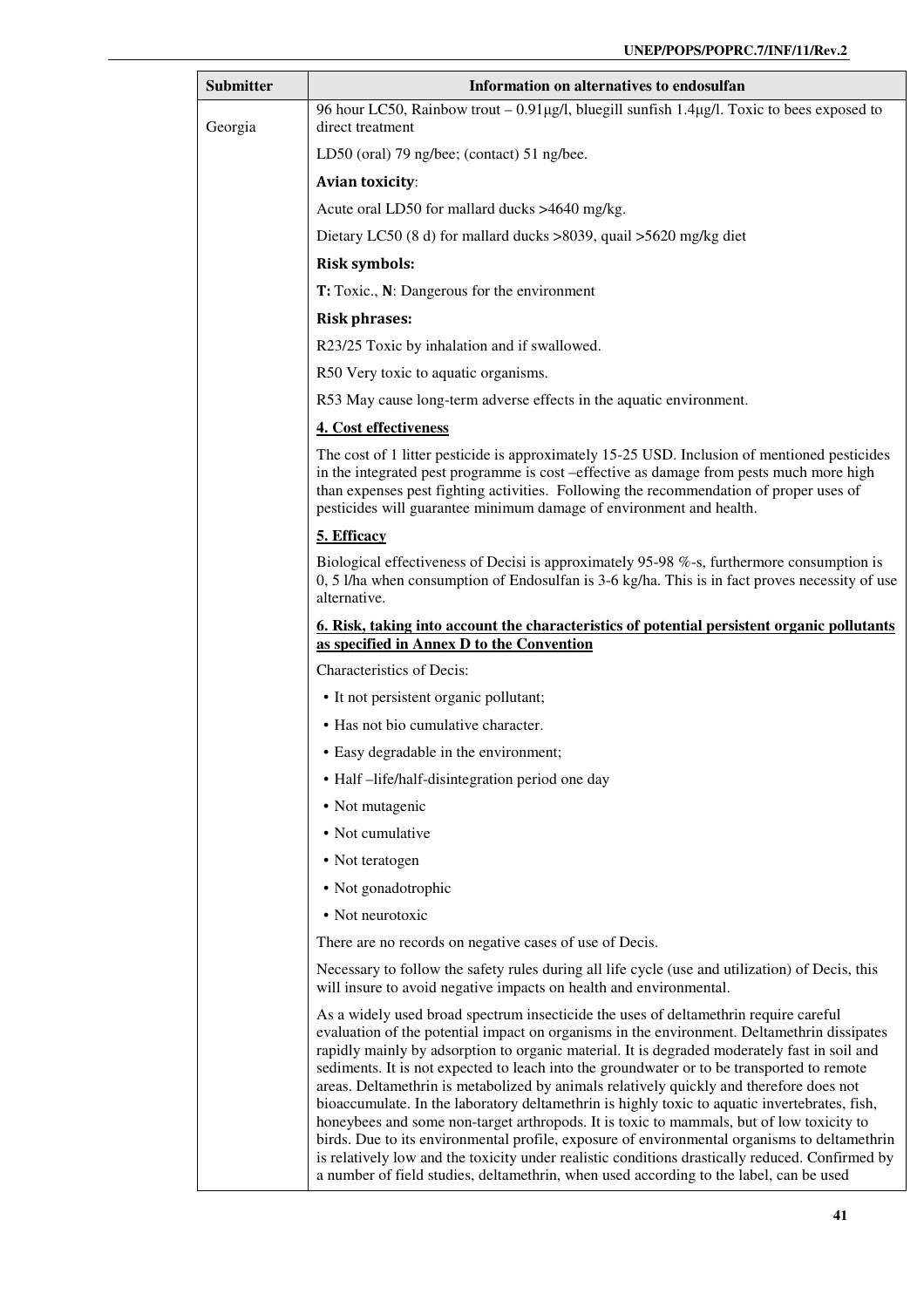| <b>Submitter</b>                    | Information on alternatives to endosulfan                                                                                                                                                                                                                                                                                                                                                                                                                                                                                                                                                                                                                                  |  |  |
|-------------------------------------|----------------------------------------------------------------------------------------------------------------------------------------------------------------------------------------------------------------------------------------------------------------------------------------------------------------------------------------------------------------------------------------------------------------------------------------------------------------------------------------------------------------------------------------------------------------------------------------------------------------------------------------------------------------------------|--|--|
|                                     | without unacceptable effects to the environment.                                                                                                                                                                                                                                                                                                                                                                                                                                                                                                                                                                                                                           |  |  |
| Georgia                             | <b>7. Availability</b>                                                                                                                                                                                                                                                                                                                                                                                                                                                                                                                                                                                                                                                     |  |  |
|                                     | Recently in Georgian market available to fined/buy quite amount of pesticides containing<br>Deltametrin and its analogy. Moreover accessible original pesticides such are Decis, Decis<br>ULV, Decis prof as well as generic ones (delta, deltarin). The price of last ones is twice less<br>in comparison with original ones. This gives opportunity to the customer of selection.                                                                                                                                                                                                                                                                                        |  |  |
|                                     | Above mentioned pesticides are registered in State Catalogue where described the<br>recommendations of use of pesticides, hazardous classes and hygienic norms.                                                                                                                                                                                                                                                                                                                                                                                                                                                                                                            |  |  |
|                                     | 8. Accessibility                                                                                                                                                                                                                                                                                                                                                                                                                                                                                                                                                                                                                                                           |  |  |
|                                     | Recently in Georgian market available to fined/buy quite amount of pesticides containing<br>Deltametrin and its analogy. Moreover accessible original pesticides such are Decis, Decis<br>ULV, Decis prof as well as generic ones (delta, deltarin). The price of last ones is twice less<br>in comparison with original ones. This gives opportunity to the customer of selection.                                                                                                                                                                                                                                                                                        |  |  |
|                                     | Above mentioned pesticides are registered in State Catalogue where described the<br>recommendations of use of pesticides, hazardous classes and hygienic norms.                                                                                                                                                                                                                                                                                                                                                                                                                                                                                                            |  |  |
|                                     | 9. Any other information                                                                                                                                                                                                                                                                                                                                                                                                                                                                                                                                                                                                                                                   |  |  |
|                                     | Decis- ULV included in State Pest management Program against huphantria cunea Drury,<br>Locusts end etc.                                                                                                                                                                                                                                                                                                                                                                                                                                                                                                                                                                   |  |  |
| Guatemala                           | <b>INTEGRATED MANAGEMENT OF THE COFFEE (BERRY) BORER:</b>                                                                                                                                                                                                                                                                                                                                                                                                                                                                                                                                                                                                                  |  |  |
|                                     | (1) SAMPLING                                                                                                                                                                                                                                                                                                                                                                                                                                                                                                                                                                                                                                                               |  |  |
|                                     | 1. Description of the alternatives                                                                                                                                                                                                                                                                                                                                                                                                                                                                                                                                                                                                                                         |  |  |
|                                     | It is the method to determine the population density of the pest and its distribution in order to<br>decide the appropriate control measure.                                                                                                                                                                                                                                                                                                                                                                                                                                                                                                                               |  |  |
|                                     | In low altitude regions (up to $600 \text{ m}$ ) take samples $2.5 - 3.0$ months after the first<br>representative flowering. In middle altitude regions (600-1200 m) take samples 3.0 - 3.5<br>months after a representative flowering, and in high altitude regions (higher than 1200 m) 4.0<br>- 4.5 months after a representative flowering.                                                                                                                                                                                                                                                                                                                           |  |  |
|                                     | In every coffee field measuring up to 5 manzanas (1 manzana (mz) = $6,987$ sq m), take a<br>random sampling of 20 sampling sites covering the whole area. Each site is represented by<br>five plants on the furrow: from each site take a random sample of 100 fruits from the top,<br>center and bottom part of the plant, and from all 4 sides of the plant (20 fruits/plant). In order<br>to determine the percentage, count the number of perforated fruits. The amount of borer-<br>affected fruits represents the infestation rate per site. The infestation rate of the 5 manzanas<br>lot is calculated by adding the total of borer-affected fruits divided by 20. |  |  |
|                                     | 2. Technical feasibility                                                                                                                                                                                                                                                                                                                                                                                                                                                                                                                                                                                                                                                   |  |  |
|                                     | Fully feasible and assessed; ongoing field staff instruction and training.                                                                                                                                                                                                                                                                                                                                                                                                                                                                                                                                                                                                 |  |  |
| 3. Health and environmental effects |                                                                                                                                                                                                                                                                                                                                                                                                                                                                                                                                                                                                                                                                            |  |  |
|                                     | No effect on the health of workers and the environment.                                                                                                                                                                                                                                                                                                                                                                                                                                                                                                                                                                                                                    |  |  |
|                                     | 4. Cost-effectiveness                                                                                                                                                                                                                                                                                                                                                                                                                                                                                                                                                                                                                                                      |  |  |
|                                     | Highly effective                                                                                                                                                                                                                                                                                                                                                                                                                                                                                                                                                                                                                                                           |  |  |
|                                     | 6. Risk, taking into account the characteristics of potential persistent organic pollutants<br>as specified in Annex D to the Convention                                                                                                                                                                                                                                                                                                                                                                                                                                                                                                                                   |  |  |
|                                     | No risk                                                                                                                                                                                                                                                                                                                                                                                                                                                                                                                                                                                                                                                                    |  |  |
|                                     | 7. Availability                                                                                                                                                                                                                                                                                                                                                                                                                                                                                                                                                                                                                                                            |  |  |
|                                     | Immediate                                                                                                                                                                                                                                                                                                                                                                                                                                                                                                                                                                                                                                                                  |  |  |
|                                     | 8. Accessibility                                                                                                                                                                                                                                                                                                                                                                                                                                                                                                                                                                                                                                                           |  |  |
|                                     | No limitations                                                                                                                                                                                                                                                                                                                                                                                                                                                                                                                                                                                                                                                             |  |  |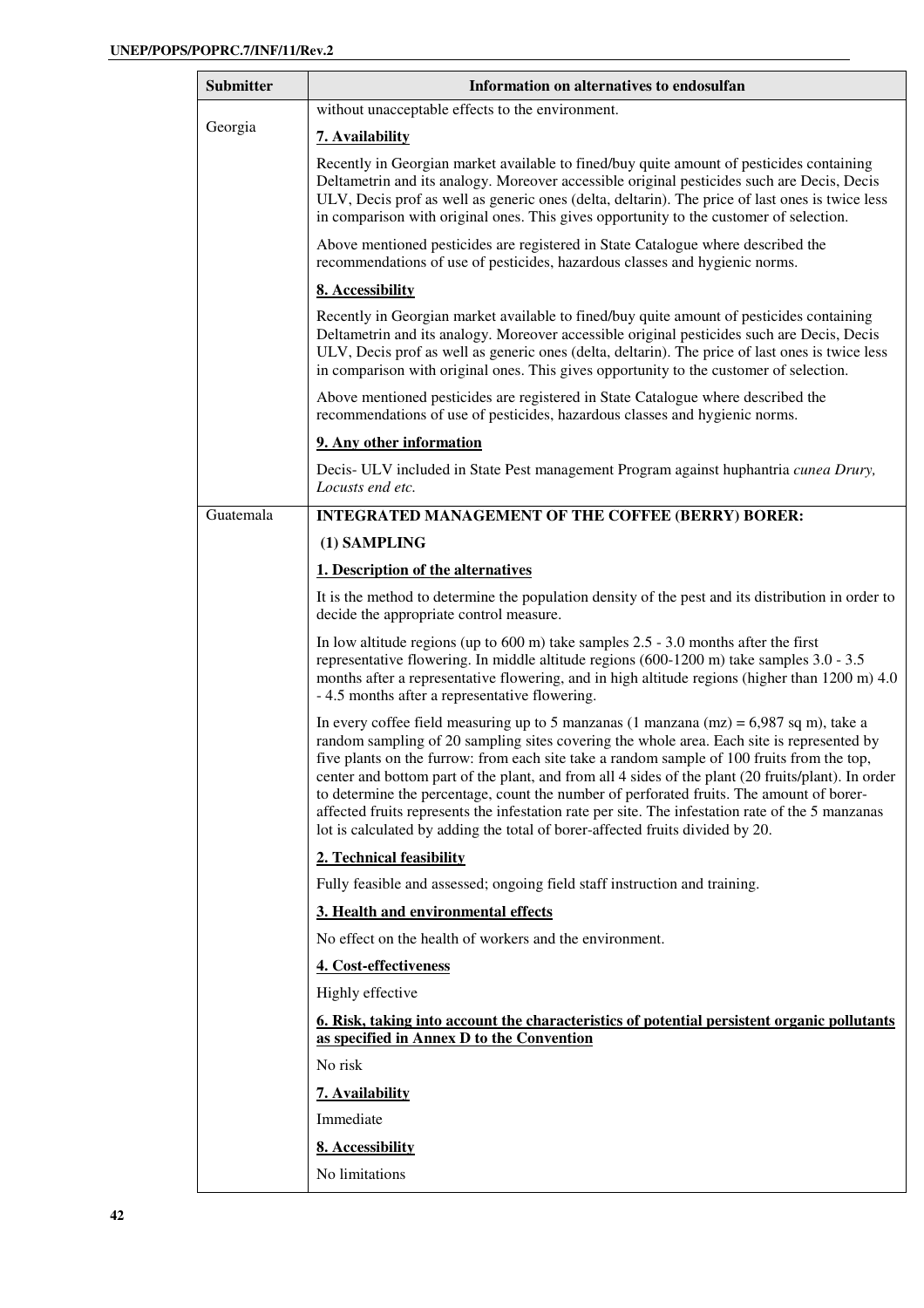| <b>Submitter</b> | Information on alternatives to endosulfan                                                                                                                                                                                                                                                                                                                                                                                                                                                                                                                                                                                                                                                                                                   |  |  |
|------------------|---------------------------------------------------------------------------------------------------------------------------------------------------------------------------------------------------------------------------------------------------------------------------------------------------------------------------------------------------------------------------------------------------------------------------------------------------------------------------------------------------------------------------------------------------------------------------------------------------------------------------------------------------------------------------------------------------------------------------------------------|--|--|
|                  | (2) CULTURAL CONTROL                                                                                                                                                                                                                                                                                                                                                                                                                                                                                                                                                                                                                                                                                                                        |  |  |
| Guatemala        | 1. Description of the alternatives                                                                                                                                                                                                                                                                                                                                                                                                                                                                                                                                                                                                                                                                                                          |  |  |
|                  |                                                                                                                                                                                                                                                                                                                                                                                                                                                                                                                                                                                                                                                                                                                                             |  |  |
|                  | Cultural practices prevent the increase of the coffee berry borer populations by creating an<br>unfavorable environment for their development.                                                                                                                                                                                                                                                                                                                                                                                                                                                                                                                                                                                              |  |  |
|                  | These are:                                                                                                                                                                                                                                                                                                                                                                                                                                                                                                                                                                                                                                                                                                                                  |  |  |
|                  | a. Shadow management: at the beginning of the rainy season. It will provide more ventilation<br>and lighting within the coffee plantation thereby affecting the development of the pest.                                                                                                                                                                                                                                                                                                                                                                                                                                                                                                                                                    |  |  |
|                  | b. Management of productive tissue (pruning): It helps to obtain higher production, better<br>ventilation and lighting affecting pest development.                                                                                                                                                                                                                                                                                                                                                                                                                                                                                                                                                                                          |  |  |
|                  | c. Weed control: This practice facilitates efficient harvesting and enables efficient collection<br>of fallen fruits.                                                                                                                                                                                                                                                                                                                                                                                                                                                                                                                                                                                                                       |  |  |
|                  | 2. Technical feasibility                                                                                                                                                                                                                                                                                                                                                                                                                                                                                                                                                                                                                                                                                                                    |  |  |
|                  | Fully feasible and assessed; ongoing field staff instruction and training                                                                                                                                                                                                                                                                                                                                                                                                                                                                                                                                                                                                                                                                   |  |  |
|                  | 3. Health and environmental effects                                                                                                                                                                                                                                                                                                                                                                                                                                                                                                                                                                                                                                                                                                         |  |  |
|                  | No effect on the health of workers and the environment.                                                                                                                                                                                                                                                                                                                                                                                                                                                                                                                                                                                                                                                                                     |  |  |
|                  | 4. Cost-effectiveness                                                                                                                                                                                                                                                                                                                                                                                                                                                                                                                                                                                                                                                                                                                       |  |  |
|                  | Effective                                                                                                                                                                                                                                                                                                                                                                                                                                                                                                                                                                                                                                                                                                                                   |  |  |
|                  | <u><b>6. Risk, taking into account the characteristics of potential persistent organic pollutants</b></u><br>as specified in Annex D to the Convention                                                                                                                                                                                                                                                                                                                                                                                                                                                                                                                                                                                      |  |  |
|                  | No risk                                                                                                                                                                                                                                                                                                                                                                                                                                                                                                                                                                                                                                                                                                                                     |  |  |
|                  | 7. Availability                                                                                                                                                                                                                                                                                                                                                                                                                                                                                                                                                                                                                                                                                                                             |  |  |
|                  | Immediate                                                                                                                                                                                                                                                                                                                                                                                                                                                                                                                                                                                                                                                                                                                                   |  |  |
|                  | 8. Accessibility                                                                                                                                                                                                                                                                                                                                                                                                                                                                                                                                                                                                                                                                                                                            |  |  |
|                  | No limitations                                                                                                                                                                                                                                                                                                                                                                                                                                                                                                                                                                                                                                                                                                                              |  |  |
|                  |                                                                                                                                                                                                                                                                                                                                                                                                                                                                                                                                                                                                                                                                                                                                             |  |  |
|                  | (3) BIOLOGICAL CONTROL                                                                                                                                                                                                                                                                                                                                                                                                                                                                                                                                                                                                                                                                                                                      |  |  |
|                  | 1. Description of the alternatives                                                                                                                                                                                                                                                                                                                                                                                                                                                                                                                                                                                                                                                                                                          |  |  |
|                  | Integrated management of the coffee berry borer through biological control using parasitoids<br>is a feasible alternative for Guatemala. Cephalonomia stephanoderis and Prorops nasuta are<br>natural enemies currently in use; its release and establishment in the field regulate the coffee<br>borer populations by keeping them under the economic injury level. They penetrate the grain,<br>deposit their eggs during the immature stages of the borer, destroying them by hatching. In<br>order to implement this control system at farm level, it is necessary to set up a rural<br>laboratory, train staff and breed a stock of parasitoids. The farm production technology of<br>these natural enemies is available to producers. |  |  |
|                  | 2. Technical feasibility                                                                                                                                                                                                                                                                                                                                                                                                                                                                                                                                                                                                                                                                                                                    |  |  |
|                  | Fully feasible and assessed; ongoing field staff instruction and training.                                                                                                                                                                                                                                                                                                                                                                                                                                                                                                                                                                                                                                                                  |  |  |
|                  | 3. Health and environmental effects                                                                                                                                                                                                                                                                                                                                                                                                                                                                                                                                                                                                                                                                                                         |  |  |
|                  | No effect on the health of the workers and the environment.                                                                                                                                                                                                                                                                                                                                                                                                                                                                                                                                                                                                                                                                                 |  |  |
|                  | 4. Cost-effectiveness                                                                                                                                                                                                                                                                                                                                                                                                                                                                                                                                                                                                                                                                                                                       |  |  |
|                  | Effective                                                                                                                                                                                                                                                                                                                                                                                                                                                                                                                                                                                                                                                                                                                                   |  |  |
|                  | <u><b>6. Risk, taking into account the characteristics of potential persistent organic pollutants</b></u><br>as specified in Annex D to the Convention                                                                                                                                                                                                                                                                                                                                                                                                                                                                                                                                                                                      |  |  |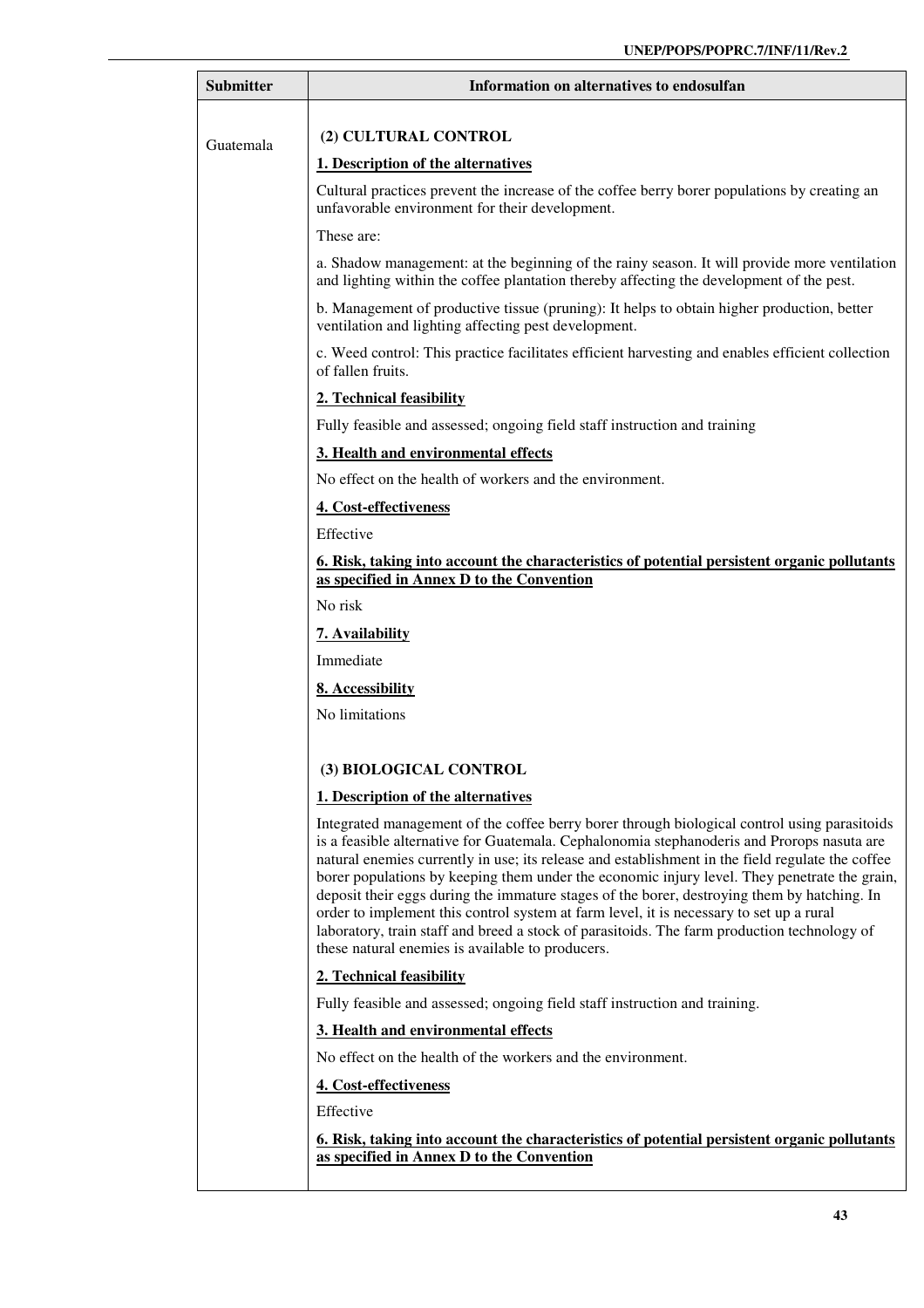| Submitter | Information on alternatives to endosulfan                                                                                                                                                                                                                                                                            |  |  |  |
|-----------|----------------------------------------------------------------------------------------------------------------------------------------------------------------------------------------------------------------------------------------------------------------------------------------------------------------------|--|--|--|
|           | No risk                                                                                                                                                                                                                                                                                                              |  |  |  |
| Guatemala | 7. Availability                                                                                                                                                                                                                                                                                                      |  |  |  |
|           | Immediate                                                                                                                                                                                                                                                                                                            |  |  |  |
|           | 9. Any other information                                                                                                                                                                                                                                                                                             |  |  |  |
|           | Relatively few farms have established and maintained a successful rural laboratory, and<br>coffee farmers indicate that it is difficult to keep trained staff permanently.                                                                                                                                           |  |  |  |
|           | (4) ETHOLOGICAL CONTROL (USE OF TRAPS)                                                                                                                                                                                                                                                                               |  |  |  |
|           | 1. Description of the alternatives                                                                                                                                                                                                                                                                                   |  |  |  |
|           | It is defined as the knowledge of the behavior of the pests in order to control them, because<br>they respond to visual, physical and chemical signals and stimuli. The use of traps with<br>semiochemicals (alcohols) has been applied quite successfully in view of their acceptable<br>catch levels and low cost. |  |  |  |
|           | Trap components:                                                                                                                                                                                                                                                                                                     |  |  |  |
|           | • Trap body: catch container with soapy water (to drown out the borer).                                                                                                                                                                                                                                              |  |  |  |
|           | • Dispenser: drip containing a mixture of methanol and ethanol in a 1:1 ratio which acts as<br>insect attractant into the trap.                                                                                                                                                                                      |  |  |  |
|           | Recommendations on the use of traps:                                                                                                                                                                                                                                                                                 |  |  |  |
|           | • Trapping period: install the traps when the harvest is completed (January to March) and<br>remove them when the rainy season starts, the highest borer catches occur during the dry<br>season with the stimulus of accumulated rainfall records not exceeding 150 mm.                                              |  |  |  |
|           | • Density: 12 traps per manzana, in some farms 16 traps due to its low cost.                                                                                                                                                                                                                                         |  |  |  |
|           | • Installation height: installed on the coffee trees at 1.20 - 1.50 meters above the ground, the<br>trap opening facing the street of the coffee plantation.                                                                                                                                                         |  |  |  |
|           | • Attractants: use high purity ethanol and methanol alcohols (95%-100%). Mix alcohols in<br>equal parts (1:1 ratio). To avoid risk of poisoning, it is recommended to dye the mixture by<br>adding 3 small envelopes of red aniline per gallon.                                                                      |  |  |  |
|           | • Dispenser refill with attractant: When the attractant level falls below half of the drip, refill<br>it to keep the attracting effect of the dispenser.                                                                                                                                                             |  |  |  |
|           | • Design of the trap: Based on experimental assessments, it is recommended to use handmade<br>red Eco-Iapar traps; if these are not available, use same design without color (lower catch<br>rate).                                                                                                                  |  |  |  |
|           | 2. Technical feasibility                                                                                                                                                                                                                                                                                             |  |  |  |
|           | Fully feasible and assessed; ongoing field staff instruction and training.                                                                                                                                                                                                                                           |  |  |  |
|           | 3. Health and environmental effects                                                                                                                                                                                                                                                                                  |  |  |  |
|           | No effect on the health of the workers and the environment.                                                                                                                                                                                                                                                          |  |  |  |
|           | 4. Cost-effectiveness                                                                                                                                                                                                                                                                                                |  |  |  |
|           | Effective                                                                                                                                                                                                                                                                                                            |  |  |  |
|           | 6. Risk, taking into account the characteristics of potential persistent organic pollutants<br>as specified in Annex D to the Convention                                                                                                                                                                             |  |  |  |
|           | No risk                                                                                                                                                                                                                                                                                                              |  |  |  |
|           | 7. Availability                                                                                                                                                                                                                                                                                                      |  |  |  |
|           | Immediate                                                                                                                                                                                                                                                                                                            |  |  |  |
|           | 8. Accessibility                                                                                                                                                                                                                                                                                                     |  |  |  |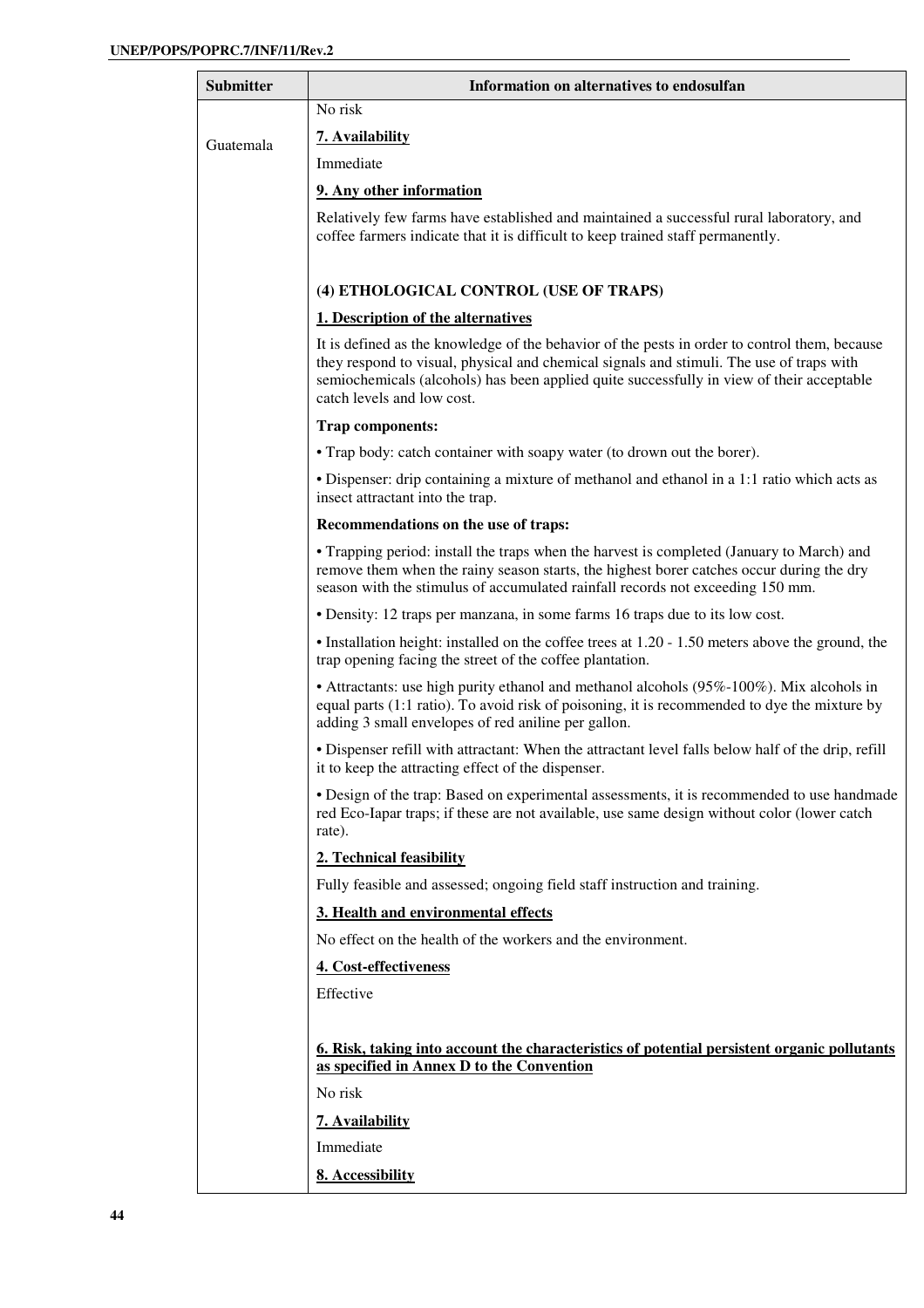| <b>Submitter</b>                                | Information on alternatives to endosulfan                                                                                                                                                                                                                                                                                 |                                                         |  |  |
|-------------------------------------------------|---------------------------------------------------------------------------------------------------------------------------------------------------------------------------------------------------------------------------------------------------------------------------------------------------------------------------|---------------------------------------------------------|--|--|
|                                                 | No limitations                                                                                                                                                                                                                                                                                                            |                                                         |  |  |
| Guatemala                                       | 9. Any other information                                                                                                                                                                                                                                                                                                  |                                                         |  |  |
|                                                 | They have been widely accepted by the producers; as the body of the trap is a disposable<br>bottle of carbonated water it offers the additional advantage of reuse.                                                                                                                                                       |                                                         |  |  |
|                                                 | Integrated management of the coffee berry borer (MIB):                                                                                                                                                                                                                                                                    |                                                         |  |  |
|                                                 | - Sampling - cultural control, manual control, biological control, ethological control -<br>chemical control (when the sampling identifies sites with infestation rates equal to or higher<br>than the economic injury level).                                                                                            |                                                         |  |  |
| (5) CHEMICAL CONTROL WITH CHLORPYRIFOS (VEXTER) |                                                                                                                                                                                                                                                                                                                           |                                                         |  |  |
|                                                 | 1. Description of the alternatives                                                                                                                                                                                                                                                                                        |                                                         |  |  |
|                                                 | The use of chemical control is only justified when the sampling identifies sites with<br>infestations equal to or higher than the economic injury level, using low toxicity products in<br>the technically recommended dose; only one application, at the right time and by focus<br>avoiding general applications.       |                                                         |  |  |
|                                                 | The criterion to consider a sampling site as a focus of infestation is based on the level of<br>borer infestation and the production of coffee plantation as shown in a practical manner in<br>the following table:                                                                                                       |                                                         |  |  |
|                                                 | Chemical control of coffee berry borer depending on the production of coffee<br>plantation and the coffee borer infestation level                                                                                                                                                                                         |                                                         |  |  |
|                                                 | Coffee plantation production (qq pergo/mz)                                                                                                                                                                                                                                                                                | Level of coffee borer infestation<br>(infestation foci) |  |  |
|                                                 | 10                                                                                                                                                                                                                                                                                                                        | 5%                                                      |  |  |
|                                                 | 20<br>30                                                                                                                                                                                                                                                                                                                  | 4%<br>3%                                                |  |  |
|                                                 |                                                                                                                                                                                                                                                                                                                           |                                                         |  |  |
|                                                 | More than 40                                                                                                                                                                                                                                                                                                              | 2%                                                      |  |  |
|                                                 | 2. Technical feasibility                                                                                                                                                                                                                                                                                                  |                                                         |  |  |
|                                                 | Fully feasible and assessed; ongoing field staff instruction and training.                                                                                                                                                                                                                                                |                                                         |  |  |
|                                                 | It is an organophosphate toxicity category II, posing risks to human health and the<br>environment. General precautions on pesticide management should be followed. As<br>indicated, the recommendation relates to applications in foci once the areas of intervention<br>have been defined on the basis of the sampling. |                                                         |  |  |
|                                                 | 3. Health and environmental effects                                                                                                                                                                                                                                                                                       |                                                         |  |  |
|                                                 | Effective                                                                                                                                                                                                                                                                                                                 |                                                         |  |  |
|                                                 | <u>6. Risk, taking into account the characteristics of potential persistent organic pollutants</u><br>as specified in Annex D to the Convention                                                                                                                                                                           |                                                         |  |  |
|                                                 | Risks inherent in the chemical properties of chlorpyrifos                                                                                                                                                                                                                                                                 |                                                         |  |  |
|                                                 | 7. Availability                                                                                                                                                                                                                                                                                                           |                                                         |  |  |
|                                                 | Immediate                                                                                                                                                                                                                                                                                                                 |                                                         |  |  |
|                                                 | 8. Accessibility                                                                                                                                                                                                                                                                                                          |                                                         |  |  |
|                                                 | No limitations                                                                                                                                                                                                                                                                                                            |                                                         |  |  |
|                                                 | 9. Any other information                                                                                                                                                                                                                                                                                                  |                                                         |  |  |
|                                                 | In tests on the coffee berry borer control, chlorpyrifos has shown an acceptable level of pest<br>control, although lower than the control obtained with endosulfan.                                                                                                                                                      |                                                         |  |  |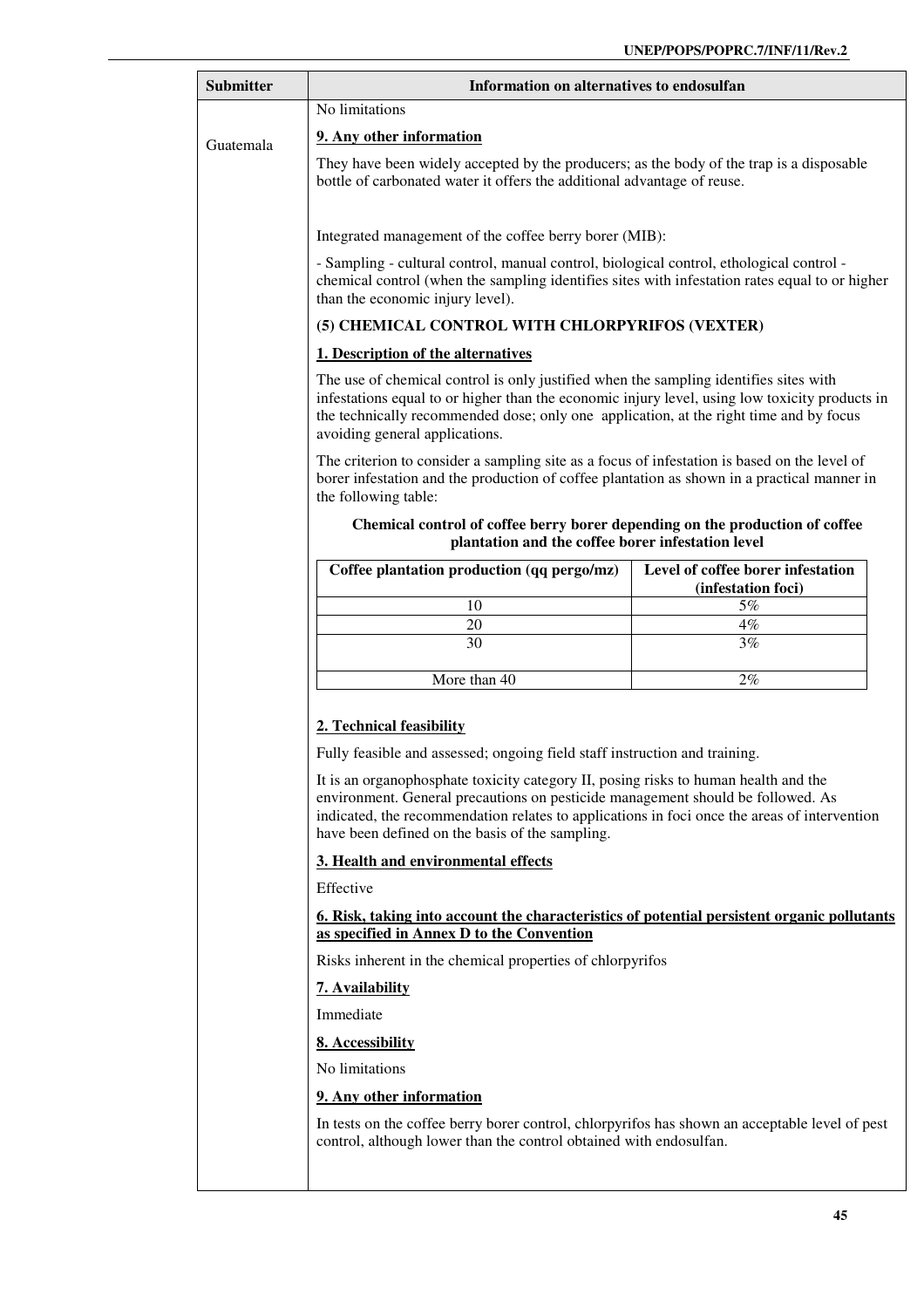| <b>Submitter</b> | Information on alternatives to endosulfan                                                                                                                                                                                                           |                                                                                                                                                           |  |
|------------------|-----------------------------------------------------------------------------------------------------------------------------------------------------------------------------------------------------------------------------------------------------|-----------------------------------------------------------------------------------------------------------------------------------------------------------|--|
|                  |                                                                                                                                                                                                                                                     |                                                                                                                                                           |  |
| Guatemala        |                                                                                                                                                                                                                                                     |                                                                                                                                                           |  |
|                  |                                                                                                                                                                                                                                                     |                                                                                                                                                           |  |
| India            |                                                                                                                                                                                                                                                     | Additional information submitted by Inida is set out in annex IV to the present document.                                                                 |  |
|                  |                                                                                                                                                                                                                                                     |                                                                                                                                                           |  |
|                  | (1) ACETAMIPRID                                                                                                                                                                                                                                     |                                                                                                                                                           |  |
|                  | 1. Description of the alternatives                                                                                                                                                                                                                  |                                                                                                                                                           |  |
|                  | Crop<br>Cotton                                                                                                                                                                                                                                      | <b>Insect Pest controlled</b><br>Aphid, jassids, Whiteflies.                                                                                              |  |
|                  | Cabbage & Okra                                                                                                                                                                                                                                      | Aphid.                                                                                                                                                    |  |
|                  | Chilli                                                                                                                                                                                                                                              | Thrips                                                                                                                                                    |  |
|                  | Consumption/year:- $NAT$                                                                                                                                                                                                                            |                                                                                                                                                           |  |
|                  | 2. Technical feasibility                                                                                                                                                                                                                            |                                                                                                                                                           |  |
|                  | Insecticides Act, 1968.                                                                                                                                                                                                                             | The pesticide is approved for control of various insect pests of different crops under the                                                                |  |
|                  | 3. Health and environmental effects                                                                                                                                                                                                                 |                                                                                                                                                           |  |
|                  | The Registration Committee constituted under section 5 of the Insecticides Act, 1968 has<br>evaluated the data on various parameters of toxicity and persistence and residue data in soil,<br>water and plant while registering the above products. |                                                                                                                                                           |  |
|                  | 4. Cost-effectiveness                                                                                                                                                                                                                               |                                                                                                                                                           |  |
|                  | Rs 175-450/ hectare for Acetamiprid 20%SP                                                                                                                                                                                                           |                                                                                                                                                           |  |
|                  | Rs.110-329/ hectare for Endosulfan 35% EC depending on variation in crop wise dosage.                                                                                                                                                               |                                                                                                                                                           |  |
|                  | 5. Efficacy                                                                                                                                                                                                                                         |                                                                                                                                                           |  |
|                  |                                                                                                                                                                                                                                                     | The product is efficacious which has been proved through multi-location data submitted by<br>the registrants at the time of registration of the products. |  |
|                  | <u><b>6. Risk, taking into account the characteristics of potential persistent organic pollutants</b></u><br>as specified in Annex D to the Convention                                                                                              |                                                                                                                                                           |  |
|                  | per agenda in India for formulation)                                                                                                                                                                                                                | <b>Half life- in water:</b> $-35$ , 140 & 210 days in basic, neutral & acidic water, respectively. (As                                                    |  |
|                  |                                                                                                                                                                                                                                                     | Half life- in soil: - 1-3 days. (As per agenda in India for formulation)                                                                                  |  |
|                  | 7. Availability                                                                                                                                                                                                                                     |                                                                                                                                                           |  |
|                  | As reported by State Department of Agriculture, sufficient quantities of the pesticides are<br>available for use in the country.                                                                                                                    |                                                                                                                                                           |  |
|                  | 8. Accessibility                                                                                                                                                                                                                                    |                                                                                                                                                           |  |
|                  | <b>NA</b>                                                                                                                                                                                                                                           |                                                                                                                                                           |  |
|                  | 9. Any other information                                                                                                                                                                                                                            |                                                                                                                                                           |  |
|                  | Data regarding toxicity of the pesticide is at Annexe I Sl No 6.                                                                                                                                                                                    |                                                                                                                                                           |  |
|                  | (2) ACEPHATE                                                                                                                                                                                                                                        |                                                                                                                                                           |  |
|                  | 1. Description of the alternatives                                                                                                                                                                                                                  |                                                                                                                                                           |  |
|                  | Crop                                                                                                                                                                                                                                                | <b>Insect Pest controlled</b>                                                                                                                             |  |
|                  | Cotton                                                                                                                                                                                                                                              | jassids, Boll worms                                                                                                                                       |  |

-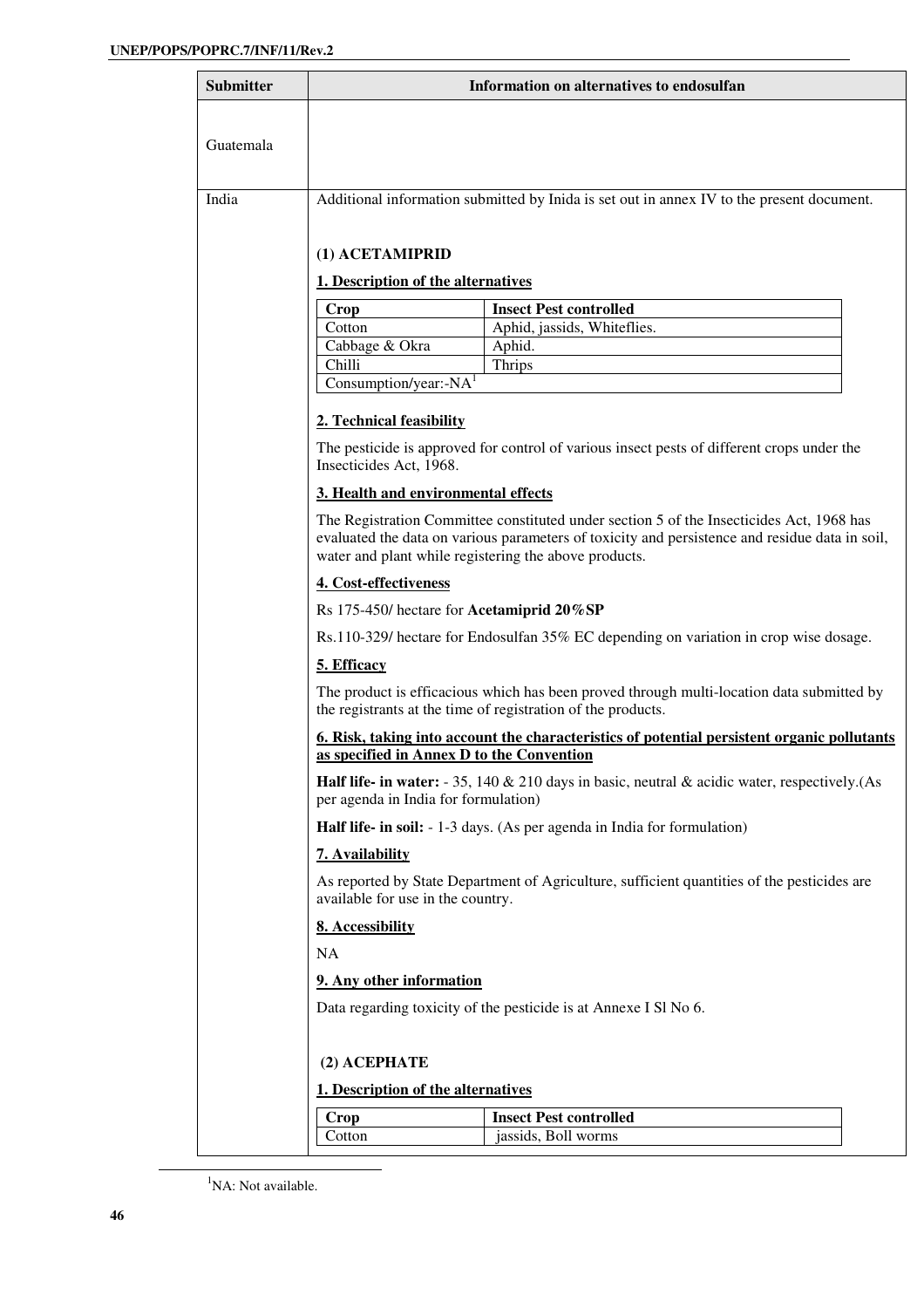| <b>Submitter</b> | Information on alternatives to endosulfan                                                                                                                                                                                                           |                                                                                            |  |
|------------------|-----------------------------------------------------------------------------------------------------------------------------------------------------------------------------------------------------------------------------------------------------|--------------------------------------------------------------------------------------------|--|
| India            | Safflower                                                                                                                                                                                                                                           | Aphid.                                                                                     |  |
|                  | Rice                                                                                                                                                                                                                                                | Stem borer, Leaf folder, plant hopper, Green leaf<br>hopper GLH).                          |  |
|                  | Consumption/year:- 1513.0 MT (Tech. Grade)                                                                                                                                                                                                          |                                                                                            |  |
|                  |                                                                                                                                                                                                                                                     | Source-States/UT, Zonal conference on inputs, 2010)                                        |  |
|                  | 2. Technical feasibility                                                                                                                                                                                                                            |                                                                                            |  |
|                  | Insecticides Act, 1968.                                                                                                                                                                                                                             | The pesticide is approved for control of various insect pests of different crops under the |  |
|                  | 3. Health and environmental effects                                                                                                                                                                                                                 |                                                                                            |  |
|                  | The Registration Committee constituted under section 5 of the Insecticides Act, 1968 has<br>evaluated the data on various parameters of toxicity and persistence and residue data in soil,<br>water and plant while registering the above products. |                                                                                            |  |
|                  | 4. Cost-effectiveness                                                                                                                                                                                                                               |                                                                                            |  |
|                  | Rs. 202-518/ hectare for Acephate 75%SP                                                                                                                                                                                                             |                                                                                            |  |
|                  |                                                                                                                                                                                                                                                     | Rs.110-329/ hectare for Endosulfan 35% EC depending on variation in crop wise dosage.      |  |
|                  | 5. Efficacy                                                                                                                                                                                                                                         |                                                                                            |  |
|                  | The product is efficacious which has been proved through multi-location data submitted by<br>the registrants at the time of registration of the product.                                                                                            |                                                                                            |  |
|                  | 6. Risk, taking into account the characteristics of potential persistent organic pollutants<br>as specified in Annex D to the Convention                                                                                                            |                                                                                            |  |
|                  | Half life- in water: NA                                                                                                                                                                                                                             |                                                                                            |  |
|                  | Half life- in soil: - 7-10 days. (As per Pesticide manual-XI Edition)                                                                                                                                                                               |                                                                                            |  |
|                  | WHO classification: Moderately Hazardous                                                                                                                                                                                                            |                                                                                            |  |
|                  | 7. Availability                                                                                                                                                                                                                                     |                                                                                            |  |
|                  | As reported by State Department of Agriculture, sufficient quantities of the pesticides are<br>available for use in the country.                                                                                                                    |                                                                                            |  |
|                  | 8. Accessibility                                                                                                                                                                                                                                    |                                                                                            |  |
|                  | <b>NA</b>                                                                                                                                                                                                                                           |                                                                                            |  |
|                  |                                                                                                                                                                                                                                                     |                                                                                            |  |
|                  | (3) BUPROFEZIN                                                                                                                                                                                                                                      |                                                                                            |  |
|                  | 1. Description of the alternatives                                                                                                                                                                                                                  |                                                                                            |  |
|                  | Crop                                                                                                                                                                                                                                                | <b>Insect Pest controlled</b>                                                              |  |
|                  | Cotton                                                                                                                                                                                                                                              | Aphid, jassids, Thrips, Whiteflies.                                                        |  |
|                  | Mango<br>Chilli                                                                                                                                                                                                                                     | Hopper<br>Yellow mites                                                                     |  |
|                  | Grapes                                                                                                                                                                                                                                              |                                                                                            |  |
|                  | 2. Technical feasibility                                                                                                                                                                                                                            |                                                                                            |  |
|                  | The pesticide is approved for control of various insect pests of different crops under the<br>Insecticides Act, 1968.                                                                                                                               |                                                                                            |  |
|                  | 3. Health and environmental effects                                                                                                                                                                                                                 |                                                                                            |  |
|                  | The Registration Committee constituted under section 5 of the Insecticides Act, 1968 has<br>evaluated the data on various parameters of toxicity and persistence and residue data in soil,<br>water and plant while registering the above products. |                                                                                            |  |
|                  | 4. Cost-effectiveness                                                                                                                                                                                                                               |                                                                                            |  |
|                  | Rs 1200/ha for <b>Buprofezin 25%</b>                                                                                                                                                                                                                |                                                                                            |  |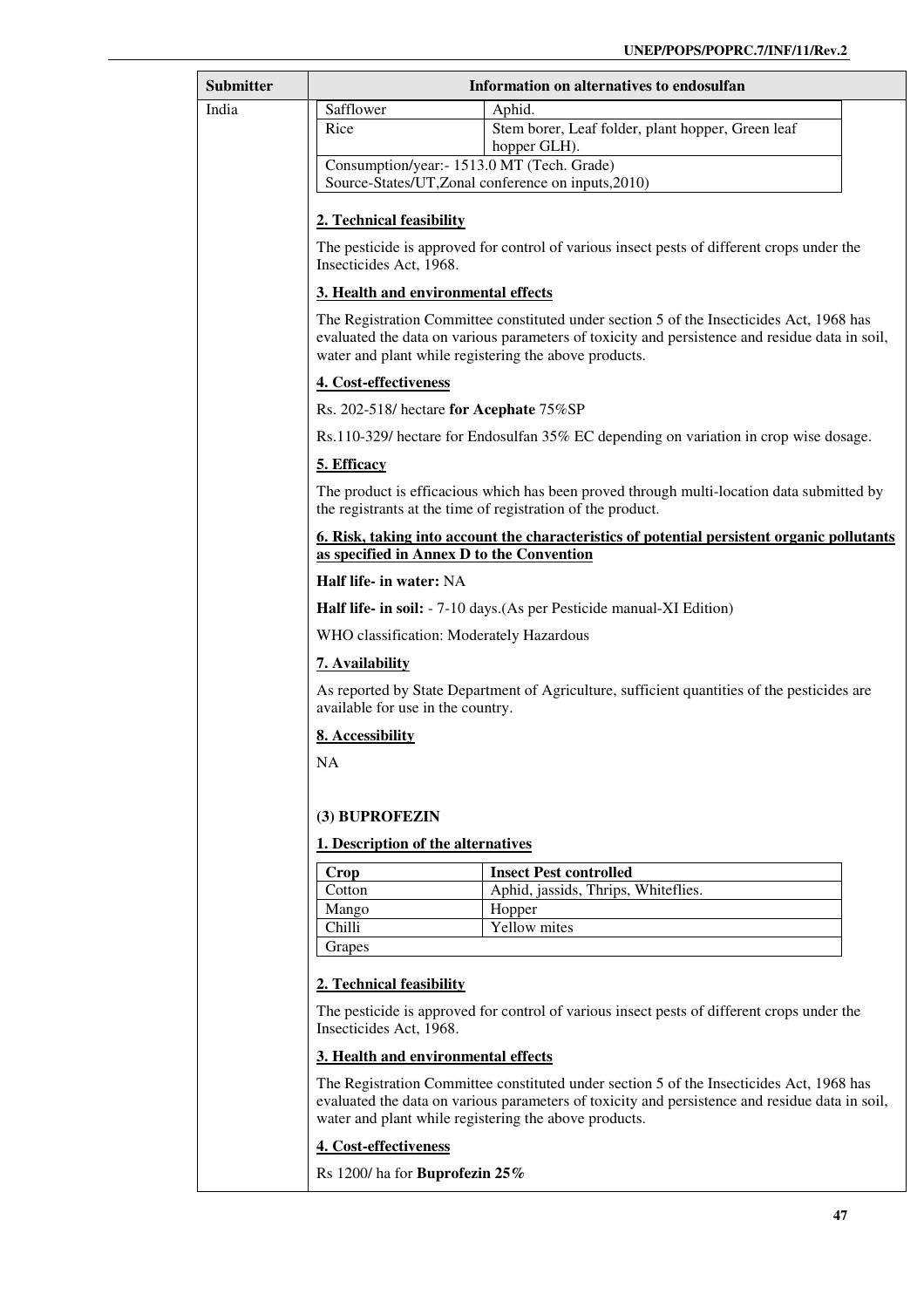| Submitter | Information on alternatives to endosulfan                                                                                                                                                                                                                                                                                                                                                                           |                                                                                                    |  |
|-----------|---------------------------------------------------------------------------------------------------------------------------------------------------------------------------------------------------------------------------------------------------------------------------------------------------------------------------------------------------------------------------------------------------------------------|----------------------------------------------------------------------------------------------------|--|
| India     | Rs.110-329/ hectare for Endosulfan 35% EC depending on variation in crop wise dosage.                                                                                                                                                                                                                                                                                                                               |                                                                                                    |  |
|           | 5. Efficacy                                                                                                                                                                                                                                                                                                                                                                                                         |                                                                                                    |  |
|           | The product is efficacious which has been proved through multi-location data submitted by<br>the registrants at the time of registration of the product.                                                                                                                                                                                                                                                            |                                                                                                    |  |
|           | as specified in Annex D to the Convention                                                                                                                                                                                                                                                                                                                                                                           | <u>6. Risk, taking into account the characteristics of potential persistent organic pollutants</u> |  |
|           |                                                                                                                                                                                                                                                                                                                                                                                                                     | Half life- in water: -51 days at pH 5 and stable at pH 7 & 9 (As per agenda Tech. grade),          |  |
|           |                                                                                                                                                                                                                                                                                                                                                                                                                     | <b>Half life- in soil:</b> - 36-104 days. (As per agenda Tech. grade),                             |  |
|           | WHO classification: Slightly Hazardous                                                                                                                                                                                                                                                                                                                                                                              |                                                                                                    |  |
|           | 7. Availability                                                                                                                                                                                                                                                                                                                                                                                                     |                                                                                                    |  |
|           | As reported by State Department of Agriculture, sufficient quantities of the pesticides are<br>available for use in the country.                                                                                                                                                                                                                                                                                    |                                                                                                    |  |
|           | 8. Accessibility                                                                                                                                                                                                                                                                                                                                                                                                    |                                                                                                    |  |
|           | NA                                                                                                                                                                                                                                                                                                                                                                                                                  |                                                                                                    |  |
|           | 9. Any other information                                                                                                                                                                                                                                                                                                                                                                                            |                                                                                                    |  |
|           |                                                                                                                                                                                                                                                                                                                                                                                                                     | Data regarding toxicity of the pesticide is at Annex I (Sl. No.2)                                  |  |
|           |                                                                                                                                                                                                                                                                                                                                                                                                                     |                                                                                                    |  |
|           | (4) CARBOSULFAN                                                                                                                                                                                                                                                                                                                                                                                                     |                                                                                                    |  |
|           | 1. Description of the alternatives                                                                                                                                                                                                                                                                                                                                                                                  |                                                                                                    |  |
|           | Crop                                                                                                                                                                                                                                                                                                                                                                                                                | <b>Insect Pest controlled</b>                                                                      |  |
|           | Cotton                                                                                                                                                                                                                                                                                                                                                                                                              | Aphid, jassids, Thrips.                                                                            |  |
|           | Chilli                                                                                                                                                                                                                                                                                                                                                                                                              | White aphid.                                                                                       |  |
|           | Rice                                                                                                                                                                                                                                                                                                                                                                                                                | BPH, GLH, WBPH, Gall midge, Stem borer, Leaf<br>folder.                                            |  |
|           | Consumption/year:-131.22 MT(Tech. grade)                                                                                                                                                                                                                                                                                                                                                                            |                                                                                                    |  |
|           |                                                                                                                                                                                                                                                                                                                                                                                                                     | Source-States/UT, Zonal conference on inputs, 2010)                                                |  |
|           | 2. Technical feasibility                                                                                                                                                                                                                                                                                                                                                                                            |                                                                                                    |  |
|           | The pesticide is approved for control of various insect pests of different crops under the<br>Insecticides Act, 1968.<br>3. Health and environmental effects<br>The Registration Committee constituted under section 5 of the Insecticides Act, 1968 has<br>evaluated the data on various parameters of toxicity and persistence and residue data in soil,<br>water and plant while registering the above products. |                                                                                                    |  |
|           |                                                                                                                                                                                                                                                                                                                                                                                                                     |                                                                                                    |  |
|           |                                                                                                                                                                                                                                                                                                                                                                                                                     |                                                                                                    |  |
|           | 4. Cost-effectiveness                                                                                                                                                                                                                                                                                                                                                                                               |                                                                                                    |  |
|           | Cost-Not Available                                                                                                                                                                                                                                                                                                                                                                                                  |                                                                                                    |  |
|           | Rs.110-329/ hectare for Endosulfan 35% EC depending on variation in crop wise dosage.                                                                                                                                                                                                                                                                                                                               |                                                                                                    |  |
|           | 5. Efficacy                                                                                                                                                                                                                                                                                                                                                                                                         |                                                                                                    |  |
|           | The product is efficacious which has been proved through multi-location data submitted by<br>the registrants at the time of registration of the product.                                                                                                                                                                                                                                                            |                                                                                                    |  |
|           | as specified in Annex D to the Convention                                                                                                                                                                                                                                                                                                                                                                           | <u>6. Risk, taking into account the characteristics of potential persistent organic pollutants</u> |  |
|           | Half life- in water: NA                                                                                                                                                                                                                                                                                                                                                                                             |                                                                                                    |  |
|           | manual-XI Edition)                                                                                                                                                                                                                                                                                                                                                                                                  | Half life- in soil: - About 2 years (As per agenda for tech.); 2 to 5 days. (As per Pesticide      |  |
|           | WHO classification: Moderately Hazardous                                                                                                                                                                                                                                                                                                                                                                            |                                                                                                    |  |
|           |                                                                                                                                                                                                                                                                                                                                                                                                                     |                                                                                                    |  |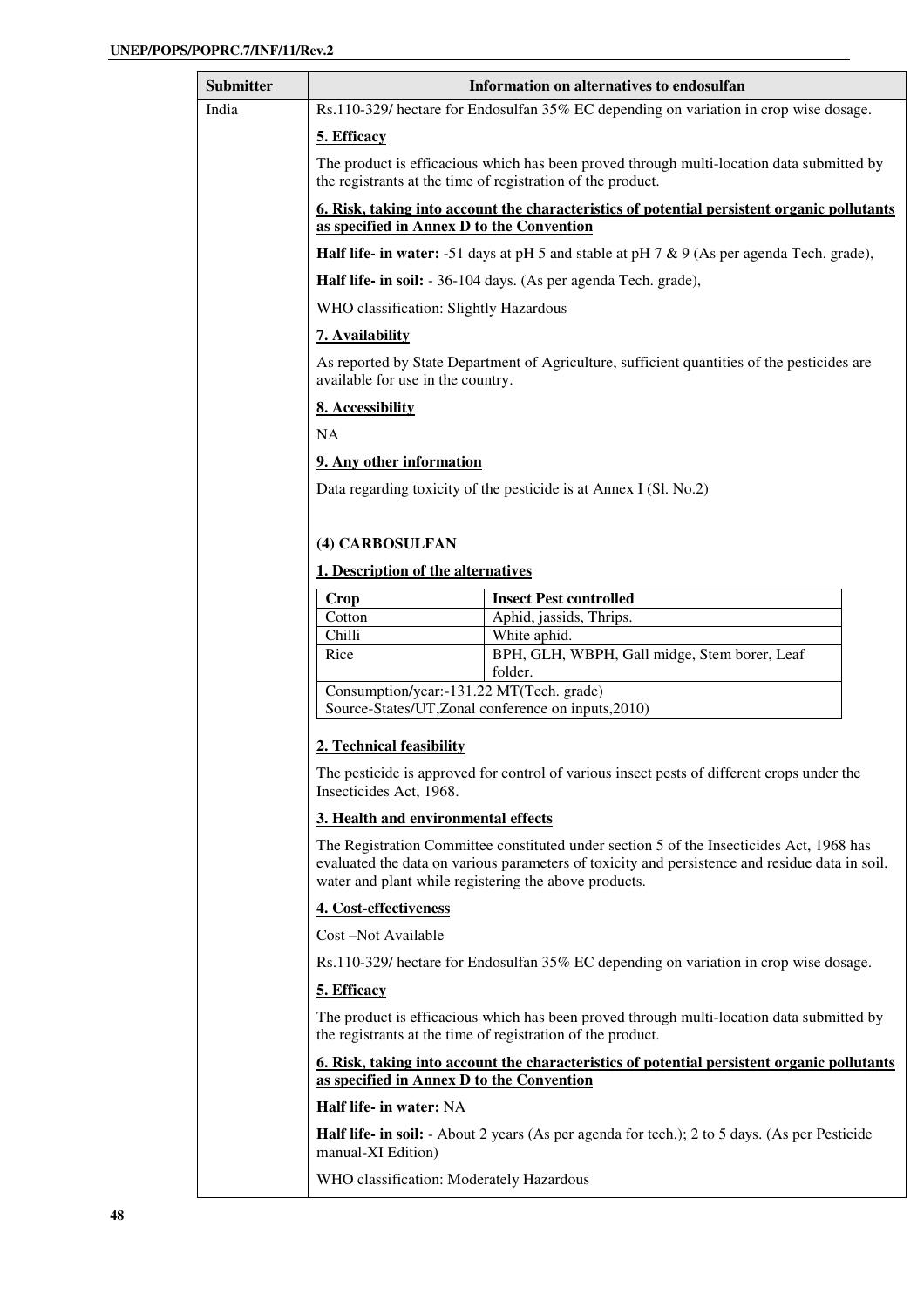| <b>Submitter</b> | Information on alternatives to endosulfan                                                                                                                                                                                                                                                                                                                             |                                                                                             |  |
|------------------|-----------------------------------------------------------------------------------------------------------------------------------------------------------------------------------------------------------------------------------------------------------------------------------------------------------------------------------------------------------------------|---------------------------------------------------------------------------------------------|--|
| India            | 7. Availability                                                                                                                                                                                                                                                                                                                                                       |                                                                                             |  |
|                  | As reported by State Department of Agriculture, sufficient quantities of the pesticides are<br>available for use in the country.                                                                                                                                                                                                                                      |                                                                                             |  |
|                  | 8. Accessibility                                                                                                                                                                                                                                                                                                                                                      |                                                                                             |  |
|                  | <b>NA</b>                                                                                                                                                                                                                                                                                                                                                             |                                                                                             |  |
|                  |                                                                                                                                                                                                                                                                                                                                                                       |                                                                                             |  |
|                  | (5) CHLORPYRIPHOS                                                                                                                                                                                                                                                                                                                                                     |                                                                                             |  |
|                  | 1. Description of the alternatives                                                                                                                                                                                                                                                                                                                                    |                                                                                             |  |
|                  | Crop                                                                                                                                                                                                                                                                                                                                                                  | <b>Insect Pest controlled</b>                                                               |  |
|                  | Cotton                                                                                                                                                                                                                                                                                                                                                                | Aphid, Whiteflies, Bollworm, Cut worm.                                                      |  |
|                  | Rice                                                                                                                                                                                                                                                                                                                                                                  | BPH, GLH, Stem borer, Leaf folder, Gall midge, Grass                                        |  |
|                  | Ground nut                                                                                                                                                                                                                                                                                                                                                            | hopper.<br>Aphid, root grub.                                                                |  |
|                  | Mustard                                                                                                                                                                                                                                                                                                                                                               | Aphid                                                                                       |  |
|                  | Gram                                                                                                                                                                                                                                                                                                                                                                  | Cut worm, Pod borer.                                                                        |  |
|                  | <b>Beans</b>                                                                                                                                                                                                                                                                                                                                                          | Pod borer, Black bug.                                                                       |  |
|                  | Sugarcane                                                                                                                                                                                                                                                                                                                                                             | Black bug, Early shoot & stalk borer, Pyrilla                                               |  |
|                  | <b>Brinjal</b>                                                                                                                                                                                                                                                                                                                                                        | Shoot & fruit borer,                                                                        |  |
|                  | Cabbage                                                                                                                                                                                                                                                                                                                                                               | Diamond back moth.                                                                          |  |
|                  | Onion                                                                                                                                                                                                                                                                                                                                                                 | Root grub                                                                                   |  |
|                  | Apple                                                                                                                                                                                                                                                                                                                                                                 | Aphid                                                                                       |  |
|                  | Ber                                                                                                                                                                                                                                                                                                                                                                   | Leaf hopper                                                                                 |  |
|                  | Citrus                                                                                                                                                                                                                                                                                                                                                                | Black citrus aphid                                                                          |  |
|                  | Tobacco                                                                                                                                                                                                                                                                                                                                                               | Ground beetle                                                                               |  |
|                  | Wheat, Barley, Gram,<br>Sugarcane                                                                                                                                                                                                                                                                                                                                     | Termite control.                                                                            |  |
|                  | Consumption/year:- 1540.90 MT(Tech. grade).                                                                                                                                                                                                                                                                                                                           |                                                                                             |  |
|                  | Source-States/UT, Zonal conference on inputs, 2010)                                                                                                                                                                                                                                                                                                                   |                                                                                             |  |
|                  | 2. Technical feasibility                                                                                                                                                                                                                                                                                                                                              |                                                                                             |  |
|                  |                                                                                                                                                                                                                                                                                                                                                                       |                                                                                             |  |
|                  | The pesticide is approved for control of various insect pests of different crops under the<br>Insecticides Act, 1968.                                                                                                                                                                                                                                                 |                                                                                             |  |
|                  | 3. Health and environmental effects                                                                                                                                                                                                                                                                                                                                   |                                                                                             |  |
|                  | The Registration Committee constituted under section 5 of the Insecticides Act, 1968 has<br>evaluated the data on various parameters of toxicity and persistence and residue data in soil,<br>water and plant while registering the above products. Hence, the insecticides used as per the<br>recommended dose have no health hazards and ill environmental effects. |                                                                                             |  |
|                  | 4. Cost-effectiveness                                                                                                                                                                                                                                                                                                                                                 |                                                                                             |  |
|                  | Rs 241-362/ hectare for Chlorpyriphos 20%EC Rs.110-329/ hectare for Endosulfan 35%<br>EC depending on variation in crop wise dosage.                                                                                                                                                                                                                                  |                                                                                             |  |
|                  | 5. Efficacy                                                                                                                                                                                                                                                                                                                                                           |                                                                                             |  |
|                  | The product is efficacious which has been proved through multi-location data submitted by<br>the registrants at the time of registration of the product.                                                                                                                                                                                                              |                                                                                             |  |
|                  | <u><b>6. Risk, taking into account the characteristics of potential persistent organic pollutants</b></u>                                                                                                                                                                                                                                                             |                                                                                             |  |
|                  | as specified in Annex D to the Convention                                                                                                                                                                                                                                                                                                                             |                                                                                             |  |
|                  | Half life- in water: - 1.5 to 100 days. (As per Pesticide manual-XI Edition)                                                                                                                                                                                                                                                                                          |                                                                                             |  |
|                  | Half life- in soil: - 60 to 120 days. (As per Pesticide manual-XI Edition)                                                                                                                                                                                                                                                                                            |                                                                                             |  |
|                  |                                                                                                                                                                                                                                                                                                                                                                       | WHO classification: Moderately Hazardous                                                    |  |
|                  | 7. Availability                                                                                                                                                                                                                                                                                                                                                       |                                                                                             |  |
|                  |                                                                                                                                                                                                                                                                                                                                                                       | As reported by State Department of Agriculture, sufficient quantities of the pesticides are |  |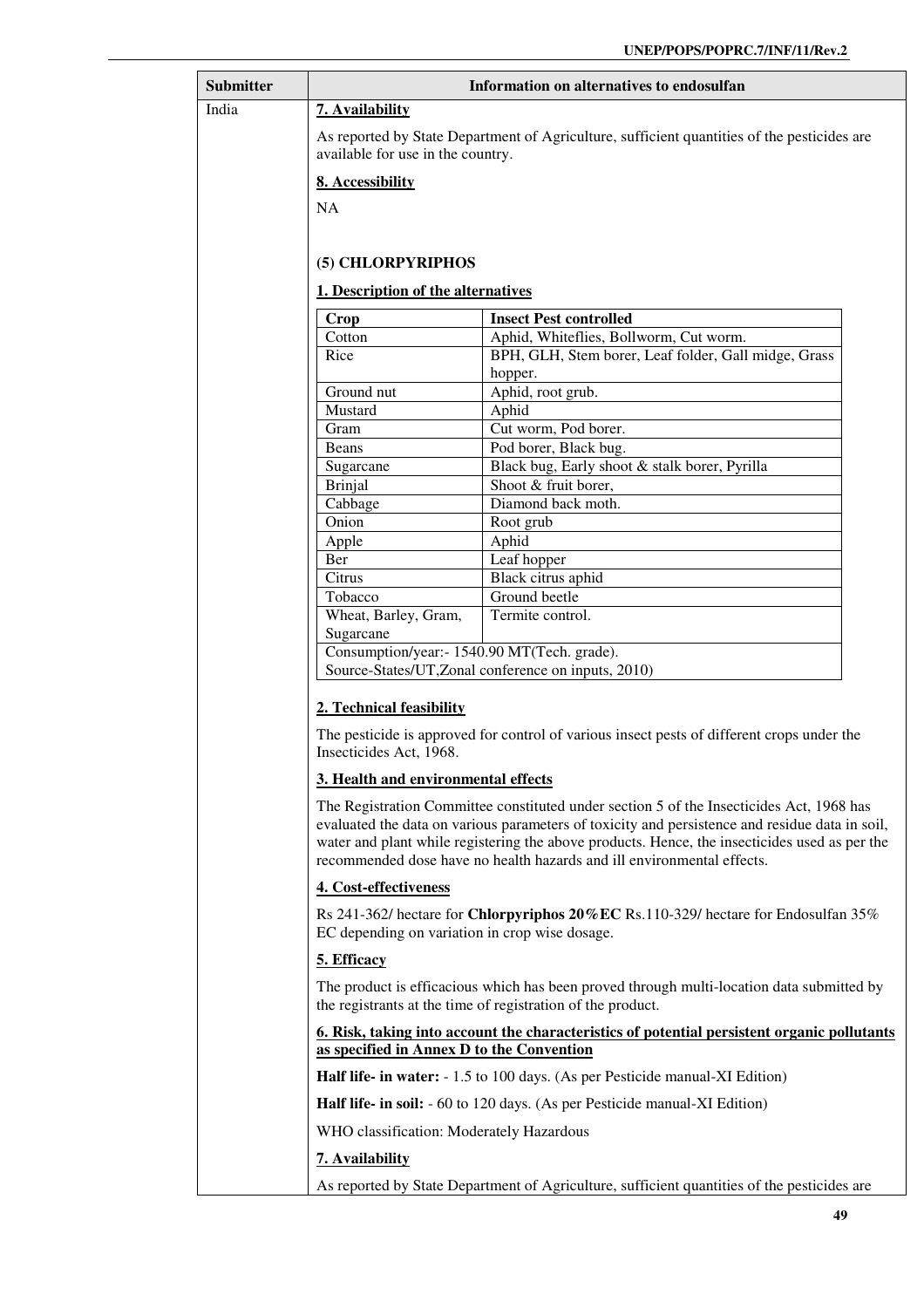| <b>Submitter</b> | Information on alternatives to endosulfan             |                                                                                                                                                                                            |
|------------------|-------------------------------------------------------|--------------------------------------------------------------------------------------------------------------------------------------------------------------------------------------------|
| India            | available for use in the country.                     |                                                                                                                                                                                            |
|                  | 8. Accessibility                                      |                                                                                                                                                                                            |
|                  | <b>NA</b>                                             |                                                                                                                                                                                            |
|                  |                                                       |                                                                                                                                                                                            |
|                  |                                                       |                                                                                                                                                                                            |
|                  | (6) CHLORANTRANILIPROLE                               |                                                                                                                                                                                            |
|                  | 1. Description of the alternatives                    |                                                                                                                                                                                            |
|                  | Crop                                                  | <b>Insect Pest controlled</b>                                                                                                                                                              |
|                  | Cotton                                                | Bollworm                                                                                                                                                                                   |
|                  | Cabbage                                               | Diamond back moth.                                                                                                                                                                         |
|                  | Sugar cane                                            | Termite, early shoot borer, Top borer                                                                                                                                                      |
|                  | Rice                                                  | Stem borer, Leaf folder                                                                                                                                                                    |
|                  | Tomato                                                | Fruit borer                                                                                                                                                                                |
|                  | Chilli<br><b>Brinjal</b>                              | Fruit borer<br>Shoot & Fruit borer                                                                                                                                                         |
|                  | Pigeon pea                                            | Pod borer                                                                                                                                                                                  |
|                  | Soybean                                               | Green semilooper, Stem fly, Girdle beetle.                                                                                                                                                 |
|                  | Consumption/year:- NA                                 |                                                                                                                                                                                            |
|                  |                                                       |                                                                                                                                                                                            |
|                  | 2. Technical feasibility                              |                                                                                                                                                                                            |
|                  | Insecticides Act, 1968.                               | The pesticide is approved for control of various insect pests of different crops under the                                                                                                 |
|                  | 3. Health and environmental effects                   |                                                                                                                                                                                            |
|                  | water and plant while registering the above products. | The Registration Committee constituted under section 5 of the Insecticides Act, 1968 has<br>evaluated the data on various parameters of toxicity and persistence and residue data in soil, |
|                  | 4. Cost-effectiveness                                 |                                                                                                                                                                                            |
|                  |                                                       | Rs.1563-2055/ hectare for Chlorantraniliprole 18.5%SC                                                                                                                                      |
|                  |                                                       | Rs.110-329/ hectare for Endosulfan 35% EC depending on variation in crop wise dosage.                                                                                                      |
|                  | 5. Efficacy                                           |                                                                                                                                                                                            |
|                  |                                                       | The product is efficacious which has been proved through multi-location data submitted by<br>the registrants at the time of registration of the product.                                   |
|                  | as specified in Annex D to the Convention             | 6. Risk, taking into account the characteristics of potential persistent organic pollutants                                                                                                |
|                  |                                                       | Half life- in water: 14 to 38 days (As per agenda Tech. grade).                                                                                                                            |
|                  | 1.32 to 1.39 days in India for formulation.           |                                                                                                                                                                                            |
|                  |                                                       | Half life- in soil: - 95.03 to 120 days. (As per agenda Tech. grade).                                                                                                                      |
|                  | 3.64 to 4.59 days in India for formulation.           |                                                                                                                                                                                            |
|                  | 7. Availability                                       |                                                                                                                                                                                            |
|                  | available for use in the country.                     | As reported by State Department of Agriculture, sufficient quantities of the pesticides are                                                                                                |
|                  | 8. Accessibility                                      |                                                                                                                                                                                            |
|                  | <b>NA</b>                                             |                                                                                                                                                                                            |
|                  |                                                       |                                                                                                                                                                                            |
|                  | 9. Any other information                              |                                                                                                                                                                                            |
|                  |                                                       | Data regarding toxicity of the pesticide is at Annexe I Sl No 1                                                                                                                            |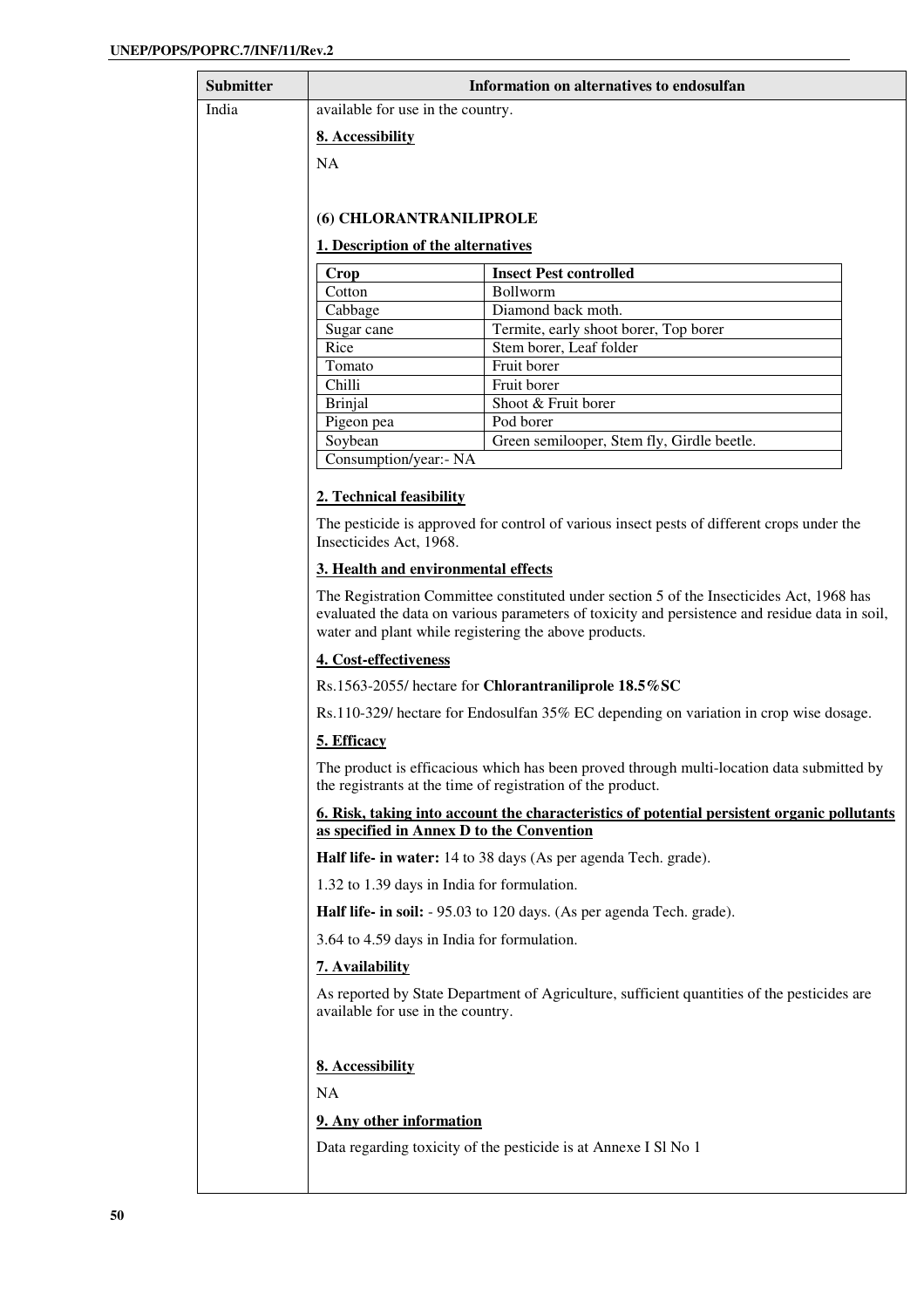| Submitter | Information on alternatives to endosulfan                                                                                                                |                                                                                                                                                                                            |  |
|-----------|----------------------------------------------------------------------------------------------------------------------------------------------------------|--------------------------------------------------------------------------------------------------------------------------------------------------------------------------------------------|--|
| India     | (7) EMAMECTIN BENZOATE                                                                                                                                   |                                                                                                                                                                                            |  |
|           | 1. Description of the alternatives                                                                                                                       |                                                                                                                                                                                            |  |
|           | Crop                                                                                                                                                     | <b>Insect Pest controlled</b>                                                                                                                                                              |  |
|           | Cotton                                                                                                                                                   | Boll worm                                                                                                                                                                                  |  |
|           | Cabbage                                                                                                                                                  | Diamond back moth                                                                                                                                                                          |  |
|           | Chilli                                                                                                                                                   | Thrips, Mites, fruit borer                                                                                                                                                                 |  |
|           | <b>Brinjal</b>                                                                                                                                           | Fruit & shoot borer                                                                                                                                                                        |  |
|           | Red gram                                                                                                                                                 | Pod borer                                                                                                                                                                                  |  |
|           | Chick pea                                                                                                                                                | Pod borer                                                                                                                                                                                  |  |
|           | Grapes<br>Consumption/year:- NA                                                                                                                          | Thrips                                                                                                                                                                                     |  |
|           |                                                                                                                                                          |                                                                                                                                                                                            |  |
|           | 2. Technical feasibility                                                                                                                                 |                                                                                                                                                                                            |  |
|           | Insecticides Act, 1968.                                                                                                                                  | The pesticide is approved for control of various insect pests of different crops under the                                                                                                 |  |
|           | 3. Health and environmental effects                                                                                                                      |                                                                                                                                                                                            |  |
|           | water and plant while registering the above products.                                                                                                    | The Registration Committee constituted under section 5 of the Insecticides Act, 1968 has<br>evaluated the data on various parameters of toxicity and persistence and residue data in soil, |  |
|           | 4. Cost-effectiveness                                                                                                                                    |                                                                                                                                                                                            |  |
|           | Cost Not Available.                                                                                                                                      |                                                                                                                                                                                            |  |
|           | Rs.110-329/ hectare for Endosulfan 35% EC depending on variation in crop wise dosage.                                                                    |                                                                                                                                                                                            |  |
|           | 5. Efficacy                                                                                                                                              |                                                                                                                                                                                            |  |
|           | The product is efficacious which has been proved through multi-location data submitted by<br>the registrants at the time of registration of the product. |                                                                                                                                                                                            |  |
|           | <u>6. Risk, taking into account the characteristics of potential persistent organic pollutants</u><br>as specified in Annex D to the Convention          |                                                                                                                                                                                            |  |
|           | <b>Half life- in water:</b> - 19.5 weeks in pH 9.0 and stable up to 6 weeks at pH-5.2 to 8.0 (As per<br>agenda Tech. grade).                             |                                                                                                                                                                                            |  |
|           | 1.03 to 1.26 days in India for formulation.                                                                                                              |                                                                                                                                                                                            |  |
|           | Half life- in soil: - 174.2 days. (As per agenda Tech. grade).                                                                                           |                                                                                                                                                                                            |  |
|           | 2.04 to 2.89 days, in India for formulation.                                                                                                             |                                                                                                                                                                                            |  |
|           | 7. Availability                                                                                                                                          |                                                                                                                                                                                            |  |
|           | As reported by State Departments of Agriculture, sufficient quantities of the pesticides are<br>available for use in the country.                        |                                                                                                                                                                                            |  |
|           | 8. Accessibility                                                                                                                                         |                                                                                                                                                                                            |  |
|           | NA                                                                                                                                                       |                                                                                                                                                                                            |  |
|           |                                                                                                                                                          |                                                                                                                                                                                            |  |
|           | (8) DELTAMETHRIN                                                                                                                                         |                                                                                                                                                                                            |  |
|           | 1. Description of the alternatives                                                                                                                       |                                                                                                                                                                                            |  |
|           | Crop                                                                                                                                                     | <b>Insect Pest controlled</b>                                                                                                                                                              |  |
|           | Cotton                                                                                                                                                   | Boll worm, Sucking pests.                                                                                                                                                                  |  |
|           | Chick pea                                                                                                                                                | Fruit borer                                                                                                                                                                                |  |
|           | Chilli                                                                                                                                                   | Fruit borer                                                                                                                                                                                |  |
|           | Rice                                                                                                                                                     | Stem borer, Leaf folder                                                                                                                                                                    |  |
|           | Tea                                                                                                                                                      | Thrips, Caterpiller, Leaf roller, Looper.                                                                                                                                                  |  |
|           | <b>Bhindi</b>                                                                                                                                            | Shoot & fruit borer, jassids.                                                                                                                                                              |  |
|           | Ground nut                                                                                                                                               | Leaf miner.                                                                                                                                                                                |  |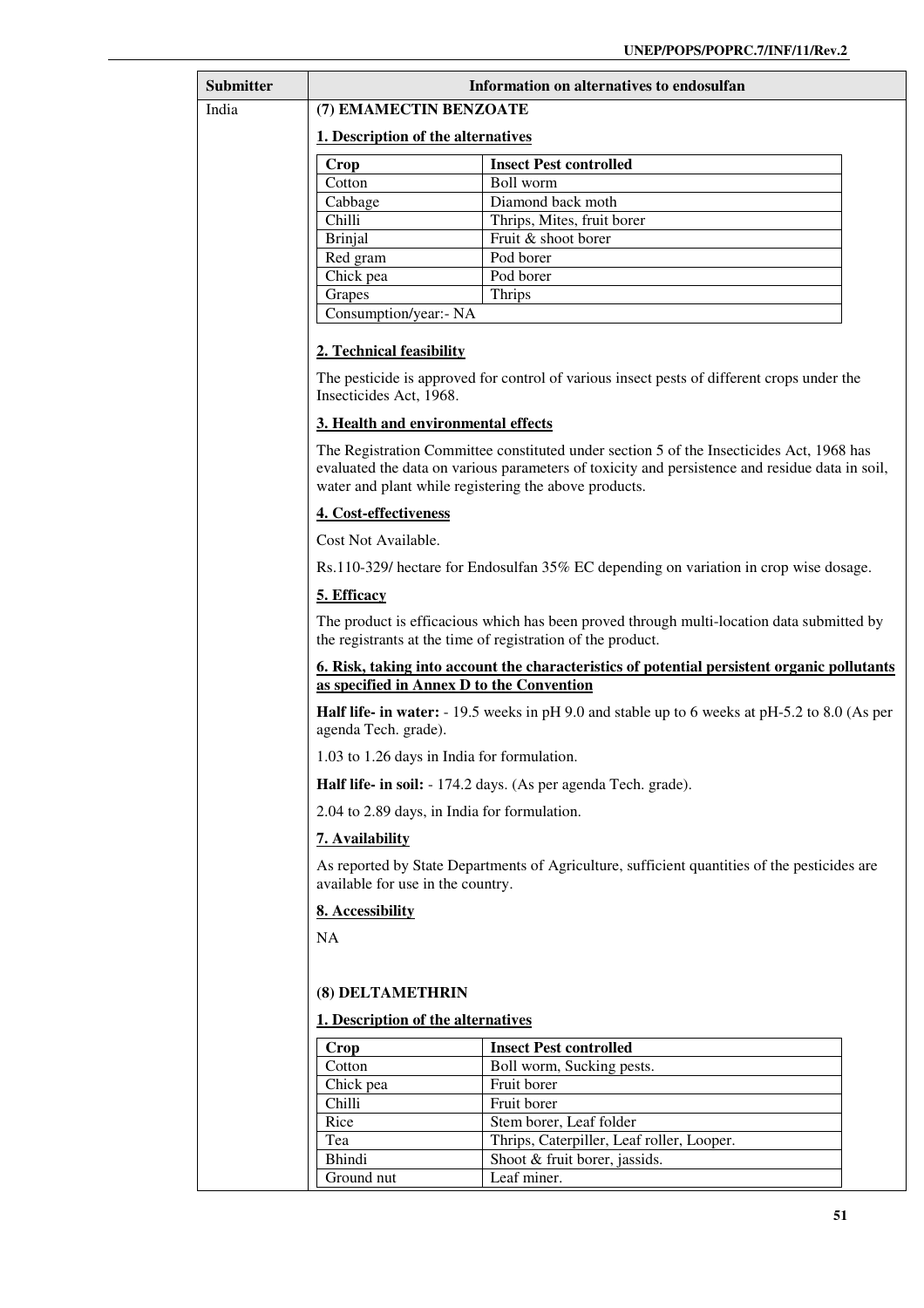| Submitter       | Information on alternatives to endosulfan                                                                                        |                                                                                                                                                                                            |  |
|-----------------|----------------------------------------------------------------------------------------------------------------------------------|--------------------------------------------------------------------------------------------------------------------------------------------------------------------------------------------|--|
| India           | Mango                                                                                                                            | Hoppers.                                                                                                                                                                                   |  |
|                 | Consumption/year:- 94.0 MT (Tech.grade).                                                                                         |                                                                                                                                                                                            |  |
|                 |                                                                                                                                  | Source-States/UT, Zonal conference on inputs, 2010)                                                                                                                                        |  |
|                 | 2. Technical feasibility                                                                                                         |                                                                                                                                                                                            |  |
|                 | The pesticide is approved for control of various insect pests of different crops under the<br>Insecticides Act, 1968.            |                                                                                                                                                                                            |  |
|                 | 3. Health and environmental effects                                                                                              |                                                                                                                                                                                            |  |
|                 | water and plant while registering the above products.                                                                            | The Registration Committee constituted under section 5 of the Insecticides Act, 1968 has<br>evaluated the data on various parameters of toxicity and persistence and residue data in soil, |  |
|                 | 4. Cost-effectiveness                                                                                                            |                                                                                                                                                                                            |  |
|                 | Rs172-215/ hectare for Deltamethrin2.8%EC                                                                                        |                                                                                                                                                                                            |  |
|                 |                                                                                                                                  | Rs.110-329/ hectare for Endosulfan 35% EC depending on variation in crop wise dosage.                                                                                                      |  |
|                 | 5. Efficacy                                                                                                                      |                                                                                                                                                                                            |  |
|                 |                                                                                                                                  | The product is efficacious which has been proved through multi-location data submitted by<br>the registrants at the time of registration of the product.                                   |  |
|                 |                                                                                                                                  | <u>6. Risk, taking into account the characteristics of potential persistent organic pollutants</u>                                                                                         |  |
|                 | as specified in Annex D to the Convention                                                                                        |                                                                                                                                                                                            |  |
|                 |                                                                                                                                  | Half life- in water: -2.5 days at pH-9. (As per Pesticide Manual XI Edition).                                                                                                              |  |
|                 | Half life- in soil: - 21 to 36 days. (As per Pesticide Manual XI Edition).                                                       |                                                                                                                                                                                            |  |
|                 | WHO classification: Moderately Hazardous.                                                                                        |                                                                                                                                                                                            |  |
| 7. Availability |                                                                                                                                  |                                                                                                                                                                                            |  |
|                 | As reported by State Department of Agriculture, sufficient quantities of the pesticides are<br>available for use in the country. |                                                                                                                                                                                            |  |
|                 | 8. Accessibility                                                                                                                 |                                                                                                                                                                                            |  |
|                 | NA                                                                                                                               |                                                                                                                                                                                            |  |
|                 |                                                                                                                                  |                                                                                                                                                                                            |  |
|                 | (9) FIPRONIL                                                                                                                     |                                                                                                                                                                                            |  |
|                 |                                                                                                                                  |                                                                                                                                                                                            |  |
|                 | 1. Description of the alternatives                                                                                               |                                                                                                                                                                                            |  |
|                 | Crop                                                                                                                             | <b>Insect Pest controlled</b>                                                                                                                                                              |  |
|                 | Cotton<br>Cabbage                                                                                                                | Aphid, jassids, Thrips, Whiteflies, Boll worms.<br>Diamond back moth.                                                                                                                      |  |
|                 | Chilli                                                                                                                           | Thrips, Aphids, fruit borer.                                                                                                                                                               |  |
|                 | Rice                                                                                                                             | Brown Plant hopper (BPH), WBPH, GLH, Gall midge,                                                                                                                                           |  |
|                 |                                                                                                                                  | Whorl maggot, Stem borer.                                                                                                                                                                  |  |
|                 | Sugar cane                                                                                                                       | Early shoot borer, Root borer.                                                                                                                                                             |  |
|                 | Consumption/year:- 46.34 MT (Tech grade).                                                                                        |                                                                                                                                                                                            |  |
|                 |                                                                                                                                  | Source-States/UT, Zonal conference on inputs, 2010)                                                                                                                                        |  |
|                 | 2. Technical feasibility                                                                                                         |                                                                                                                                                                                            |  |
|                 | Insecticides Act, 1968.                                                                                                          | The pesticide is approved for control of various insect pests of different crops under the                                                                                                 |  |
|                 | 3. Health and environmental effects                                                                                              |                                                                                                                                                                                            |  |

The Registration Committee constituted under section 5 of the Insecticides Act, 1968 has evaluated the data on various parameters of toxicity and persistence and residue data in soil,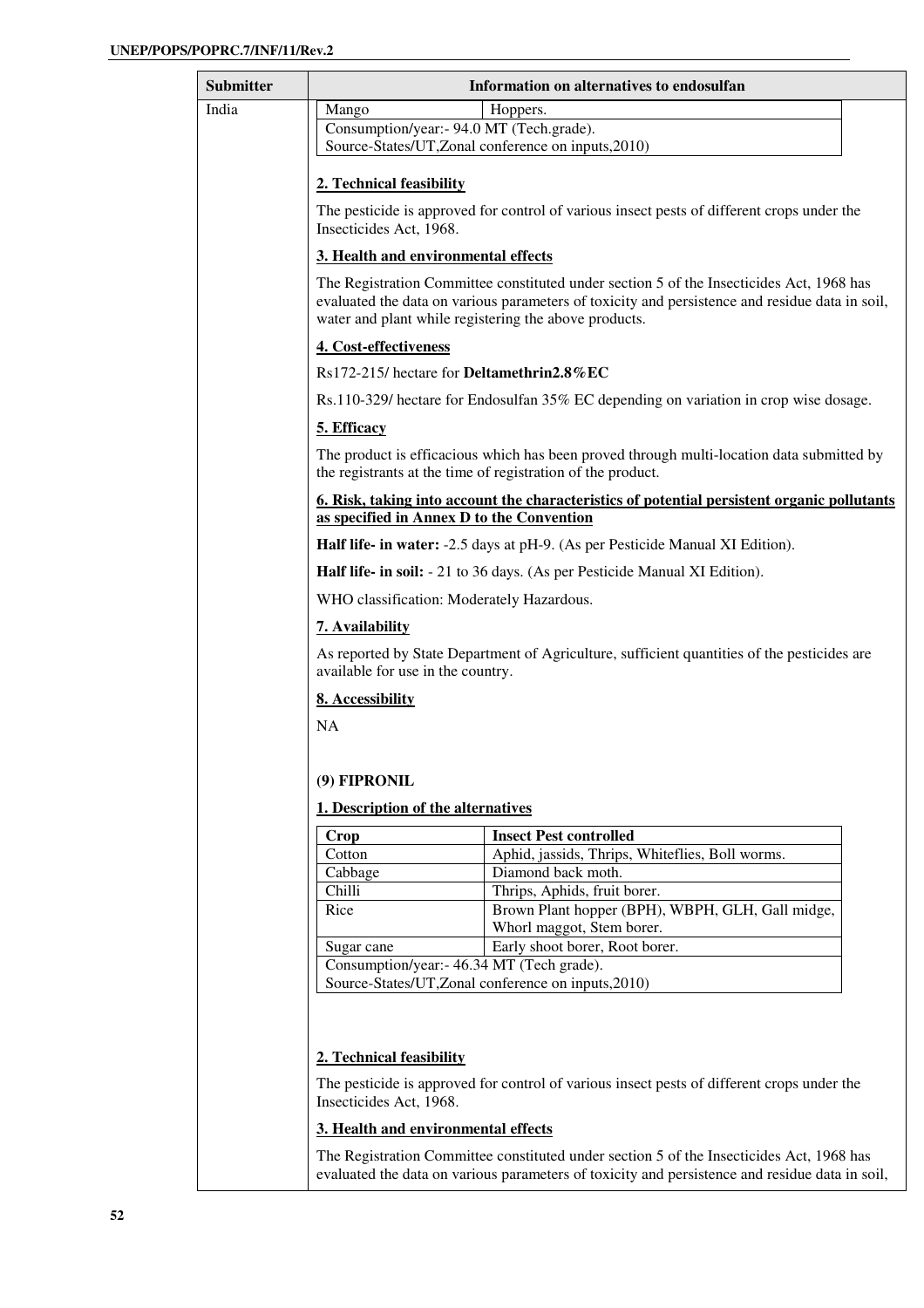| <b>Submitter</b> | Information on alternatives to endosulfan                                                                                                                                                                                                           |                                                                                                    |
|------------------|-----------------------------------------------------------------------------------------------------------------------------------------------------------------------------------------------------------------------------------------------------|----------------------------------------------------------------------------------------------------|
| India            | water and plant while registering the above products.                                                                                                                                                                                               |                                                                                                    |
|                  | 4. Cost-effectiveness                                                                                                                                                                                                                               |                                                                                                    |
|                  | Rs 1120-2800/ hectare for Fipronil 5% EC                                                                                                                                                                                                            |                                                                                                    |
|                  | Rs.110-329/ hectare for Endosulfan 35% EC depending on variation in crop wise dosage.                                                                                                                                                               |                                                                                                    |
|                  | 5. Efficacy                                                                                                                                                                                                                                         |                                                                                                    |
|                  |                                                                                                                                                                                                                                                     | The product is efficacious which has been proved through multi-location data submitted by          |
|                  |                                                                                                                                                                                                                                                     | the registrants at the time of registration of the product.                                        |
|                  | as specified in Annex D to the Convention                                                                                                                                                                                                           | <u>6. Risk, taking into account the characteristics of potential persistent organic pollutants</u> |
|                  | Manual XI <sup>th</sup> Edition).                                                                                                                                                                                                                   | <b>Half life- in water:</b> - 28 days at pH-9 and stable in water at pH-5 $\&$ 7 (As per Pesticide |
|                  | Half life- in soil: - NA                                                                                                                                                                                                                            |                                                                                                    |
|                  | WHO Classification: Moderately Hazardous                                                                                                                                                                                                            |                                                                                                    |
|                  | <b>7. Availability</b>                                                                                                                                                                                                                              |                                                                                                    |
|                  | available for use in the country.                                                                                                                                                                                                                   | As reported by State Departments of Agriculture, sufficient quantities of the pesticides are       |
|                  | 8. Accessibility                                                                                                                                                                                                                                    |                                                                                                    |
|                  | <b>NA</b>                                                                                                                                                                                                                                           |                                                                                                    |
|                  |                                                                                                                                                                                                                                                     |                                                                                                    |
|                  | (10) LAMBDA- CYHALOTHRIN                                                                                                                                                                                                                            |                                                                                                    |
|                  | 1. Description of the alternatives                                                                                                                                                                                                                  |                                                                                                    |
|                  | Crop                                                                                                                                                                                                                                                | <b>Insect Pest controlled</b>                                                                      |
|                  | Cotton                                                                                                                                                                                                                                              | Jassids, Thrips, Boll worm. Whiteflies.                                                            |
|                  | <b>Brinjal</b>                                                                                                                                                                                                                                      | Shoot & fruit borer                                                                                |
|                  | Chilli                                                                                                                                                                                                                                              | Thrips, Mite, Fruit borer.                                                                         |
|                  | Rice                                                                                                                                                                                                                                                | Leaf folder, Stem borer, GLH, Gall midge,                                                          |
|                  |                                                                                                                                                                                                                                                     | Hispa, thrips.                                                                                     |
|                  | Tomato                                                                                                                                                                                                                                              | Fruit borer.                                                                                       |
|                  | Pigeon pea                                                                                                                                                                                                                                          | Pod borer, pod fly.                                                                                |
|                  | Onion<br><b>Bhindi</b>                                                                                                                                                                                                                              | Thrips.<br>Jassids, Shoot borer.                                                                   |
|                  | Chick pea                                                                                                                                                                                                                                           | Pod borer.                                                                                         |
|                  | Groundnut                                                                                                                                                                                                                                           | Thrips, Leaf hopper, Leaf miner.                                                                   |
|                  | Mango                                                                                                                                                                                                                                               | Hoppers                                                                                            |
|                  | Consumption/year: - 90.2 MT (Tech. grade).                                                                                                                                                                                                          |                                                                                                    |
|                  |                                                                                                                                                                                                                                                     | Source-States/UT, Zonal conference on inputs, 2010)                                                |
|                  | 2. Technical feasibility                                                                                                                                                                                                                            |                                                                                                    |
|                  | The pesticide is approved for control of various insect pests of different crops under the<br>Insecticides Act, 1968.                                                                                                                               |                                                                                                    |
|                  | 3. Health and environmental effects                                                                                                                                                                                                                 |                                                                                                    |
|                  | The Registration Committee constituted under section 5 of the Insecticides Act, 1968 has<br>evaluated the data on various parameters of toxicity and persistence and residue data in soil,<br>water and plant while registering the above products. |                                                                                                    |
|                  | 4. Cost-effectiveness                                                                                                                                                                                                                               |                                                                                                    |
|                  | Cost Not Available.                                                                                                                                                                                                                                 |                                                                                                    |
|                  |                                                                                                                                                                                                                                                     | Rs.110-329/ hectare for Endosulfan 35% EC depending on variation in crop wise dosage.              |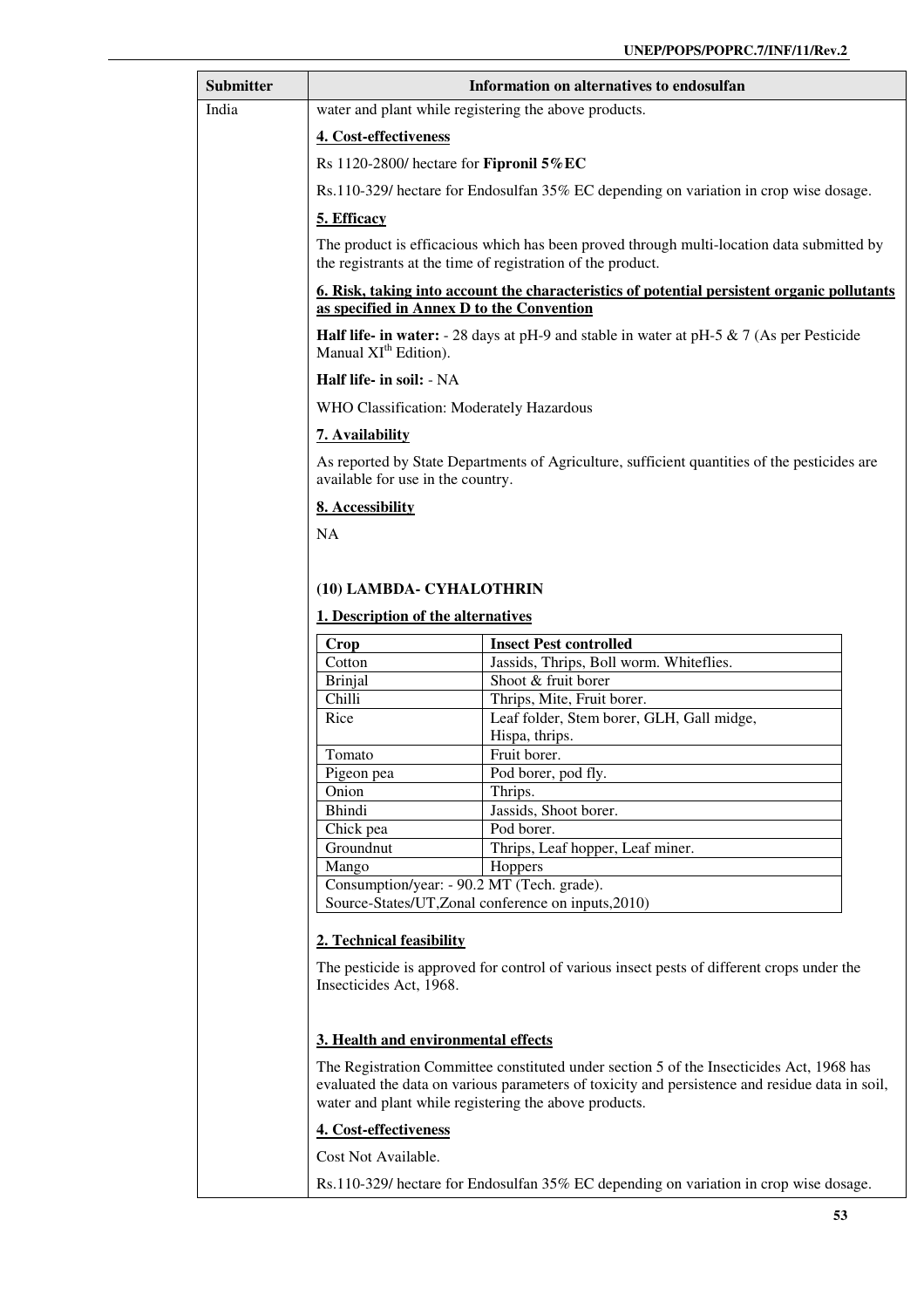| Submitter |                                                                                                                                                                                                                                                     | Information on alternatives to endosulfan                                                   |
|-----------|-----------------------------------------------------------------------------------------------------------------------------------------------------------------------------------------------------------------------------------------------------|---------------------------------------------------------------------------------------------|
| India     | 5. Efficacy                                                                                                                                                                                                                                         |                                                                                             |
|           | The product is efficacious which has been proved through multi-location data submitted by<br>the registrants at the time of registration of these products.                                                                                         |                                                                                             |
|           | 6. Risk, taking into account the characteristics of potential persistent organic pollutants<br>as specified in Annex D to the Convention                                                                                                            |                                                                                             |
|           |                                                                                                                                                                                                                                                     | Half life- in water: 7 days at pH-9 (As per agenda tech. grade)                             |
|           |                                                                                                                                                                                                                                                     | <b>Half life- in soil:</b> - 22 to 82 days (As per agenda in tech. grade)                   |
|           |                                                                                                                                                                                                                                                     | 4 to 12 weeks (As per Pesticide Manual XI th Edition).                                      |
|           | WHO classification: Moderately Hazardous.                                                                                                                                                                                                           |                                                                                             |
|           | 7. Availability                                                                                                                                                                                                                                     |                                                                                             |
|           | available for use in the country.                                                                                                                                                                                                                   | As reported by State Department of Agriculture, sufficient quantities of the pesticides are |
|           | 8. Accessibility                                                                                                                                                                                                                                    |                                                                                             |
|           | <b>NA</b>                                                                                                                                                                                                                                           |                                                                                             |
|           | 9. Any other information                                                                                                                                                                                                                            |                                                                                             |
|           |                                                                                                                                                                                                                                                     | Data regarding toxicity of the pesticide is at Annexe I SI No 8                             |
|           | (11) THIAMETHOXAM                                                                                                                                                                                                                                   |                                                                                             |
|           | 1. Description of the alternatives                                                                                                                                                                                                                  |                                                                                             |
|           | Crop                                                                                                                                                                                                                                                | <b>Insect Pest controlled</b>                                                               |
|           | Cotton                                                                                                                                                                                                                                              | Aphid, jassids, Thrips, Whiteflies.                                                         |
|           | Mango                                                                                                                                                                                                                                               | Hopper                                                                                      |
|           | Okra                                                                                                                                                                                                                                                | Aphid, Jassid, Whitefly.                                                                    |
|           | Rice                                                                                                                                                                                                                                                | BPH, WBPH, GLH, Stem borer, Gall midge, Leaf-                                               |
|           |                                                                                                                                                                                                                                                     | folder.                                                                                     |
|           | Sorghum<br>Wheat                                                                                                                                                                                                                                    | Shootfly.<br>Termites, Aphid.                                                               |
|           | Mustard                                                                                                                                                                                                                                             | Aphid                                                                                       |
|           | Tomato & Brinial                                                                                                                                                                                                                                    | Whiteflies                                                                                  |
|           | Tea                                                                                                                                                                                                                                                 | Mosquito bug                                                                                |
|           | Potato                                                                                                                                                                                                                                              | Aphids                                                                                      |
|           | Citrus                                                                                                                                                                                                                                              | Psylla                                                                                      |
|           | Consumption/year: - NA                                                                                                                                                                                                                              |                                                                                             |
|           | 2. Technical feasibility                                                                                                                                                                                                                            |                                                                                             |
|           | Insecticides Act, 1968.                                                                                                                                                                                                                             | The pesticide is approved for control of various insect pests of different crops under the  |
|           | 3. Health and environmental effects                                                                                                                                                                                                                 |                                                                                             |
|           | The Registration Committee constituted under section 5 of the Insecticides Act, 1968 has<br>evaluated the data on various parameters of toxicity and persistence and residue data in soil,<br>water and plant while registering the above products. |                                                                                             |
|           | 4. Cost-effectiveness                                                                                                                                                                                                                               |                                                                                             |
|           | Rs. $400/$ = per kg/lit.                                                                                                                                                                                                                            |                                                                                             |
|           | Cost per hectare is Rs 180                                                                                                                                                                                                                          |                                                                                             |
|           | Cost of Endosulfan 35% EC varies from Rs. 110 to Rs. 329 per hectare depending on<br>variation in crop wise dosage.                                                                                                                                 |                                                                                             |
|           | 5. Efficacy                                                                                                                                                                                                                                         |                                                                                             |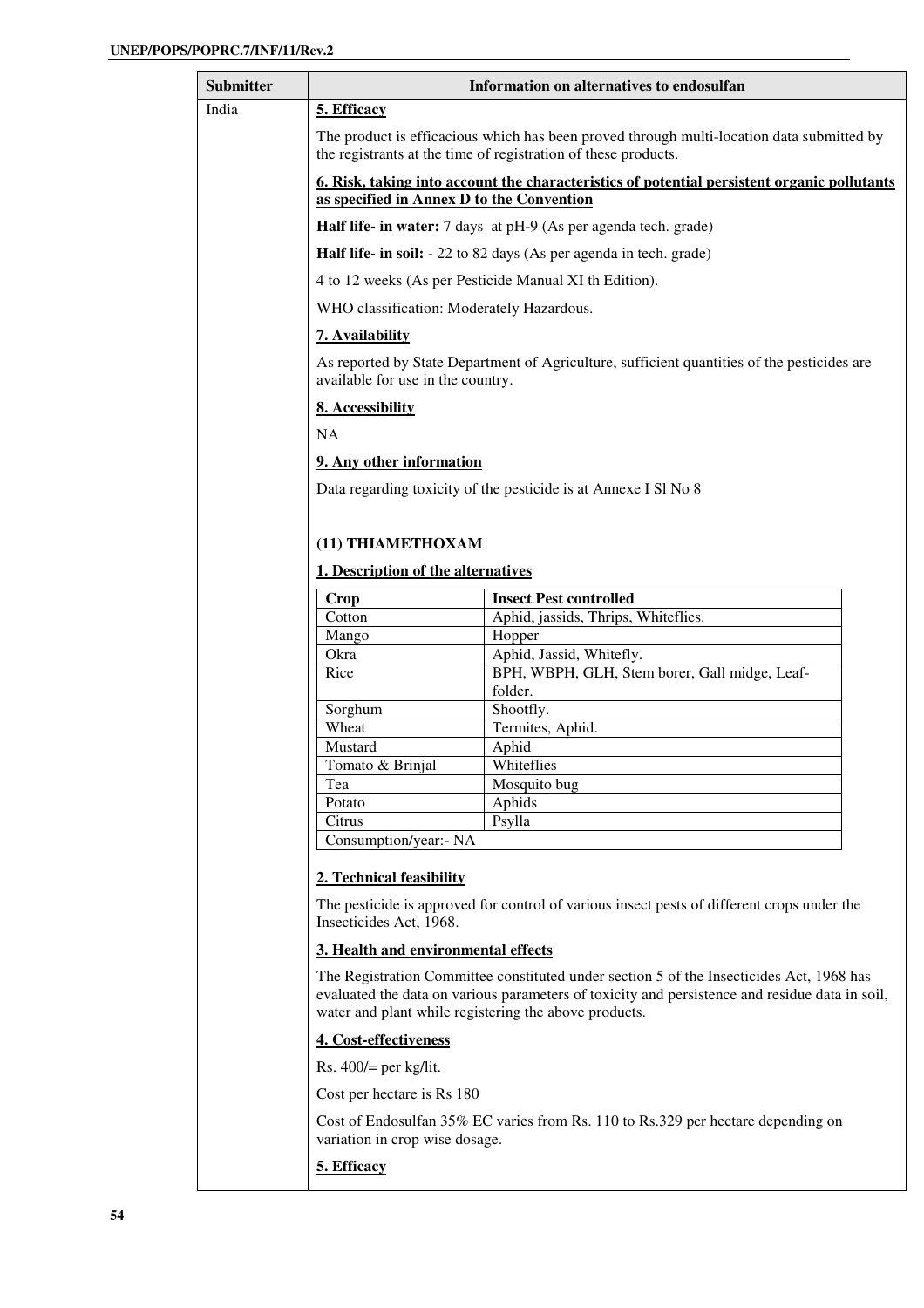| Submitter                                                                                                                             |                                                                                                                                                          | Information on alternatives to endosulfan                                                                                                                                                  |  |
|---------------------------------------------------------------------------------------------------------------------------------------|----------------------------------------------------------------------------------------------------------------------------------------------------------|--------------------------------------------------------------------------------------------------------------------------------------------------------------------------------------------|--|
| <b>India</b>                                                                                                                          |                                                                                                                                                          | The product is efficacious which has been proved through multi-location data submitted by<br>the registrants at the time of registration of the product.                                   |  |
|                                                                                                                                       | 6. Risk, taking into account the characteristics of potential persistent organic pollutants<br>as specified in Annex D to the Convention                 |                                                                                                                                                                                            |  |
|                                                                                                                                       |                                                                                                                                                          | <b>Half life- in water:</b> - 0.12 days in pH-9 while it was stable at pH-5 (As per agenda, tech.)                                                                                         |  |
|                                                                                                                                       | 7.22 to 11.55 days in India for formulation.                                                                                                             |                                                                                                                                                                                            |  |
|                                                                                                                                       |                                                                                                                                                          | Half life- in soil: - 9.66 to 15.71 days (As per agenda, in India for formulation).                                                                                                        |  |
|                                                                                                                                       | 7. Availability                                                                                                                                          |                                                                                                                                                                                            |  |
|                                                                                                                                       | available for use in the country.                                                                                                                        | As reported by State Department of Agriculture, sufficient quantities of the pesticides are                                                                                                |  |
|                                                                                                                                       | 8. Accessibility                                                                                                                                         |                                                                                                                                                                                            |  |
|                                                                                                                                       | <b>NA</b>                                                                                                                                                |                                                                                                                                                                                            |  |
|                                                                                                                                       | 9. Any other information                                                                                                                                 |                                                                                                                                                                                            |  |
|                                                                                                                                       |                                                                                                                                                          | Data regarding toxicity of the pesticide is at Annex I SI No 3                                                                                                                             |  |
|                                                                                                                                       |                                                                                                                                                          |                                                                                                                                                                                            |  |
|                                                                                                                                       | (12) CLOTHIANIDIN                                                                                                                                        |                                                                                                                                                                                            |  |
|                                                                                                                                       | 1. Description of the alternatives                                                                                                                       |                                                                                                                                                                                            |  |
|                                                                                                                                       | <b>Crop</b>                                                                                                                                              | <b>Insect Pest controlled</b>                                                                                                                                                              |  |
|                                                                                                                                       | Cotton                                                                                                                                                   | Jassids, Whiteflies.                                                                                                                                                                       |  |
|                                                                                                                                       | Rice                                                                                                                                                     | Brown Plant hopper (BPH)                                                                                                                                                                   |  |
|                                                                                                                                       | Consumption/year:- NA                                                                                                                                    |                                                                                                                                                                                            |  |
|                                                                                                                                       | 2. Technical feasibility                                                                                                                                 |                                                                                                                                                                                            |  |
|                                                                                                                                       | Insecticides Act, 1968.                                                                                                                                  | The pesticide is approved for control of various insect pests of different crops under the                                                                                                 |  |
|                                                                                                                                       | 3. Health and environmental effects                                                                                                                      |                                                                                                                                                                                            |  |
|                                                                                                                                       | water and plant while registering the above products.                                                                                                    | The Registration Committee constituted under section 5 of the Insecticides Act, 1968 has<br>evaluated the data on various parameters of toxicity and persistence and residue data in soil, |  |
|                                                                                                                                       | 4. Cost-effectiveness<br>Cost Not Available.<br>Rs.110-329/ hectare for Endosulfan 35% EC depending on variation in crop wise dosage.<br>5. Efficacy     |                                                                                                                                                                                            |  |
|                                                                                                                                       |                                                                                                                                                          |                                                                                                                                                                                            |  |
|                                                                                                                                       |                                                                                                                                                          |                                                                                                                                                                                            |  |
|                                                                                                                                       |                                                                                                                                                          |                                                                                                                                                                                            |  |
|                                                                                                                                       | The product is efficacious which has been proved through multi-location data submitted by<br>the registrants at the time of registration of the product. |                                                                                                                                                                                            |  |
|                                                                                                                                       | <u><b>6. Risk, taking into account the characteristics of potential persistent organic pollutants</b></u><br>as specified in Annex D to the Convention   |                                                                                                                                                                                            |  |
| Half life- in water: $-31$ to 65 days (As per agenda tech. grade) & 3.8 years at 200C.<br>4.13 to 7.83 days in India for formulation. |                                                                                                                                                          |                                                                                                                                                                                            |  |
|                                                                                                                                       |                                                                                                                                                          |                                                                                                                                                                                            |  |
|                                                                                                                                       |                                                                                                                                                          | Half life- in soil: - 143 to 1328 days. (As per agenda tech. grade) in different types of soil)                                                                                            |  |
|                                                                                                                                       | 5.19 to 6.03 days in India for formulation.                                                                                                              |                                                                                                                                                                                            |  |
|                                                                                                                                       | 7. Availability                                                                                                                                          |                                                                                                                                                                                            |  |
|                                                                                                                                       | available for use in the country.                                                                                                                        | As reported by State Department of Agriculture, sufficient quantities of the pesticides are                                                                                                |  |
|                                                                                                                                       | 8. Accessibility                                                                                                                                         |                                                                                                                                                                                            |  |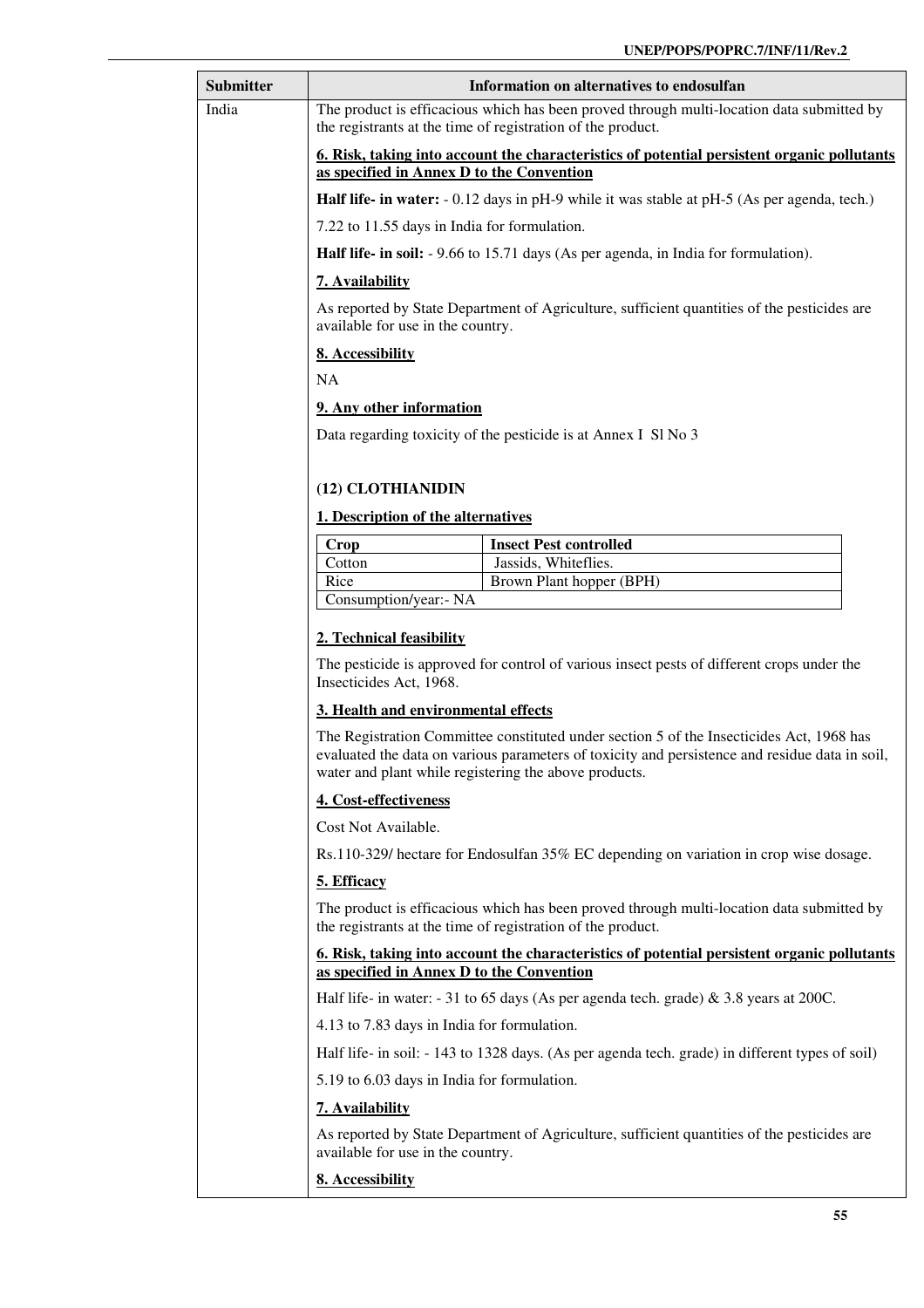$\mathbf{r}$ 

| <b>Submitter</b> |                                            | Information on alternatives to endosulfan                                                                                                                                                                                                           |
|------------------|--------------------------------------------|-----------------------------------------------------------------------------------------------------------------------------------------------------------------------------------------------------------------------------------------------------|
| India            | <b>NA</b>                                  |                                                                                                                                                                                                                                                     |
|                  |                                            |                                                                                                                                                                                                                                                     |
|                  |                                            |                                                                                                                                                                                                                                                     |
|                  | (13) QUINALPHOS                            |                                                                                                                                                                                                                                                     |
|                  | 1. Description of the alternatives         |                                                                                                                                                                                                                                                     |
|                  | Crop                                       | <b>Insect Pest controlled</b>                                                                                                                                                                                                                       |
|                  | Cotton                                     | Bollworms, Aphids, Jassids, Thrips.                                                                                                                                                                                                                 |
|                  | Cabbage                                    | Aphid.                                                                                                                                                                                                                                              |
|                  | Chilli                                     | Aphid, Mites.                                                                                                                                                                                                                                       |
|                  | Rice                                       | Brown Plant hopper (BPH), Leaf roller, Stem borer,                                                                                                                                                                                                  |
|                  |                                            | Hispa, Gall midge,                                                                                                                                                                                                                                  |
|                  | Sugarcane                                  | Early shoot borer & shoot borer, Black bug, leaf                                                                                                                                                                                                    |
|                  |                                            | hopper.                                                                                                                                                                                                                                             |
|                  | Sorghum                                    | Stem borer, Mite, shoot fly, Ear head bug, Ear head                                                                                                                                                                                                 |
|                  |                                            | midge.                                                                                                                                                                                                                                              |
|                  | Okra                                       | Shoot & fruit borer, Leaf hopper, Mite.                                                                                                                                                                                                             |
|                  | <b>Brinjal</b>                             | Shoot & fruit borer, Jassids, Epilechna beetle, Leaf                                                                                                                                                                                                |
|                  |                                            | hopper.                                                                                                                                                                                                                                             |
|                  | Tomato                                     | Fruit borer                                                                                                                                                                                                                                         |
|                  | Tea                                        | Hopper Caterpiller, Thrips.                                                                                                                                                                                                                         |
|                  | Tur                                        | Pod borer, Pod fly.                                                                                                                                                                                                                                 |
|                  | Ground nut                                 | Spodoptera, Leaf hopper, Leaf miner, Thrips, jassids,                                                                                                                                                                                               |
|                  | Wheat                                      | Red hairy Caterpillar.<br>Aphid, Ear head caterpillar, Mite.                                                                                                                                                                                        |
|                  | Black gram                                 | Bihar hairy caterpillar, Pod borer                                                                                                                                                                                                                  |
|                  | French bean                                | Stem fly                                                                                                                                                                                                                                            |
|                  | Soybean                                    | Leaf weevil                                                                                                                                                                                                                                         |
|                  | Jute                                       | Leaf roller, Semi looper, yellow mite.                                                                                                                                                                                                              |
|                  | Mustard                                    | Sawfly                                                                                                                                                                                                                                              |
|                  | Sesamum                                    | Leaf webber, jassids.                                                                                                                                                                                                                               |
|                  | Safflower                                  | Aphid                                                                                                                                                                                                                                               |
|                  | Cauliflower                                | Stem borer                                                                                                                                                                                                                                          |
|                  | Onion                                      | <b>Thrips</b>                                                                                                                                                                                                                                       |
|                  | Apple                                      | Wooly aphid.                                                                                                                                                                                                                                        |
|                  | Banana                                     | Tingid bug.                                                                                                                                                                                                                                         |
|                  | Citrus                                     | Scale, Citrus butterfly.                                                                                                                                                                                                                            |
|                  | Mango                                      | Mango bud mite                                                                                                                                                                                                                                      |
|                  | Pomegranate                                | Scales                                                                                                                                                                                                                                              |
|                  | Cardamom                                   | Thrips                                                                                                                                                                                                                                              |
|                  | Coffee                                     | Green bug.                                                                                                                                                                                                                                          |
|                  | Consumption/year:-NA                       |                                                                                                                                                                                                                                                     |
|                  | 2. Technical feasibility                   |                                                                                                                                                                                                                                                     |
|                  | Insecticides Act, 1968.                    | The pesticide is approved for control of various insect pests of different crops under the                                                                                                                                                          |
|                  | 3. Health and environmental effects        |                                                                                                                                                                                                                                                     |
|                  |                                            |                                                                                                                                                                                                                                                     |
|                  |                                            | The Registration Committee constituted under section 5 of the Insecticides Act, 1968 has<br>evaluated the data on various parameters of toxicity and persistence and residue data in soil,<br>water and plant while registering the above products. |
|                  | 4. Cost-effectiveness                      |                                                                                                                                                                                                                                                     |
|                  | Rs 265-1396/ hectare for Quinalphos 25% EC |                                                                                                                                                                                                                                                     |
|                  |                                            | Rs.110-329/ hectare for Endosulfan 35% EC depending on variation in crop wise dosage.                                                                                                                                                               |
|                  | 5. Efficacy                                |                                                                                                                                                                                                                                                     |
|                  |                                            | The product is efficacious which has been proved through multi-location data submitted by                                                                                                                                                           |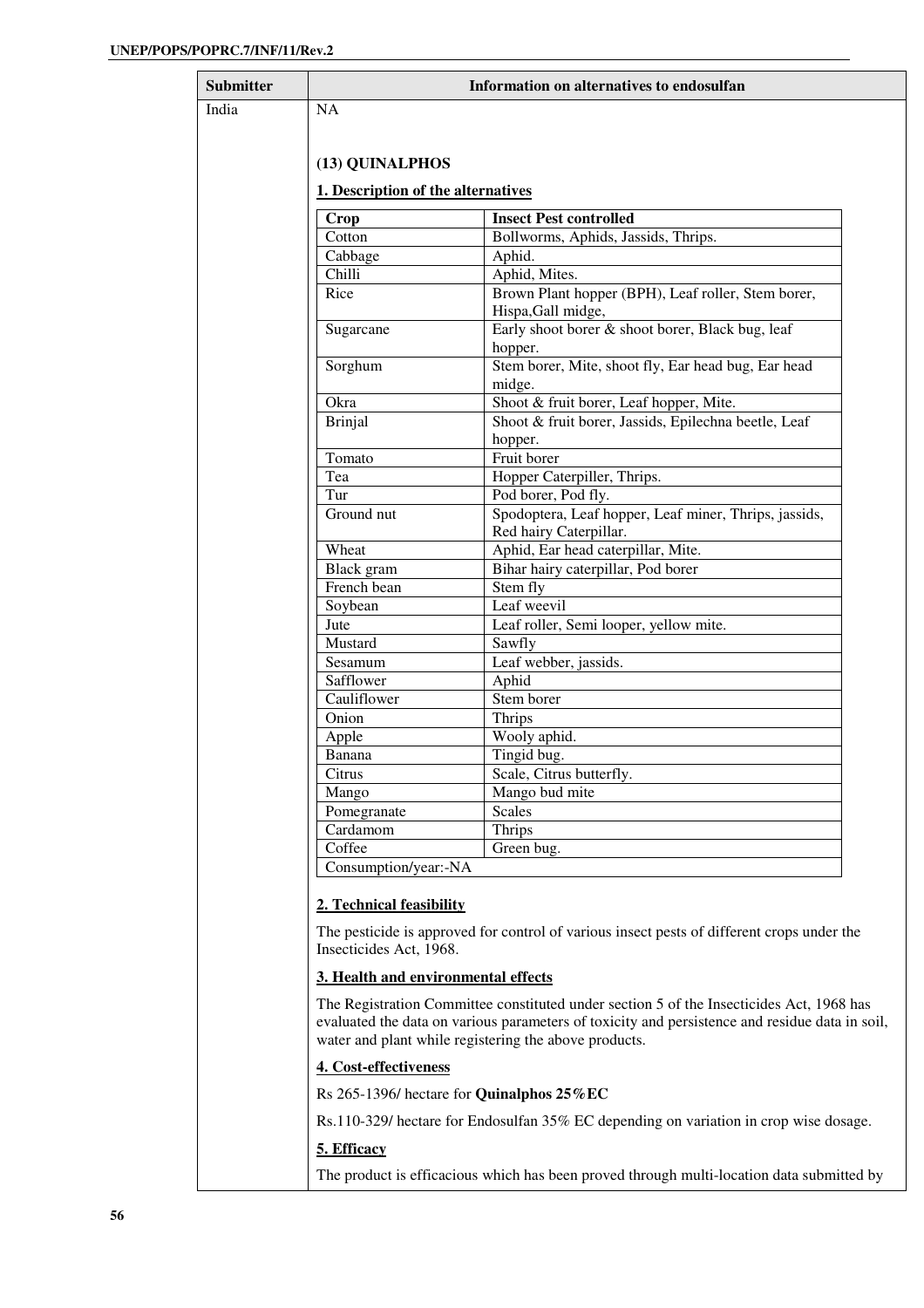| <b>Submitter</b> | Information on alternatives to endosulfan                                                                                                                                                                                                           |                                                                                             |
|------------------|-----------------------------------------------------------------------------------------------------------------------------------------------------------------------------------------------------------------------------------------------------|---------------------------------------------------------------------------------------------|
| India            |                                                                                                                                                                                                                                                     | the registrants at the time of registration of the product.                                 |
|                  | 6. Risk, taking into account the characteristics of potential persistent organic pollutants<br>as specified in Annex D to the Convention                                                                                                            |                                                                                             |
|                  | Half life- in water: - 23 to 39 days (As per Pesticide Manual XI Edition).                                                                                                                                                                          |                                                                                             |
|                  |                                                                                                                                                                                                                                                     | Half life- in soil: - 3 weeks (As per Pesticide Manual XI Edition).                         |
|                  | WHO classification: Moderately Hazardous                                                                                                                                                                                                            |                                                                                             |
|                  | 7. Availability                                                                                                                                                                                                                                     |                                                                                             |
|                  | available for use in the country.                                                                                                                                                                                                                   | As reported by State Department of Agriculture, sufficient quantities of the pesticides are |
|                  | 8. Accessibility                                                                                                                                                                                                                                    |                                                                                             |
|                  | <b>NA</b>                                                                                                                                                                                                                                           |                                                                                             |
|                  |                                                                                                                                                                                                                                                     |                                                                                             |
|                  | (14) FENVALERATE                                                                                                                                                                                                                                    |                                                                                             |
|                  | 1. Description of the alternatives                                                                                                                                                                                                                  |                                                                                             |
|                  | Crop                                                                                                                                                                                                                                                | <b>Insect Pest controlled</b>                                                               |
|                  | Cotton<br>Cauliflower                                                                                                                                                                                                                               | Aphid, jassids, Thrips, Bollworms.<br>Diamond back moth, American boll worm, Aphids,        |
|                  |                                                                                                                                                                                                                                                     | Jassids.                                                                                    |
|                  | <b>Brinjal</b><br>Okra                                                                                                                                                                                                                              | Shoot & fruit borer, Aphids.<br>Shoot & fruit borer, Jassids.                               |
|                  | Consumption/year:- NA                                                                                                                                                                                                                               |                                                                                             |
|                  | 2. Technical feasibility                                                                                                                                                                                                                            |                                                                                             |
|                  | The pesticide is approved for control of various insect pests of different crops under the<br>Insecticides Act, 1968.                                                                                                                               |                                                                                             |
|                  | 3. Health and environmental effects                                                                                                                                                                                                                 |                                                                                             |
|                  | The Registration Committee constituted under section 5 of the Insecticides Act, 1968 has<br>evaluated the data on various parameters of toxicity and persistence and residue data in soil,<br>water and plant while registering the above products. |                                                                                             |
|                  | 4. Cost-effectiveness                                                                                                                                                                                                                               |                                                                                             |
|                  | Rs 99-132/ hectare for Fenvalerate20%EC                                                                                                                                                                                                             |                                                                                             |
|                  | Rs.110-329/ hectare for Endosulfan 35% EC depending on variation in crop wise dosage.                                                                                                                                                               |                                                                                             |
|                  | 5. Efficacy                                                                                                                                                                                                                                         |                                                                                             |
|                  | The product is efficacious which has been proved through multi-location data submitted by<br>the registrants at the time of registration of the product.                                                                                            |                                                                                             |
|                  | 6. Risk, taking into account the characteristics of potential persistent organic pollutants<br>as specified in Annex D to the Convention                                                                                                            |                                                                                             |
|                  | Half life- in water: - NA                                                                                                                                                                                                                           |                                                                                             |
|                  | Half life- in soil: - 75 to 80 days (As per Pesticide Manual XI Edition).                                                                                                                                                                           |                                                                                             |
|                  | WHO classification: Moderately Hazardous                                                                                                                                                                                                            |                                                                                             |
|                  | 7. Availability                                                                                                                                                                                                                                     |                                                                                             |
|                  | As reported by State Department of Agriculture, sufficient quantities of the pesticides are<br>available for use in the country.                                                                                                                    |                                                                                             |
|                  | 8. Accessibility                                                                                                                                                                                                                                    |                                                                                             |
|                  | <b>NA</b>                                                                                                                                                                                                                                           |                                                                                             |
|                  |                                                                                                                                                                                                                                                     |                                                                                             |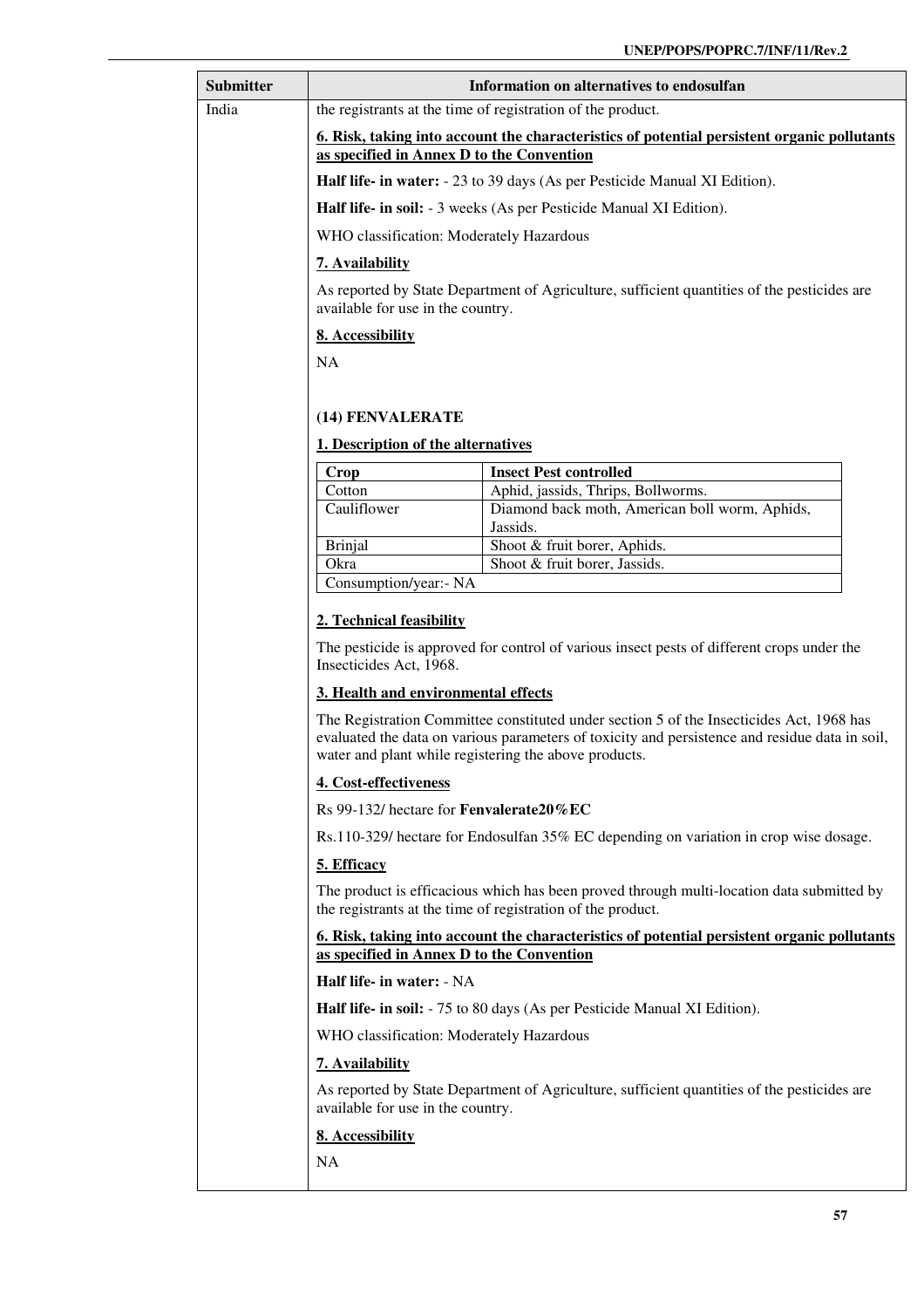| Submitter | Information on alternatives to endosulfan          |                                                                                                                                                          |
|-----------|----------------------------------------------------|----------------------------------------------------------------------------------------------------------------------------------------------------------|
| India     |                                                    |                                                                                                                                                          |
|           | (15) PHORATE<br>1. Description of the alternatives |                                                                                                                                                          |
|           |                                                    |                                                                                                                                                          |
|           |                                                    |                                                                                                                                                          |
|           | Crop                                               | <b>Insect Pest controlled</b>                                                                                                                            |
|           | Cotton                                             | Aphid, jassids, Thrips, Whiteflies.                                                                                                                      |
|           | Cauliflower                                        | Aphid                                                                                                                                                    |
|           | Chilli                                             | Aphid, Mite, Thrips                                                                                                                                      |
|           | Potato<br>Tomato                                   | Aphid.<br>Whiteflies.                                                                                                                                    |
|           | Rice                                               | Gall fly, Hispa, Leaf hopper, Plant hopper, Stem                                                                                                         |
|           |                                                    | borer, Root weevil.                                                                                                                                      |
|           | Bajra                                              | Shoot fly, White grub.                                                                                                                                   |
|           | <b>Barley</b>                                      | Aphid                                                                                                                                                    |
|           | Maize                                              | Shoot fly, Stem borer.                                                                                                                                   |
|           | Sorghum                                            | Shoot fly, Aphids, White grub.                                                                                                                           |
|           | Wheat                                              | Shoot fly.                                                                                                                                               |
|           | Black gram                                         | Stem fly, White fly.                                                                                                                                     |
|           | Green gram                                         | Stem fly, Jassids.                                                                                                                                       |
|           | Pigeon pea                                         | Jassids, Stem fly.                                                                                                                                       |
|           | Soybean                                            | Stem fly.                                                                                                                                                |
|           | Sugarcane                                          | Top borer, White grub.                                                                                                                                   |
|           | Ground nut                                         | Aphid, Leaf miner, White grub.                                                                                                                           |
|           | Mustard                                            | Mustard aphid, Painted bug.                                                                                                                              |
|           | Sesamum                                            | Jassids, White fly.<br>Woolly aphid.                                                                                                                     |
|           | Apple<br><b>Brinjal</b>                            | Aphid, Jassid, Lace wing bug, Red spider mite,                                                                                                           |
|           |                                                    | Thrips.                                                                                                                                                  |
|           | Banana                                             | Aphid                                                                                                                                                    |
|           | Citrus                                             | Leaf miner.                                                                                                                                              |
|           | Consumption/year: - 3284.0 MT (Tech. Gr.)          |                                                                                                                                                          |
|           |                                                    | Source-States/UT, Zonal conference on inputs, 2010)                                                                                                      |
|           |                                                    |                                                                                                                                                          |
|           | 2. Technical feasibility                           |                                                                                                                                                          |
|           |                                                    | The pesticide is approved for control of various insect pests of different crops under the                                                               |
|           | Insecticides Act, 1968.                            |                                                                                                                                                          |
|           |                                                    |                                                                                                                                                          |
|           | 3. Health and environmental effects                |                                                                                                                                                          |
|           |                                                    | The Registration Committee constituted under section 5 of the Insecticides Act, 1968 has                                                                 |
|           |                                                    | evaluated the data on various parameters of toxicity and persistence and residue data in soil,                                                           |
|           |                                                    | water and plant while registering the above products.                                                                                                    |
|           |                                                    |                                                                                                                                                          |
|           | 4. Cost-effectiveness                              |                                                                                                                                                          |
|           |                                                    |                                                                                                                                                          |
|           | Rs 580-870/ hectare for <b>Phorate 10% CG</b>      |                                                                                                                                                          |
|           |                                                    | Rs.110-329/ hectare for Endosulfan 35% EC depending on variation in crop wise dosage.                                                                    |
|           | 5. Efficacy                                        |                                                                                                                                                          |
|           |                                                    |                                                                                                                                                          |
|           |                                                    | The product is efficacious which has been proved through multi-location data submitted by<br>the registrants at the time of registration of the product. |
|           | as specified in Annex D to the Convention          | <u><b>6.</b> Risk, taking into account the characteristics of potential persistent organic pollutants</u>                                                |
|           |                                                    | <b>Half life- in water:</b> - 3.2 to 3.9 days (As per Pesticide Manual XI Edition).                                                                      |
|           |                                                    | <b>Half life- in soil:</b> - 2 to 14 days (As per Pesticide Manual XI Edition).                                                                          |
|           | WHO classification: Extremely Hazardous.           |                                                                                                                                                          |
|           |                                                    |                                                                                                                                                          |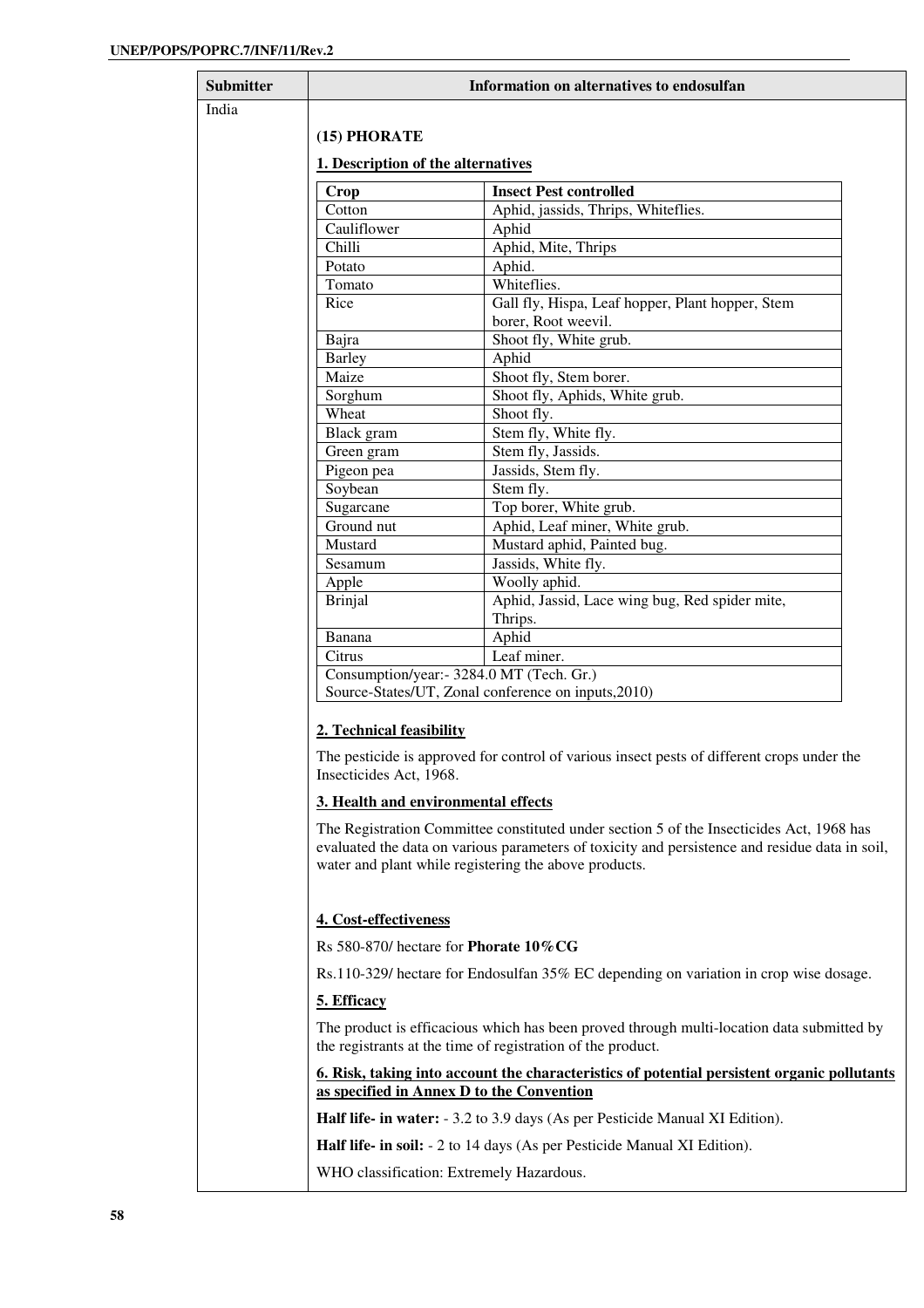| <b>Submitter</b> | Information on alternatives to endosulfan                                                                                                                                                                                                                                                                                                    |  |
|------------------|----------------------------------------------------------------------------------------------------------------------------------------------------------------------------------------------------------------------------------------------------------------------------------------------------------------------------------------------|--|
| India            | 7. Availability                                                                                                                                                                                                                                                                                                                              |  |
|                  | As reported by State Department of Agriculture, sufficient quantities of the pesticides are<br>available for use in the country.                                                                                                                                                                                                             |  |
|                  | 8. Accessibility                                                                                                                                                                                                                                                                                                                             |  |
|                  | <b>NA</b>                                                                                                                                                                                                                                                                                                                                    |  |
|                  |                                                                                                                                                                                                                                                                                                                                              |  |
|                  | (16) FLUVALINATE                                                                                                                                                                                                                                                                                                                             |  |
|                  | 1. Description of the alternatives                                                                                                                                                                                                                                                                                                           |  |
|                  | <b>Crop</b><br><b>Insect Pest controlled</b>                                                                                                                                                                                                                                                                                                 |  |
|                  | Aphid, jassids, Red cotton Bug, Bollworm.<br>Cotton                                                                                                                                                                                                                                                                                          |  |
|                  | Consumption/year: - 11.04 MT (Tech. Gr.)<br>Source-States/UT, Zonal Conference on inputs, 2010)                                                                                                                                                                                                                                              |  |
|                  |                                                                                                                                                                                                                                                                                                                                              |  |
|                  | 2. Technical feasibility                                                                                                                                                                                                                                                                                                                     |  |
|                  | The pesticide is approved for control of various insect pests of different crops under the<br>Insecticides Act, 1968.                                                                                                                                                                                                                        |  |
|                  | 3. Health and environmental effects                                                                                                                                                                                                                                                                                                          |  |
|                  | The Registration Committee constituted under section 5 of the Insecticides Act, 1968 has<br>evaluated the data on various parameters of toxicity and persistence and residue data in soil,<br>water and plant while registering the above products.                                                                                          |  |
|                  | 4. Cost-effectiveness                                                                                                                                                                                                                                                                                                                        |  |
|                  | Cost Not Available.                                                                                                                                                                                                                                                                                                                          |  |
|                  | Rs.110-329/ hectare for Endosulfan 35% EC depending on variation in crop wise dosage.                                                                                                                                                                                                                                                        |  |
|                  | 5. Efficacy                                                                                                                                                                                                                                                                                                                                  |  |
|                  | The product is efficacious which has been proved through multi-location data submitted by<br>the registrants at the time of registration of the product.                                                                                                                                                                                     |  |
|                  | 6. Risk, taking into account the characteristics of potential persistent organic pollutants<br>as specified in Annex D to the Convention                                                                                                                                                                                                     |  |
|                  | WHO classification: Slightly Hazardous.                                                                                                                                                                                                                                                                                                      |  |
|                  | 7. Availability                                                                                                                                                                                                                                                                                                                              |  |
|                  | As reported by State Department of Agriculture, sufficient quantities of the pesticides are<br>available for use in the country.                                                                                                                                                                                                             |  |
|                  | 8. Accessibility                                                                                                                                                                                                                                                                                                                             |  |
|                  | <b>NA</b>                                                                                                                                                                                                                                                                                                                                    |  |
|                  | 9. Any other information                                                                                                                                                                                                                                                                                                                     |  |
|                  | Data regarding toxicity of the pesticide is at Annexe I Sl No 9                                                                                                                                                                                                                                                                              |  |
|                  |                                                                                                                                                                                                                                                                                                                                              |  |
| Iraq             | <b>Alternative to Endosulfan:</b>                                                                                                                                                                                                                                                                                                            |  |
|                  | There are many effective alternatives to endosulfan ranging from other chemicals, to<br>biological controls, to IPM and organic production systems. Additionally, an analysis of<br>production costs shows that endosulfan was placing a huge financial burden on growers, one<br>that can be reduced by substitution of safer alternatives. |  |
|                  | A number of alternatives to endosulfan chemical options and non-chemical options such as<br>biological control, biopesticides, and integrated pest and crop management. As many of the<br>chemical alternatives to endosulfan also pose risks to human health and the environment,                                                           |  |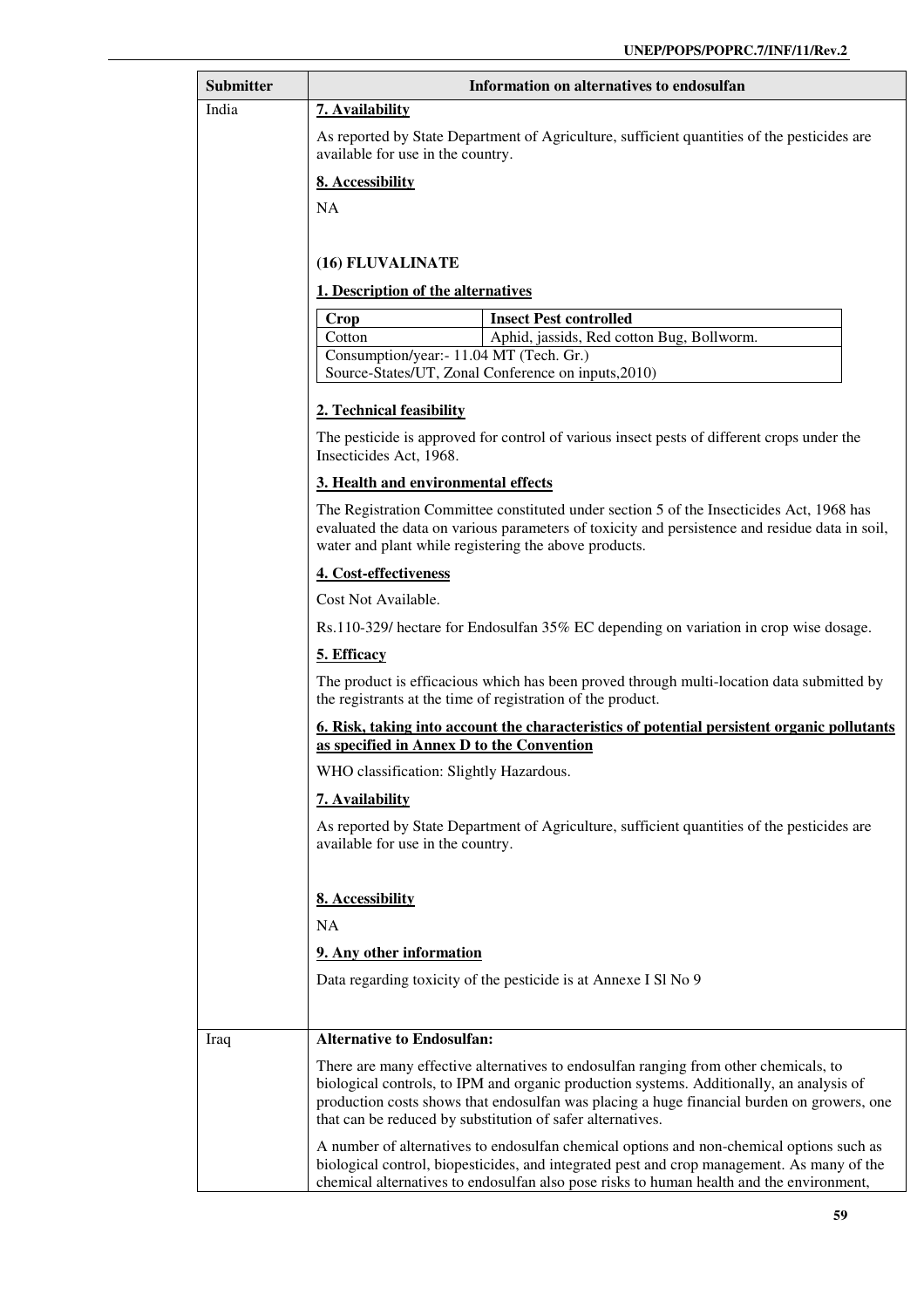| <b>Submitter</b> | Information on alternatives to endosulfan                                                                                                                                                                                                                                                                                                                                                                                                                                                                                                                                                                                                                                                                                                                                                                                                            |
|------------------|------------------------------------------------------------------------------------------------------------------------------------------------------------------------------------------------------------------------------------------------------------------------------------------------------------------------------------------------------------------------------------------------------------------------------------------------------------------------------------------------------------------------------------------------------------------------------------------------------------------------------------------------------------------------------------------------------------------------------------------------------------------------------------------------------------------------------------------------------|
| Iraq             | first consideration should be given to non-chemical management methods, and chemical<br>pesticides viewed only as a last resort.                                                                                                                                                                                                                                                                                                                                                                                                                                                                                                                                                                                                                                                                                                                     |
|                  | <b>Chemical alternatives:</b>                                                                                                                                                                                                                                                                                                                                                                                                                                                                                                                                                                                                                                                                                                                                                                                                                        |
|                  | The chemical provided includes those registered in the EU for use on vegetable crops, to<br>allow exporters to conform to EU import criteria.                                                                                                                                                                                                                                                                                                                                                                                                                                                                                                                                                                                                                                                                                                        |
|                  | The repeated and prolonged use of pyrethroid insecticides against <i>Helicoverpa armigera</i> , the<br>caterpillars of which cause the largest losses in cotton growing, has led to a loss of sensitivity<br>of the pest to the insecticides. In order to expand the range of alternative products and<br>replace endosulfan, other chemicals have been tested against $H$ . armigera caterpillars on a<br>schedule in which the first two or three applications are carried out with active ingredients<br>belonging to families other than pyrethroids. These include the following active ingredients:<br>chlorfluazuron, chromafenozide, flubendiamide, indoxacarb, isoxathion, lufenuron,<br>malathion, profenofos, spinosad, spirotetramat and thiodicarb. Other alternatives currently<br>being tested in Senegal include emamectin benzoate. |
|                  | <b>Biological control:</b>                                                                                                                                                                                                                                                                                                                                                                                                                                                                                                                                                                                                                                                                                                                                                                                                                           |
|                  | Biological control is increasing, with the introduction of beneficial insects, The absence of<br>local units to produce beneficial insects is one of the current constraints for widespread<br>adoption of biological control.                                                                                                                                                                                                                                                                                                                                                                                                                                                                                                                                                                                                                       |
|                  | Successful, large-scale biological operations include the following:                                                                                                                                                                                                                                                                                                                                                                                                                                                                                                                                                                                                                                                                                                                                                                                 |
|                  | *controlling cassava mealybug with the parasitic wasp Epidinocarsis lopezi, with tangible<br>results in the field, reflected in a good revival of cassava growing;                                                                                                                                                                                                                                                                                                                                                                                                                                                                                                                                                                                                                                                                                   |
|                  | *combining biological control, using the weevil<br>Neohydronomous affinis, with the<br>salinization of infested artificial environments appears to have practically eradicating water<br>lettuce (Pistia stratiotes);                                                                                                                                                                                                                                                                                                                                                                                                                                                                                                                                                                                                                                |
|                  | *controlling the invasive aquatic fern Salvinia molesta with a weevil (Cyrtobagus salviniae).                                                                                                                                                                                                                                                                                                                                                                                                                                                                                                                                                                                                                                                                                                                                                        |
|                  | The other programmes are mostly experimental and require the establishment of useful insect<br>breeding and mass production units in Senegal. Most of these programmes are not yet<br>indicative of the effectiveness of acclimatizing introduced beneficial insects.                                                                                                                                                                                                                                                                                                                                                                                                                                                                                                                                                                                |
| Japan            | 1. Description of the alternatives                                                                                                                                                                                                                                                                                                                                                                                                                                                                                                                                                                                                                                                                                                                                                                                                                   |
|                  | There are many alternative insecticides available for the following target crops / pests :                                                                                                                                                                                                                                                                                                                                                                                                                                                                                                                                                                                                                                                                                                                                                           |
|                  | · Target crops: Vegetables, Fruits, etc.; and                                                                                                                                                                                                                                                                                                                                                                                                                                                                                                                                                                                                                                                                                                                                                                                                        |
|                  | · Target pests: Lepidopteran pests (i.e. Spodoptera litura, cabbageworm, diamondback<br>moth), Hemipteran pests (i.e.cabbage aphids), etc.                                                                                                                                                                                                                                                                                                                                                                                                                                                                                                                                                                                                                                                                                                           |
|                  | 2. Technical feasibility                                                                                                                                                                                                                                                                                                                                                                                                                                                                                                                                                                                                                                                                                                                                                                                                                             |
|                  | These chemicals have been registeted and widely used in the country.                                                                                                                                                                                                                                                                                                                                                                                                                                                                                                                                                                                                                                                                                                                                                                                 |
|                  | 3. Health and environmental effects                                                                                                                                                                                                                                                                                                                                                                                                                                                                                                                                                                                                                                                                                                                                                                                                                  |
|                  | Please refer to the column 6 below.                                                                                                                                                                                                                                                                                                                                                                                                                                                                                                                                                                                                                                                                                                                                                                                                                  |
|                  | 4. Cost-effectiveness                                                                                                                                                                                                                                                                                                                                                                                                                                                                                                                                                                                                                                                                                                                                                                                                                                |
|                  | No informtion provided.                                                                                                                                                                                                                                                                                                                                                                                                                                                                                                                                                                                                                                                                                                                                                                                                                              |
|                  | 5. Efficacy                                                                                                                                                                                                                                                                                                                                                                                                                                                                                                                                                                                                                                                                                                                                                                                                                                          |
|                  | The effectiveness against target organisms of these chemicals was confirmed.                                                                                                                                                                                                                                                                                                                                                                                                                                                                                                                                                                                                                                                                                                                                                                         |
|                  | 6. Risk, taking into account the characteristics of potential persistent organic pollutants<br>as specified in Annex D to the Convention                                                                                                                                                                                                                                                                                                                                                                                                                                                                                                                                                                                                                                                                                                             |
|                  | The environmental and human health risks were evaluated and were satisfied that the use of<br>chemicals in compliance with Good Agricultural Practice (GAP) would not have adverse<br>effects.                                                                                                                                                                                                                                                                                                                                                                                                                                                                                                                                                                                                                                                       |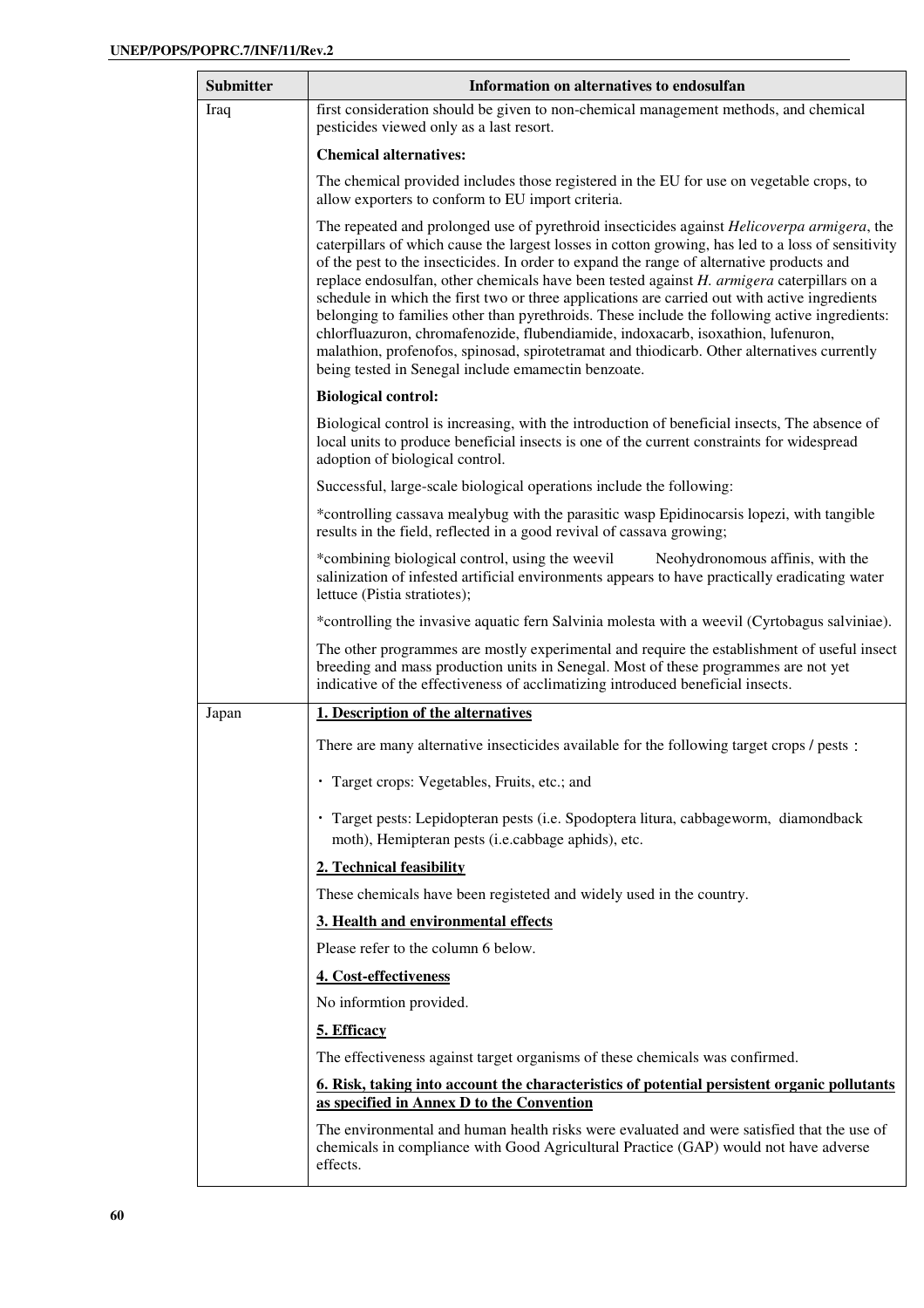| <b>Submitter</b> | Information on alternatives to endosulfan                                                                                                                                                                                                                                                                                                                                                                                                                                                                                                                                                                                                                                                                                                                                                                                                                                                                                                       |
|------------------|-------------------------------------------------------------------------------------------------------------------------------------------------------------------------------------------------------------------------------------------------------------------------------------------------------------------------------------------------------------------------------------------------------------------------------------------------------------------------------------------------------------------------------------------------------------------------------------------------------------------------------------------------------------------------------------------------------------------------------------------------------------------------------------------------------------------------------------------------------------------------------------------------------------------------------------------------|
| Japan            | 7. Availability                                                                                                                                                                                                                                                                                                                                                                                                                                                                                                                                                                                                                                                                                                                                                                                                                                                                                                                                 |
|                  | These chemicals have been on the market.                                                                                                                                                                                                                                                                                                                                                                                                                                                                                                                                                                                                                                                                                                                                                                                                                                                                                                        |
|                  | 8. Accessibility                                                                                                                                                                                                                                                                                                                                                                                                                                                                                                                                                                                                                                                                                                                                                                                                                                                                                                                                |
|                  | These chemicals can be purchased and used across the country.                                                                                                                                                                                                                                                                                                                                                                                                                                                                                                                                                                                                                                                                                                                                                                                                                                                                                   |
|                  | 9. Any other information                                                                                                                                                                                                                                                                                                                                                                                                                                                                                                                                                                                                                                                                                                                                                                                                                                                                                                                        |
|                  | If necessary, information on alternatives for the specific crop / pest can be provided.                                                                                                                                                                                                                                                                                                                                                                                                                                                                                                                                                                                                                                                                                                                                                                                                                                                         |
| Mexico           | The study by the National Ecology Institute (INE) of the Ministry of Environment and<br>Natural Resources (SEMARNAT) identified some non-chemical alternatives for this<br>pesticide have been approved in Mexico, such as biological control, manual control and<br>cultural control and the use of traps, botanical insecticides and biochemicals. No embago,<br>there is no detailed information on these alternatives regarding the different items that<br>request on the form, as beyond the scope of the study.                                                                                                                                                                                                                                                                                                                                                                                                                          |
|                  | $(1)$ BIODIE                                                                                                                                                                                                                                                                                                                                                                                                                                                                                                                                                                                                                                                                                                                                                                                                                                                                                                                                    |
|                  | 1. Description of the alternatives                                                                                                                                                                                                                                                                                                                                                                                                                                                                                                                                                                                                                                                                                                                                                                                                                                                                                                              |
|                  | Commercial Name: BIODIE® (RSCO-MEZC-1101E-301-406-012)                                                                                                                                                                                                                                                                                                                                                                                                                                                                                                                                                                                                                                                                                                                                                                                                                                                                                          |
|                  | Description: Botanical contact insecticide/acaricide                                                                                                                                                                                                                                                                                                                                                                                                                                                                                                                                                                                                                                                                                                                                                                                                                                                                                            |
|                  | Percent content:                                                                                                                                                                                                                                                                                                                                                                                                                                                                                                                                                                                                                                                                                                                                                                                                                                                                                                                                |
|                  | Argemonine, 3.5% by weight, equivalent to 35.70 g/L. (CAS: N/A).                                                                                                                                                                                                                                                                                                                                                                                                                                                                                                                                                                                                                                                                                                                                                                                                                                                                                |
|                  | Berberine, 2.2% by weight, equivalent to 22.20 g/L. (CAS: N/A).                                                                                                                                                                                                                                                                                                                                                                                                                                                                                                                                                                                                                                                                                                                                                                                                                                                                                 |
|                  | Ricinine, 2.8% by weight, equivalent to 28.00 g/L. (CAS: N/A).                                                                                                                                                                                                                                                                                                                                                                                                                                                                                                                                                                                                                                                                                                                                                                                                                                                                                  |
|                  | $\alpha$ -Terthienyl, 3.5% by weight, equivalent to 35.35 g/L. (CAS: N/A).                                                                                                                                                                                                                                                                                                                                                                                                                                                                                                                                                                                                                                                                                                                                                                                                                                                                      |
|                  | Formulation: Aqueous extract                                                                                                                                                                                                                                                                                                                                                                                                                                                                                                                                                                                                                                                                                                                                                                                                                                                                                                                    |
|                  | Crops: Vegetables, fruits, ornamentals, grains and fodder.                                                                                                                                                                                                                                                                                                                                                                                                                                                                                                                                                                                                                                                                                                                                                                                                                                                                                      |
|                  | Control: whitefly (Bemisia tabaci, Trialeurodes vaporariorum), jumping plant lice<br>(Paratrioza cockerelli), ashmead or citrus rust mite (Phyllocoptruta oleivora), broad mite<br>(Poliphagotarsonemus latus), red spider mite (Tetranychus spp., Panonychus sp.,<br>Oligonychus spp.), Asian citrus psyllid (Diaphorina citri), diamondback moth (Plutella<br>xylostella), cabbage looper (Trichoplusia ni), thrips (Thrips spp., Frankliniella spp.,<br>Caliothrips phaseoli, Heliothrips sp.), aphids (Aphis spp., Myzus persicae, Brevicoryne<br>brassicae, Toxoptera spp.).                                                                                                                                                                                                                                                                                                                                                               |
|                  | Mode and mechanism of action: It exerts its insecticide action by contact and ingestion<br>through a group of active ingredients with different modes of action, its detoxification is very<br>difficult for the insects and there is a low probability of generating resistance. It easily<br>penetrates through the cuticle of the insects affecting the central and peripheral nervous<br>system. Its components have an intense excitatory action, causing hypersensitivity to external<br>stimuli, convulsions, tetanization of the muscles and the death of the insect. It has a high<br>knock down effect so that the insects stop eating and are paralyzed as soon as they touch the<br>product or the treated surfaces. When consumed, it alters the physiological rhythm of the<br>digestive system, prevents the contraction of the intestinal muscles and causes the paralysis<br>of the insects and their destruction (hemolysis). |
|                  | Use per year: 200,000 liters.                                                                                                                                                                                                                                                                                                                                                                                                                                                                                                                                                                                                                                                                                                                                                                                                                                                                                                                   |
|                  | Effective dose: The application dose is $1.0 - 2.0$ L/ha in horticultural crops, $1.5 - 2.0$ L/ha in<br>fruit crops, $1.0 - 1.5$ L/ha in ornamentals, grains and fodder.                                                                                                                                                                                                                                                                                                                                                                                                                                                                                                                                                                                                                                                                                                                                                                        |
|                  | 2. Technical feasibility                                                                                                                                                                                                                                                                                                                                                                                                                                                                                                                                                                                                                                                                                                                                                                                                                                                                                                                        |
|                  | (1). Technology exists and can be used immediately.                                                                                                                                                                                                                                                                                                                                                                                                                                                                                                                                                                                                                                                                                                                                                                                                                                                                                             |
|                  | (2). The proposed alternative has already been implemented and marketed in Mexico. Trials<br>or tests with the product have been conducted to expand its use in Mexico and to register it in<br>Central America in accordance with guidelines on biological effectiveness studies currently                                                                                                                                                                                                                                                                                                                                                                                                                                                                                                                                                                                                                                                     |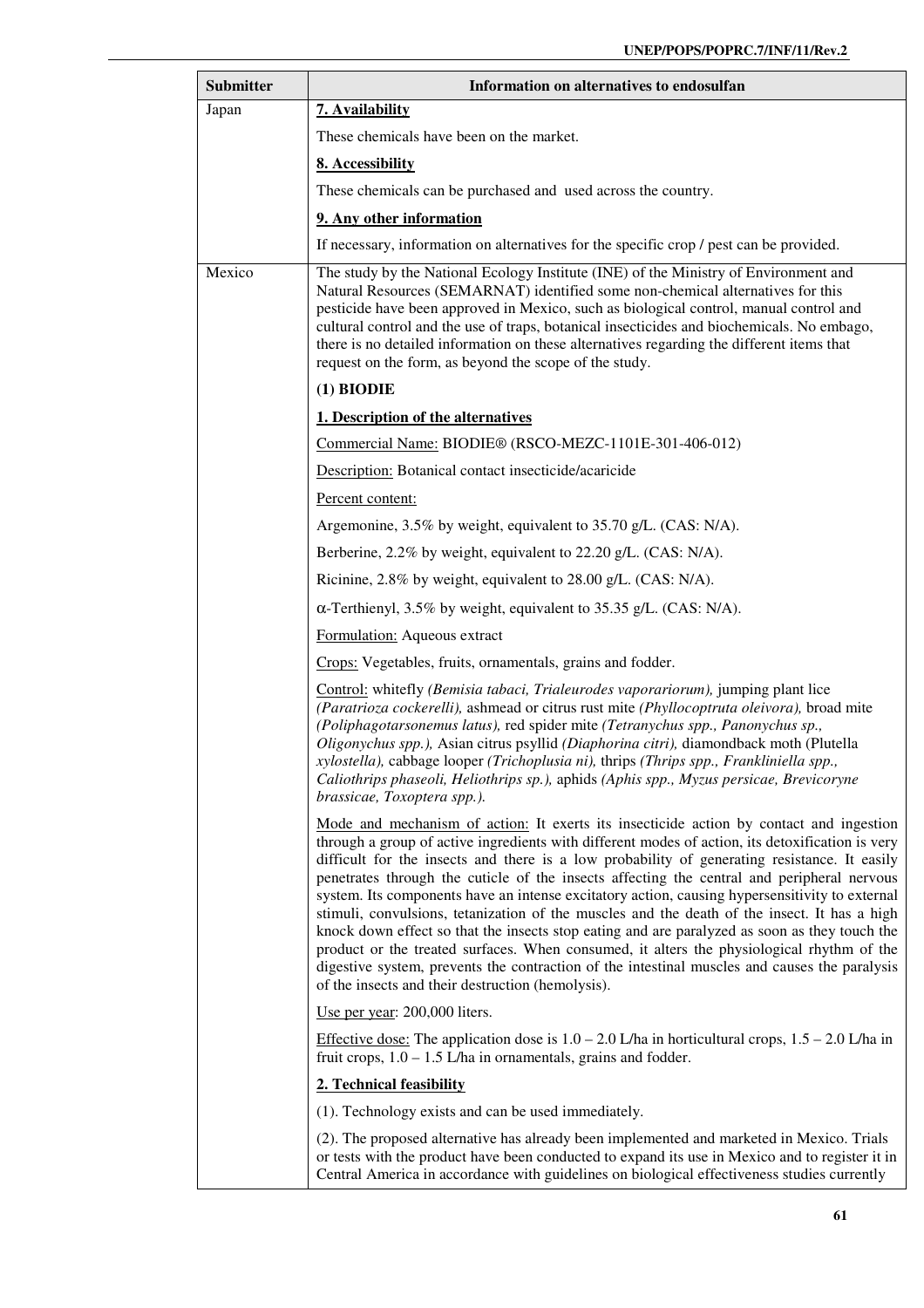| <b>Submitter</b> | Information on alternatives to endosulfan                                                                                                                                                                                                                                                                                                                                                                                                                                                                                                                                                                                                                                                                                                                                                                                                                                                                                                                                                                                                                                                                                                                                             |
|------------------|---------------------------------------------------------------------------------------------------------------------------------------------------------------------------------------------------------------------------------------------------------------------------------------------------------------------------------------------------------------------------------------------------------------------------------------------------------------------------------------------------------------------------------------------------------------------------------------------------------------------------------------------------------------------------------------------------------------------------------------------------------------------------------------------------------------------------------------------------------------------------------------------------------------------------------------------------------------------------------------------------------------------------------------------------------------------------------------------------------------------------------------------------------------------------------------|
| Mexico           | in force.                                                                                                                                                                                                                                                                                                                                                                                                                                                                                                                                                                                                                                                                                                                                                                                                                                                                                                                                                                                                                                                                                                                                                                             |
|                  | 3. Health and environmental effects                                                                                                                                                                                                                                                                                                                                                                                                                                                                                                                                                                                                                                                                                                                                                                                                                                                                                                                                                                                                                                                                                                                                                   |
|                  | (1). This product is a botanical insecticide/acaricide, with toxicity category 5 in the range of<br>$DL_{50}$ oral (mg/kg) higher than 5000 according to the Mexican Official Standard NOM-232-<br>SSA1-2009.                                                                                                                                                                                                                                                                                                                                                                                                                                                                                                                                                                                                                                                                                                                                                                                                                                                                                                                                                                         |
|                  | (2). Oral (DL <sub>50</sub> ): no overt toxicity detected in a limit test with a dose of 2,000 mg/kg. Dermal<br>(DL <sub>50</sub> ): no overt toxicity detected in a limit test with a dose of 2,000 mg/kg. No antidote or<br>specific treatment required. Take symptomatic measures in case of allergy in susceptible<br>individuals. The most common signs and symptoms of poisoning by oral or dermal contact<br>and inhalation include headache, nausea, abdominal pain and diarrhea. Immediate measures<br>that should be taken in case of overexposure to the product are: if spillage on the skin, wash<br>the affected areas with soap and water and remove contaminated clothing. In case of contact<br>with the eyes, wash the affected area thoroughly with clean water for 15 minutes. If the<br>product has been swallowed and the person is conscious, induce vomiting by putting a finger<br>in the throat or administering warm salt water. In case of unconsciousness, make sure that the<br>person can breathe easily, do not induce vomiting and do not introduce anything in the<br>mouth. It is toxic to fishes or other aquatic organisms. It is biodegradable. |
|                  | 4. Cost-effectiveness                                                                                                                                                                                                                                                                                                                                                                                                                                                                                                                                                                                                                                                                                                                                                                                                                                                                                                                                                                                                                                                                                                                                                                 |
|                  | $BIODIE®$ has low environmental impact and is suitable for use in conventional production<br>systems, integrated pest management, sustainable agricultural production systems and<br>organic agriculture. BIODI®e is a very effective botanical insecticide for the control of<br>whitefly $(B. tabaci)$ and paratrioza $(B. cockerelli)$ adults and nymphs using doses of 1.5 to 2<br>$L/ha^{-1}$ , with a comparable effectiveness to <i>Imidacloprid</i> + <i>Cyflutrin</i> in its commercial doses<br>of $0.3$ L/ha <sup>-1</sup> .                                                                                                                                                                                                                                                                                                                                                                                                                                                                                                                                                                                                                                               |
|                  | BIODIE <sup>®</sup> (1.0, 1.5 y 2.0 L /ha-1) can be used as effective botanical insecticide for the<br>control of diaphorina, aphids, white mites and mealybugs, in addition to being an alternative<br>in the integrated management of the Persian lime pests. In general, it provides more strength<br>and performance to the Persian lime trees, less damaged sprouts by diaphorina, aphids and<br>broad mite, lower amount of fruits damaged by the broad mite as a result of diminished<br>presence of insects on the treated fruits; its effectiveness is comparable to that of the<br>Dimetoato.                                                                                                                                                                                                                                                                                                                                                                                                                                                                                                                                                                               |
|                  | Cost per application is \$360.00 pesos/ha.                                                                                                                                                                                                                                                                                                                                                                                                                                                                                                                                                                                                                                                                                                                                                                                                                                                                                                                                                                                                                                                                                                                                            |
|                  | 5. Efficacy                                                                                                                                                                                                                                                                                                                                                                                                                                                                                                                                                                                                                                                                                                                                                                                                                                                                                                                                                                                                                                                                                                                                                                           |
|                  | Technical reports on biological effectiveness 044/2006 and 098/2009, issued by the<br>Secretariat (SAGARPA) according to NOM-032-FITO-1995, are available.                                                                                                                                                                                                                                                                                                                                                                                                                                                                                                                                                                                                                                                                                                                                                                                                                                                                                                                                                                                                                            |
|                  | The biological efficacy of $BIODIE^{\otimes}$ to control whitefly adults ( <i>B. tabaci</i> ) ranges from 33.3%<br>to 80.4%; with an application of 2 $L/ha^{-1}$ higher control rates but statistically equal to<br><i>Imidacloprid</i> + <i>Cyflutrin</i> , and even higher $(75%)$ were obtained. The control of nymphs<br>ranges between 44.8 and 83.3%; with the application of 2 $L/ha^{-1}$ equal control rates as with<br><i>Imidacloprid</i> + <i>Cyflutrin</i> were obtained. BIODI <sup>®</sup> e used in doses from 1 to 1.5 L/ha <sup>-1</sup><br>obtained biological effectiveness rates from $65.9\%$ up to $68.2\%$ in adult insects, while in<br>nymphs the obtained rates were from 46.6% and 79.1% respectively.                                                                                                                                                                                                                                                                                                                                                                                                                                                   |
|                  | BIODIE <sup>®</sup> controlled between 47.1% and 89.4% of paratrioza adults ( <i>B. cockerelli</i> ). Using 1,<br>1.5 and 2 L/ha <sup>-1</sup> the obtained effectiveness rates were statistically equal to that of<br>Imidacloprid + Cyflutrin. The best results for $BIODIE^{\circledast}$ were obtained with a dose of 2 L/ha <sup>-1</sup><br>which exceeded that of Imidacloprid + Cyflutrin after 7, 28 and 42 days, equivalent to<br>effectiveness rates of 83.3%, 81.8% and 66.6% respectively. With the application of 1.5 and<br>2 L/ha <sup>-1</sup> the control of nymphs reached up to 78.49% and 94.73%, respectively, the latter<br>exceeded that obtained with Imidacloprid + Cyflutrin in any assessment. With a dose of 1<br>$L/ha^{-1}$ the maximum effectiveness obtained was 51.4%.                                                                                                                                                                                                                                                                                                                                                                              |
|                  | In a study on Persian lime, the highest number of sprouts per tree was obtained using<br>botanical insecticides BIODIE®, PROGRANIC® CinnAcar, PROGRANIC® Nimicide 80<br>and Dimetoato, reaching values from 164.25 to 256.5 sprouts per tree; these results exceeded<br>that of the absolute control plot which produced only 112.5 sprouts per tree. A comparison of<br>the number of sprouts when botanical and chemical insecticides were used showed that the                                                                                                                                                                                                                                                                                                                                                                                                                                                                                                                                                                                                                                                                                                                     |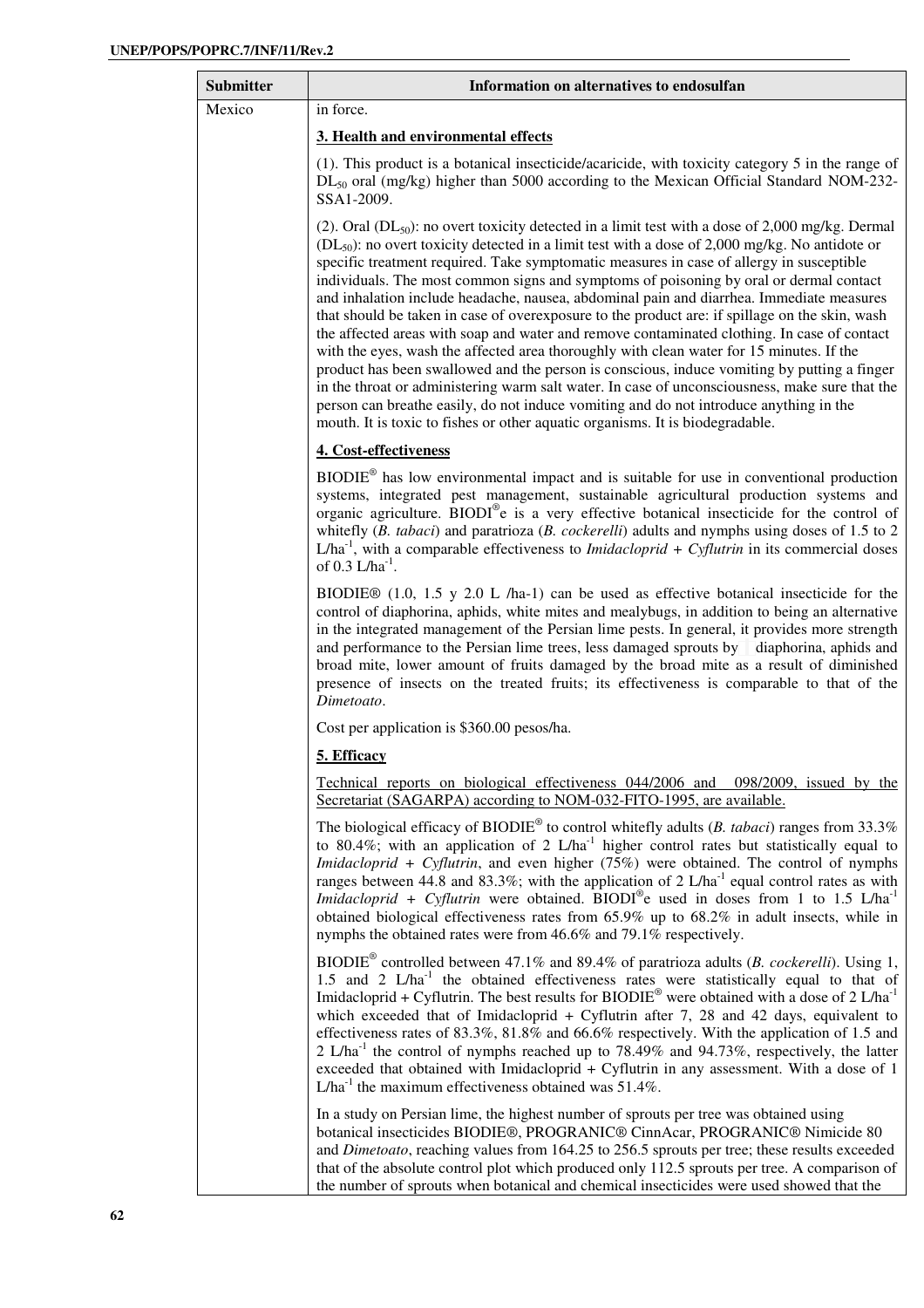| <b>Submitter</b> | Information on alternatives to endosulfan                                                                                                                                                                                                                                                                                                                                                                                                                                                                                                                                                                                                                                                                                                                                                                                                                                                                                                                                                                                                                                                                                                                                                                                                                                                                                                                                                                                                                                                                                                                                                                                                                                                                                                                                                                                                                                                                                                                                                                                                                                                                                                                                                                                                                                                                                                                                                                                                                                                                                                                                                                                                                                                                                                                                                                                                                                                                                                                                                                                                                                                                                                                                                                                   |
|------------------|-----------------------------------------------------------------------------------------------------------------------------------------------------------------------------------------------------------------------------------------------------------------------------------------------------------------------------------------------------------------------------------------------------------------------------------------------------------------------------------------------------------------------------------------------------------------------------------------------------------------------------------------------------------------------------------------------------------------------------------------------------------------------------------------------------------------------------------------------------------------------------------------------------------------------------------------------------------------------------------------------------------------------------------------------------------------------------------------------------------------------------------------------------------------------------------------------------------------------------------------------------------------------------------------------------------------------------------------------------------------------------------------------------------------------------------------------------------------------------------------------------------------------------------------------------------------------------------------------------------------------------------------------------------------------------------------------------------------------------------------------------------------------------------------------------------------------------------------------------------------------------------------------------------------------------------------------------------------------------------------------------------------------------------------------------------------------------------------------------------------------------------------------------------------------------------------------------------------------------------------------------------------------------------------------------------------------------------------------------------------------------------------------------------------------------------------------------------------------------------------------------------------------------------------------------------------------------------------------------------------------------------------------------------------------------------------------------------------------------------------------------------------------------------------------------------------------------------------------------------------------------------------------------------------------------------------------------------------------------------------------------------------------------------------------------------------------------------------------------------------------------------------------------------------------------------------------------------------------------|
| Mexico           | values were similar, ranging up to 240.75 and 256.5 sprouts per tree respectively. When<br>using botanical insecticides the size of the sprouts was bigger reaching values from 28.75 to<br>38.75 cm, which exceeds the sprout size of the absolute control plot (18.75 cm). The damage<br>caused by diaphorina in the control plot reached almost 100% of the sprouts, showing severe<br>damage and small sizes (18.75 cm), while the damage on sprouts treated with botanical and<br>chemical insecticides was slight, ranging between 18% and 37%, and the sprouts showed<br>large sizes (28.75 to 40 cm); the efficacy ranged between $32\%$ and 66% when botanical<br>insecticides were applied and reached 54% when using Dimethoate. The damage caused by<br>aphids was of 5.1% in the control plot, while in the sprouts treated with botanical or chemical<br>insecticides the damage was only 0.38 to 0.60%, indicating an efficacy of $83\%$ compared to<br>the control plot. Likewise, the control plot showed damages by white mites on 10% of the<br>sprouts, while the damage with botanical insecticides ranged between 0.0% and 4.1% and<br>reached 7.89% when Dimethoate was applied; therefore, the efficacy with respect to the<br>control plot was 40% to 100 % where botanical insecticides were applied and negative (-<br>80%) where Dimethoate was applied. Where botanical insecticides and Dimethoate were<br>applied, the amount of fruits obtained was three to six times bigger (2.63 to 4.27 tons/ha)<br>than that of the control plot $(0.708 \text{ tons/ha})$ . The amount of fruits per tree ranged between<br>35.75 and 82.75 weighing between 4.01 and 8.73 kg per tree; these values exceed those<br>obtained in the control plot, where about 13 fruits weighing 1.41 kg per tree were obtained.<br>The comparison between the statistical data of chemical and botanical insecticides does not<br>indicate a different behavior regarding the production in tons; there is a trend indicating<br>increased production where BIODIE® (2.01L/ha-1), dimethoate (0.5 L/ha-1) and Nimicide<br>PROGRANIC $\circledcirc$ 80 (3.0 1 L/ ha-1) were applied. The damage caused by broad mite in the<br>control plot affected 20.23% of the fruits produced, 1.76% to 7.36% where botanical<br>insecticides were applied and 33.29% damage where Dimethoate was applied. The control<br>efficacy obtained with botanical insecticides ranged between 22% and 62% and reached<br>negative values in the number of damaged fruits (-887%) and a loss of tons per hectare (-<br>890) caused by broad mites in trees where Dimethoate was applied indicating lack of control<br>of this pest. The mealybug causes up to 77.22% of the total damage to the fruits harvested<br>from the trees of the control plot, while 2.71% to 4.79% of the fruits treated with botanical<br>insecticide were damaged, similarly to the chemical control, in view of the fact that of all<br>fruits harvested per tree that were treated with this product, 6.16% were damaged. The<br>control efficacy where botanical insecticides were applied was 76% to 82% thereby<br>exceeding that of Dimethoate (52%). |
|                  | <u><b>6.</b> Risk, taking into account the characteristics of potential persistent organic pollutants</u><br>as specified in Annex D to the Convention                                                                                                                                                                                                                                                                                                                                                                                                                                                                                                                                                                                                                                                                                                                                                                                                                                                                                                                                                                                                                                                                                                                                                                                                                                                                                                                                                                                                                                                                                                                                                                                                                                                                                                                                                                                                                                                                                                                                                                                                                                                                                                                                                                                                                                                                                                                                                                                                                                                                                                                                                                                                                                                                                                                                                                                                                                                                                                                                                                                                                                                                      |
|                  | (1). BIODIE® contains active ingredients that are approved for use in organic agriculture<br>according to the "Guideline Inputs" of BIOAGRICERT-IFOAM, registered under Code IT<br>BAC 008880. The inert ingredients are EPA-approved in its list Nr. 4. They do not pose<br>risks during its use cycle, including manufacturing, distribution, use, maintenance and<br>disposal.                                                                                                                                                                                                                                                                                                                                                                                                                                                                                                                                                                                                                                                                                                                                                                                                                                                                                                                                                                                                                                                                                                                                                                                                                                                                                                                                                                                                                                                                                                                                                                                                                                                                                                                                                                                                                                                                                                                                                                                                                                                                                                                                                                                                                                                                                                                                                                                                                                                                                                                                                                                                                                                                                                                                                                                                                                           |
|                  | (2). BIODIE <sup>®</sup> does not contain any persistent organic pollutants or chemicals that could<br>increase involuntarily health and environmental risks. It is biodegradable, does not<br>accumulate in the food chain, does not require special measures for their transport over long<br>distances and does not fall into the CRETIB classification. Because of its botanical<br>conditions it is not considered as toxic or environmental contaminant by the 49CFR, ICAO,<br>IMDG and the UN. Because of its botanical conditions it is considered to be neither nontoxic<br>nor environmental contaminant according to 49CFR, ICAO, IMDG and the UN. There are no<br>transport restrictions according to the Regulations for the Transport of Hazardous Materials<br>and Waste. NFPA Class 7 (HMIS): health risk category 1.                                                                                                                                                                                                                                                                                                                                                                                                                                                                                                                                                                                                                                                                                                                                                                                                                                                                                                                                                                                                                                                                                                                                                                                                                                                                                                                                                                                                                                                                                                                                                                                                                                                                                                                                                                                                                                                                                                                                                                                                                                                                                                                                                                                                                                                                                                                                                                                       |
|                  | 7. Availability                                                                                                                                                                                                                                                                                                                                                                                                                                                                                                                                                                                                                                                                                                                                                                                                                                                                                                                                                                                                                                                                                                                                                                                                                                                                                                                                                                                                                                                                                                                                                                                                                                                                                                                                                                                                                                                                                                                                                                                                                                                                                                                                                                                                                                                                                                                                                                                                                                                                                                                                                                                                                                                                                                                                                                                                                                                                                                                                                                                                                                                                                                                                                                                                             |
|                  | The product is currently available on the market and can be used immediately.                                                                                                                                                                                                                                                                                                                                                                                                                                                                                                                                                                                                                                                                                                                                                                                                                                                                                                                                                                                                                                                                                                                                                                                                                                                                                                                                                                                                                                                                                                                                                                                                                                                                                                                                                                                                                                                                                                                                                                                                                                                                                                                                                                                                                                                                                                                                                                                                                                                                                                                                                                                                                                                                                                                                                                                                                                                                                                                                                                                                                                                                                                                                               |
|                  | 8. Accessibility                                                                                                                                                                                                                                                                                                                                                                                                                                                                                                                                                                                                                                                                                                                                                                                                                                                                                                                                                                                                                                                                                                                                                                                                                                                                                                                                                                                                                                                                                                                                                                                                                                                                                                                                                                                                                                                                                                                                                                                                                                                                                                                                                                                                                                                                                                                                                                                                                                                                                                                                                                                                                                                                                                                                                                                                                                                                                                                                                                                                                                                                                                                                                                                                            |
|                  | (1). This product is registered in Mexico, is certified for free sale and has the export permit<br>under the ""REGLAMENTO en Materia de Registros, Autorizaciones de Importación y<br>Exportación y Certificados de Exportación de Pesticidas, Nutrientes Vegetales y Sustancias y<br>Materiales Tóxicos o Peligrosos (Regulations on Registration, Import and Export                                                                                                                                                                                                                                                                                                                                                                                                                                                                                                                                                                                                                                                                                                                                                                                                                                                                                                                                                                                                                                                                                                                                                                                                                                                                                                                                                                                                                                                                                                                                                                                                                                                                                                                                                                                                                                                                                                                                                                                                                                                                                                                                                                                                                                                                                                                                                                                                                                                                                                                                                                                                                                                                                                                                                                                                                                                       |

ł.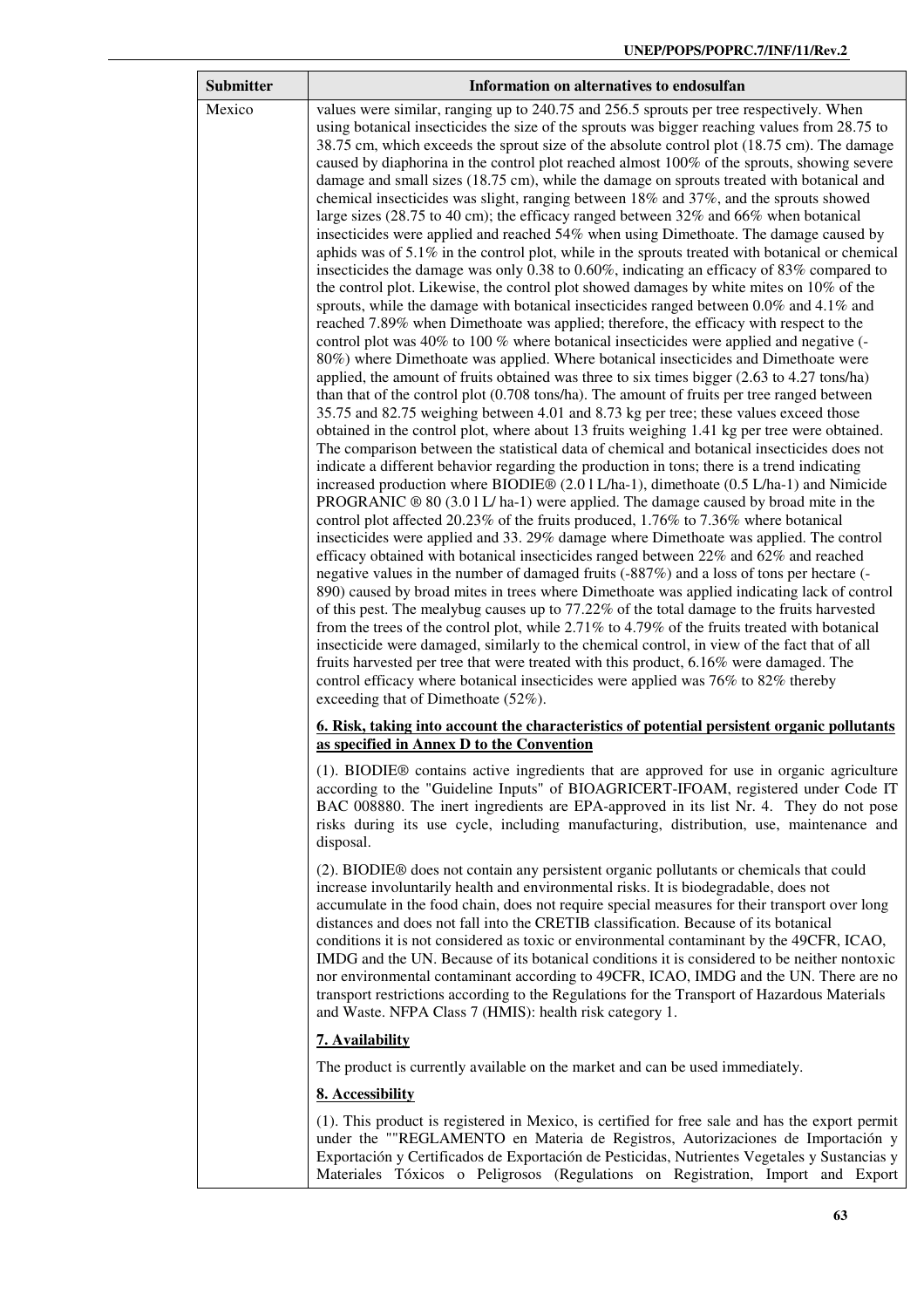| Submitter | Information on alternatives to endosulfan                                                                                                                                                                                                                                                                                                                                                                                                                     |
|-----------|---------------------------------------------------------------------------------------------------------------------------------------------------------------------------------------------------------------------------------------------------------------------------------------------------------------------------------------------------------------------------------------------------------------------------------------------------------------|
| Mexico    | Authorizations, and Export Certificates for Pesticides, Plant Nutrients and Toxic or<br>Hazardous Substances or Materials), published in the Official Gazette of the Federation on<br>December 2004. It also has the SEMANAT export authorization under the terms of the<br>registry and the export permit issued by the Federal Commission for Protection against<br>Sanitary Risks.                                                                         |
|           | (2). The information provided is in line with the specific needs and circumstances of<br>developing countries.                                                                                                                                                                                                                                                                                                                                                |
|           | 9. Any other information                                                                                                                                                                                                                                                                                                                                                                                                                                      |
|           | The product can be mixed with other consumables without any restrictions. It is compatible<br>with insecticides, fungicides (including those containing copper and sulfur), foliar fertilizers<br>that do not alter the pH of the mixture beyond the specified range, pheromones, oils, soaps<br>and microbial products. Its biological effectiveness remains unchanged even when mixed<br>with hard water up to 1200 ppm, and its pH ranges between 6 and 8. |
|           | $(2)$ CAOLIN                                                                                                                                                                                                                                                                                                                                                                                                                                                  |
|           | 1. Description of the alternatives                                                                                                                                                                                                                                                                                                                                                                                                                            |
|           | Kaolin (CAS 1332-58-7).                                                                                                                                                                                                                                                                                                                                                                                                                                       |
|           | Mark "Agro-SIAMIL®" (Aqueous solution in 65% w/w, equivalent to 1,080 g of kaolin per<br>liter).                                                                                                                                                                                                                                                                                                                                                              |
|           | Control of whitefly, aphids, mites, thrips, lepidopterous larvae in all crops.                                                                                                                                                                                                                                                                                                                                                                                |
|           | 2. Technical feasibility                                                                                                                                                                                                                                                                                                                                                                                                                                      |
|           | It is available and can be applied.                                                                                                                                                                                                                                                                                                                                                                                                                           |
|           | 3. Health and environmental effects                                                                                                                                                                                                                                                                                                                                                                                                                           |
|           | It does not pose risks; only the use of a dust mask is recommended.                                                                                                                                                                                                                                                                                                                                                                                           |
|           | Inhalation: It may irritate the respiratory tract. Symptoms are sneezing and slight reddening<br>of the nose.                                                                                                                                                                                                                                                                                                                                                 |
|           | Skin Contact: It may cause dryness in case of excessive contact.                                                                                                                                                                                                                                                                                                                                                                                              |
|           | Eye Contact: It may cause slight irritation.                                                                                                                                                                                                                                                                                                                                                                                                                  |
|           | Ingestion: The product is of low toxicity but may obstruct and paralyze the intestine if large<br>amounts are ingested.                                                                                                                                                                                                                                                                                                                                       |
|           | LIQUID MATERIAL HARMLESS FOR THE ENVIRONMENT, N.E.P. Contains<br>KAOLIN directly from mines.                                                                                                                                                                                                                                                                                                                                                                  |
|           | Proper shipping name for domestic transport (D.O.T.): Chemicals, N.O.S. (Not Regulated)                                                                                                                                                                                                                                                                                                                                                                       |
|           | Proper shipping name for international air transport (I.M.O.): Chemicals, N.O.S. (Not<br>Regulated)                                                                                                                                                                                                                                                                                                                                                           |
|           | It is not a marine pollutant.                                                                                                                                                                                                                                                                                                                                                                                                                                 |
|           | Proper shipping name for international air shipping (I.C.A.O.): Chemicals, N.O.S. (Not<br>Regulated)                                                                                                                                                                                                                                                                                                                                                          |
|           | U.S. Customs Harmonization Number: 25070000004.                                                                                                                                                                                                                                                                                                                                                                                                               |
|           | 4. Cost-effectiveness                                                                                                                                                                                                                                                                                                                                                                                                                                         |
|           | Low cost.                                                                                                                                                                                                                                                                                                                                                                                                                                                     |
|           | High effectiveness against pests (even when compared against neonicotinoids).                                                                                                                                                                                                                                                                                                                                                                                 |
|           | No adverse effect on health or environment.                                                                                                                                                                                                                                                                                                                                                                                                                   |
|           | 5. Efficacy                                                                                                                                                                                                                                                                                                                                                                                                                                                   |
|           | Agro-SIAMIL® is a 100% natural product based on kaolin, a nonmetallic mineral (known in                                                                                                                                                                                                                                                                                                                                                                       |

some parts of Mexico as "Blanco de España" or white lead) with laminar structure that alters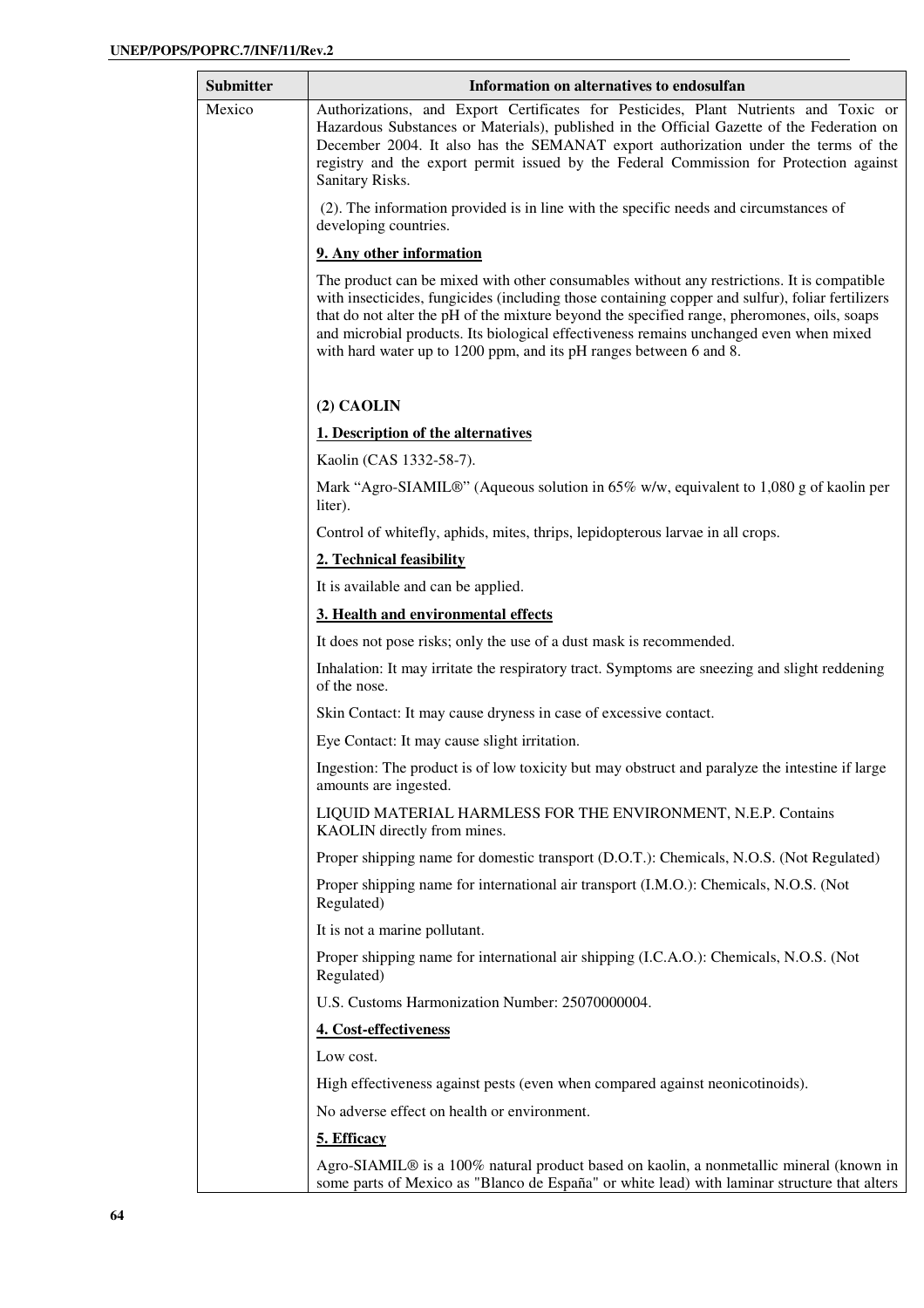| <b>Submitter</b> | Information on alternatives to endosulfan                                                                                                                                                                                                                                                      |
|------------------|------------------------------------------------------------------------------------------------------------------------------------------------------------------------------------------------------------------------------------------------------------------------------------------------|
| Mexico           | the behavior of pests creating undesirable environments for them; hence its insecticidal<br>properties. It does not have phytotoxic effects. Because of its liquid form it is very easy to<br>dispense.                                                                                        |
|                  | Dose: $20 - 50$ ml per liter of water ( $2\% - 5\%$ ). Start applications on the first appearances of<br>the pest. Repeat the treatment every week.                                                                                                                                            |
|                  | It is recommended to dissolve the product previously in a half tank of water and then to add<br>the remaining amount of water. It is recommended to use enough water to cover the whole<br>crop.                                                                                               |
|                  | <u><b>6. Risk, taking into account the characteristics of potential persistent organic pollutants</b></u><br>as specified in Annex D to the Convention                                                                                                                                         |
|                  | It does not contain organic solvents. Agro-SIAMIL® is formulated with ingredients suitable<br>and approved for organic agriculture. It does not pose any risks as environmental pollutant.                                                                                                     |
|                  | 7. Availability                                                                                                                                                                                                                                                                                |
|                  | Fully available.                                                                                                                                                                                                                                                                               |
|                  | 8. Accessibility                                                                                                                                                                                                                                                                               |
|                  | Fully accesible.                                                                                                                                                                                                                                                                               |
|                  | 9. Any other information                                                                                                                                                                                                                                                                       |
|                  | Agro-SIAMIL <sup>®</sup> also creates a uniform porous film on the surface of plants, fruits and other<br>surfaces that reflects the sunlight and protects the crop against sunspots in fruits and reduces<br>the stress caused by excessive cold or heat.                                     |
|                  | (3) EBIOLUZION AND AKABROWN                                                                                                                                                                                                                                                                    |
|                  | 1. Description of the alternatives                                                                                                                                                                                                                                                             |
|                  | Commercial products: 1) ebioluzion vo, 2) akabrown. Crops: cucurbitaceae, solanaceae,<br>cruciferae and fruit trees; pests: aphids, whiteflies, mites, leafhoppers, leafminers; doses: 1.0-<br>2.0 L/ha, 4-6 applications/year.                                                                |
|                  | 2. Technical feasibility                                                                                                                                                                                                                                                                       |
|                  | The use of the two above-mentioned products showed successful results against the<br>aforementioned pests in the Pacific, West, South East and Bajío regions in our country, and<br>in specific crops like tomato, cucumber, pepper, melon, watermelon, potatoes, broccoli and<br>cauliflower. |
|                  | 3. Health and environmental effects                                                                                                                                                                                                                                                            |
|                  | Because of its organic base, these products are harmless to health and the environment;<br>hence, they are officially certified for the use in organic agriculture.                                                                                                                            |
|                  | 4. Cost-effectiveness                                                                                                                                                                                                                                                                          |
|                  | The investment per hectare according to the cost of the above mentioned products (akabrown<br>\$515.00 and <i>ebioluzion vo</i> \$596.00 in national currency) is highly effective taking into<br>account the high economic damages that these pests cause to national agriculture.            |
|                  | 5. Efficacy                                                                                                                                                                                                                                                                                    |
|                  | Having assessed and compared the results obtained using these products to that of chemical-<br>based products for the crops and pests mentioned above, it can be concluded that their use is<br>highly effective in pest control and in reducing the resistance of the insects to chemicals.   |
|                  | 6. Risk, taking into account the characteristics of potential persistent organic pollutants<br>as specified in Annex D to the Convention                                                                                                                                                       |
|                  | Because of its organic base this does not apply to the products previously mentioned.                                                                                                                                                                                                          |
|                  | 7. Availability                                                                                                                                                                                                                                                                                |
|                  | Greencorp biorganiks from Mexico is in a position to supply immediately these two                                                                                                                                                                                                              |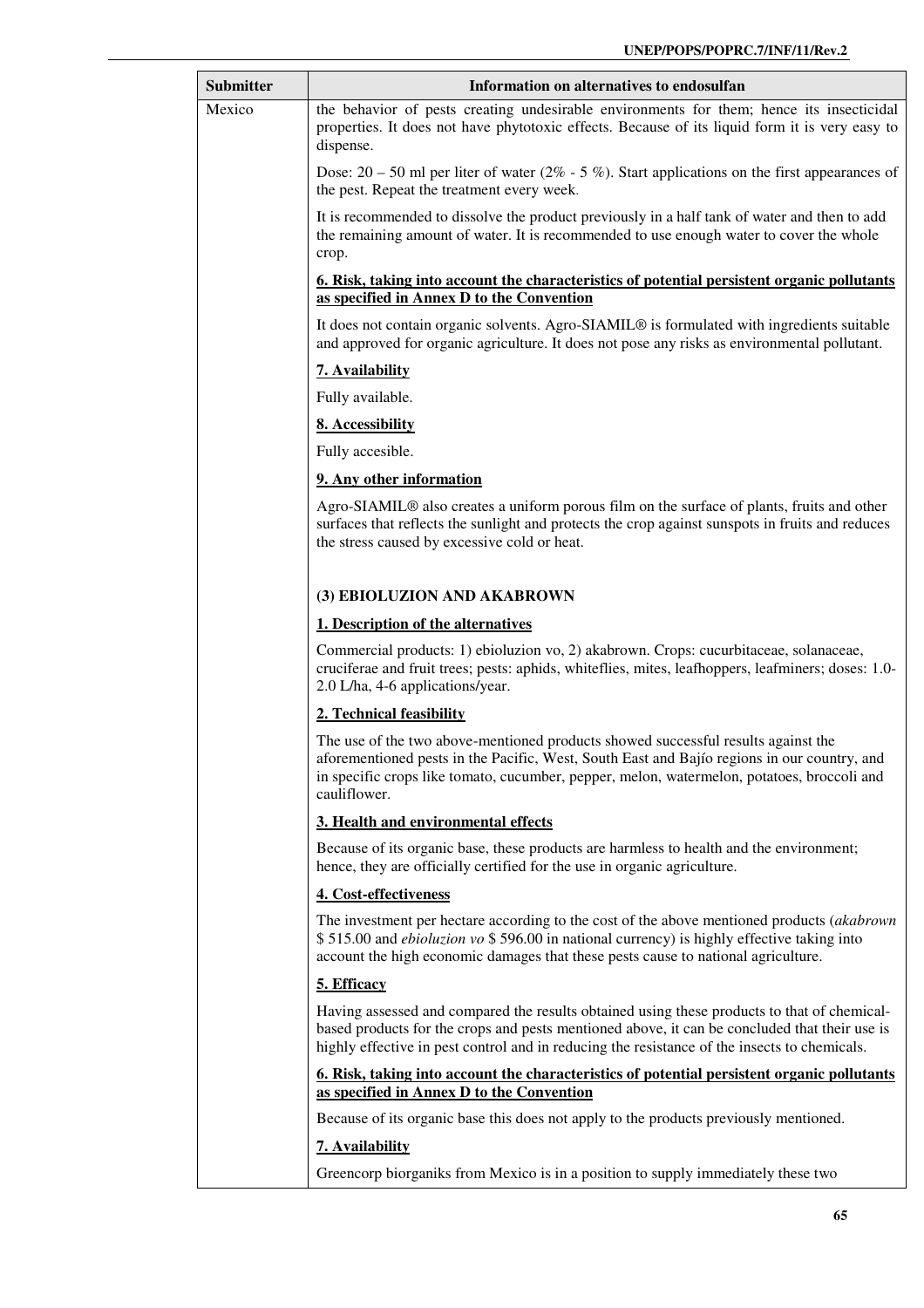| Submitter | Information on alternatives to endosulfan                                                                                                                                                                                                                                                                                                                                                                                                                                |
|-----------|--------------------------------------------------------------------------------------------------------------------------------------------------------------------------------------------------------------------------------------------------------------------------------------------------------------------------------------------------------------------------------------------------------------------------------------------------------------------------|
| Mexico    | products, both for the domestic and international market where they are already been<br>commercialized.                                                                                                                                                                                                                                                                                                                                                                  |
|           | 8. Accessibility                                                                                                                                                                                                                                                                                                                                                                                                                                                         |
|           | Considering the commercial distribution network of the company, these products are<br>available in the agricultural market without accessibility limitations, as we cover the<br>domestic regions of the Pacific, South East, Bajío and the West, and in Ecuador, Peru and<br>Spain markets.                                                                                                                                                                             |
|           | 9. Any other information                                                                                                                                                                                                                                                                                                                                                                                                                                                 |
|           | The company has the capacity to develop and commercialize any product required in organic<br>agriculture, either for use as a pesticide, fungicide, bactericide or organic fertilizer.                                                                                                                                                                                                                                                                                   |
|           | $(4)$ JIRO                                                                                                                                                                                                                                                                                                                                                                                                                                                               |
|           | 1. Description of the alternatives                                                                                                                                                                                                                                                                                                                                                                                                                                       |
|           | About 6 applications per ha in short cycle crops.                                                                                                                                                                                                                                                                                                                                                                                                                        |
|           | 2. Technical feasibility                                                                                                                                                                                                                                                                                                                                                                                                                                                 |
|           | Full technical feasibility. Expected to be developed in the foreseeable future. It has been used<br>already.                                                                                                                                                                                                                                                                                                                                                             |
|           | 3. Health and environmental effects                                                                                                                                                                                                                                                                                                                                                                                                                                      |
|           | No effects.                                                                                                                                                                                                                                                                                                                                                                                                                                                              |
|           | 4. Cost-effectiveness                                                                                                                                                                                                                                                                                                                                                                                                                                                    |
|           | Cheap in relation to its effectiveness                                                                                                                                                                                                                                                                                                                                                                                                                                   |
|           | 5. Efficacy                                                                                                                                                                                                                                                                                                                                                                                                                                                              |
|           | Very effective. It attacks the nervous system of insects, without affecting the rest of the<br>animals and plants: it acts as insect growth regulator since the active ingredient penetrates in<br>larvae, nymphs and pupae blocking the biosynthesis of the hormone ecdysone that regulates<br>the metamorphosis of the insects, so that they do not reach the adult stage. It controls<br>whitefly, thrips, aphids, leafhoppers, spider mites, bollworm, and armyworm. |
|           | 6. Risk, taking into account the characteristics of potential persistent organic pollutants<br>as specified in Annex D to the Convention                                                                                                                                                                                                                                                                                                                                 |
|           | There are no risks                                                                                                                                                                                                                                                                                                                                                                                                                                                       |
|           | 7. Availability                                                                                                                                                                                                                                                                                                                                                                                                                                                          |
|           | It is on the market and can be used immediately.                                                                                                                                                                                                                                                                                                                                                                                                                         |
|           | 8. Accessibility                                                                                                                                                                                                                                                                                                                                                                                                                                                         |
|           | Fully accessible.                                                                                                                                                                                                                                                                                                                                                                                                                                                        |
|           | (5) PEST: COFFEE BORER Broca del café Hypothenemus hampei, CROP: COFFEE<br>1. Description of the alternatives                                                                                                                                                                                                                                                                                                                                                            |
|           | 1. Use of biopesticide formulations containing Bauveria bassiana                                                                                                                                                                                                                                                                                                                                                                                                         |
|           | 2. Induced biological control through the release of the parasitoid Cephalonomia<br>stephanoderis.                                                                                                                                                                                                                                                                                                                                                                       |
|           | 2. Technical feasibility                                                                                                                                                                                                                                                                                                                                                                                                                                                 |
|           | The simultaneous use of some of these alternatives can ensure a completely satisfactory pest<br>control in most of the coffee growing regions of México where the coffee berry borer<br>represents an issue of economic importance.                                                                                                                                                                                                                                      |
|           | 3. Health and environmental effects                                                                                                                                                                                                                                                                                                                                                                                                                                      |
|           | These alternatives are considered to have a low environmental impact and no health risks for                                                                                                                                                                                                                                                                                                                                                                             |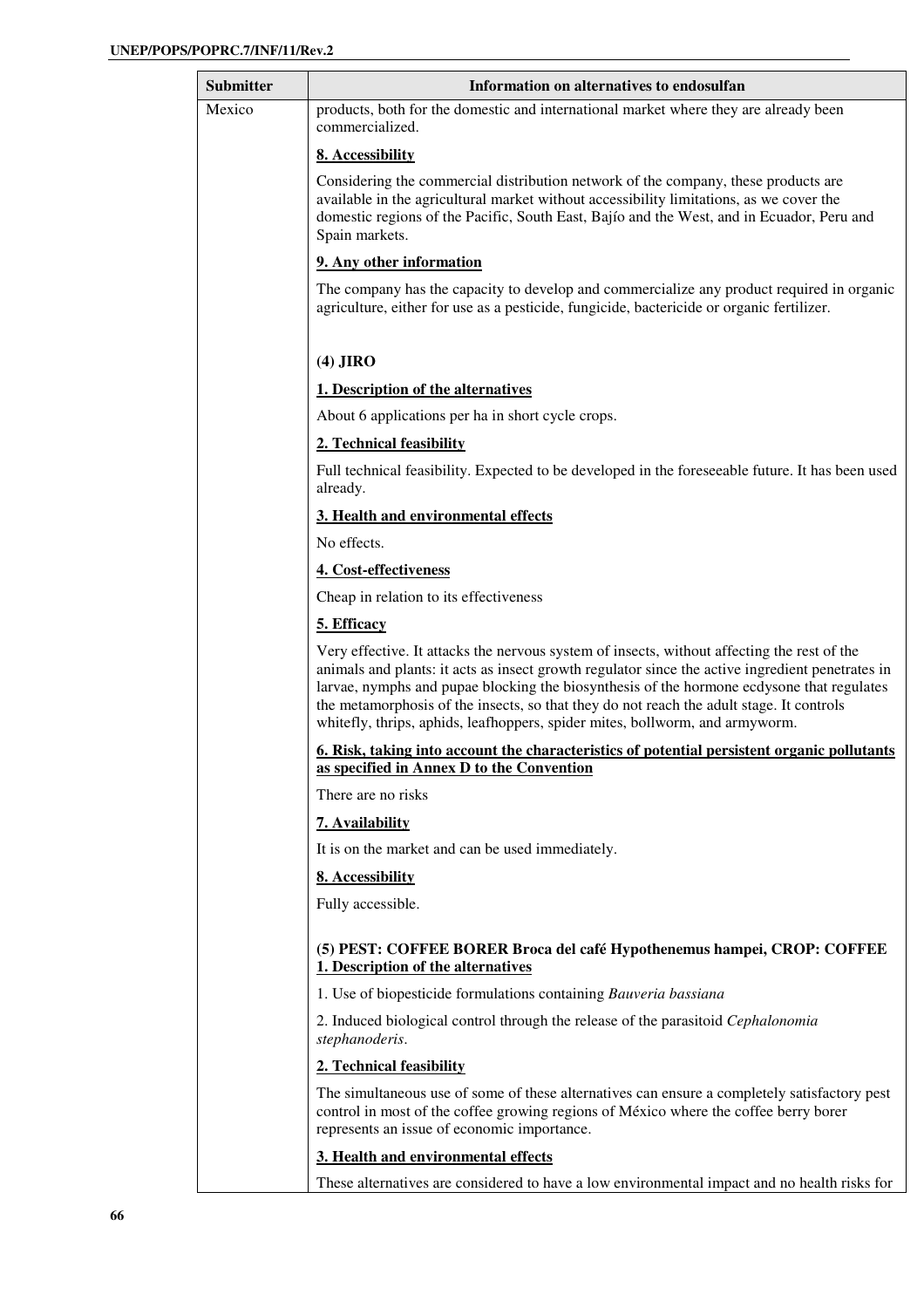| <b>Submitter</b> | Information on alternatives to endosulfan                                                                                                                                                                                                                                                                                                              |
|------------------|--------------------------------------------------------------------------------------------------------------------------------------------------------------------------------------------------------------------------------------------------------------------------------------------------------------------------------------------------------|
| Mexico           | farm workers or consumers.                                                                                                                                                                                                                                                                                                                             |
|                  | 4. Cost-effectiveness                                                                                                                                                                                                                                                                                                                                  |
|                  | The cost of these alternatives is similar to or less than the cost of other conventional chemical<br>treatment using products like endosulfan.                                                                                                                                                                                                         |
|                  | The use of the parasitoid requires the implementation of conservation alternatives that allow<br>its increased introduction and improved effectiveness, as well as the establishment of a rural<br>infrastructure for rearing the parasitoid.                                                                                                          |
|                  | 5. Efficacy                                                                                                                                                                                                                                                                                                                                            |
|                  | The efficacy of the application of alternative treatments such as <i>B</i> . <i>bassiana</i> is similar to that<br>of conventional chemical treatments such as the use of endosulfan.                                                                                                                                                                  |
|                  | <u>6. Risk, taking into account the characteristics of potential persistent organic pollutants</u><br>as specified in Annex D to the Convention                                                                                                                                                                                                        |
|                  | There are no known risks.                                                                                                                                                                                                                                                                                                                              |
|                  | 7. Availability                                                                                                                                                                                                                                                                                                                                        |
|                  | Alternatives are available.                                                                                                                                                                                                                                                                                                                            |
|                  | 8. Accessibility                                                                                                                                                                                                                                                                                                                                       |
|                  | There is enough access to the alternatives; only training and a very economical infrastructure<br>are needed to rear the parasitoid. Generally, cooperation between producers of the different<br>regions is required.                                                                                                                                 |
|                  | 9. Any other information                                                                                                                                                                                                                                                                                                                               |
|                  | The comments provided here are based on the findings of research conducted in INIFAP, the<br>Colegio de la Frontera Sur (ECOSUR) and other institutions.                                                                                                                                                                                               |
|                  | See: J.F. Barrera, J. Gómez, A. Castillo, E. López, J. Herrera y G. González. Broca del café,<br>Hypothenemus hampei (Coleoptera: curcilionidae) in Hugo C. Arredondo Bernal y Luis A.<br>Rodríguez del Bosque Editores. México 208 México 2008 p.101-120 MundiPrensa,<br>Senasica, Soc. Mexicana de Control Biológico, INIFAP, Colegio Postgraduados. |
|                  | (6) PEST: APHIDS Ropalosiphum maidis, Schizaphis graminum, Aphis spp,<br>Macrosiphum spp, CROP: MAIZ                                                                                                                                                                                                                                                   |
|                  | 1. Description of the alternatives                                                                                                                                                                                                                                                                                                                     |
|                  | 1. Use of a pesticide with less environmental impact and specific effect against aphids:<br>Pirimicarb (Pirimor).                                                                                                                                                                                                                                      |
|                  | 2. Natural control with several species of predators. A group of at least 15 species has been<br>identified, among which the orange convergent lady-beetle <i>Hipodamia convergens</i> and<br>chrysopas spp stand out.                                                                                                                                 |
|                  | 3. Use of yellow traps (sticky traps or trays with water).                                                                                                                                                                                                                                                                                             |
|                  | 2. Technical feasibility                                                                                                                                                                                                                                                                                                                               |
|                  | The simultaneous use of several of these alternatives can ensure a completely satisfactory<br>pest control in most maize growing regions of Mexico.                                                                                                                                                                                                    |
|                  | 3. Health and environmental effects                                                                                                                                                                                                                                                                                                                    |
|                  | These alternatives are considered to have low environmental impact and minimal health<br>risks.                                                                                                                                                                                                                                                        |
|                  | 4. Cost-effectiveness                                                                                                                                                                                                                                                                                                                                  |
|                  | The cost of these alternatives is similar to the cost of conventional chemical treatment using<br>products like endosulfan.                                                                                                                                                                                                                            |
|                  | The use of predators only requires the implementation of conservation alternatives that                                                                                                                                                                                                                                                                |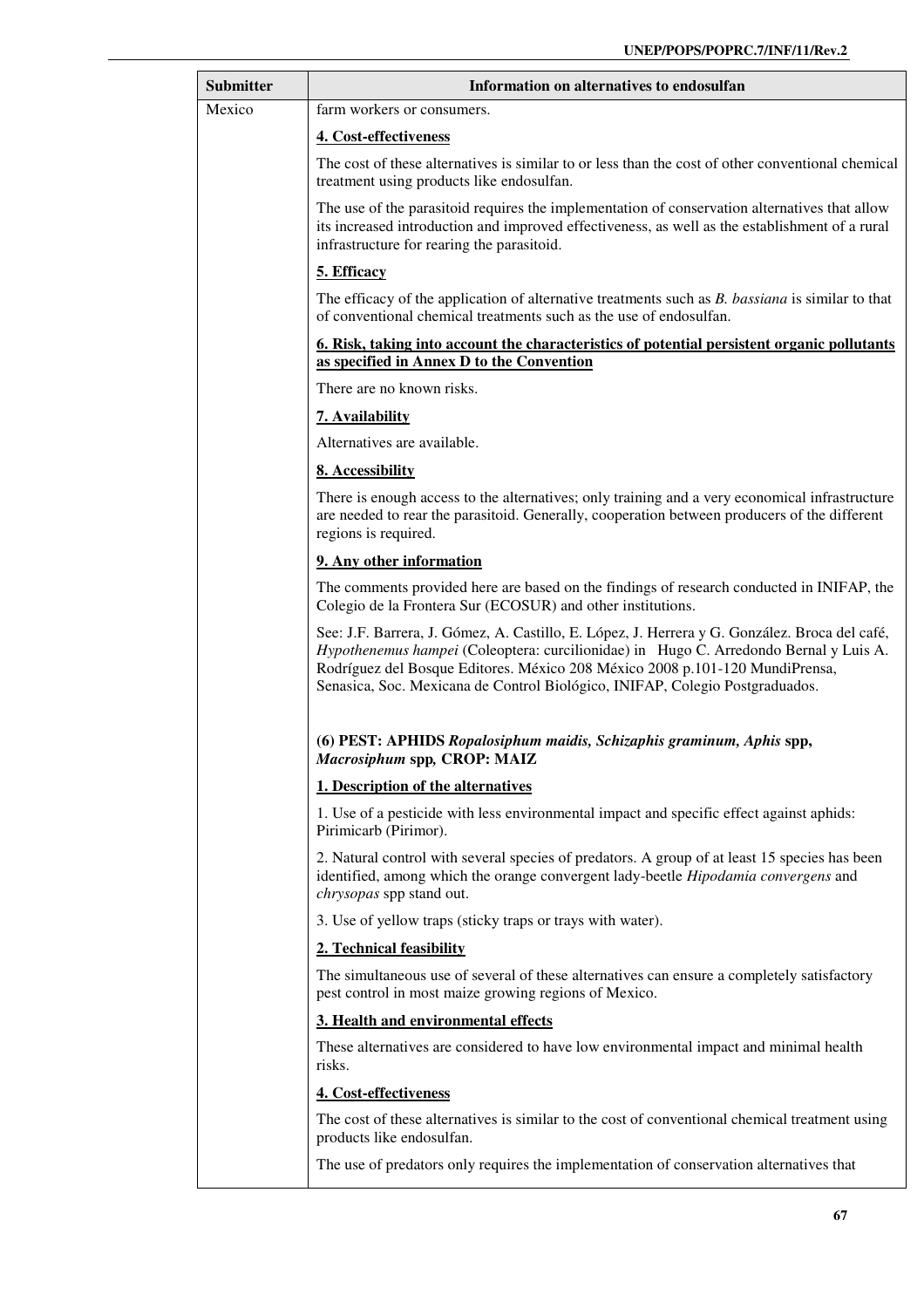| <b>Submitter</b> | Information on alternatives to endosulfan                                                                                                                     |
|------------------|---------------------------------------------------------------------------------------------------------------------------------------------------------------|
| Mexico           | enable its increased introduction and improved effectiveness.                                                                                                 |
|                  | 5. Efficacy                                                                                                                                                   |
|                  | The efficacy of alternative treatments such as Pirimor is at least similar to that of chemical<br>treatment with endosulfan.                                  |
|                  | <u>6. Risk, taking into account the characteristics of potential persistent organic pollutants</u>                                                            |
|                  | as specified in Annex D to the Convention                                                                                                                     |
|                  | There are no known risks.                                                                                                                                     |
|                  | 7. Availability                                                                                                                                               |
|                  | There is full availability of these alternatives.                                                                                                             |
|                  | The chemical insecticide Pirmicarb is available in the market.                                                                                                |
|                  | Predator species are native in the maize fields of Mexico.                                                                                                    |
|                  | The producer can prepare the traps for himself; they are low cost.                                                                                            |
|                  | 8. Accessibility                                                                                                                                              |
|                  | Access to the alternatives is not a problem; they are available in most of the maize growing<br>regions of our country.                                       |
|                  | 9. Any other information                                                                                                                                      |
|                  | The comments provided here are based on the findings of research conducted in INIFAP.                                                                         |
|                  | (7) PEST: STEM BORER Spodoptera frugiperda, CROP: MAIZ<br>1. Description of the alternatives                                                                  |
|                  | 1. Use of neem extracts (Azadirachta indica) as natural insecticide.                                                                                          |
|                  | 2. Application of biopesticide formulations containing Bt (Bacillus Thuringiensis).                                                                           |
|                  | 3. Use of a biological pesticide with low environmental impact: Spinoteram from the<br>company Dow Agrowsiences.                                              |
|                  | 4. Natural control by parasitoids (more than 20 species of several families have been<br>identified).                                                         |
|                  | 5. Use of sex pheromones (monitoring and mating confusion).                                                                                                   |
|                  | 2. Technical feasibility                                                                                                                                      |
|                  | The simultaneous use of several of these alternatives can ensure a completely satisfactory<br>pest control in most maize growing regions of Mexico.           |
|                  | 3. Health and environmental effects                                                                                                                           |
|                  | These alternatives are considered to have low environmental impact and minimal health<br>risks.                                                               |
|                  | 4. Cost-effectiveness                                                                                                                                         |
|                  | These alternatives are similar in cost to the conventional chemical treatment with products<br>like endosulfan.                                               |
|                  | The use of parasitoids only requires the implementation of conservation alternatives that<br>allow its increased introduction and the improved effectiveness. |
|                  | 5. Efficacy                                                                                                                                                   |
|                  | The use of alternative treatments like Bt, neem or spinoteram, is at least as effective as the<br>chemical treatment with endosulfan.                         |
|                  | <u>6. Risk, taking into account the characteristics of potential persistent organic pollutants</u><br>as specified in Annex D to the Convention               |

There are no known risks.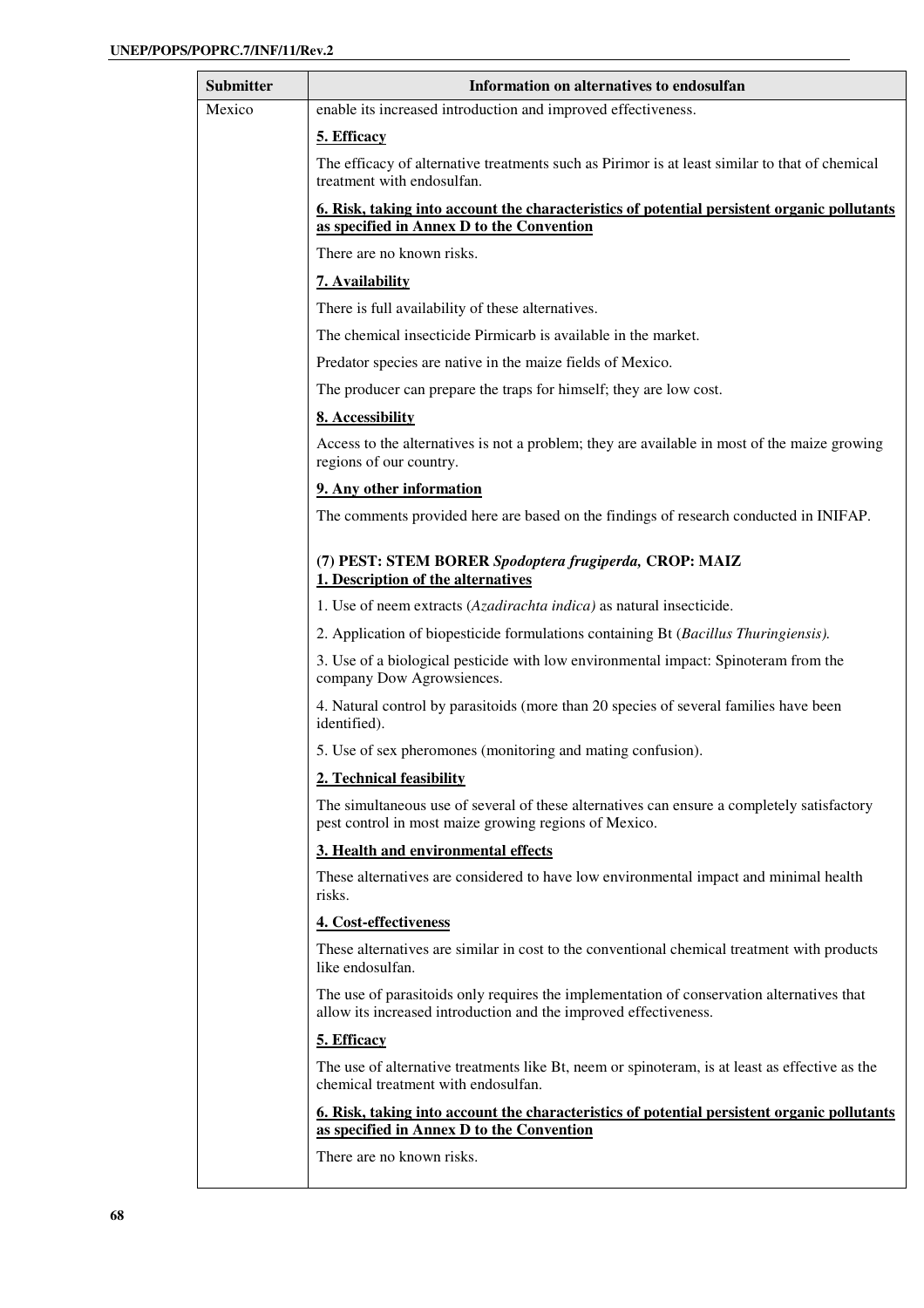| <b>Submitter</b> | Information on alternatives to endosulfan                                                                                                                                                                                                               |
|------------------|---------------------------------------------------------------------------------------------------------------------------------------------------------------------------------------------------------------------------------------------------------|
| Mexico           | 7. Availability                                                                                                                                                                                                                                         |
|                  | Alternatives are available.                                                                                                                                                                                                                             |
|                  | 8. Accessibility                                                                                                                                                                                                                                        |
|                  | The biological insecticide from Dow is on the market.                                                                                                                                                                                                   |
|                  | Biopesticide formulations containing Bt are accessible.                                                                                                                                                                                                 |
|                  | Access to neem extract and sex pheromones is limited in some States of the country and the<br>products must be purchased in other regions.                                                                                                              |
|                  | The above mentioned parasitoids are accessible, as they are locally native; conservation<br>practices enhance their efficacy.                                                                                                                           |
|                  | 9. Any other information                                                                                                                                                                                                                                |
|                  | The information provided here is based on the findings of research conducted in the INIFAP;<br>see:                                                                                                                                                     |
|                  | Bahena J., F.; E. Cortes-Mondaca y R. Sánchez. 2010. Parasitoids of Fall Armyworm<br>Spodoptera frugiperda Smith in Michoacán, México. Proceedings of the 58 <sup>th</sup> Annual<br>Meeting of the Southwestern Branch of the Entomol. Soc. Ame. p. 36 |
|                  | Molina O., J.; J. E. Carpenter; E. A. Heinrichs & J. E. Foster. 2003. Parasitoids and parasites<br>of Spodoptera frugiperda (Lepidoptera: Noctuidae) in the Americas and Caribbbean basin:<br>an inventory. Florida Entomol., 86 (3): $254 - 289$       |
|                  | ADDITIONAL DOCUMENTS SUBMITTED BY MEXICO:                                                                                                                                                                                                               |
|                  | The documents below is posted on the Stockholm Convention's website:<br>http://chm.pops.int/tabid/2269/Default.aspx                                                                                                                                     |
|                  | 1) Diagnóstico de la situación del Endosulfán en México                                                                                                                                                                                                 |
|                  |                                                                                                                                                                                                                                                         |
|                  |                                                                                                                                                                                                                                                         |
|                  |                                                                                                                                                                                                                                                         |
|                  |                                                                                                                                                                                                                                                         |
|                  |                                                                                                                                                                                                                                                         |
|                  |                                                                                                                                                                                                                                                         |
|                  |                                                                                                                                                                                                                                                         |
|                  |                                                                                                                                                                                                                                                         |
|                  |                                                                                                                                                                                                                                                         |
|                  |                                                                                                                                                                                                                                                         |
|                  |                                                                                                                                                                                                                                                         |
| Monaco           | Endosulfan is not used and/or produced in Monaco. In addition, no alternative is produced in<br>Monaco. Finally, only alternatives used in France or the European Union are used in<br>Monaco, where applicable.                                        |
| Netherlands      | 1. Description of the alternatives                                                                                                                                                                                                                      |
|                  | Two literature sources have been used:                                                                                                                                                                                                                  |
|                  | a) the document submitted for the CRC1 of Rotterdam Convention in 2005:                                                                                                                                                                                 |
|                  | http://archive.pic.int/INCs/CRC1/o15add2)/English/                                                                                                                                                                                                      |
|                  | CRC%201-15-Add2%20endosulfan%20netherlands.pdf                                                                                                                                                                                                          |
|                  | b) RIVM report 601356002/2011: http://www.rivm.nl/bibliotheek/rapporten/601356002.pdf                                                                                                                                                                   |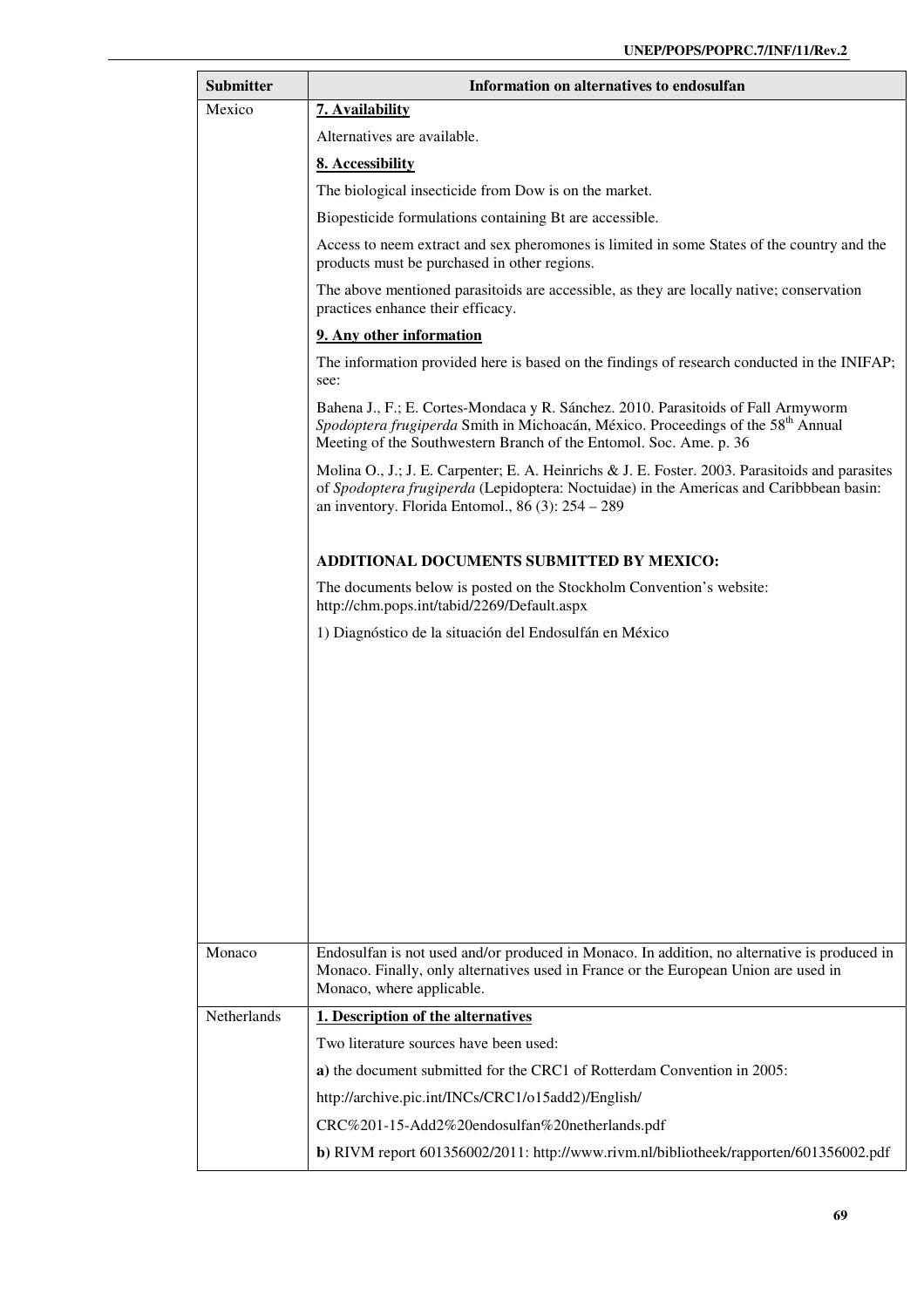| Netherlands<br>Both documents have been added as pdf.<br>Endosulfan has been in a phase out process in the Netherlands since 1984. Registration was<br>terminated in 1991. Since 1988 only the application as insecticide and mite pesticide on<br>apples were allowed until 1991. The CRC document mentions eight different alternative<br>products for the application on apples: carbaryl, bromofos, diflubenzuron, teflubenzuron,<br>fenoxycarb, pirimicarb, fenbutatin oxide and fosalone. Data on these alternatives have been<br>summarized in the accompanying excelsheet.<br>As a second entry the apple-pest combinations as mentioned in the CRC document were used<br>to find out which pesticides are used at present for these combinations. Besides the three<br>pesticides already mentioned in the CRC document (diflubenzuron, fenoxycarb and<br>pirimicarb) 15 other products were thus retrieved. Three of these contained the pheromone<br>codlemon, and two were other biological insecticides (bacillus and cydia (CpGV)).<br>One pesticide often mentioned in the literature as alternative for endosulfan (spinosad) is not<br>applied for pests on apples in the Netherlands.<br>To support the Dutch delegation for the Stockholm Convention COP5 alternatives for<br>endosulfan have been summarized and the results have been laid down in chapter 8 of the<br>RIVM report 601356002/2011. Main attention was dedicated to alternatives for the use in<br>cotton, which was the most important crop considering endosulfan use. Information about the<br>Dutch autorisation for the most important alternatives have been added to the excelsheet.<br>Status and production of alternatives for the use of endosulfan have been compiled in annex<br>18 of the report. Most of the alternatives were taken from the annex F information.<br>For details on the alternatives on the Dutch market see accompanying excel sheet.<br>2. Technical feasibility<br>Please refer to the Excel sheet available on the website: www.pops.int/poprc/<br>3. Health and environmental effects<br>Please refer to the Excel sheet available on the website: www.pops.int/poprc/<br>4. Cost-effectiveness<br>Not available.<br>5. Efficacy<br>Please refer to the Excel sheet available on the website: www.pops.int/poprc/<br><u><b>6. Risk, taking into account the characteristics of potential persistent organic pollutants</b></u> |  |
|---------------------------------------------------------------------------------------------------------------------------------------------------------------------------------------------------------------------------------------------------------------------------------------------------------------------------------------------------------------------------------------------------------------------------------------------------------------------------------------------------------------------------------------------------------------------------------------------------------------------------------------------------------------------------------------------------------------------------------------------------------------------------------------------------------------------------------------------------------------------------------------------------------------------------------------------------------------------------------------------------------------------------------------------------------------------------------------------------------------------------------------------------------------------------------------------------------------------------------------------------------------------------------------------------------------------------------------------------------------------------------------------------------------------------------------------------------------------------------------------------------------------------------------------------------------------------------------------------------------------------------------------------------------------------------------------------------------------------------------------------------------------------------------------------------------------------------------------------------------------------------------------------------------------------------------------------------------------------------------------------------------------------------------------------------------------------------------------------------------------------------------------------------------------------------------------------------------------------------------------------------------------------------------------------------------------------------------------------------------------------------------------------------------------------------------------------------|--|
|                                                                                                                                                                                                                                                                                                                                                                                                                                                                                                                                                                                                                                                                                                                                                                                                                                                                                                                                                                                                                                                                                                                                                                                                                                                                                                                                                                                                                                                                                                                                                                                                                                                                                                                                                                                                                                                                                                                                                                                                                                                                                                                                                                                                                                                                                                                                                                                                                                                         |  |
|                                                                                                                                                                                                                                                                                                                                                                                                                                                                                                                                                                                                                                                                                                                                                                                                                                                                                                                                                                                                                                                                                                                                                                                                                                                                                                                                                                                                                                                                                                                                                                                                                                                                                                                                                                                                                                                                                                                                                                                                                                                                                                                                                                                                                                                                                                                                                                                                                                                         |  |
|                                                                                                                                                                                                                                                                                                                                                                                                                                                                                                                                                                                                                                                                                                                                                                                                                                                                                                                                                                                                                                                                                                                                                                                                                                                                                                                                                                                                                                                                                                                                                                                                                                                                                                                                                                                                                                                                                                                                                                                                                                                                                                                                                                                                                                                                                                                                                                                                                                                         |  |
|                                                                                                                                                                                                                                                                                                                                                                                                                                                                                                                                                                                                                                                                                                                                                                                                                                                                                                                                                                                                                                                                                                                                                                                                                                                                                                                                                                                                                                                                                                                                                                                                                                                                                                                                                                                                                                                                                                                                                                                                                                                                                                                                                                                                                                                                                                                                                                                                                                                         |  |
|                                                                                                                                                                                                                                                                                                                                                                                                                                                                                                                                                                                                                                                                                                                                                                                                                                                                                                                                                                                                                                                                                                                                                                                                                                                                                                                                                                                                                                                                                                                                                                                                                                                                                                                                                                                                                                                                                                                                                                                                                                                                                                                                                                                                                                                                                                                                                                                                                                                         |  |
|                                                                                                                                                                                                                                                                                                                                                                                                                                                                                                                                                                                                                                                                                                                                                                                                                                                                                                                                                                                                                                                                                                                                                                                                                                                                                                                                                                                                                                                                                                                                                                                                                                                                                                                                                                                                                                                                                                                                                                                                                                                                                                                                                                                                                                                                                                                                                                                                                                                         |  |
|                                                                                                                                                                                                                                                                                                                                                                                                                                                                                                                                                                                                                                                                                                                                                                                                                                                                                                                                                                                                                                                                                                                                                                                                                                                                                                                                                                                                                                                                                                                                                                                                                                                                                                                                                                                                                                                                                                                                                                                                                                                                                                                                                                                                                                                                                                                                                                                                                                                         |  |
|                                                                                                                                                                                                                                                                                                                                                                                                                                                                                                                                                                                                                                                                                                                                                                                                                                                                                                                                                                                                                                                                                                                                                                                                                                                                                                                                                                                                                                                                                                                                                                                                                                                                                                                                                                                                                                                                                                                                                                                                                                                                                                                                                                                                                                                                                                                                                                                                                                                         |  |
|                                                                                                                                                                                                                                                                                                                                                                                                                                                                                                                                                                                                                                                                                                                                                                                                                                                                                                                                                                                                                                                                                                                                                                                                                                                                                                                                                                                                                                                                                                                                                                                                                                                                                                                                                                                                                                                                                                                                                                                                                                                                                                                                                                                                                                                                                                                                                                                                                                                         |  |
|                                                                                                                                                                                                                                                                                                                                                                                                                                                                                                                                                                                                                                                                                                                                                                                                                                                                                                                                                                                                                                                                                                                                                                                                                                                                                                                                                                                                                                                                                                                                                                                                                                                                                                                                                                                                                                                                                                                                                                                                                                                                                                                                                                                                                                                                                                                                                                                                                                                         |  |
|                                                                                                                                                                                                                                                                                                                                                                                                                                                                                                                                                                                                                                                                                                                                                                                                                                                                                                                                                                                                                                                                                                                                                                                                                                                                                                                                                                                                                                                                                                                                                                                                                                                                                                                                                                                                                                                                                                                                                                                                                                                                                                                                                                                                                                                                                                                                                                                                                                                         |  |
|                                                                                                                                                                                                                                                                                                                                                                                                                                                                                                                                                                                                                                                                                                                                                                                                                                                                                                                                                                                                                                                                                                                                                                                                                                                                                                                                                                                                                                                                                                                                                                                                                                                                                                                                                                                                                                                                                                                                                                                                                                                                                                                                                                                                                                                                                                                                                                                                                                                         |  |
|                                                                                                                                                                                                                                                                                                                                                                                                                                                                                                                                                                                                                                                                                                                                                                                                                                                                                                                                                                                                                                                                                                                                                                                                                                                                                                                                                                                                                                                                                                                                                                                                                                                                                                                                                                                                                                                                                                                                                                                                                                                                                                                                                                                                                                                                                                                                                                                                                                                         |  |
|                                                                                                                                                                                                                                                                                                                                                                                                                                                                                                                                                                                                                                                                                                                                                                                                                                                                                                                                                                                                                                                                                                                                                                                                                                                                                                                                                                                                                                                                                                                                                                                                                                                                                                                                                                                                                                                                                                                                                                                                                                                                                                                                                                                                                                                                                                                                                                                                                                                         |  |
| as specified in Annex D to the Convention                                                                                                                                                                                                                                                                                                                                                                                                                                                                                                                                                                                                                                                                                                                                                                                                                                                                                                                                                                                                                                                                                                                                                                                                                                                                                                                                                                                                                                                                                                                                                                                                                                                                                                                                                                                                                                                                                                                                                                                                                                                                                                                                                                                                                                                                                                                                                                                                               |  |
| Please refer to the Excel sheet available on the website: www.pops.int/poprc/                                                                                                                                                                                                                                                                                                                                                                                                                                                                                                                                                                                                                                                                                                                                                                                                                                                                                                                                                                                                                                                                                                                                                                                                                                                                                                                                                                                                                                                                                                                                                                                                                                                                                                                                                                                                                                                                                                                                                                                                                                                                                                                                                                                                                                                                                                                                                                           |  |
| 7. Availability                                                                                                                                                                                                                                                                                                                                                                                                                                                                                                                                                                                                                                                                                                                                                                                                                                                                                                                                                                                                                                                                                                                                                                                                                                                                                                                                                                                                                                                                                                                                                                                                                                                                                                                                                                                                                                                                                                                                                                                                                                                                                                                                                                                                                                                                                                                                                                                                                                         |  |
| Please refer to the Excel sheet available on the website: www.pops.int/poprc/                                                                                                                                                                                                                                                                                                                                                                                                                                                                                                                                                                                                                                                                                                                                                                                                                                                                                                                                                                                                                                                                                                                                                                                                                                                                                                                                                                                                                                                                                                                                                                                                                                                                                                                                                                                                                                                                                                                                                                                                                                                                                                                                                                                                                                                                                                                                                                           |  |
| 8. Accessibility                                                                                                                                                                                                                                                                                                                                                                                                                                                                                                                                                                                                                                                                                                                                                                                                                                                                                                                                                                                                                                                                                                                                                                                                                                                                                                                                                                                                                                                                                                                                                                                                                                                                                                                                                                                                                                                                                                                                                                                                                                                                                                                                                                                                                                                                                                                                                                                                                                        |  |
| Please refer to the Excel sheet available on the website: www.pops.int/poprc/                                                                                                                                                                                                                                                                                                                                                                                                                                                                                                                                                                                                                                                                                                                                                                                                                                                                                                                                                                                                                                                                                                                                                                                                                                                                                                                                                                                                                                                                                                                                                                                                                                                                                                                                                                                                                                                                                                                                                                                                                                                                                                                                                                                                                                                                                                                                                                           |  |
| 9. Any other information                                                                                                                                                                                                                                                                                                                                                                                                                                                                                                                                                                                                                                                                                                                                                                                                                                                                                                                                                                                                                                                                                                                                                                                                                                                                                                                                                                                                                                                                                                                                                                                                                                                                                                                                                                                                                                                                                                                                                                                                                                                                                                                                                                                                                                                                                                                                                                                                                                |  |
| Please refer to the Excel sheet and other submissions by the Netherlands available on the<br>website: www.pops.int/poprc/                                                                                                                                                                                                                                                                                                                                                                                                                                                                                                                                                                                                                                                                                                                                                                                                                                                                                                                                                                                                                                                                                                                                                                                                                                                                                                                                                                                                                                                                                                                                                                                                                                                                                                                                                                                                                                                                                                                                                                                                                                                                                                                                                                                                                                                                                                                               |  |
| ADDITIONAL DOCUMENTS SUBMITTED BY THE NETHERLANDS:                                                                                                                                                                                                                                                                                                                                                                                                                                                                                                                                                                                                                                                                                                                                                                                                                                                                                                                                                                                                                                                                                                                                                                                                                                                                                                                                                                                                                                                                                                                                                                                                                                                                                                                                                                                                                                                                                                                                                                                                                                                                                                                                                                                                                                                                                                                                                                                                      |  |
| The documents below are posted on the Stockholm Convention's website:<br>http://chm.pops.int/tabid/2269/Default.aspx:                                                                                                                                                                                                                                                                                                                                                                                                                                                                                                                                                                                                                                                                                                                                                                                                                                                                                                                                                                                                                                                                                                                                                                                                                                                                                                                                                                                                                                                                                                                                                                                                                                                                                                                                                                                                                                                                                                                                                                                                                                                                                                                                                                                                                                                                                                                                   |  |
| 1) Endosulfan. A closer look at the arguments against a worldwide phase out                                                                                                                                                                                                                                                                                                                                                                                                                                                                                                                                                                                                                                                                                                                                                                                                                                                                                                                                                                                                                                                                                                                                                                                                                                                                                                                                                                                                                                                                                                                                                                                                                                                                                                                                                                                                                                                                                                                                                                                                                                                                                                                                                                                                                                                                                                                                                                             |  |
| 2) Endosulfan: supporting documentation from Netherlands<br>(UNEP/FAO/RC/CRC.1/15/Add.2)                                                                                                                                                                                                                                                                                                                                                                                                                                                                                                                                                                                                                                                                                                                                                                                                                                                                                                                                                                                                                                                                                                                                                                                                                                                                                                                                                                                                                                                                                                                                                                                                                                                                                                                                                                                                                                                                                                                                                                                                                                                                                                                                                                                                                                                                                                                                                                |  |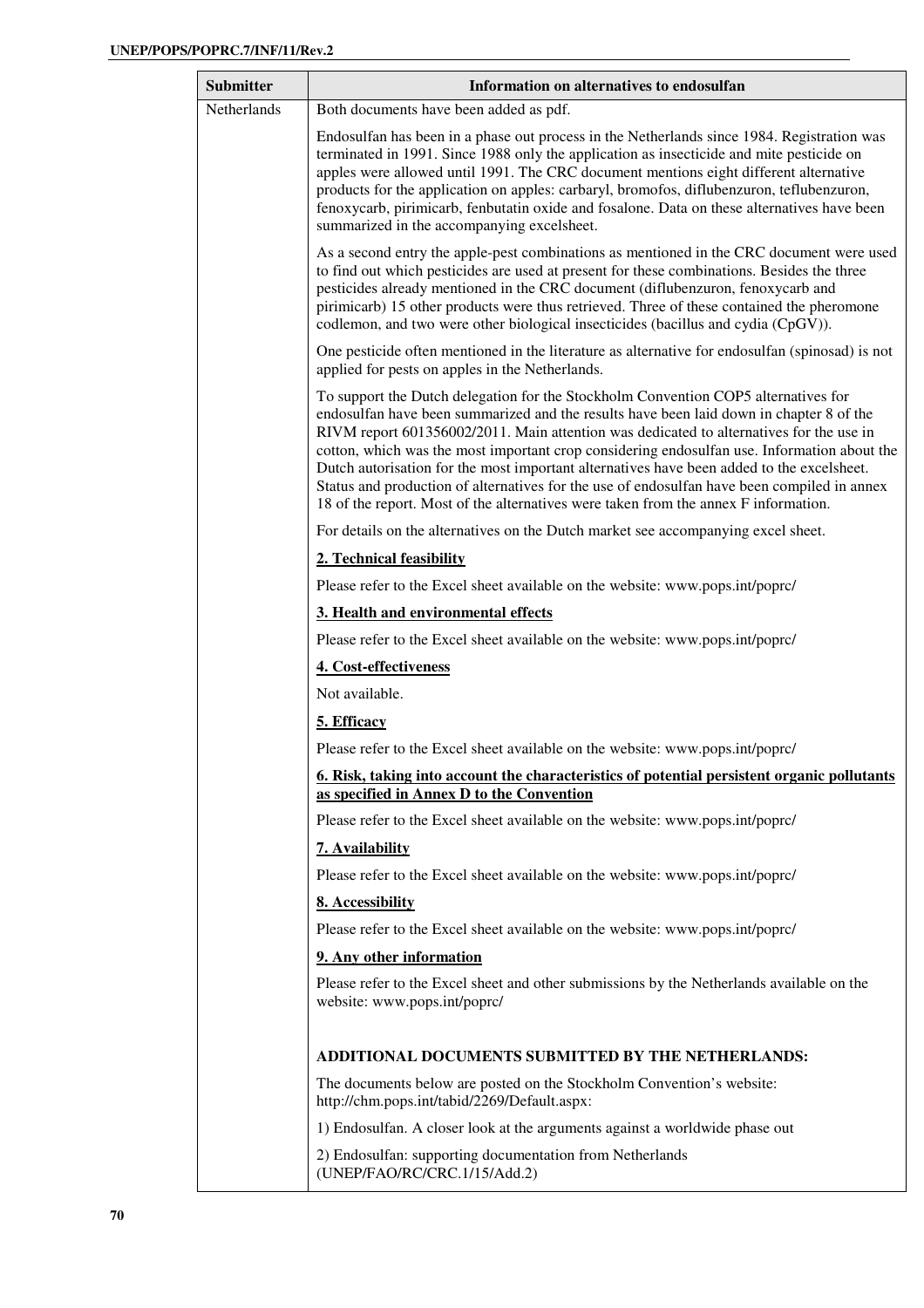| <b>Submitter</b>     | Information on alternatives to endosulfan                                                                                                                                                                                                                                                                                                                                                                                                                     |
|----------------------|---------------------------------------------------------------------------------------------------------------------------------------------------------------------------------------------------------------------------------------------------------------------------------------------------------------------------------------------------------------------------------------------------------------------------------------------------------------|
| <b>Netherlands</b>   | 3) Excel sheet: Pesticides mentiond in CRC document CRC 1-15-Add2 endosulfan<br>netherlands.pdf as alternative for endosulfan                                                                                                                                                                                                                                                                                                                                 |
| <b>United States</b> | (1) ACEPHATE                                                                                                                                                                                                                                                                                                                                                                                                                                                  |
|                      | 1. Description of the alternatives                                                                                                                                                                                                                                                                                                                                                                                                                            |
|                      | Acephate is an organophosphate pesticide alternative currently used on cotton, tobacco,<br>dry peas and dry beans.                                                                                                                                                                                                                                                                                                                                            |
|                      | Relevant pests include the lygus bug, whitefly, tobacco aphid, tobacco budworm,<br>٠<br>tobacco hornworm and pea aphid.                                                                                                                                                                                                                                                                                                                                       |
|                      | Annual domestic use is approximately 4 to 5 million pounds of active ingredient per<br>year.                                                                                                                                                                                                                                                                                                                                                                  |
|                      | 2. Technical feasibility                                                                                                                                                                                                                                                                                                                                                                                                                                      |
|                      | This alternative is registered for use and is currently in use in the U.S.                                                                                                                                                                                                                                                                                                                                                                                    |
|                      | 3. Health and environmental effects                                                                                                                                                                                                                                                                                                                                                                                                                           |
|                      | Acephate can cause cholinesterase inhibition in humans; that is, it can overstimulate the<br>nervous system causing nausea, dizziness, confusion, and at very high exposures (e.g.,<br>accidents or major spills), respiratory paralysis and death.                                                                                                                                                                                                           |
|                      | Acephate and its degradate methamidophos are highly toxic to honey bees and beneficial<br>predatory insects on an acute contact basis. Acute and chronic risks to birds and chronic risk<br>to mammals are also high.                                                                                                                                                                                                                                         |
|                      | 4. Cost-effectiveness                                                                                                                                                                                                                                                                                                                                                                                                                                         |
|                      | Acephate is similar in cost-effectiveness to endosulfan in U.S. cotton, dry pea and dry bean<br>production.                                                                                                                                                                                                                                                                                                                                                   |
|                      | 5. Efficacy                                                                                                                                                                                                                                                                                                                                                                                                                                                   |
|                      | Acephate is the most commonly used pesticide for all three of the target pests on tobacco,<br>and is similarly efficacious as endosulfan. Efficacy of acephate is similar to endosulfan in<br>U.S. cotton, dry pea and dry bean production.                                                                                                                                                                                                                   |
|                      | 6. Risk, taking into account the characteristics of potential persistent organic pollutants<br>as specified in Annex D to the Convention                                                                                                                                                                                                                                                                                                                      |
|                      | The Agency completed a comprehensive review of the human health and ecological risks for<br>registered uses of acephate under its reregistration program in 2006. Because acephate<br>shares a common mechanism of toxicity with other organophosphates, the Agency conducted<br>a cumulative risk assessment of the entire chemical class<br>(http://www.epa.gov/oppsrrd1/cumulative/2006-op/op_cra_main.pdf).                                               |
|                      | The 2006 assessment indicated that dietary exposures to acephate from eating food crops<br>treated with acephate were below the level of concern for the entire U.S. population,<br>including infants and children. Ecological risks are of concern to the Agency. Acephate is<br>highly toxic to honey bees and beneficial predatory insects on an acute contact basis. Acute<br>and chronic risks to birds and chronic risk to mammals are also of concern. |
|                      | The Agency will re-evaluate human health and ecological risk assessments, including a<br>cumulative risk assessment of the organophosphates and an endangered species assessment<br>for all uses of acephate in the next few years. The estimated completion of this re-evaluation<br>under its registration review program is 2015.                                                                                                                          |
|                      | This chemical does not meet the Stockholm Convention's bioaccumulation criteria in Annex<br>D, paragraph 1(c). (http://www.regulations.gov/#!documentDetail;D=EPA-HQ-OPP-2008-<br>0915-0006)                                                                                                                                                                                                                                                                  |
|                      | 7. Availability                                                                                                                                                                                                                                                                                                                                                                                                                                               |
|                      | This alternative is currently registered for use in the U.S. and can be legally used according<br>to EPA-approved labels.                                                                                                                                                                                                                                                                                                                                     |
|                      | 8. Accessibility                                                                                                                                                                                                                                                                                                                                                                                                                                              |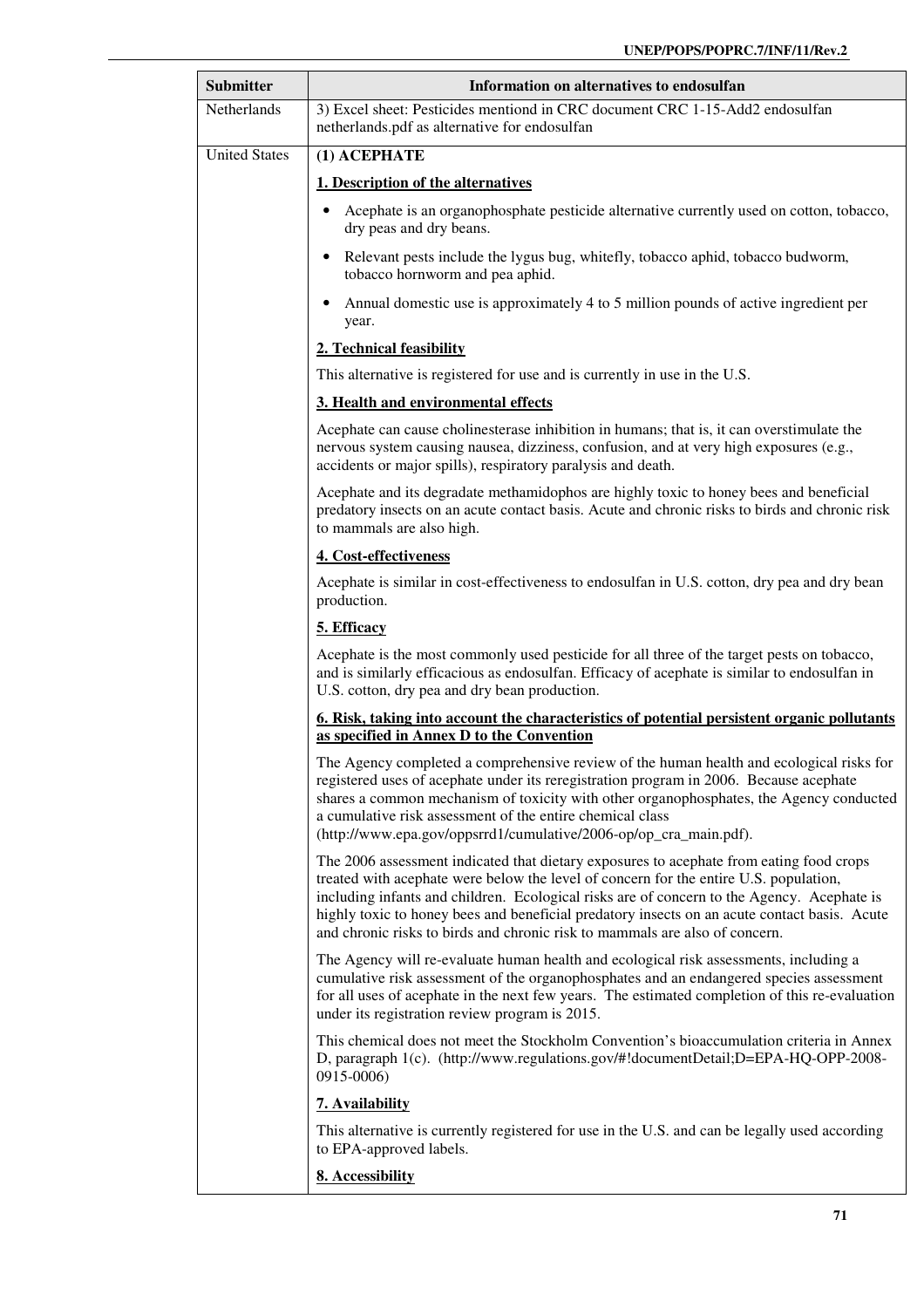| Submitter            | Information on alternatives to endosulfan                                                                                                                                                                                                                                                                                                                                                                                                                                                             |
|----------------------|-------------------------------------------------------------------------------------------------------------------------------------------------------------------------------------------------------------------------------------------------------------------------------------------------------------------------------------------------------------------------------------------------------------------------------------------------------------------------------------------------------|
| <b>United States</b> | Acephate is accessible in the U.S. and there are no geographic restrictions on its use.                                                                                                                                                                                                                                                                                                                                                                                                               |
|                      | 9. Any other information                                                                                                                                                                                                                                                                                                                                                                                                                                                                              |
|                      | Fact sheet: http://www.epa.gov/oppsrrd1/REDs/factsheets/acephate_fs.pdf                                                                                                                                                                                                                                                                                                                                                                                                                               |
|                      | Reregistration Eligibility Decision for Acephate:                                                                                                                                                                                                                                                                                                                                                                                                                                                     |
|                      | http://www.epa.gov/pesticides/reregistration/REDs/acephate_red.pdf                                                                                                                                                                                                                                                                                                                                                                                                                                    |
|                      | More information can be accessed at:                                                                                                                                                                                                                                                                                                                                                                                                                                                                  |
|                      | http://www.epa.gov/oppsrrd1/registration_review/acephate/index.htm                                                                                                                                                                                                                                                                                                                                                                                                                                    |
|                      |                                                                                                                                                                                                                                                                                                                                                                                                                                                                                                       |
|                      | (2) BIFENTHRIN                                                                                                                                                                                                                                                                                                                                                                                                                                                                                        |
|                      | 1. Description of the alternatives                                                                                                                                                                                                                                                                                                                                                                                                                                                                    |
|                      | Bifenthrin is a broad-spectrum non-systemic pyrethoid insecticide/miticide alternative<br>currently used on cucumber, eggplant, melon, pumpkin, squash, sweet potato, tobacco,<br>tomato, vegetable seed crops, alfalfa grown for seed, dry peas and dry beans.                                                                                                                                                                                                                                       |
|                      | Relevant pests include cucumber beetle, whitefly, aphids, melon thrips, silverleaf<br>whitefly, broad mite, two-spotted spider mite, armyworms, Colorado potato beetle, flea<br>beetle, green peach aphids, rindworm, cabbage looper, melonworm, pickleworm, squash<br>beetle, squash bug, squash vine borer, leafroller, sweet potato weevil, tobacco aphid,<br>tobacco budworm, tobacco hornworm, stinkbug, cabbage seedpod weevil, lygus bug and<br>pea aphid.                                     |
|                      | Annual domestic use is approximately 200,000 pounds of active ingredient per year.                                                                                                                                                                                                                                                                                                                                                                                                                    |
|                      | 2. Technical feasibility                                                                                                                                                                                                                                                                                                                                                                                                                                                                              |
|                      | This alternative is registered for use and is currently in use in the U.S.                                                                                                                                                                                                                                                                                                                                                                                                                            |
|                      | 3. Health and environmental effects                                                                                                                                                                                                                                                                                                                                                                                                                                                                   |
|                      | Bifenthrin is a synthetic pyrethroid. As with the other pyrethroids, bifenthrin causes<br>neurotoxicity in insects and mammals by the modulation of nerve axon sodium channels.<br>Pyrethroids interfere with the ability of the nervous system to relay nerve transmissions,<br>potentially resulting in tremors, convulsions, salivation, and other clinical effects.                                                                                                                               |
|                      | Bifenthrin is relatively persistent in the environment under most circumstances. Available<br>data suggests that it has the potential to bioaccumulate in terrestrial food chains via<br>consumption of contaminated aquatic organisms. Because of its high tendency to bind to soil,<br>bifenthrin is expected to reach water bodies primarily bound to sediment. With its<br>persistence, bifenthrin may accumulate in sediment, where it may be a reservoir for exposure<br>for benthic organisms. |
|                      | Bifenthrin is very highly toxic to aquatic organisms, very highly toxic to terrestrial<br>invertebrates (i.e., honey bees), and slightly to moderately toxic to birds and mammals.<br>Product labels include restrictions on use practices that may result in bifenthrin run-off to<br>water bodies.                                                                                                                                                                                                  |
|                      | 4. Cost-effectiveness                                                                                                                                                                                                                                                                                                                                                                                                                                                                                 |
|                      | Similar in cost-effectiveness to endosulfan in U.S. cucumber, eggplant, tobacco, alfalfa<br>grown for seed, dry peas and dry beans production.                                                                                                                                                                                                                                                                                                                                                        |
|                      | Slightly lower cost-effectiveness due to higher cost in melon, pumpkin, squash, sweet potato,<br>tomato production.                                                                                                                                                                                                                                                                                                                                                                                   |
|                      | Slightly higher cost-effectiveness due to lower cost in vegetable seed crop production.                                                                                                                                                                                                                                                                                                                                                                                                               |
|                      | 5. Efficacy                                                                                                                                                                                                                                                                                                                                                                                                                                                                                           |
|                      | Bifenthrin has a lower efficacy rating for whitefly than endosulfan, but it is the best<br>alternative for controlling the entire key target pest spectrum for melon.                                                                                                                                                                                                                                                                                                                                 |
|                      | Efficacy ratings indicate that bifenthrin effectively controls the same key target pest<br>spectrum for cucumber, eggplant, melon, pumpkin, squash, sweet potato, tobacco, tomato,                                                                                                                                                                                                                                                                                                                    |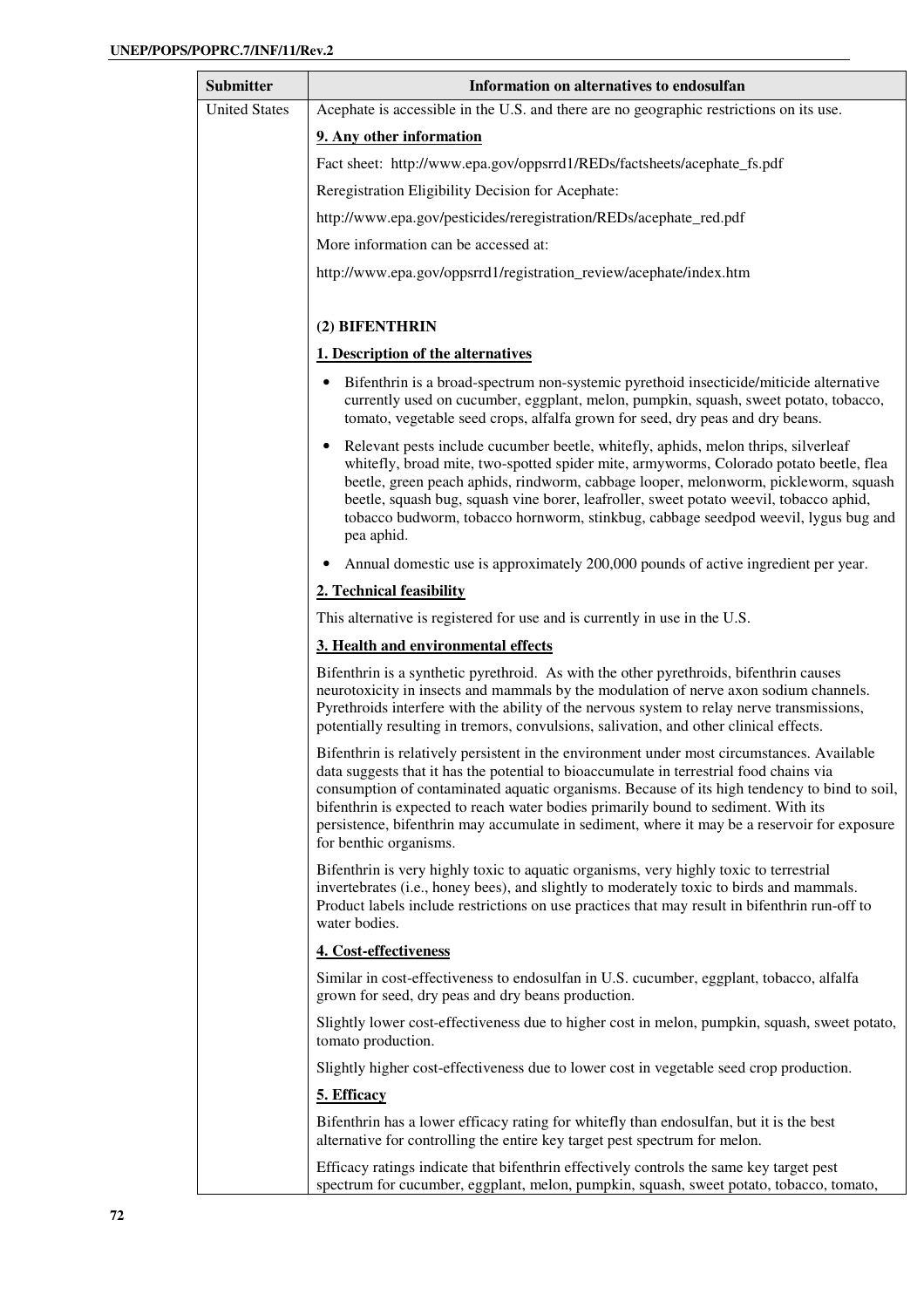| <b>Submitter</b>     | Information on alternatives to endosulfan                                                                                                                                                                                                                                                                                                                                                                  |
|----------------------|------------------------------------------------------------------------------------------------------------------------------------------------------------------------------------------------------------------------------------------------------------------------------------------------------------------------------------------------------------------------------------------------------------|
| <b>United States</b> | vegetable seed crops, alfalfa grown for seed, dry peas and dry beans.                                                                                                                                                                                                                                                                                                                                      |
|                      | 6. Risk, taking into account the characteristics of potential persistent organic pollutants<br>as specified in Annex D to the Convention                                                                                                                                                                                                                                                                   |
|                      | The Agency completed a comprehensive review of the human health and ecological risks for<br>registered uses of bifenthrin under its reregistration program in 2006. It will re-evaluate<br>human health and ecological risk assessments, including an endangered species assessment,<br>for all uses of bifenthrin in the next few years. The estimated completion of this registration<br>review is 2016. |
|                      | Bifenthrin shares a common mechanism of toxicity with other pyrethroids, and is subject to<br>cumulative risk assessment under U.S. law. Information regarding EPA's efforts to evaluate<br>the cumulative risks of pyrethroid pesticide uses in the U.S. is available at the following<br>website: http://www.epa.gov/oppsrrd1/reevaluation/pyrethroids-pyrethrins.html                                   |
|                      | This chemical does not meet the Stockholm Convention's bioaccumulation criteria in Annex<br>D, paragraph 1(c). (http://www.regulations.gov/#!documentDetail;D=EPA-HQ-OPP-2010-<br>0384-0033)                                                                                                                                                                                                               |
|                      | 7. Availability                                                                                                                                                                                                                                                                                                                                                                                            |
|                      | This alternative is currently registered for use in the U.S. and can be legally used according<br>to EPA-approved labels.                                                                                                                                                                                                                                                                                  |
|                      | 8. Accessibility                                                                                                                                                                                                                                                                                                                                                                                           |
|                      | Bifenthrin is accessible in the U.S. and there are no geographic restrictions on its use. Some,<br>but not all, bifenthrin products are classified as "Restricted Use."                                                                                                                                                                                                                                    |
|                      | 9. Any other information                                                                                                                                                                                                                                                                                                                                                                                   |
|                      | More information can be accessed at:<br>http://www.epa.gov/oppsrrd1/registration_review/bifenthrin/index.html                                                                                                                                                                                                                                                                                              |
|                      | (3) CHLORPYRIFOS                                                                                                                                                                                                                                                                                                                                                                                           |
|                      | 1. Description of the alternatives                                                                                                                                                                                                                                                                                                                                                                         |
|                      | Chlorpyrifos is an organophosphate insecticide, acaricide and miticide alternative used<br>٠<br>on pineapple, pear and alfalfa grown for seed.                                                                                                                                                                                                                                                             |
|                      | Relevant pests include mealybug, cutworm, and spotted alfalfa aphid.<br>٠                                                                                                                                                                                                                                                                                                                                  |
|                      | Approximately 8 million pounds are applied annually on all registered agricultural sites.                                                                                                                                                                                                                                                                                                                  |
|                      | 2. Technical feasibility                                                                                                                                                                                                                                                                                                                                                                                   |
|                      | This alternative is registered for use and is currently in use in the U.S.                                                                                                                                                                                                                                                                                                                                 |
|                      | 3. Health and environmental effects                                                                                                                                                                                                                                                                                                                                                                        |
|                      | Chlorpyrifos can cause cholinesterase inhibition in humans; that is, it can overstimulate the<br>nervous system causing nausea, dizziness, confusion, and at very high exposures (e.g.,<br>accidents or major spills), respiratory paralysis and death.                                                                                                                                                    |
|                      | Chlorpyrifos is highly toxic to fish and aquatic invertebrates on an acute basis. It is also<br>highly toxic to birds and terrestrial invertebrates.                                                                                                                                                                                                                                                       |
|                      | 4. Cost-effectiveness                                                                                                                                                                                                                                                                                                                                                                                      |
|                      | Similar in cost-effectiveness to endosulfan in U.S. pineapple, pear and alfalfa grown for seed<br>production.                                                                                                                                                                                                                                                                                              |
|                      | 5. Efficacy                                                                                                                                                                                                                                                                                                                                                                                                |
|                      | Comparative efficacy data are not available for endosulfan and its alternatives for control of<br>key target pests in pineapple.                                                                                                                                                                                                                                                                           |
|                      | Endosulfan is considered a "good" control of the suite of aphid pests in alfalfa grown for<br>seed, which indicates 80-90% control, and is considered the most effective chemical control                                                                                                                                                                                                                  |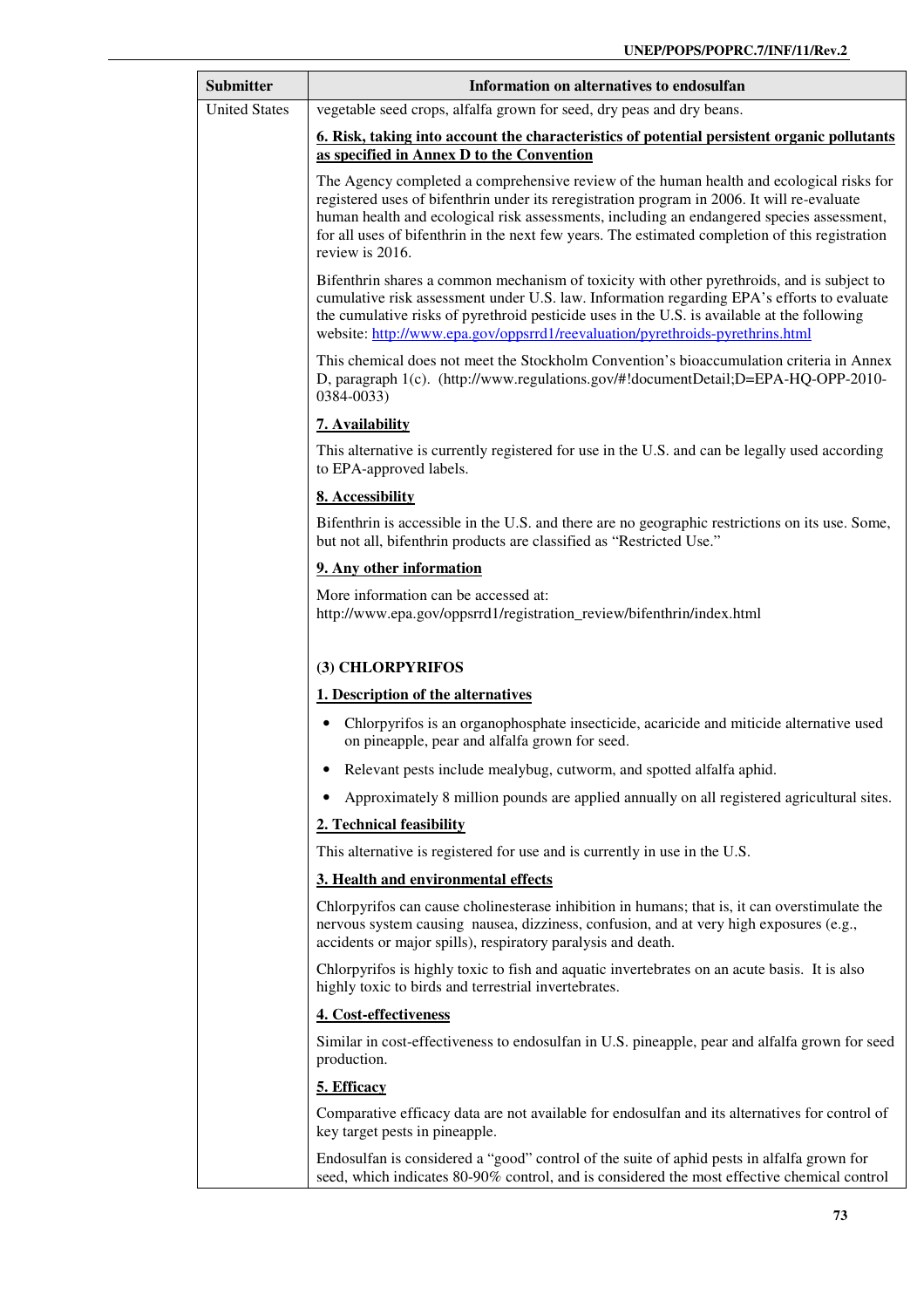| <b>Submitter</b>     | Information on alternatives to endosulfan                                                                                                                                                                                                                                                                                                                                                                                                                            |
|----------------------|----------------------------------------------------------------------------------------------------------------------------------------------------------------------------------------------------------------------------------------------------------------------------------------------------------------------------------------------------------------------------------------------------------------------------------------------------------------------|
| <b>United States</b> | for spotted alfalfa aphid. However, a more recent Integrated Pest Management (IPM) guide<br>for controlling spotted alfalfa aphid in seed alfalfa crops considered chlorpyrifos the most<br>effective chemical control, followed by dimethoate.                                                                                                                                                                                                                      |
|                      | <u><b>6. Risk, taking into account the characteristics of potential persistent organic pollutants</b></u><br>as specified in Annex D to the Convention                                                                                                                                                                                                                                                                                                               |
|                      | The Agency's most recent draft human health risk assessment (2011) indicates that dietary<br>exposures from eating food crops treated with chlorpyrifos are below the level of concern for<br>the entire U.S. population, including infants and children. Drinking water risk estimates<br>based on screening models and monitoring data from both ground and surface water for acute<br>and chronic exposures exceed level of concern.                              |
|                      | The Agency's most recent ecological risk assessment (2000) identified acute and chronic risk<br>of concerns to birds, mammals, terrestrial invertebrates, fish, and aquatic invertebrates.<br>Mitigations to these concerns include the use of buffer zones, reductions in application rate<br>and the number of application per season. EPA plans to conduct a complete ecological risk<br>assessment including endangered species assessment by 2013.              |
|                      | This chemical does not meet the Stockholm Convention's bioaccumulation criteria in Annex<br>D, paragraph 1(c). (http://www.regulations.gov/#!documentDetail;D=EPA-HQ-OPP-2008-<br>0850-0007)                                                                                                                                                                                                                                                                         |
|                      | 7. Availability                                                                                                                                                                                                                                                                                                                                                                                                                                                      |
|                      | This alternative is currently registered for use in the U.S. and can be legally used according<br>to EPA-approved labels.                                                                                                                                                                                                                                                                                                                                            |
|                      | 8. Accessibility                                                                                                                                                                                                                                                                                                                                                                                                                                                     |
|                      | Chlorpyrifos is accessible in the U.S. and there are no geographic restrictions on its use.                                                                                                                                                                                                                                                                                                                                                                          |
|                      | 9. Any other information                                                                                                                                                                                                                                                                                                                                                                                                                                             |
|                      | Link to fact sheet:                                                                                                                                                                                                                                                                                                                                                                                                                                                  |
|                      | http://www.epa.gov/oppsrrd1/REDs/factsheets/chlorpyrifos_fs.htm                                                                                                                                                                                                                                                                                                                                                                                                      |
|                      | Reregistration Eligibility Decision for Chlorpyrifos:<br>http://www.epa.gov/pesticides/reregistration/REDs/chlorpyrifos_red.pdf                                                                                                                                                                                                                                                                                                                                      |
|                      | More information can be accessed at:                                                                                                                                                                                                                                                                                                                                                                                                                                 |
|                      | http://www.epa.gov/oppsrrd1/registration_review/chlorpyrifos/index.htm                                                                                                                                                                                                                                                                                                                                                                                               |
|                      | (4) CYFLUTHRIN                                                                                                                                                                                                                                                                                                                                                                                                                                                       |
|                      | 1. Description of the alternatives                                                                                                                                                                                                                                                                                                                                                                                                                                   |
|                      | Cyfluthrin is a pyrethroid insecticide alternative used on potato, sweet potato, tomato,<br>dry peas and dry beans.                                                                                                                                                                                                                                                                                                                                                  |
|                      | Relevant pests include the Colorado Potato Beetle, potato leafhopper, potato tuberworm,<br>sweet potato weevil, whitefly, aphids, and stinkbugs.                                                                                                                                                                                                                                                                                                                     |
|                      | Approximately 150,000 pounds are applied annually on registered agricultural sites.                                                                                                                                                                                                                                                                                                                                                                                  |
|                      | 2. Technical feasibility                                                                                                                                                                                                                                                                                                                                                                                                                                             |
|                      | This alternative is registered for use and is currently in use in the U.S.                                                                                                                                                                                                                                                                                                                                                                                           |
|                      | 3. Health and environmental effects                                                                                                                                                                                                                                                                                                                                                                                                                                  |
|                      | Cyfluthrin and beta-cyfluthrin target the neuromuscular system, along with causing non-<br>specific effects such as decreased body weight gain and food consumption. The<br>neuromuscular effects (i.e., tremors, gait abnormalities, abnormal postural reactions, splaying<br>of limbs, and decreases in activity) occurred mainly in oral studies in the dog and the rat.<br>The Agency is regulating cyfluthrins on neurotoxic endpoints to protect human health. |
|                      | For terrestrial species, cyfluthrin is practically nontoxic to birds, moderately toxic to<br>mammals, and highly toxic to terrestrial invertebrates on an acute basis. Cyfluthrin is                                                                                                                                                                                                                                                                                 |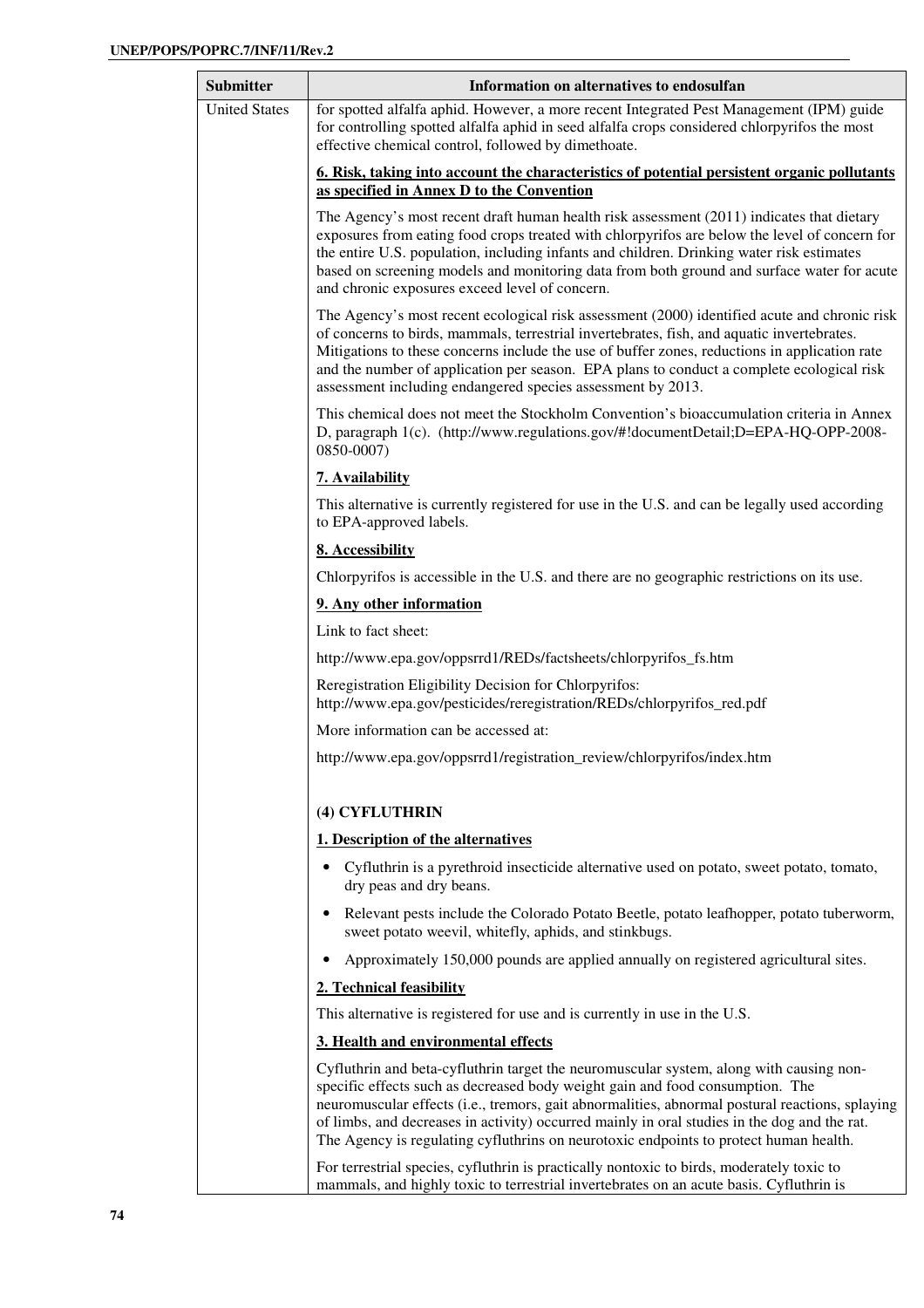| Submitter            | Information on alternatives to endosulfan                                                                                                                                                                                                                                                                                                                                                      |
|----------------------|------------------------------------------------------------------------------------------------------------------------------------------------------------------------------------------------------------------------------------------------------------------------------------------------------------------------------------------------------------------------------------------------|
| <b>United States</b> | classified as very highly toxic to aquatic organisms, based on data for aquatic vertebrates and<br>invertebrates. An acceptable toxicity study with green algae suggests that cyfluthrin has low<br>toxicity to nonvascular aquatic plants.                                                                                                                                                    |
|                      | 4. Cost-effectiveness                                                                                                                                                                                                                                                                                                                                                                          |
|                      | Similar in cost-effectiveness to endosulfan in U.S. dry peas and dry beans production.                                                                                                                                                                                                                                                                                                         |
|                      | Slightly lower cost-effectiveness due to higher cost in potato, sweet potato, production.                                                                                                                                                                                                                                                                                                      |
|                      | 5. Efficacy                                                                                                                                                                                                                                                                                                                                                                                    |
|                      | Efficacy ratings indicate that cyfluthrin effectively controls the same key target pest<br>spectrum for potato, tomato, dry peas and dry beans.                                                                                                                                                                                                                                                |
|                      | Cyfluthrin controls a more narrow pest spectrum than endosulfan for sweet potato (namely<br>only the sweet potato weevil).                                                                                                                                                                                                                                                                     |
|                      | <u>6. Risk, taking into account the characteristics of potential persistent organic pollutants</u><br>as specified in Annex D to the Convention                                                                                                                                                                                                                                                |
|                      | In the Agency's 2007 human health risk assessment performed for cyfluthrin and beta-<br>cyfluthrin, EPA determined that acute, short-term, intermediate-term, and chronic aggregate<br>risk assessments were appropriate and risks were not of concern.                                                                                                                                        |
|                      | The most recent ecological risk assessments on cyfluthrin were conducted in 2007. These<br>assessments indicated risk concerns for freshwater and estuarine/marine organisms. In<br>addition, there were risk concerns for organisms living in the sediment.                                                                                                                                   |
|                      | The Agency intends to require data needed to conduct a comprehensive ecological risk<br>assessment, including an endangered species risk assessment, and to update and revise the<br>human health risk assessment for all uses of cyfluthrin and beta-cyfluthrin. The estimated<br>completion of this registration review is 2016.                                                             |
|                      | Cyfluthrin and beta-cyfluthrin share a common mechanism of toxicity with other<br>pyrethroids, and is subject to cumulative risk assessment under U.S. law. Information<br>regarding EPA's efforts to evaluate the cumulative risks of pyrethroid pesticide uses in the<br>U.S. is available at the following website:<br>http://www.epa.gov/oppsrrd1/reevaluation/pyrethroids-pyrethrins.html |
|                      | This chemical does not meet the Stockholm Convention's bioaccumulation criteria in Annex<br>D, paragraph 1(c). (http://www.regulations.gov/#!documentDetail;D=EPA-HQ-OPP-2009-<br>0081-0128)                                                                                                                                                                                                   |
|                      | 7. Availability                                                                                                                                                                                                                                                                                                                                                                                |
|                      | This alternative is currently registered for use in the U.S. and can be legally used according<br>to EPA-approved labels.                                                                                                                                                                                                                                                                      |
|                      | 8. Accessibility                                                                                                                                                                                                                                                                                                                                                                               |
|                      | Cyfluthrin and beta-cyfluthrin are accessible in the U.S. There are no restrictions on the use<br>of cyfluthrins.                                                                                                                                                                                                                                                                              |
|                      | 9. Any other information                                                                                                                                                                                                                                                                                                                                                                       |
|                      | More information can be accessed at:<br>http://www.epa.gov/oppsrrd1/registration_review/cyfluthrins/index.html                                                                                                                                                                                                                                                                                 |
|                      | (5) DIAZINON                                                                                                                                                                                                                                                                                                                                                                                   |
|                      | 1. Description of the alternatives                                                                                                                                                                                                                                                                                                                                                             |
|                      | Diazinon is an organophosphate pesticide alternative used on apple, pineapple,<br>strawberries and pear.                                                                                                                                                                                                                                                                                       |
|                      | Relevant pests include woolly apple aphid, pineapple fruit mite, cyclamen mite and<br>Lygus bug.                                                                                                                                                                                                                                                                                               |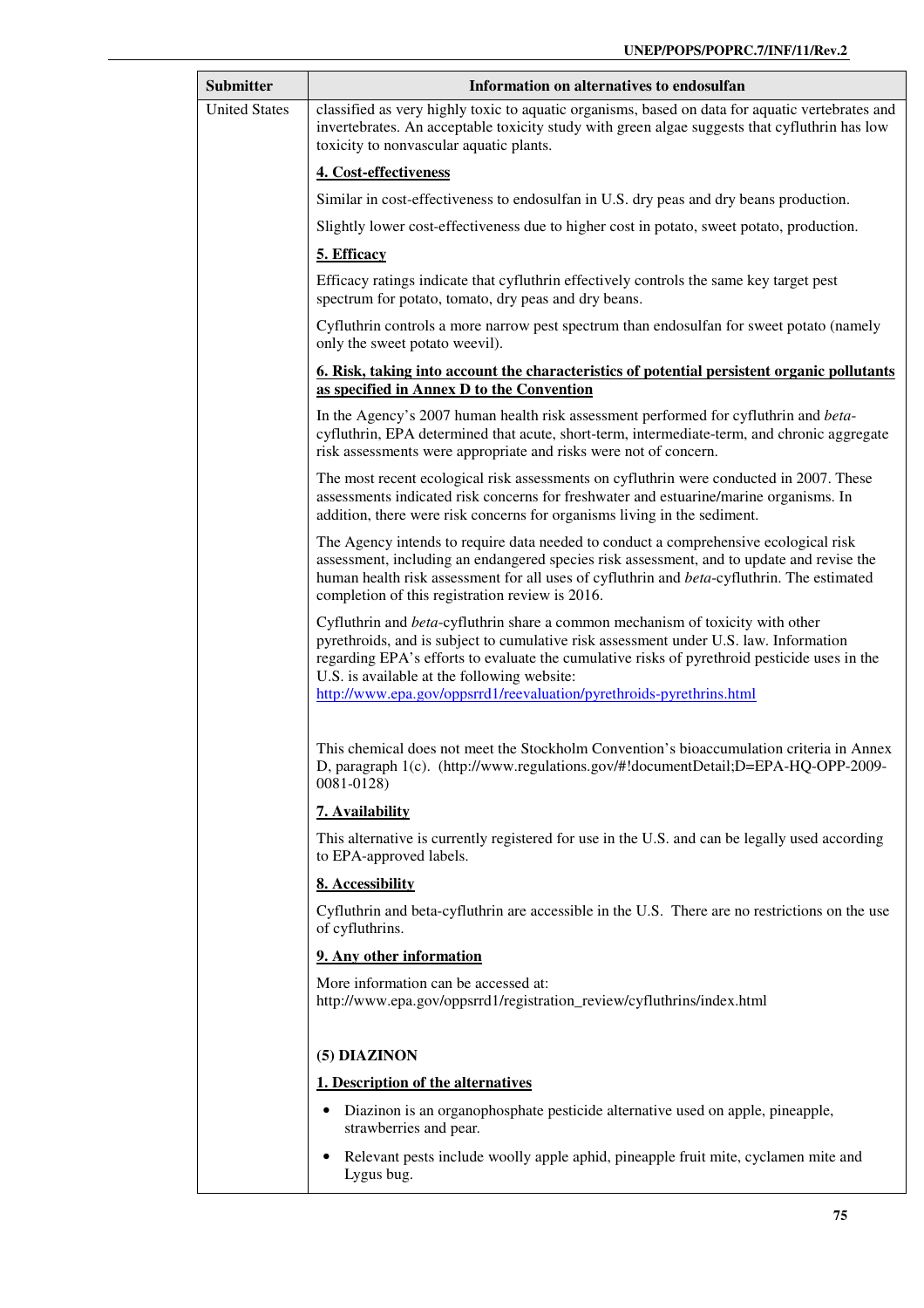| <b>Submitter</b>     | Information on alternatives to endosulfan                                                                                                                                                                                                                                                                                                                                                                                                                                                                                           |
|----------------------|-------------------------------------------------------------------------------------------------------------------------------------------------------------------------------------------------------------------------------------------------------------------------------------------------------------------------------------------------------------------------------------------------------------------------------------------------------------------------------------------------------------------------------------|
| <b>United States</b> | Approximately 4 million pounds are applied annually on all registered agricultural sites.<br>٠                                                                                                                                                                                                                                                                                                                                                                                                                                      |
|                      | 2. Technical feasibility                                                                                                                                                                                                                                                                                                                                                                                                                                                                                                            |
|                      | This alternative is registered for use and is currently in use in the U.S.                                                                                                                                                                                                                                                                                                                                                                                                                                                          |
|                      | 3. Health and environmental effects                                                                                                                                                                                                                                                                                                                                                                                                                                                                                                 |
|                      | Although not carcinogenic, diazinon can cause cholinesterase inhibition in humans; that is, it<br>can overstimulate the nervous system causing nausea, dizziness, confusion, and at very high<br>exposures (e.g., accidents or major spills) respiratory paralysis and death. Furthermore,<br>diazinon is a suspected endocrine disruptor.                                                                                                                                                                                          |
|                      | Diazinon is very highly toxic to birds, insects, fish, plants, invertebrates, and mammals.<br>Chronic exposure to diazinon results in decreased reproduction in birds and inhibits growth<br>and survival in mammals. Toxicity studies conducted in mice, rats and dogs showed<br>decreases in body weight and reduced body weight gains. An endangered species assessment<br>in 2007 by the Agency determined that diazinon would likely affect the California red-legged<br>frog and 22 other evolutionarily significant species. |
|                      | 4. Cost-effectiveness                                                                                                                                                                                                                                                                                                                                                                                                                                                                                                               |
|                      | Costs are similar to endosulfan in U.S. apple and pear production. For pineapple and<br>strawberry, diazinon has higher cost and yields lower production than endosulfan. In the<br>U.S., with yield losses as high as 33% or the loss of an entire year of production for perennial<br>strawberries, growers could be forced to discontinue growing strawberries or switch to<br>another crop.                                                                                                                                     |
|                      | 5. Efficacy                                                                                                                                                                                                                                                                                                                                                                                                                                                                                                                         |
|                      | Similar efficacy for U.S. apple and pear production. For pineapple and strawberries, diazinon<br>is less efficacious than endosulfan.                                                                                                                                                                                                                                                                                                                                                                                               |
|                      | 6. Risk, taking into account the characteristics of potential persistent organic pollutants<br>as specified in Annex D to the Convention                                                                                                                                                                                                                                                                                                                                                                                            |
|                      | The Agency completed a comprehensive review of the human health and ecological risks for<br>registered uses of diazinon under its reregistration program in 2006. Because diazinon shares<br>a common mechanism of toxicity with other organophosphates, the Agency conducted a<br>cumulative risk assessment of the entire chemical class<br>(http://www.epa.gov/oppsrrd1/cumulative/2006-op/op_cra_main.pdf).                                                                                                                     |
|                      | The assessments indicate that diazinon residues in food and drinking water resulting from<br>agricultural uses do not pose human dietary risks of concern. However, residues from both<br>residential and agricultural uses in surface were of concern, but mitigation measures,<br>including the cancellation of all residential uses are expected to alleviate this concern.<br>During the 2006 review, occupational exposure to diazinon was of concern for handlers and<br>workers entering fields after applications.          |
|                      | The Agency has also identified ecological risks of concern, particularly to birds, mammals,<br>bees, fish, and aquatic invertebrates. In 2006, the Agency determined a number of mitigation<br>measures were necessary to address occupational and ecological risks. The Agency believes<br>that the adoption of these mitigation measures will reduce, but not eliminate, risks to wildlife<br>and agricultural workers.                                                                                                           |
|                      | The Agency will re-evaluate human health and ecological risk assessments, including a<br>cumulative risk assessment of the organophosphates and an endangered species assessment<br>for all uses of diazinon in the next few years. The estimated completion of this re-evaluation<br>under its registration review program is 2015.                                                                                                                                                                                                |
|                      | This chemical does not meet the Stockholm Convention's bioaccumulation criteria in Annex<br>D, paragraph 1(c). (http://www.regulations.gov/#!documentDetail;D=EPA-HQ-OPP-2008-<br>0351-0003).                                                                                                                                                                                                                                                                                                                                       |
|                      | 7. Availability                                                                                                                                                                                                                                                                                                                                                                                                                                                                                                                     |
|                      | This alternative is currently registered for use in the U.S. and can be legally used according<br>to EPA-approved labels.                                                                                                                                                                                                                                                                                                                                                                                                           |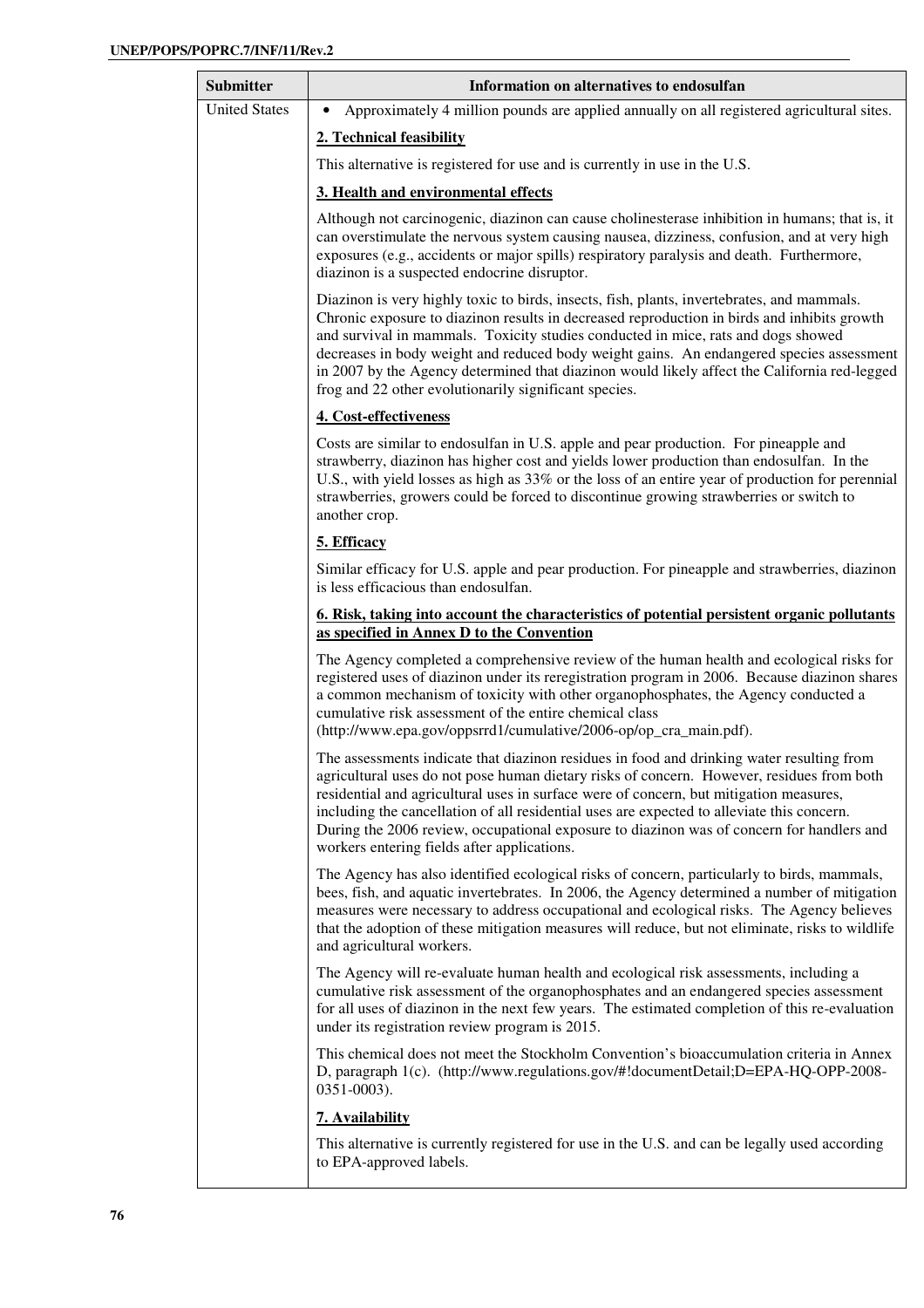| <b>Submitter</b>     | Information on alternatives to endosulfan                                                                                                                                                                                                                                                                                                                                                                           |
|----------------------|---------------------------------------------------------------------------------------------------------------------------------------------------------------------------------------------------------------------------------------------------------------------------------------------------------------------------------------------------------------------------------------------------------------------|
| <b>United States</b> | 8. Accessibility                                                                                                                                                                                                                                                                                                                                                                                                    |
|                      | Diazinon is accessible in the U.S. All diazinon products are restricted use products and can<br>only be used for agricultural purposes. There are no geographical restrictions on diazinon<br>use.                                                                                                                                                                                                                  |
|                      | 9. Any other information                                                                                                                                                                                                                                                                                                                                                                                            |
|                      | Link to fact sheet: http://www.epa.gov/oppsrrd1/REDs/factsheets/diazinon_ired_fs.htm                                                                                                                                                                                                                                                                                                                                |
|                      | Reregistration Eligibility Decision for Diazinon:<br>http://www.epa.gov/pesticides/reregistration/REDs/diazinon_red.pdf                                                                                                                                                                                                                                                                                             |
|                      | More information can be accessed at:                                                                                                                                                                                                                                                                                                                                                                                |
|                      | http://www.epa.gov/oppsrrd1/registration_review/diazinon/index.htm                                                                                                                                                                                                                                                                                                                                                  |
|                      | (6) DIMETHOATE                                                                                                                                                                                                                                                                                                                                                                                                      |
|                      | 1. Description of the alternatives                                                                                                                                                                                                                                                                                                                                                                                  |
|                      | Dimethoate is an organophosphate pesticide alternative used on potato, alfalfa grown for<br>$\bullet$<br>seed, dry peas, dry beans and pear.                                                                                                                                                                                                                                                                        |
|                      | Relevant pests include potato leafhopper, potato tuberworm, aphids, Lygus bug, and<br>stink bug.                                                                                                                                                                                                                                                                                                                    |
|                      | Approximately 1.8 million pounds are applied annually on agricultural sites. All non-<br>agricultural uses, including residential uses, were cancelled in 2000.                                                                                                                                                                                                                                                     |
|                      | 2. Technical feasibility                                                                                                                                                                                                                                                                                                                                                                                            |
|                      | This alternative is registered for use and is currently in use in the U.S.                                                                                                                                                                                                                                                                                                                                          |
|                      | 3. Health and environmental effects                                                                                                                                                                                                                                                                                                                                                                                 |
|                      | As with other organophosphates, the principal toxic effects induced by dimethoate are related<br>to its cholinesterase-inhibiting activity; that is, it can overstimulate the nervous system<br>causing nausea, dizziness, confusion, and at very high exposures (e.g. accidents or major<br>spills) respiratory paralysis and death. Dimethoate has a Group C classification as a<br>"possible human carcinogen."  |
|                      | Dimethoate is moderately to very highly toxic to birds and moderately toxic to mammals,<br>resulting in acute and chronic risks to terrestrial animals. Dimethoate is highly toxic to<br>honeybees. Dimethoate plant toxicity has been observed, but data are lacking.                                                                                                                                              |
|                      | 4. Cost-effectiveness                                                                                                                                                                                                                                                                                                                                                                                               |
|                      | Similar to endosulfan in U.S. alfalfa grown for seed, dry pea and dry bean production.                                                                                                                                                                                                                                                                                                                              |
|                      | Lower cost-effectiveness due to higher cost in potato and pear production.                                                                                                                                                                                                                                                                                                                                          |
|                      | 5. Efficacy                                                                                                                                                                                                                                                                                                                                                                                                         |
|                      | Effectively controls the key target pest spectrum for potato, alfalfa grown for seed, dry peas,<br>dry beans and pear.                                                                                                                                                                                                                                                                                              |
|                      | <u>6. Risk, taking into account the characteristics of potential persistent organic pollutants</u><br>as specified in Annex D to the Convention                                                                                                                                                                                                                                                                     |
|                      | The Agency completed a comprehensive review of the human health and ecological risks for<br>registered uses of dimethoate under its reregistration program in 2006. Because dimethoate<br>shares a common mechanism of toxicity with other organophosphates, the Agency conducted<br>a cumulative risk assessment of the entire chemical class<br>(http://www.epa.gov/oppsrrd1/cumulative/2006-op/op_cra_main.pdf). |
|                      | The Agency will re-evaluate human health and ecological risk assessments, including a<br>cumulative risk assessment of the organophosphates and an endangered species assessment<br>for all uses of dimethoate and its metabolites of concern in the next few years. The estimated<br>completion of this re-evaluation under its registration review program is 2015.                                               |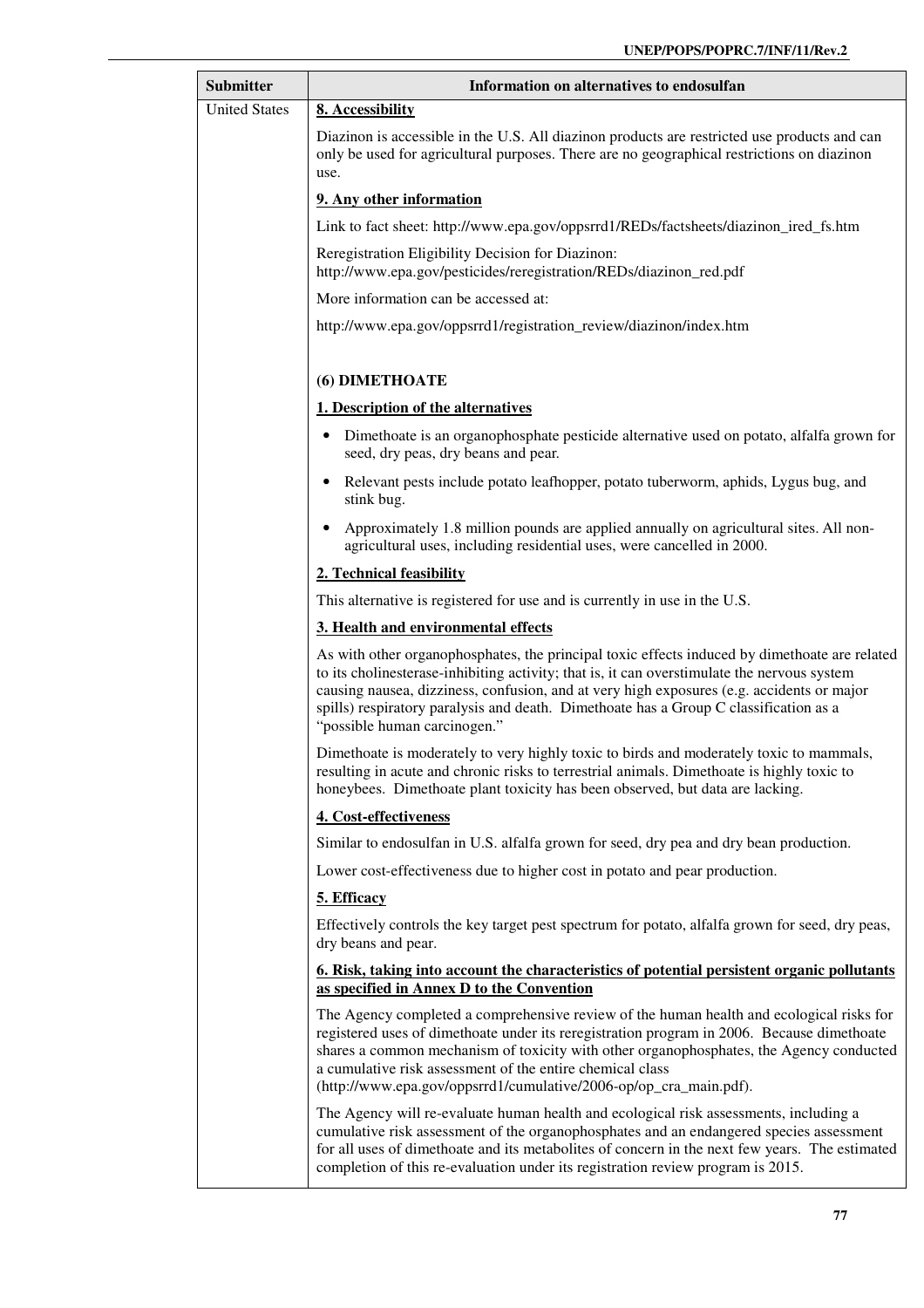| <b>Submitter</b>     | Information on alternatives to endosulfan                                                                                                                                                                                                                                                                                                                                                                                                                                                                                                                                                                             |
|----------------------|-----------------------------------------------------------------------------------------------------------------------------------------------------------------------------------------------------------------------------------------------------------------------------------------------------------------------------------------------------------------------------------------------------------------------------------------------------------------------------------------------------------------------------------------------------------------------------------------------------------------------|
| <b>United States</b> | This chemical does not meet the Stockholm Convention's bioaccumulation criteria in Annex<br>D, paragraph 1(c). (http://www.regulations.gov/#!documentDetail;D=EPA-HQ-OPP-2009-<br>$0059 - 0002$ ).                                                                                                                                                                                                                                                                                                                                                                                                                    |
|                      | 7. Availability                                                                                                                                                                                                                                                                                                                                                                                                                                                                                                                                                                                                       |
|                      | This alternative is currently registered for use in the U.S. and can be legally used according<br>to EPA-approved labels.                                                                                                                                                                                                                                                                                                                                                                                                                                                                                             |
|                      | 8. Accessibility                                                                                                                                                                                                                                                                                                                                                                                                                                                                                                                                                                                                      |
|                      | Dimethoate is accessible in the U.S. and there are no geographic restrictions on its use.                                                                                                                                                                                                                                                                                                                                                                                                                                                                                                                             |
|                      | 9. Any other information                                                                                                                                                                                                                                                                                                                                                                                                                                                                                                                                                                                              |
|                      | More information can be accessed at:<br>http://www.epa.gov/oppsrrd1/registration_review/dimethoate/index.htm                                                                                                                                                                                                                                                                                                                                                                                                                                                                                                          |
|                      | (7) ESFENVALERATE                                                                                                                                                                                                                                                                                                                                                                                                                                                                                                                                                                                                     |
|                      | 1. Description of the alternatives                                                                                                                                                                                                                                                                                                                                                                                                                                                                                                                                                                                    |
|                      | Esfenvalerate is a pyrethroid pesticide alternative used on cucumber, potato, tomato,<br>vegetable seed crops, dry peas and dry beans.                                                                                                                                                                                                                                                                                                                                                                                                                                                                                |
|                      | Relevant pests include cucumber beetle, whitefly, aphids, Colorado Potato Beetle, potato<br>leafhopper, potato tuberworm, stinkbug, weevil, and pea aphid.                                                                                                                                                                                                                                                                                                                                                                                                                                                            |
|                      | Approximately 172,000 pounds are applied annually on agricultural sites.                                                                                                                                                                                                                                                                                                                                                                                                                                                                                                                                              |
|                      | 2. Technical feasibility                                                                                                                                                                                                                                                                                                                                                                                                                                                                                                                                                                                              |
|                      | This alternative is registered for use and is currently in use in the U.S.                                                                                                                                                                                                                                                                                                                                                                                                                                                                                                                                            |
|                      | 3. Health and environmental effects                                                                                                                                                                                                                                                                                                                                                                                                                                                                                                                                                                                   |
|                      | Esfenvalerate is considered moderately acutely toxic via the oral route, but is less toxic via<br>the dermal route. Esfenvalerate is a mild skin irritant but is not a skin sensitizer. The<br>primary effects seen in subchronic and chronic toxicity studies are signs of neurotoxicity<br>(e.g., decreased motor activity and hindlimb grip strength) and decrease in body weight.<br>Esfenvalerate is classified as a Group E carcinogen (no evidence of carcinogenicity).                                                                                                                                        |
|                      | Surface water runoff and spray drift are expected to be the major routes of exposure for<br>esfenvalerate. Because of its high tendency to bind to soil, esfenvalerate is expected to reach<br>water bodies primarily bound to sediment. With its persistence, esfenvalerate may<br>accumulate in sediment, where it may be a reservoir for exposure for benthic organisms. The<br>results of a submitted leaching study indicate esfenvalerate is unlikely to leach into ground<br>water. However, esfenvalerate is not persistent in the atmosphere and is not expected to<br>migrate through long-range transport. |
|                      | Previous ecological risk assessments for esfenvalerate indicated the following risks of<br>concern: acute and chronic risk to small mammals, chronic risk to birds, acute and chronic<br>risk to freshwater fish and invertebrates, and acute risk to estuarine/marine fish and<br>invertebrates. Esfenvalerate was also found to be toxic to bees and other non-target insects.<br>Risk to plants and chronic risk to estuarine/marine aquatic organisms could not be assessed<br>due to lack of data.                                                                                                               |
|                      | 4. Cost-effectiveness                                                                                                                                                                                                                                                                                                                                                                                                                                                                                                                                                                                                 |
|                      | Similar to endosulfan in U.S. cucumber, potato, vegetable seed crops, dry peas and dry beans<br>production.                                                                                                                                                                                                                                                                                                                                                                                                                                                                                                           |
|                      | Slightly lower cost-effectiveness due to higher cost in tomato production.                                                                                                                                                                                                                                                                                                                                                                                                                                                                                                                                            |
|                      | 5. Efficacy                                                                                                                                                                                                                                                                                                                                                                                                                                                                                                                                                                                                           |
|                      | Effectively controls the key target pest spectrum for potato, tomato, vegetable seed crops, dry<br>peas and dry beans.                                                                                                                                                                                                                                                                                                                                                                                                                                                                                                |
|                      | Esfenvalerate controls three of the four pests in the target spectrum for cucumber.                                                                                                                                                                                                                                                                                                                                                                                                                                                                                                                                   |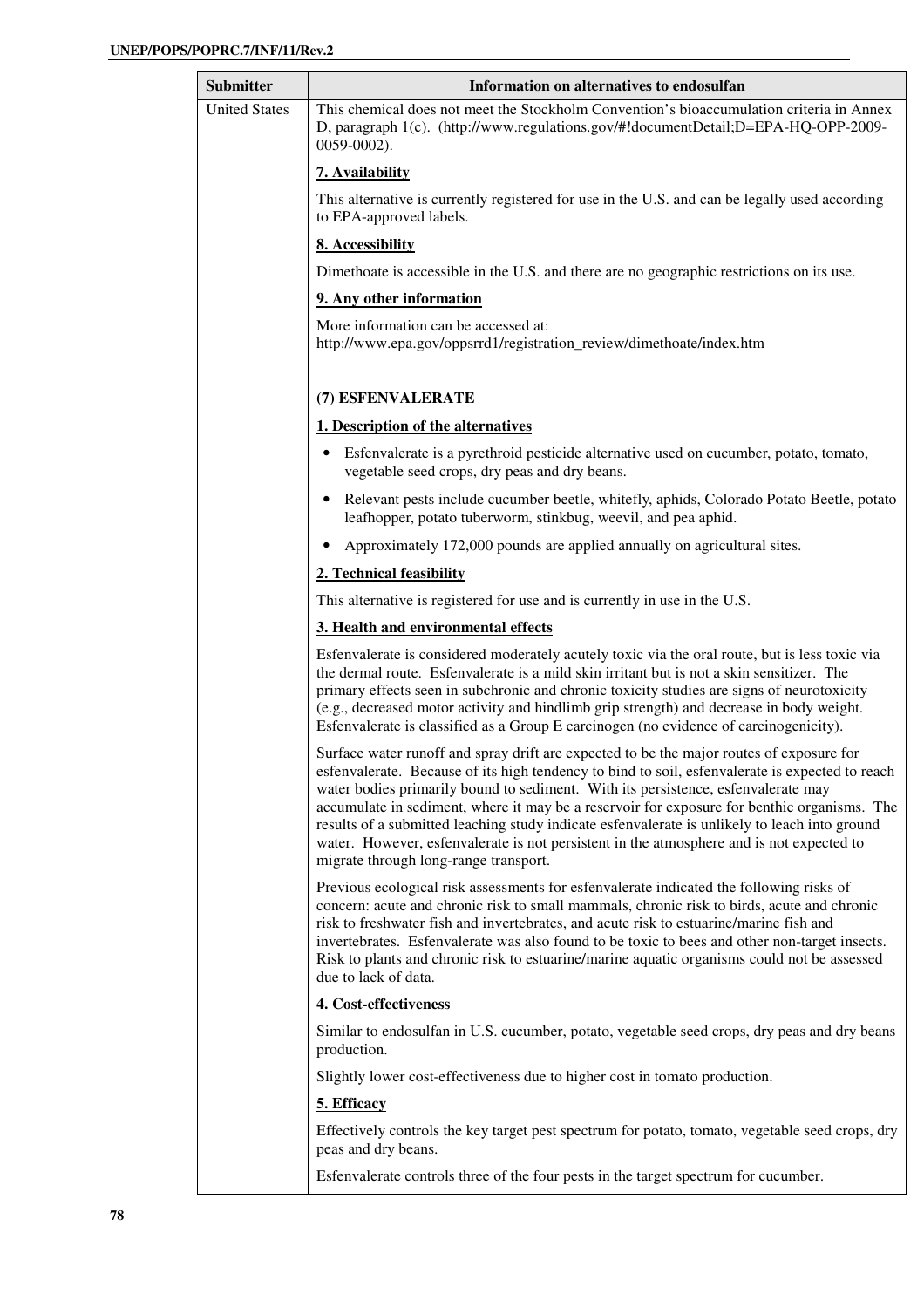| <b>Submitter</b>     | Information on alternatives to endosulfan                                                                                                                                                                                                                                                                                                                                                                        |
|----------------------|------------------------------------------------------------------------------------------------------------------------------------------------------------------------------------------------------------------------------------------------------------------------------------------------------------------------------------------------------------------------------------------------------------------|
| <b>United States</b> | 6. Risk, taking into account the characteristics of potential persistent organic pollutants                                                                                                                                                                                                                                                                                                                      |
|                      | as specified in Annex D to the Convention                                                                                                                                                                                                                                                                                                                                                                        |
|                      | The Agency completed a comprehensive review of the human health and ecological risks for<br>registered uses of esfenvalerate under its reregistration program in 2006. It will re-evaluate<br>human health and ecological risk assessments, including an endangered species assessment,<br>for all uses of esfenvalerate in the next few years. The estimated completion of this<br>registration review is 2016. |
|                      | Esfenvalerate has a common mechanism of toxicity with other pyrethroids, and is subject to<br>cumulative risk assessment under U.S. law. Information regarding EPA's efforts to evaluate<br>the cumulative risks of pyrethroid pesticide uses in the U.S. is available at the following<br>website: http://www.epa.gov/oppsrrd1/reevaluation/pyrethroids-pyrethrins.html                                         |
|                      | This chemical does not meet the Stockholm Convention's bioaccumulation criteria in Annex<br>D, paragraph 1(c). (http://www.regulations.gov/#!documentDetail;D=EPA-HQ-OPP-2009-<br>0301-0018)                                                                                                                                                                                                                     |
|                      | 7. Availability                                                                                                                                                                                                                                                                                                                                                                                                  |
|                      | This alternative is currently registered for use in the U.S. and can be legally used according<br>to EPA-approved labels.                                                                                                                                                                                                                                                                                        |
|                      | 8. Accessibility                                                                                                                                                                                                                                                                                                                                                                                                 |
|                      | Esfenvalerate is accessible in the U.S. and there are no geographic restrictions on its use.<br>Some, but not all, esfenvalerate products are classified as "Restricted Use."                                                                                                                                                                                                                                    |
|                      | 9. Any other information                                                                                                                                                                                                                                                                                                                                                                                         |
|                      | More information can be accessed at:<br>http://www.epa.gov/oppsrrd1/registration_review/esfenvalerate/index.html                                                                                                                                                                                                                                                                                                 |
|                      | (8) FENPROPATHRIN                                                                                                                                                                                                                                                                                                                                                                                                |
|                      | 1. Description of the alternatives                                                                                                                                                                                                                                                                                                                                                                               |
|                      | Fenpropathrin is a pyrethroid insecticide and acaracide alternative used on apple, melon<br>and pumpkin.                                                                                                                                                                                                                                                                                                         |
|                      | Relevant pests include stink bug, aphids, rindworm, whitefly, cucumber beetle,<br>melonworm, pickleworm, squash beetle, squash bug, squash vine borer, striped flea<br>beetle, cabbage looper and leafroller.                                                                                                                                                                                                    |
|                      | Approximately 87,000 pounds are applied annually on agricultural sites.                                                                                                                                                                                                                                                                                                                                          |
|                      | 2. Technical feasibility                                                                                                                                                                                                                                                                                                                                                                                         |
|                      | This alternative is registered for use and is currently in use in the U.S.                                                                                                                                                                                                                                                                                                                                       |
|                      | 3. Health and environmental effects                                                                                                                                                                                                                                                                                                                                                                              |
|                      | Fenpropathrin exhibits high acute toxicity through the oral and dermal routes of exposure.<br>Fenpropathrin is a mild eye irritant, non-irritating to the skin and is not a skin sensitizer.<br>Fenpropathrin is classified as "not likely to be carcinogenic to humans" based on<br>carcinogenicity studies in rats and mice.                                                                                   |
|                      | Fenpropathrin is also toxic to honeybees; therefore, risk to beneficial insects is assumed.                                                                                                                                                                                                                                                                                                                      |
|                      | 4. Cost-effectiveness                                                                                                                                                                                                                                                                                                                                                                                            |
|                      | Similar to endosulfan in U.S. apple and pumpkin production.                                                                                                                                                                                                                                                                                                                                                      |
|                      | Lower cost-effectiveness due to higher cost in melon production.                                                                                                                                                                                                                                                                                                                                                 |
|                      | 5. Efficacy                                                                                                                                                                                                                                                                                                                                                                                                      |
|                      | Similarly effective control of stink bug in apple production.                                                                                                                                                                                                                                                                                                                                                    |
|                      | Fenpropathrin controls the same range of pests as endosulfan in watermelon and pumpkin<br>production.                                                                                                                                                                                                                                                                                                            |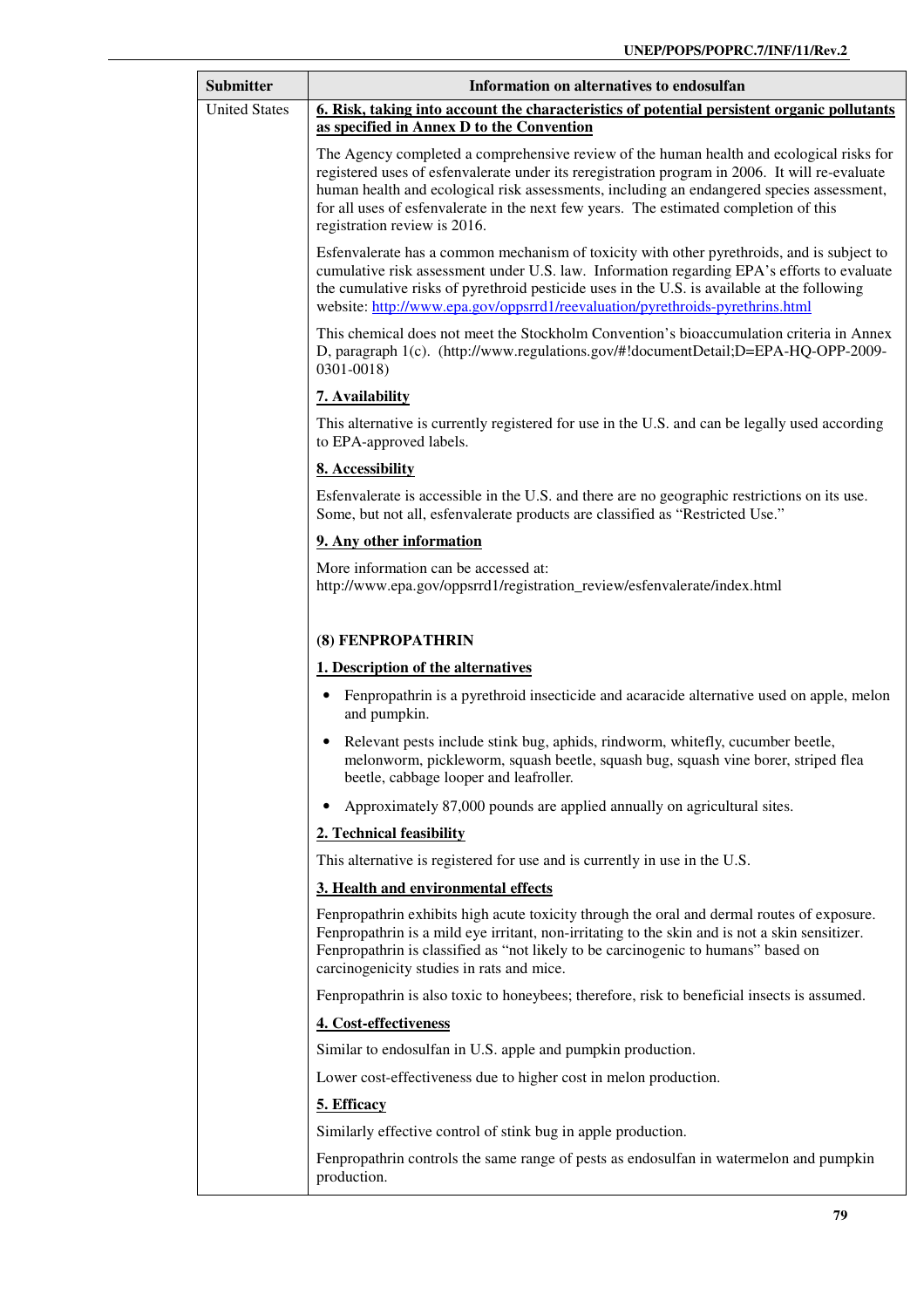| <b>Submitter</b>     | Information on alternatives to endosulfan                                                                                                                                                                                                                                                                                                                                                                                                                                                                                                                                                                                                                                                                                                                                                                                                              |
|----------------------|--------------------------------------------------------------------------------------------------------------------------------------------------------------------------------------------------------------------------------------------------------------------------------------------------------------------------------------------------------------------------------------------------------------------------------------------------------------------------------------------------------------------------------------------------------------------------------------------------------------------------------------------------------------------------------------------------------------------------------------------------------------------------------------------------------------------------------------------------------|
| <b>United States</b> | 6. Risk, taking into account the characteristics of potential persistent organic pollutants<br>as specified in Annex D to the Convention                                                                                                                                                                                                                                                                                                                                                                                                                                                                                                                                                                                                                                                                                                               |
|                      | The most recent ecological and human health risk assessments for fenpropathrin were<br>completed in 2008. In the 2008 human health risk assessment, dietary risk estimates (food<br>and water) were below the Agency's level of concern. The results of previous occupational<br>handler exposure assessments showed no risk estimates of concern. The primary<br>environmental concerns identified in previous risk assessments were chronic risk to birds and<br>mammals, and acute and chronic risk to fish, aquatic invertebrates including benthic<br>organisms, reptiles, and terrestrial and aquatic phase amphibians.                                                                                                                                                                                                                          |
|                      | EPA anticipates completing its registration review of fenpropathrin in 2016. During this<br>review, thehe Agency anticipates conducting a comprehensive ecological risk assessment,<br>including an endangered species risk assessment, for all uses of fenpropathrin. The Agency<br>also anticipates conducting an occupational human exposure risk assessment. Based on the<br>2008 human health risk assessment results, the Agency does not anticipate conducting a new<br>dietary risk assessment unless endpoints and/or safety factors for fenpropathrin are revised.                                                                                                                                                                                                                                                                           |
|                      | Fenpropathrin has a common mechanism of toxicity with other pyrethroids and is therefore<br>subject to a cumulative risk assessment under U.S. law. Information regarding EPA's efforts<br>to evaluate the cumulative risks of pyrethroid pesticide uses in the U.S. is available at the<br>following website: http://www.epa.gov/oppsrrd1/reevaluation/pyrethroids-pyrethrins.html                                                                                                                                                                                                                                                                                                                                                                                                                                                                    |
|                      | This chemical does not meet the Stockholm Convention's bioaccumulation criteria in Annex<br>D, paragraph $1(c)$ .                                                                                                                                                                                                                                                                                                                                                                                                                                                                                                                                                                                                                                                                                                                                      |
|                      | (http://www.regulations.gov/#!documentDetail;D=EPA-HQ-OPP-2010-0422-0008)                                                                                                                                                                                                                                                                                                                                                                                                                                                                                                                                                                                                                                                                                                                                                                              |
|                      | 7. Availability                                                                                                                                                                                                                                                                                                                                                                                                                                                                                                                                                                                                                                                                                                                                                                                                                                        |
|                      | (http://www.regulations.gov/#!documentDetail;D=EPA-HQ-OPP-2010-0422-0008)                                                                                                                                                                                                                                                                                                                                                                                                                                                                                                                                                                                                                                                                                                                                                                              |
|                      | 8. Accessibility                                                                                                                                                                                                                                                                                                                                                                                                                                                                                                                                                                                                                                                                                                                                                                                                                                       |
|                      | Fenpropathrin is accessible in the U.S. It is not geographically restricted for apple, melon, or<br>pumpkin uses.                                                                                                                                                                                                                                                                                                                                                                                                                                                                                                                                                                                                                                                                                                                                      |
|                      | 9. Any other information                                                                                                                                                                                                                                                                                                                                                                                                                                                                                                                                                                                                                                                                                                                                                                                                                               |
|                      | More information can be accessed at:<br>http://www.epa.gov/oppsrrd1/registration_review/fenpropathrin/index.html                                                                                                                                                                                                                                                                                                                                                                                                                                                                                                                                                                                                                                                                                                                                       |
|                      | (9) IMIDACLOPRID                                                                                                                                                                                                                                                                                                                                                                                                                                                                                                                                                                                                                                                                                                                                                                                                                                       |
|                      | 1. Description of the alternatives                                                                                                                                                                                                                                                                                                                                                                                                                                                                                                                                                                                                                                                                                                                                                                                                                     |
|                      | Imidacloprid is a neonicotinoid nitroguanidine insecticide alternative used on apple,<br>cucumber, potato, tobacco, carrot, celery, lettuce, dry peas and dry beans.                                                                                                                                                                                                                                                                                                                                                                                                                                                                                                                                                                                                                                                                                   |
|                      | Relevant pests include apple aphid, cucumber beetle, whitefly, aphids, Colorado potato<br>beetle, potato leafhopper, tobacco aphid, leafminer, pea aphid.                                                                                                                                                                                                                                                                                                                                                                                                                                                                                                                                                                                                                                                                                              |
|                      | Approximately 347,000 pounds are applied annually on agricultural sites.                                                                                                                                                                                                                                                                                                                                                                                                                                                                                                                                                                                                                                                                                                                                                                               |
|                      | 2. Technical feasibility                                                                                                                                                                                                                                                                                                                                                                                                                                                                                                                                                                                                                                                                                                                                                                                                                               |
|                      | This alternative is registered for use and is currently in use in the U.S.                                                                                                                                                                                                                                                                                                                                                                                                                                                                                                                                                                                                                                                                                                                                                                             |
|                      | 3. Health and environmental effects                                                                                                                                                                                                                                                                                                                                                                                                                                                                                                                                                                                                                                                                                                                                                                                                                    |
|                      | Imidacloprid has low acute toxicity via the dermal and inhalation routes and moderate acute<br>toxicity via the oral route. It is not an eye or dermal irritant and is not a dermal sensitizer.<br>The nervous system is the primary target organ of imidacloprid. Nervous system effects<br>evidenced as changes in clinical signs and Functional Observation Battery (FOB)<br>assessments were seen in rat acute and subchronic neurotoxicity studies. These effects<br>included: decreased motor and locomotor activities, tremors, gait abnormalities, increased<br>righting reflex impairments and body temperature, and decreased number of rears and<br>response to stimuli and decreases in forelimb and hindlimb grip strength. Imidacloprid as a<br>"Group E" chemical, no evidence of carcinogenicity for humans, by all routes of exposure |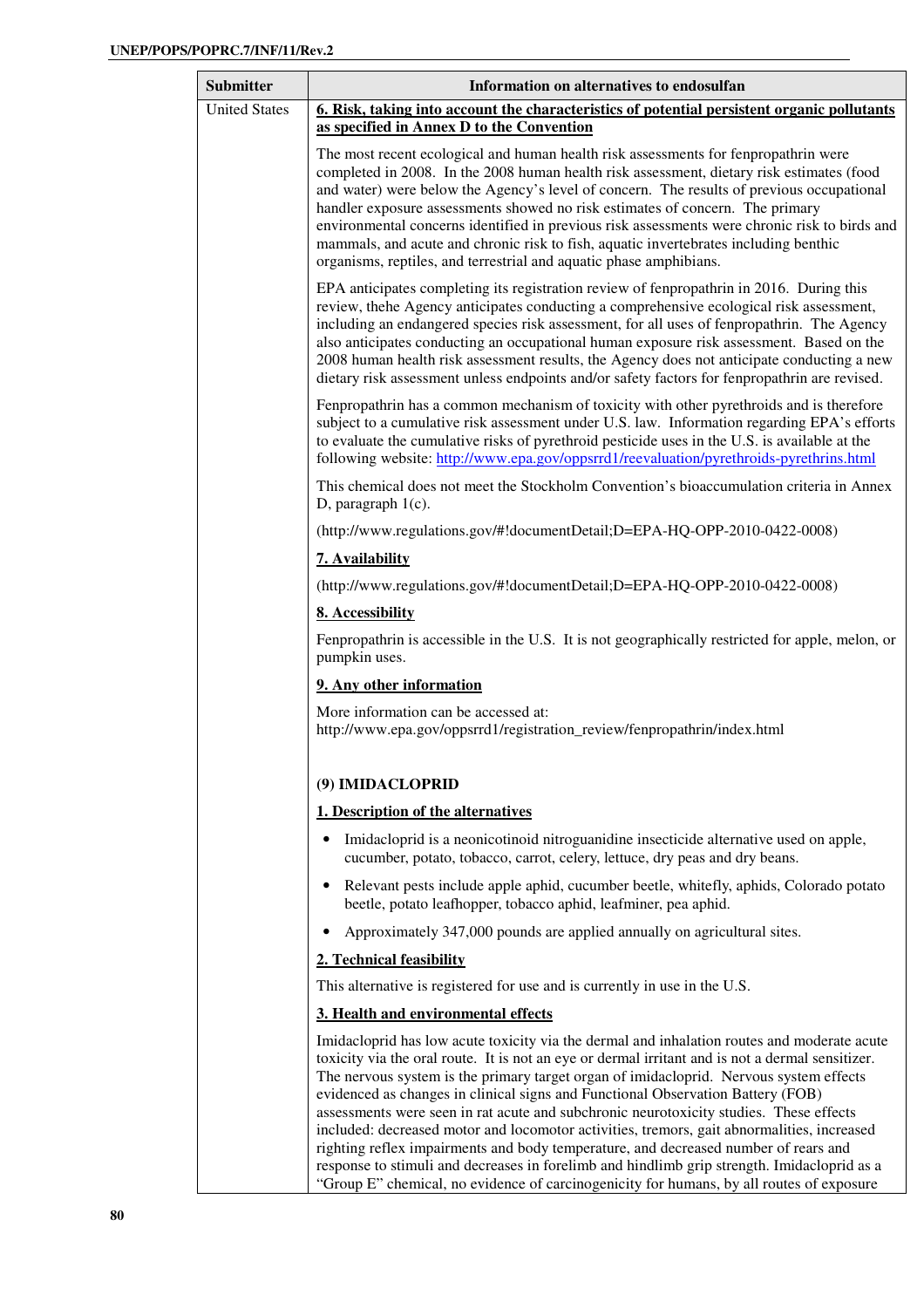| <b>Submitter</b>     | Information on alternatives to endosulfan                                                                                                                                                                                                                                                                                                                                                                                                                                                            |
|----------------------|------------------------------------------------------------------------------------------------------------------------------------------------------------------------------------------------------------------------------------------------------------------------------------------------------------------------------------------------------------------------------------------------------------------------------------------------------------------------------------------------------|
| <b>United States</b> | based upon lack of evidence of carcinogenicity in rats and mice.                                                                                                                                                                                                                                                                                                                                                                                                                                     |
|                      | Imidacloprid is environmentally persistent, thereby increasing the probability of exposure by<br>non-target organisms. Imidacloprid has the potential to cause chronic risk to avian species<br>and small mammals. A screening level ecological assessment indicates that imidacloprid<br>may also pose an acute and chronic risk to both freshwater and estuarine/marine<br>invertebrates. Secondary toxicity to fish is also possible through alteration in food chains<br>based on invertebrates. |
|                      | Data reviewed by EPA indicates that imidacloprid is highly toxic to honeybees on an acute<br>exposure basis; however, there is uncertainty regarding the potential chronic effects of<br>imidacloprid on the honeybee colony.                                                                                                                                                                                                                                                                        |
|                      | 4. Cost-effectiveness                                                                                                                                                                                                                                                                                                                                                                                                                                                                                |
|                      | Similar to endosulfan in U.S. cucumber, potato, dry peas and dry beans production. Lower<br>cost-effectiveness due to higher cost in apple, tobacco, carrot, celery, lettuce production.                                                                                                                                                                                                                                                                                                             |
|                      | 5. Efficacy                                                                                                                                                                                                                                                                                                                                                                                                                                                                                          |
|                      | Similarly effective control of pests in apple, potato, tobacco, carrot, celery, lettuce, dry peas<br>and dry beans production. Imidacloprid controls three of the four pests in the target spectrum<br>for cucumber.                                                                                                                                                                                                                                                                                 |
|                      | <u><b>6. Risk, taking into account the characteristics of potential persistent organic pollutants</b></u><br>as specified in Annex D to the Convention                                                                                                                                                                                                                                                                                                                                               |
|                      | Human health risk assessments for imidacloprid conducted in 2007, including dietary,<br>occupational, non-occupational and aggregate, did not indicate any risks of concern. A<br>human health risk assessment for all registered uses is being conducted as part of registration<br>review.                                                                                                                                                                                                         |
|                      | The most recent ecological risk assessment for all registered uses was conducted in October<br>2007. An ecological risk assessment for all registered uses is being conducted as part of<br>registration review including a risk assessment that supports a complete endangered species<br>determination. Estimated completion of this registration review is 2016.                                                                                                                                  |
|                      | This chemical does not meet the Stockholm Convention's bioaccumulation criteria in Annex<br>D, paragraph 1(c). (http://www.regulations.gov/#!documentDetail;D=EPA-HQ-OPP-2008-<br>0844-0003)                                                                                                                                                                                                                                                                                                         |
|                      | 7. Availability                                                                                                                                                                                                                                                                                                                                                                                                                                                                                      |
|                      | This alternative is currently registered for use in the U.S. and can be legally used according<br>to EPA-approved labels.                                                                                                                                                                                                                                                                                                                                                                            |
|                      | 8. Accessibility                                                                                                                                                                                                                                                                                                                                                                                                                                                                                     |
|                      | Imidacloprid is accessible in the U.S. and there are no geographic restrictions on its use.                                                                                                                                                                                                                                                                                                                                                                                                          |
|                      | 9. Any other information                                                                                                                                                                                                                                                                                                                                                                                                                                                                             |
|                      | More information can be accessed at:<br>http://www.epa.gov/oppsrrd1/registration_review/imidacloprid/index.htm                                                                                                                                                                                                                                                                                                                                                                                       |
|                      | (10) LAMBDA-CYHALOTHRIN                                                                                                                                                                                                                                                                                                                                                                                                                                                                              |
|                      | 1. Description of the alternatives                                                                                                                                                                                                                                                                                                                                                                                                                                                                   |
|                      | Lambda-Cyhalothrin is a non-systemic pyrethroid insecticide alternative used on apple,<br>cucumber, squash, tobacco, vegetable seed crops, alfalfa grown for seed, dry peas and<br>dry beans.                                                                                                                                                                                                                                                                                                        |
|                      | Relevant pests include stink bug, cucumber beetle, whitefly, aphid, pickleworm,<br>silverleaf whitefly, tobacco budworm, tobacco hornworm, cabbage seedpod weevil,                                                                                                                                                                                                                                                                                                                                   |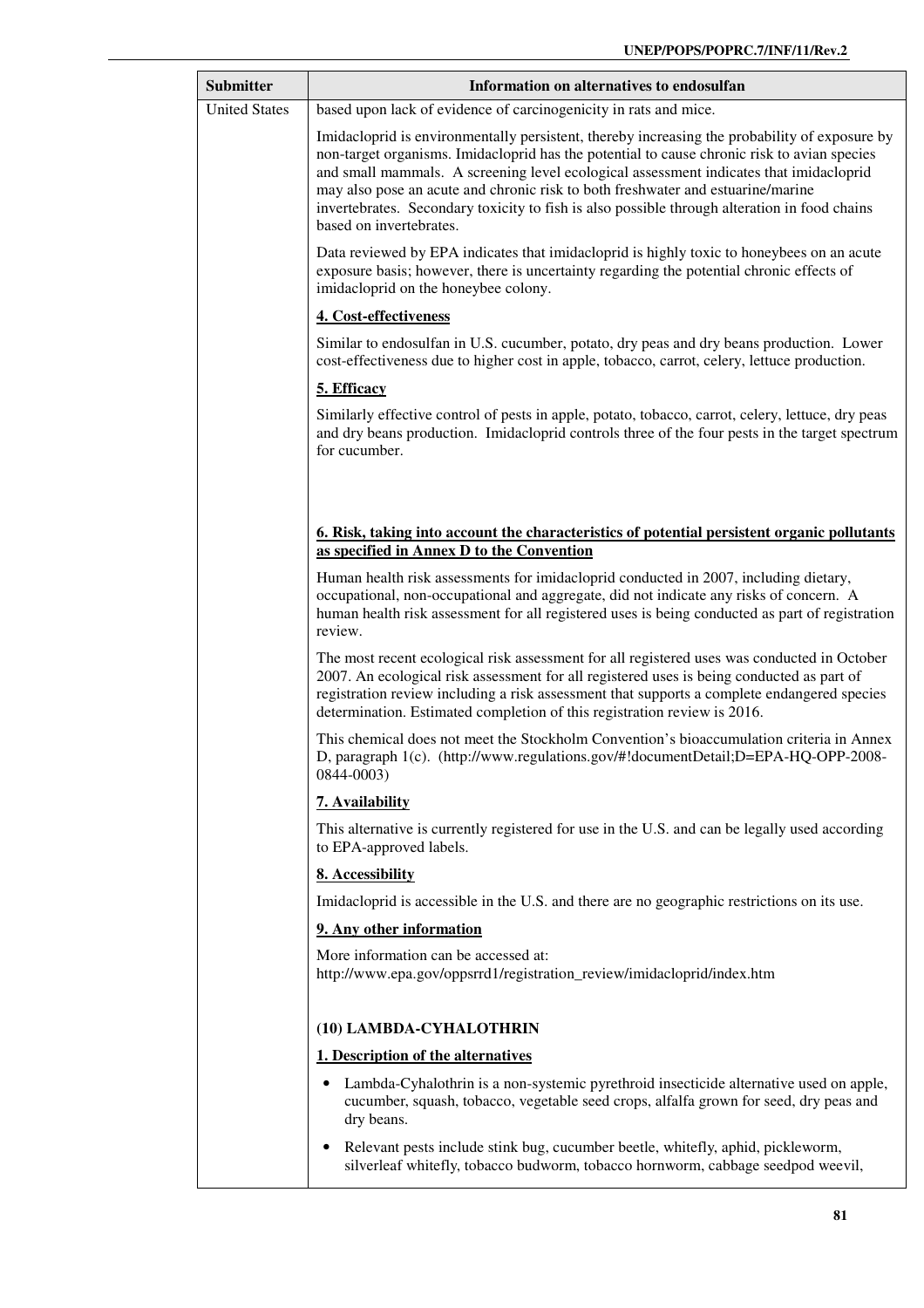| <b>Submitter</b>     | Information on alternatives to endosulfan                                                                                                                                                                                                                                                                                                                                                                                                                       |
|----------------------|-----------------------------------------------------------------------------------------------------------------------------------------------------------------------------------------------------------------------------------------------------------------------------------------------------------------------------------------------------------------------------------------------------------------------------------------------------------------|
| <b>United States</b> | Lygus bug and pea aphid.                                                                                                                                                                                                                                                                                                                                                                                                                                        |
|                      | Approximately 241,000 pounds are applied annually on agricultural sites.                                                                                                                                                                                                                                                                                                                                                                                        |
|                      | 2. Technical feasibility                                                                                                                                                                                                                                                                                                                                                                                                                                        |
|                      | This alternative is registered for use and is currently in use in the U.S.                                                                                                                                                                                                                                                                                                                                                                                      |
|                      | 3. Health and environmental effects                                                                                                                                                                                                                                                                                                                                                                                                                             |
|                      | Lambda-cyhalothrin is moderately toxic following oral, dermal or inhalation exposures, and<br>mildly toxic for eye and skin irritation. Lambda-cyhalothrin is not a dermal sensitizer.<br>Lambda-cyhalothrin is classified as "not likely to be carcinogenic to humans" based on the<br>lack of evidence of carcinogenicity in mice and rats.                                                                                                                   |
|                      | Lambda-cyhalothrin is very highly toxic to fish and aquatic invertebrates. It is also highly<br>toxic to bees and other beneficial insects. Products that are co-formulated with the synergist<br>piperonyl butoxide are likely to cause increased toxicity to non-target aquatic species.                                                                                                                                                                      |
|                      | 4. Cost-effectiveness                                                                                                                                                                                                                                                                                                                                                                                                                                           |
|                      | Similar to endosulfan in U.S. apple, cucumber, tobacco, alfalfa grown for seed, dry peas and<br>dry beans production. Lower cost-effectiveness due to higher cost in squash, production.<br>Higher cost-effectiveness due to lower cost in vegetable seed crop production.                                                                                                                                                                                      |
|                      | 5. Efficacy                                                                                                                                                                                                                                                                                                                                                                                                                                                     |
|                      | Similarly effective control of pests in apple, cucumber, squash, tobacco, vegetable seed crop,<br>alfalfa grown for seed, dry peas and dry beans production.                                                                                                                                                                                                                                                                                                    |
|                      | <u><b>6. Risk, taking into account the characteristics of potential persistent organic pollutants</b></u><br>as specified in Annex D to the Convention                                                                                                                                                                                                                                                                                                          |
|                      | The Agency conducted its most recent ecological risk assessment of lambda-cyhalothrin for<br>all registered uses in December 2006. That assessment indicated that there are risk concerns<br>for freshwater, estuarine/marine organisms, and organisms living in the benthos. The most<br>recent human health assessments were conducted in 2007 and 2008. The assessments<br>identified no risk concerns from dietary, residential and occupational exposures. |
|                      | The Agency will re-evaluate human health and ecological risk assessments, including an<br>endangered species assessment, for all uses of lambda-cyhalothrin in the next few years. The<br>estimated completion of this registration review is 2016.                                                                                                                                                                                                             |
|                      | Lambda-cyhalothrin shares a common mechanism of toxicity with other pyrethroids, and is<br>subject to cumulative risk assessment under U.S. law. Information regarding EPA's efforts<br>to evaluate the cumulative risks of pyrethroid pesticide uses in the U.S. is available at the<br>following website: http://www.epa.gov/oppsrrd1/reevaluation/pyrethroids-pyrethrins.html                                                                                |
|                      | This chemical does not meet the Stockholm Convention's bioaccumulation criteria in Annex<br>D, paragraph 1(c). (http://www.regulations.gov/#!documentDetail;D=EPA-HQ-OPP-2010-<br>0479-0005)                                                                                                                                                                                                                                                                    |
|                      | 7. Availability                                                                                                                                                                                                                                                                                                                                                                                                                                                 |
|                      | This alternative is currently registered for use in the U.S. and can be legally used according<br>to EPA-approved labels.                                                                                                                                                                                                                                                                                                                                       |
|                      | 8. Accessibility                                                                                                                                                                                                                                                                                                                                                                                                                                                |
|                      | Lambda-Cyhalothrin is accessible in the U.S. Lambda-Cyhalothrin is a Restricted Use<br>Pesticide, due to toxicity to fish and aquatic organisms.                                                                                                                                                                                                                                                                                                                |
|                      | 9. Any other information                                                                                                                                                                                                                                                                                                                                                                                                                                        |
|                      | More information can be accessed at:<br>http://www.epa.gov/oppsrrd1/registration_review/lambda_cyhalothrin/index.html                                                                                                                                                                                                                                                                                                                                           |
|                      | (11) MALATHION                                                                                                                                                                                                                                                                                                                                                                                                                                                  |

**1. Description of the alternatives**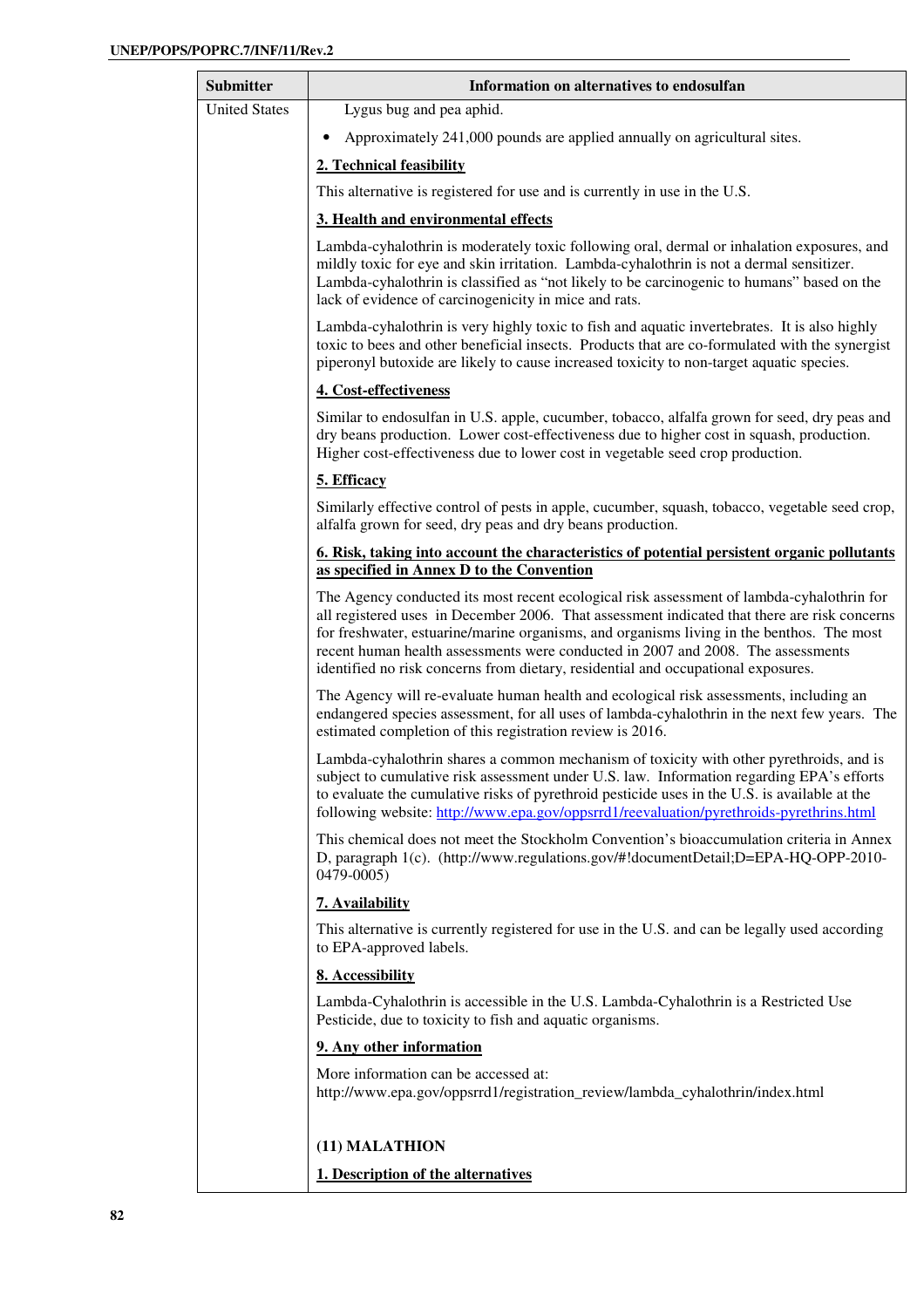| <b>Submitter</b>     | Information on alternatives to endosulfan                                                                                                                                                                                                                                                                                                                                                                                                                                                                                                                                       |
|----------------------|---------------------------------------------------------------------------------------------------------------------------------------------------------------------------------------------------------------------------------------------------------------------------------------------------------------------------------------------------------------------------------------------------------------------------------------------------------------------------------------------------------------------------------------------------------------------------------|
| <b>United States</b> | Malathion is a organophoshate insecticide alternative used on cucumber, dry peas and<br>$\bullet$<br>dry beans.                                                                                                                                                                                                                                                                                                                                                                                                                                                                 |
|                      | Relevant pests include cucumber beetle, whitefly and aphids.                                                                                                                                                                                                                                                                                                                                                                                                                                                                                                                    |
|                      | Approximate annual domestic usage of malathion is 15 million pounds of malathion as<br>active ingredient.                                                                                                                                                                                                                                                                                                                                                                                                                                                                       |
|                      | 2. Technical feasibility                                                                                                                                                                                                                                                                                                                                                                                                                                                                                                                                                        |
|                      | This alternative is registered for use and is currently in use in the U.S.                                                                                                                                                                                                                                                                                                                                                                                                                                                                                                      |
|                      | 3. Health and environmental effects                                                                                                                                                                                                                                                                                                                                                                                                                                                                                                                                             |
|                      | The toxic mode of action of malathion in insects and humans is by inhibition of<br>acetylcholinesterase in the brain and peripheral nervous systems, which causes accumulation<br>of the neurotransmitter, acetylcholine, and resulting signs of neurotoxicity. Malathion is<br>metabolically activated to its cholinesterase inhibiting oxon metabolite, malaoxon, in insects<br>and mammals. Brain, plasma and red blood cell cholinesterase inhibition all occurred at the<br>same dose level in many, but not all, studies. Females are slightly more sensitive than males. |
|                      | Malathion is toxic to aquatic organisms, including fish and invertebrates. Product labels<br>include restrictions on use practices that may result in malathion run-off to water bodies.                                                                                                                                                                                                                                                                                                                                                                                        |
|                      | 4. Cost-effectiveness                                                                                                                                                                                                                                                                                                                                                                                                                                                                                                                                                           |
|                      | Similar to endosulfan in U.S. cucumber, dry pea and dry bean production.                                                                                                                                                                                                                                                                                                                                                                                                                                                                                                        |
|                      | 5. Efficacy                                                                                                                                                                                                                                                                                                                                                                                                                                                                                                                                                                     |
|                      | Malathion controls three of the four pests in the target spectrum for cucumber and controls<br>the same range of pests as endosulfan in dry pea and dry bean production.                                                                                                                                                                                                                                                                                                                                                                                                        |
|                      | <u>6. Risk, taking into account the characteristics of potential persistent organic pollutants</u><br>as specified in Annex D to the Convention                                                                                                                                                                                                                                                                                                                                                                                                                                 |
|                      | In order to mitigate occupational handler risk, the malathion RED revised in May 2009,<br>specified additional personal protective equipment and engineering controls for some use<br>patterns.                                                                                                                                                                                                                                                                                                                                                                                 |
|                      | The Agency anticipates updating and revising the ecological risk assessment for malathion<br>(including an endangered species risk assessment) and updating and revising the human<br>health risk assessment. The estimated completion of this registration review is 2015.                                                                                                                                                                                                                                                                                                     |
|                      | Malathion shares a common mechanism of toxicity with other organophosphates, and is<br>subject to cumulative risk assessment under U.S. law. Information regarding EPA's efforts<br>to evaluate the cumulative risks of organophosphate uses in the U.S. is available at the<br>following website:<br>http://www.epa.gov/pesticides/cumulative/common_mech_groups.htm#op                                                                                                                                                                                                        |
|                      | This chemical does not meet the Stockholm Convention's bioaccumulation criteria in Annex                                                                                                                                                                                                                                                                                                                                                                                                                                                                                        |
|                      | D, paragraph 1(c). (http://www.regulations.gov/#!documentDetail;D=EPA-HQ-OPP-2009-<br>0317-0002)                                                                                                                                                                                                                                                                                                                                                                                                                                                                                |
|                      | 7. Availability                                                                                                                                                                                                                                                                                                                                                                                                                                                                                                                                                                 |
|                      | This alternative is currently registered for use in the U.S. and can be legally used according<br>to EPA-approved labels.                                                                                                                                                                                                                                                                                                                                                                                                                                                       |
|                      | 8. Accessibility                                                                                                                                                                                                                                                                                                                                                                                                                                                                                                                                                                |
|                      | Malathion is accessible in the U.S. There are no geographic restrictions nor are there any<br>products designated "Restricted Use."                                                                                                                                                                                                                                                                                                                                                                                                                                             |
|                      | 9. Any other information                                                                                                                                                                                                                                                                                                                                                                                                                                                                                                                                                        |
|                      | Reregistration Eligibility Decision for Malathion:<br>http://www.epa.gov/oppsrrd1/REDs/malathion-red-revised.pdf                                                                                                                                                                                                                                                                                                                                                                                                                                                                |
|                      | More information can be accessed at:                                                                                                                                                                                                                                                                                                                                                                                                                                                                                                                                            |
|                      | http://www.epa.gov/oppsrrd1/registration_review/malathion/index.html                                                                                                                                                                                                                                                                                                                                                                                                                                                                                                            |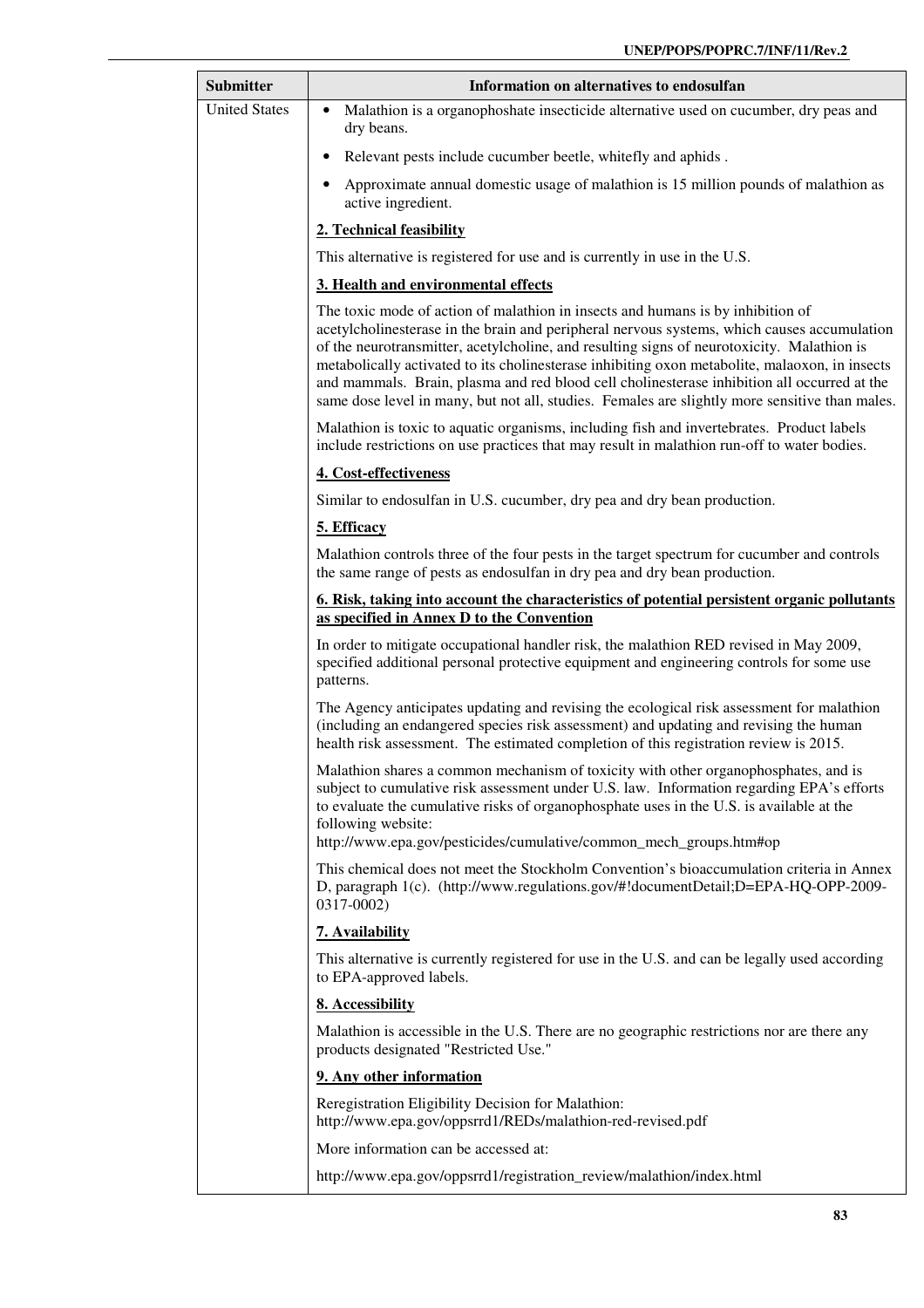| Submitter            | Information on alternatives to endosulfan                                                                                                                                                                                                                                                                                                                                                                                                                                                                                                                                                                                                                                                                                                                                                                                                                                                                                                                                                                                                                                                                                                                                                                                                                                                                                |
|----------------------|--------------------------------------------------------------------------------------------------------------------------------------------------------------------------------------------------------------------------------------------------------------------------------------------------------------------------------------------------------------------------------------------------------------------------------------------------------------------------------------------------------------------------------------------------------------------------------------------------------------------------------------------------------------------------------------------------------------------------------------------------------------------------------------------------------------------------------------------------------------------------------------------------------------------------------------------------------------------------------------------------------------------------------------------------------------------------------------------------------------------------------------------------------------------------------------------------------------------------------------------------------------------------------------------------------------------------|
| <b>United States</b> |                                                                                                                                                                                                                                                                                                                                                                                                                                                                                                                                                                                                                                                                                                                                                                                                                                                                                                                                                                                                                                                                                                                                                                                                                                                                                                                          |
|                      | (12) METHOMYL                                                                                                                                                                                                                                                                                                                                                                                                                                                                                                                                                                                                                                                                                                                                                                                                                                                                                                                                                                                                                                                                                                                                                                                                                                                                                                            |
|                      | 1. Description of the alternatives                                                                                                                                                                                                                                                                                                                                                                                                                                                                                                                                                                                                                                                                                                                                                                                                                                                                                                                                                                                                                                                                                                                                                                                                                                                                                       |
|                      | Methomyl is an N-methyl carbamate insecticide and molluscicide alternative used on<br>cucumber, potato, tobacco and tomato.                                                                                                                                                                                                                                                                                                                                                                                                                                                                                                                                                                                                                                                                                                                                                                                                                                                                                                                                                                                                                                                                                                                                                                                              |
|                      | • Relevant pests include cucumber beetle, whiteflies, aphid, potato leafhopper, potato<br>tuberworm, tobacco budworm, tobacco hornworm and stinkbug.                                                                                                                                                                                                                                                                                                                                                                                                                                                                                                                                                                                                                                                                                                                                                                                                                                                                                                                                                                                                                                                                                                                                                                     |
|                      | An estimated 2.5 to 3.5 million pounds active ingredient of methomyl are applied<br>$\bullet$<br>annually in the U.S.                                                                                                                                                                                                                                                                                                                                                                                                                                                                                                                                                                                                                                                                                                                                                                                                                                                                                                                                                                                                                                                                                                                                                                                                    |
|                      | 2. Technical feasibility                                                                                                                                                                                                                                                                                                                                                                                                                                                                                                                                                                                                                                                                                                                                                                                                                                                                                                                                                                                                                                                                                                                                                                                                                                                                                                 |
|                      | This alternative is registered for use and is currently in use in the U.S.                                                                                                                                                                                                                                                                                                                                                                                                                                                                                                                                                                                                                                                                                                                                                                                                                                                                                                                                                                                                                                                                                                                                                                                                                                               |
|                      | All methomyl products, except the $1\%$ bait formulations, are classified as restricted use<br>pesticides.                                                                                                                                                                                                                                                                                                                                                                                                                                                                                                                                                                                                                                                                                                                                                                                                                                                                                                                                                                                                                                                                                                                                                                                                               |
|                      | 3. Health and environmental effects                                                                                                                                                                                                                                                                                                                                                                                                                                                                                                                                                                                                                                                                                                                                                                                                                                                                                                                                                                                                                                                                                                                                                                                                                                                                                      |
|                      | Methomyl is considered highly toxic via the oral route and in eye irritation studies,<br>moderately toxic via the inhalation route, and to have low toxicity from dermal and skin<br>irritation studies. It is not a dermal sensitizer. Methomyl is classified as a Group E<br>carcinogen (no evidence of carcinogenicity). For handlers, there is no risk of concern when<br>varying levels of personal protection equipment (respirators) and engineering controls (water<br>soluble bags) are used.                                                                                                                                                                                                                                                                                                                                                                                                                                                                                                                                                                                                                                                                                                                                                                                                                   |
|                      | Methomyl shares a common mechanism of toxicity, cholinesterase inhibition in humans; that<br>is, it can overstimulate the nervous system causing nausea, dizziness, confusion, and at very<br>high exposures (e.g., accidents or major spills) respiratory paralysis and death. The major<br>concerns for non-target organisms is chronic risks to non-target mammalian and freshwater<br>invertebrate organisms. Methomyl is moderately to highly toxic to freshwater fish and<br>moderately toxic to estuarine fish. Methomyl is very highly toxic to mammals on an acute<br>oral basis and highly toxic to birds on an acute oral basis.                                                                                                                                                                                                                                                                                                                                                                                                                                                                                                                                                                                                                                                                              |
|                      | 4. Cost-effectiveness                                                                                                                                                                                                                                                                                                                                                                                                                                                                                                                                                                                                                                                                                                                                                                                                                                                                                                                                                                                                                                                                                                                                                                                                                                                                                                    |
|                      | Costs are similar to endosulfan in U.S. cucumber, potato, tobacco and tomato production.                                                                                                                                                                                                                                                                                                                                                                                                                                                                                                                                                                                                                                                                                                                                                                                                                                                                                                                                                                                                                                                                                                                                                                                                                                 |
|                      | 5. Efficacy                                                                                                                                                                                                                                                                                                                                                                                                                                                                                                                                                                                                                                                                                                                                                                                                                                                                                                                                                                                                                                                                                                                                                                                                                                                                                                              |
|                      | The Agency's analysis, based on available data, indicates that methomyl is an equally<br>efficacious and affordable alternatives for use on cucumber, potato, tobacco and tomato.<br>Methomyl is used more frequently than endosulfan in potato production for control of the<br>potato leafhopper and potato tuberworm.                                                                                                                                                                                                                                                                                                                                                                                                                                                                                                                                                                                                                                                                                                                                                                                                                                                                                                                                                                                                 |
|                      | <u><b>6. Risk, taking into account the characteristics of potential persistent organic pollutants</b></u><br>as specified in Annex D to the Convention                                                                                                                                                                                                                                                                                                                                                                                                                                                                                                                                                                                                                                                                                                                                                                                                                                                                                                                                                                                                                                                                                                                                                                   |
|                      | The Agency completed it last review of ecological risks in 1998. The assessment indicated<br>general concern about the ecological effects to terrestrial wildlife and aquatic organisms<br>posed by exposure to methomyl. The 1998 risk assessment for methomyl shows various<br>levels of concern regarding avian risk and mammalian risk from multiple applications of<br>methomyl at short intervals. In addition, most agricultural uses present acute and chronic<br>risks of varying levels to endangered and nonendangered aquatic organisms. The major<br>concerns for non-target organisms are the chronic risks posed by the use of methomyl to non-<br>target mammalian and freshwater invertebrate organisms. With risk mitigation measures in<br>place, the Agency considers these risks acceptable. The Agency completed a comprehensive<br>review of the human health risks for registered uses of methomyl under its reregistration<br>program in 2007. Because methomyl shares a common mechanism of toxicity with other N-<br>methyl carbamate, the Agency conducted a cumulative risk assessment of the entire chemical<br>class (http://www.epa.gov/pesticides/cumulative/common_mech_groups.htm#carbamate)<br>The Agency will re-evaluate human health and ecological risk assessments, including a |
|                      | cumulative risk assessment of N-methyl carbamate and an endangered species assessment for                                                                                                                                                                                                                                                                                                                                                                                                                                                                                                                                                                                                                                                                                                                                                                                                                                                                                                                                                                                                                                                                                                                                                                                                                                |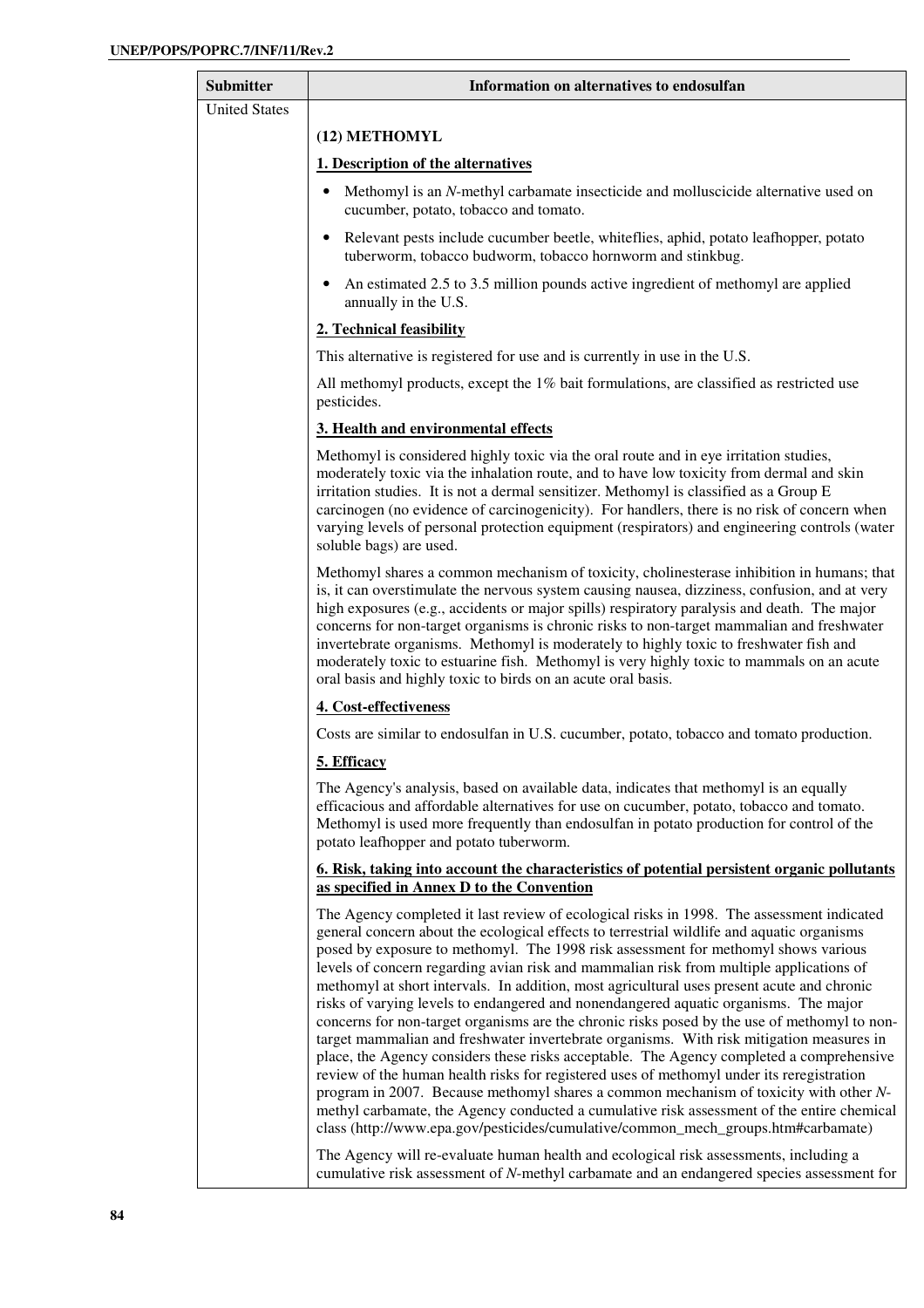| Submitter            | Information on alternatives to endosulfan                                                                                                                                                                                                                                                                                                                                                              |
|----------------------|--------------------------------------------------------------------------------------------------------------------------------------------------------------------------------------------------------------------------------------------------------------------------------------------------------------------------------------------------------------------------------------------------------|
| <b>United States</b> | all uses of methomyl in the next few years. The estimated completion of this re-evaluation<br>under its registration review program is 2016.                                                                                                                                                                                                                                                           |
|                      | This chemical does not meet the Stockholm Convention's bioaccumulation criteria in Annex<br>D, paragraph 1(c). (http://www.regulations.gov/#!documentDetail;D=EPA-HQ-OPP-2010-<br>$0751 - 0004$                                                                                                                                                                                                        |
|                      | 7. Availability                                                                                                                                                                                                                                                                                                                                                                                        |
|                      | This alternative is currently registered for use in the U.S. and can be legally used according<br>to EPA-approved labels.                                                                                                                                                                                                                                                                              |
|                      | 8. Accessibility                                                                                                                                                                                                                                                                                                                                                                                       |
|                      | Methomyl is accessible in the U.S. and is generally a restricted use pesticide (based on<br>percent active ingredient. However, certain low percentage active ingredient. formulations<br>are not designated as restricted use and can be used around livestock quarters, commercial<br>premises, and refuse containers. There are currently no residential uses of methomyl<br>registered in the U.S. |
|                      | 9. Any other information                                                                                                                                                                                                                                                                                                                                                                               |
|                      | Link to fact sheet: http://www.epa.gov/oppsrrd1/REDs/factsheets/0028fact.pdf                                                                                                                                                                                                                                                                                                                           |
|                      | Reregistration Eligibility Decision for Methomyl:                                                                                                                                                                                                                                                                                                                                                      |
|                      | http://www.epa.gov/oppsrrd1/REDs/0028red.pdf                                                                                                                                                                                                                                                                                                                                                           |
|                      | More information can be accessed at:                                                                                                                                                                                                                                                                                                                                                                   |
|                      | http://www.epa.gov/oppsrrd1/registration_review/methomyl/index.html                                                                                                                                                                                                                                                                                                                                    |
|                      | $(13)$ OXAMYL                                                                                                                                                                                                                                                                                                                                                                                          |
|                      | 1. Description of the alternatives                                                                                                                                                                                                                                                                                                                                                                     |
|                      | Oxamyl is an N-methyl carbamate systemic and contact insecticide/acaricide and<br>nematicide alternative used on cotton and potato.                                                                                                                                                                                                                                                                    |
|                      | Relevant pests include Lygus bug, whitefly, Colorado potato beetle, potato leafhopper<br>and potato tuberworm.                                                                                                                                                                                                                                                                                         |
|                      | Approximately 800,000 pounds of oxamyl active ingredient are applied annually.                                                                                                                                                                                                                                                                                                                         |
|                      | 2. Technical feasibility                                                                                                                                                                                                                                                                                                                                                                               |
|                      | This alternative is registered for use and is currently in use in the U.S. Oxamyl is a restricted<br>use pesticide.                                                                                                                                                                                                                                                                                    |
|                      | 3. Health and environmental effects                                                                                                                                                                                                                                                                                                                                                                    |
|                      | Oxamyl can cause cholinesterase inhibition in humans; that is, it can overstimulate the<br>nervous system causing nausea, dizziness, confusion, and at very high exposures (e.g.,<br>accidents or major spills), respiratory paralysis and death.                                                                                                                                                      |
|                      | Oxamyl, which is of toxicological concern, has a low affinity for adsorption and is mobile in<br>a variety of soils. Data are also available to assess the hazard oxamyl poses to nontarget<br>terrestrial and aquatic organisms. Oxamyl is highly to very highly toxic to birds and<br>mammals, highly toxic to bees, and moderately toxic to fish and aquatic invertebrates.                         |
|                      | 4. Cost-effectiveness                                                                                                                                                                                                                                                                                                                                                                                  |
|                      | Slightly lower cost-effectiveness due to higher cost in potato production. Similar to<br>endosulfan in U.S. cotton production.                                                                                                                                                                                                                                                                         |
|                      | 5. Efficacy                                                                                                                                                                                                                                                                                                                                                                                            |
|                      | Similarly as effective against target pests on cotton and potato.                                                                                                                                                                                                                                                                                                                                      |
|                      | 6. Risk, taking into account the characteristics of potential persistent organic pollutants<br>as specified in Annex D to the Convention                                                                                                                                                                                                                                                               |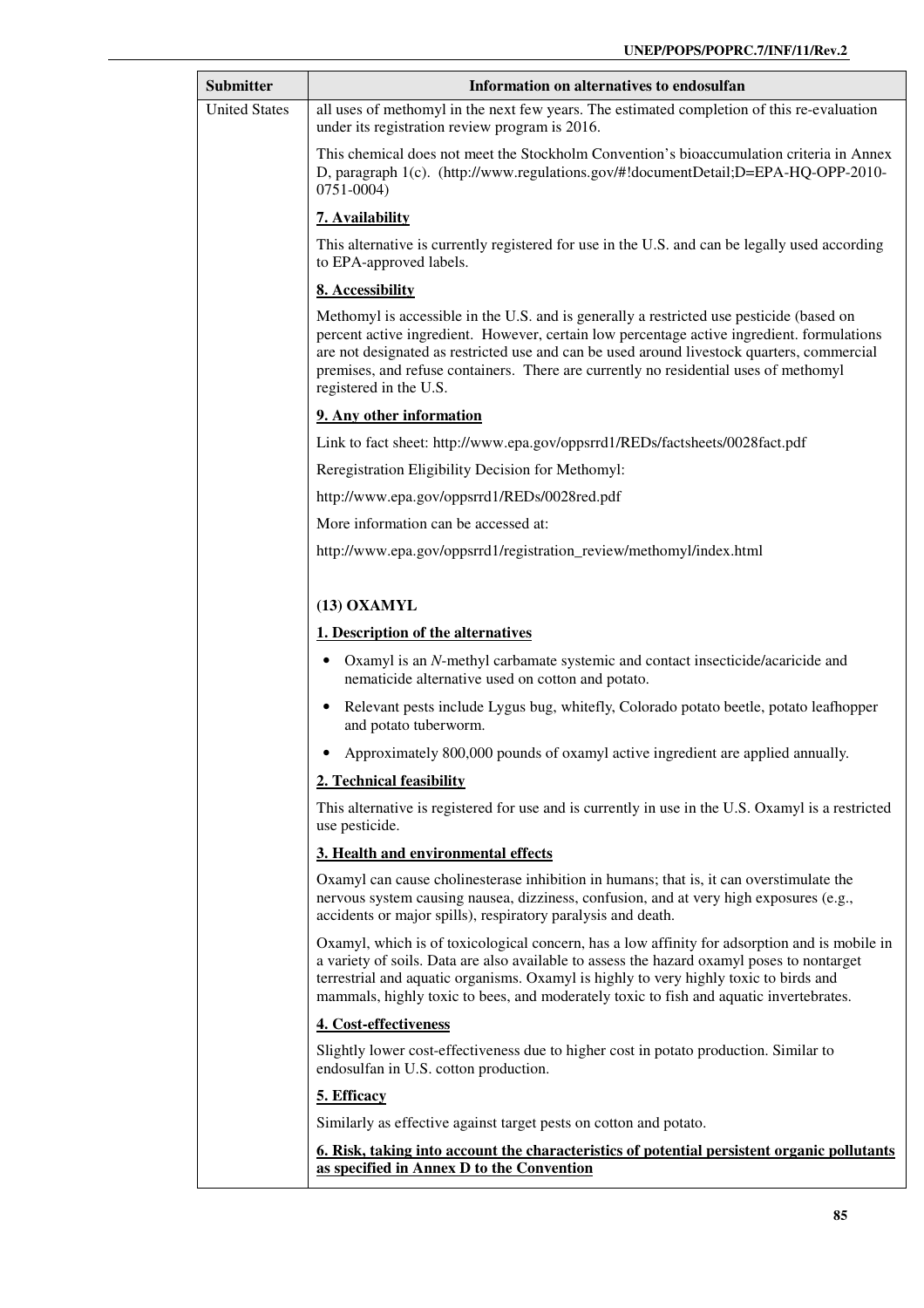| <b>Submitter</b>     | Information on alternatives to endosulfan                                                                                                                                                                                                                                                                                                                                                                                |
|----------------------|--------------------------------------------------------------------------------------------------------------------------------------------------------------------------------------------------------------------------------------------------------------------------------------------------------------------------------------------------------------------------------------------------------------------------|
| <b>United States</b> | The Agency completed a comprehensive review of the human health and ecological risks for<br>registered uses of oxamyl under its reregistration program in 2007. Because oxamyl shares a<br>common mechanism of toxicity with other N-methyl carbamate, the Agency conducted a<br>cumulative risk assessment of the entire chemical class<br>(http://www.epa.gov/pesticides/cumulative/common_mech_groups.htm#carbamate). |
|                      | Used on several vegetables, fruits, and nonfood items, oxamyl residues in food and drinking<br>water do not pose risk concerns for the general population. Oxamyl has no residential uses.<br>During it review under its reregistration program, the Agency concluded that with required<br>mitigation measures, oxamyl worker and ecological risks are believed to be significantly<br>reduced.                         |
|                      | The Agency will re-evaluate human health and ecological risk assessments, including a<br>cumulative risk assessment of the N-methyl carbamate, including a cumulative risk<br>assessment of the N-methyl carbamates and an endangered species assessment for all uses of<br>oxamyl in the next few years. The estimated completion of this re-evaluation under its<br>registration review program is 2016.               |
|                      | This chemical does not meet the Stockholm Convention's bioaccumulation criteria in Annex<br>D, paragraph 1(c). (http://www.regulations.gov/#!documentDetail;D=EPA-HQ-OPP-2010-<br>$0028 - 0005$                                                                                                                                                                                                                          |
|                      | 7. Availability                                                                                                                                                                                                                                                                                                                                                                                                          |
|                      | This alternative is currently registered for use in the U.S. and can be legally used according<br>to EPA-approved labels.                                                                                                                                                                                                                                                                                                |
|                      | 8. Accessibility                                                                                                                                                                                                                                                                                                                                                                                                         |
|                      | Oxamyl is accessible in the U.S. All oxamyl end-use products are classified as "Restricted"<br>Use." For some use sites, oxamyl is geographically restricted to certain states, as specified<br>on product labels.                                                                                                                                                                                                       |
|                      | 9. Any other information                                                                                                                                                                                                                                                                                                                                                                                                 |
|                      | Link to fact sheet: http://www.epa.gov/oppsrrd1/REDs/factsheets/0253iredfact.pdf                                                                                                                                                                                                                                                                                                                                         |
|                      | Reregistration Eligibility Decision for Oxamyl:                                                                                                                                                                                                                                                                                                                                                                          |
|                      | http://www.epa.gov/pesticides/reregistration/REDs/oxamyl_red.pdf                                                                                                                                                                                                                                                                                                                                                         |
|                      | More information can be accessed at:                                                                                                                                                                                                                                                                                                                                                                                     |
|                      | http://www.epa.gov/oppsrrd1/registration_review/oxamyl/index.html                                                                                                                                                                                                                                                                                                                                                        |
|                      | (14) PERMETHRIN                                                                                                                                                                                                                                                                                                                                                                                                          |
|                      | 1. Description of the alternatives                                                                                                                                                                                                                                                                                                                                                                                       |
|                      | Permethrin is a pyrethroid pesticide alternative used on cucumber, potato and alfalfa<br>grown for seed.                                                                                                                                                                                                                                                                                                                 |
|                      | Relevant pests include cucumber beetles, whiteflies, aphids, Colorado potato beetle,<br>potato leafhopper, potato tuberworm, Lygus bug and spotted alfalfa aphid.                                                                                                                                                                                                                                                        |
|                      | Approximately 2 million pounds are applied annually on agricultural, residential and<br>public health uses sites.                                                                                                                                                                                                                                                                                                        |
|                      | 2. Technical feasibility                                                                                                                                                                                                                                                                                                                                                                                                 |
|                      | This alternative is registered for use and is currently in use in the U.S.                                                                                                                                                                                                                                                                                                                                               |
|                      | 3. Health and environmental effects                                                                                                                                                                                                                                                                                                                                                                                      |
|                      | The Agency classified permethrin as "Likely to be Carcinogenic to Humans" by the oral<br>route. This classification was based on two reproducible benign tumor types (lung and liver)<br>in the mouse, equivocal evidence of carcinogenicity in Long-Evans rats, and supporting<br>structural activity relationship information.                                                                                         |
|                      | Permethrin is a synthetic pyrethroid. As with the other pyrethroids, permethrin causes                                                                                                                                                                                                                                                                                                                                   |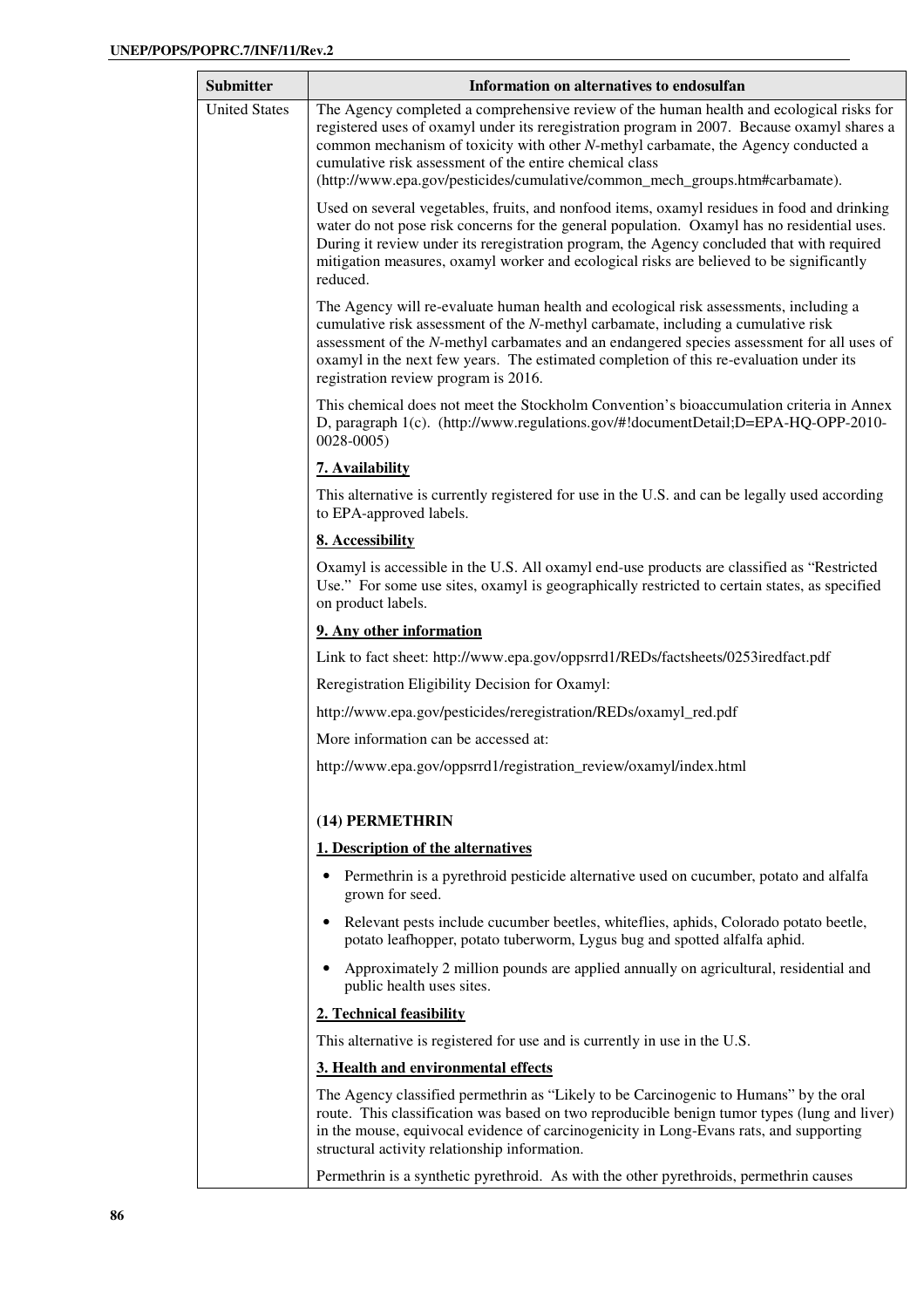| Submitter            | Information on alternatives to endosulfan                                                                                                                                                                                                                                                                                                                                                                                                                                                                                                                                                                                                                                                                                                       |
|----------------------|-------------------------------------------------------------------------------------------------------------------------------------------------------------------------------------------------------------------------------------------------------------------------------------------------------------------------------------------------------------------------------------------------------------------------------------------------------------------------------------------------------------------------------------------------------------------------------------------------------------------------------------------------------------------------------------------------------------------------------------------------|
| <b>United States</b> | neurotoxicity in insects and mammals by the modulation of nerve axon sodium channels.<br>Pyrethroids interfere with the ability of the nervous system to relay nerve transmissions,<br>potentially resulting in tremors, convulsions, salivation, and other clinical effects.                                                                                                                                                                                                                                                                                                                                                                                                                                                                   |
|                      | Permethrin is toxic to aquatic organisms, including fish and invertebrates. Product labels<br>include restrictions on use practices that may result in permethrin run-off to water bodies.                                                                                                                                                                                                                                                                                                                                                                                                                                                                                                                                                      |
|                      | 4. Cost-effectiveness                                                                                                                                                                                                                                                                                                                                                                                                                                                                                                                                                                                                                                                                                                                           |
|                      | The Agency's analysis, based on available data, indicates that permethrin is an equally<br>efficacious and affordable alternative for use on cucumber and potato (similar to endosulfan).                                                                                                                                                                                                                                                                                                                                                                                                                                                                                                                                                       |
|                      | 5. Efficacy                                                                                                                                                                                                                                                                                                                                                                                                                                                                                                                                                                                                                                                                                                                                     |
|                      | Permethrin is considered equally efficacious as endosulfan for aphid pest control.                                                                                                                                                                                                                                                                                                                                                                                                                                                                                                                                                                                                                                                              |
|                      | It is considered an effective control of the key target pest spectrum for cucumber and<br>somewhat more effective against target pests for potato.                                                                                                                                                                                                                                                                                                                                                                                                                                                                                                                                                                                              |
|                      | While endosulfan is considered a "fair" control of Lygus bugs, indicating 70-80% control, in<br>alfalfa grown for seed, at least ten chemical alternatives to endosulfan are considered<br>equally, or more, efficacious, including permethrin.                                                                                                                                                                                                                                                                                                                                                                                                                                                                                                 |
|                      | 6. Risk, taking into account the characteristics of potential persistent organic pollutants<br>as specified in Annex D to the Convention                                                                                                                                                                                                                                                                                                                                                                                                                                                                                                                                                                                                        |
|                      | The Agency completed a comprehensive review of the human health and ecological risks for<br>registered uses of permethrin under its reregistration program in 2006. The Agency<br>concluded that occupational handler risks were not of concern to the Agency with varying<br>levels of personal protective equipment (e.g., double-layer, respirator) or engineering<br>controls (e.g., enclosed cab, closed mixing/loading systems). Acute, chronic non-cancer, and<br>cancer dietary (food and drinking water) risks from permethrin were below the Agency's<br>level of concern. The Agency anticipates completing a comprehensive registration review<br>(ecological and human health risk assessment) for all uses of permethrin by 2017. |
|                      | Permethrin shares a common mechanism of toxicity with other pyrethroids, and is subject to<br>cumulative risk assessment under U.S. law. Information regarding EPA's efforts to evaluate<br>the cumulative risks of pyrethroid pesticide uses in the U.S. is available at the following<br>website: http://www.epa.gov/oppsrrd1/reevaluation/pyrethroids-pyrethrins.html                                                                                                                                                                                                                                                                                                                                                                        |
|                      | This chemical does not meet the Stockholm Convention's bioaccumulation criteria in Annex<br>D, paragraph 1(c). (http://www.regulations.gov/#!documentDetail;D=EPA-HQ-OPP-2011-<br>0039-0004)                                                                                                                                                                                                                                                                                                                                                                                                                                                                                                                                                    |
|                      | 7. Availability                                                                                                                                                                                                                                                                                                                                                                                                                                                                                                                                                                                                                                                                                                                                 |
|                      | This alternative is currently registered for use in the U.S. and can be legally used according<br>to EPA-approved labels.                                                                                                                                                                                                                                                                                                                                                                                                                                                                                                                                                                                                                       |
|                      | 8. Accessibility                                                                                                                                                                                                                                                                                                                                                                                                                                                                                                                                                                                                                                                                                                                                |
|                      | Permethrin is accessible in the U.S. Permethrin is a restricted use pesticide for crop and wide<br>area applications (i.e., nurseries, sod farms) due to high toxicity to aquatic organisms, except<br>for wide area mosquito adulticide use. It is a general use pesticide for residential and<br>industrial applications.                                                                                                                                                                                                                                                                                                                                                                                                                     |
|                      | 9. Any other information                                                                                                                                                                                                                                                                                                                                                                                                                                                                                                                                                                                                                                                                                                                        |
|                      | Link to fact sheet: http://www.epa.gov/oppsrrd1/REDs/factsheets/permethrin-facts-2009.pdf                                                                                                                                                                                                                                                                                                                                                                                                                                                                                                                                                                                                                                                       |
|                      | Reregistration Eligibility Decision for Permethrin:                                                                                                                                                                                                                                                                                                                                                                                                                                                                                                                                                                                                                                                                                             |
|                      | http://www.epa.gov/oppsrrd1/REDs/permethrin-red-revised-may2009.pdf                                                                                                                                                                                                                                                                                                                                                                                                                                                                                                                                                                                                                                                                             |
|                      | From 2002 to 2010, approximately 10,000 human health incident cases were reported for<br>permethrin, including 5 deaths and 15 major incidents; most of the major incidents were the<br>result of using products without the required protective clothing. Based on the number and<br>severity of incidents reported, the Agency will further analyze the incident data during<br>registration review to determine whether additional use restrictions are warranted. More<br>information can be found at:                                                                                                                                                                                                                                      |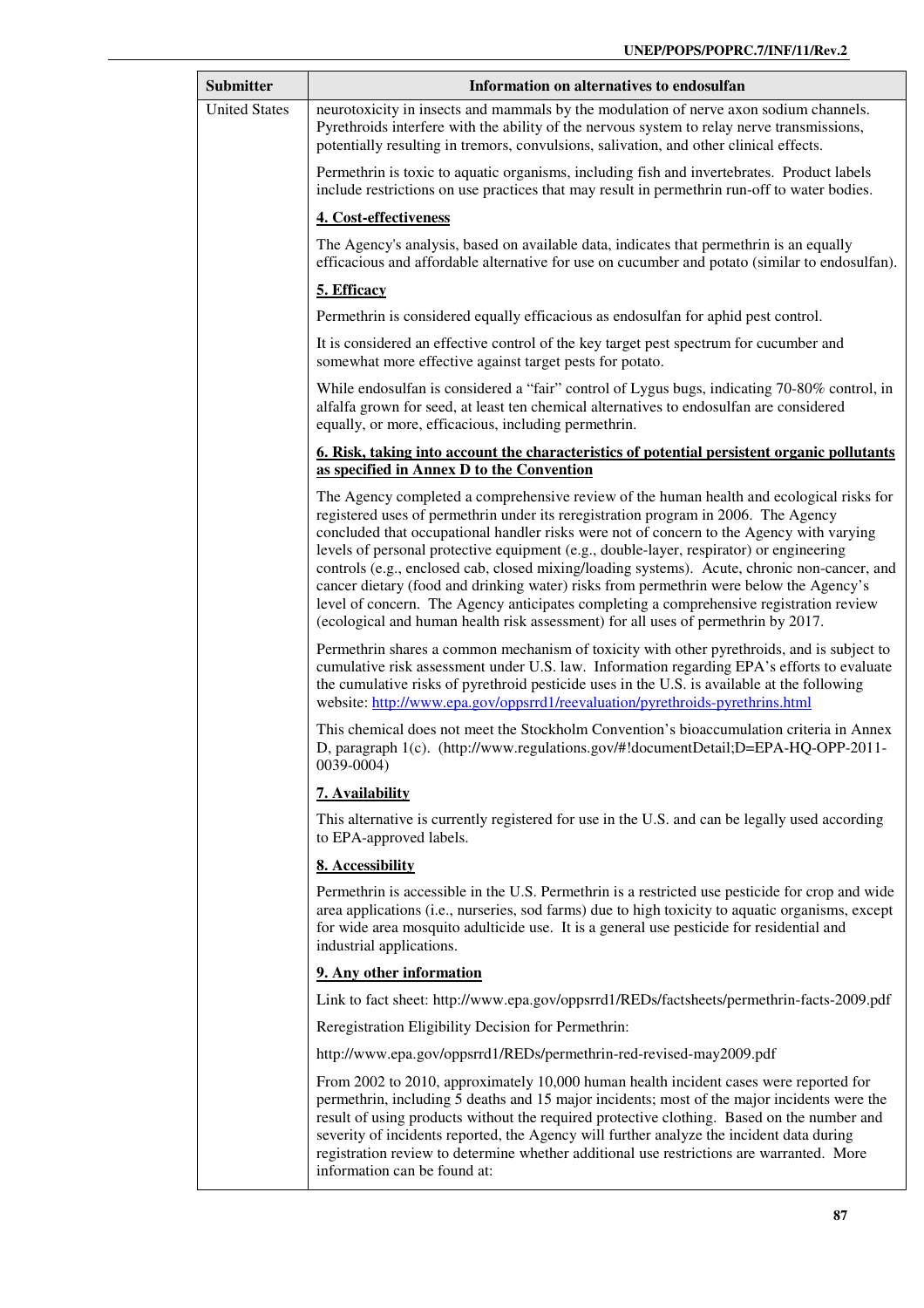| <b>Submitter</b>             | Information on alternatives to endosulfan                                                                                                |
|------------------------------|------------------------------------------------------------------------------------------------------------------------------------------|
| <b>United States</b>         | http://www.epa.gov/oppsrrd1/registration_review/permethrin/index.htm                                                                     |
|                              |                                                                                                                                          |
| Pesticide                    | <b>SECTION 1: CROP-SPECIFIC</b>                                                                                                          |
| Action<br><b>Network</b>     | $(1)$ CROP: COTTON <sup>1</sup>                                                                                                          |
| (PAN) and                    | 1. Description of the alternatives                                                                                                       |
| International<br><b>POPs</b> | Pests: cotton bollworm, pink bollworm                                                                                                    |
| Elimination                  | *Azadirachtin 0.5%                                                                                                                       |
| Network<br>(IPEN)            | * pheromone traps: 20-25/ha, lure to be changed at 15-30 day intervals                                                                   |
|                              | * Trichogramma chilonis: 1,500,000/ha; 6-8 times at 10 day intervals                                                                     |
|                              | * Bacillus thuringiensis: 2kg/ha, 2-3 times at 10 day intervals in evening                                                               |
|                              | * Helicoverpa armigera Nuclear Polyhedrosis Virus (NPV): 500-750                                                                         |
| <b>PAN &amp; IPEN</b>        | LE/ha, 2-3 times at 10 day intervals in evening                                                                                          |
|                              | Pests: aphids, jassids, whiteflies                                                                                                       |
|                              | * Chrysoperla carnea: 50,000 1st instar larvae/ha, 2-3 times at 15                                                                       |
|                              | day intervals                                                                                                                            |
|                              | Pest: Oriental leaf worm moth / cotton leafworm / cotton cutworm                                                                         |
|                              | * Spodoptera litura NPV: 500-750 LE/ha, 2-3 times at 10 day intervals in evening                                                         |
|                              | * pheromone traps: 20-25/ha, lure to be changed at 15-30 day intervals                                                                   |
|                              | <b>Pest: semiloopers</b>                                                                                                                 |
|                              | *Bacillus thuringiensis: 2kg/ha, 2-3 times at 10 day intervals in evening                                                                |
|                              | 2. Technical feasibility                                                                                                                 |
|                              | Recommended by the Government of India, so assumed to be technically feasible                                                            |
|                              | 3. Health and environmental effects                                                                                                      |
|                              | Health and environmental effects are less than those of endosulfan and likely to be negligible                                           |
|                              | 5. Efficacy                                                                                                                              |
|                              | Recommended by the Government of India, so assumed to be efficacious                                                                     |
|                              | 6. Risk, taking into account the characteristics of potential persistent organic pollutants<br>as specified in Annex D to the Convention |
|                              | Zero potential for POPs characteristics; risk considerably less than that of endosulfan                                                  |
|                              | 7. Availability                                                                                                                          |
|                              | Recommended by the Government of India, so likely to be available                                                                        |
|                              | 8. Accessibility                                                                                                                         |
|                              | Recommended by the Government of India, so likely to be accessible                                                                       |
|                              | 9. Any other information                                                                                                                 |
|                              | Recommended by the Government of India                                                                                                   |
|                              |                                                                                                                                          |
|                              | (2) CROP: COTTON <sup>2</sup>                                                                                                            |

<sup>1</sup>Recommended by the Expert Committee, Government of India, 2008-09 for use in the State of Orissa. http://india.gov.in/allimpfrms/alldocs/10051.pdf

2 IPM Programme, Jawaharlal Nehru Krishi Vishwavidyalaya Agricultural University, Jabalpu, Madya Pradesh, India. http://www.jnkvv.nic.in/IPM%20project/insect-cotton.html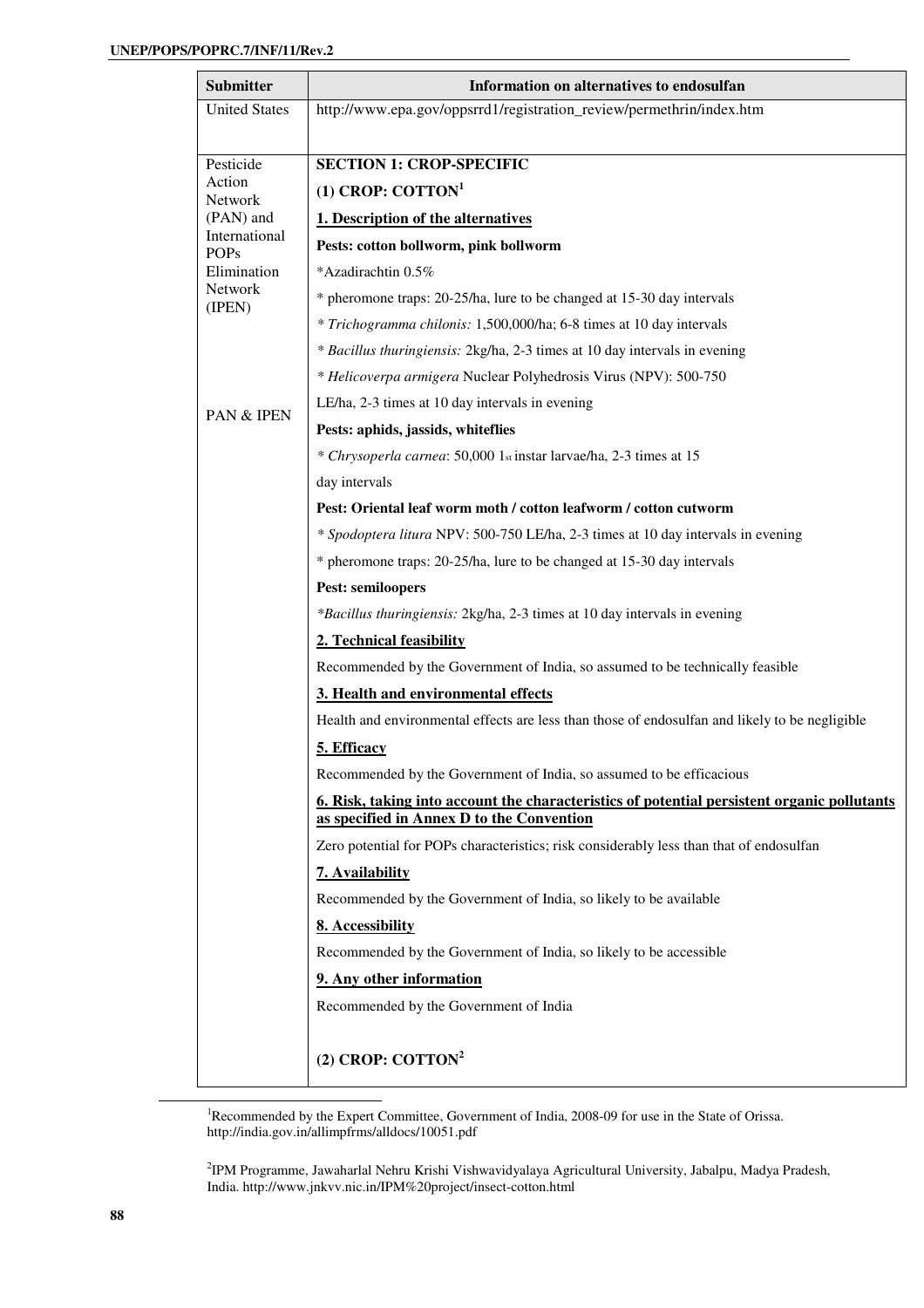| <b>Submitter</b> | Information on alternatives to endosulfan                                                                                                                                                                                                                                                                                                                        |
|------------------|------------------------------------------------------------------------------------------------------------------------------------------------------------------------------------------------------------------------------------------------------------------------------------------------------------------------------------------------------------------|
| PAN & IPEN       | 1. Description of the alternatives                                                                                                                                                                                                                                                                                                                               |
|                  | Pest: Bollworm Helicoverpa armigera                                                                                                                                                                                                                                                                                                                              |
|                  | Cultural control:                                                                                                                                                                                                                                                                                                                                                |
|                  | * plough deeply; clean cultivation to expose the resting pupae, crop rotation and avoidance<br>of ratooning reduces pest population                                                                                                                                                                                                                              |
|                  | * use tolerant varieties                                                                                                                                                                                                                                                                                                                                         |
|                  | * trap crop with crops like tomato, destroying them when the pest population is high                                                                                                                                                                                                                                                                             |
|                  | * use maize, and cowpea on borders and wild brinjal and Setaria (millet) as intercrops help<br>significantly reduce the pest population                                                                                                                                                                                                                          |
|                  | Biological control:                                                                                                                                                                                                                                                                                                                                              |
|                  | * release egg parasitoids like Trichogramma chilonis or T. brasielenis or T. achaea @<br>1,50,000 /ha from 45th day onwards at 10-15 days interval (6 releases) and larval parasitoids<br>such as Chilonus blackburni, Bracon brevicornis, Telenomus heliothidae, Carcelia illota,<br>Coteria kazat or Campoletis chloridae @ 2000 adults/ha at 15 day-intervals |
|                  | * release pupa parasitoids Brachymeria sp.                                                                                                                                                                                                                                                                                                                       |
|                  | * release the predators Chrysoperla carnea, Scymnus sp. or Eulophids suppresses the<br>population of larvae                                                                                                                                                                                                                                                      |
|                  | * spray Helicoverpa armigera NPV @ 250 LE/ha from 35th to 60th day of crop stage                                                                                                                                                                                                                                                                                 |
|                  | * Bacillus thuringiensis kurstaki @ 1 kg/ha                                                                                                                                                                                                                                                                                                                      |
|                  | * application of fungal pathogens like Beauveria bassiana or Neumorea riley under humid<br>conditions is effective                                                                                                                                                                                                                                               |
|                  | * spray 5% neem seed kernel extract                                                                                                                                                                                                                                                                                                                              |
|                  | 2. Technical feasibility                                                                                                                                                                                                                                                                                                                                         |
|                  | Recommended by an Indian university IPM programme so assumed to be technically feasible                                                                                                                                                                                                                                                                          |
|                  | 3. Health and environmental effects                                                                                                                                                                                                                                                                                                                              |
|                  | Health and environmental effects are less than those of endosulfan and likely to be negligible                                                                                                                                                                                                                                                                   |
|                  | 5. Efficacy                                                                                                                                                                                                                                                                                                                                                      |
|                  | Recommended by an Indian university IPM programme so assumed to be efficacious                                                                                                                                                                                                                                                                                   |
|                  | 6. Risk, taking into account the characteristics of potential persistent organic pollutants<br>as specified in Annex D to the Convention                                                                                                                                                                                                                         |
|                  | Zero potential for POPs characteristics; risk considerably less than that of endosulfan                                                                                                                                                                                                                                                                          |
|                  | 7. Availability                                                                                                                                                                                                                                                                                                                                                  |
|                  | Cultural controls can be used by anyone; biological controls recommended by an Indian<br>university IPM programme so assumed to be available                                                                                                                                                                                                                     |
|                  | 8. Accessibility                                                                                                                                                                                                                                                                                                                                                 |
|                  | Cultural controls can be used by anyone; biological controls recommended by an Indian<br>university IPM programme so assumed to be accessible                                                                                                                                                                                                                    |
|                  | $(3)$ CROP: COTTON <sup>1</sup>                                                                                                                                                                                                                                                                                                                                  |
|                  | 1. Description of the alternatives                                                                                                                                                                                                                                                                                                                               |
|                  | Pest: Pink bollworm (Pectinophora gossypiella Saunders)                                                                                                                                                                                                                                                                                                          |

<sup>&</sup>lt;sup>1</sup>IPM Programme, Jawaharlal Nehru Krishi Vishwavidyalaya Agricultural University, Jabalpu, Madya Pradesh, India. http://www.jnkvv.nic.in/IPM%20project/insect-cotton.html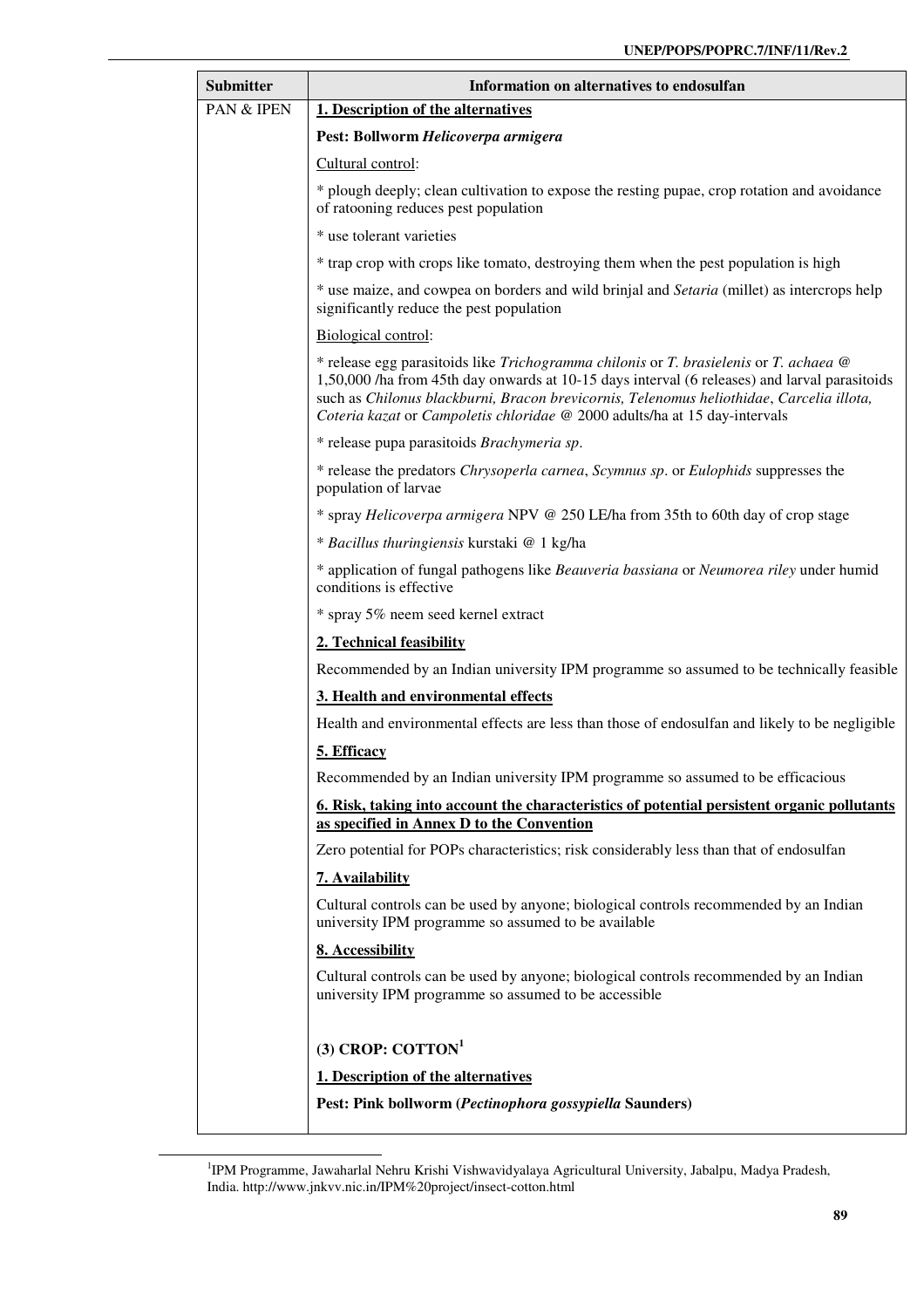| <b>Submitter</b>      | Information on alternatives to endosulfan                                                                                                     |
|-----------------------|-----------------------------------------------------------------------------------------------------------------------------------------------|
| <b>PAN &amp; IPEN</b> | Cultural control:                                                                                                                             |
|                       | * clean cultivation and destruction of crop residues (fallen leaves, twigs etc) before the onset<br>of season                                 |
|                       | * plough deeply to expose the hibernating larvae / pupae                                                                                      |
|                       | * avoid late sowing of the crop; early sowing helps in early maturity facilitating escape                                                     |
|                       | * use tolerant varieties (Khandwa-2, JKH-1, Abadita, LH 900, Sujay and Desi cotton).                                                          |
|                       | * withhold irrigation water to avoid prolonged late boll production/ formation to reduce the<br>build up of over-wintering population         |
|                       | Biological control:                                                                                                                           |
|                       | * release of egg parasitoids Trichogramma chilonis, Bracon elechidae, Elasmus johnstoni or<br>pupal parasitoid Microbracon lefroyi            |
|                       | * encourage predators Chrysoperla carnea, Scymnus sp., Triphles tantilus or Pyremotes<br>ventricosus (mite), or release them in the fields    |
|                       | * apply Bacillus thuringiensis kurstaki @1 kg/ha                                                                                              |
|                       | 2. Technical feasibility                                                                                                                      |
|                       | Recommended by an Indian university IPM programme so assumed to be technically feasible                                                       |
|                       | 3. Health and environmental effects                                                                                                           |
|                       | Health and environmental effects are less than those of endosulfan and likely to be negligible                                                |
|                       | 5. Efficacy                                                                                                                                   |
|                       | Recommended by an Indian university IPM programme so assumed to be efficacious                                                                |
|                       | 6. Risk, taking into account the characteristics of potential persistent organic pollutants<br>as specified in Annex D to the Convention      |
|                       | Zero potential for POPs characteristics; risk considerably less than that of endosulfan                                                       |
|                       | 7. Availability                                                                                                                               |
|                       | Cultural controls can be used by anyone; biological controls recommended by an Indian<br>university IPM programme so assumed to be available  |
|                       | 8. Accessibility                                                                                                                              |
|                       | Cultural controls can be used by anyone; biological controls recommended by an Indian<br>university IPM programme so assumed to be accessible |
|                       | (4) CROP: $COTTON1$                                                                                                                           |
|                       | 1. Description of the alternatives                                                                                                            |
|                       | Pests: Jassids (Amrasca biguttula biguttula)                                                                                                  |
|                       | Cultural control:                                                                                                                             |
|                       | * sow the crop early                                                                                                                          |
|                       | * use resistant varieties such as Khandwa-2 or the varieties having leaves rich in tannin<br>contents                                         |
|                       | * do not use high doses of nitrogen fertilizers                                                                                               |
|                       | * grow cowpea/onion/soybean as an intercrop in cotton to reduce early stage of pest                                                           |
|                       | * use okra as trap crop                                                                                                                       |
|                       | * adopt proper crop rotation                                                                                                                  |

<sup>1</sup>IPM Programme, Jawaharlal Nehru Krishi Vishwavidyalaya Agricultural University, Jabalpu, Madya Pradesh, India. http://www.jnkvv.nic.in/IPM%20project/insect-cotton.html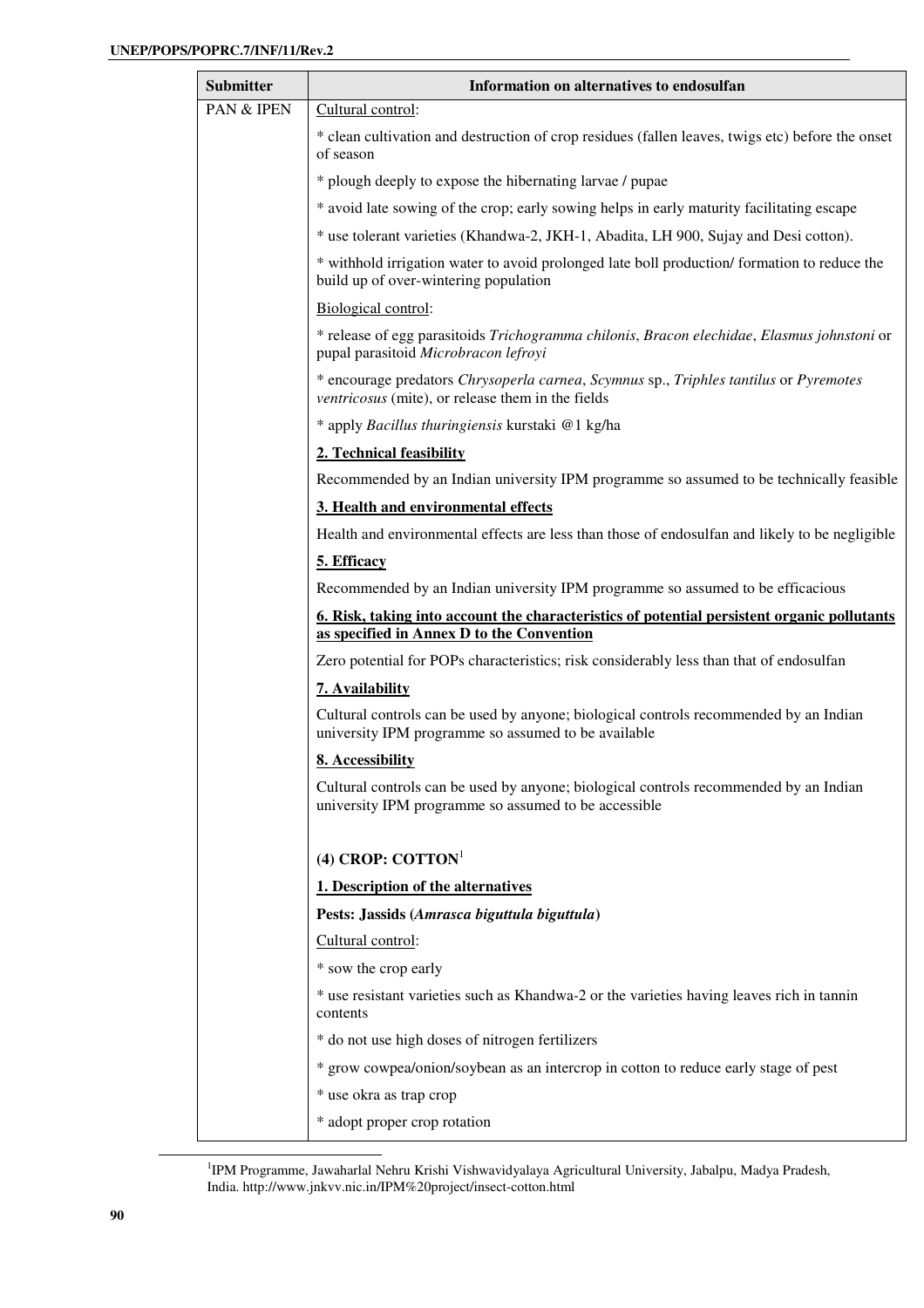| <b>Submitter</b> | Information on alternatives to endosulfan                                                                                                                    |
|------------------|--------------------------------------------------------------------------------------------------------------------------------------------------------------|
| PAN & IPEN       | * summer deep ploughing to expose soil inhabiting insects                                                                                                    |
|                  | * remove and destroy crop residues/alternate host plants                                                                                                     |
|                  | Mechanical control:                                                                                                                                          |
|                  | * use yellow sticky traps                                                                                                                                    |
|                  | * hand pick and destroy various insect stages                                                                                                                |
|                  | * destroy affected plant parts                                                                                                                               |
|                  | * destroy stressed floral bodies                                                                                                                             |
|                  | * destroy resettled flowers                                                                                                                                  |
|                  | * install bird perches: "T" shape wooden/bamboo sticks @ 50/ha should be erected to<br>encourage predatory birds like king crow, mynah and blue jay          |
|                  | Biological control:                                                                                                                                          |
|                  | * release predator Chrysoperla carnea, Coccinella septumpunctata or Syrphus / Scymnus sp.                                                                    |
|                  | * conserve spiders Distina albida and ants like Camponotus sp.                                                                                               |
|                  | 2. Technical feasibility                                                                                                                                     |
|                  | Recommended by an Indian university IPM programme so assumed to be technically feasible                                                                      |
|                  | 3. Health and environmental effects                                                                                                                          |
|                  | Health and environmental effects are less than those of endosulfan and likely to be negligible                                                               |
|                  | 5. Efficacy                                                                                                                                                  |
|                  | Recommended by an Indian university IPM programme so assumed to be efficacious                                                                               |
|                  | 6. Risk, taking into account the characteristics of potential persistent organic pollutants<br>as specified in Annex D to the Convention                     |
|                  | Zero potential for POPs characteristics; risk considerably less than that of endosulfan                                                                      |
|                  | 7. Availability                                                                                                                                              |
|                  | Cultural and mechanical controls can be used by anyone; biological controls recommended<br>by an Indian university IPM programme so assumed to be available  |
|                  | 8. Accessibility                                                                                                                                             |
|                  | Cultural and mechanical controls can be used by anyone; biological controls recommended<br>by an Indian university IPM programme so assumed to be accessible |
|                  | (5) CROP: $COTTON1$                                                                                                                                          |
|                  | 1. Description of the alternatives                                                                                                                           |
|                  | Pest: Cotton aphid (Aphis gossypii)                                                                                                                          |
|                  | Cultural control:                                                                                                                                            |
|                  | * avoid late sowing and excessive use of nitrogen fertilizers                                                                                                |
|                  | * destroy infested shoots during early stages                                                                                                                |
|                  | Mechanical control:                                                                                                                                          |
|                  | * handpick and destroy various insect stages and the affected plant parts                                                                                    |
|                  | Biological control:                                                                                                                                          |
|                  | * release predator Chrysoperla carnea, Coccinella septumpunctata, Syrphus /Scymnus sp.                                                                       |
|                  |                                                                                                                                                              |

<sup>&</sup>lt;sup>1</sup>IPM Programme, Jawaharlal Nehru Krishi Vishwavidyalaya Agricultural University, Jabalpu, Madya Pradesh, India. http://www.jnkvv.nic.in/IPM%20project/insect-cotton.html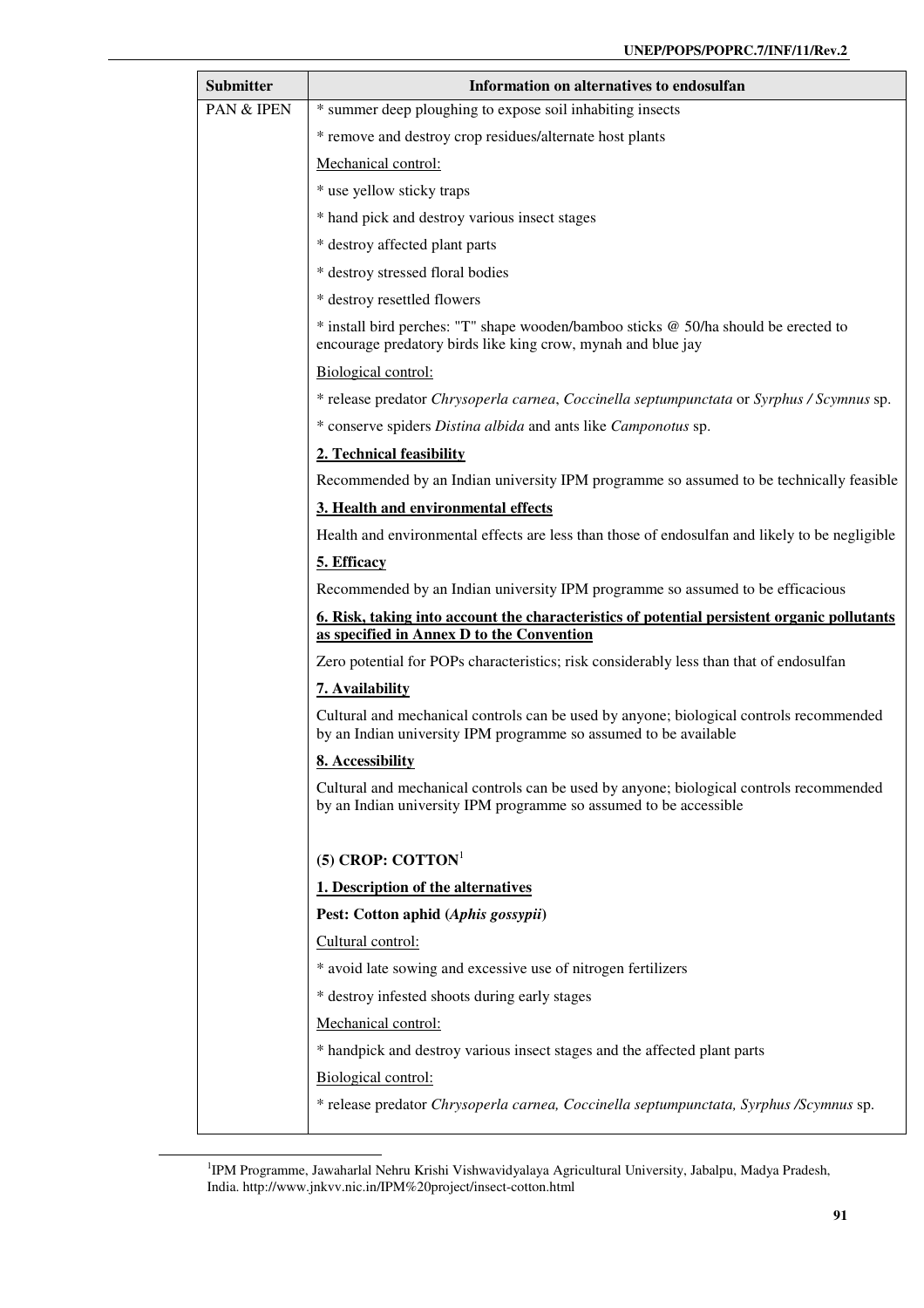| <b>Submitter</b> | Information on alternatives to endosulfan                                                                                                                    |
|------------------|--------------------------------------------------------------------------------------------------------------------------------------------------------------|
|                  | * conserve spiders Distina albida and ants like Camponotus sp.                                                                                               |
| PAN & IPEN       | 2. Technical feasibility                                                                                                                                     |
|                  | Recommended by an Indian university IPM programme so assumed to be technically feasible                                                                      |
|                  | 3. Health and environmental effects                                                                                                                          |
|                  | Health and environmental effects are less than those of endosulfan and likely to be negligible                                                               |
|                  | 5. Efficacy                                                                                                                                                  |
|                  | Recommended by an Indian university IPM programme so assumed to be efficacious                                                                               |
|                  | <u><b>6. Risk, taking into account the characteristics of potential persistent organic pollutants</b></u><br>as specified in Annex D to the Convention       |
|                  | Zero potential for POPs characteristics; risk considerably less than that of endosulfan                                                                      |
|                  | 7. Availability                                                                                                                                              |
|                  | Cultural and mechanical controls can be used by anyone; biological controls recommended<br>by an Indian university IPM programme so assumed to be available  |
|                  | 8. Accessibility                                                                                                                                             |
|                  | Cultural and mechanical controls can be used by anyone; biological controls recommended<br>by an Indian university IPM programme so assumed to be accessible |
|                  | (6) CROP: $COTTON1$                                                                                                                                          |
|                  | 1. Description of the alternatives                                                                                                                           |
|                  | Pest: Thrips (Thrips Tabaci)                                                                                                                                 |
|                  | Cultural control:                                                                                                                                            |
|                  | * avoid Late sowing                                                                                                                                          |
|                  | * grow cowpea/onion/soybean as an intercrop in cotton to reduce early stage pest                                                                             |
|                  | * deep plough in summer and maintain weed free field and surroundings                                                                                        |
|                  | * grow certified acid delinted seeds of tolerant varieties                                                                                                   |
|                  | * remove alternate host plants like kangni and ambadi                                                                                                        |
|                  | Biological control:                                                                                                                                          |
|                  | * encourage the activity of parasitoids Thripoctenus briu, Triphleps tantilus and mite<br>Campsid sp.                                                        |
|                  | * release Trichogramma Chilonis 1.5 lakh/ha and Chrysoperella grubs @ 1-2 plants                                                                             |
|                  | * release Chrysoperla cornea @ 2 larvae/plant in early stage of the plant and 4 larvae/plant<br>in later stage                                               |
|                  | * release Cheilomenes sexmaculata @ 1.5 lakh adults/ha at random on crop canopy                                                                              |
|                  | 2. Technical feasibility                                                                                                                                     |
|                  | Recommended by an Indian university IPM programme so assumed to be technically feasible                                                                      |
|                  | 3. Health and environmental effects                                                                                                                          |
|                  | Health and environmental effects are less than those of endosulfan and likely to be negligible                                                               |
|                  | 5. Efficacy                                                                                                                                                  |
|                  | Recommended by an Indian university IPM programme so assumed to be efficacious                                                                               |
|                  | 6. Risk, taking into account the characteristics of potential persistent organic pollutants                                                                  |

<sup>&</sup>lt;sup>1</sup>IPM Programme, Jawaharlal Nehru Krishi Vishwavidyalaya Agricultural University, Jabalpu, Madya Pradesh, India. http://www.jnkvv.nic.in/IPM%20project/insect-cotton.html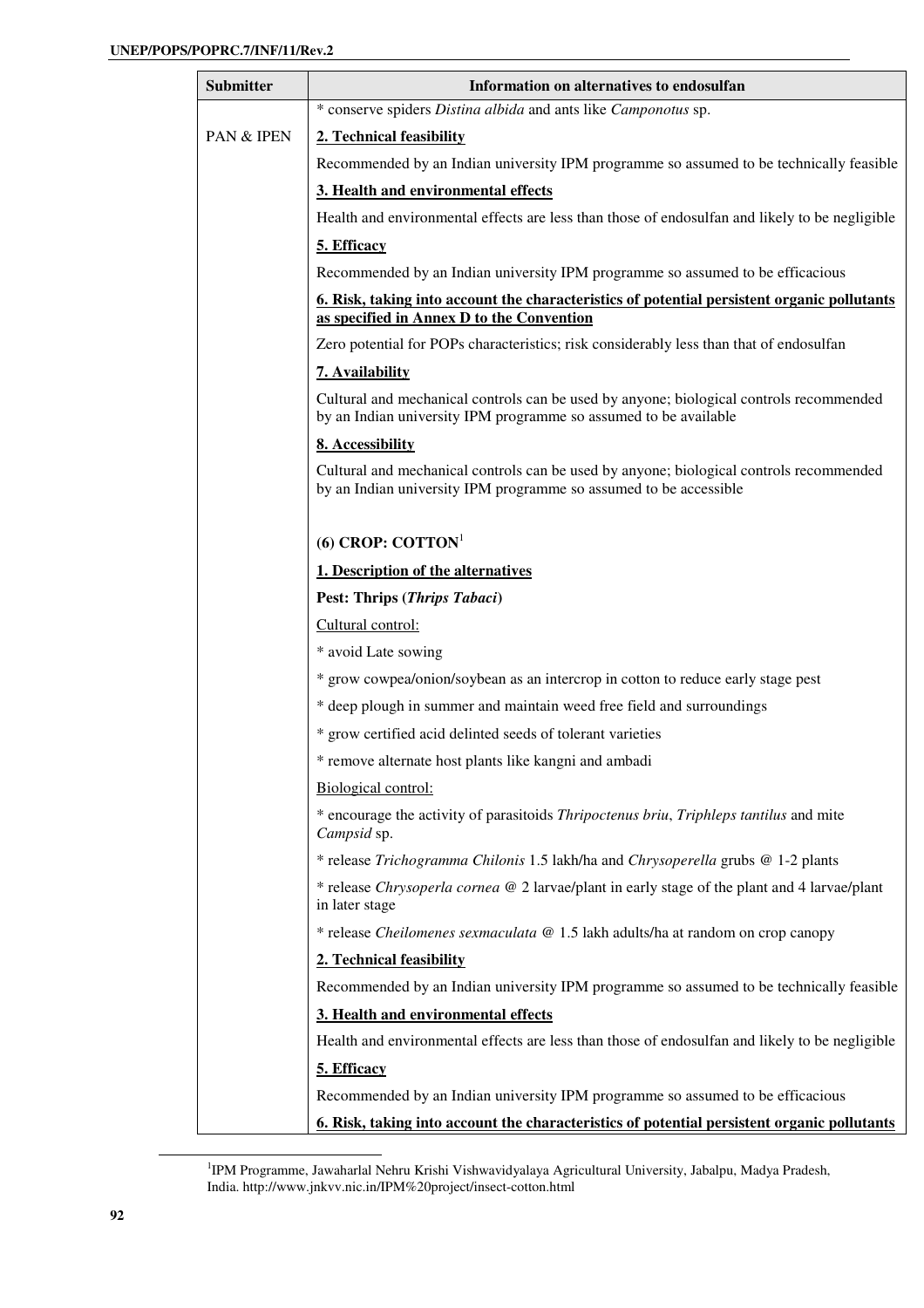| Submitter  | Information on alternatives to endosulfan                                                                                                     |
|------------|-----------------------------------------------------------------------------------------------------------------------------------------------|
| PAN & IPEN | as specified in Annex D to the Convention                                                                                                     |
|            | Zero potential for POPs characteristics; risk considerably less than that of endosulfan                                                       |
|            | 7. Availability                                                                                                                               |
|            | Cultural controls can be used by anyone; biological controls recommended by an Indian<br>university IPM programme so assumed to be available  |
|            | 8. Accessibility                                                                                                                              |
|            | Cultural controls can be used by anyone; biological controls recommended by an Indian<br>university IPM programme so assumed to be accessible |
|            | (7) CROP: $COTTON1$                                                                                                                           |
|            | 1. Description of the alternatives                                                                                                            |
|            | Pest: White Fly (Bemisia Tabaci)                                                                                                              |
|            | Cultural control:                                                                                                                             |
|            | * avoid late sowing and adopt crop rotation with crop that is not the host of white fly                                                       |
|            | * use resistant varieties K-2                                                                                                                 |
|            | * cultivate alternate host crops such as tomato and castor on the boundaries to trap and<br>destroy pest                                      |
|            | Mechanical control:                                                                                                                           |
|            | * set up yellow pan sticky traps at various places at the canopy height in field                                                              |
|            | * remove and destroy crop residues after last picking                                                                                         |
|            | * remove alternate host plants like kangni and ambadi                                                                                         |
|            | Biological control:                                                                                                                           |
|            | * encourage activities of parasitiods like Encarsia shafeei or Eretmocerous mundus                                                            |
|            | * release predators such as Chrysoperla carea, Melachilus sexaculatus, Coccinella<br>septampunctata, Brumus sp. or Scymnus sp.                |
|            | * release Chrysoperla cornea @ 2 larvae/plant in early stage of the plant and 4 larvae/plant<br>in later stage                                |
|            | * release Cheilomenes sexmaculata @ 1.5 lakh adults/ha at random on crop canopy                                                               |
|            | * spray neem products @ 1500 ppm                                                                                                              |
|            | 2. Technical feasibility                                                                                                                      |
|            | Recommended by an Indian university IPM programme so assumed to be technically feasible                                                       |
|            | 3. Health and environmental effects                                                                                                           |
|            | Health and environmental effects are less than those of endosulfan and likely to be negligible                                                |
|            | 5. Efficacy                                                                                                                                   |
|            | Recommended by an Indian university IPM programme so assumed to be efficacious                                                                |
|            | 6. Risk, taking into account the characteristics of potential persistent organic pollutants                                                   |
|            | as specified in Annex D to the Convention<br>Zero potential for POPs characteristics; risk considerably less than that of endosulfan          |
|            |                                                                                                                                               |
|            | 7. Availability                                                                                                                               |

<sup>&</sup>lt;sup>1</sup>IPM Programme, Jawaharlal Nehru Krishi Vishwavidyalaya Agricultural University, Jabalpu, Madya Pradesh, India. http://www.jnkvv.nic.in/IPM%20project/insect-cotton.html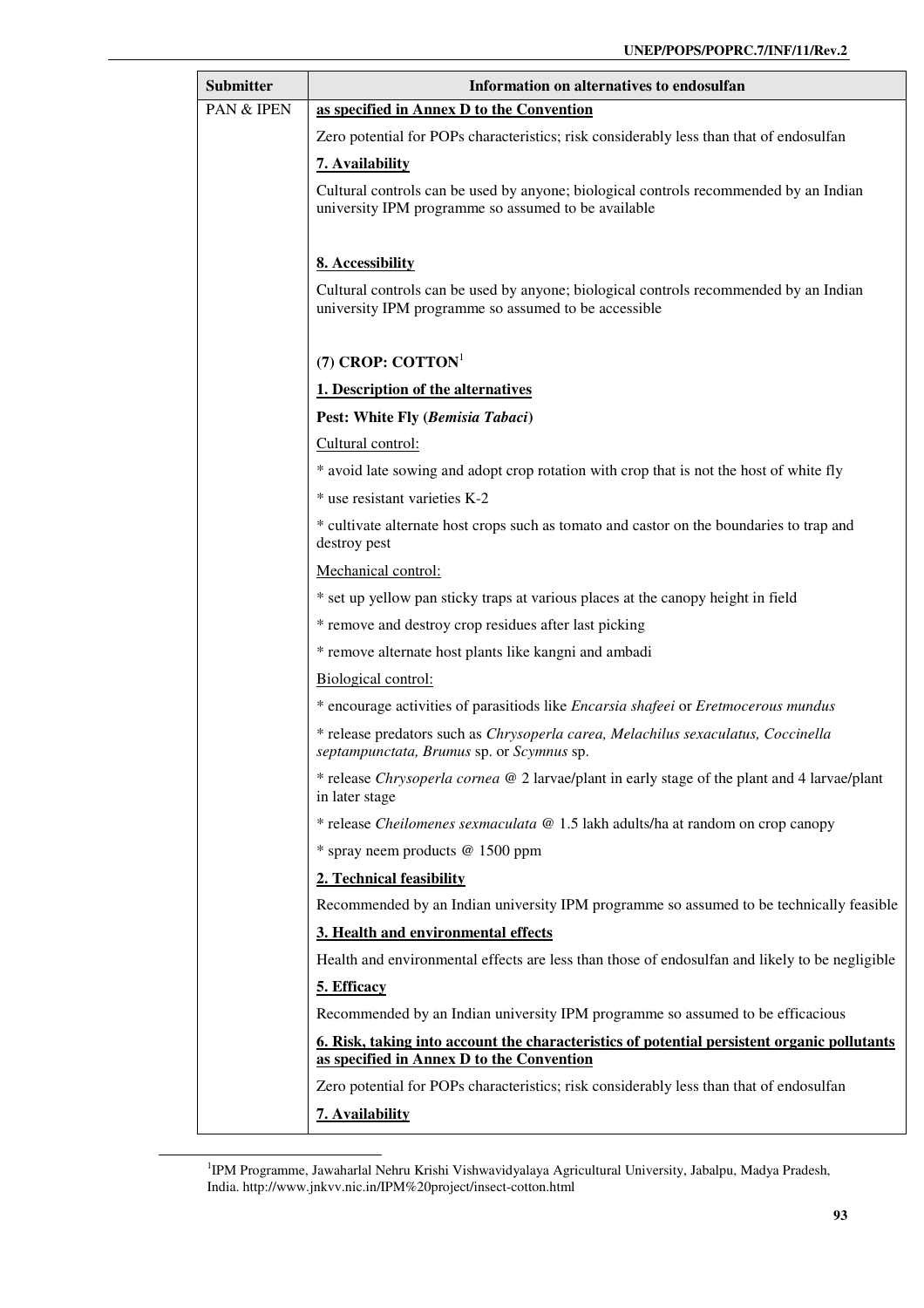| <b>Submitter</b> | Information on alternatives to endosulfan                                                                                                                                                                                                                                                                                                                                                                                  |
|------------------|----------------------------------------------------------------------------------------------------------------------------------------------------------------------------------------------------------------------------------------------------------------------------------------------------------------------------------------------------------------------------------------------------------------------------|
| PAN & IPEN       | Cultural and mechanical controls can be used by anyone; biological controls recommended<br>by an Indian university IPM programme so assumed to be available                                                                                                                                                                                                                                                                |
|                  | 8. Accessibility                                                                                                                                                                                                                                                                                                                                                                                                           |
|                  | Cultural and mechanical controls can be used by anyone; biological controls recommended<br>by an Indian university IPM programme so assumed to be accessible                                                                                                                                                                                                                                                               |
|                  | (8) CROP: COTTON <sup>123</sup>                                                                                                                                                                                                                                                                                                                                                                                            |
|                  | 1. Description of the alternatives                                                                                                                                                                                                                                                                                                                                                                                         |
|                  | Pests: spotted bollworm; ink bollworm; Helicoverpa, red cotton bug, dusky cotton bug                                                                                                                                                                                                                                                                                                                                       |
|                  | * deep summer ploughing to expose larvae and pupa to birds and sun                                                                                                                                                                                                                                                                                                                                                         |
|                  | * soil inoculation with nitrogen fixing bacteria like Azospirillum and Azotobacter                                                                                                                                                                                                                                                                                                                                         |
|                  | $*$ neem seed kernel extract - 5% spray                                                                                                                                                                                                                                                                                                                                                                                    |
|                  | *application of 200 kg neem cake during ploughing                                                                                                                                                                                                                                                                                                                                                                          |
|                  | * spray 3% neem oil                                                                                                                                                                                                                                                                                                                                                                                                        |
|                  | * apply cow dung-urine solution as pest repellant                                                                                                                                                                                                                                                                                                                                                                          |
|                  | * spray 5% Vitex Solution (decoction of leaves of Vitex negundo)                                                                                                                                                                                                                                                                                                                                                           |
|                  | <b>Pest: leafroller</b>                                                                                                                                                                                                                                                                                                                                                                                                    |
|                  | * neem seed kernel extract $-5\%$ spray                                                                                                                                                                                                                                                                                                                                                                                    |
|                  | These methods are technically feasible: they are practised, initially by more than 300,000<br>farmers implementing Community Managed Sustainable Agriculture in the state of Andra<br>Pradesh, India, on more than 1.36 million acres of farmland. This represented 5.1% of the<br>cropped area of the state and was achieved in just four years. By 2011 this had risen to 10<br>million farmers on over 10 million acres |
|                  | 2. Technical feasibility                                                                                                                                                                                                                                                                                                                                                                                                   |
|                  | These methods are technically feasible: they are practised, initially by more than 300,000<br>farmers implementing Community Managed Sustainable Agriculture in the state of Andra<br>Pradesh, India, on more than 1.36 million acres of farmland. This represented 5.1% of the<br>cropped area of the state and was achieved in just four years. By 2011 this had risen to 10<br>million farmers on over 10 million acres |
|                  | 3. Health and environmental effects                                                                                                                                                                                                                                                                                                                                                                                        |
|                  | Health and environmental effects are less than those of endosulfan and are likely to be<br>negligible                                                                                                                                                                                                                                                                                                                      |
|                  | 4. Cost-effectiveness                                                                                                                                                                                                                                                                                                                                                                                                      |
|                  | The average saving on costs of cotton cultivation using these practices $=$ US \$100 per acre.<br>The initial state-wide savings $=$ US \$ 6.4 million.                                                                                                                                                                                                                                                                    |
|                  | A farmer raising cotton on 1.0ha of land using these practices can potentially save US\$ 250 a<br>year on the cost of pesticides alone. This is 56% of the farmer's annual income and is a<br>significant amount.                                                                                                                                                                                                          |
|                  | 5. Efficacy                                                                                                                                                                                                                                                                                                                                                                                                                |

<sup>1</sup>Kumar TV, Raidu DV, Killi J, Pillai M, Shah P, Kalavadonda V, Lakhey S. 2009. Ecologically Sound, Economically Viable Community Managed Sustainable Agriculture in Andra Pradesh, India. The World Bank, Washington DC.

<sup>2</sup>Nair SK. 2009. Does Endosulfan have an Alternative? Non-pesticidal Management – A large-scale success story from Andrah Pradesh, India. Thanal, Thiruvananthapuram.

<sup>3</sup>Ramamjaneyulu GV & Raghunath TAVS. 2011. Government of India Recommended Use of Endosulfan and Available Alternatives. Centre for Sustainable Agriculture, Secunderabad.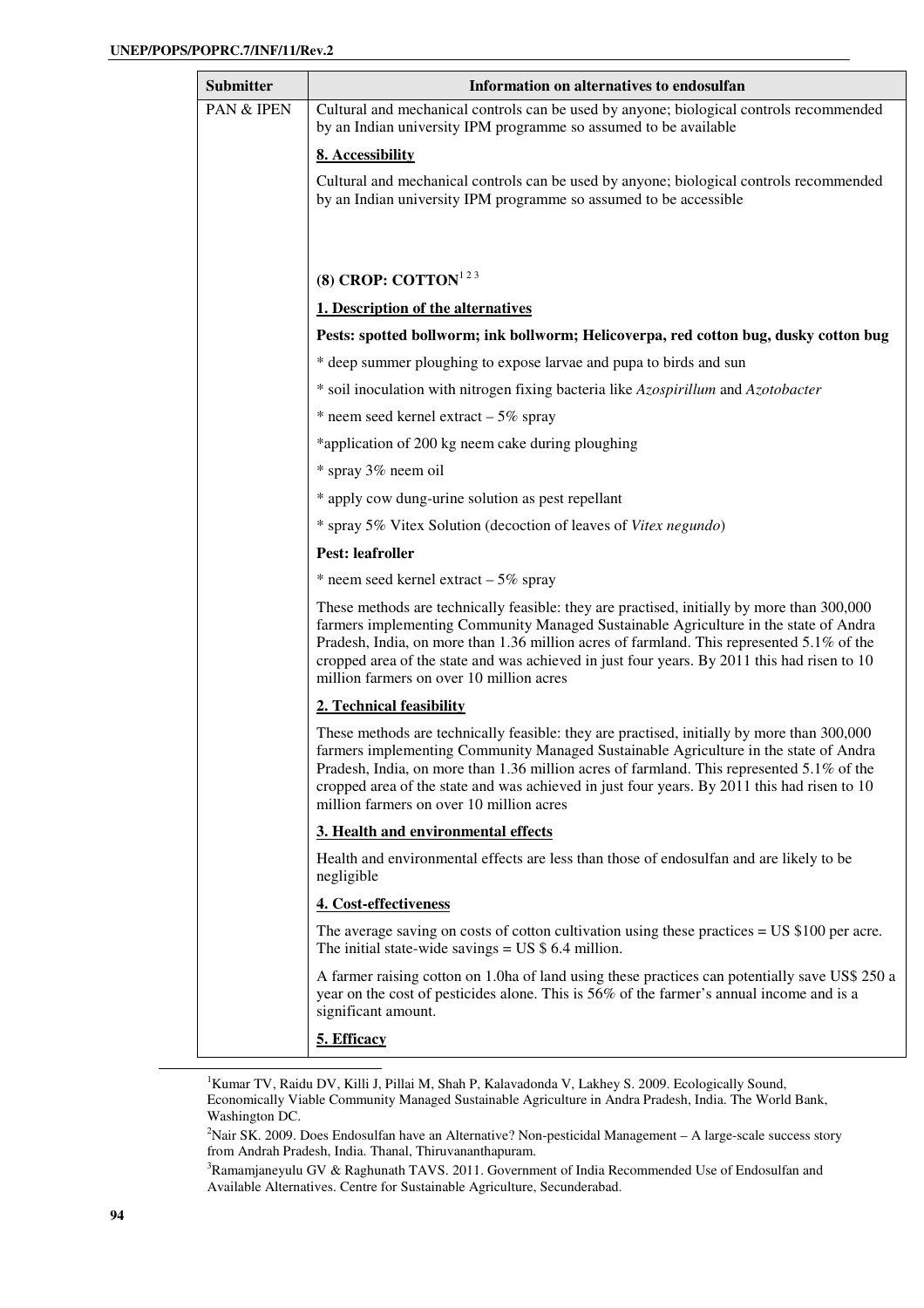| <b>Submitter</b> | Information on alternatives to endosulfan                                                                                                                                                                                                                                                                                                                                                                                                                                                                                                                                                                                                                                                                                                                                                                                                                                                                                                                                                                                                                                                                                                                                                                                                                           |
|------------------|---------------------------------------------------------------------------------------------------------------------------------------------------------------------------------------------------------------------------------------------------------------------------------------------------------------------------------------------------------------------------------------------------------------------------------------------------------------------------------------------------------------------------------------------------------------------------------------------------------------------------------------------------------------------------------------------------------------------------------------------------------------------------------------------------------------------------------------------------------------------------------------------------------------------------------------------------------------------------------------------------------------------------------------------------------------------------------------------------------------------------------------------------------------------------------------------------------------------------------------------------------------------|
| PAN & IPEN       | The Community Managed Sustainable Agriculture practiced initially in 5.1% of the cropped<br>area of Andra Pradesh, India, is achieving "a significant net increase in farmers' incomes in<br>addition to significant health and ecological benefits", without "significantly reducing the<br>productivity and yields". This demonstrates the efficacy of the practices.                                                                                                                                                                                                                                                                                                                                                                                                                                                                                                                                                                                                                                                                                                                                                                                                                                                                                             |
|                  | <u><b>6. Risk, taking into account the characteristics of potential persistent organic pollutants</b></u><br>as specified in Annex D to the Convention                                                                                                                                                                                                                                                                                                                                                                                                                                                                                                                                                                                                                                                                                                                                                                                                                                                                                                                                                                                                                                                                                                              |
|                  | Zero potential for POPs characteristics; risk considerably less than that of endosulfan                                                                                                                                                                                                                                                                                                                                                                                                                                                                                                                                                                                                                                                                                                                                                                                                                                                                                                                                                                                                                                                                                                                                                                             |
|                  | 7. Availability                                                                                                                                                                                                                                                                                                                                                                                                                                                                                                                                                                                                                                                                                                                                                                                                                                                                                                                                                                                                                                                                                                                                                                                                                                                     |
|                  | These methods are available: they are practised by more than 10 million farmers in the state<br>of Andra Pradesh, India, on more than 10 million acres of farmland.                                                                                                                                                                                                                                                                                                                                                                                                                                                                                                                                                                                                                                                                                                                                                                                                                                                                                                                                                                                                                                                                                                 |
|                  | 8. Accessibility                                                                                                                                                                                                                                                                                                                                                                                                                                                                                                                                                                                                                                                                                                                                                                                                                                                                                                                                                                                                                                                                                                                                                                                                                                                    |
|                  | These methods are accessible: they are practised by more than 10 million farmers in the state<br>of Andra Pradesh, India, on more than 10 million acres of farmland.                                                                                                                                                                                                                                                                                                                                                                                                                                                                                                                                                                                                                                                                                                                                                                                                                                                                                                                                                                                                                                                                                                |
|                  | 9. Any other information                                                                                                                                                                                                                                                                                                                                                                                                                                                                                                                                                                                                                                                                                                                                                                                                                                                                                                                                                                                                                                                                                                                                                                                                                                            |
|                  | India is the world's largest organic cotton producer. Organic cotton output increased 292%<br>during 2007-08 to 73,702 tonnes compared with the previous year. This resulted in a global<br>organic cotton increase by 152%, to 146,000 tonnes. India contributes half of the world's<br>organic cotton output. The state of Madhya Pradesh grows the largest quantity in India,<br>followed by Maharashtra and Orissa. Gujarat and Andra Pradesh are also important organic<br>cotton producers. <sup>1</sup> Indian organic cotton growers, in place of endosulfan and other synthetic<br>chemical pesticides, manage pests by varietal selection, crop rotation, intercropping with<br>maize and pigeon peas as trap crops, use of flowering plants like marigold and sunflower to<br>attract beneficial insects, use of the parasitic wasp Trichogramma, and use of botanical<br>pesticides. <sup>23</sup> Detailed research in 2003 and 2004 in India demonstrated that organic cotton<br>farming can be far more profitable than conventional cotton farming using endosulfan, with<br>gross margins about 30-52% higher than the conventional production. Revenues from<br>organic cotton sales were about 30% higher than conventional cotton. <sup>4</sup> |
|                  | $(9)$ CROP: COFFEE <sup>5</sup>                                                                                                                                                                                                                                                                                                                                                                                                                                                                                                                                                                                                                                                                                                                                                                                                                                                                                                                                                                                                                                                                                                                                                                                                                                     |
|                  | 1. Description of the alternatives                                                                                                                                                                                                                                                                                                                                                                                                                                                                                                                                                                                                                                                                                                                                                                                                                                                                                                                                                                                                                                                                                                                                                                                                                                  |
|                  | Pest: Coffee berry borer                                                                                                                                                                                                                                                                                                                                                                                                                                                                                                                                                                                                                                                                                                                                                                                                                                                                                                                                                                                                                                                                                                                                                                                                                                            |
|                  | Cultural:                                                                                                                                                                                                                                                                                                                                                                                                                                                                                                                                                                                                                                                                                                                                                                                                                                                                                                                                                                                                                                                                                                                                                                                                                                                           |
|                  | * collect infested coffee beans before and after harvest                                                                                                                                                                                                                                                                                                                                                                                                                                                                                                                                                                                                                                                                                                                                                                                                                                                                                                                                                                                                                                                                                                                                                                                                            |
|                  | * attractant traps                                                                                                                                                                                                                                                                                                                                                                                                                                                                                                                                                                                                                                                                                                                                                                                                                                                                                                                                                                                                                                                                                                                                                                                                                                                  |
|                  | * spray with neem (azadirachtin)                                                                                                                                                                                                                                                                                                                                                                                                                                                                                                                                                                                                                                                                                                                                                                                                                                                                                                                                                                                                                                                                                                                                                                                                                                    |
|                  | Biological:                                                                                                                                                                                                                                                                                                                                                                                                                                                                                                                                                                                                                                                                                                                                                                                                                                                                                                                                                                                                                                                                                                                                                                                                                                                         |
|                  | * a wide range of biological control organisms have been used to replace endosulfan in<br>coffee cultivation; these include the parasitic wasps Cephalonomis stephanotheris, Prorops<br>nasuta, and Phymastichus coffea and the entomopathogenic fungus Beauvaria bassiana for                                                                                                                                                                                                                                                                                                                                                                                                                                                                                                                                                                                                                                                                                                                                                                                                                                                                                                                                                                                      |

<sup>&</sup>lt;sup>1</sup>Subramani MR. 2008. India tops in world organic cotton output. The Hindu Business Line. Nov 1.

http://www.blonnet.com/2008/11/01/stories/2008110150302100.htm.

<sup>&</sup>lt;sup>2</sup>Eyhorn F. 2007. Organic farming for sustainable livelihoods in developing countries? The case of cotton in India. vdf Hochschulverlag AG. ISBN:978-3-7281-3111-9.

<sup>&</sup>lt;sup>3</sup>Eyhorn F, Ratter SG, Ramakrishnan M. 2005. Organic Cotton Crop Guide. A manual for practitioners in the tropics. FiBL, 1st edition, 2005, ISBN 978-3-906081-67-0.

<sup>4</sup>Eyhorn F. 2007. Organic farming for sustainable livelihoods in developing countries? The case of cotton in India. vdf Hochschulverlag AG p.106-107. ISBN:978-3-7281-3111-9.

<sup>&</sup>lt;sup>5</sup>Bejarano et al. 2009. Alternatives to Endosulfan in Latin America. International POPs Elimination Network (IPEN) and Pesticide Action Network in Latin America (Red de Accion sobre Plaguicidas y sus Alternativas en America Latina, RAP-AL).

http://www.ipen.org/ipenweb/documents/ipen%20documents/summary%20endosulfan%20alternativesenglish.pdf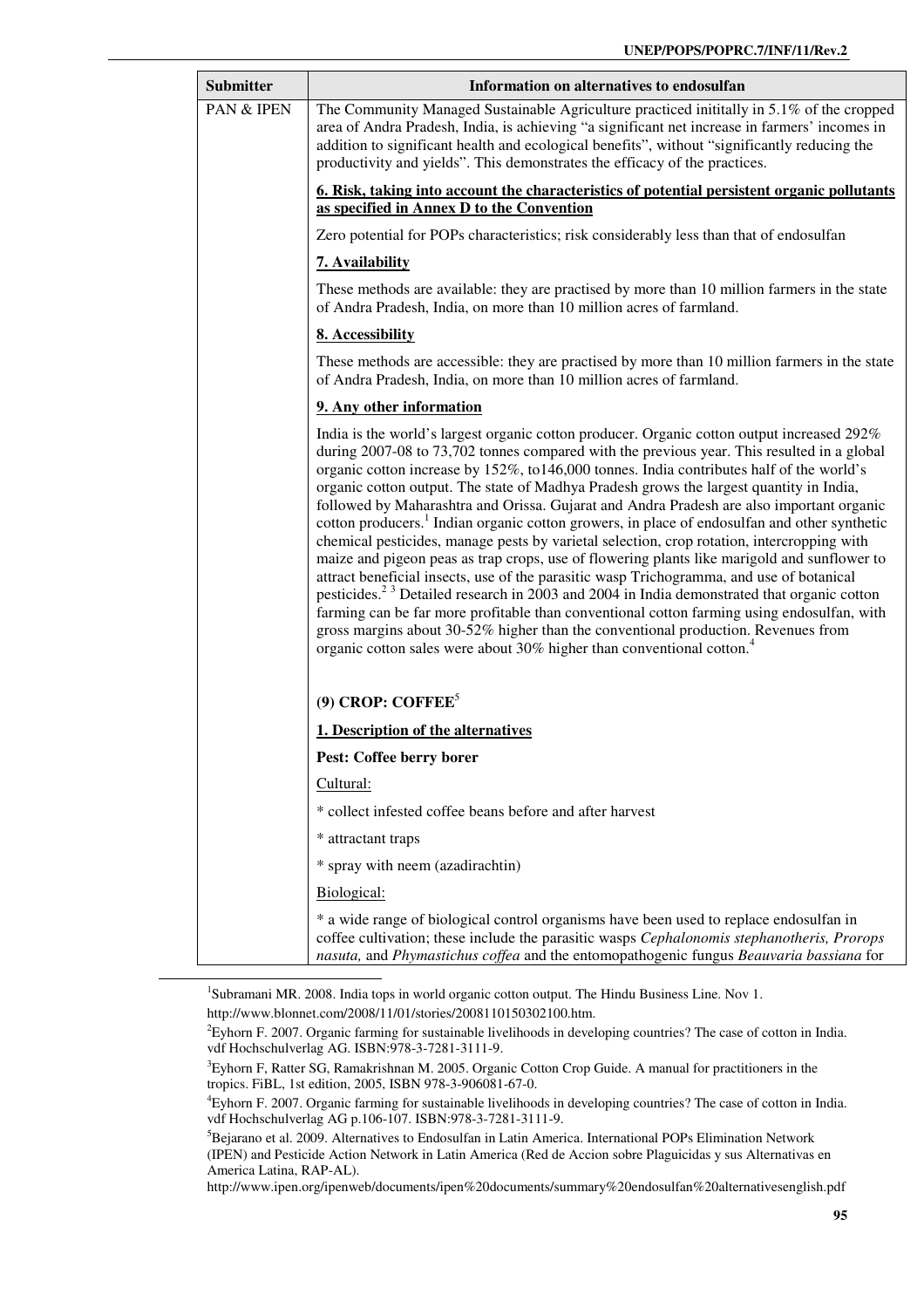| <b>Submitter</b>      | Information on alternatives to endosulfan                                                                                                                                                                                                                                                                                  |
|-----------------------|----------------------------------------------------------------------------------------------------------------------------------------------------------------------------------------------------------------------------------------------------------------------------------------------------------------------------|
| <b>PAN &amp; IPEN</b> | coffee berry borer (Hypothenemus hampei)                                                                                                                                                                                                                                                                                   |
|                       | 2. Technical feasibility                                                                                                                                                                                                                                                                                                   |
|                       | Field studies have shown that <i>B. bassiana</i> alone can eliminate up to 80% of adult coffee<br>berry borers                                                                                                                                                                                                             |
|                       | 3. Health and environmental effects                                                                                                                                                                                                                                                                                        |
|                       | Health and environmental effects are less than those of endosulfan and likely to be negligible                                                                                                                                                                                                                             |
|                       | 4. Cost-effectiveness                                                                                                                                                                                                                                                                                                      |
|                       | Cost-effectiveness is demonstrated by the widespread use of these techniques: in 2008, 25%<br>of the coffee produced in Mexico was organic, using these techniques. In 2007 Costa Rica<br>grew 1,713 hectares of organic coffee                                                                                            |
|                       | 5. Efficacy                                                                                                                                                                                                                                                                                                                |
|                       | Efficacy is demonstrated by the widespread use of these techniques: In 2008, 25% of the<br>coffee produced in Mexico was organic, using these techniques. In 2007 Costa Rica grew<br>1,713 hectares of organic coffee. In both countries organic production systems have proven<br>efficacious replacements for endosulfan |
|                       | 6. Risk, taking into account the characteristics of potential persistent organic pollutants                                                                                                                                                                                                                                |
|                       | as specified in Annex D to the Convention                                                                                                                                                                                                                                                                                  |
|                       | Zero potential for POPs characteristics; risk considerably less than that of endosulfan                                                                                                                                                                                                                                    |
|                       |                                                                                                                                                                                                                                                                                                                            |
|                       | 7. Availability                                                                                                                                                                                                                                                                                                            |
|                       | Their widespread use in developing countries demonstrates their availability                                                                                                                                                                                                                                               |
|                       | 8. Accessibility                                                                                                                                                                                                                                                                                                           |
|                       | Their widespread use in developing countries demonstrates their accessibility                                                                                                                                                                                                                                              |
|                       |                                                                                                                                                                                                                                                                                                                            |
|                       | $(10)$ CROP: PADDY/RICE <sup>1</sup>                                                                                                                                                                                                                                                                                       |
|                       | 1. Description of the alternatives                                                                                                                                                                                                                                                                                         |
|                       | Pest: stem borer                                                                                                                                                                                                                                                                                                           |
|                       | Treatment:                                                                                                                                                                                                                                                                                                                 |
|                       | * Triochogramma japonicum: dose = 50,000/ha, 6 times at 10 day intervals                                                                                                                                                                                                                                                   |
|                       | * Pheromone traps: 20-25 /ha, lure to be changed at 15-30 day intervals                                                                                                                                                                                                                                                    |
|                       | Pest: yellow stem borer, Hispa                                                                                                                                                                                                                                                                                             |
|                       | * Trichogramma chilonis: dose = 50,000/ha, 6 times at 10 day intervals                                                                                                                                                                                                                                                     |
|                       | 2. Technical feasibility                                                                                                                                                                                                                                                                                                   |
|                       | Recommended by the Government of India, so assumed to be technically feasible                                                                                                                                                                                                                                              |
|                       | 3. Health and environmental effects                                                                                                                                                                                                                                                                                        |
|                       | Health and environmental effects are less than those of endosulfan and likely to be negligible                                                                                                                                                                                                                             |
|                       | 4. Cost-effectiveness                                                                                                                                                                                                                                                                                                      |
|                       | Recommended by the Government of India, so assumed to be cost-effective                                                                                                                                                                                                                                                    |
|                       | 5. Efficacy                                                                                                                                                                                                                                                                                                                |
|                       |                                                                                                                                                                                                                                                                                                                            |

<sup>&</sup>lt;sup>1</sup>Recommended by the Expert Committee, Government of India, 2008-09 for use in the State of Orissa. http://india.gov.in/allimpfrms/alldocs/10051.pdf.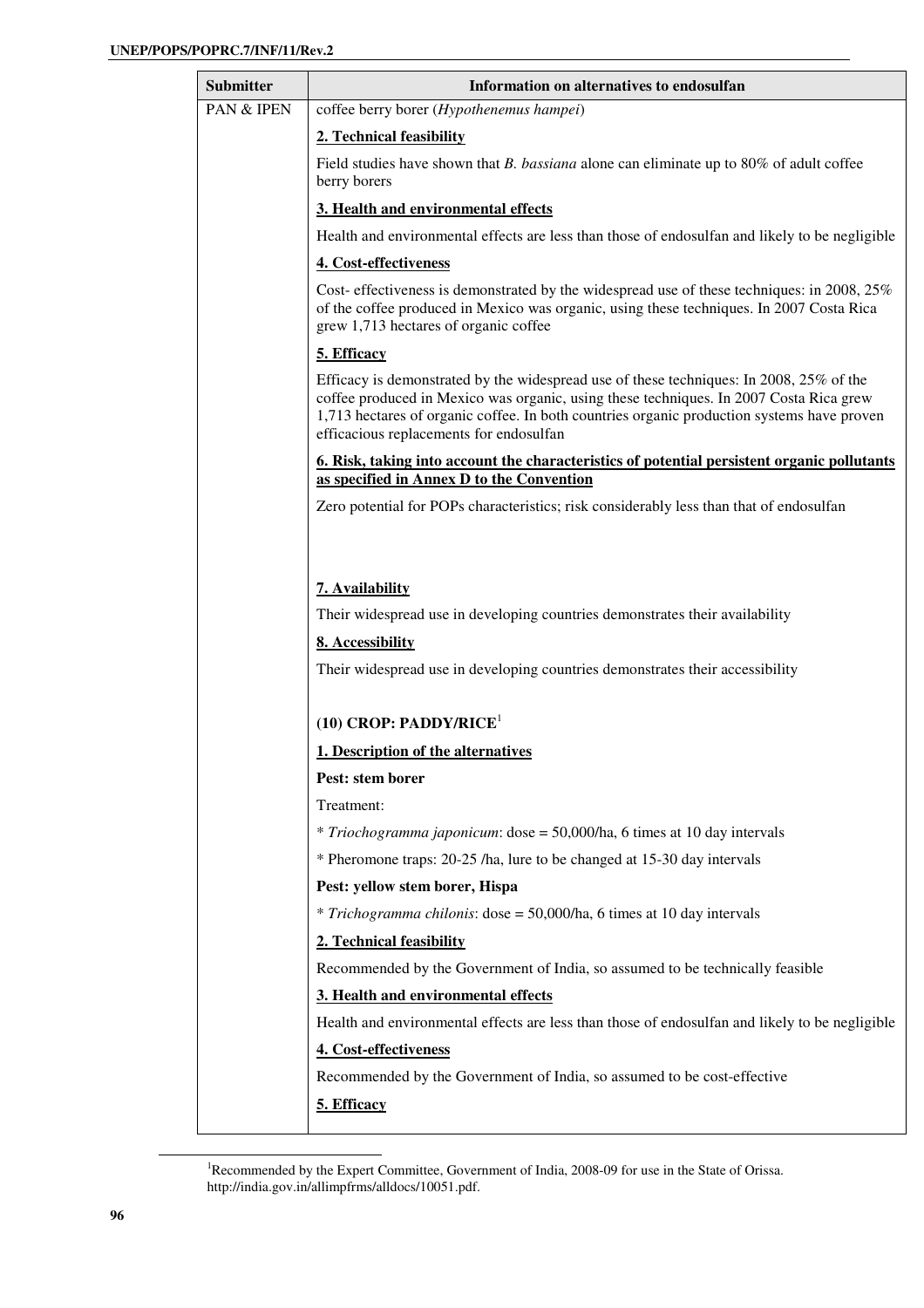| Submitter  | Information on alternatives to endosulfan                                                                                                                                                                                                                                                                                                                            |
|------------|----------------------------------------------------------------------------------------------------------------------------------------------------------------------------------------------------------------------------------------------------------------------------------------------------------------------------------------------------------------------|
| PAN & IPEN | Recommended by the Government of India, so assumed to be efficacious                                                                                                                                                                                                                                                                                                 |
|            | 6. Risk, taking into account the characteristics of potential persistent organic pollutants<br>as specified in Annex D to the Convention                                                                                                                                                                                                                             |
|            | Zero potential for POPs characteristics; risk considerably less than that of endosulfan                                                                                                                                                                                                                                                                              |
|            | 7. Availability                                                                                                                                                                                                                                                                                                                                                      |
|            | Recommended by the Government of India, so assumed to be available                                                                                                                                                                                                                                                                                                   |
|            | 8. Accessibility                                                                                                                                                                                                                                                                                                                                                     |
|            | Recommended by the Government of India, so assumed to be accessible                                                                                                                                                                                                                                                                                                  |
|            | (11) CROP: PADDY/RICE <sup>123</sup>                                                                                                                                                                                                                                                                                                                                 |
|            | 1. Description of the alternatives                                                                                                                                                                                                                                                                                                                                   |
|            | Pests: Leaf folder, Hispa, surti caterpillar, all pests                                                                                                                                                                                                                                                                                                              |
|            | * soil inoculation with nitrogen fixing bacteria like Azospirillum and Azotobacter                                                                                                                                                                                                                                                                                   |
|            | * a variety of cultural techniques                                                                                                                                                                                                                                                                                                                                   |
|            | * spray with 5% neem seed kernel extract                                                                                                                                                                                                                                                                                                                             |
|            | * remove leaf folds using thorny twigs                                                                                                                                                                                                                                                                                                                               |
|            | * spray with 5% Vitex Solution (decoction of leaves of Vitex negundo)                                                                                                                                                                                                                                                                                                |
|            | * Trichogramma chilonis                                                                                                                                                                                                                                                                                                                                              |
|            | 2. Technical feasibility                                                                                                                                                                                                                                                                                                                                             |
|            | These methods are technically feasible: they are practised by, initially more than 300,000<br>farmers implementing Community Managed Sustainable Agriculture (CMSA) in the state of<br>Andra Pradesh, India, on more than 1.36 million acres of farmland. This represented,<br>initially, 5.1% of the cropped area of the state and was achieved in just four years. |
|            | 3. Health and environmental effects                                                                                                                                                                                                                                                                                                                                  |
|            | Health and environmental effects are less than those of endosulfan and likely to be negligible                                                                                                                                                                                                                                                                       |
|            | 4. Cost-effectiveness                                                                                                                                                                                                                                                                                                                                                |
|            | The cost of cultivating rice is much lower under CMSA as evidenced by data from the field.<br>In a survey of 141 farmers, the cost of cultivation per acre under CMSA was found to be<br>lower by 33 percent of the costs under conventional rice growing. The state-wide savings =<br>US \$ 11 million, initially.                                                  |
|            | 5. Efficacy                                                                                                                                                                                                                                                                                                                                                          |
|            | The Community Managed Sustainable Agriculture practiced in 5.1% of the cropped area of<br>Andra Pradesh, India, is achieving "a significant net increase in farmers' incomes in addition<br>to significant health and ecological benefits", without "significantly reducing the<br>productivity and yields". This demonstrates the efficacy of the practices.        |
|            | <u><b>6. Risk, taking into account the characteristics of potential persistent organic pollutants</b></u><br>as specified in Annex D to the Convention                                                                                                                                                                                                               |
|            |                                                                                                                                                                                                                                                                                                                                                                      |

<sup>&</sup>lt;sup>1</sup>Kumar TV, Raidu DV, Killi J, Pillai M, Shah P, Kalavadonda V, Lakhey S. 2009. Ecologically Sound, Economically Viable Community Managed Sustainable Agriculture in Andra Pradesh, India. The World Bank, Washington DC.

<sup>&</sup>lt;sup>2</sup>Nair SK. 2009. Does Endosulfan have an Alternative? Non-pesticidal Mangament – A large-scale success story from Andrah Pradesh, India. Thanal, Thiruvananthapuram.

<sup>&</sup>lt;sup>3</sup>Ramamjaneyulu GV & Raghunath TAVS. 2011. Government of India Recommended Use of Endosulfan and Available Alternatives. Centre for Sustainable Agriculture, Secunderabad.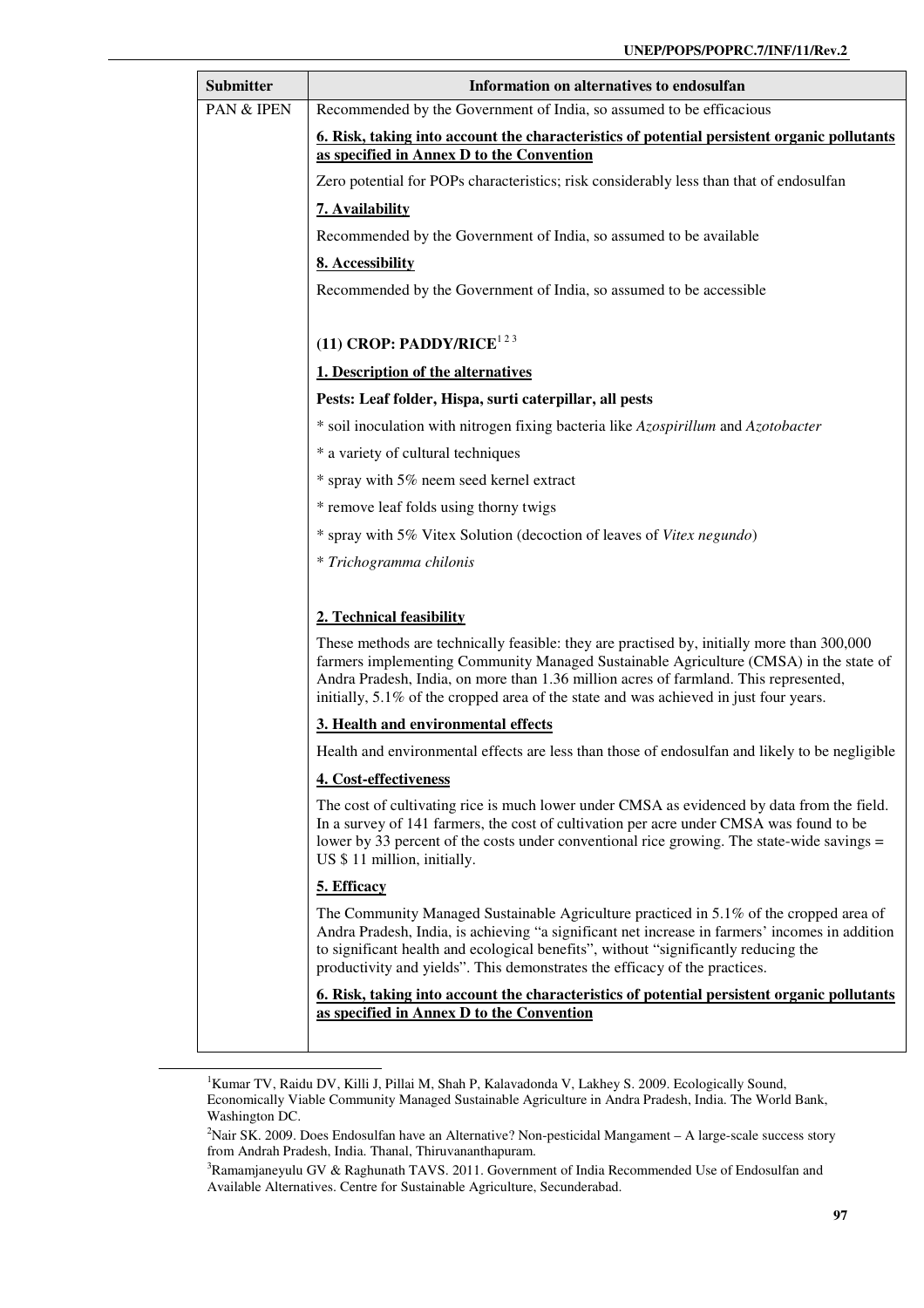| <b>Submitter</b> | Information on alternatives to endosulfan                                                                                                                            |
|------------------|----------------------------------------------------------------------------------------------------------------------------------------------------------------------|
| PAN & IPEN       | Zero potential for POPs characteristics; risk considerably less than that of endosulfan                                                                              |
|                  | 7. Availability                                                                                                                                                      |
|                  | These methods are available: they are practised by more than 10 million farmers in the state<br>of Andra Pradesh, India, on more than 10 million acres of farmland.  |
|                  | 8. Accessibility                                                                                                                                                     |
|                  | These methods are accessible: they are practised by more than 10 million farmers in the state<br>of Andra Pradesh, India, on more than 10 million acres of farmland. |
|                  | $(12)$ CROP: RICE <sup>1</sup>                                                                                                                                       |
|                  | 1. Description of the alternatives                                                                                                                                   |
|                  | Pest: gall midge                                                                                                                                                     |
|                  | * remove grassy weeds surrounding rice fields - to remove the pests' alternate hosts                                                                                 |
|                  | * plant resistant varieties - there are several gall midge biotypes                                                                                                  |
|                  | * delay wet season planting of photoperiod sensitive variety to reduce the length of the<br>vegetative period before a gall midge transfers from its alternate hosts |
|                  | * split the nitrogen application 3 times; during the seedling, vegetative, and reproductive<br>growth stages                                                         |
|                  | * plough-under the ratoons of the previous crop to expose the pests to sunlight and predators                                                                        |
|                  | * encourage generalist predatory spiders                                                                                                                             |
|                  | * spray with neem                                                                                                                                                    |
|                  | 3. Health and environmental effects                                                                                                                                  |
|                  | Health and environmental effects are less than those of endosulfan and likely to be negligible                                                                       |
|                  | 6. Risk, taking into account the characteristics of potential persistent organic pollutants                                                                          |
|                  | as specified in Annex D to the Convention                                                                                                                            |
|                  | Zero potential for POPs characteristics; risk considerably less than that of endosulfan                                                                              |
|                  | (13) CROP: $MAIZE2$                                                                                                                                                  |
|                  | 1. Description of the alternatives                                                                                                                                   |
|                  | Pests: stem borer, pink borer                                                                                                                                        |
|                  | Treatment:                                                                                                                                                           |
|                  | * Trichogramma chilonis: 50,000/ha, 6 times at 10 day                                                                                                                |
|                  | interval                                                                                                                                                             |
|                  | 2. Technical feasibility                                                                                                                                             |
|                  | Recommended by the Government of India, so assumed to be technically feasible                                                                                        |
|                  | 3. Health and environmental effects                                                                                                                                  |
|                  | Health and environmental effects are less than those of endosulfan and likely to be negligible                                                                       |
|                  | 4. Cost-effectiveness<br>Recommended by the Government of India, so assumed to be cost-effective                                                                     |

<sup>1</sup> Online Information Service for Non-Chemical Pest Management in the Tropics. PAN Germany. http://www.oisat.org/pests/insect\_pests/very\_small/rice\_gall\_midge/preventive\_control.html

<sup>2</sup> Recommended by the Expert Committee, Government of India, 2008-09 for use in the State of Orissa. http://india.gov.in/allimpfrms/alldocs/10051.pdf.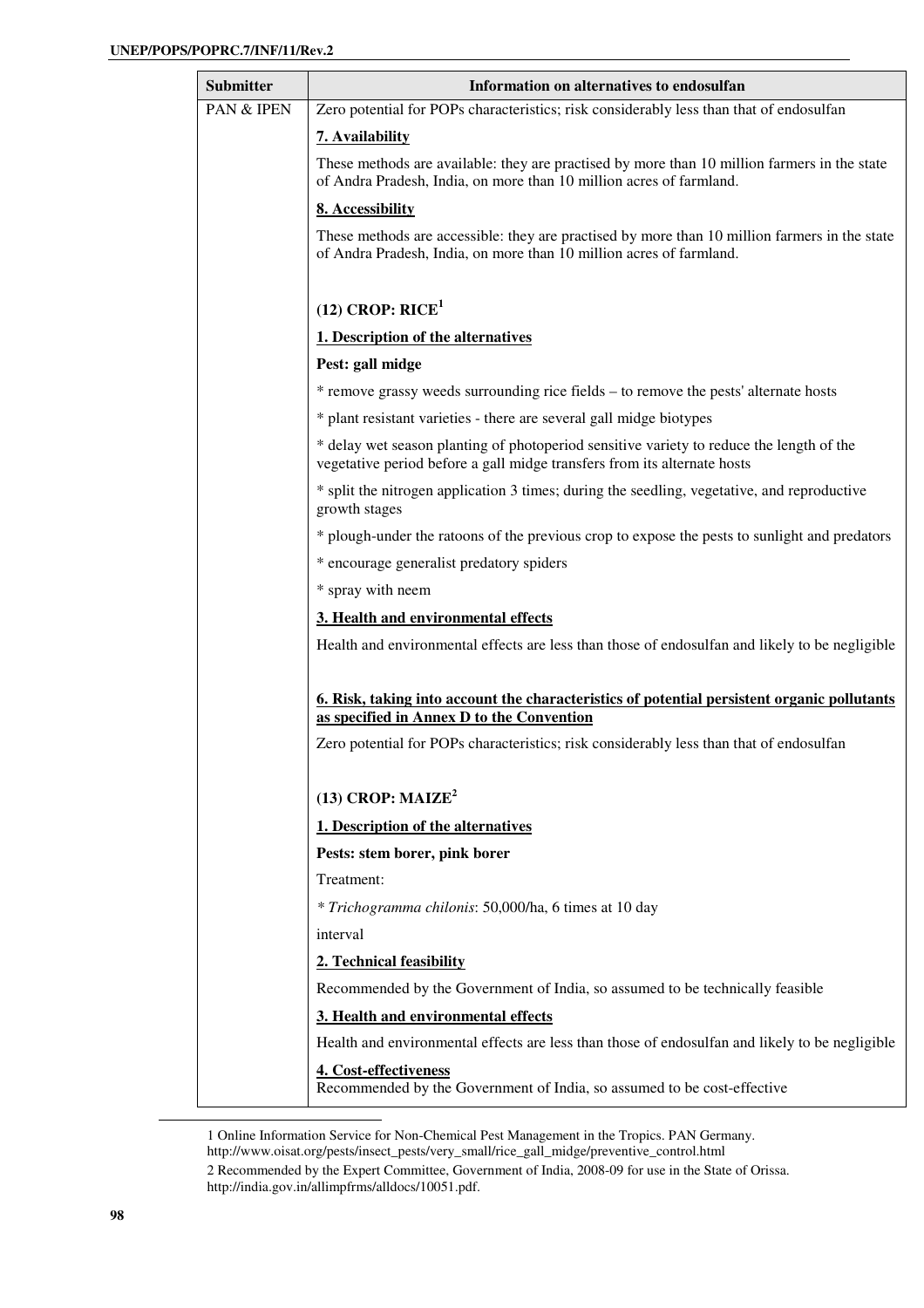| <b>Submitter</b> | Information on alternatives to endosulfan                                                                                                                                                                                                                                                                                                                          |
|------------------|--------------------------------------------------------------------------------------------------------------------------------------------------------------------------------------------------------------------------------------------------------------------------------------------------------------------------------------------------------------------|
| PAN & IPEN       | 5. Efficacy                                                                                                                                                                                                                                                                                                                                                        |
|                  | Recommended by the Government of India, so assumed to be efficacious                                                                                                                                                                                                                                                                                               |
|                  | 6. Risk, taking into account the characteristics of potential persistent organic pollutants<br>as specified in Annex D to the Convention                                                                                                                                                                                                                           |
|                  | Zero potential for POPs characteristics; risk considerably less than that of endosulfan                                                                                                                                                                                                                                                                            |
|                  | 7. Availability                                                                                                                                                                                                                                                                                                                                                    |
|                  | Recommended by the Government of India, so assumed to be available                                                                                                                                                                                                                                                                                                 |
|                  | 8. Accessibility                                                                                                                                                                                                                                                                                                                                                   |
|                  | Recommended by the Government of India, so assumed to be accessible                                                                                                                                                                                                                                                                                                |
|                  | $(14)$ CROP: MAIZE <sup>1</sup>                                                                                                                                                                                                                                                                                                                                    |
|                  | 1. Description of the alternatives                                                                                                                                                                                                                                                                                                                                 |
|                  | Pests: Stem borer, corn earworm,                                                                                                                                                                                                                                                                                                                                   |
|                  | * deep summer ploughing                                                                                                                                                                                                                                                                                                                                            |
|                  | * application of 200kg neem cake during ploughing                                                                                                                                                                                                                                                                                                                  |
|                  | * spray with 5% neem seed kernel extract                                                                                                                                                                                                                                                                                                                           |
|                  | * spray with chilli-garlic solution                                                                                                                                                                                                                                                                                                                                |
|                  | * pheromone traps for corn earworm                                                                                                                                                                                                                                                                                                                                 |
|                  | 2. Technical feasibility                                                                                                                                                                                                                                                                                                                                           |
|                  | These methods are technically feasible: they are practised by, initially more than 300,000<br>farmers implementing Community Managed Sustainable Agriculture (CMSA) in the state of<br>Andra Pradesh, India, on more than 1.36 million acres of farmland. This represented initially<br>5.1% of the cropped area of the state and was achieved in just four years. |
|                  | 3. Health and environmental effects                                                                                                                                                                                                                                                                                                                                |
|                  | Health and environmental effects are less than those of endosulfan and likely to be negligible                                                                                                                                                                                                                                                                     |
|                  | 4. Cost-effectiveness<br>The farmers involved in CMSA have found these methods to be cost-effective.                                                                                                                                                                                                                                                               |
|                  |                                                                                                                                                                                                                                                                                                                                                                    |
|                  | 5. Efficacy<br>The Community Managed Sustainable Agriculture practiced in the initial 5.1% of the                                                                                                                                                                                                                                                                  |
|                  | cropped area of Andra Pradesh, India, is achieving "a significant net increase in farmers"<br>incomes in addition to significant health and ecological benefits", without "significantly<br>reducing the productivity and yields". This demonstrates the efficacy of the practices.                                                                                |
|                  | 6. Risk, taking into account the characteristics of potential persistent organic pollutants<br>as specified in Annex D to the Convention                                                                                                                                                                                                                           |
|                  | Zero potential for POPs characteristics; risk considerably less than that of endosulfan                                                                                                                                                                                                                                                                            |
|                  | 7. Availability                                                                                                                                                                                                                                                                                                                                                    |
|                  | These methods are available: they are practised now by more than 10 million farmers in the<br>state of Andra Pradesh, India, on more than 10 million acres of farmland.                                                                                                                                                                                            |
|                  | 8. Accessibility                                                                                                                                                                                                                                                                                                                                                   |

<sup>&</sup>lt;sup>1</sup>Ramamjaneyulu GV & Raghunath TAVS. 2011. Government of India Recommended Use of Endosulfan and Available Alternatives. Centre for Sustainable Agriculture, Secunderabad.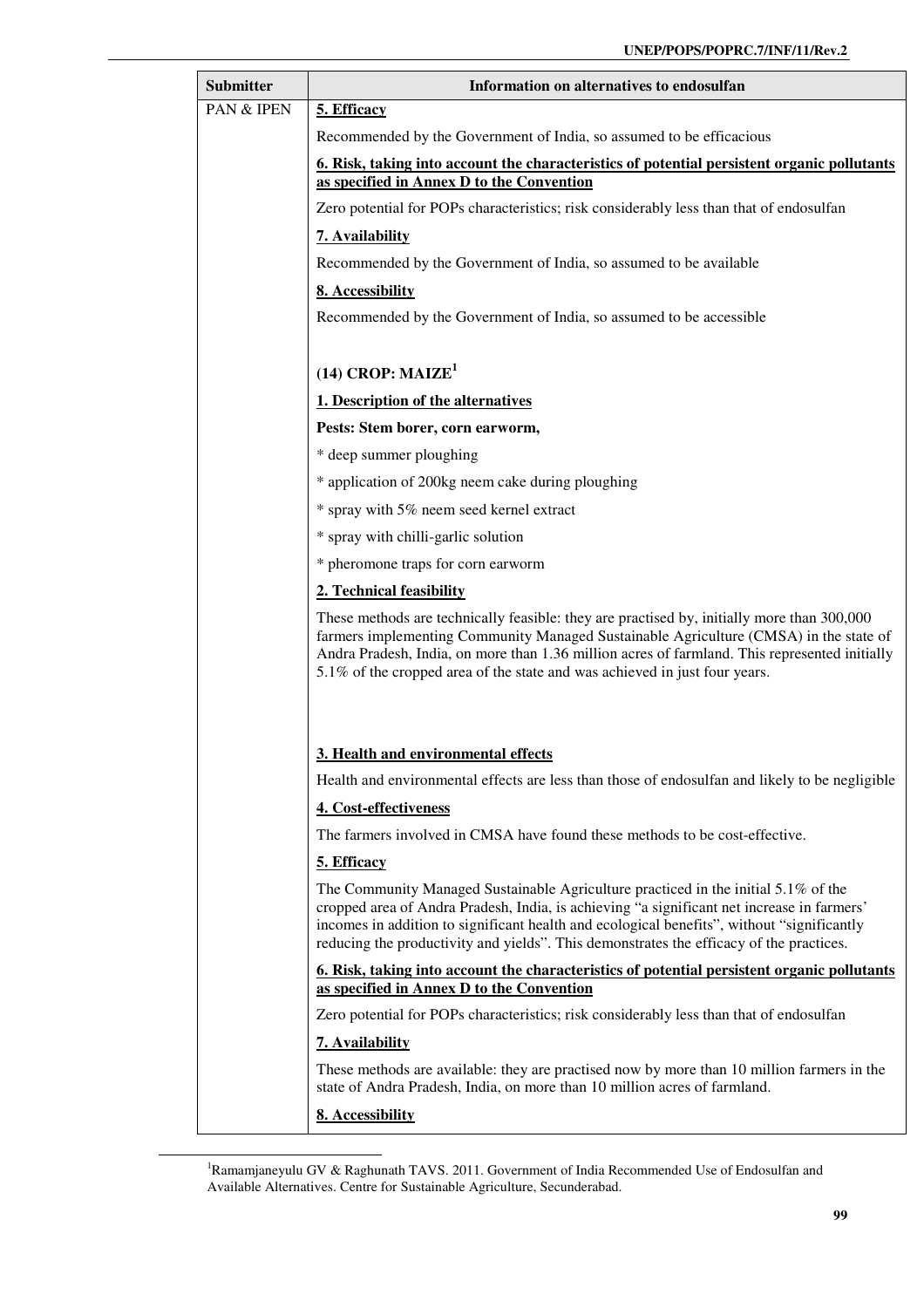| <b>Submitter</b> | Information on alternatives to endosulfan                                                                                                                                                                                                                                                                                                                           |
|------------------|---------------------------------------------------------------------------------------------------------------------------------------------------------------------------------------------------------------------------------------------------------------------------------------------------------------------------------------------------------------------|
| PAN & IPEN       | These methods are accessible: they are practised now by more than 10 million farmers in the<br>state of Andra Pradesh, India, on more than 10 million acres of farmland.                                                                                                                                                                                            |
|                  | $(15)$ CROPS: GRAM, ARHAR <sup>1</sup>                                                                                                                                                                                                                                                                                                                              |
|                  | 1. Description of the alternatives                                                                                                                                                                                                                                                                                                                                  |
|                  | Pest: podborers                                                                                                                                                                                                                                                                                                                                                     |
|                  | Treatment:                                                                                                                                                                                                                                                                                                                                                          |
|                  | * Helicoverpa armigera NPV: 250 LER/ha, 2-3 times at 10-day intervals in evening                                                                                                                                                                                                                                                                                    |
|                  | * Bacillus thuringiensis - 2kg/ha, 2-3 times at 10 day intervals in evening                                                                                                                                                                                                                                                                                         |
|                  | 2. Technical feasibility                                                                                                                                                                                                                                                                                                                                            |
|                  | Recommended by the Government of India, so assumed to be technically feasible                                                                                                                                                                                                                                                                                       |
|                  | 3. Health and environmental effects                                                                                                                                                                                                                                                                                                                                 |
|                  | Health and environmental effects are less than those of endosulfan and likely to be negligible                                                                                                                                                                                                                                                                      |
|                  | 4. Cost-effectiveness                                                                                                                                                                                                                                                                                                                                               |
|                  | Recommended by the Government of India, so assumed to be cost-effective                                                                                                                                                                                                                                                                                             |
|                  | 5. Efficacy                                                                                                                                                                                                                                                                                                                                                         |
|                  | Recommended by the Government of India, so assumed to be efficacious                                                                                                                                                                                                                                                                                                |
|                  | <u><b>6. Risk, taking into account the characteristics of potential persistent organic pollutants</b></u><br>as specified in Annex D to the Convention                                                                                                                                                                                                              |
|                  | Zero potential for POPs characteristics; risk considerably less than that of endosulfan                                                                                                                                                                                                                                                                             |
|                  | 7. Availability                                                                                                                                                                                                                                                                                                                                                     |
|                  | Recommended by the Government of India, so assumed to be available                                                                                                                                                                                                                                                                                                  |
|                  | 8. Accessibility                                                                                                                                                                                                                                                                                                                                                    |
|                  | Recommended by the Government of India, so assumed to be accessible                                                                                                                                                                                                                                                                                                 |
|                  | $(16)$ CROP: GRAM <sup>23</sup>                                                                                                                                                                                                                                                                                                                                     |
|                  | 1. Description of the alternatives                                                                                                                                                                                                                                                                                                                                  |
|                  | Pests: all                                                                                                                                                                                                                                                                                                                                                          |
|                  | * 5% spray of neem seed kernel extract                                                                                                                                                                                                                                                                                                                              |
|                  | * erect bird perches                                                                                                                                                                                                                                                                                                                                                |
|                  | * deep summer ploughing                                                                                                                                                                                                                                                                                                                                             |
|                  | 2. Technical feasibility                                                                                                                                                                                                                                                                                                                                            |
|                  | These methods are technically feasible: they are practised by, initially more than 300,000<br>farmers implementing Community Managed Sustainable Agriculture (CMSA) in the state of<br>Andra Pradesh, India, on more than 1.36 million acres of farmland. This represented, initially<br>5.1% of the cropped area of the state and was achieved in just four years. |
|                  | 3. Health and environmental effects                                                                                                                                                                                                                                                                                                                                 |

<sup>1</sup> Recommended by the Expert Committee, Government of India, 2008-09 for use in the State of Orissa. http://india.gov.in/allimpfrms/alldocs/10051.pdf.

<sup>2</sup> Kumar TV, Raidu DV, Killi J, Pillai M, Shah P, Kalavadonda V, Lakhey S. 2009. Ecologically

Sound, Economically Viable Community Managed Sustainable Agriculture in Andra Pradesh, India. The World Bank, Washington DC.

<sup>3</sup> Ramamjaneyulu GV & Raghunath TAVS. 2011. Government of India Recommended Use of Endosulfan and Available Alternatives. Centre for Sustainable Agriculture, Secunderabad.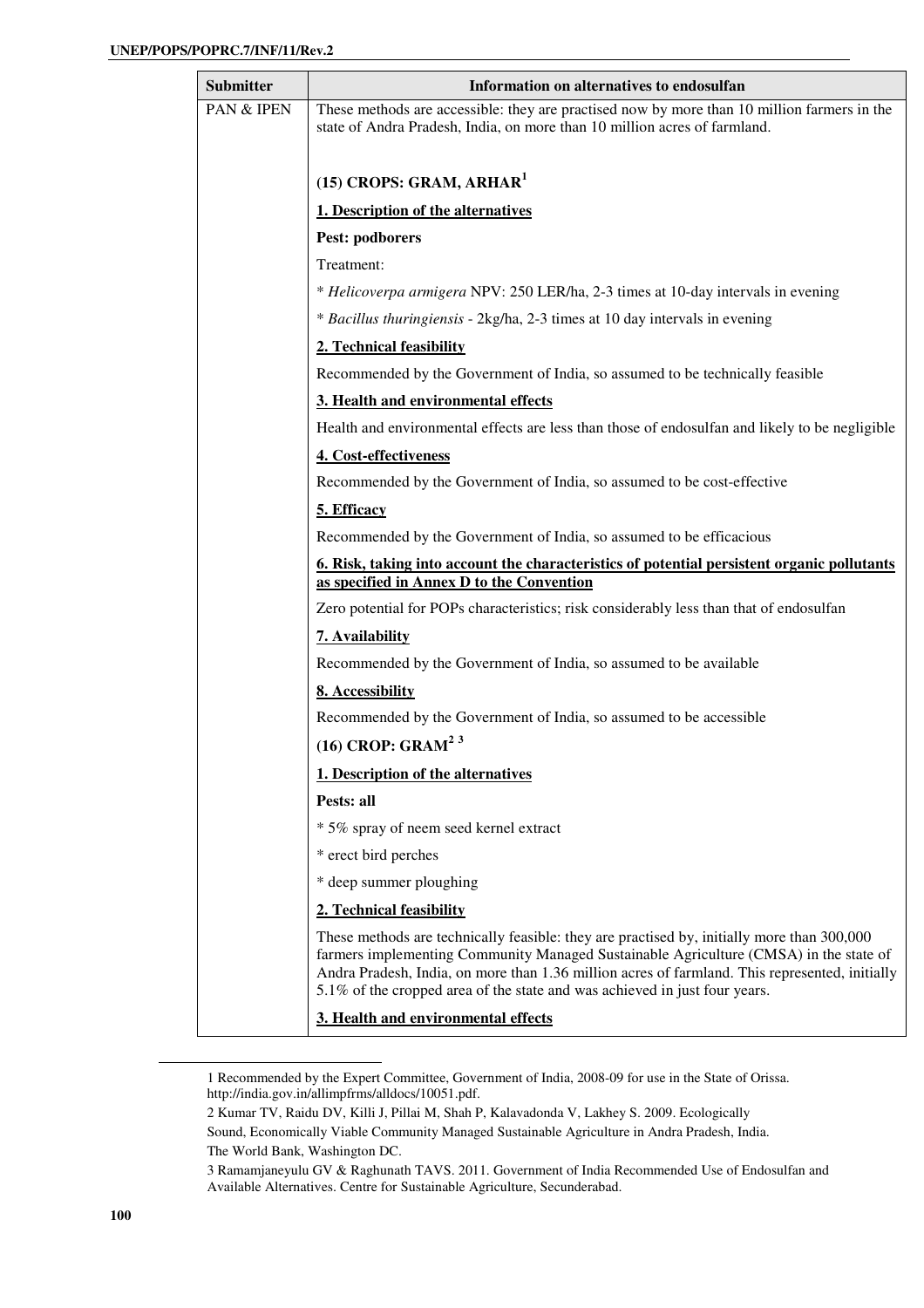| <b>Submitter</b> | Information on alternatives to endosulfan                                                                                                                                                                                                                                                                                                                                 |
|------------------|---------------------------------------------------------------------------------------------------------------------------------------------------------------------------------------------------------------------------------------------------------------------------------------------------------------------------------------------------------------------------|
| PAN & IPEN       | Health and environmental effects are less than those of endosulfan and likely to be negligible                                                                                                                                                                                                                                                                            |
|                  | 4. Cost-effectiveness                                                                                                                                                                                                                                                                                                                                                     |
|                  | The average saving of costs of gram cultivation using these practices is US \$24/acre. The<br>estimated state-wide savings = $US $2.5$ million (initially).                                                                                                                                                                                                               |
|                  | 5. Efficacy                                                                                                                                                                                                                                                                                                                                                               |
|                  | The Community Managed Sustainable Agriculture practiced in, initially, 5.1% of the cropped<br>area of Andra Pradesh, India, is achieving "a significant net increase in farmers' incomes in<br>addition to significant health and ecological benefits", without "significantly reducing the<br>productivity and yields". This demonstrates the efficacy of the practices. |
|                  | 6. Risk, taking into account the characteristics of potential persistent organic pollutants<br>as specified in Annex D to the Convention                                                                                                                                                                                                                                  |
|                  | Zero potential for POPs characteristics; risk considerably less than that of endosulfan                                                                                                                                                                                                                                                                                   |
|                  | 7. Availability                                                                                                                                                                                                                                                                                                                                                           |
|                  | These methods are available: they are practised by more than 10 million farmers in the state<br>of Andra Pradesh, India, on more than 10 million acres of farmland.                                                                                                                                                                                                       |
|                  | 8. Accessibility                                                                                                                                                                                                                                                                                                                                                          |
|                  | These methods are accessible: they are practised by more than 10 million farmers in the state<br>of Andra Pradesh, India, on more than 10 million acres of farmland.                                                                                                                                                                                                      |
|                  | (17) CROP: CHILLI <sup>12</sup>                                                                                                                                                                                                                                                                                                                                           |
|                  | 1. Description of the alternatives                                                                                                                                                                                                                                                                                                                                        |
|                  | Pest: leaf and pod caterpillar                                                                                                                                                                                                                                                                                                                                            |
|                  | * 5% spray with neem seed kernel extract                                                                                                                                                                                                                                                                                                                                  |
|                  | <b>Pest: sawfly</b>                                                                                                                                                                                                                                                                                                                                                       |
|                  | * 5% spray with neem seed kernel extract                                                                                                                                                                                                                                                                                                                                  |
|                  | * collect large caterpillars                                                                                                                                                                                                                                                                                                                                              |
|                  | <b>Pest: leaf webber</b>                                                                                                                                                                                                                                                                                                                                                  |
|                  | *5% spray with neem seed kernel extract                                                                                                                                                                                                                                                                                                                                   |
|                  | * collect and destroy leaf webs                                                                                                                                                                                                                                                                                                                                           |
|                  | 2. Technical feasibility                                                                                                                                                                                                                                                                                                                                                  |
|                  | These methods are technically feasible: they are practised by, initially more than 300,000<br>farmers implementing Community Managed Sustainable Agriculture (CMSA) in the state of<br>Andra Pradesh, India, on more than 1.36 million acres of farmland. This represents 5.1% of<br>the cropped area of the state and was achieved in just four years.                   |
|                  | 3. Health and environmental effects                                                                                                                                                                                                                                                                                                                                       |
|                  | Health and environmental effects are less than those of endosulfan and likely to be negligible                                                                                                                                                                                                                                                                            |
|                  | 4. Cost-effectiveness                                                                                                                                                                                                                                                                                                                                                     |
|                  | The average saving of costs of chilli cultivation using these practices is US \$300/acre. The<br>estimated state-wide savings = $US $7.2$ million (initially).                                                                                                                                                                                                            |
|                  | 5. Efficacy                                                                                                                                                                                                                                                                                                                                                               |

<sup>1</sup>Kumar TV, Raidu DV, Killi J, Pillai M, Shah P, Kalavadonda V, Lakhey S. 2009. Ecologically Sound, Economically Viable Community Managed Sustainable Agriculture in Andra Pradesh, India. The World Bank, Washington DC.

-

<sup>2</sup>Ramamjaneyulu GV & Raghunath TAVS. 2011. Government of India Recommended Use of Endosulfan and Available Alternatives. Centre for Sustainable Agriculture, Secunderabad.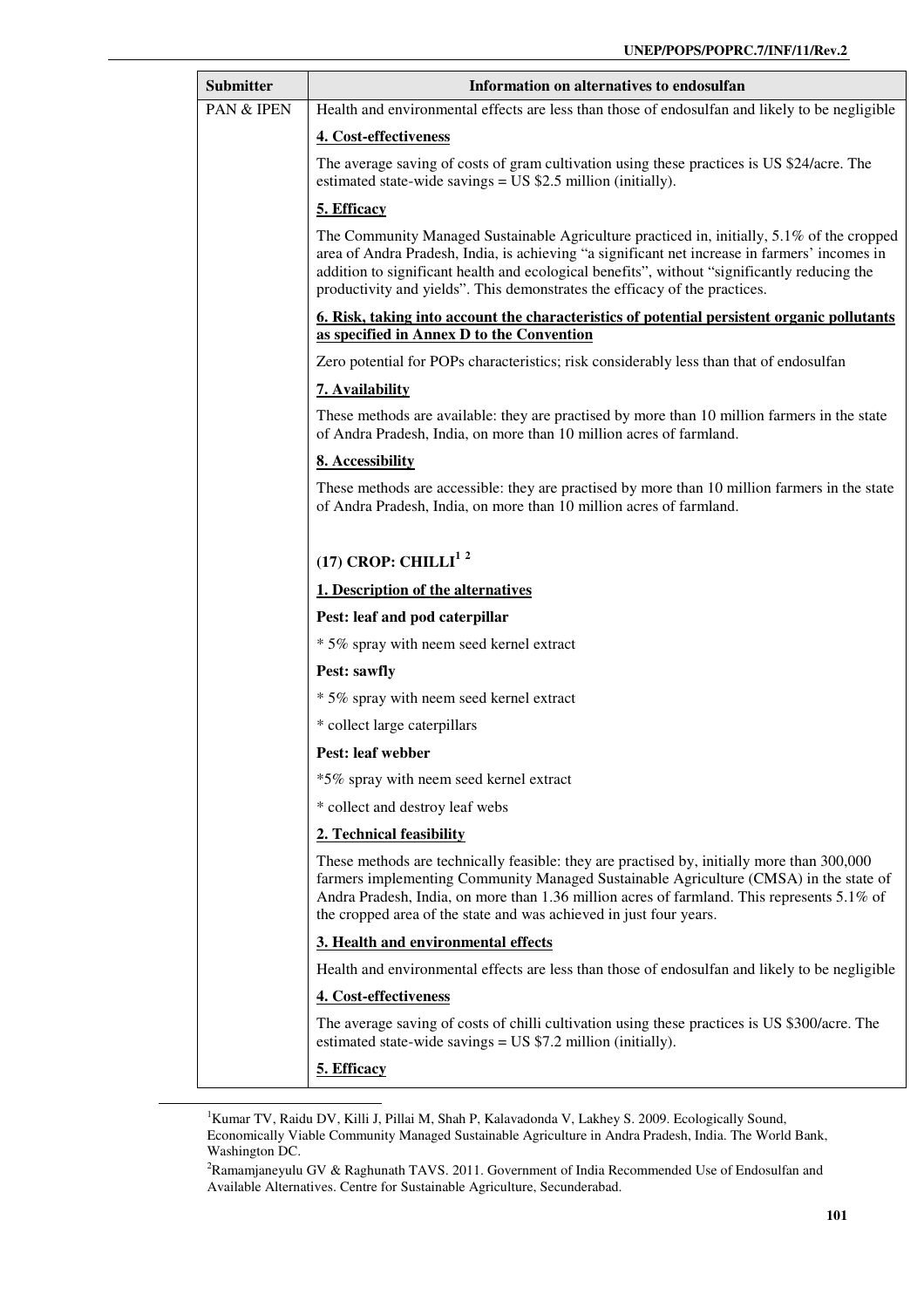| <b>Submitter</b> | Information on alternatives to endosulfan                                                                                                                                                                                                                                                                                                                                 |
|------------------|---------------------------------------------------------------------------------------------------------------------------------------------------------------------------------------------------------------------------------------------------------------------------------------------------------------------------------------------------------------------------|
| PAN & IPEN       | The Community Managed Sustainable Agriculture practiced, initially, in 5.1% of the cropped<br>area of Andra Pradesh, India, is achieving "a significant net increase in farmers' incomes in<br>addition to significant health and ecological benefits", without "significantly reducing the<br>productivity and yields". This demonstrates the efficacy of the practices. |
|                  | 6. Risk, taking into account the characteristics of potential persistent organic pollutants<br>as specified in Annex D to the Convention                                                                                                                                                                                                                                  |
|                  | Zero potential for POPs characteristics; risk considerably less than that of endosulfan                                                                                                                                                                                                                                                                                   |
|                  | 7. Availability                                                                                                                                                                                                                                                                                                                                                           |
|                  | These methods are available: they are practised by more than 10 million farmers in the state<br>of Andra Pradesh, India, on more than 10 million acres of farmland.                                                                                                                                                                                                       |
|                  | 8. Accessibility                                                                                                                                                                                                                                                                                                                                                          |
|                  | These methods are accessible: they are practised by more than 10 million farmers in the state<br>of Andra Pradesh, India, on more than 10 million acres of farmland.                                                                                                                                                                                                      |
|                  | $(18)$ CROP: MUSTARD <sup>1</sup>                                                                                                                                                                                                                                                                                                                                         |
|                  | 1. Description of the alternatives                                                                                                                                                                                                                                                                                                                                        |
|                  | <b>Pests: aphids</b>                                                                                                                                                                                                                                                                                                                                                      |
|                  | Treatment:                                                                                                                                                                                                                                                                                                                                                                |
|                  | * Chrysoperla carnea – 50,000 1 <sup>st</sup> instar larvae/ha, 2 times at 15 day intervals                                                                                                                                                                                                                                                                               |
|                  | 2. Technical feasibility                                                                                                                                                                                                                                                                                                                                                  |
|                  | Recommended by the Government of India, so assumed to be technically feasible                                                                                                                                                                                                                                                                                             |
|                  | 3. Health and environmental effects                                                                                                                                                                                                                                                                                                                                       |
|                  | Health and environmental effects are less than those of endosulfan and likely to be negligible                                                                                                                                                                                                                                                                            |
|                  | 4. Cost-effectiveness                                                                                                                                                                                                                                                                                                                                                     |
|                  | Recommended by the Government of India, so assumed to be cost-effective                                                                                                                                                                                                                                                                                                   |
|                  | 5. Efficacy                                                                                                                                                                                                                                                                                                                                                               |
|                  | Recommended by the Government of India, so assumed to be efficacious                                                                                                                                                                                                                                                                                                      |
|                  | 6. Risk, taking into account the characteristics of potential persistent organic pollutants<br>as specified in Annex D to the Convention                                                                                                                                                                                                                                  |
|                  | Zero potential for POPs characteristics; risk considerably less than that of endosulfan                                                                                                                                                                                                                                                                                   |
|                  | 7. Availability                                                                                                                                                                                                                                                                                                                                                           |
|                  | Recommended by the Government of India, so assumed to be available                                                                                                                                                                                                                                                                                                        |
|                  | 8. Accessibility                                                                                                                                                                                                                                                                                                                                                          |
|                  | Recommended by the Government of India, so assumed to be accessible                                                                                                                                                                                                                                                                                                       |
|                  | $(19)$ CROP: MUSTARD <sup>2</sup>                                                                                                                                                                                                                                                                                                                                         |
|                  | 1. Description of the alternatives                                                                                                                                                                                                                                                                                                                                        |
|                  | Pests: aphids                                                                                                                                                                                                                                                                                                                                                             |
|                  |                                                                                                                                                                                                                                                                                                                                                                           |

<sup>&</sup>lt;sup>1</sup>Recommended by the Expert Committee, Government of India, 2008-09 for use in the State of Orissa. http://india.gov.in/allimpfrms/alldocs/10051.pdf.

<sup>2</sup> IPM Programme, Jawaharlal Nehru Krishi Vishwavidyalaya Agricultural University, Jabalpu, Madya Pradesh, India. http://www.jnkvv.nic.in/IPM%20project/insect-mustard.html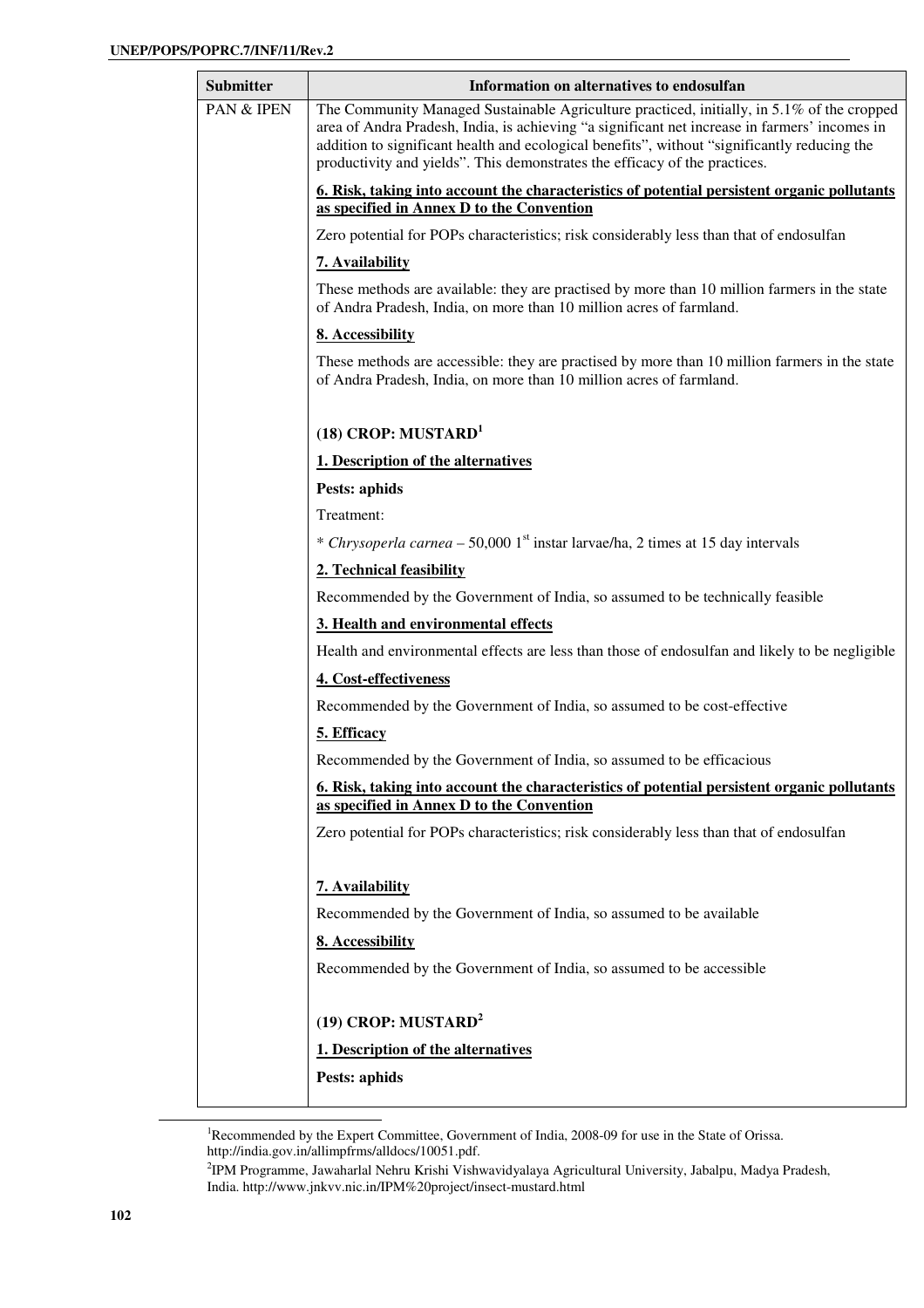| Submitter  | Information on alternatives to endosulfan                                                                                                                                                                                           |
|------------|-------------------------------------------------------------------------------------------------------------------------------------------------------------------------------------------------------------------------------------|
| PAN & IPEN | Cultural control:                                                                                                                                                                                                                   |
|            | * use tolerant varieties like JM-1 and RK-9501                                                                                                                                                                                      |
|            | * sow early; crop sown before 20th October escapes the damage                                                                                                                                                                       |
|            | Mechanical control:                                                                                                                                                                                                                 |
|            | * destroy the affected parts along with aphid population in the initial stage                                                                                                                                                       |
|            | Biological control:                                                                                                                                                                                                                 |
|            | * ladybird beetles Cocciniella septempunctata, Menochilus sexmaculata, Hippodamia<br>variegata and Cheilomones vicina are most efficient predators of the mustard aphid; adult<br>beetle may feed an average of 10 to 15 adults/day |
|            | * several species of syrphid fly i.e., Sphaerophoria spp., Eristallis spp., Metasyrphis spp.,<br>Xanthogramma spp and Syrphus spp. predate on aphids                                                                                |
|            | * the braconid parasitoid, <i>Diaretiella rapae</i> is a very active bio control agent, causes the<br>mummification of aphids                                                                                                       |
|            | * the lacewing, <i>Chrysoperla carnea</i> , predates on the mustard aphid colony                                                                                                                                                    |
|            | * predatory bird Motacilla cospica active feeds on aphids during February-March                                                                                                                                                     |
|            | * a number of entomogenous fungi, such as Cephalosporium spp., Entomophthora and<br>Verticillium lecanii infect aphids                                                                                                              |
|            | 2. Technical feasibility                                                                                                                                                                                                            |
|            | Recommended by an Indian university IPM programme so assumed to be technically feasible                                                                                                                                             |
|            | 3. Health and environmental effects                                                                                                                                                                                                 |
|            | Health and environmental effects are less than those of endosulfan and likely to be negligible                                                                                                                                      |
|            | 4. Cost-effectiveness                                                                                                                                                                                                               |
|            | Recommended by an Indian university IPM programme, so assumed to be cost-effective                                                                                                                                                  |
|            | 5. Efficacy                                                                                                                                                                                                                         |
|            | Recommended by an Indian university IPM programme so assumed to be efficacious                                                                                                                                                      |
|            | 6. Risk, taking into account the characteristics of potential persistent organic pollutants<br>as specified in Annex D to the Convention                                                                                            |
|            | Zero potential for POPs characteristics; risk considerably less than that of endosulfan                                                                                                                                             |
|            | 7. Availability                                                                                                                                                                                                                     |
|            | Cultural and mechanical controls can be used by anyone; biological controls recommended<br>by an Indian university IPM programme so assumed to be available                                                                         |
|            | 8. Accessibility                                                                                                                                                                                                                    |
|            | Cultural and mechanical controls can be used by anyone; biological controls recommended<br>by an Indian university IPM programme so assumed to be accessible                                                                        |
|            | $(20)$ CROP: OKRA <sup>1</sup>                                                                                                                                                                                                      |
|            | 1. Description of the alternatives                                                                                                                                                                                                  |
|            | Pest: Fruit and shoot borer                                                                                                                                                                                                         |
|            | * Trichogramma chilonis: 50,000 /ha, 6 times at 10 day intervals                                                                                                                                                                    |
|            | * pheromone traps: 20-25 ha, lures to be changed at 15-30 day intervals                                                                                                                                                             |
|            | Pests: aphids, jassids, whiteflies                                                                                                                                                                                                  |

<sup>&</sup>lt;sup>1</sup>Recommended by the Expert Committee, Government of India, 2008-09 for use in the State of Orissa. http://india.gov.in/allimpfrms/alldocs/10051.pdf.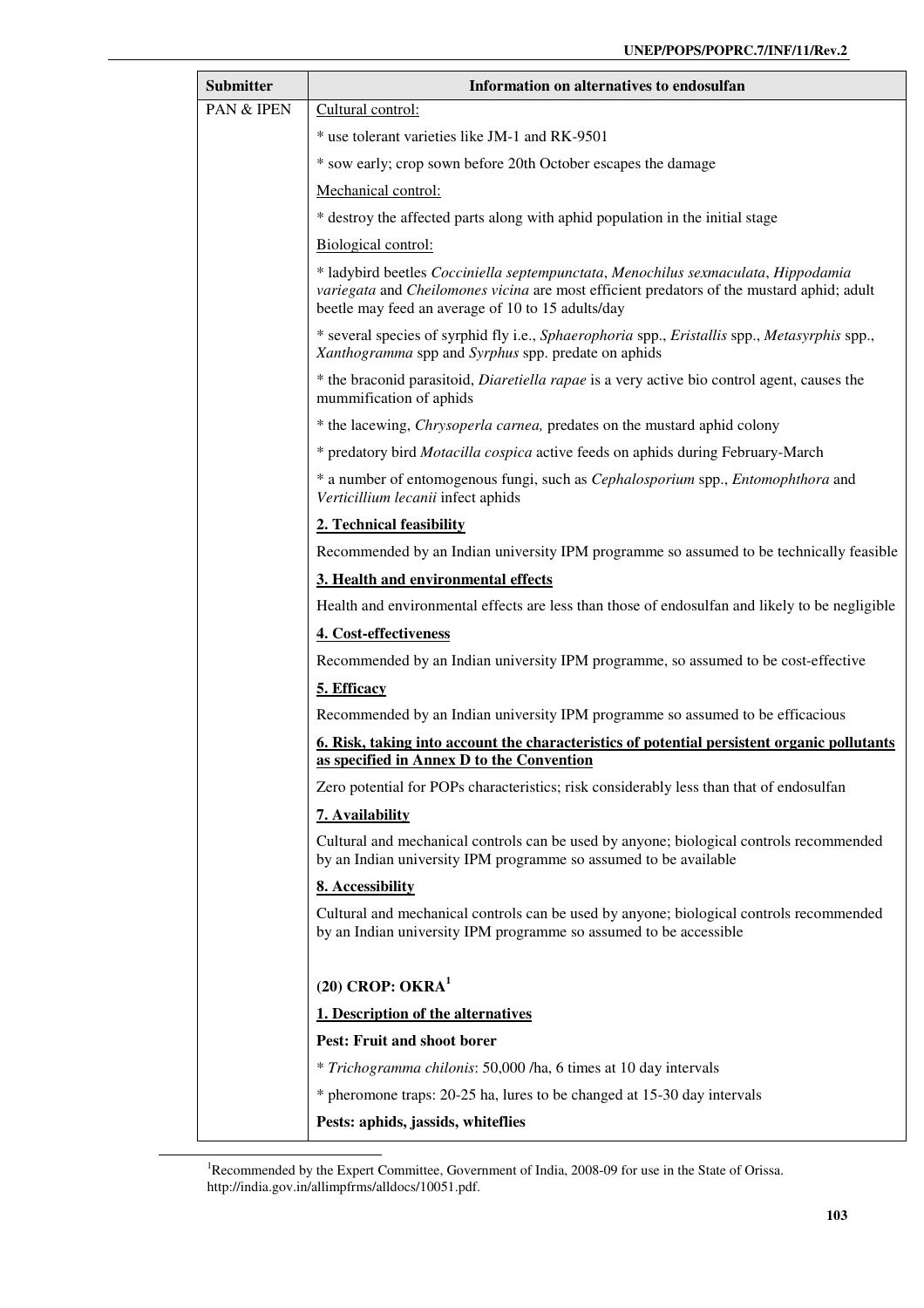| <b>Submitter</b> | Information on alternatives to endosulfan                                                                                                |
|------------------|------------------------------------------------------------------------------------------------------------------------------------------|
| PAN & IPEN       | * Chrysoperla carnea: 50,000 1 <sup>st</sup> instar larvae/ha, 2 times at 15 day intervals                                               |
|                  | 2. Technical feasibility                                                                                                                 |
|                  | Recommended by the Government of India, so assumed to be technically feasible                                                            |
|                  | 3. Health and environmental effects                                                                                                      |
|                  | Health and environmental effects are less than those of endosulfan and likely to be negligible                                           |
|                  | 4. Cost-effectiveness                                                                                                                    |
|                  | Recommended by the Government of India, so assumed to be cost-effective                                                                  |
|                  | 5. Efficacy                                                                                                                              |
|                  | Recommended by the Government of India, so assumed to be efficacious                                                                     |
|                  | 6. Risk, taking into account the characteristics of potential persistent organic pollutants<br>as specified in Annex D to the Convention |
|                  | Zero potential for POPs characteristics; risk considerably less than that of endosulfan                                                  |
|                  | 7. Availability                                                                                                                          |
|                  | Recommended by the Government of India, so assumed to be available                                                                       |
|                  | 8. Accessibility                                                                                                                         |
|                  | Recommended by the Government of India, so assumed to be accessible                                                                      |
|                  |                                                                                                                                          |
|                  | $(21)$ CROP: OKRA <sup>1</sup>                                                                                                           |
|                  | 1. Description of the alternatives                                                                                                       |
|                  | <b>Pest: Diamond back moth</b>                                                                                                           |
|                  | * pheromone traps                                                                                                                        |
|                  | * Bacillus thuringiensis spray                                                                                                           |
|                  | * parasitoids Diadegma semiclausum, D. insulare, D. mollipla, D. fenestral, Cotesia sp.                                                  |
|                  | * spray with decoction of Eupatorium odoratum leaves                                                                                     |
|                  | 3. Health and environmental effects                                                                                                      |
|                  | Health and environmental effects are less than those of endosulfan and likely to be negligible                                           |
|                  | 6. Risk, taking into account the characteristics of potential persistent organic pollutants<br>as specified in Annex D to the Convention |
|                  | Zero potential for POPs characteristics; risk considerably less than that of endosulfan                                                  |
|                  |                                                                                                                                          |
|                  |                                                                                                                                          |
|                  | (22) CROP: OKRA / BHINDI <sup>2</sup>                                                                                                    |
|                  | 1. Description of the alternatives                                                                                                       |
|                  | Pests: leaf roller                                                                                                                       |
|                  | * 5% spray of neem seed kernel extract                                                                                                   |
|                  | 2. Technical feasibility                                                                                                                 |
|                  | These methods are technically feasible: they are practised by, initially more than 300,000                                               |

<sup>&</sup>lt;sup>1</sup>Bissdorf J. 2008. How to Grow Crops Without Endosulfan. PAN Germany.

http://www.oisat.org/downloads/field\_guide\_without\_endosulfan.pdf

<sup>&</sup>lt;sup>2</sup>Kumar TV, Raidu DV, Killi J, Pillai M, Shah P, Kalavadonda V, Lakhey S. 2009. Ecologically Sound, Economically Viable Community Managed Sustainable Agriculture in Andra Pradesh, India. The World Bank, Washington DC.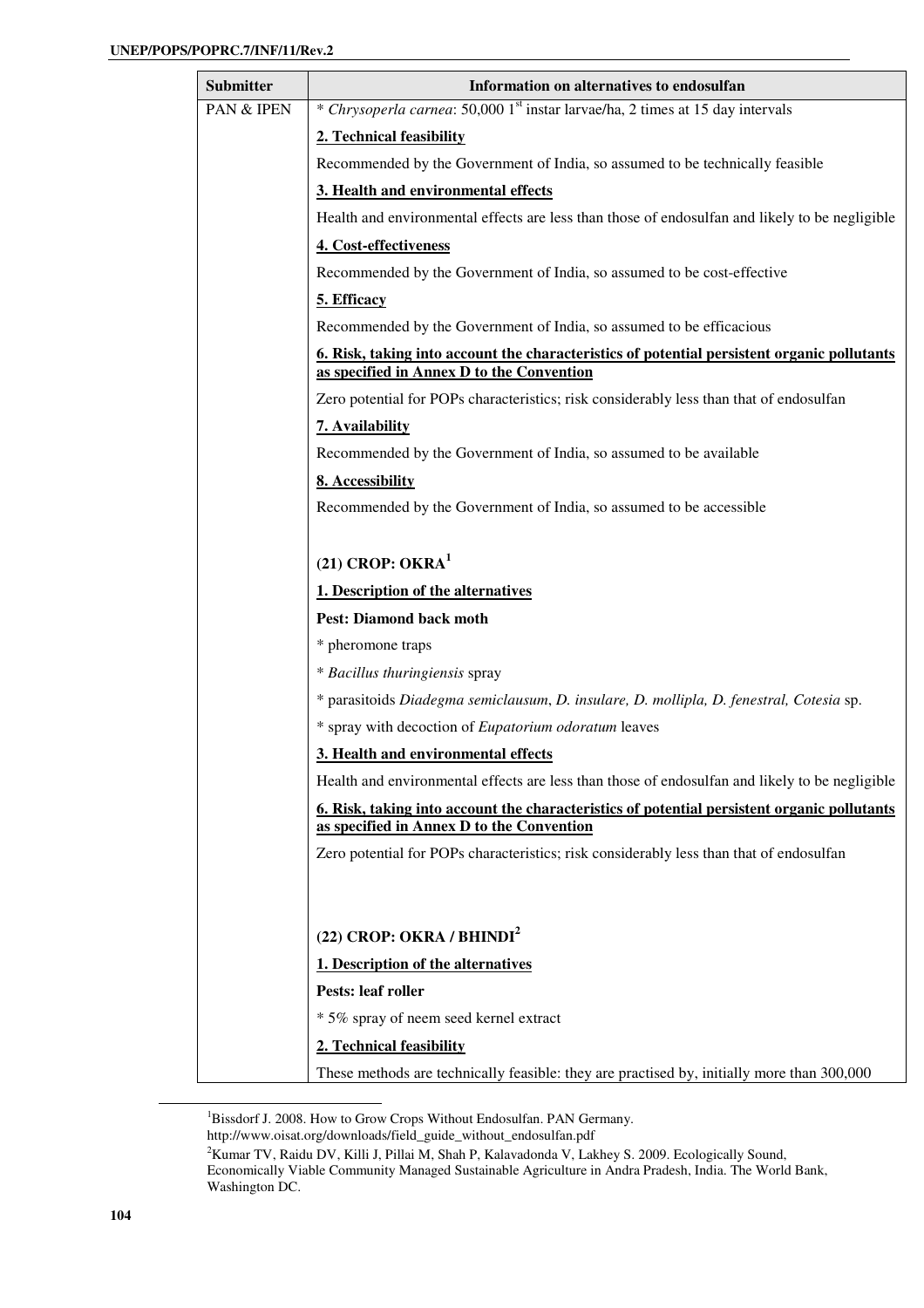| <b>Submitter</b> | Information on alternatives to endosulfan                                                                                                                                                                                                                                                                                                                                 |
|------------------|---------------------------------------------------------------------------------------------------------------------------------------------------------------------------------------------------------------------------------------------------------------------------------------------------------------------------------------------------------------------------|
| PAN & IPEN       | farmers implementing Community Managed Sustainable Agriculture (CMSA) in the state of<br>Andra Pradesh, India, on more than 1.36 million acres of farmland. This represents 5.1% of<br>the cropped area of the state and was achieved in just four years.                                                                                                                 |
|                  | 3. Health and environmental effects                                                                                                                                                                                                                                                                                                                                       |
|                  | Health and environmental effects are less than those of endosulfan and likely to be negligible                                                                                                                                                                                                                                                                            |
|                  | 4. Cost-effectiveness                                                                                                                                                                                                                                                                                                                                                     |
|                  | These methods have been found to be cost-effective by the farmers practicing CMSA.                                                                                                                                                                                                                                                                                        |
|                  | 5. Efficacy                                                                                                                                                                                                                                                                                                                                                               |
|                  | The Community Managed Sustainable Agriculture practiced, initially, in 5.1% of the cropped<br>area of Andra Pradesh, India, is achieving "a significant net increase in farmers' incomes in<br>addition to significant health and ecological benefits", without "significantly reducing the<br>productivity and yields". This demonstrates the efficacy of the practices. |
|                  | 6. Risk, taking into account the characteristics of potential persistent organic pollutants<br>as specified in Annex D to the Convention                                                                                                                                                                                                                                  |
|                  | Zero potential for POPs characteristics; risk considerably less than that of endosulfan                                                                                                                                                                                                                                                                                   |
|                  | 7. Availability                                                                                                                                                                                                                                                                                                                                                           |
|                  | These methods are available: they are practised by more than 10 million farmers in the state<br>of Andra Pradesh, India, on more than 10 million acres of farmland.                                                                                                                                                                                                       |
|                  | 8. Accessibility                                                                                                                                                                                                                                                                                                                                                          |
|                  | These methods are accessible: they are practised by more than 10 million farmers in the state<br>of Andra Pradesh, India, on more than 10 million acres of farmland.                                                                                                                                                                                                      |
|                  | (23) CROP: $TOMATO1$                                                                                                                                                                                                                                                                                                                                                      |
|                  | 1. Description of the alternatives                                                                                                                                                                                                                                                                                                                                        |
|                  | Pest: fruit borer                                                                                                                                                                                                                                                                                                                                                         |
|                  | * deep summer ploughing                                                                                                                                                                                                                                                                                                                                                   |
|                  | * 5% spray of neem seed kernel extract                                                                                                                                                                                                                                                                                                                                    |
|                  | * erect bird perches                                                                                                                                                                                                                                                                                                                                                      |
|                  | * spray chilli-garlic solution                                                                                                                                                                                                                                                                                                                                            |
|                  | * pheromone traps                                                                                                                                                                                                                                                                                                                                                         |
|                  | 2. Technical feasibility                                                                                                                                                                                                                                                                                                                                                  |
|                  | These methods are technically feasible: they are practised by, initially more than 300,000<br>farmers implementing Community Managed Sustainable Agriculture (CMSA) in the state of<br>Andra Pradesh, India, on more than 1.36 million acres of farmland. This represents 5.1% of<br>the cropped area of the state and was achieved in just four years.                   |
|                  | 3. Health and environmental effects                                                                                                                                                                                                                                                                                                                                       |
|                  | Health and environmental effects are less than those of endosulfan and likely to be negligible                                                                                                                                                                                                                                                                            |
|                  | 4. Cost-effectiveness                                                                                                                                                                                                                                                                                                                                                     |
|                  | These methods have been found to be cost effective by the farmers practicing CMSA.                                                                                                                                                                                                                                                                                        |
|                  | 5. Efficacy                                                                                                                                                                                                                                                                                                                                                               |
|                  | The Community Managed Sustainable Agriculture practiced in, initially, 5.1% of the cropped<br>area of Andra Pradesh, India, is achieving "a significant net increase in farmers' incomes in<br>addition to significant health and ecological benefits", without "significantly reducing the                                                                               |

<sup>&</sup>lt;sup>1</sup>Ramamjaneyulu GV & Raghunath TAVS. 2011. Government of India Recommended Use of Endosulfan and Available Alternatives. Centre for Sustainable Agriculture, Secunderabad.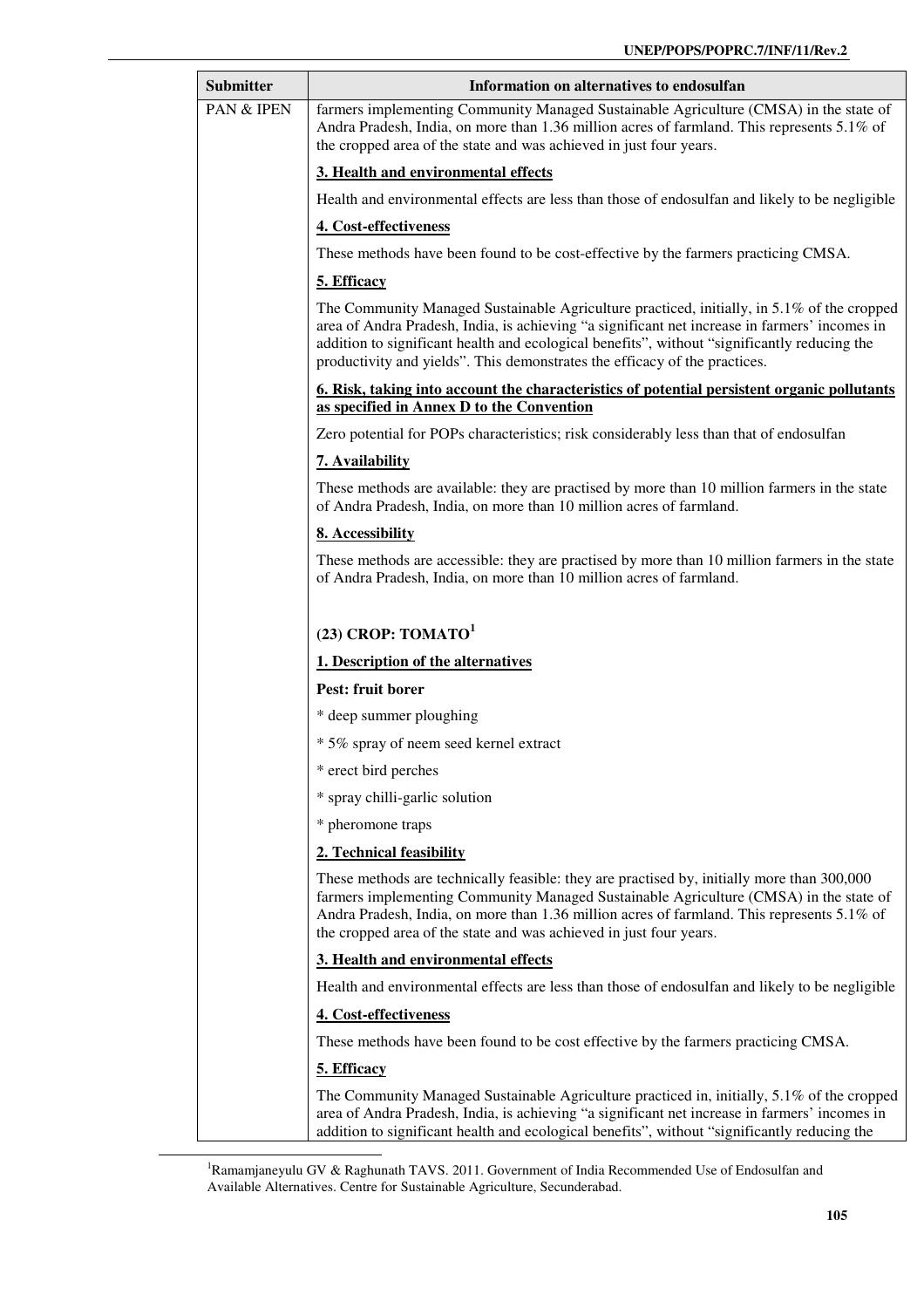| <b>Submitter</b>      | Information on alternatives to endosulfan                                                                                                                            |
|-----------------------|----------------------------------------------------------------------------------------------------------------------------------------------------------------------|
| <b>PAN &amp; IPEN</b> | productivity and yields". This demonstrates the efficacy of the practices.                                                                                           |
|                       | 6. Risk, taking into account the characteristics of potential persistent organic pollutants<br>as specified in Annex D to the Convention                             |
|                       | Zero potential for POPs characteristics; risk considerably less than that of endosulfan                                                                              |
|                       | 7. Availability                                                                                                                                                      |
|                       | These methods are available: they are practised by more than 10 million farmers in the state<br>of Andra Pradesh, India, on more than 10 million acres of farmland.  |
|                       | 8. Accessibility                                                                                                                                                     |
|                       | These methods are accessible: they are practised by more than 10 million farmers in the state<br>of Andra Pradesh, India, on more than 10 million acres of farmland. |
|                       | (24) CROP: $TOMATO1$                                                                                                                                                 |
|                       | 1. Description of the alternatives                                                                                                                                   |
|                       | Pests: fruit and shoot borer                                                                                                                                         |
|                       | * Helicoverpa armigera NPV: 250 LE/ha, 2-3 times at 10 day intervals in evening                                                                                      |
|                       | * Trichogramma chilonis: 1,00,000/ha, 6 times at 10 day intervals                                                                                                    |
|                       | * Bacillus thuringiensis: 2kg/ha, 2-3 times at 10 day intervals in evening                                                                                           |
|                       | * pheromone traps: lures to be changed at 15-30 days                                                                                                                 |
|                       | 2. Technical feasibility                                                                                                                                             |
|                       | Recommended by the Government of India, so assumed to be technically feasible                                                                                        |
|                       | 3. Health and environmental effects                                                                                                                                  |
|                       | Health and environmental effects are less than those of endosulfan and likely to be negligible                                                                       |
|                       | 4. Cost-effectiveness                                                                                                                                                |
|                       | Recommended by the Government of India, so assumed to be cost-effective                                                                                              |
|                       | 5. Efficacy                                                                                                                                                          |
|                       | Recommended by the Government of India, so assumed to be efficacious                                                                                                 |
|                       | 6. Risk, taking into account the characteristics of potential persistent organic pollutants<br>as specified in Annex D to the Convention                             |
|                       | Zero potential for POPs characteristics; risk considerably less than that of endosulfan                                                                              |
|                       | 7. Availability                                                                                                                                                      |
|                       | Recommended by the Government of India, so assumed to be available                                                                                                   |
|                       | 8. Accessibility                                                                                                                                                     |
|                       | Recommended by the Government of India, so assumed to be accessible                                                                                                  |
|                       | (25) CROP: GROUNDNUT <sup>2</sup>                                                                                                                                    |
|                       | 1. Description of the alternatives                                                                                                                                   |
|                       | Pests: all                                                                                                                                                           |
|                       | * 5% spray of neem seed kernel extract                                                                                                                               |

<sup>&</sup>lt;sup>1</sup>Recommended by the Expert Committee, Government of India, 2008-09 for use in the State of Orissa. http://india.gov.in/allimpfrms/alldocs/10051.pdf.

<sup>&</sup>lt;sup>2</sup>Ramamjaneyulu GV & Raghunath TAVS. 2011. Government of India Recommended Use of Endosulfan and Available Alternatives. Centre for Sustainable Agriculture, Secunderabad.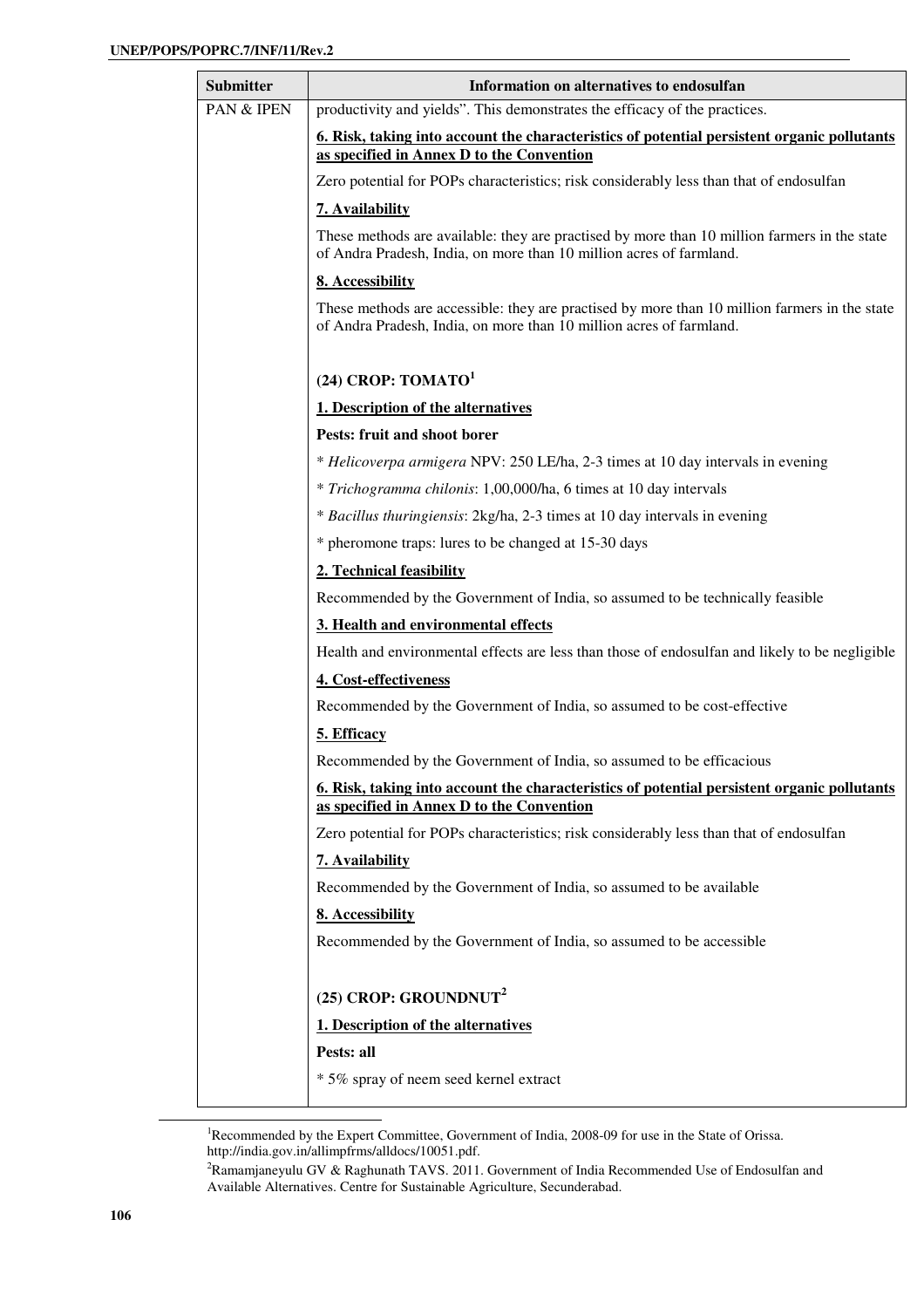| <b>Submitter</b> | Information on alternatives to endosulfan                                                                                                                                                                                                                                                                                                                                 |
|------------------|---------------------------------------------------------------------------------------------------------------------------------------------------------------------------------------------------------------------------------------------------------------------------------------------------------------------------------------------------------------------------|
| PAN & IPEN       | * erect bird perches                                                                                                                                                                                                                                                                                                                                                      |
|                  | * pheromone Traps                                                                                                                                                                                                                                                                                                                                                         |
|                  | * deep summer ploughing                                                                                                                                                                                                                                                                                                                                                   |
|                  | 2. Technical feasibility                                                                                                                                                                                                                                                                                                                                                  |
|                  | These methods are technically feasible: they are practised by, initially more than 300,000<br>farmers implementing Community Managed Sustainable Agriculture (CMSA) in the state of<br>Andra Pradesh, India, on more than 1.36 million acres of farmland. This represents 5.1% of<br>the cropped area of the state and was achieved in just four years.                   |
|                  | 3. Health and environmental effects                                                                                                                                                                                                                                                                                                                                       |
|                  | Health and environmental effects are less than those of endosulfan and likely to be negligible                                                                                                                                                                                                                                                                            |
|                  | 4. Cost-effectiveness                                                                                                                                                                                                                                                                                                                                                     |
|                  | These methods have been found to be cost-effective by the farmers practicing CMSA.                                                                                                                                                                                                                                                                                        |
|                  | 5. Efficacy                                                                                                                                                                                                                                                                                                                                                               |
|                  | The Community Managed Sustainable Agriculture practiced, initially, in 5.1% of the cropped<br>area of Andra Pradesh, India, is achieving "a significant net increase in farmers' incomes in<br>addition to significant health and ecological benefits", without "significantly reducing the<br>productivity and yields". This demonstrates the efficacy of the practices. |
|                  | <u><b>6. Risk, taking into account the characteristics of potential persistent organic pollutants</b></u><br>as specified in Annex D to the Convention                                                                                                                                                                                                                    |
|                  | Zero potential for POPs characteristics; risk considerably less than that of endosulfan                                                                                                                                                                                                                                                                                   |
|                  | 7. Availability                                                                                                                                                                                                                                                                                                                                                           |
|                  | These methods are available: they are practised by more than 10 million farmers in the state<br>of Andra Pradesh, India, on more than 10 million acres of farmland.                                                                                                                                                                                                       |
|                  | 8. Accessibility                                                                                                                                                                                                                                                                                                                                                          |
|                  | These methods are accessible: they are practised by more than 10 million farmers in the state<br>of Andra Pradesh, India, on more than 10 million acres of farmland.                                                                                                                                                                                                      |
|                  | $(26)$ CROP: MANGO <sup>1</sup>                                                                                                                                                                                                                                                                                                                                           |
|                  | 1. Description of the alternatives                                                                                                                                                                                                                                                                                                                                        |
|                  | <b>Pests: Mango hopper</b>                                                                                                                                                                                                                                                                                                                                                |
|                  | * 5% spray of neem seed kernel extract                                                                                                                                                                                                                                                                                                                                    |
|                  | * 3% neem oil spray                                                                                                                                                                                                                                                                                                                                                       |
|                  | 2. Technical feasibility                                                                                                                                                                                                                                                                                                                                                  |
|                  | These methods are technically feasible: they are practised by, initially more than 300,000<br>farmers implementing Community Managed Sustainable Agriculture (CMSA) in the state of<br>Andra Pradesh, India, on more than 1.36 million acres of farmland. This represents 5.1% of<br>the cropped area of the state and was achieved in just four years.                   |
|                  | 3. Health and environmental effects                                                                                                                                                                                                                                                                                                                                       |
|                  | Health and environmental effects are less than those of endosulfan and likely to be negligible                                                                                                                                                                                                                                                                            |
|                  | 4. Cost-effectiveness                                                                                                                                                                                                                                                                                                                                                     |
|                  | These methods have been found to be cost-effective by the farmers practicing CMSA.                                                                                                                                                                                                                                                                                        |
|                  | 5. Efficacy                                                                                                                                                                                                                                                                                                                                                               |

<sup>&</sup>lt;sup>1</sup>Ramamjaneyulu GV & Raghunath TAVS. 2011. Government of India Recommended Use of Endosulfan and Available Alternatives. Centre for Sustainable Agriculture, Secunderabad.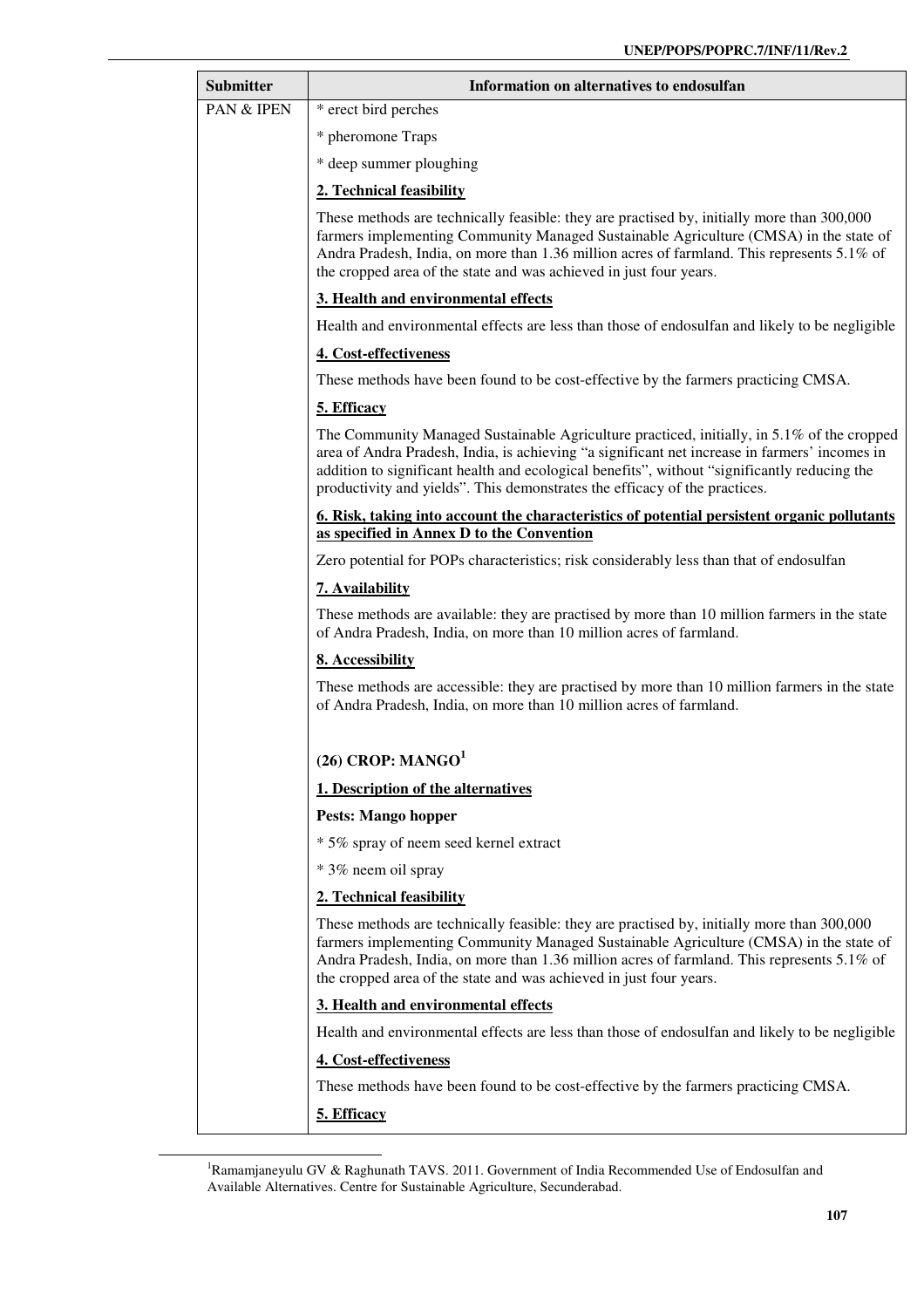| Information on alternatives to endosulfan                                                                                                                                                                                                                                                                                                                                 |
|---------------------------------------------------------------------------------------------------------------------------------------------------------------------------------------------------------------------------------------------------------------------------------------------------------------------------------------------------------------------------|
| The Community Managed Sustainable Agriculture practiced, initially, in 5.1% of the cropped<br>area of Andra Pradesh, India, is achieving "a significant net increase in farmers' incomes in<br>addition to significant health and ecological benefits", without "significantly reducing the<br>productivity and yields". This demonstrates the efficacy of the practices. |
| 6. Risk, taking into account the characteristics of potential persistent organic pollutants<br>as specified in Annex D to the Convention                                                                                                                                                                                                                                  |
| Zero potential for POPs characteristics; risk considerably less than that of endosulfan                                                                                                                                                                                                                                                                                   |
| 7. Availability                                                                                                                                                                                                                                                                                                                                                           |
| These methods are available: they are practised by more than 10 million farmers in the state<br>of Andra Pradesh, India, on more than 10 million acres of farmland.                                                                                                                                                                                                       |
| 8. Accessibility                                                                                                                                                                                                                                                                                                                                                          |
| These methods are accessible: they are practised by more than 10 million farmers in the state<br>of Andra Pradesh, India, on more than 10 million acres of farmland.                                                                                                                                                                                                      |
| (27) CROP: $MANGO1$                                                                                                                                                                                                                                                                                                                                                       |
| 1. Description of the alternatives                                                                                                                                                                                                                                                                                                                                        |
| <b>Pests: leafhoppers</b>                                                                                                                                                                                                                                                                                                                                                 |
| * garlic oil spray                                                                                                                                                                                                                                                                                                                                                        |
| * neem spray                                                                                                                                                                                                                                                                                                                                                              |
| Pest: fruit fly                                                                                                                                                                                                                                                                                                                                                           |
| Cultural practices:                                                                                                                                                                                                                                                                                                                                                       |
| * remove fruits with dimples and oozing clear sap                                                                                                                                                                                                                                                                                                                         |
| * harvest crops early when mature green                                                                                                                                                                                                                                                                                                                                   |
| * pick overripe fruits                                                                                                                                                                                                                                                                                                                                                    |
| * practice crop and field sanitation; collect and destroy fallen and damaged ripe fruits; do not<br>put collected damaged fruits in compost heaps, instead feed to pigs or poultry, or bury to<br>eliminate all sources of possible breeding sites                                                                                                                        |
| Mechanical practices:                                                                                                                                                                                                                                                                                                                                                     |
| * bag the fruit                                                                                                                                                                                                                                                                                                                                                           |
| * use fruit fly baits: (ripe banana peel cut into small pieces and mixed                                                                                                                                                                                                                                                                                                  |
| with sugar, flour, and water; mixture of 1 tsp vanilla essence, 2 tbsp ammonia, 1/2 cup sugar,<br>and 2 liters of water; mixture of 1 cup vinegar, 2 cups water, and 1 tbsp of honey; or mixture<br>of sugar, soya sauce, and ammonia).                                                                                                                                   |
| * yellow sticky traps baited with vials containing a ratio of 1 part ammonia and 1 part of<br>water                                                                                                                                                                                                                                                                       |
| * spray with basil leaf extract                                                                                                                                                                                                                                                                                                                                           |
| * spray with neem                                                                                                                                                                                                                                                                                                                                                         |
| 3. Health and environmental effects                                                                                                                                                                                                                                                                                                                                       |
| Health and environmental effects are less than those of endosulfan and likely to be negligible                                                                                                                                                                                                                                                                            |
|                                                                                                                                                                                                                                                                                                                                                                           |
|                                                                                                                                                                                                                                                                                                                                                                           |

<sup>&</sup>lt;sup>1</sup>Bissdorf J. 2005. Field Guide to Non-chemical Pest Management in Mango Production. PAN Germany. http://www.oisat.org/downloads/field\_guide\_mango.pdf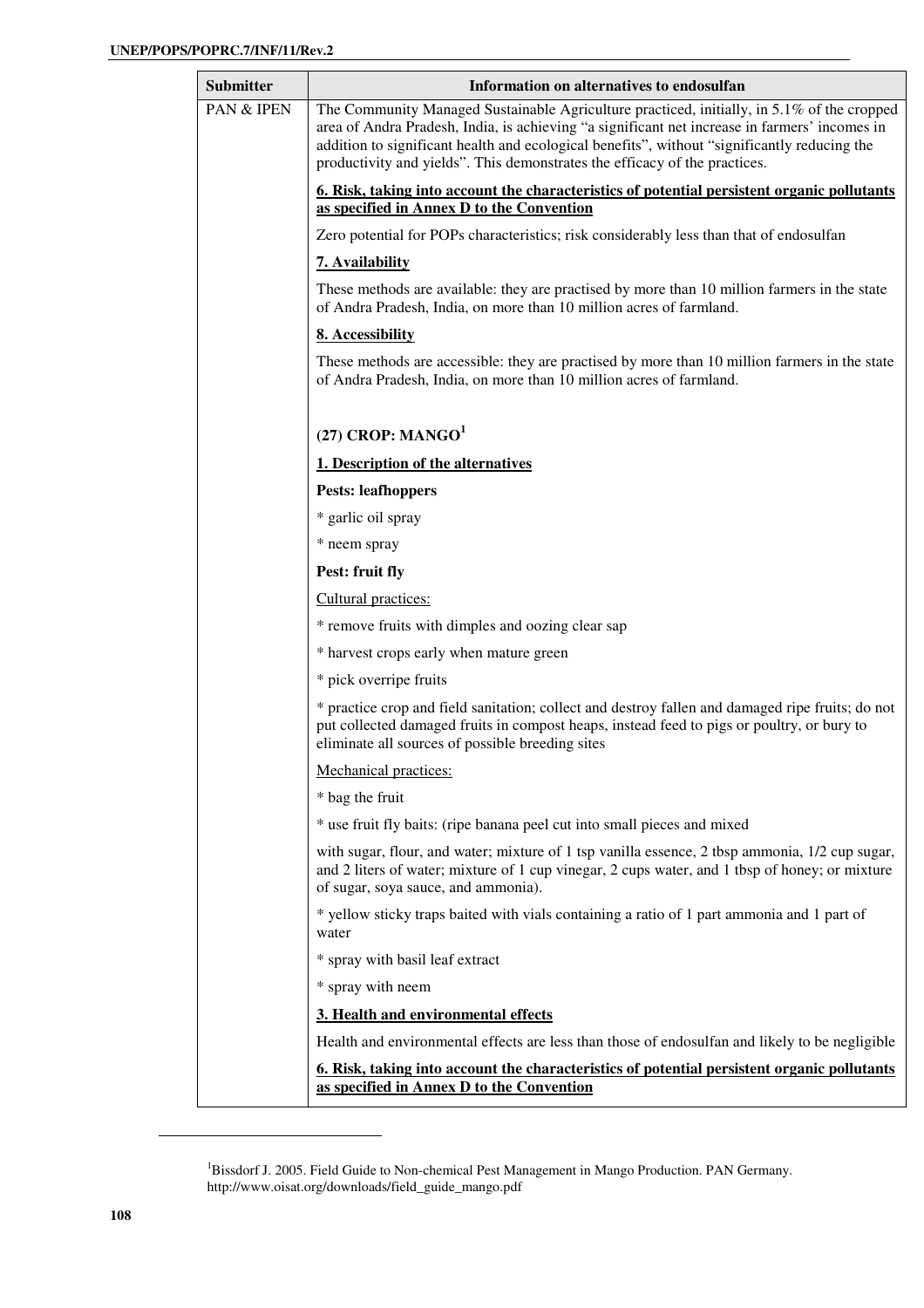| <b>Submitter</b> | Information on alternatives to endosulfan                                                                                                                                                                                                               |  |  |  |  |  |  |  |  |  |  |
|------------------|---------------------------------------------------------------------------------------------------------------------------------------------------------------------------------------------------------------------------------------------------------|--|--|--|--|--|--|--|--|--|--|
| PAN & IPEN       | Zero potential for POPs characteristics; risk considerably less than that of endosulfan                                                                                                                                                                 |  |  |  |  |  |  |  |  |  |  |
|                  | 7. Availability                                                                                                                                                                                                                                         |  |  |  |  |  |  |  |  |  |  |
|                  | These methods are likely to be readily available to all users.                                                                                                                                                                                          |  |  |  |  |  |  |  |  |  |  |
|                  | 8. Accessibility                                                                                                                                                                                                                                        |  |  |  |  |  |  |  |  |  |  |
|                  | These methods are likely to be readily available to all users.                                                                                                                                                                                          |  |  |  |  |  |  |  |  |  |  |
|                  | $(28)$ CROP: EGGPLANT <sup>12</sup>                                                                                                                                                                                                                     |  |  |  |  |  |  |  |  |  |  |
|                  | 1. Description of the alternatives                                                                                                                                                                                                                      |  |  |  |  |  |  |  |  |  |  |
|                  | Pests: aphids                                                                                                                                                                                                                                           |  |  |  |  |  |  |  |  |  |  |
|                  | *control ants (ants cultivate aphids to gain access to plant sugars); cultivate and flood the<br>field to destroy ant colonies and expose eggs and larvae to predators and sunlight; ants use<br>the aphids to gain access to nutrients from the plants |  |  |  |  |  |  |  |  |  |  |
|                  | * avoid using heavy doses of highly soluble nitrogen fertilizers                                                                                                                                                                                        |  |  |  |  |  |  |  |  |  |  |
|                  | * sticky board traps: 1-4 per 300 sq m field area; replace at least once a week.                                                                                                                                                                        |  |  |  |  |  |  |  |  |  |  |
|                  | * yellow basin trap with soapy water                                                                                                                                                                                                                    |  |  |  |  |  |  |  |  |  |  |
|                  | * spray with ginger rhizome extract                                                                                                                                                                                                                     |  |  |  |  |  |  |  |  |  |  |
|                  | * spray with custard apple leaf extract                                                                                                                                                                                                                 |  |  |  |  |  |  |  |  |  |  |
|                  | Pests: fruit and shoot borer                                                                                                                                                                                                                            |  |  |  |  |  |  |  |  |  |  |
|                  | *plough field to expose larvae to predators and weather                                                                                                                                                                                                 |  |  |  |  |  |  |  |  |  |  |
|                  | *plant resistant varieties - Pusa Purple Long, H-128, H-129, Aushey, Thorn Pendy, Black<br>Pendy, H-165, H-407, Dorley, PPC-17-4, PVR-195, Shyamla Dhepa, and Banaras Long<br>Purple                                                                    |  |  |  |  |  |  |  |  |  |  |
|                  | *raise seedlings under row covers and/or nets to prevent the moths from directly laying eggs<br>on them                                                                                                                                                 |  |  |  |  |  |  |  |  |  |  |
|                  | * crop rotation.                                                                                                                                                                                                                                        |  |  |  |  |  |  |  |  |  |  |
|                  | * proper field sanitation - destroy or burn all plant residues as they may harbor the pupating<br>pest                                                                                                                                                  |  |  |  |  |  |  |  |  |  |  |
|                  | * prune immediately any larvae-infested shoots - burn or cut them into small pieces; continue<br>pruning the shoots at least once a week before the final harvest.                                                                                      |  |  |  |  |  |  |  |  |  |  |
|                  | * uproot all old plants after harvest and burn them                                                                                                                                                                                                     |  |  |  |  |  |  |  |  |  |  |
|                  | * pheromone traps                                                                                                                                                                                                                                       |  |  |  |  |  |  |  |  |  |  |
|                  | Pests: diamond back moth                                                                                                                                                                                                                                |  |  |  |  |  |  |  |  |  |  |
|                  | * pheromone traps                                                                                                                                                                                                                                       |  |  |  |  |  |  |  |  |  |  |
|                  | * Bacillus thuringiensis spray                                                                                                                                                                                                                          |  |  |  |  |  |  |  |  |  |  |
|                  | * parasitoids Diadegma semiclausum, D. insulare, D. mollipla, D. fenestral, Cotesia sp.                                                                                                                                                                 |  |  |  |  |  |  |  |  |  |  |
|                  | * spray with decoction of Eupatorium odoratum leaves                                                                                                                                                                                                    |  |  |  |  |  |  |  |  |  |  |
|                  | <b>Pest: Jassids</b>                                                                                                                                                                                                                                    |  |  |  |  |  |  |  |  |  |  |
|                  | * Chrysoperla carnea                                                                                                                                                                                                                                    |  |  |  |  |  |  |  |  |  |  |
|                  | 3. Health and environmental effects                                                                                                                                                                                                                     |  |  |  |  |  |  |  |  |  |  |

<sup>&</sup>lt;sup>1</sup>Bissdorf J. 2010. Field Guide to Non-chemical Pest Management in Eggplant Production. PAN Germany. http://www.oisat.org/downloads/field\_guide\_eggplant.pdf

<sup>2</sup>Bissdorf J. 2008. How to Grow Crops Without Endosulfan. PAN Germany. http://www.oisat.org/downloads/field\_guide\_without\_endosulfan.pdf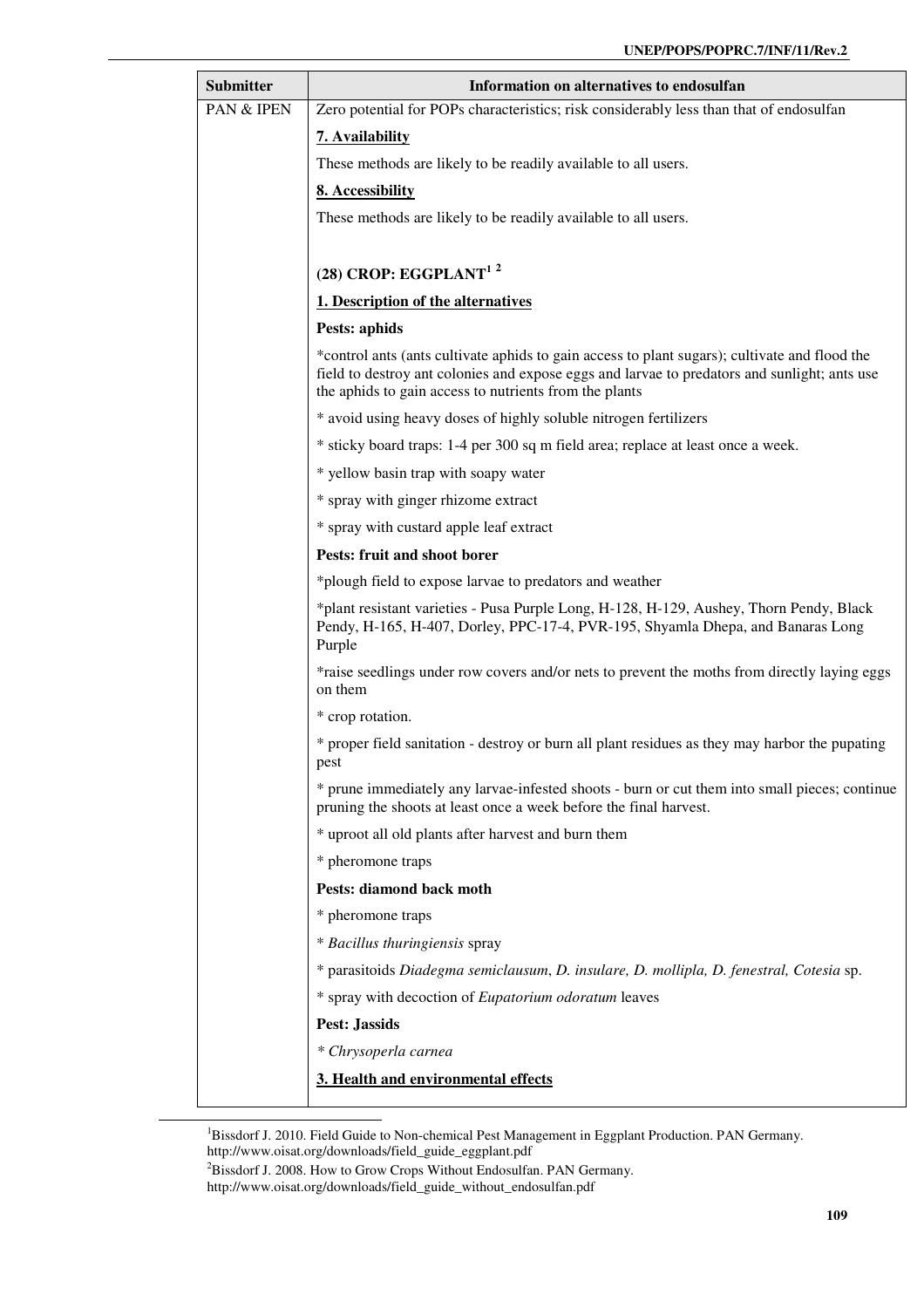| <b>Submitter</b> | Information on alternatives to endosulfan                                                                                                                                                                                                                |  |  |  |  |  |  |  |  |  |  |
|------------------|----------------------------------------------------------------------------------------------------------------------------------------------------------------------------------------------------------------------------------------------------------|--|--|--|--|--|--|--|--|--|--|
| PAN & IPEN       | Health and environmental effects are less than those of endosulfan and likely to be negligible                                                                                                                                                           |  |  |  |  |  |  |  |  |  |  |
|                  | 6. Risk, taking into account the characteristics of potential persistent organic pollutants<br>as specified in Annex D to the Convention                                                                                                                 |  |  |  |  |  |  |  |  |  |  |
|                  | Zero potential for POPs characteristics; risk considerably less than that of endosulfan                                                                                                                                                                  |  |  |  |  |  |  |  |  |  |  |
|                  | $(29)$ CROP: BEANS <sup>12</sup>                                                                                                                                                                                                                         |  |  |  |  |  |  |  |  |  |  |
|                  | 1. Description of the alternatives                                                                                                                                                                                                                       |  |  |  |  |  |  |  |  |  |  |
|                  | Pest: aphids                                                                                                                                                                                                                                             |  |  |  |  |  |  |  |  |  |  |
|                  | * control ants (ants cultivate aphids to gain access to plant sugars); cultivate and flood the<br>field to destroy ant colonies and expose eggs and larvae to predators and sunlight; ants use<br>the aphids to gain access to nutrients from the plants |  |  |  |  |  |  |  |  |  |  |
|                  | * avoid using heavy doses of highly soluble nitrogen fertilizers;                                                                                                                                                                                        |  |  |  |  |  |  |  |  |  |  |
|                  | * use sticky board traps: 1-4 per 300 sq m field area; replace at least once a week                                                                                                                                                                      |  |  |  |  |  |  |  |  |  |  |
|                  | * yellow basin trap with soapy water                                                                                                                                                                                                                     |  |  |  |  |  |  |  |  |  |  |
|                  | * spray with ginger rhizome extract, custard apple leaf extract, neem leaf extract, need seed<br>extract, ammonia spray (1part in 7 parts water), or soap spray                                                                                          |  |  |  |  |  |  |  |  |  |  |
|                  | <b>Pest: leaf miner:</b>                                                                                                                                                                                                                                 |  |  |  |  |  |  |  |  |  |  |
|                  | * greased yellow traps                                                                                                                                                                                                                                   |  |  |  |  |  |  |  |  |  |  |
|                  | * spray with neem seed extract                                                                                                                                                                                                                           |  |  |  |  |  |  |  |  |  |  |
|                  | * spray with ginger, garlic and chilli extract                                                                                                                                                                                                           |  |  |  |  |  |  |  |  |  |  |
|                  | Pest: whitefly                                                                                                                                                                                                                                           |  |  |  |  |  |  |  |  |  |  |
|                  | * plant Nicotiana as a trap crop                                                                                                                                                                                                                         |  |  |  |  |  |  |  |  |  |  |
|                  | * spray with garlic oil spray, Madre de caco and neem leave spray, neem oil, soap spray, or<br>ammonia spray                                                                                                                                             |  |  |  |  |  |  |  |  |  |  |
|                  | * use yellow sticky board traps                                                                                                                                                                                                                          |  |  |  |  |  |  |  |  |  |  |
|                  | *release parasitoid Encarsia spp                                                                                                                                                                                                                         |  |  |  |  |  |  |  |  |  |  |
|                  | *release predators Chrysoperla carnea, Chrysopa rufilabris, Harmonia conformis, Harmonia<br>axyridis, Hippodamia convegens                                                                                                                               |  |  |  |  |  |  |  |  |  |  |
|                  | 2. Technical feasibility                                                                                                                                                                                                                                 |  |  |  |  |  |  |  |  |  |  |
|                  | Health and environmental effects are less than those of endosulfan and likely to be negligible                                                                                                                                                           |  |  |  |  |  |  |  |  |  |  |
|                  | 3. Health and environmental effects                                                                                                                                                                                                                      |  |  |  |  |  |  |  |  |  |  |
|                  | <u><b>6.</b> Risk, taking into account the characteristics of potential persistent organic pollutants</u><br>as specified in Annex D to the Convention                                                                                                   |  |  |  |  |  |  |  |  |  |  |
|                  | Zero potential for POPs characteristics; risk considerably less than that of endosulfan                                                                                                                                                                  |  |  |  |  |  |  |  |  |  |  |
|                  | $(30)$ CROP: TEA <sup>3</sup>                                                                                                                                                                                                                            |  |  |  |  |  |  |  |  |  |  |
|                  | 1. Description of the alternatives                                                                                                                                                                                                                       |  |  |  |  |  |  |  |  |  |  |
|                  | Pest: caterpillars:                                                                                                                                                                                                                                      |  |  |  |  |  |  |  |  |  |  |

<sup>1</sup>Bissdorf J. 2005. Field Guide to Non-chemical Pest Management in String bean Production. PAN Germany. http://www.oisat.org/downloads/field\_guide\_string\_beans.pdf

<sup>2</sup>Online Information Service for Non-Chemical Pest Management in the Tropics. PAN Germany. http://www.oisat.org/pestsmap.htm

<sup>3</sup>Online Information Service for Non-Chemical Pest Management in the Tropics. PAN Germany. http://www.oisat.org/pestsmap.htm

l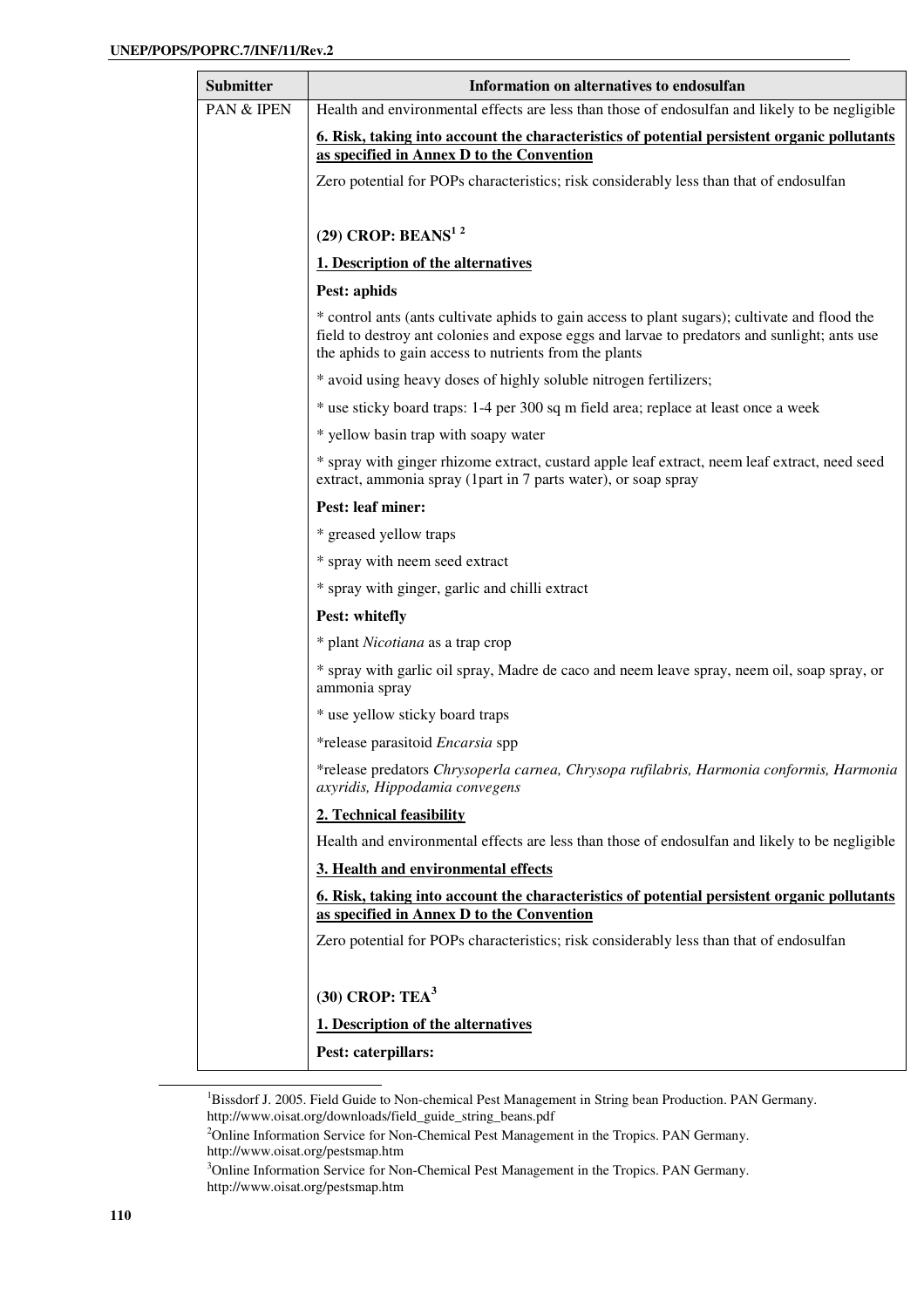| <b>Submitter</b> | Information on alternatives to endosulfan                                                                                                                                                                                                                        |  |  |  |  |  |  |  |  |  |  |
|------------------|------------------------------------------------------------------------------------------------------------------------------------------------------------------------------------------------------------------------------------------------------------------|--|--|--|--|--|--|--|--|--|--|
| PAN & IPEN       | * spray with Bacillus thuringiensis                                                                                                                                                                                                                              |  |  |  |  |  |  |  |  |  |  |
|                  | Pest: Tea mosquito bug                                                                                                                                                                                                                                           |  |  |  |  |  |  |  |  |  |  |
|                  | * encourage or release weaver ants                                                                                                                                                                                                                               |  |  |  |  |  |  |  |  |  |  |
|                  | * spray with neem seed extract                                                                                                                                                                                                                                   |  |  |  |  |  |  |  |  |  |  |
|                  | <b>Pest: mealybugs</b>                                                                                                                                                                                                                                           |  |  |  |  |  |  |  |  |  |  |
|                  | * release Cryptolaemus montrouzieri, Chrysoperla carnea, Chrysopa rufilabris, Harmonia<br>conformis, Harmonia axyridis, Hippodamia convegens                                                                                                                     |  |  |  |  |  |  |  |  |  |  |
|                  | * spray with chilli extract, soap spray, citrus peel spray                                                                                                                                                                                                       |  |  |  |  |  |  |  |  |  |  |
|                  | Pest: scale insects                                                                                                                                                                                                                                              |  |  |  |  |  |  |  |  |  |  |
|                  | * release parasitic wasps Aphytis melinus or Metaphycus helvolus or predators Eristalis spp.,<br>Volucella spp., Chrysoperla carnea, Chrysopa rufilabris, Harmonia conformis, Harmonia<br>axyridis, Hippodamia convegens, Orius tristicolor, or Orius insidiosus |  |  |  |  |  |  |  |  |  |  |
|                  | * spray with neem or Horticultural spraying oil                                                                                                                                                                                                                  |  |  |  |  |  |  |  |  |  |  |
|                  | <b>Pest: Thrips</b>                                                                                                                                                                                                                                              |  |  |  |  |  |  |  |  |  |  |
|                  | * release predators Chrysoperla carnea, Chrysopa rufilabris, Orius tristicolor, or Orius<br>insidiosus                                                                                                                                                           |  |  |  |  |  |  |  |  |  |  |
|                  | * spray with neem extract                                                                                                                                                                                                                                        |  |  |  |  |  |  |  |  |  |  |
|                  | Pest: green leafhopper                                                                                                                                                                                                                                           |  |  |  |  |  |  |  |  |  |  |
|                  | * release and encourage predators: Chrysoperla carnea, Chrysopa rufilabris, Harmonia<br>conformis, Harmonia axyridis, Hippodamia convegens, Orius tristicolor, Orius insidiosus,<br>generaliset preadatory spiders and birds                                     |  |  |  |  |  |  |  |  |  |  |
|                  | * spray with neem, or garlic                                                                                                                                                                                                                                     |  |  |  |  |  |  |  |  |  |  |
|                  | 3. Health and environmental effects                                                                                                                                                                                                                              |  |  |  |  |  |  |  |  |  |  |
|                  | Health and environmental effects are less than those of endosulfan and likely to be negligible                                                                                                                                                                   |  |  |  |  |  |  |  |  |  |  |
|                  | 6. Risk, taking into account the characteristics of potential persistent organic pollutants<br>as specified in Annex D to the Convention                                                                                                                         |  |  |  |  |  |  |  |  |  |  |
|                  | Zero potential for POPs characteristics; risk considerably less than that of endosulfan                                                                                                                                                                          |  |  |  |  |  |  |  |  |  |  |
|                  |                                                                                                                                                                                                                                                                  |  |  |  |  |  |  |  |  |  |  |
|                  | $(31)$ CROP: TEA <sup>1</sup>                                                                                                                                                                                                                                    |  |  |  |  |  |  |  |  |  |  |
|                  | 1. Description of the alternatives                                                                                                                                                                                                                               |  |  |  |  |  |  |  |  |  |  |
|                  | <b>Pest: Flushworm</b>                                                                                                                                                                                                                                           |  |  |  |  |  |  |  |  |  |  |
|                  | * release parasitoid Apanteles sp.                                                                                                                                                                                                                               |  |  |  |  |  |  |  |  |  |  |
|                  | <b>Pest: Aphids</b>                                                                                                                                                                                                                                              |  |  |  |  |  |  |  |  |  |  |
|                  | * release predators Leis dimidiata, Menocillus sexmaculatusw, Verania vincta, Syrphid                                                                                                                                                                            |  |  |  |  |  |  |  |  |  |  |
|                  | 3. Health and environmental effects                                                                                                                                                                                                                              |  |  |  |  |  |  |  |  |  |  |
|                  | Health and environmental effects are less than those of endosulfan and likely to be negligible                                                                                                                                                                   |  |  |  |  |  |  |  |  |  |  |
|                  | 6. Risk, taking into account the characteristics of potential persistent organic pollutants                                                                                                                                                                      |  |  |  |  |  |  |  |  |  |  |
|                  | as specified in Annex D to the Convention                                                                                                                                                                                                                        |  |  |  |  |  |  |  |  |  |  |
|                  | Zero potential for POPs characteristics; risk considerably less than that of endosulfan                                                                                                                                                                          |  |  |  |  |  |  |  |  |  |  |
|                  | (32) CROP: PIGEONPEA <sup>12</sup>                                                                                                                                                                                                                               |  |  |  |  |  |  |  |  |  |  |
|                  |                                                                                                                                                                                                                                                                  |  |  |  |  |  |  |  |  |  |  |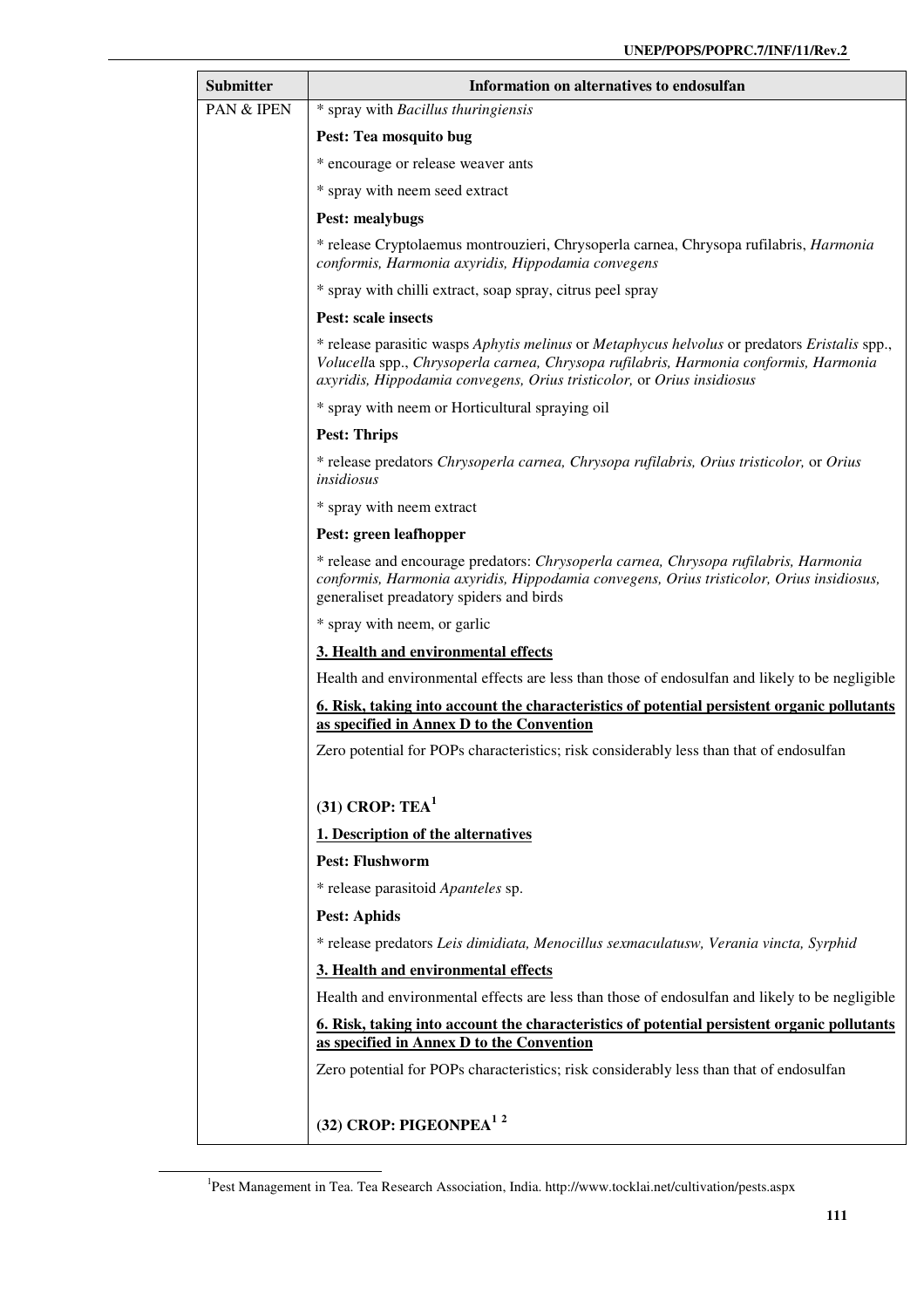| <b>Submitter</b> | Information on alternatives to endosulfan                                                                                                                                                                                                                                                                                                                                 |  |  |  |  |
|------------------|---------------------------------------------------------------------------------------------------------------------------------------------------------------------------------------------------------------------------------------------------------------------------------------------------------------------------------------------------------------------------|--|--|--|--|
| PAN & IPEN       | 1. Description of the alternatives                                                                                                                                                                                                                                                                                                                                        |  |  |  |  |
|                  | Pest: podborer                                                                                                                                                                                                                                                                                                                                                            |  |  |  |  |
|                  | * 5% spray of neem seed kernel extract                                                                                                                                                                                                                                                                                                                                    |  |  |  |  |
|                  | * erect bird perches                                                                                                                                                                                                                                                                                                                                                      |  |  |  |  |
|                  | * apply shaking method                                                                                                                                                                                                                                                                                                                                                    |  |  |  |  |
|                  | * deep summer ploughing                                                                                                                                                                                                                                                                                                                                                   |  |  |  |  |
|                  | Pests: pod bug, pod fly, defoliators                                                                                                                                                                                                                                                                                                                                      |  |  |  |  |
|                  | * 5% spray of neem seed kernel extract                                                                                                                                                                                                                                                                                                                                    |  |  |  |  |
|                  | * 3% spray of neem oil                                                                                                                                                                                                                                                                                                                                                    |  |  |  |  |
|                  | 2. Technical feasibility                                                                                                                                                                                                                                                                                                                                                  |  |  |  |  |
|                  | These methods are technically feasible: they are practised by, initially more than 300,000<br>farmers implementing Community Managed Sustainable Agriculture (CMSA) in the state of<br>Andra Pradesh, India, on more than 1.36 million acres of farmland. This represents 5.1% of<br>the cropped area of the state and was achieved in just four years.                   |  |  |  |  |
|                  | 3. Health and environmental effects                                                                                                                                                                                                                                                                                                                                       |  |  |  |  |
|                  | Health and environmental effects are less than those of endosulfan and likely to be negligible                                                                                                                                                                                                                                                                            |  |  |  |  |
|                  | 4. Cost-effectiveness                                                                                                                                                                                                                                                                                                                                                     |  |  |  |  |
|                  | These methods have been found to be cost-effective by the farmers practicing CMSA.                                                                                                                                                                                                                                                                                        |  |  |  |  |
|                  | 5. Efficacy                                                                                                                                                                                                                                                                                                                                                               |  |  |  |  |
|                  | The Community Managed Sustainable Agriculture practiced, initially, in 5.1% of the cropped<br>area of Andra Pradesh, India, is achieving "a significant net increase in farmers' incomes in<br>addition to significant health and ecological benefits", without "significantly reducing the<br>productivity and yields". This demonstrates the efficacy of the practices. |  |  |  |  |
|                  | 6. Risk, taking into account the characteristics of potential persistent organic pollutants<br>as specified in Annex D to the Convention                                                                                                                                                                                                                                  |  |  |  |  |
|                  | Zero potential for POPs characteristics; risk considerably less than that of endosulfan                                                                                                                                                                                                                                                                                   |  |  |  |  |
|                  | 7. Availability                                                                                                                                                                                                                                                                                                                                                           |  |  |  |  |
|                  | These methods are available: they are practised by more than 10 million farmers in the state<br>of Andra Pradesh, India, on more than 10 million acres of farmland.                                                                                                                                                                                                       |  |  |  |  |
|                  | 8. Accessibility                                                                                                                                                                                                                                                                                                                                                          |  |  |  |  |
|                  | These methods are accessible: they are practised by more than 10 million farmers in the state<br>of Andra Pradesh, India, on more than 10 million acres of farmland.                                                                                                                                                                                                      |  |  |  |  |
|                  | $(33)$ CROP: $JUTE3 4$                                                                                                                                                                                                                                                                                                                                                    |  |  |  |  |
|                  | 1. Description of the alternatives                                                                                                                                                                                                                                                                                                                                        |  |  |  |  |
|                  | Pest: semilooper,                                                                                                                                                                                                                                                                                                                                                         |  |  |  |  |

<sup>1</sup>Kumar TV, Raidu DV, Killi J, Pillai M, Shah P, Kalavadonda V, Lakhey S. 2009. Ecologically Sound, Economically Viable Community Managed Sustainable Agriculture in Andra Pradesh, India. The World Bank, Washington DC.

<sup>2</sup>Ramamjaneyulu GV & Raghunath TAVS. 2011. Government of India Recommended Use of Endosulfan and Available Alternatives. Centre for Sustainable Agriculture, Secunderabad.

<sup>3</sup>Kumar TV, Raidu DV, Killi J, Pillai M, Shah P, Kalavadonda V, Lakhey S. 2009. Ecologically Sound, Economically Viable Community Managed Sustainable Agriculture in Andra Pradesh, India. The World Bank, Washington DC.

<sup>4</sup>Ramamjaneyulu GV & Raghunath TAVS. 2011. Government of India Recommended Use of Endosulfan and Available Alternatives. Centre for Sustainable Agriculture, Secunderabad.

 $\overline{a}$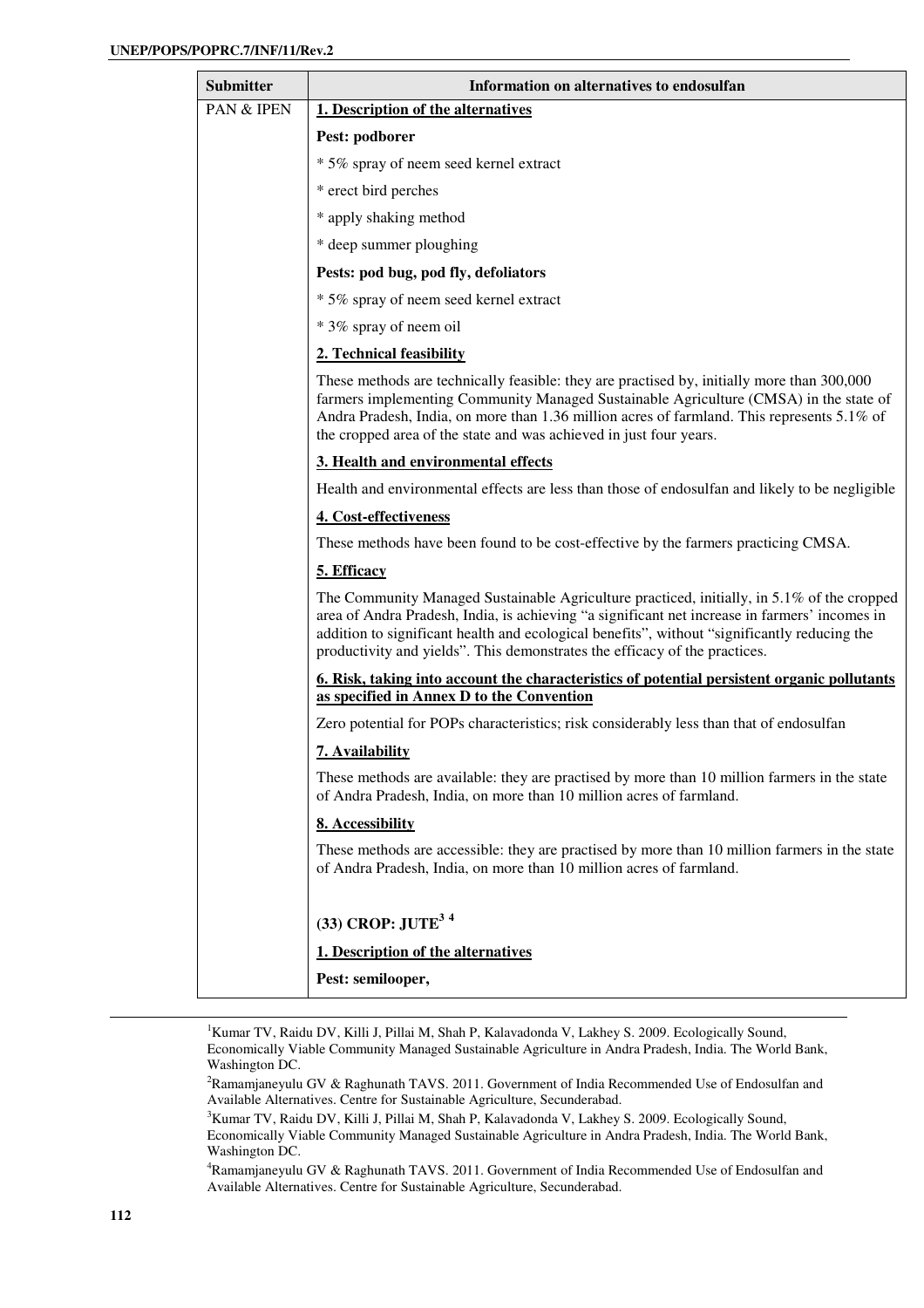| <b>Submitter</b> | Information on alternatives to endosulfan                                                                                                                                                                                                                                                                                                                                 |  |  |  |  |  |  |  |  |
|------------------|---------------------------------------------------------------------------------------------------------------------------------------------------------------------------------------------------------------------------------------------------------------------------------------------------------------------------------------------------------------------------|--|--|--|--|--|--|--|--|
| PAN & IPEN       | * 5% spray of neem seed kernel extract                                                                                                                                                                                                                                                                                                                                    |  |  |  |  |  |  |  |  |
|                  | Pests: Bihar hairy caterpillar, Indigo caterpillar                                                                                                                                                                                                                                                                                                                        |  |  |  |  |  |  |  |  |
|                  | * 5% spray of neem seed kernel extract                                                                                                                                                                                                                                                                                                                                    |  |  |  |  |  |  |  |  |
|                  | * deep summer ploughing                                                                                                                                                                                                                                                                                                                                                   |  |  |  |  |  |  |  |  |
|                  | * erecting bird perches                                                                                                                                                                                                                                                                                                                                                   |  |  |  |  |  |  |  |  |
|                  | * chillie-garlic spray                                                                                                                                                                                                                                                                                                                                                    |  |  |  |  |  |  |  |  |
|                  | <b>Pest: mites</b>                                                                                                                                                                                                                                                                                                                                                        |  |  |  |  |  |  |  |  |
|                  | * spray with 2% wettable sulphur                                                                                                                                                                                                                                                                                                                                          |  |  |  |  |  |  |  |  |
|                  | 2. Technical feasibility                                                                                                                                                                                                                                                                                                                                                  |  |  |  |  |  |  |  |  |
|                  | These methods are technically feasible: they are practised by, initially more than 300,000<br>farmers implementing Community Managed Sustainable Agriculture (CMSA) in the state of<br>Andra Pradesh, India, on more than 1.36 million acres of farmland. This represents 5.1% of<br>the cropped area of the state and was achieved in just four years.                   |  |  |  |  |  |  |  |  |
|                  | 3. Health and environmental effects                                                                                                                                                                                                                                                                                                                                       |  |  |  |  |  |  |  |  |
|                  | Health and environmental effects are less than those of endosulfan and likely to be negligible                                                                                                                                                                                                                                                                            |  |  |  |  |  |  |  |  |
|                  | 4. Cost-effectiveness                                                                                                                                                                                                                                                                                                                                                     |  |  |  |  |  |  |  |  |
|                  | These methods have been found to be cost-effective by the farmers practicing CMSA.                                                                                                                                                                                                                                                                                        |  |  |  |  |  |  |  |  |
|                  | 5. Efficacy                                                                                                                                                                                                                                                                                                                                                               |  |  |  |  |  |  |  |  |
|                  | The Community Managed Sustainable Agriculture practiced, initially, in 5.1% of the cropped<br>area of Andra Pradesh, India, is achieving "a significant net increase in farmers' incomes in<br>addition to significant health and ecological benefits", without "significantly reducing the<br>productivity and yields". This demonstrates the efficacy of the practices. |  |  |  |  |  |  |  |  |
|                  | <u><b>6. Risk, taking into account the characteristics of potential persistent organic pollutants</b></u><br>as specified in Annex D to the Convention                                                                                                                                                                                                                    |  |  |  |  |  |  |  |  |
|                  | Zero potential for POPs characteristics; risk considerably less than that of endosulfan                                                                                                                                                                                                                                                                                   |  |  |  |  |  |  |  |  |
|                  | 7. Availability                                                                                                                                                                                                                                                                                                                                                           |  |  |  |  |  |  |  |  |
|                  | These methods are available: they are practised by more than 10 million farmers in the state<br>of Andra Pradesh, India, on more than 10 million acres of farmland.                                                                                                                                                                                                       |  |  |  |  |  |  |  |  |
|                  | 8. Accessibility                                                                                                                                                                                                                                                                                                                                                          |  |  |  |  |  |  |  |  |
|                  | These methods are accessible: they are practised by more than 10 million farmers in the state<br>of Andra Pradesh, India, on more than 10 million acres of farmland.                                                                                                                                                                                                      |  |  |  |  |  |  |  |  |
|                  | <b>SECTION 2: PEST CONTROL, NOT CROP-SPECIFIC</b>                                                                                                                                                                                                                                                                                                                         |  |  |  |  |  |  |  |  |
|                  | (1) PEST: $APHIDS1$                                                                                                                                                                                                                                                                                                                                                       |  |  |  |  |  |  |  |  |
|                  | 1. Description of the alternatives                                                                                                                                                                                                                                                                                                                                        |  |  |  |  |  |  |  |  |
|                  | Crops: cotton, tea, cowpeas, beans, tomato, gram, arhar, maize, wheat, groundnuts,<br>mustard, onion, potato, chillies                                                                                                                                                                                                                                                    |  |  |  |  |  |  |  |  |
|                  | * control ants (ants cultivate aphids to gain access to plant sugars); cultivate and flood the<br>field to destroy ant colonies and expose eggs and larvae to predators and sunlight; ants use<br>the aphids to gain access to nutrients from the plants                                                                                                                  |  |  |  |  |  |  |  |  |
|                  | * plant trap crops such as lupine, dill, nasturtiums, and timothy grass near the crop to be<br>protected                                                                                                                                                                                                                                                                  |  |  |  |  |  |  |  |  |

<sup>&</sup>lt;sup>1</sup>Online Information Service for Non-Chemical Pest Management in the Tropics. PAN Germany. http://www.oisat.org/pests/insect\_pests/soft\_bodied/aphids/preventive\_control.html

l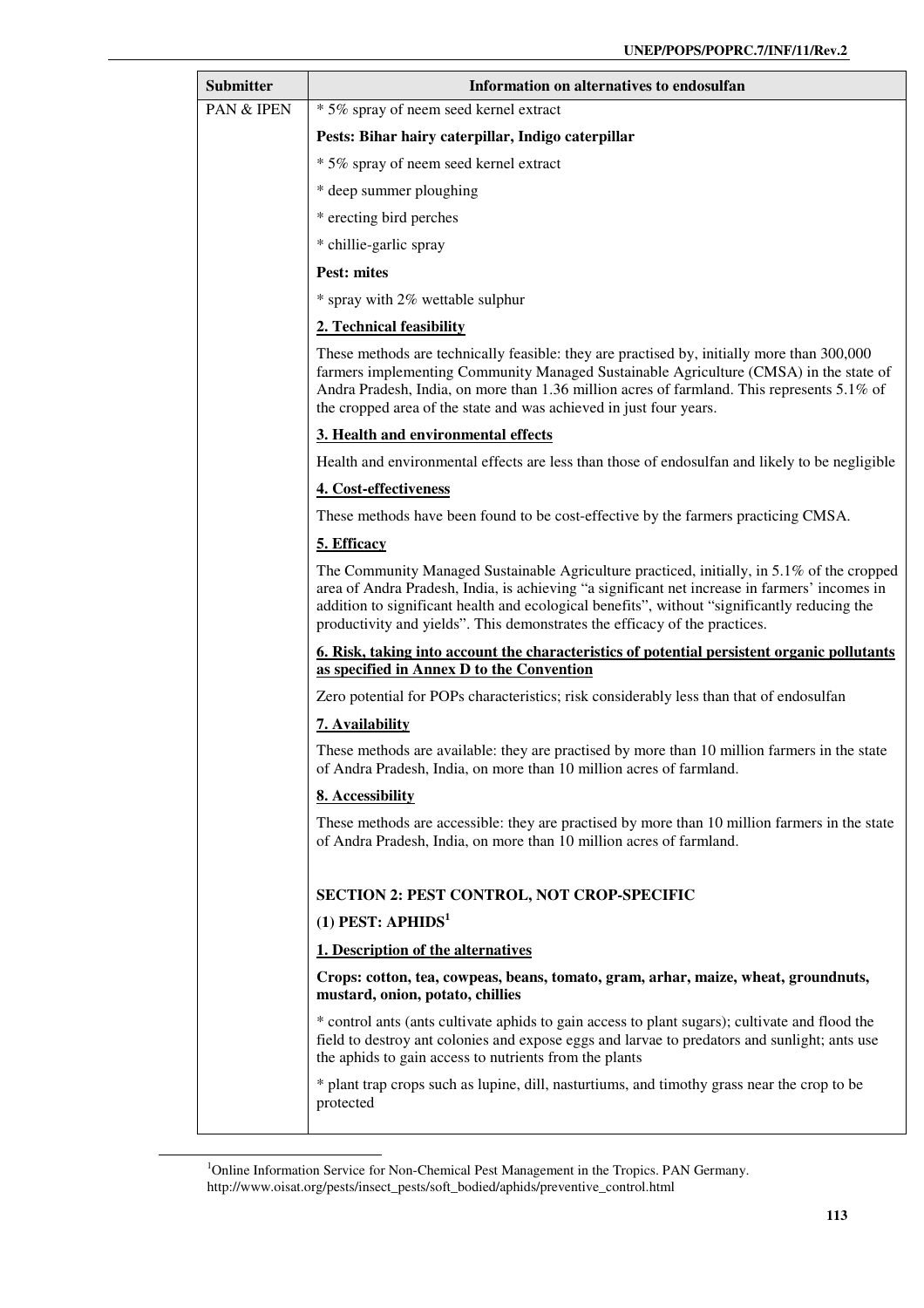| <b>Submitter</b> | Information on alternatives to endosulfan                                                                                                                                                                                    |  |  |  |  |  |  |  |  |  |  |
|------------------|------------------------------------------------------------------------------------------------------------------------------------------------------------------------------------------------------------------------------|--|--|--|--|--|--|--|--|--|--|
| PAN & IPEN       | * avoid using heavy doses of highly soluble nitrogen fertilizers                                                                                                                                                             |  |  |  |  |  |  |  |  |  |  |
|                  | * use sticky board traps: 1-4 per 300 sq m field area; replace at least once a week.                                                                                                                                         |  |  |  |  |  |  |  |  |  |  |
|                  | * yellow basin trap with soapy water                                                                                                                                                                                         |  |  |  |  |  |  |  |  |  |  |
|                  | * spray with ginger rhizome extract, custard apple leaf extract, neem leaf extract, need seed<br>extract, ammonia spray (1part in 7 parts water), or soap spray                                                              |  |  |  |  |  |  |  |  |  |  |
|                  | * release Braconid wasps                                                                                                                                                                                                     |  |  |  |  |  |  |  |  |  |  |
|                  | * encourage or release predators: Aphid midge, Damsel bug, Hoverfly, Lacewing, Ladybird<br>beetle                                                                                                                            |  |  |  |  |  |  |  |  |  |  |
|                  | 3. Health and environmental effects                                                                                                                                                                                          |  |  |  |  |  |  |  |  |  |  |
|                  | Health and environmental effects are less than those of endosulfan and likely to be negligible                                                                                                                               |  |  |  |  |  |  |  |  |  |  |
|                  | <u>6. Risk, taking into account the characteristics of potential persistent organic pollutants</u><br>as specified in Annex D to the Convention                                                                              |  |  |  |  |  |  |  |  |  |  |
|                  | Zero potential for POPs characteristics; risk considerably less than that of endosulfan                                                                                                                                      |  |  |  |  |  |  |  |  |  |  |
|                  | (2) PEST: JASSIDS/LEAFHOPPERS <sup>1</sup>                                                                                                                                                                                   |  |  |  |  |  |  |  |  |  |  |
|                  | 1. Description of the alternatives                                                                                                                                                                                           |  |  |  |  |  |  |  |  |  |  |
|                  | Crops: okra, tomato, eggplant, cotton, onion, potato, chillies, paddy/rice                                                                                                                                                   |  |  |  |  |  |  |  |  |  |  |
|                  | * release and encourage predators: Chrysoperla carnea, Chrysopa rufilabris, Harmonia<br>conformis, Harmonia axyridis, Hippodamia convegens, Orius tristicolor, Orius insidiosus,<br>generaliset preadatory spiders and birds |  |  |  |  |  |  |  |  |  |  |
|                  | * spray with neem, or garlic                                                                                                                                                                                                 |  |  |  |  |  |  |  |  |  |  |
|                  | 3. Health and environmental effects                                                                                                                                                                                          |  |  |  |  |  |  |  |  |  |  |
|                  | Health and environmental effects are less than those of endosulfan and likely to be negligible                                                                                                                               |  |  |  |  |  |  |  |  |  |  |
|                  | 6. Risk, taking into account the characteristics of potential persistent organic pollutants<br>as specified in Annex D to the Convention                                                                                     |  |  |  |  |  |  |  |  |  |  |
|                  | Zero potential for POPs characteristics; risk considerably less than that of endosulfan                                                                                                                                      |  |  |  |  |  |  |  |  |  |  |
|                  | (3) PEST: WHITEFLY <sup>2</sup>                                                                                                                                                                                              |  |  |  |  |  |  |  |  |  |  |
|                  | 1. Description of the alternatives                                                                                                                                                                                           |  |  |  |  |  |  |  |  |  |  |
|                  | Crops: tomato, cotton, beans, cowpeas                                                                                                                                                                                        |  |  |  |  |  |  |  |  |  |  |
|                  | Pest: whitefly                                                                                                                                                                                                               |  |  |  |  |  |  |  |  |  |  |
|                  | * plant Nicotiana as at trap crop                                                                                                                                                                                            |  |  |  |  |  |  |  |  |  |  |
|                  | * spray with garlic oil spray, Madre de caco and neem leave spray, neem oil, soap spray, or<br>ammonia spray                                                                                                                 |  |  |  |  |  |  |  |  |  |  |
|                  | * use yellow sticky board traps                                                                                                                                                                                              |  |  |  |  |  |  |  |  |  |  |
|                  | *release parasitoid Encarsia spp                                                                                                                                                                                             |  |  |  |  |  |  |  |  |  |  |
|                  | *release predators Chrysoperla carnea, Chrysopa rufilabris, Harmonia conformis, Harmonia<br>axyridis, Hippodamia convegens                                                                                                   |  |  |  |  |  |  |  |  |  |  |
|                  | 3. Health and environmental effects                                                                                                                                                                                          |  |  |  |  |  |  |  |  |  |  |
|                  |                                                                                                                                                                                                                              |  |  |  |  |  |  |  |  |  |  |

<sup>&</sup>lt;sup>1</sup>Online Information Service for Non-Chemical Pest Management in the Tropics. PAN Germany. http://www.oisat.org/pests/insect\_pests/hoppers/leafhoppers/preventive\_control.html

<sup>&</sup>lt;sup>2</sup>Online Information Service for Non-Chemical Pest Management in the Tropics. PAN Germany. http://www.oisat.org/pestsmap.htm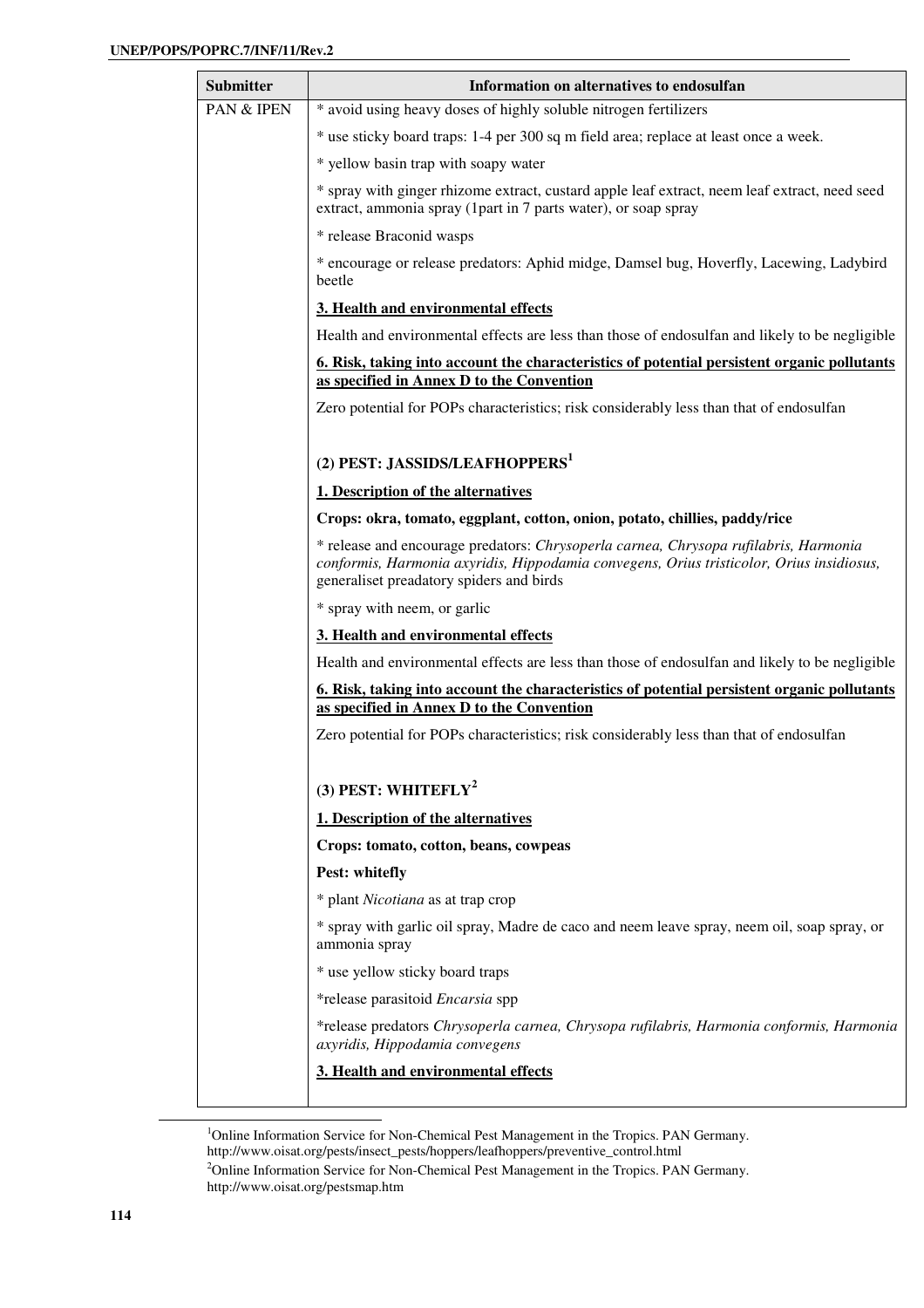| <b>Submitter</b>      | Information on alternatives to endosulfan                                                                                                |
|-----------------------|------------------------------------------------------------------------------------------------------------------------------------------|
| <b>PAN &amp; IPEN</b> | Health and environmental effects are less than those of endosulfan and likely to be negligible                                           |
|                       | 6. Risk, taking into account the characteristics of potential persistent organic pollutants<br>as specified in Annex D to the Convention |
|                       | Zero potential for POPs characteristics; risk considerably less than that of endosulfan                                                  |
|                       | ADDITIONAL DOCUMENTS SUBMITTED BY PAN & IPEN:                                                                                            |
|                       | The documents below are posted on the Stockholm Convention's website:<br>http://chm.pops.int/tabid/2269/Default.aspx:                    |
|                       | 1) List of BioPesticides Recommended by the Government of India                                                                          |
|                       | 2) Ecologically Sound, Economically Viable- Community Managed Sustainable Agriculture<br>in Andhra Pradesh India                         |
|                       | 3) Does endosulfan have an alternative? Non-pesticidal management – A large scale success<br>story from Andhra, Pradesh, India           |
|                       | 4) Government of India recommended use of endosulfan and available alternatives 2011                                                     |
|                       | 5) Organic farming for sustainable livelihoods in developing countries                                                                   |
|                       | 6) Alternatives to endosulfan in Latin America Summary                                                                                   |
|                       | 7) Field guide to non-chemical pest management in mango production                                                                       |
|                       | 8) Field guide to non-chemical pest management in eggplant production                                                                    |
|                       | 9) How to grow crops without endosulfan                                                                                                  |
|                       | 10) Field guide to non-chemical pest management in string bean production                                                                |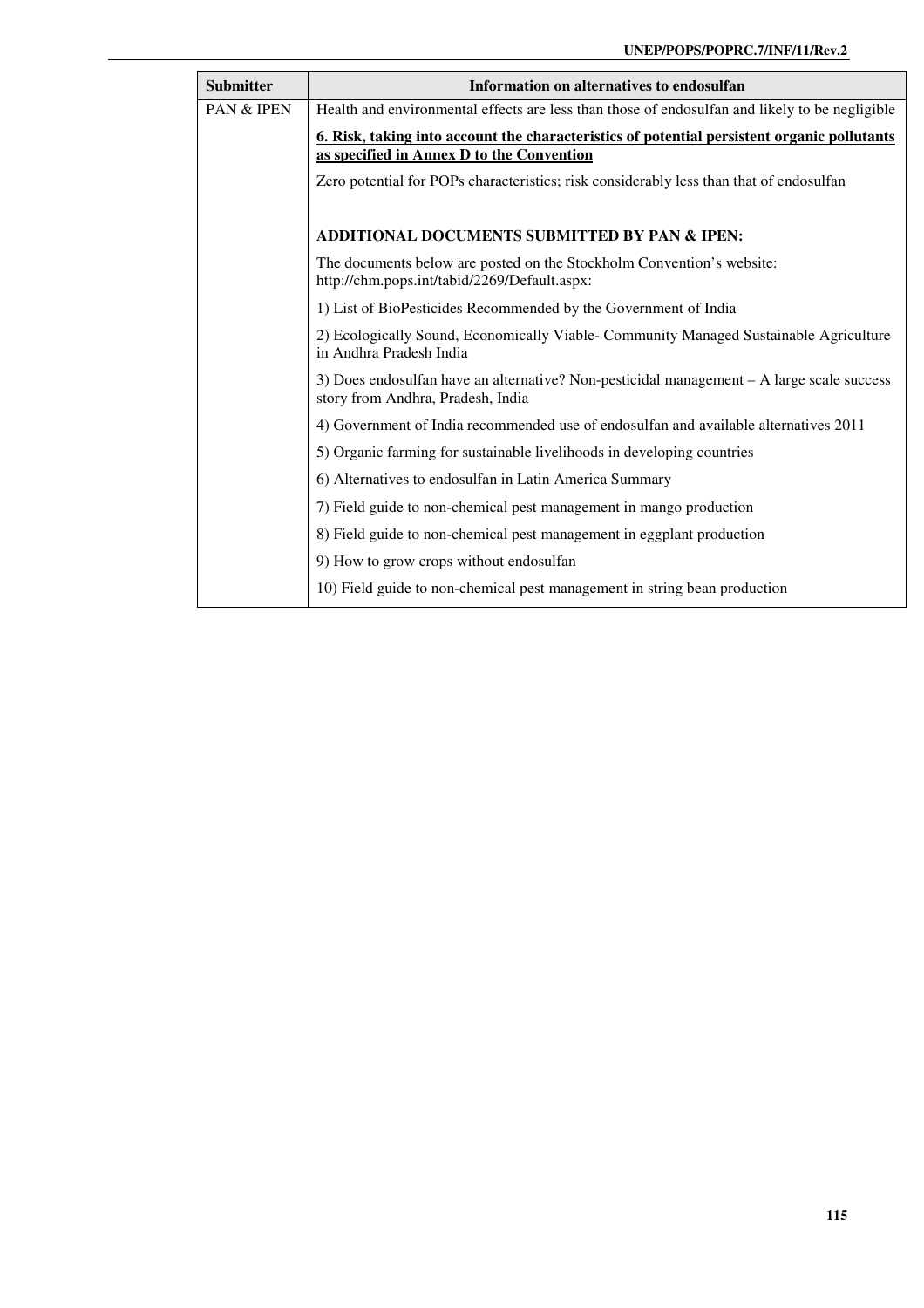## **Annex III**

## **Submission by the European Union**

## **"Support related to the international work on Persistent Organic Pollutants"**

### **1 Background and objectives**

#### *Background*

The present report is related to the additional task to support DG Environment in the assessment of the chemical alternative to endosulfan.

#### *Objectives and Tasks*

To update and finalise the screening risk assessment of chemical alternatives compared to endosulfan (see Annex III of the supporting document for the draft risk management evaluation on endosulfan:  $UNEP/POPS/POPRC.6/INF/12<sup>1</sup>).$ 

### **2 Update and finalization of the screening risk assessment**

The screening risk assessment of chemical alternatives compared to endosulfan was updated. Basis for this task is the screening risk assessment as compiled in Annex III of the supporting document for the draft risk management evaluation on endosulfan (UNEP/POPS/POPRC.6/INF/23).

First, the information available in the screening risk assessment was analysed and any potential to improve the data background for the assessment. The screening risk assessment is based on specific information sources. The sources contribute specific information on the hazard indicators (POP criteria and criteria on adverse effects) of a list of 84 possible chemical alternatives to endosulfan. For several substances and hazard indicators information is lacking.

In addition, information sources that are appropriate to improve the screening risk assessment were identified and evaluated. With the evaluation of the additional information it was possible to reduce the above mentioned data gaps in the assessment.

The following information sources were identified and evaluated for updating the screening risk assessment:

- FOOTPRINT Pesticide Properties Database (FOOTPRINT PPDB) (http://sitem.herts.ac.uk/aeru/footprint/en/index.htm )
- WHO Pesticides List (http://www.wpro.who.int/hse/pages/wholistpertype.html)
- Commission Regulation (EC) No 790/2009 of 10 August 2009 amending, for the purposes of its adaptation to technical and scientific progress, Regulation (EC) No 1272/2008 of the European Parliament and of the Council on classification, labelling and packaging of substances and mixtures

Finally, the conclusions of the screening risk assessment as drawn in Annex III of the supporting document for the draft risk management evaluation on endosulfan (UNEP/POPS/POPRC.6/INF/23) were adjusted according to the updated information. As an outcome, the following updated screening risk assessment results:

### **Results from the screening risk assessment of chemical alternatives compared to endosulfan**

For an evaluation of the safety of alternatives information on several hazard indicators for possible adverse effects on the environment and health can be used. Appropriate hazard indicators are POPs screening criteria (persistence, bioaccumulation, toxicity and potential for long-range transport) and several other hazardousness criteria (mutagenicity, carcinogenicity, reproductive and developmental toxicity, endocrine disruption, immune suppression, neuro-toxicity) (see UNEP/POPS/POPRC.5/10/Add.1). As additional information with particular relevance for alternatives for endosulfan information on the toxicity of the alternatives to bees is relevant.

Given the multitude of available alternatives a comprehensive assessment of possible risks related to alternatives is difficult. Risks are possible as a result of the exposure to hazardous alternatives. For a screening assessment of the possible risks related to the identified chemical alternatives, available information on a set of hazard indicators (i.e. on the POP properties and the hazardous properties as mentioned above) has been compiled. On the basis of the compilation it is possible to evaluate the possible risks related to the identified alternatives and to indicate priorities for more and less appropriate alternatives (concerning their possible risks to environment and health) and to identify alternatives for which information on hazard indicators is lacking.

<sup>&</sup>lt;sup>1</sup>The document was updated at POPRC 6 (updated version of the document: UNEP/POPS/POPRC.6/INF/23)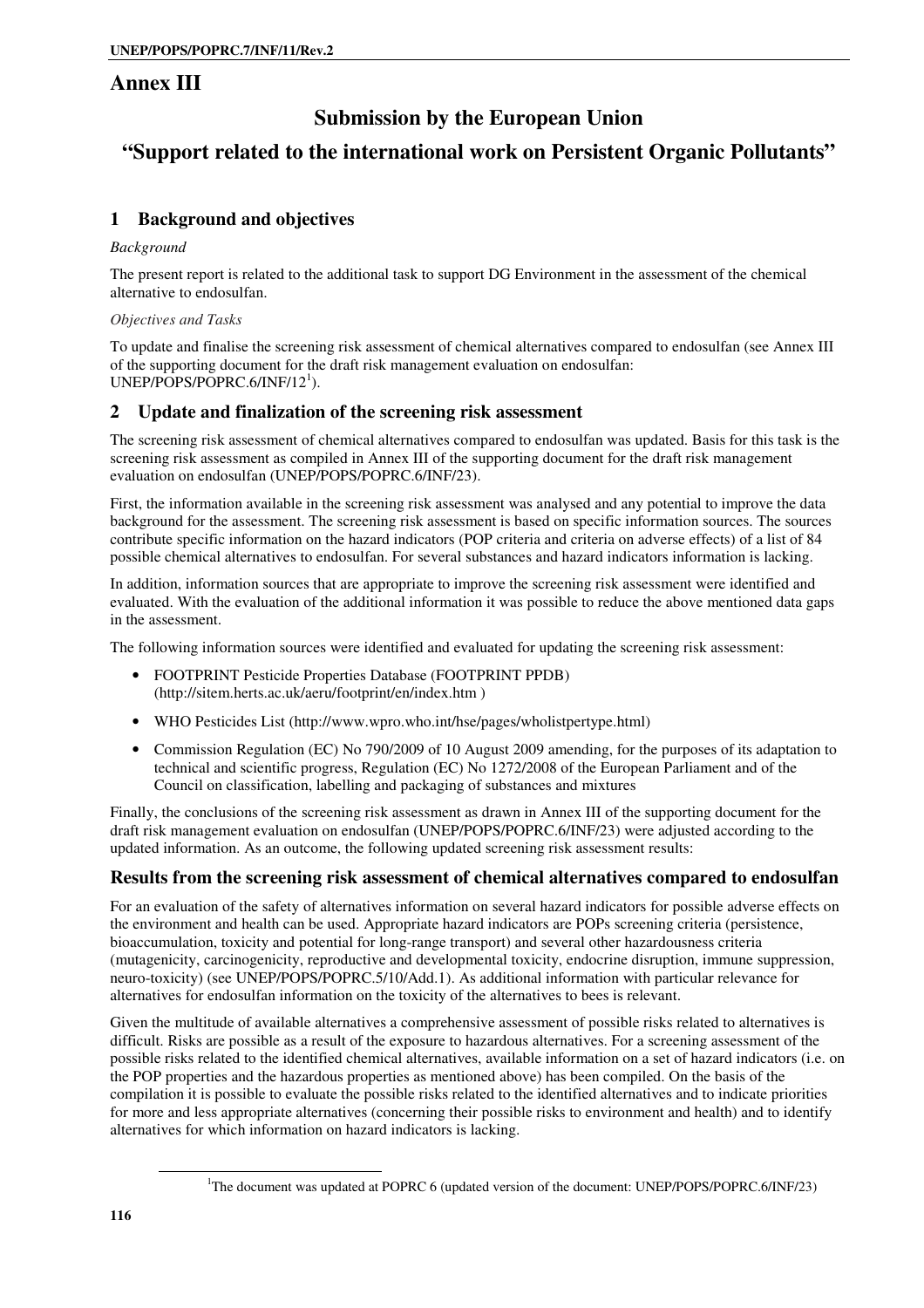The results of the screening risk assessment of chemical alternatives to endosulfan are presented in Table 1.

For the assessment information on the POP screening criteria of identified alternative substances was investigated on the basis of several sources as indicated in the footnotes to Table 1.

The criterion "Bioccumulation" is furthermore based on the evaluation of the Log Kow values of the corresponding substances. The criterion is considered to be fulfilled if the Log Kow is  $> 4$ .

The criterion "Toxicity" is furthermore based on the classification according to Regulation (EC) No 1272/2007. The criterion is considered to be fulfilled if (1st priority) according to Regulation (EC) No 1272/2007 the acute toxicity of the corresponding substance is classified 1 or 2 or if acute or chronic aquatic toxity is classified 1 or (2nd priority, if the substance is not classified according to Regulation (EC) No 1272/2007) if the substance is class Ia, Ib or II according to WHO toxicity classification (Ia = Extremely hazardous; Ib = Highly hazardous; II = Moderately hazardous). The information on the WHO classification is taken from [IOBC 2005].

Information on the hazard indicators is compiled from the classification according to Regulation (EC) No 1272/2007 including Regulation (EC) No 790/2009 (related to mutagenicity (M), carcinogenicity (C) and reproductive and developmental toxicity (R). The criterion is considered to be fulfilled if classified C, M or R according to Regulation (EC) No 1272/2007 and Regulation (EC) No 790/2009 or not considered to be fulfilled if not classified C, M or R (first priority), from [IOBC 2005], [Greenpeace 2010] and other information sources as indicated in the footnotes to Table 1 (second priority).

A ranking has been established by summing up for endosulfan and each chemical alternative the number of criteria fulfilled.

According to this ranking procedure endosulfan obtains 5 points in the ranking because it fulfils the four POPs criteria "persistence", "bioaccumulation", "toxicity" and "potential for long range transport" as well as the criterion "neurotoxicity". Out of the identified chemical alternatives no other substance fulfils all 4 POPs criteria. One substance (Bifenthrin) fulfils 6 criteria, Besides endosulfan 3 other substances fulfil 5 criteria (Diazinon, Deltamethrin and Lambda cyhalothrin) and another 12 substances fulfil 4 criteria. 25 substances fulfil 3 criteria, 23 substances fulfil 2 criteria, 11 substances fulfil 1 criterion and 3 substances do not fulfil any of the criteria.

Against the background of the screening assessment it can be assumed that if endosulfan will be replaced by a substance with a lower ranking it will be replaced by a safer alternative. This is the case for 74 chemical alternatives with a lower ranking than endosulfan (i.e. those substances fulfilling no or 1 to 4 criteria). For 6 substances a conclusion is not possible (i.e. those substances where no data are available). 4 substances may cause equal (i.e. those 3 substances which fulfil 5 criteria) or higher (i.e. the substance which fulfils 6 criteria) risks as endosulfan. However, these 4 substances do not fulfil the criterion "potential for long range transport"; they could therefore be considered less hazardous than endosulfan which fulfils all POP criteria). It can therefore be concluded that if endosulfan would not be available for plant protection it would be replaceable by safer alternatives in all or at least in the majority of cases because in the majority of cases it will be replaceable by one of the 74 chemical alternatives with a lower ranking than endosulfan. Where reasonably possible, it should be attempted to replace it by a substance with a low ranking.

The substance Spinetoram (substance no 76 in Table 1) may be of particular importance for Argentina as it can be used to control *Spodoptera frugiperda* on the economically important crops soybean and sunflower. According to [Bahena 2011] spinetoram is an efficient and cheap alternative with low environmental impact. According to the screening risk assessment it is related to low risks (not persistent, not bio-accumulative, not toxic, ranking: zero)

As additional information Table 1 contains an overview on the bee toxicity properties of identified chemical alternatives to endosulfan. 45 of the alternatives are toxic to bees whereas 29 of the alternatives are not toxic to bees (in case of contradictory information both events are counted). For 13 alternatives information on bee toxicity has not been identified. The information on the bee toxicity of endosulfan itself is contradictory. According to IPEN, endosulfan is toxic to bees [PAN & IPEN 2010]. According to other sources it is not. A clear conclusion whether alternatives to endosulfan are more or less toxic to bees is not possible on the basis of the present information. However the distribution of bee toxic properties among possible chemical alternatives allows the assumption that in many situations it will be possible to replace endosulfan by alternatives without or lower bee toxicity.

In this context it is noteworthy, that according to a recently published UNEP report on global honey bee disorders and other threats to insect pollinators, the use of broad spectrum insecticides (note: such as endosulfan) is related to adverse effects on bees: "... various broad-spectrum insecticides are not only applied on agricultural fields but also in residential gardens, recreational areas, forests as well as mosquito-ridden marshes and swamps. These chemicals can be equally toxic to beneficial insects as to the target species. Chronic or sub-lethal exposure to agricultural or beekeeper-applied pesticides can weaken the honey bee's immune system, and hamper bees' ability to fight infection"(agricultural practices; page 7 [UNEP 2011]).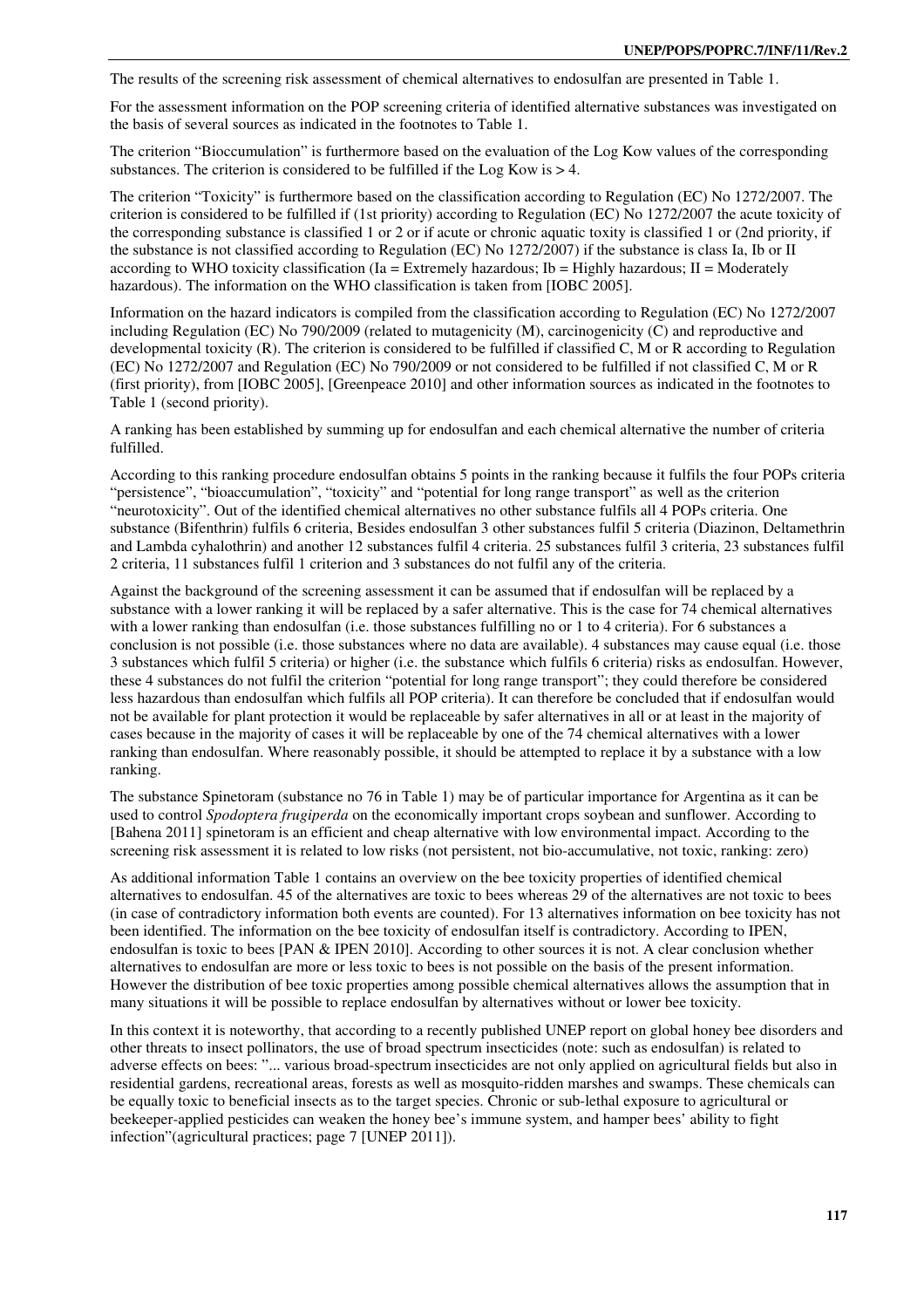#### **3 Conclusions**

#### **Screening risk assessment**

Against the background of the screening assessment it can be assumed that if endosulfan will be replaced by a substance with a lower ranking it will be replaced by a safer alternative. This is the case for 74 chemical alternatives with a lower ranking than endosulfan (i.e. those substances fulfilling no or 1 to 4 criteria). For 6 substances a conclusion is not possible (i.e. those substances where no data are available). 4 substances may cause equal (i.e. those 3 substances which fulfil 5 criteria) or higher (i.e. the substance which fulfils 6 criteria) risks as endosulfan. However, these 4 substances do not fulfil the criterion "potential for long range transport"; they could therefore be considered less hazardous than endosulfan which fulfils all POP criteria). It can therefore be concluded that if endosulfan would not be available for plant protection it would be replaceable by safer alternatives in all or at least in the majority of cases because in the majority of cases it will be replaceable by one of the 74 chemical alternatives with a lower ranking than endosulfan. Where reasonably possible, it should be attempted to replace it by a substance with a low ranking.

The substance Spinetoram (substance no 76 in Table 1) may be of particular importance for Argentina as it can be used to control *Spodoptera frugiperda* on the economically important crops soybean and sunflower. According to [Bahena 2011] spinetoram is an efficient and cheap alternative with low environmental impact. According to the screening risk assessment it is related to low risks (not persistent, not bio-accumulative, not toxic, ranking: zero)

As additional information Table 1 contains an overview on the bee toxicity properties of identified chemical alternatives to endosulfan. 45 of the alternatives are toxic to bees whereas 29 of the alternatives are not toxic to bees (in case of contradictory information both events are counted). For 13 alternatives information on bee toxicity has not been identified. The information on the bee toxicity of endosulfan itself is contradictory. According to IPEN, endosulfan is toxic to bees [PAN & IPEN 2010]. According to other sources it is not. A clear conclusion whether alternatives to endosulfan are more or less toxic to bees is not possible on the basis of the present information. However the distribution of bee toxic properties among possible chemical alternatives allows the assumption that in many situations it will be possible to replace endosulfan by alternatives without or lower bee toxicity.

According to a recently published UNEP report on global honey bee disorders and other threats to insect pollinators, the use of broad spectrum insecticides (note: such as endosulfan) is related to adverse effects on bees (see [UNEP 2011])

#### **References**

[Gerstel 2004]

Gerstel AppNote 4/2004 by Nobuo Ochiai, Kikuo Sasamoto, Hirooki Kanda, Takashi Yamagami, Frank David, Pat Sandra: Multi-Residue Method for Determination of 85 Pesticides in Vegetables, Fruits and Green Tea by Stir Bar Sorptive Extraction and Thermal Desorption GC-MS, 2004

#### [Greenpeace 2010]

Die Schwarze Liste der Pestizide II - Vergleichende Umwelt- und Gesundheitsbewertung von Pestizidwirkstoffen, Greenpeace 2010.

http://www.greenpeace.de/fileadmin/gpd/user\_upload/themen/umweltgifte/Schwarze\_Liste\_der\_Pestizide\_II\_2010.pd f.

#### [IOBC 2005]

IOBC wprs Working Group "Pesticides and Beneficial Organisms & IOBCwprs Commission "IP Guidelines and Endorsement" (05.12.2005 Comm.) and Working Document on Selectivity of Pesticides (2005); See http://www.iobc.ch/2005/IOBC\_Pesticide%20Database\_Toolbox.pdf and http://www.iobc.ch/2005/Working%20Document%20Pesticides\_Explanations.pdf.

#### [PAN & IPEN 2010]

PAN & IPEN 2010, Format for submitting pursuant to Article 8 of the Stockholm Convention the information specified in Annex F of the Convention, January 2010.

#### [UNEP 2011]

UNEP emerging issues - GLOBAL HONEY BEE COLONY DISORDERS AND OTHER THREATS TO INSECT POLLINATORS, UNEP, 2011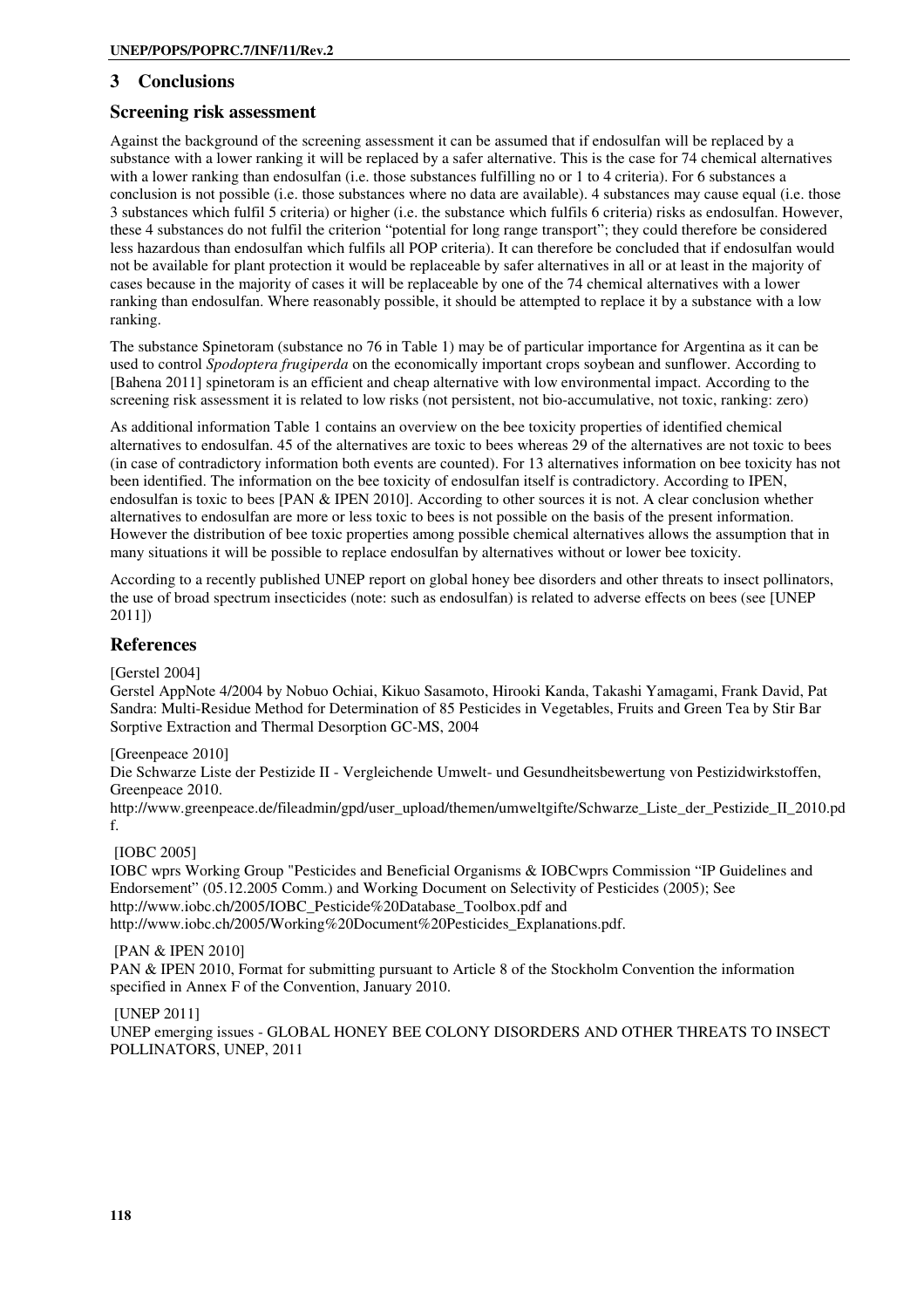| No.            | <b>Substance</b>      | Hazard indicators: POP criteria<br>Hazard indicators: adverse effects |                                          |        |            |                   |                     |                                      |                                | <b>Ranking</b>               | <b>Other</b><br>data   |                         |                               |
|----------------|-----------------------|-----------------------------------------------------------------------|------------------------------------------|--------|------------|-------------------|---------------------|--------------------------------------|--------------------------------|------------------------------|------------------------|-------------------------|-------------------------------|
|                |                       | $\mathbf{P}$                                                          | $\bf{B}$                                 | T      | <b>LRT</b> | Mutageni-<br>city | Carcinogenicity     | Repro.<br>and/or<br>Develop.<br>tox. | <b>Endocrine</b><br>disruption | <b>Immune</b><br>suppression | Neuro-<br>toxicity     |                         | <b>Bee</b><br>toxicity<br>(3) |
| $\overline{0}$ | Endosulfan            | y(1)                                                                  | y(1)<br>$[3,6]$ to<br>$4,7$ ] 1)         | y(2)   | y(1)       | n(2)              | n(2)<br>possibly 9) | n(2)<br>possibly<br>9)               | possibly 9)                    |                              | y 9)                   | 5                       | y 5)/n                        |
| $\mathbf{1}$   | Bifenthrin            | $y$ 9)<br>(a, b, c)                                                   | y(4)<br>$\mathop{[>6-}$<br>$8.15$ ] $8)$ | $y$ 9) |            | no data 9)        | possibly 9)         | y(4)                                 | y(4)9                          |                              | y(4)<br>possibly<br>9) | 6                       | $y$ 9)                        |
| $\overline{2}$ | Diazinon              | y 9)<br>(a)                                                           | y(4)<br>$[3,86]$ 6)                      | y(2)   |            | n(2)              | n(9)                | y(4)                                 | possibly 9)                    |                              | y(4)9)                 | 5                       | y(4)9                         |
| 3              | Lambda<br>cyhalothrin | $y$ 9)<br>(a)                                                         | y(4)<br>$[6,85]$ 6)                      | y(2)   |            | n(2)              | no data 9)          | n(2)                                 | y(4)                           |                              | y(4)                   | 5                       | y 9)                          |
| $\overline{4}$ | Deltamethrin          | $y$ 9)<br>(a)                                                         | $\mathbf{y}$<br>$[6,18]$ 6)              | y(2)   |            | n(2)              | possible 9)         | possible<br>9)                       | y(4)                           |                              | y(4)                   | 5                       | y(4)                          |
| $\sqrt{5}$     | Permethrin            | $\overline{n(9)}$                                                     | y(4)<br>$[7,43]$ 8)                      | $y$ 2) |            | n 2)              | n 2)<br>possibly 9) | n 2)<br>y(9)                         | y 9)                           |                              | y 9)                   | $\overline{\mathbf{4}}$ | y(4)                          |
| 6              | Dicofol               | y(4)                                                                  | y<br>$[4 \text{ to } 5]$                 | y2)    |            | n(2)              | possibly 9)         | no data<br>9)                        | possibly 9)                    |                              | y(4)                   | $\overline{\mathbf{4}}$ | y(4)                          |
| $\overline{7}$ | Propargite            | n 9)                                                                  | y<br>$[5.57]$ 8)                         | y2)    |            | n(2)              | y(2)                | y(4)                                 | no data 9)                     |                              | no data<br>9)          | $\overline{\mathbf{4}}$ | n 9)                          |
| $\overline{8}$ | Phoxim                | n 9)                                                                  | ${\bf v}$<br>$[4.39]$ 8)                 | y2)    |            | n(2)              | n(9)                | y(11)                                | n(4)                           |                              | y(4)9                  | $\overline{\mathbf{4}}$ | no data<br>9)                 |
| $\overline{9}$ | Monocrotophos         | $y(a)$ 9)                                                             | n 8<br>$[-1]$                            | y(4)   |            | y(2)              | n(2)9               | n(2)<br>possibly<br>9)               | no data 9)                     |                              | y(4)9                  | $\overline{\mathbf{4}}$ | y(4)9                         |
| 10             | Flucythrinate         | y(4)                                                                  | ${\bf y}$<br>$[6,56]$ 6)                 | y(2)   |            | no data 9)        | n(2)<br>possible 9) | $\overline{n(2)}$<br>possible<br>9)  | n(2)<br>possible 9)            |                              | y(4)9                  | $\overline{\mathbf{4}}$ | y 9)                          |
| 11             | Carbaryl              | n(4)9                                                                 | 2.364<br>8)9)                            | y2)    |            | n(2)              | y(11)               | $\overline{n(2)}$<br>no data<br>9)   | y(4)9                          |                              | y(4)<br>possibly<br>9) | $\overline{\mathbf{4}}$ | y 9)                          |
| 12             | Profenophos           | y(a) 9                                                                | y(4)<br>$[4.82]$ 8)                      | y(10)  |            | n(2)9             | n(2)9               | n(2)9                                | no data 9)                     |                              | y(4)                   | $\overline{\mathbf{4}}$ | y 9)                          |

#### Table 1: Overview of results from the screening assessment of chemical alternatives compared to endosulfan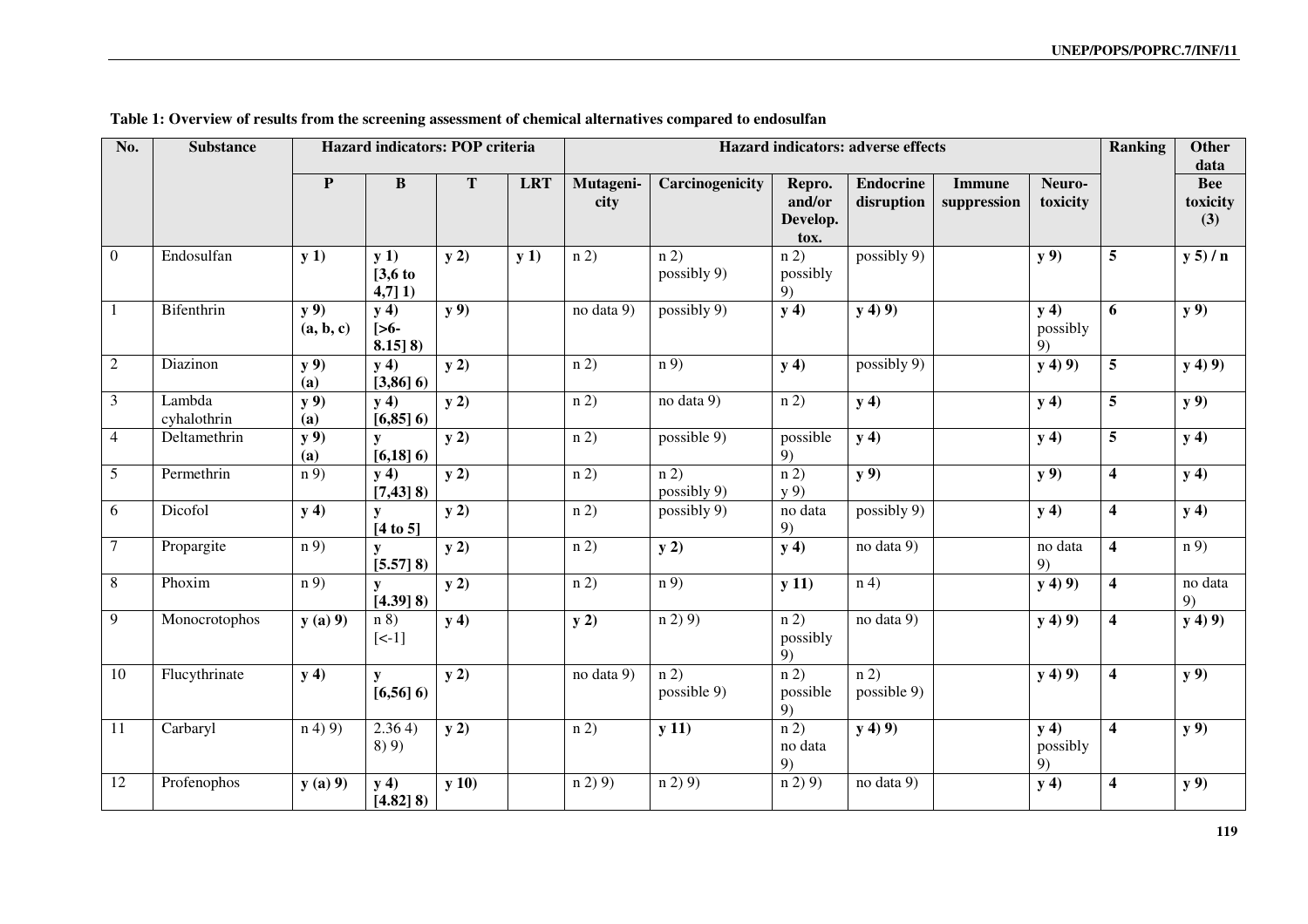| No. | <b>Substance</b>             |               | Hazard indicators: POP criteria |                  |            |                   |                                  |                                      | Hazard indicators: adverse effects |                              |                    | Ranking                 | <b>Other</b><br>data          |
|-----|------------------------------|---------------|---------------------------------|------------------|------------|-------------------|----------------------------------|--------------------------------------|------------------------------------|------------------------------|--------------------|-------------------------|-------------------------------|
|     |                              | $\mathbf{P}$  | $\bf{B}$                        | $\mathbf T$      | <b>LRT</b> | Mutageni-<br>city | Carcinogenicity                  | Repro.<br>and/or<br>Develop.<br>tox. | <b>Endocrine</b><br>disruption     | <b>Immune</b><br>suppression | Neuro-<br>toxicity |                         | <b>Bee</b><br>toxicity<br>(3) |
| 13  | Fenvalerat                   | y(a) 9        | y<br>$[6,76]$ 6)                | $y$ 3) 11)       |            | n(2)              | n(9)                             | n 9)                                 | y 9)                               |                              |                    | $\overline{\mathbf{4}}$ | ${\bf y}$                     |
| 14  | Spinosad                     | y(a) 9        | y<br>4,09                       | y(11)            |            | n(2)              | n(9)                             | n 9)                                 | n(9)                               |                              | ${\bf y}$          | $\overline{\mathbf{4}}$ | ${\bf y}$                     |
| 15  | Carbofuran                   | y(a) 9        | n<br>$[2,32]$ 8)                | $y$ 2)           |            | n(2)              | n(9)                             | n 9)                                 | y 9)                               |                              | y(4)               | $\overline{\mathbf{4}}$ | ${\bf y}$                     |
| 16  | Phosalone                    | y(a) 9        | y(6)<br>$[4,29]$ 8)             | $y\overline{2)}$ |            | $\overline{n(2)}$ | n(9)                             | n 9)                                 | no data 9)                         |                              | y(4)               | $\overline{\mathbf{4}}$ | $\mathbf n$                   |
| 17  | Chlorpyrifos                 | n 9)          | $y(4)$ 6)<br>$[4,66]$ 8)        | $y$ 2)           |            | n 2)              | n(2)9                            | y 9)                                 | possibly 9)                        |                              | y(4)<br>n(9)       | $3 - 4$                 | y(4)9                         |
| 18  | Beta-cyfluthrin              | no data<br>9) | [6, 18]                         | $y$ 2)           |            | no data (2)<br>9) | no data $(2)$ 9)                 | no data<br>(2) 9)                    | possile $9$                        |                              | y 9)               | $\mathbf{3}$            | y 9)                          |
| 19  | Quinalphos                   | n 9)          | n [3,04]<br>6)                  | $y$ 2)           |            | n 2)              | $\overline{n(2)}$<br>possible 9) | n 2)<br>possible<br>9)               | y(4)<br>no data 9)                 |                              | y(4)               | $\overline{\mathbf{3}}$ | y(4)                          |
| 20  | Dimethoate                   | y(a) 9        | n<br>$[0.28]$ 8)                | y(10)            |            | n(2)              | n(9)                             | n 9)                                 | possible 9)                        |                              | ${\bf y}$          | $\mathbf{3}$            | ${\bf y}$                     |
| 21  | Cypermethrin                 | n 9)          | y(4)<br>$[6,38]$ 6)             | y2)              |            | n(2)              | n(2)                             | n 2)                                 | possible 9)                        |                              | y(4)               | $\overline{\mathbf{3}}$ | n / y 4                       |
| 22  | Formetanate<br>hydrochloride | y(a) 9        | $n \space 8)$                   | y(2)             |            | n(2)              | n 9)                             | n 9)                                 | no data 9)                         |                              | y(4)               | $\overline{\mathbf{3}}$ | ${\bf y}$                     |
| 23  | Pyridaben                    | y(a) 9        | ${\bf v}$<br>$[5,47]$ 6)        | y(2)             |            | n(2)              | $\overline{n(9)}$                | n 9)                                 | no data 9)                         |                              | possibly<br>9)     | 3 <sup>1</sup>          | <b>y</b> 9)                   |
| 24  | Fenpropathrin                | y(a) 9        | $\mathbf{v}$<br>[6,0]           | $y$ 3) 10)       |            | n(2)              | n 9)                             | no date<br>9)                        | no data 9)                         |                              | possibly<br>9)     | $\mathbf{3}$            | <b>y</b> 9)                   |
| 25  | Thiacloprid                  | y(a) 9        | n<br>[1,26]                     | $y$ 3)           |            | n(2)              | y(4)                             | n 9)                                 | n(9)                               |                              | n 9)               | $\overline{\mathbf{3}}$ | $\mathbf n$                   |
| 26  | Abamectin                    | y(a) 9        | n<br>[2,0]                      | $y$ 3)           |            | n(2)              | n(9)                             | y(4)                                 | n(9)                               |                              | n 9)               | $\mathbf{3}$            | ${\bf y}$                     |
| 27  | Pirimicarb                   | y(4)          | n<br>[1.4] 6)<br>8)             | y(2)             |            | n(2)              | n 9)                             | n 9)                                 | no data 9)                         |                              | y(4)               | $\overline{\mathbf{3}}$ | n                             |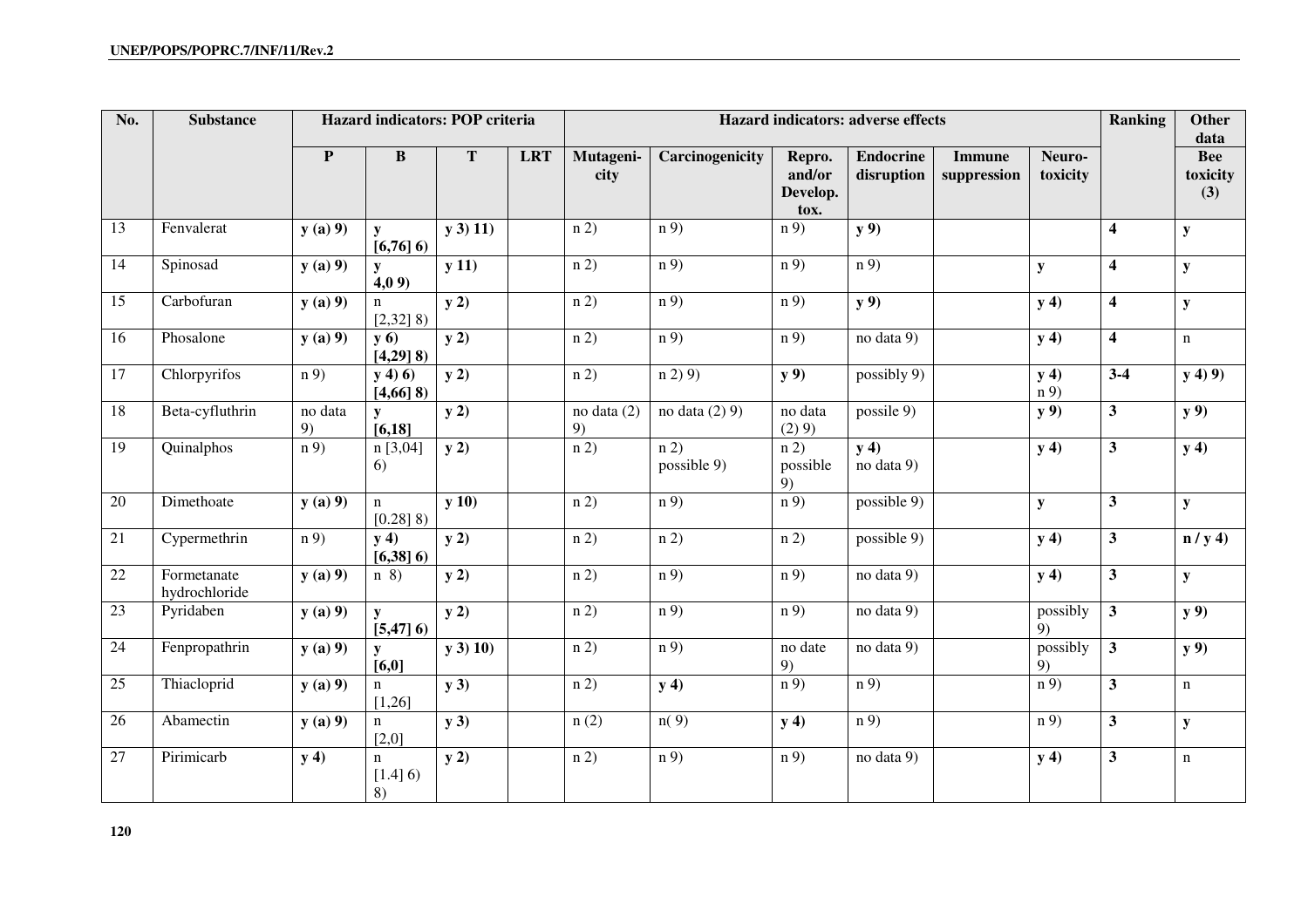| No. | <b>Substance</b>        |               | Hazard indicators: POP criteria        |                   |            |                   | Hazard indicators: adverse effects |                                      |                                |                              |                    |                         | <b>Other</b><br>data          |
|-----|-------------------------|---------------|----------------------------------------|-------------------|------------|-------------------|------------------------------------|--------------------------------------|--------------------------------|------------------------------|--------------------|-------------------------|-------------------------------|
|     |                         | ${\bf P}$     | $\bf{B}$                               | T                 | <b>LRT</b> | Mutageni-<br>city | Carcinogenicity                    | Repro.<br>and/or<br>Develop.<br>tox. | <b>Endocrine</b><br>disruption | <b>Immune</b><br>suppression | Neuro-<br>toxicity |                         | <b>Bee</b><br>toxicity<br>(3) |
| 28  | Triazophos              | y(a) 9        | $\mathbf n$<br>[3,55]                  | y(2)              |            | n 2)              | n(9)                               | n 9)                                 | no data 9)                     |                              | y(4)               | $\mathbf{3}$            | $\mathbf n$                   |
| 29  | Fenobucarb              | y(a) 9        | n[2,79]<br>6)                          | y2)               |            | n 2)              | n(9)                               | n 9)                                 | no data 9)                     |                              | y(4)               | $\overline{\mathbf{3}}$ | no data<br>9)                 |
| 30  | Methomyl                | y(a) 9        | $\mathbf{n}$<br>[0, 13]                | $y$ 2) $/9$       |            | n(2)              | n(9)                               | n 9)                                 | possible 9)                    |                              | y(4)               | $\overline{\mathbf{3}}$ | ${\bf y}$                     |
| 31  | Nicotin                 | no data<br>9) | $\mathbf n$<br>[1,17]                  | y2)               |            | n(2)              | n 9)                               | y(4)                                 | no data 9)                     |                              | y(4)               | $\overline{\mathbf{3}}$ | no data<br>9)                 |
| 32  | Spirodiclofen           | $y(a)$ 9)     | ${\bf y}$<br>5.83                      | n 3               |            | no data 9)        | y(4)                               | n 9)                                 | possible 9)                    |                              | possible<br>9)     | $\overline{\mathbf{3}}$ | ${\bf y}$                     |
| 33  | Etofenprox              | y(a) 9        | $\mathbf{v}$<br>6.099                  | n(7, 14,<br>6, 2) |            | no data 9)        | n(2)9                              | y(4)                                 | possible $9)$                  |                              | $\overline{n(9)}$  | $\overline{\mathbf{3}}$ | y 9)                          |
| 34  | Malathion               | y(a) 9        | $\mathbf n$<br>$[2,36]$ to<br>$3,25$ ] | y(2)              |            | n(2)              | possible 9)                        | possible<br>9)                       | possible 9)                    |                              | y 8                | $\mathbf{3}$            | y 8                           |
| 35  | Beta-cypermethrin       | n 9)          | y<br>4,79                              | y(10)             |            | n 2)              | possible 9)                        | no data<br>9)                        | possible 9)                    |                              | y(4)               | $\overline{\mathbf{3}}$ | y 9)                          |
| 36  | Zeta cypermethrin       | n(9)          | y(4)<br>6.6                            | y(10)             |            | no data 9)        | possibly 9)                        | possibly<br>9)                       | no data 9)                     |                              | y(4)               | $\overline{\mathbf{3}}$ | y(4)                          |
| 37  | Tralomethrin            | n(9)          | y(4)<br>$[7.56]$ 8)                    | y(10)             |            | no data 9)        | no data $(2)$<br>n 9)              | no data<br>(2)<br>possibly<br>9)     | no data 9)                     |                              | y(4)               | $\overline{\mathbf{3}}$ | y(4)                          |
| 38  | Oxydemeton-S-<br>Methyl | n 9)          | n 8<br>$[-1.03]$                       | y2)               |            | n 2)              | n 9)                               | y(4)                                 | n 9)                           |                              | y(4)               | $\mathbf{3}$            | y 9)                          |
| 39  | Trichlorphon            | y(a) 9        | n 8<br>$[0.51]$ 8)                     | y2)               |            | n(2)              | possible 9)                        | possible<br>9)                       | possible 9)                    |                              | y 9)               | $\overline{\mathbf{3}}$ | $\mathbf n$                   |
| 40  | Fipronil                | y(a) 9        |                                        | y(11)             |            | n 2)              | possible 9)                        | no data<br>9)                        | possible 9)                    |                              | y 9)               | $\mathbf{3}$            | y(4)                          |
| 41  | Flubendiamide           | no data<br>9) | ${\bf y}$<br>4.2                       | n 3               |            | n(2)              | no data 9)                         | $y$ 9)                               | y 9)                           |                              | no data<br>9)      | 3                       | $\mathbf n$                   |
| 42  | Esfenvalerat            | n 9)          | y(4)                                   | y(2)              |            | n(2)              | n(6)9                              | n(6)                                 | possibly 9)                    |                              | y(4)               | $2 - 3$                 | y(4)9                         |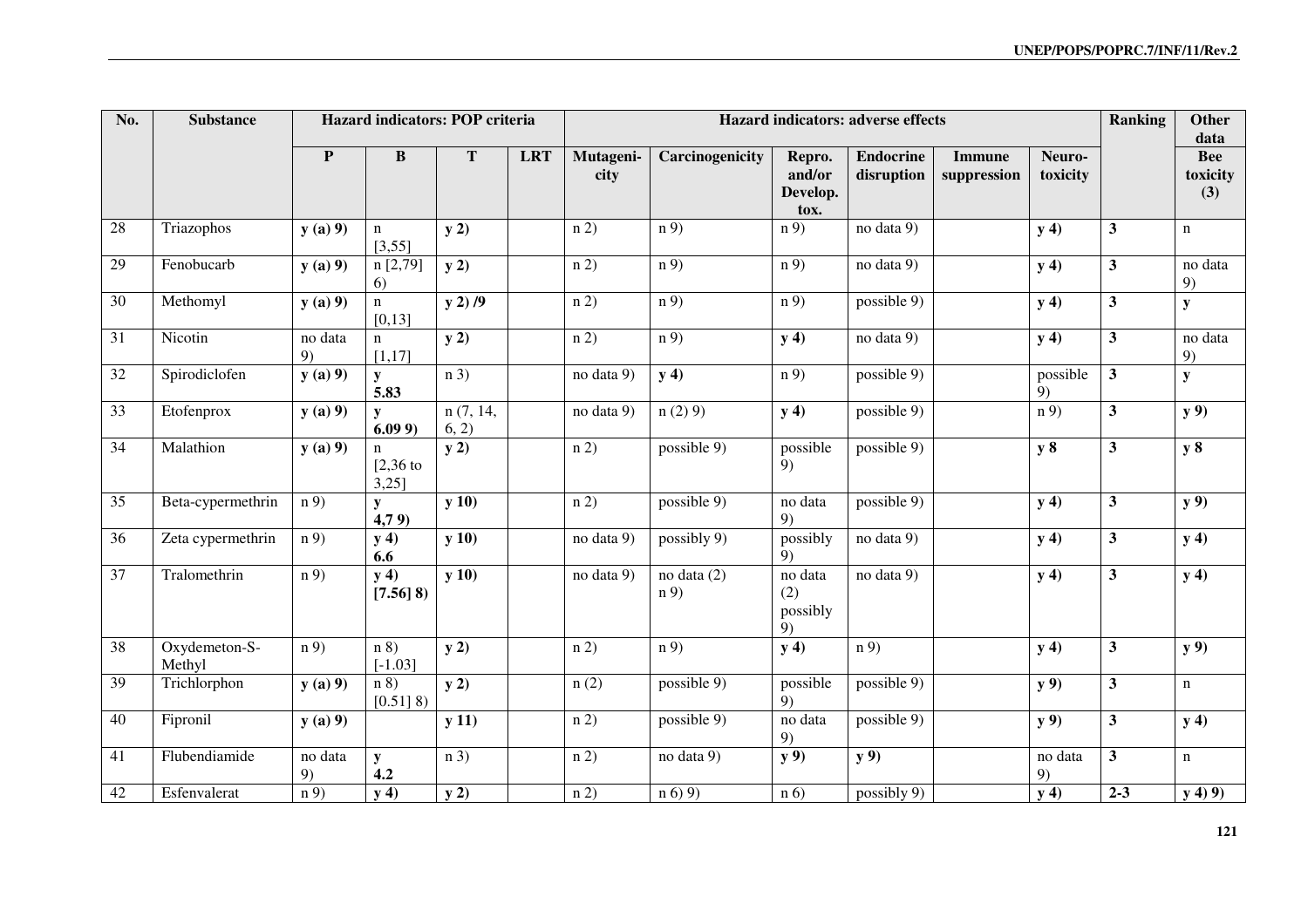| No.             | <b>Substance</b>                                                                     |               | Hazard indicators: POP criteria               |                   |            |                   | Hazard indicators: adverse effects |                                      |                                |                              |                    |                  |                                       |
|-----------------|--------------------------------------------------------------------------------------|---------------|-----------------------------------------------|-------------------|------------|-------------------|------------------------------------|--------------------------------------|--------------------------------|------------------------------|--------------------|------------------|---------------------------------------|
|                 |                                                                                      | P             | $\bf{B}$                                      | ${\bf T}$         | <b>LRT</b> | Mutageni-<br>city | Carcinogenicity                    | Repro.<br>and/or<br>Develop.<br>tox. | <b>Endocrine</b><br>disruption | <b>Immune</b><br>suppression | Neuro-<br>toxicity |                  | data<br><b>Bee</b><br>toxicity<br>(3) |
|                 |                                                                                      |               | [6,22]                                        |                   |            |                   |                                    | possibly<br>9)                       |                                |                              | n(9)               |                  |                                       |
| 43              | Dicrotophos                                                                          | no data<br>9) | $\mathbf n$<br>$[-0.5]$ to<br>$-1.1$ ] 8)     | y2)               |            | n(2)              | n(9)                               | n 9)                                 | no data 9)                     |                              | y(4)               | $\mathbf 2$      | y(4)                                  |
| 44              | Naled                                                                                | n 9)          | $\mathbf n$<br>[1,38]                         | y(2)              |            | $\overline{n(2)}$ | $\overline{n(9)}$                  | $\overline{n(9)}$                    | no data 9)                     |                              | y(4)               | $\mathbf 2$      | y(4)                                  |
| 45              | Methidathion                                                                         | n(9)          | $\overline{n\ 8}$<br>[1.58]                   | $\overline{y(2)}$ |            | n(2)9             | $\overline{n(2)}$<br>possibly 9)   | $\overline{n(2)}$<br>possibly<br>9)  | no data $\overline{9}$         |                              | y(4)               | $\boldsymbol{2}$ | ${\bf y}$                             |
| 46              | Azinphos-methyl                                                                      | n(9)          | n 8                                           | y(2)              |            | n(2)              | n(9)                               | $\overline{n(9)}$                    | n(9)                           |                              | y(4)               | $\mathbf 2$      | $\mathbf{v}$                          |
| 47              | Parathion-Methyl                                                                     | n 9)          | n 8<br>$[2,75]$ 6)                            | y2)               |            | n 2)              | n 9)                               | n 9)                                 | possible $\overline{9}$        |                              | y(4)               | $\boldsymbol{2}$ | n 9)                                  |
| 48              | Methamidophos                                                                        | n 9)          | $\overline{n\ 8}$<br>$[-0.8]$ to<br>$-0.93$ ] | $\overline{y(2)}$ |            | n(2)              | n(9)                               | n 9)                                 | no data 9)                     |                              | y(4)               | $\overline{2}$   | ${\bf y}$                             |
| 49              | Dichlorvos                                                                           | n(13)         | $\mathbf n$<br>$[1,9]$ 6)                     | y(2)              |            | n(2)              | n 9)                               | n 9)                                 | possible 9)                    |                              | y(4)               | $\mathbf 2$      | $y$ 9)                                |
| 50              | Oxamyl                                                                               | n 9)          | $\mathbf n$<br>$[-1.2]$ 8)                    | y2)               |            | n 2)              | n 9)                               | n 9)                                 | no data 9)                     |                              | y(4)               | $\boldsymbol{2}$ | ${\bf y}$                             |
| $\overline{51}$ | Phosmet                                                                              | n(9)          | $\mathbf n$<br>$[2.48]$ 8)                    | y(2)              |            | $\overline{n(2)}$ | $\overline{n(9)}$                  | n 9)                                 | possible $\overline{9}$        |                              | y(4)               | $\overline{2}$   | $\overline{n(9)}$                     |
| 52              | Imidacloprid                                                                         | y(a, s)<br>9) | n 8<br>[0.56]                                 | y(3)11)           |            | n(2)              | n 9)                               | n 9)                                 | no data 9)                     |                              | possible<br>9)     | $\mathbf 2$      | ${\bf y}$                             |
| 53              | Pymetrozin                                                                           | y(a) 9        | $\mathbf n$<br>$[-0, 18]$                     | n 3               |            | n(2)              | <b>y</b> 6)                        | n 9)                                 | no data 9)                     |                              | no data<br>9)      | $\mathbf 2$      | $\mathbf n$                           |
| 54              | Neem base<br>$pesticide =$<br>Azadirachtin<br>$=$ NKSE (Neem<br>kernel seed extract) | y(a) 9        | n 9                                           | n 3               |            | n(2)              | no data 9)                         | n 9)                                 | n 9)                           |                              | ${\bf y}$          | $\mathbf 2$      | $\mathbf n$                           |
| 55              | Tebufenozide                                                                         | y(4)          | ${\bf v}$                                     | n(2)              |            | n(2)              | n(9)                               |                                      | no data 9)                     |                              | no data            | $\boldsymbol{2}$ | n(9)                                  |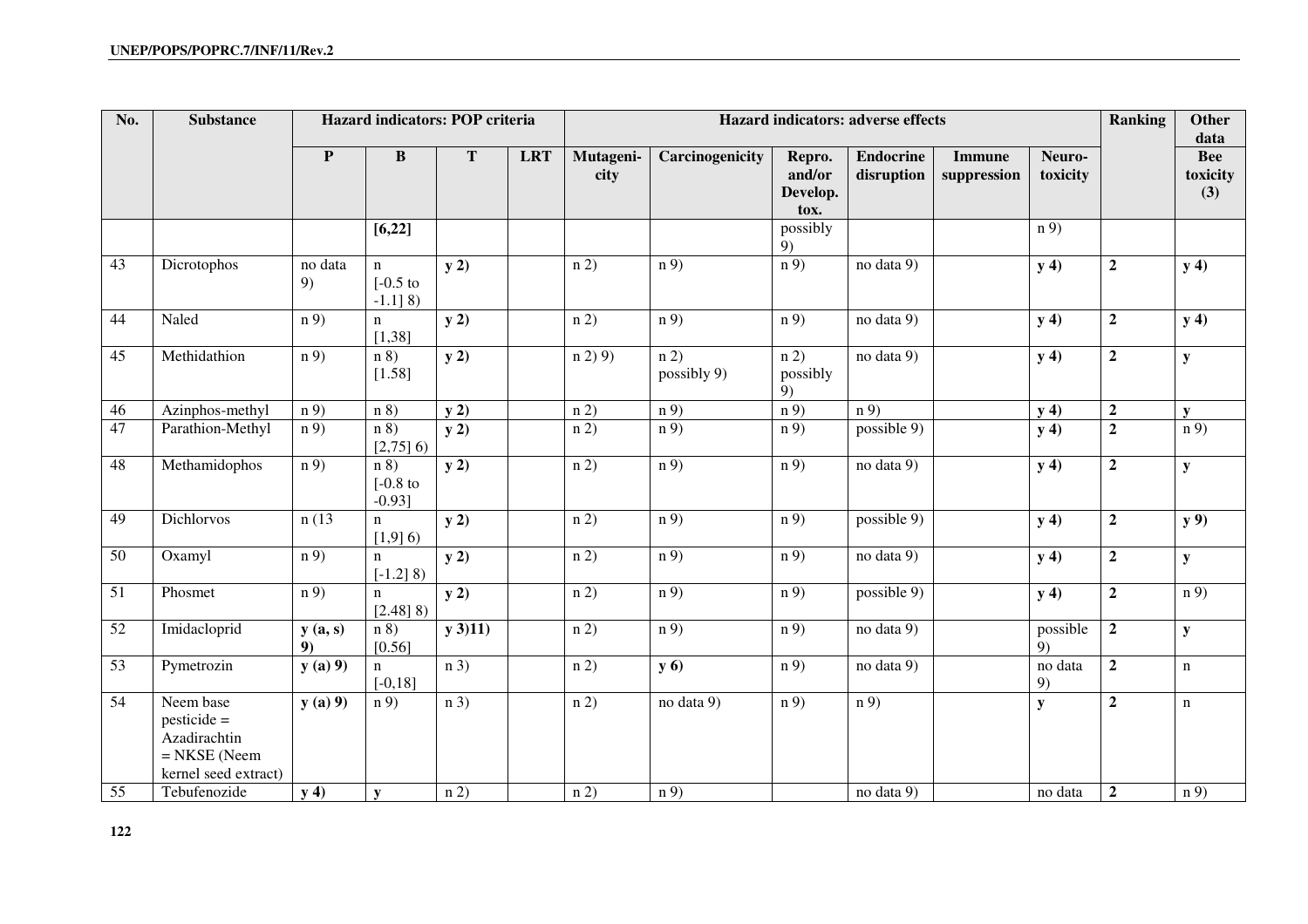| No. | <b>Substance</b>             |                   | Hazard indicators: POP criteria |                   |            | Hazard indicators: adverse effects |                   |                                      |                                |                              |                    |                  | <b>Other</b><br>data          |
|-----|------------------------------|-------------------|---------------------------------|-------------------|------------|------------------------------------|-------------------|--------------------------------------|--------------------------------|------------------------------|--------------------|------------------|-------------------------------|
|     |                              | $\mathbf{P}$      | $\bf{B}$                        | $\mathbf T$       | <b>LRT</b> | Mutageni-<br>city                  | Carcinogenicity   | Repro.<br>and/or<br>Develop.<br>tox. | <b>Endocrine</b><br>disruption | <b>Immune</b><br>suppression | Neuro-<br>toxicity |                  | <b>Bee</b><br>toxicity<br>(3) |
|     |                              |                   | 4.25                            |                   |            |                                    |                   |                                      |                                |                              | 9)                 |                  |                               |
| 56  | Thiomethoxam<br>Thiamethoxam | y 9)              | $\mathbf n$<br>9)               | y(11)             |            | n 2)                               | possible 9)       | n 9)                                 | possible 9)                    |                              | n 9)               | $\mathbf 2$      | y(4)                          |
| 57  | Novaluron                    | y(a) 9            | ${\bf y}$<br>4.3<br>(6.34)      | n(9)              |            | n(2)                               | n 9)              | n 9)                                 | no data 9)                     |                              | n 9)               | $\overline{2}$   | n 9)                          |
| 58  | Emamectin<br>benzoate        | no data<br>9)     | ${\bf y}$<br>5.0<br>(6.64)      | y 9)              |            | n(2)                               | $\overline{n(9)}$ | possible<br>9)                       | $\overline{n(9)}$              |                              | no data<br>9)      | $\overline{2}$   | no data<br>9)                 |
| 59  | Diafenthiuron                | $y(a)$ 9)         | y<br>5.75                       | n 3               |            | n(2)                               | $\overline{n(9)}$ | no data<br>9)                        | no data 9)                     |                              | no data<br>9)      | $\overline{2}$   | ${\bf y}$                     |
| 60  | Cyromazine                   | y(4)              | n 8)<br>[0.96]                  | n 3               |            | n 2)                               | n 9)              | y 9)                                 | no data 9)                     |                              | n 9)               | $\mathbf{2}$     | ${\bf y}$                     |
| 61  | Mancozeb                     | n 9)              | $\mathbf{n}$<br>$[1,33]$ 8)     | n 3               |            | n(2)                               | y 9)              | y(11)                                | n(9)                           |                              | n 9)               | $\overline{2}$   | n 9)                          |
| 62  | Isoprocarb                   | no data<br>9)     | n[2,30]<br>6)                   | y(2)              |            | n 2)                               | n 9)              | n 9)                                 | no data 9)                     |                              | y 9)               | $\overline{2}$   | no data<br>9)                 |
| 63  | Buprofezin                   | y(a) 9            | y<br>$[4,3]$ 6)                 | n(2)              |            | n(2)                               | possible 9)       | possible<br>9)                       | n(9)                           |                              | n 9)               | $\overline{2}$   | n 9)                          |
| 64  | Indoxacarb                   | n 9)              | y<br>4.65                       | n 3               |            | n(2)                               | n 9)              | n 9)                                 | no data 9)                     |                              | ${\bf y}$          | $\boldsymbol{2}$ | $\mathbf n$                   |
| 65  | Spiromesifen                 | n 9)              | y(4)                            | n(6, 13,<br>7, 10 |            | n(2)                               | n 9)              | possible<br>9)                       | no data 9)                     |                              | n 9)               | $\mathbf{1}$     | n 9)                          |
| 66  | Acephate                     | no data<br>9)     | $\overline{n\,8)}$              | $n(2)$ 3)         |            | $\overline{n(2)}$                  | possible $9)$     | no data<br>9)                        | no data 9)                     |                              | y 9)               | $\mathbf{1}$     | ${\bf y}$                     |
| 67  | Pyriproxyfen                 | $\overline{n(9)}$ | y(8)<br>$[5,55]$ 6)             | n(2)              |            | n(2)                               | n(9)              | n(9)                                 | no data 9)                     |                              | n 9)               | $\mathbf{1}$     | n 9)                          |
| 68  | Clofentezine                 | $y(c)$ 9)         | $\mathbf n$<br>9)               | n 3               |            | n(2)                               | possible 9)       | possible<br>9)                       | n 9)                           |                              | n 9)               | $\mathbf{1}$     | $\mathbf n$                   |
| 69  | Acetamiprid                  | y(a) 9            | $\mathbf n$<br>9)               | n 3               |            | n(2)                               | n 9)              | n 9)                                 | no data 9)                     |                              | n 9)               | 1                | $\mathbf n$                   |
| 70  | Methoxyfenozide              | y(a, c)           | n 9)                            | n 3)              |            | n(2)                               | n(9)              | n(9)                                 | possible 9)                    |                              | n 9)               | 1                | $\mathbf n$                   |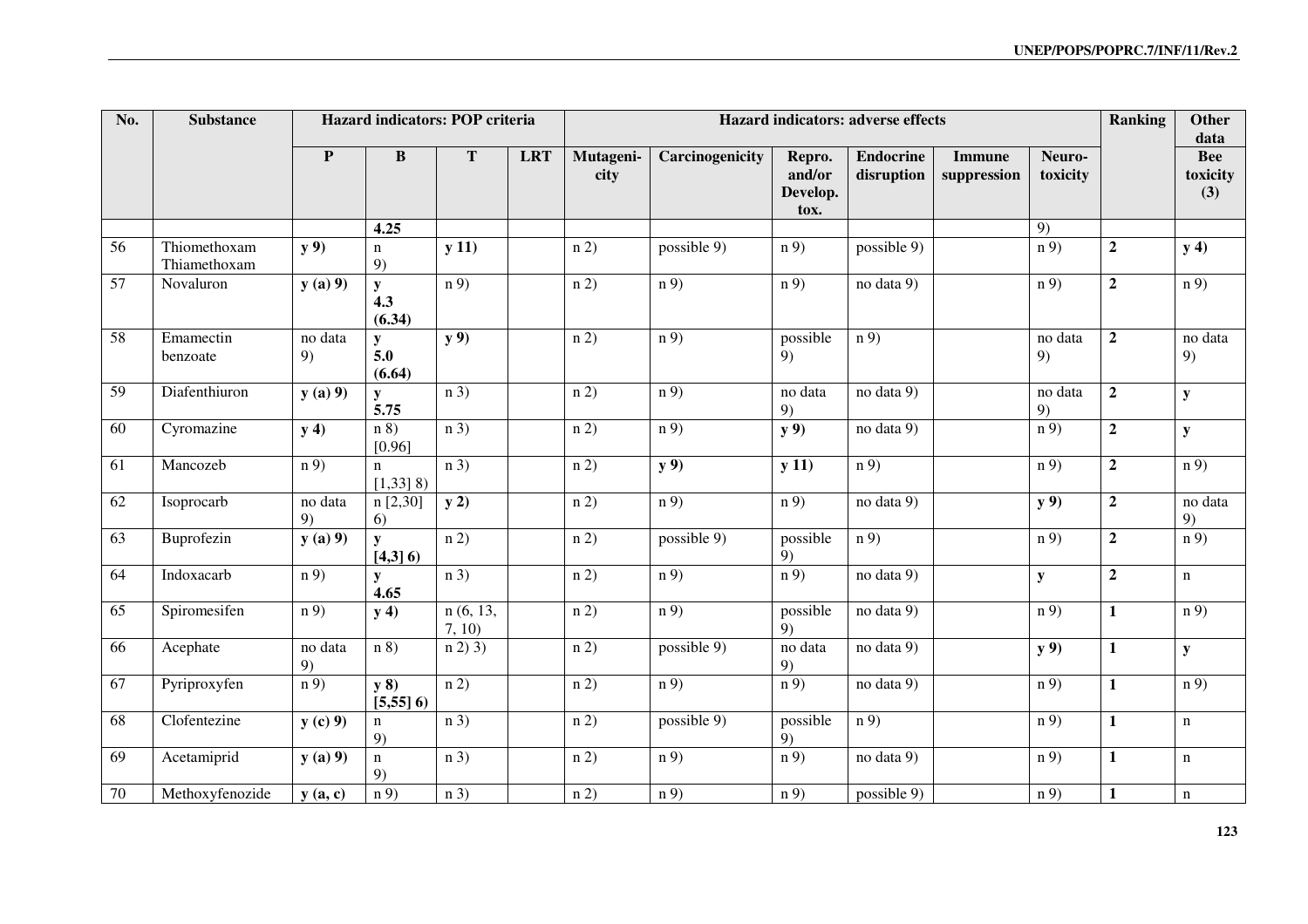| No.             | <b>Substance</b>                | <b>Hazard indicators: POP criteria</b> |                        |                |            | Hazard indicators: adverse effects |                 |                                      |                                |                       |                    | <b>Ranking</b> | Other<br>data                   |
|-----------------|---------------------------------|----------------------------------------|------------------------|----------------|------------|------------------------------------|-----------------|--------------------------------------|--------------------------------|-----------------------|--------------------|----------------|---------------------------------|
|                 |                                 | P                                      | $\bf{B}$               | T              | <b>LRT</b> | Mutageni-<br>city                  | Carcinogenicity | Repro.<br>and/or<br>Develop.<br>tox. | <b>Endocrine</b><br>disruption | Immune<br>suppression | Neuro-<br>toxicity |                | <b>Bee</b><br>toxicity<br>(3)   |
|                 |                                 | 9)                                     |                        |                |            |                                    |                 |                                      |                                |                       |                    |                |                                 |
| 71              | Sulphur                         | y(a) 9                                 | 0.239                  | n 3)           |            | n(2)                               | n(9)            | n 9)                                 | no data 9)                     |                       | n 9)               |                | n                               |
| 72              | Flonicamid                      | y(a) 9                                 | n<br>0.3               | no data<br>9)  |            | n 2)                               | possible 9)     | possible<br>9)                       | no data 9)                     |                       | n 9)               | 1              | n 9)                            |
| 73              | Chlorantraniliprole             | $y(c)$ 9)                              | n 9)                   | n 9)           |            | n(2)                               | n(9)            | n(9)                                 | n 9)                           |                       | n 9)               | 1              | n 9)                            |
| 74              | Kinoprene                       | no data<br>9)                          | 6.699                  | n 9)           |            | n 2)                               | n 9)            | n 9)                                 | no data 9)                     |                       | n 9)               | $\mathbf{1}$   | n 9)                            |
| 75              | Dinotefuran                     | y(a) 9                                 | n<br>$-0,55$           | n 9)           |            | n(2)                               | n 9)            | possible<br>9)                       | no data 9)                     |                       | n 9)               | 1              | y 9)                            |
| 76              | Spinetoram                      | possible<br>4)<br>n 9)                 | possible<br>4)<br>n 9) | possible<br>4) |            | possible 4)<br>no data 9)          | $n(4)$ $n(9)$   | possible<br>$4)$ n $9)$              | possible 4)<br>no data 9)      | possible 4)           | n 9)               | $\bf{0}$       | possible<br>4)<br>no data<br>9) |
| 77              | Lime sulphur                    |                                        |                        | n 3)           |            |                                    |                 |                                      |                                |                       |                    | $\bf{0}$       | $\mathbf N$                     |
| 78              | Insectical soap                 |                                        |                        | n 3)           |            |                                    |                 |                                      |                                |                       |                    | $\mathbf{0}$   | $\mathbf N$                     |
| 79              | Imidaclothiz                    |                                        |                        |                |            |                                    |                 |                                      |                                |                       |                    | no data        |                                 |
| 80              | Thian                           |                                        |                        |                |            |                                    |                 |                                      |                                |                       |                    | no data        |                                 |
| 81              | Kaolin clay                     |                                        |                        |                |            |                                    |                 |                                      |                                |                       |                    | no data        |                                 |
| $\overline{82}$ | Mineral oil                     |                                        |                        |                |            |                                    |                 |                                      |                                |                       |                    | no data        |                                 |
| 83              | Pyrethrin/Piperonyl<br>butoxide |                                        |                        |                |            |                                    |                 |                                      |                                |                       |                    | no data        |                                 |
| 84              | <b>Brofluthrinate</b>           |                                        |                        |                |            |                                    |                 |                                      |                                |                       |                    | no data        |                                 |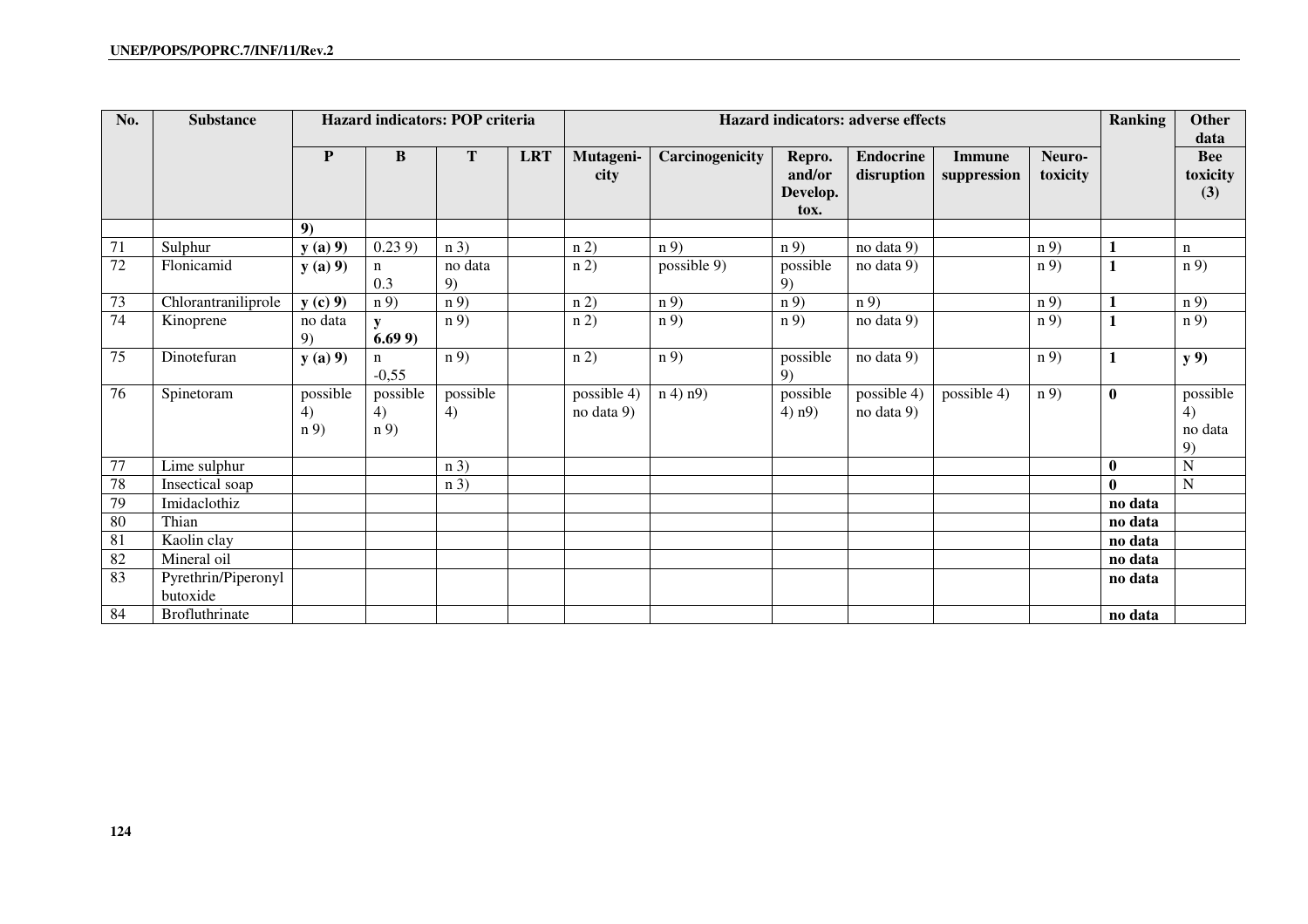## **Annex IV**

# **Submission by India**

| <b>SN</b>      | <b>Substance</b>    | <b>Risk indicators: adverse effects</b>                                                                                 |                                                                                                                                                     |                                                                              |                                                                           |                                |                              |                        |                                                |
|----------------|---------------------|-------------------------------------------------------------------------------------------------------------------------|-----------------------------------------------------------------------------------------------------------------------------------------------------|------------------------------------------------------------------------------|---------------------------------------------------------------------------|--------------------------------|------------------------------|------------------------|------------------------------------------------|
|                |                     | Mutageni-city                                                                                                           | Carcinogenicity                                                                                                                                     | <b>Reproduction</b>                                                          | Developmental<br>tox                                                      | <b>Endocrine</b><br>disruption | <b>Immune</b><br>suppression | <b>Neuro-toxicity</b>  | <b>Bee toxicity</b>                            |
|                | Chlorantraniliprole | Non-mutagenic                                                                                                           | <b>NOAEL-Rat</b><br>$Male - 805 mg/kg/day$<br>Female-1076<br>mg/kg/day<br><b>NOEL-Mice</b><br>$Male - 935$<br>mg/kg/day<br>Female-1155<br>mg/kg/day | NOAEL - Rat<br>20000 ppm                                                     | NOEL - Rat<br>1000mg/kg/day                                               | Not available                  | Not available                | $NOEL - 2000$<br>mg/kg | $LD_{50} > 200$<br>$\mu$ g/bee                 |
| 2              | Buprofezin          | Non-mutagenic                                                                                                           | NOEL-Mice<br>$Male - 1.82$<br>mg/kg/day<br>Female-17.9<br>mg/kg/day                                                                                 | <b>NOAEL-Rat</b><br>100 ppm                                                  | Not tertogenic<br>(NOEL/NOAE<br>L not<br>calculated)                      | Not available                  | Not available                | Not available          | $\blacksquare$                                 |
| 3              | Thiomethoxam        | Non-mutagenic                                                                                                           | <b>NOEL-Rat</b><br>$Male - 500 ppm$<br>Female-1000 ppm                                                                                              | NOEL - Rat<br>Male $-1.3$ to 4.3<br>mg/kg<br>Female-59.3 to<br>$219.6$ mg/kg | <b>NOEL-Rat</b><br>For dams<br>30mg/kg/day<br>For fetuses<br>200mg/kg/day | Not available                  | Not available                | Not available          | $LD_{50}$ :<br>$0.005\mu$ g/bee                |
| $\overline{4}$ | Profenofos          | Non-mutagenic                                                                                                           | <b>NOEL-Rat</b><br>$0.3$ ppm                                                                                                                        | (NOEL/NOAEL<br>not calculated)                                               | <b>NOEL-Rat</b><br>$120 \frac{\text{mg}}{\text{kg}}$                      | Not available                  | Not available                | Not available          | *******                                        |
| 5              | Bifenthrin          | Non-mutagenic<br>however.<br>marginally<br>positive in<br>unscheduled<br>DNA synthesis<br>in rat primary<br>hepatocytes | <b>NOEL-Rat</b><br>Male - 2.3 mg/kg/day<br>Female $-3.0$<br>mg/kg/day                                                                               | <b>NOEL-Rat</b><br>1.5 mg/kg/day                                             | NOEL - Rat<br>2 mg/kg/day                                                 | Not available                  | Not available                | Not available          | Mild and short<br>term toxic on<br>honey bees. |